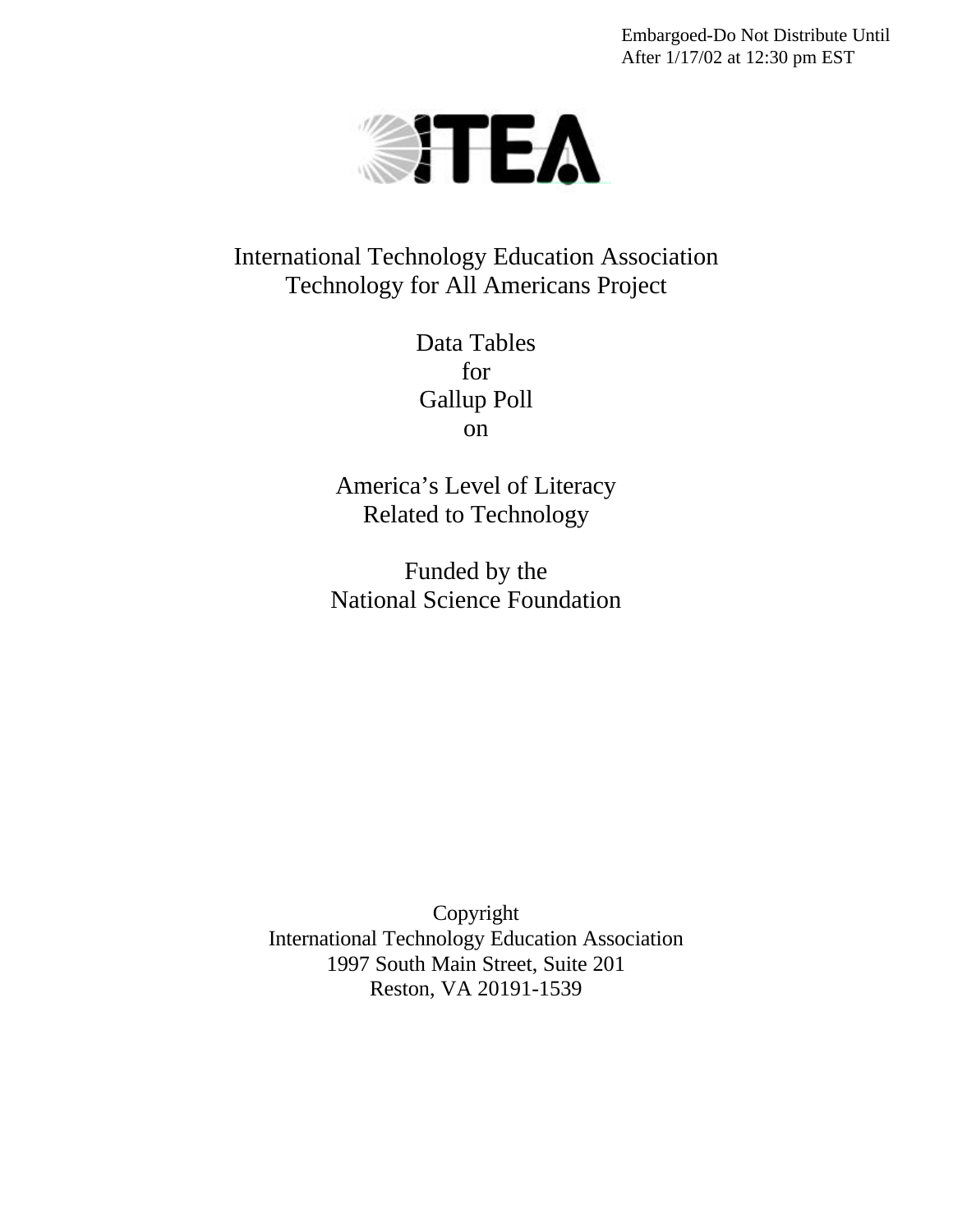# **ITEA/Gallup Poll Reveals What Americans Think About Technology: Data Tables of the Survey Conducted by the Gallup Organization for the International Technology Education Association**

The International Technology Education Association (ITEA) commissioned the Gallup Organization in the spring of 2001 to research American citizens' knowledge of and attitudes about technological literacy. ITEA has just completed a National Science Foundation (NSF) and National Aeronautics and Space Administration (NASA) funded project that used the nation's experts to identify the content in the study of technology. This content is presented in the publication titled, *Standards for Technological Literacy: Content for the Study of Technology (Standards for Technological Literacy)*. One objective of this ITEA/Gallup Poll was to determine if the public's perception of what technology is and what should be taught is congruent with the opinions of national experts in the fields of technology, engineering, and science. The content established in *Standards for Technological Literacy* provides the foundational basis for the questions used in this survey.

A summary article titled, *ITEA/Gallup Poll Reveals What Americans Think About Technology*, on the report of the findings is found in the March 2002 issue of *The Technology Teacher*. For persons who would like reprints of this summary article or ITEA/Gallup Poll Report, the price is \$15.00 for 25 copies. Additional copies are 50 cents each. This price includes postage at the library rate. (Institutional purchase orders, checks, MasterCard, Visa, or Discover number required.) Address orders to ITEA, 1914 Association Drive, Suite 200, Reston, Virginia 20191-1539, (703) 860-2100, fax: (703) 860-0353.

# Gallup Survey Methodology

A sample of telephone households was selected from all telephone owning households in the continental United States. Random digit dialing techniques were used to ensure the inclusion of both listed and unlisted telephone numbers. Within each qualified household one person, eighteen years of age or older, was interviewed. Interviewing was conducted from March 21 through June 25, 2001. A total of 1,000 interviews were completed. Results based on the entire sample have a margin of error of plus or minus 4 percentage points at the 95% confidence level. In addition to sampling error, question wording and practical difficulties in conducting surveys can introduce error or bias into the findings of opinion polls.

This material represents the complete set of data tables, which were generated from this survey. The ITEA encourages additional research based on this ITEA/Gallup Poll.

# **Bibliography**

- International Technology Education Association. (2000). *Standards for technological literacy: Content for the study of technology*. Reston, VA: Author.
- Dugger, W.E., Jr. & Rose, L.C. (2002). *ITEA/Gallup poll reveals what Americans think about technology*. Reston, VA: International Technology Education Association.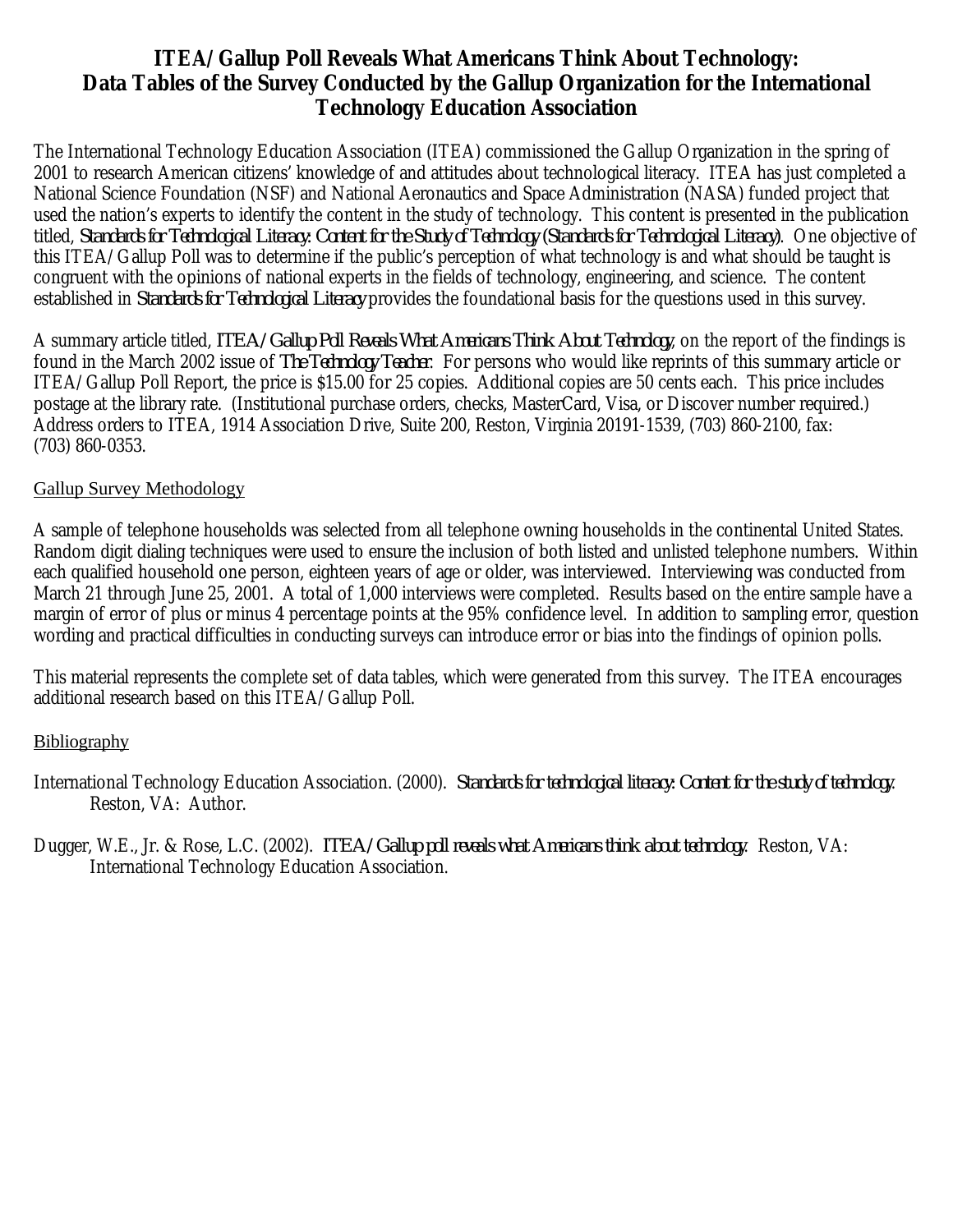\*\*\* 133268 ITEA - PUBLIC'S LEVEL OF LITERACY RELATED TO TECHNOLOGY STUDY \*\*\*

JUNE, 2001

# TABLE 1

Q.1 JUST YOUR OPINION, HOW IMPORTANT IS IT FOR PEOPLE AT ALL LEVELS TO DEVELOP SOME ABILITY TO UNDERSTAND AND USE TECHNOLOGY? BASE: TOTAL RESPONDENTS

|                                                        |                   |               |                    |                               |                        |               |                  |                 | <b>EDUCATION</b>                        |                             |                     |                                  |                    |             |                                                  |                    |                |                   |
|--------------------------------------------------------|-------------------|---------------|--------------------|-------------------------------|------------------------|---------------|------------------|-----------------|-----------------------------------------|-----------------------------|---------------------|----------------------------------|--------------------|-------------|--------------------------------------------------|--------------------|----------------|-------------------|
|                                                        |                   | <b>GENDER</b> |                    |                               |                        |               |                  |                 | <b>TOTAL COL-</b>                       |                             | COL-                |                                  |                    |             | <b>REGION</b>                                    |                    |                |                   |
|                                                        | <b>TOTAL MALE</b> |               | FE-<br><b>MALE</b> |                               | $18 - 29$ 30 - 49 50 + |               | $50 - 64$ $65 +$ |                 | COL-<br><b>LEGE</b>                     | <b>LEGE</b><br><b>GRAD.</b> | <b>LEGE</b><br>INC. | <b>TOTAL H.S.</b><br><b>H.S.</b> | <b>GRAD.</b>       | HS.<br>INC. | <b>EAST</b>                                      | MD-<br><b>WEST</b> |                | <b>SOUTH WEST</b> |
| <b>TOTAL RESPONDENTS</b>                               | 1000              | 418           | 582                | 197                           | 435                    | 358           | 207              | 151             | 644                                     | 414                         | 230                 | 281                              | 233                | 48          | 253                                              | 249                | 259            | 239               |
| <b>WEIGHTED BASE</b>                                   | 1636<br>100. 0    | 784<br>100. O | 852                | 339<br>100.0 100.0 100.0      | 712                    | 568<br>100. 0 | 312              | 256             | 921<br>100.0 100.0 100.0 100.0 100.0    | 490                         | 431                 | 580                              | 425                | 155         | 373<br>100.0 100.0 100.0 100.0 100.0 100.0 100.0 | 386                | 510            | 367               |
| <b>LEVEL OF IMPORTANCE</b><br><b>USE OF TECHNOLOGY</b> |                   |               |                    |                               |                        |               |                  |                 |                                         |                             |                     |                                  |                    |             |                                                  |                    |                |                   |
| (4) - VERY IMPORTANT                                   | 1235<br>75.5      | 578<br>73.7   | 658<br>77.2        | 260<br>76.6                   | 534<br>75. 1           | 427<br>75.1   | 243<br>77.8      | 184<br>71.8     | 724<br>78.6                             | 380<br>77.5                 | 344<br>79.9         | 412<br>71.0                      | 306<br><b>72.0</b> | 106<br>68.2 | 279<br>74.6                                      | 279<br>72. 2       | 410<br>80.4    | 268<br>73.2       |
| $(3)$ - SOMEWHAT<br><b>IMPORTANT</b>                   | 379<br>23.2       | 200<br>25.6   | 179<br>21.0        | 77<br>22.6                    | 173<br>24.3            | 127<br>22.4   | 63<br>20.3       | 64<br>25.0      | 183<br>19.9                             | 102<br>20.9                 | 81<br>18.7          | 161<br>27.7                      | 115<br>27.1        | 46<br>29.6  | 88<br>23.6                                       | 106<br>27.5        | 97<br>18.9     | 88<br>24.1        |
| $(2)$ - NOT VERY<br><b>IMPORTANT</b>                   | -14<br>0.9        | 2<br>0.3      | -11<br>1.3         | 3<br>0.8                      | 2<br>0.3               | 9<br>1.7      | 5<br>1.6         | 5<br>1.8        | 9<br>1.0                                | 4<br>0.8                    | $\frac{5}{1.2}$     | 5<br>0.8                         | 0.3                | 2.3         | . 9                                              | 0.3                | 2<br>0.5       | 7<br>1.8          |
| (1) - NOT IMPORTANT AT<br><b>ALL</b>                   | -7<br>0.4         | 4<br>0.4      | 4<br>0.4           |                               | -2<br>0.3              | 5<br>0.8      | $\frac{1}{0.3}$  | $\frac{4}{1.5}$ | 0.5                                     | 0.7                         | $\frac{1}{0.2}$     | -3<br>0.5                        | -3<br>0.6          |             | 3<br>0.8                                         |                    | 0.2            | 3<br>0.9          |
| DK                                                     |                   |               |                    |                               |                        |               |                  |                 |                                         |                             |                     |                                  |                    |             |                                                  |                    |                |                   |
| <b>REFUSED</b>                                         |                   |               |                    |                               |                        |               |                  |                 |                                         |                             |                     |                                  |                    |             |                                                  |                    |                |                   |
| <b>MEAN</b>                                            |                   |               |                    | 3.74 3.72 3.75 3.76 3.74 3.72 |                        |               |                  |                 | 3.76 3.67 3.77 3.75 3.78 3.69 3.70 3.66 |                             |                     |                                  |                    |             |                                                  |                    | 3.72 3.72 3.79 | 3.70              |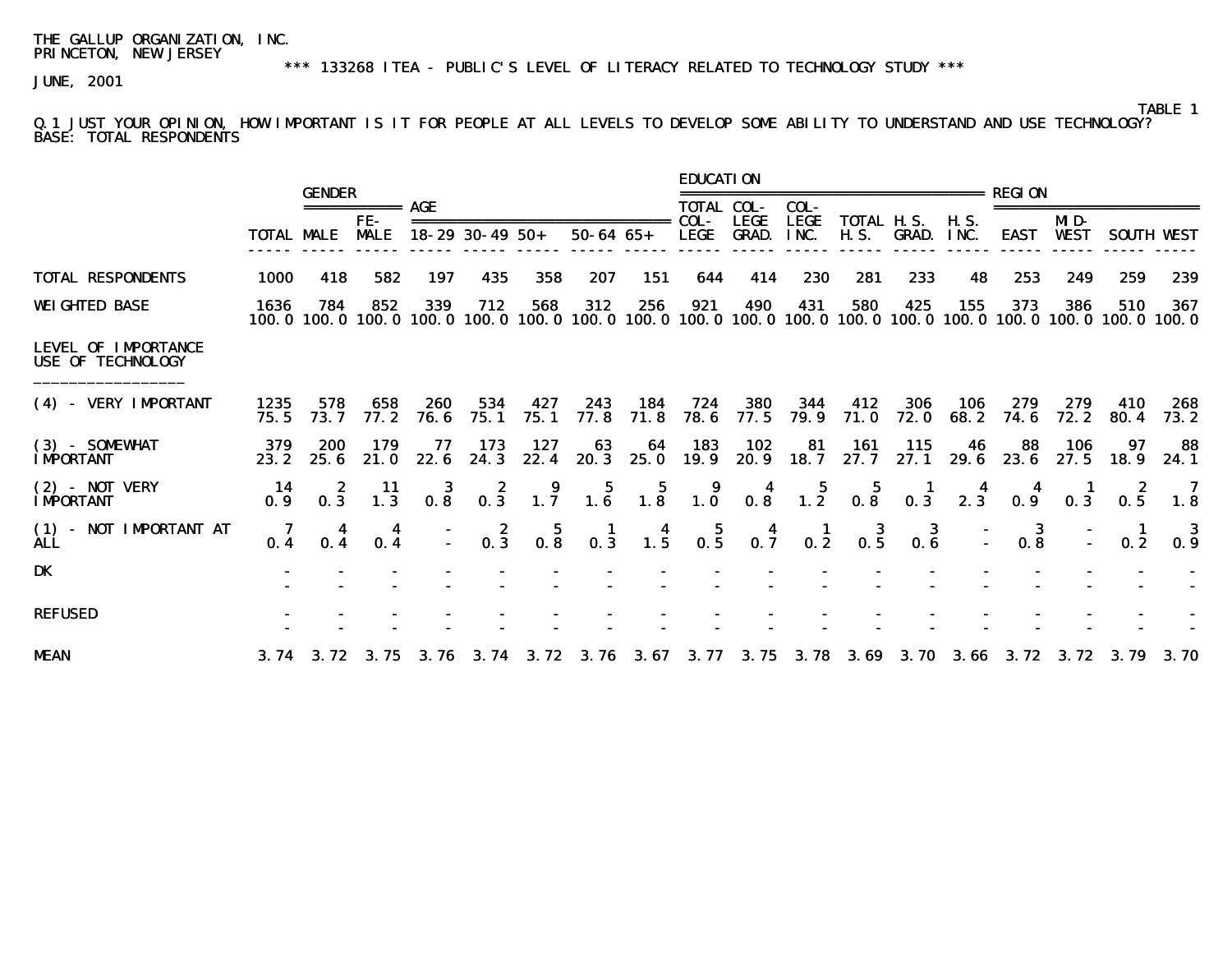\*\*\* 133268 ITEA - PUBLIC'S LEVEL OF LITERACY RELATED TO TECHNOLOGY STUDY \*\*\*

JUNE, 2001

**TABLE 2** Q.1 JUST YOUR OPINION, HOW IMPORTANT IS IT FOR PEOPLE AT ALL LEVELS TO DEVELOP SOME ABILITY TO UNDERSTAND AND USE TECHNOLOGY? BASE: TOTAL RESPONDENTS

|                                                        |              |                            | <b>SELF-REPORTED</b><br><b>UNDERSTANDING</b><br>OF TECHNOLOGY |                                            |             |                        |                                 |             |                                        | <b>BELIEVE</b><br><b>EVALUATED</b> |                                         | <b>BELIEVE</b><br><b>TECHNOLOGY</b><br><b>GREATEST</b><br><b>STUDENTS BE EFFECT ON</b> |                                            |                                                                        |                   |
|--------------------------------------------------------|--------------|----------------------------|---------------------------------------------------------------|--------------------------------------------|-------------|------------------------|---------------------------------|-------------|----------------------------------------|------------------------------------|-----------------------------------------|----------------------------------------------------------------------------------------|--------------------------------------------|------------------------------------------------------------------------|-------------------|
|                                                        |              |                            |                                                               | <b>LIM</b><br><b>TTED</b>                  |             | <b>TECHNOLOGY AREA</b> |                                 |             |                                        | <b>FOR TECH</b>                    |                                         | INDI-<br>VID-                                                                          |                                            | ============ SUPPORT<br><b>TECHNOLOGY</b><br>IN SCHOOL                 |                   |
|                                                        |              | <b>GREAT</b><br>TOTAL DEAL | <b>SOME</b>                                                   | /NOT<br>AT<br><b>ALL</b>                   | <b>YES</b>  | <b>COMP- TECH-</b>     | <b>OTHER</b><br>UTERS NOLOGY NO |             | <b>NOT</b><br>EMP-<br><b>LOYED YES</b> |                                    | $=$ =============== $UAL/$<br>NO/<br>DK | SOC-<br><b>IETY</b>                                                                    | <b>ENVI-</b><br><b>RON-</b><br><b>MENT</b> | <b>CURRICULUM</b><br><b>YES</b>                                        | ===========<br>NO |
| <b>TOTAL RESPONDENTS</b>                               | 1000         | 279                        | 484                                                           | 237                                        | 332         | 161                    | 171                             | 558         | 106                                    | 601                                | 399                                     | 793                                                                                    | 193                                        | 963                                                                    | 30                |
| <b>WEIGHTED BASE</b>                                   | 1636         | 453                        | 762                                                           | 421<br>100.0 100.0 100.0 100.0 100.0 100.0 | 539         | 255                    | 283                             | 908         | 185                                    | 999                                | 637                                     | 1278                                                                                   | 335                                        | 1584<br>100, 0 100, 0 100, 0 100, 0 100, 0 100, 0 100, 0 100, 0 100, 0 | 42                |
| <b>LEVEL OF IMPORTANCE</b><br><b>USE OF TECHNOLOGY</b> |              |                            |                                                               |                                            |             |                        |                                 |             |                                        |                                    |                                         |                                                                                        |                                            |                                                                        |                   |
| (4) - VERY IMPORTANT                                   | 1235<br>75.5 | 385<br>85.0                | 577<br>75.8                                                   | 273<br>64.8                                | 415<br>77.1 | 203<br>79.7            | 212<br>74.7                     | 688<br>75.8 | 129<br>69.8                            | 777<br>77.8                        | 459<br>72.0                             | 974<br>76.2                                                                            | 250<br>74.5                                | 1213<br>76.6                                                           | 16<br><b>38.5</b> |
| (3) - SOMEWHAT<br><b>IMPORTANT</b>                     | 379<br>23.2  | 63<br>13.8                 | 182<br>23.9                                                   | 135<br>32.1                                | 109<br>20.3 | 48<br>18.6             | 62<br>21.8                      | 217<br>23.9 | 52<br>28.2                             | 208<br>20.9                        | 171<br>26.8                             | 294<br>23.0                                                                            | 75<br>22.3                                 | 354<br>22.3                                                            | 22<br>51.5        |
| $(2)$ - NOT VERY<br><b>IMPORTANT</b>                   | -14<br>0.9   | 2<br>0.4                   | 3<br>0.4                                                      | 9<br>2.2                                   | 11<br>2. 0  | 4<br>1.7               | 6<br>2.2                        | 2<br>0.3    | 1<br>0.5                               | 10<br>1.0                          | 4<br>0.7                                | 7<br>0.5                                                                               | 7<br>2.2                                   | 12<br>0.8                                                              | -2<br>4.3         |
| (1) - NOT IMPORTANT AT<br><b>ALL</b>                   | 7<br>0.4     | 4<br>0.8                   |                                                               | 4<br>0.9                                   | 4<br>0.6    |                        | $\frac{4}{1.2}$                 | 1<br>0.1    | 3<br>$1.\overline{5}$                  | 4<br>0.4                           | 3<br>0.5                                | 4<br>0.3                                                                               | 3<br>1.0                                   | 5<br>0.3                                                               | 2<br>5.7          |
| <b>DK</b>                                              |              |                            |                                                               |                                            |             |                        |                                 |             |                                        |                                    |                                         |                                                                                        |                                            |                                                                        |                   |
| <b>REFUSED</b>                                         |              |                            |                                                               |                                            |             |                        |                                 |             |                                        |                                    |                                         |                                                                                        |                                            |                                                                        |                   |
| <b>MEAN</b>                                            |              | $3.74$ $3.83$              |                                                               | 3.75 3.61 3.74 3.78                        |             |                        | <b>3.70</b>                     |             | 3.75 3.66                              |                                    |                                         |                                                                                        |                                            | 3.76 3.70 3.75 3.70 3.75 3.23                                          |                   |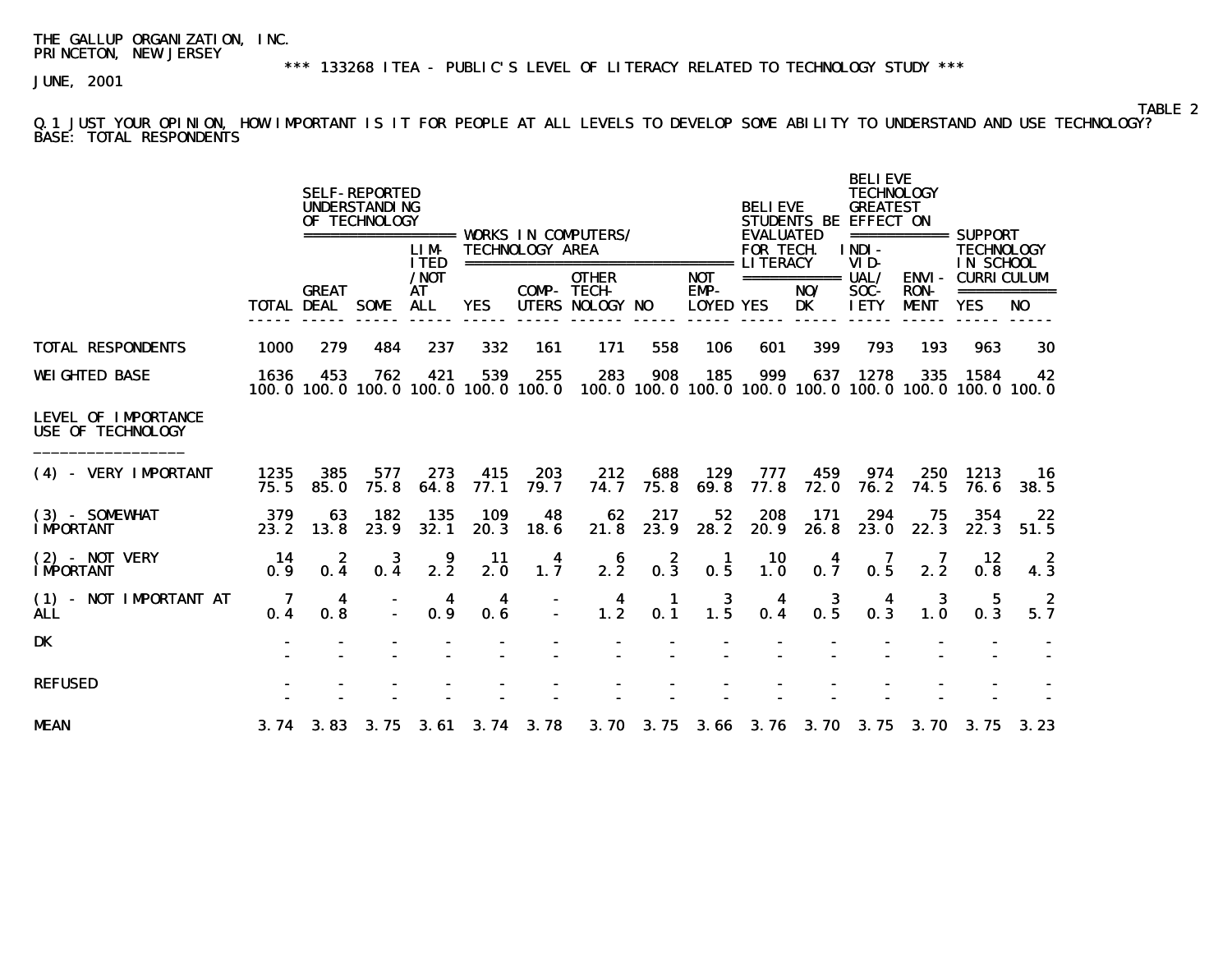JUNE, 2001

## Q.2 WHEN YOU HEAR THE WORD "TECHNOLOGY", WHAT FIRST COMES TO MIND?

# FIRST MENTION TABLE

**BASE: TOTAL RESPONDENTS** 

|                             |                   | <b>GENDER</b>            |                 |                |                 |                           |                                                                                                  |                    | <b>EDUCATION</b>       |                         |                |             |                                             |                                         |             |                  |                         |                       |
|-----------------------------|-------------------|--------------------------|-----------------|----------------|-----------------|---------------------------|--------------------------------------------------------------------------------------------------|--------------------|------------------------|-------------------------|----------------|-------------|---------------------------------------------|-----------------------------------------|-------------|------------------|-------------------------|-----------------------|
|                             |                   |                          |                 |                |                 |                           |                                                                                                  |                    | <b>TOTAL COL-</b>      |                         | COL-           |             |                                             |                                         |             |                  | ======================= |                       |
|                             |                   | <b>TOTAL MALE MALE</b>   | FE-             |                | 18-29 30-49 50+ |                           | $50 - 64$ $65 +$                                                                                 |                    | LEGE                   | LEGE<br>GRAD.           | LEGE<br>INC.   | <b>H.S.</b> | <b>TOTAL H.S. H.S.</b><br><b>GRAD.</b> INC. |                                         |             | MD-<br>EAST VEST |                         | <b>SOUTH WEST</b>     |
| <b>TOTAL RESPONDENTS</b>    | 1000              | 418                      | 582             | 197            | 435             | 358                       | 207                                                                                              | 151                | 644                    | 414                     | 230            | 281         | 233                                         | 48                                      | 253         | 249              | 259                     | 239                   |
| <b>WEIGHTED BASE</b>        | 1636              | 784<br>100.0 100.0 100.0 | 852             | 339            | 712             | 568                       | 312<br>100.0 100.0 100.0 100.0 100.0 100.0 100.0 100.0 100.0 100.0 100.0 100.0 100.0 100.0 100.0 | 256                | 921                    | 490                     | 431            | 580         | 425                                         | 155                                     | 373         | 386              | 510                     | 367                   |
| <b>WHAT COMES</b><br>to mnd |                   |                          |                 |                |                 |                           |                                                                                                  |                    |                        |                         |                |             |                                             |                                         |             |                  |                         |                       |
| <b>COMPUTERS</b>            | 1103<br>67.4      | 500<br>63. 8             | 603<br>70.8     | 265<br>78.1    | 499<br>70.2     | 325<br>57.2               | 220<br>70.5                                                                                      | <b>105</b><br>40.9 | 678<br>73.6            | 356<br>72.8             | 322<br>74.6    | 332<br>57.3 | 275<br>64.6                                 | 57<br>37.1                              | 245<br>65.7 | 261<br>67.7      | 349<br>68.4             | 248<br>67.7           |
| <b>ELECTRONICS</b>          | 58<br>3. 6        | 31<br>4. 0               | 27<br>3.1       | 12<br>3.7      | 22<br>3.1       | 22<br>3.8                 | 4<br>1.2                                                                                         | 18<br>7. 0         | 23<br>2.5              | 11<br>2.2               | 12<br>2.8      | 26<br>4.5   | 14<br>3.4                                   | 12<br>7.6                               | 7<br>2.0    | 19<br>4.8        | 14<br>2.7               | <b>18</b><br>5.0      |
| <b>EDUCATION</b>            | 40<br>2.4         | 23<br>2.9                | 17<br>2.0       | 9<br>2.7       | 6<br>0.9        | 24<br>4.3                 | 6<br>1.9                                                                                         | 18<br>7.2          | 15<br>1.6              | $\boldsymbol{z}$<br>0.4 | 13<br>2.9      | 24<br>4.2   | 12<br>2.9                                   | 12<br>7.6                               | 15<br>4.0   | 9<br>2.4         | 12<br>2.3               | -4<br>1.1             |
| <b>NEW INVENTIONS</b>       | 31<br>1.9         | 21<br>2.7                | 10<br>1.1       | 7<br>2.2       | 11<br>1.6       | 12<br>2.1                 | 3<br>0.8                                                                                         | 10<br>3.7          | 13<br>$1.\overline{5}$ | 8<br>1.7                | 5<br>1.2       | 14<br>2.4   | 7<br>1.8                                    | 7<br>4.3                                | 6<br>1.5    | 9<br>2.3         | 11<br>2.1               | 6<br>1.5              |
| <b>INTERNET</b>             | 21<br>1.3         | 12<br>1.5                | 9<br>1.1        | 6<br>1.7       | 4<br>0.6        | 11<br>2. 0                | 5<br>1.6                                                                                         | 2.5                | <b>10</b><br>1.1       | 7<br>1.5                | 3<br>0.6       | 10<br>1.7   | <b>10</b><br>2.4                            |                                         | 2.1         | 1.4              | 3<br>0.6                | 5<br>1.3              |
| <b>SCIENCE</b>              | 16<br><b>1. 0</b> | 4<br>0.6                 | 12<br>1.4       | $\blacksquare$ | 8<br>1.1        | 8<br>1.4                  | 4<br>1.2                                                                                         | 4<br>1.6           | 12<br>1.3              | 7<br>1.4                | 6<br>1.3       | 4<br>0.6    | 1<br>0.3                                    | $\begin{array}{c} 3 \\ 1.6 \end{array}$ | -1<br>0.3   | 5<br>1.3         | 3<br>0.6                | - 7<br>2.0            |
| <b>SPACE</b>                | -14<br>0.9        | -11<br>1.5               | 3<br>0.4        | п<br>0.4       | 4<br>0. R       | $\overline{\mathbf{1.5}}$ | -6<br>2.0                                                                                        | 3<br>1.1           | 7<br>0.7               | 7<br>1.4                |                | 8<br>1.4    | 8<br>$1.\overline{8}$                       |                                         | 4<br>1, 1   | 5<br>1.3         | 0.8                     | $\blacksquare$<br>0.3 |
| <b>JOB/WORK</b>             | -14<br>0.9        | 0.8                      | 8<br>0.9        | -1<br>0.3      | 13<br>1.8       |                           |                                                                                                  |                    | 14<br>1.5              | 6<br>1.1                | 9<br>2.0       |             |                                             |                                         | 4<br>1.2    | -1<br>0.3        | 5<br>1.0                | -3<br>0.9             |
| <b>PROGRESS</b>             | <b>13</b><br>0.8  | 1.1                      | 5<br>0.5        | 3<br>0.8       | 7<br>1.0        | 3<br>0.6                  | $\blacksquare$                                                                                   | 3<br>1.3           | 4<br>0.4               | 4<br>0.8                | $\blacksquare$ | 9<br>1.6    | 7<br>1.6                                    | 2<br>1.5                                | 2<br>0.6    | 4<br>1.0         | 5<br>0.9                | -2<br>0.7             |
| <b>KNOWLEDGE</b>            | 13<br>0.8         | 4<br>0.5                 | 10<br>1.1       |                | 7<br>1.0        | 6<br>1.1                  | $\frac{2}{0.5}$                                                                                  | 5<br>1.8           | 3<br>0.3               |                         | 3<br>0.6       | 7<br>1.3    | 7<br>$1.\overline{8}$                       |                                         | 3<br>0.7    | 4<br>0.9         | 4<br>0.8                | 3<br>0.8              |
| <b>CONFUSION</b>            | 13<br>0.8         | 4<br>0.5                 | 9<br><b>1.0</b> |                | -1<br>0.1       | 12<br>2.1                 | 2<br>0.7                                                                                         | 9<br>3.7           | 2<br>0.2               | 2<br>0.5                |                | 10<br>1.8   | 3<br>0.6                                    | 8<br>5.0                                | 2<br>0.5    |                  | -1<br>0.3               | 9<br>2.6              |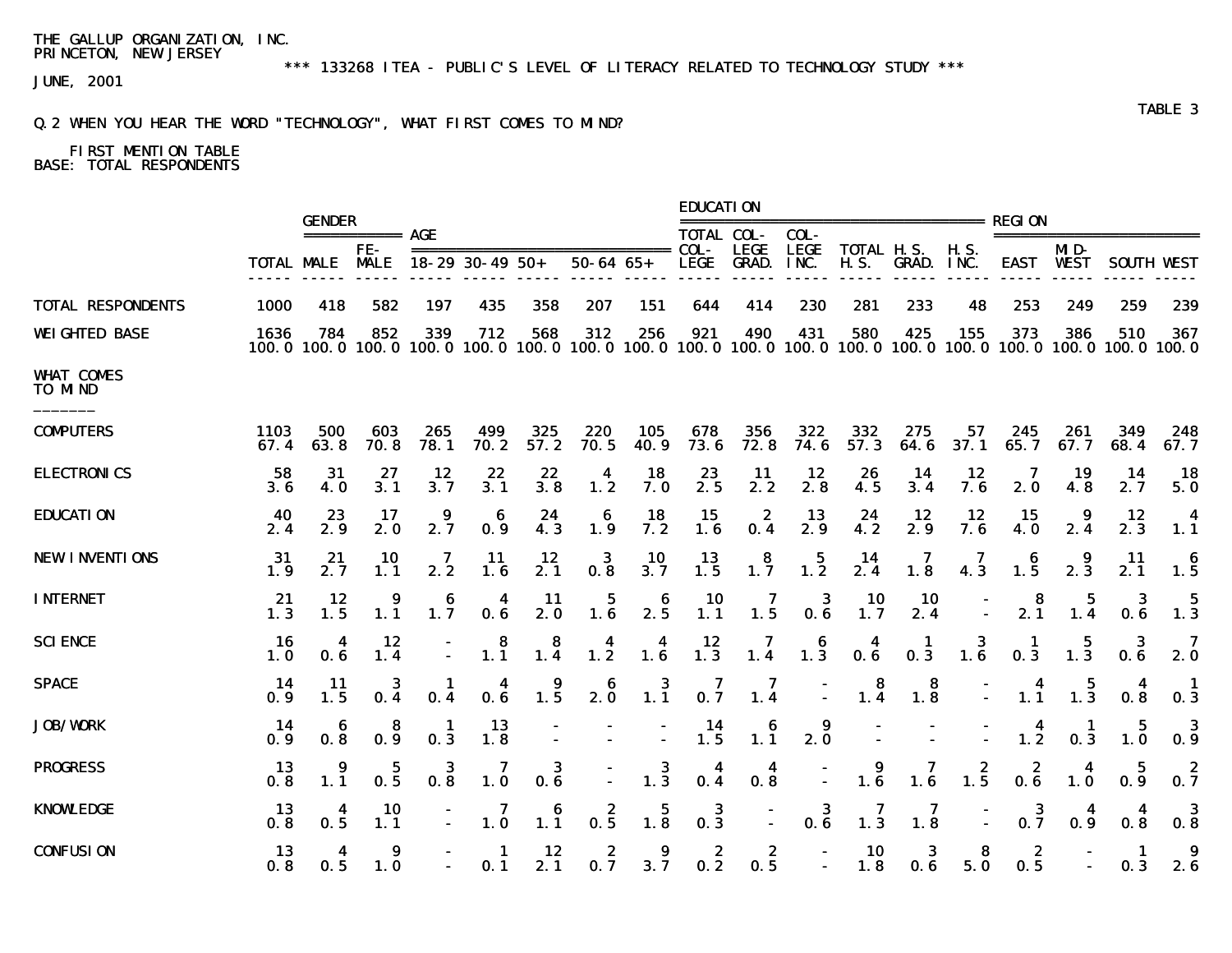\*\*\* 133268 ITEA - PUBLIC'S LEVEL OF LITERACY RELATED TO TECHNOLOGY STUDY \*\*\*

JUNE, 2001

## Q.2 WHEN YOU HEAR THE WORD "TECHNOLOGY", WHAT FIRST COMES TO MIND?

|                            |                                         | <b>GENDER</b>          |                                         |                                                                                                        |                                         |                                             |                    |                                            | <b>EDUCATION</b>                        |                                         |                                         |                                                                 |                                         |                                | REGION                             |                                         |                                         |                                         |
|----------------------------|-----------------------------------------|------------------------|-----------------------------------------|--------------------------------------------------------------------------------------------------------|-----------------------------------------|---------------------------------------------|--------------------|--------------------------------------------|-----------------------------------------|-----------------------------------------|-----------------------------------------|-----------------------------------------------------------------|-----------------------------------------|--------------------------------|------------------------------------|-----------------------------------------|-----------------------------------------|-----------------------------------------|
|                            |                                         | <b>TOTAL MALE MALE</b> | =========== <b>AGE</b><br>FE-           | $18 - 29$ 30 - 49 50 +                                                                                 |                                         |                                             | $50 - 64$ $65 +$   |                                            | <b>TOTAL COL-</b><br><b>LEGE</b>        | <b>LEGE</b><br><b>GRAD.</b>             | COL-<br><b>LEGE</b><br>INC.             | ---------------------------<br><b>TOTAL H.S.</b><br><b>H.S.</b> | <b>GRAD. INC.</b>                       | <b>H.S.</b>                    |                                    | MD-<br>EAST VEST                        | -----------------------                 | <b>SOUTH WEST</b>                       |
| <b>WEIGHTED BASE</b>       | 1636                                    | 784<br>100.0100.0      | 852                                     | 339<br>100.0 100.0 100.0 100.0 100.0 100.0 100.0 100.0 100.0 100.0 100.0 100.0 100.0 100.0 100.0 100.0 | 712                                     | 568                                         | 312                | 256                                        | 921                                     | 490                                     | 431                                     | 580                                                             | 425                                     | 155                            | 373                                | 386                                     | 510                                     | 367                                     |
| <b>ADVANCEMENT</b>         | 12<br>0.8                               | 11                     | 0.2                                     | 1.1                                                                                                    | 8<br>1.1                                | 1<br>$0.\overline{2}$                       |                    | 0.4                                        | 0.7                                     | 0.8                                     | $\begin{array}{c} 2 \\ 0.6 \end{array}$ | 5<br>0.9                                                        | $\begin{array}{c} 5 \\ 1.2 \end{array}$ |                                |                                    |                                         | 7<br>1.3                                | 6<br>1.6                                |
| <b>TELEVISION</b>          | -11<br>0.7                              | 5<br>0.6               | 6<br>0.7                                | z<br>0.5                                                                                               | $\mathbf{p}$<br>$0.\overline{8}$        | $\ddagger$<br>0.7                           | $\frac{4}{1.3}$    |                                            |                                         |                                         |                                         | 6<br>1.0                                                        | 2<br>0.4                                | $\overline{\mathbf{A}}$<br>2.6 |                                    | 3<br>0.8                                | 8<br>1.6                                | $\sim$                                  |
| <b>MONEY</b>               | -11<br>0.7                              | 7                      | 4<br>0.5                                |                                                                                                        | 10<br>1.4                               | $\mathbf{1}$<br>0.2                         |                    | 1<br>0.4                                   | 6<br>0.7                                | -1<br>0.3                               | 5<br>$1.\overline{1}$                   | $\frac{5}{0.8}$                                                 | 2<br>0.4                                | 3<br>2.1                       | 6<br>1.6                           | 2<br>0.4                                | $\bf{3}$<br>$0.\overline{6}$            |                                         |
| <b>FUTURE</b>              | -11<br>0.6                              | 0.8                    | 0.5                                     | 1.2                                                                                                    | 0.6                                     | 2<br>0.4                                    | 0.4                | 0.4                                        | $\begin{array}{c} 8 \\ 0.9 \end{array}$ | $\begin{array}{c} 3 \\ 0.6 \end{array}$ | $\begin{array}{c} 5 \\ 1.2 \end{array}$ | $\frac{2}{0.4}$                                                 | 2<br>0.5                                |                                | 3<br>0.9                           |                                         | 3<br>0.5                                | -3<br>0.9                               |
| <b>STOCK MARKET</b>        | 9<br>0.6                                | 0.8                    | 2<br>$0.\overline{3}$                   |                                                                                                        | $\frac{3}{0.4}$                         | $\begin{array}{c} 6 \\ 1.0 \end{array}$     | $\overline{1.1}^3$ | $0.\overline{9}$                           | $\frac{5}{0.5}$                         | $\frac{5}{0.9}$                         |                                         | $\frac{4}{0.8}$                                                 | 4<br>$1.\overline{0}$                   |                                | $\mathbf 1$<br>0.3                 | z<br>0.6                                | 4<br>0.8                                | - 1<br>0.4                              |
| <b>COMMUNICATION</b>       | $\begin{array}{c} 8 \\ 0.5 \end{array}$ | $\frac{5}{0.7}$        | $\frac{3}{0.3}$                         |                                                                                                        | 0.6                                     | $\frac{3}{0.5}$                             | $\frac{1}{0.3}$    | $\frac{2}{0.7}$                            | $\frac{7}{9}$                           | 0.8                                     | $\frac{3}{0.7}$                         | $\begin{array}{c} 2 \\ 0.3 \end{array}$                         | $\begin{array}{c} 2 \\ 0.4 \end{array}$ |                                | $\mathbf{I}$<br>0.3                | $\frac{3}{0.7}$                         | $\frac{3}{0.5}$                         | $\begin{array}{c} 2 \\ 0.5 \end{array}$ |
| <b>CELL PHONES</b>         | $\begin{array}{c} 8 \\ 0.5 \end{array}$ | $\frac{6}{0.7}$        | $\begin{array}{c} 2 \\ 0.3 \end{array}$ |                                                                                                        |                                         | $\begin{array}{c} 8 \\ 1.4 \end{array}$     | $\frac{4}{1.2}$    | $\begin{array}{c} \n4 \\ 1.5\n\end{array}$ | $\frac{3}{0.4}$                         | $\frac{2}{0.4}$                         | $\frac{1}{0.3}$                         |                                                                 |                                         |                                | $\blacksquare$<br>$0.\overline{3}$ |                                         | $\bf{6}$<br>1.1                         | $0.\overline{3}$                        |
| <b>MACHINERY</b>           | $\mathbf{0}$ .                          |                        | 0.5                                     | 0.4                                                                                                    | $\begin{array}{c} 2 \\ 0.2 \end{array}$ | $\overline{\mathbf{4}}$<br>$0.\overline{7}$ |                    | 1.5                                        | 0.5                                     | 4<br>0.9                                |                                         | 0.3                                                             | z<br>0.4                                |                                | 0.3                                | $\begin{array}{c} 5 \\ 1.2 \end{array}$ | $\mathbf{1}$<br>0.3                     |                                         |
| <b>HIGH TECH EQUIPMENT</b> | $0.\overline{4}$                        | 0.8                    |                                         | $\frac{4}{1.2}$                                                                                        | $\begin{array}{c} 2 \\ 0.3 \end{array}$ |                                             |                    |                                            |                                         |                                         |                                         | -6<br>$1.\overline{1}$                                          | $\begin{array}{c} 2 \\ 0.6 \end{array}$ | $\frac{4}{2.6}$                |                                    |                                         | $\overline{\mathbf{4}}$<br>0.8          | 0.7                                     |
| TELEPHONE                  | 0.4                                     | 3<br>0.3               | 3<br>0.4                                |                                                                                                        | $\begin{array}{c} 6 \\ 0.9 \end{array}$ |                                             |                    |                                            | $\begin{array}{c} 2 \\ 0.2 \end{array}$ | $\frac{2}{0.4}$                         |                                         | $\frac{3}{0.5}$                                                 | $\begin{array}{c} 3 \\ 0.6 \end{array}$ |                                | $\frac{3}{0.7}$                    |                                         | $\begin{array}{c} 2 \\ 0.3 \end{array}$ | - 2<br>0.5                              |
| <b>ENGINEERING</b>         | 0.4                                     |                        | $\boldsymbol{3}$<br>$0.\,\tilde{4}$     |                                                                                                        | $\frac{1}{2}$                           | $\frac{5}{0.8}$                             | $\frac{1}{0.4}$    | $\frac{3}{1.3}$                            | $0.\overline{2}$                        | $\frac{2}{0.4}$                         |                                         | 0.7                                                             | 0.9                                     |                                | $\frac{1}{0.3}$                    | 3<br>0.9                                | $\frac{1}{0.3}$                         |                                         |
| <b>INFORMATION</b>         | $\begin{array}{c} 6 \\ 0.3 \end{array}$ | 6<br>0.7               |                                         |                                                                                                        | 6<br>0.8                                |                                             |                    |                                            | $\begin{array}{c} 2 \\ 0.3 \end{array}$ | 2<br>$0.\overline{5}$                   |                                         |                                                                 |                                         |                                |                                    | 3<br>0.8                                |                                         | 0.7                                     |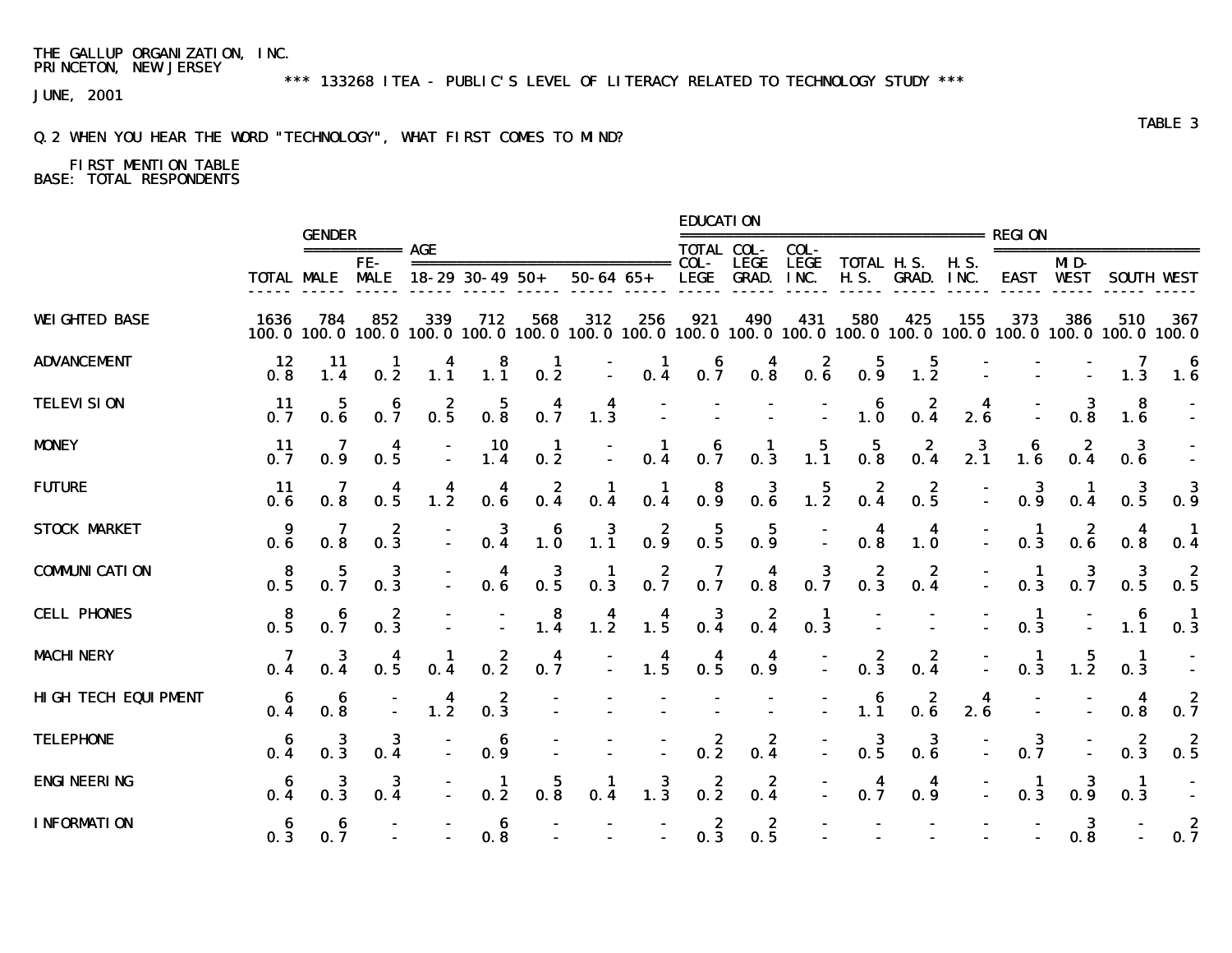\*\*\* 133268 ITEA - PUBLIC'S LEVEL OF LITERACY RELATED TO TECHNOLOGY STUDY \*\*\*

JUNE, 2001

## Q.2 WHEN YOU HEAR THE WORD "TECHNOLOGY", WHAT FIRST COMES TO MIND?

|                          |                                             |                         |                         |                                         |                 |                     |                                                                                                                          |                 | <b>EDUCATION</b>                        |                 |                                         |                                         |                                         |          |                       |                       |                                         |           |
|--------------------------|---------------------------------------------|-------------------------|-------------------------|-----------------------------------------|-----------------|---------------------|--------------------------------------------------------------------------------------------------------------------------|-----------------|-----------------------------------------|-----------------|-----------------------------------------|-----------------------------------------|-----------------------------------------|----------|-----------------------|-----------------------|-----------------------------------------|-----------|
|                          |                                             | <b>GENDER</b>           | $==========$ AGE<br>FE- |                                         |                 |                     |                                                                                                                          |                 | <b>TOTAL COL-</b>                       | <b>LEGE</b>     | COL-<br><b>LEGE</b>                     | <b>TOTAL H.S.</b>                       |                                         | H.S.     |                       | MD-                   | ========================                |           |
|                          |                                             | <b>TOTAL MALE MALE</b>  |                         | $18 - 29$ 30 - 49 50 +                  |                 |                     | $50 - 64$ $65 +$                                                                                                         |                 | <b>LEGE</b>                             | <b>GRAD.</b>    | INC.                                    | <b>H.S.</b>                             | <b>GRAD. INC.</b>                       |          |                       | EAST VEST             | <b>SOUTH VEST</b>                       |           |
| <b>WEIGHTED BASE</b>     | 1636                                        | 784                     | 852                     | 339                                     | 712             | 568                 | 312<br>100.0 100.0 100.0 100.0 100.0 100.0 100.0 100.0 100.0 100.0 100.0 100.0 100.0 100.0 100.0 100.0 100.0 100.0 100.0 | 256             | 921                                     | 490             | 431                                     | 580                                     | 425                                     | 155      | 373                   | 386                   | 510                                     | 367       |
| <b>MECHANICAL</b>        | 5<br>$0.\overline{3}$                       | 3                       | $\frac{2}{0.2}$         | $\begin{array}{c} 2 \\ 0.5 \end{array}$ | $\frac{3}{0.4}$ |                     |                                                                                                                          |                 | $\begin{array}{c} 1 \\ 0.1 \end{array}$ | п<br>0.2        |                                         | $\begin{array}{c} 2 \\ 0.3 \end{array}$ | $\begin{array}{c} 2 \\ 0.4 \end{array}$ |          |                       | 3<br>$0.\overline{8}$ | $\begin{array}{c} 2 \\ 0.3 \end{array}$ |           |
| <b>MATH</b>              | $\frac{4}{0.2}$                             | 3                       | $\frac{1}{0.1}$         | $\frac{3}{0.9}$                         | $\frac{1}{0.1}$ |                     |                                                                                                                          |                 | $\frac{1}{0.1}$                         | $\frac{1}{2}$   | $\overline{a}$                          | $\frac{3}{0.5}$                         | $\frac{3}{0.7}$                         |          | $1.\overline{1}$      |                       |                                         |           |
| SPEED                    | 0.2                                         | 3<br>$\mathbf{R}$<br>Ō. | 0.1                     |                                         | $\frac{1}{0.2}$ | $\frac{3}{0.5}$     | $\frac{1}{0.5}$                                                                                                          | 0.5             | $\frac{3}{0.3}$                         | $\frac{3}{0.5}$ |                                         | 0.2                                     | $\frac{1}{0.3}$                         |          | 0.3                   | 1<br>0.3              |                                         | 0.4       |
| <b>MODERN TECHNOLOGY</b> | $\overline{\mathbf{4}}$<br>$0.\overline{2}$ |                         | 0.4                     |                                         |                 | $\frac{4}{0.6}$     |                                                                                                                          | $\frac{4}{1.4}$ |                                         |                 |                                         | 4<br>0.6                                |                                         | 2.3      | 0.9                   |                       |                                         |           |
| <b>MANUFACTURE</b>       | $\bf{3}$<br>$0.\overline{2}$                | 0.3                     | 1<br>0.1                |                                         |                 | $\frac{3}{0.6}$     | $0.\overline{7}$                                                                                                         | $\frac{1}{0.4}$ | $\frac{3}{0.3}$                         | ц<br>0.2        | $\begin{array}{c} 2 \\ 0.5 \end{array}$ |                                         |                                         |          |                       | 0.3                   | z<br>0.4                                |           |
| <b>HEALTH</b>            | $\overline{\mathbf{z}}$<br>0.1              |                         | 2<br>0.3                |                                         | 0.1             | $\mathbf 1$<br>0.2  |                                                                                                                          | $\frac{1}{0.5}$ |                                         |                 |                                         |                                         | 0.3                                     | 0.6      |                       |                       | 1<br>0.2                                |           |
| <b>RESEARCH</b>          | $\frac{2}{0.1}$                             |                         | 2<br>0.3                |                                         | $\frac{1}{0.2}$ | $\frac{1}{2}$       |                                                                                                                          | $\frac{1}{0.4}$ | $\frac{1}{0.1}$                         |                 | 1<br>$0.\overline{2}$                   | $\mathbf{I}$<br>$0.\overline{2}$        | -1<br>$0.\overline{3}$                  |          | п<br>$0.\overline{3}$ | п<br>0.3              |                                         |           |
| <b>MEDICAL EQUIPMENT</b> | $\begin{array}{c} 2 \\ 0.1 \end{array}$     |                         | 2<br>0.2                |                                         | -1<br>0.1       | Ц<br>0.2            | 1<br>0.3                                                                                                                 |                 | $\frac{2}{0.2}$                         | 0.4             |                                         |                                         |                                         |          |                       | $\frac{2}{0.5}$       |                                         |           |
| VCR'S                    | $\blacksquare$<br>0.1                       |                         | $\mathbf 1$<br>0.1      |                                         |                 | $\mathbf{I}$<br>0.2 |                                                                                                                          | 1<br>0.4        | -1<br>0.1                               |                 | $\mathbf 1$<br>0.2                      |                                         |                                         |          | 1<br>0.3              |                       |                                         |           |
| <b>EVERYTHING</b>        | $\frac{3}{2}$                               | 2<br>0.2                | -1<br>0.1               |                                         |                 | 3<br>0.5            | $0.\overline{5}$                                                                                                         | -1<br>0.4       |                                         |                 |                                         | 0.2                                     | $\mathbf{I}$<br>0.2                     |          | -1<br>0.3             |                       |                                         | 0.5       |
| <b>OTHER</b>             | 104<br>6.4                                  | 64<br>8.1               | 40<br>4.8               | 14<br>4.0                               | 54<br>7.5       | 37<br>6.5           | 28<br>9.0                                                                                                                | 9<br>3.4        | 64<br>7.0                               | 38<br>7.8       | 26<br>6.0                               | 36<br>6.1                               | 28<br>6.5                               | 8<br>5.0 | 26<br>7.0             | 20<br>5.2             | 29<br>5.7                               | 29<br>7.9 |
| <b>NOTHING</b>           | -8<br>0.5                                   | 0.8                     | 2<br>0.2                |                                         | 0.1             | 7<br>1.3            | 6<br>2.0                                                                                                                 | ц<br>0.4        | 0.5                                     | 1<br>0.2        | $\overline{\mathbf{A}}$<br>0.9          | 4<br>0.6                                |                                         | 4<br>2.3 | 1<br>0.3              |                       | 4<br>0.7                                | 1.0       |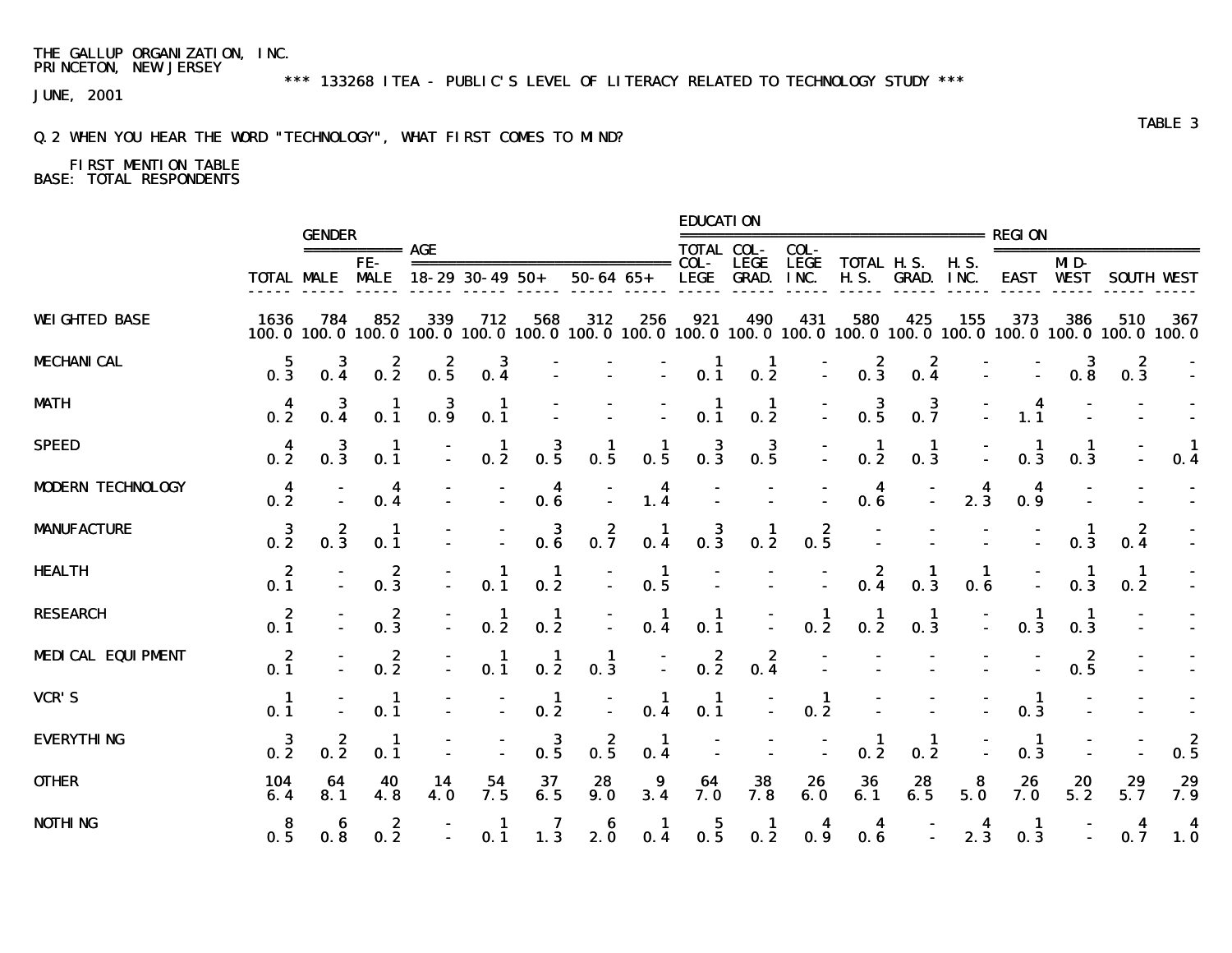\*\*\* 133268 ITEA - PUBLIC'S LEVEL OF LITERACY RELATED TO TECHNOLOGY STUDY \*\*\*

JUNE, 2001

## Q.2 WHEN YOU HEAR THE WORD "TECHNOLOGY", WHAT FIRST COMES TO MIND?

# FIRST MENTION TABLE BASE: TOTAL RESPONDENTS

|                      |                   |               |            |      |                        |     |           |     | <b>EDUCATION</b>  |      |       |                                                                                                                               |                 |       |      |             |     |            |
|----------------------|-------------------|---------------|------------|------|------------------------|-----|-----------|-----|-------------------|------|-------|-------------------------------------------------------------------------------------------------------------------------------|-----------------|-------|------|-------------|-----|------------|
|                      |                   | <b>GENDER</b> |            |      |                        |     |           |     |                   |      |       |                                                                                                                               |                 |       |      |             |     |            |
|                      |                   |               |            |      |                        |     |           |     | <b>TOTAL COL-</b> |      | COL-  |                                                                                                                               |                 |       |      |             |     |            |
|                      |                   |               | FE-        |      |                        |     |           |     | COL-              | LEGE | LEGE  |                                                                                                                               | TOTAL H.S. H.S. |       |      | MD-         |     |            |
|                      | <b>TOTAL MALE</b> |               | <b>MLE</b> |      | $18 - 29$ 30 - 49 50 + |     | 50-64 65+ |     | LEGE              |      |       | <b>GRAD. INC. H.S. GRAD. INC.</b>                                                                                             |                 |       | EAST | <b>WEST</b> |     | SOUTH VEST |
|                      |                   |               |            |      |                        |     |           |     |                   |      |       |                                                                                                                               |                 |       |      |             |     |            |
| <b>WEIGHTED BASE</b> | 1636              | 784           | 852        | -339 | 712                    | 568 | 312       | 256 | 921               | 490  | - 431 | 580<br>100.0 100.0 100.0 100.0 100.0 100.0 100.0 100.0 100.0 100.0 100.0 100.0 100.0 100.0 100.0 100.0 100.0 100.0 100.0      | 425             | - 155 | 373  | 386         | 510 | - 367      |
|                      |                   |               |            |      |                        |     |           |     |                   |      |       |                                                                                                                               |                 |       |      |             |     |            |
| DK                   |                   |               |            |      |                        |     |           |     |                   |      |       | 55 8 47 1 12 43 6 37 12 2 10 43 16 28 18 12 21 4<br>3.4 1.0 5.6 0.3 1.6 7.5 1.9 14.4 1.3 0.5 2.3 7.5 3.7 17.9 4.9 3.1 4.1 1.0 |                 |       |      |             |     |            |
|                      |                   |               |            |      |                        |     |           |     |                   |      |       |                                                                                                                               |                 |       |      |             |     |            |
| <b>REFUSED</b>       |                   |               |            |      |                        |     |           |     |                   |      |       |                                                                                                                               |                 |       |      |             |     |            |
|                      |                   |               |            |      |                        |     |           |     |                   |      |       |                                                                                                                               |                 |       |      |             |     |            |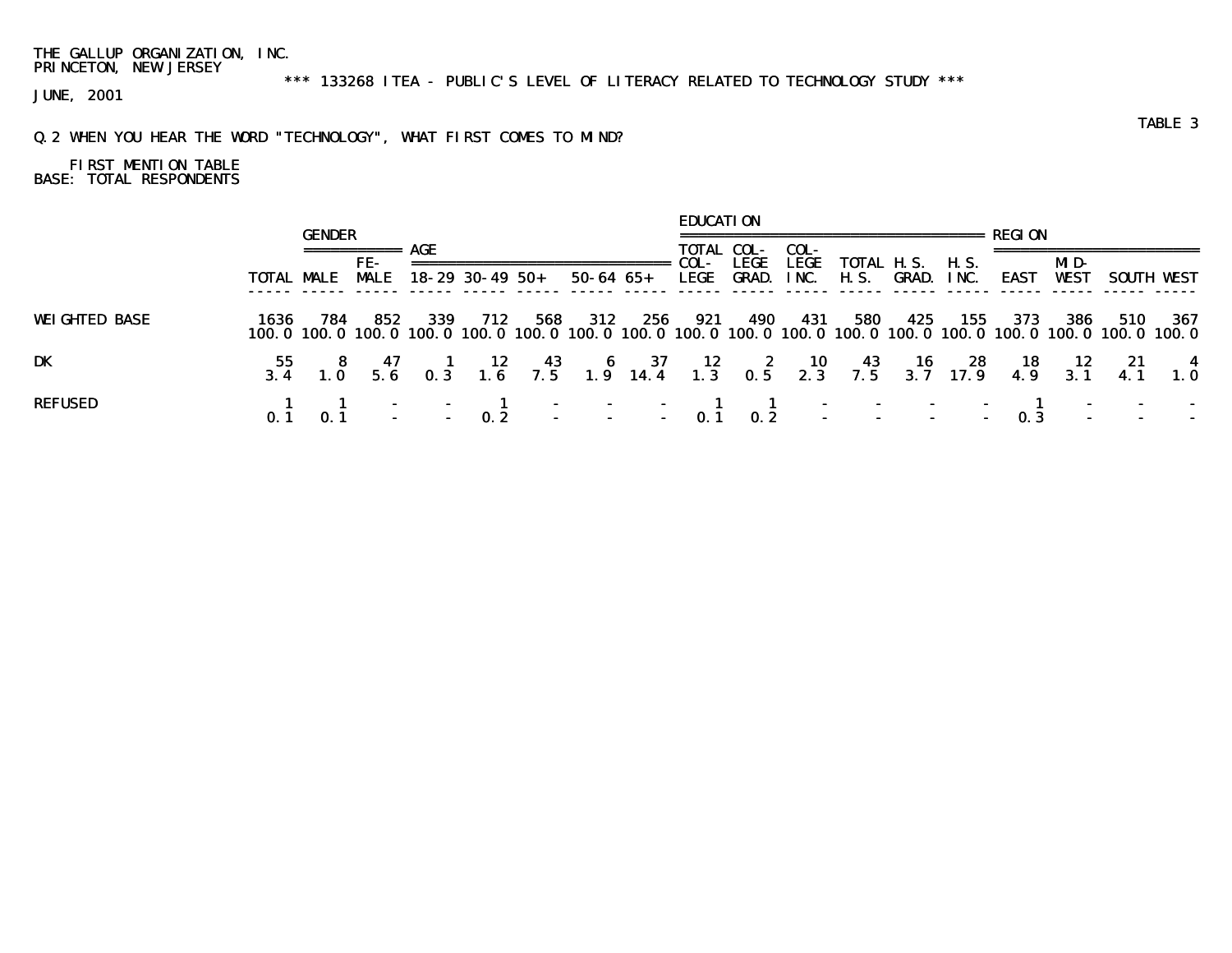\*\*\* 133268 ITEA - PUBLIC'S LEVEL OF LITERACY RELATED TO TECHNOLOGY STUDY \*\*\*

JUNE, 2001

## Q.2 WHEN YOU HEAR THE WORD "TECHNOLOGY", WHAT FIRST COMES TO MIND?

# FIRST MENTION TABLE

BASE: TOTAL RESPONDENTS

|                                    |                     |                                            | <b>SELF-REPORTED</b><br><b>UNDERSTANDING</b><br>OF TECHNOLOGY |                           |                       |                        | ================== WORKS IN COMPUTERS/ |             |                    | <b>BELIEVE</b><br><b>EVALUATED</b> |                          | <b>BELIEVE</b><br><b>TECHNOLOGY</b><br><b>GREATEST</b><br>STUDENTS BE EFFECT ON |             | =========== SUPPORT                                           |                |
|------------------------------------|---------------------|--------------------------------------------|---------------------------------------------------------------|---------------------------|-----------------------|------------------------|----------------------------------------|-------------|--------------------|------------------------------------|--------------------------|---------------------------------------------------------------------------------|-------------|---------------------------------------------------------------|----------------|
|                                    |                     |                                            |                                                               | <b>LIM</b><br><b>ITED</b> |                       | <b>TECHNOLOGY AREA</b> |                                        |             |                    | <b>FOR TECH</b>                    |                          | INDI-<br>VID-                                                                   |             | <b>TECHNOLOGY</b><br>IN SCHOOL                                |                |
|                                    |                     | <b>GREAT</b>                               |                                                               | $/$ NOT<br>AT.            |                       | <b>COMP-TECH-</b>      | <b>OTHER</b>                           |             | <b>NOT</b><br>EMP- |                                    | ============ UAL/<br>NO/ | SOC-                                                                            | <b>RON</b>  | <b>ENVI- CURRICULUM</b>                                       | ===========    |
|                                    |                     | <b>TOTAL DEAL SOME</b>                     |                                                               | <b>ALL</b>                | <b>YES</b>            |                        | UTERS NOLOGY NO                        |             | <b>LOYED YES</b>   |                                    | DK                       | <b>IETY</b>                                                                     | <b>MENT</b> | <b>YES</b>                                                    | N <sub>0</sub> |
| <b>TOTAL RESPONDENTS</b>           | 1000                | 279                                        | 484                                                           | 237                       | 332                   | 161                    | 171                                    | 558         | 106                | 601                                | 399                      | 793                                                                             | 193         | 963                                                           | 30             |
| <b>WEIGHTED BASE</b>               | 1636                | 453<br>100.0 100.0 100.0 100.0 100.0 100.0 | 762                                                           | 421                       | 539                   | 255                    | 283                                    | 908         | 185                | 999                                | 637                      | 1278                                                                            | 335         | 1584<br>100.0 100.0 100.0 100.0 100.0 100.0 100.0 100.0 100.0 | 42             |
| <b>WHAT COMES</b><br><b>TO MND</b> |                     |                                            |                                                               |                           |                       |                        |                                        |             |                    |                                    |                          |                                                                                 |             |                                                               |                |
| <b>COMPUTERS</b>                   | <b>1103</b><br>67.4 | 300<br>66.1                                | 570<br>74.8                                                   | 234<br>55.6               | 362<br>67.3           | 189<br><b>74.0</b>     | 174<br>61.3                            | 621<br>68.5 | 116<br>62.8        | 676<br>67.7                        | 427<br>67.1              | 910<br>71.2                                                                     | 178<br>53.2 | 1074<br>67.8                                                  | 25<br>59.3     |
| <b>ELECTRONICS</b>                 | 58<br>3.6           | 24<br>5.3                                  | 19<br>2.5                                                     | 15<br>3.7                 | 24<br>4.5             | 5<br>1.9               | 20<br>6.9                              | 29<br>3.2   | 5<br>2.5           | 28<br>2.8                          | 31<br>4.8                | 41<br>3.2                                                                       | 17<br>5.2   | 58<br>3.7                                                     | $\blacksquare$ |
| <b>EDUCATION</b>                   | 40<br>2.4           | 10<br>2.2                                  | 14<br>1.8                                                     | 16<br>3.9                 | 6<br>1.2              | 6<br>2.5               |                                        | 23<br>2.6   | <b>10</b><br>5.5   | 20<br>2.0                          | 20<br>3.1                | 28<br>2.2                                                                       | 12<br>3.7   | 37<br>2.3                                                     | 3<br>6.3       |
| <b>NEW INVENTIONS</b>              | 31<br>1.9           | 10<br>2.2                                  | 7<br>0.9                                                      | 14<br>3.2                 | 9<br>1.7              | 5<br>1.8               | 5<br>1.6                               | 22<br>2.4   | $\blacksquare$     | 13<br>1.3                          | 18<br>2.8                | 16<br>1.3                                                                       | 15<br>4.4   | 31<br>1.9                                                     | $\blacksquare$ |
| <b>INTERNET</b>                    | 21<br>1.3           | 7<br>1.5                                   | 12<br>1.5                                                     | 3<br>0.6                  | 6<br>$1.\overline{2}$ | 4<br>1.4               | 3<br>0.9                               | 12<br>1.3   | 3<br>1.5           | 11<br>1.1                          | 10<br>1.6                | 18<br>1.4                                                                       | 3<br>0.9    | 21<br>1.3                                                     |                |
| <b>SCIENCE</b>                     | 16<br>1. 0          | 7<br>1.6                                   | 2<br>0.3                                                      | 7<br>1.6                  | 7<br>1.2              | $\mathbf 5$<br>1.8     | 2<br>0.7                               | 6<br>0.6    | 4<br>1.9           | 11<br>1.1                          | 6<br>0.9                 | 9<br>0.7                                                                        | 6<br>1.7    | 16<br><b>1.0</b>                                              |                |
| <b>SPACE</b>                       | 14<br>0.9           | 2<br>0.5                                   | 5<br>0.7                                                      | 7<br>1.7                  | 8<br>$1.\overline{5}$ | 1<br>0.4               | 7<br>2.5                               | 2<br>0.3    | 4<br>2.0           | 9<br>0.9                           | 6<br>0.9                 | 11<br>0.8                                                                       | 4<br>1.1    | 13<br>0.8                                                     |                |
| <b>JOB/WORK</b>                    | 14<br>0.9           | 7<br>1.4                                   | 8<br>1.0                                                      |                           | 6<br>$1.\overline{0}$ | 3<br>1.3               | 2<br>0.8                               | 6<br>0.7    | 2<br>1.2           | 6<br>0.6                           | 9<br>1.3                 | 10<br>0.8                                                                       | 4<br>1.2    | 14<br>0.9                                                     |                |
| <b>PROGRESS</b>                    | 13<br>0.8           | 5<br>1.1                                   | 6<br>0.8                                                      | 2<br>0.6                  | 7<br>1.4              | 5<br>2.0               | 2<br>0.8                               | 3<br>0.4    | 2<br>1.3           | 5<br>0.5                           | 9<br>1.4                 | 9<br>0.7                                                                        | 4<br>1.2    | 13<br>0.8                                                     | $\sim$         |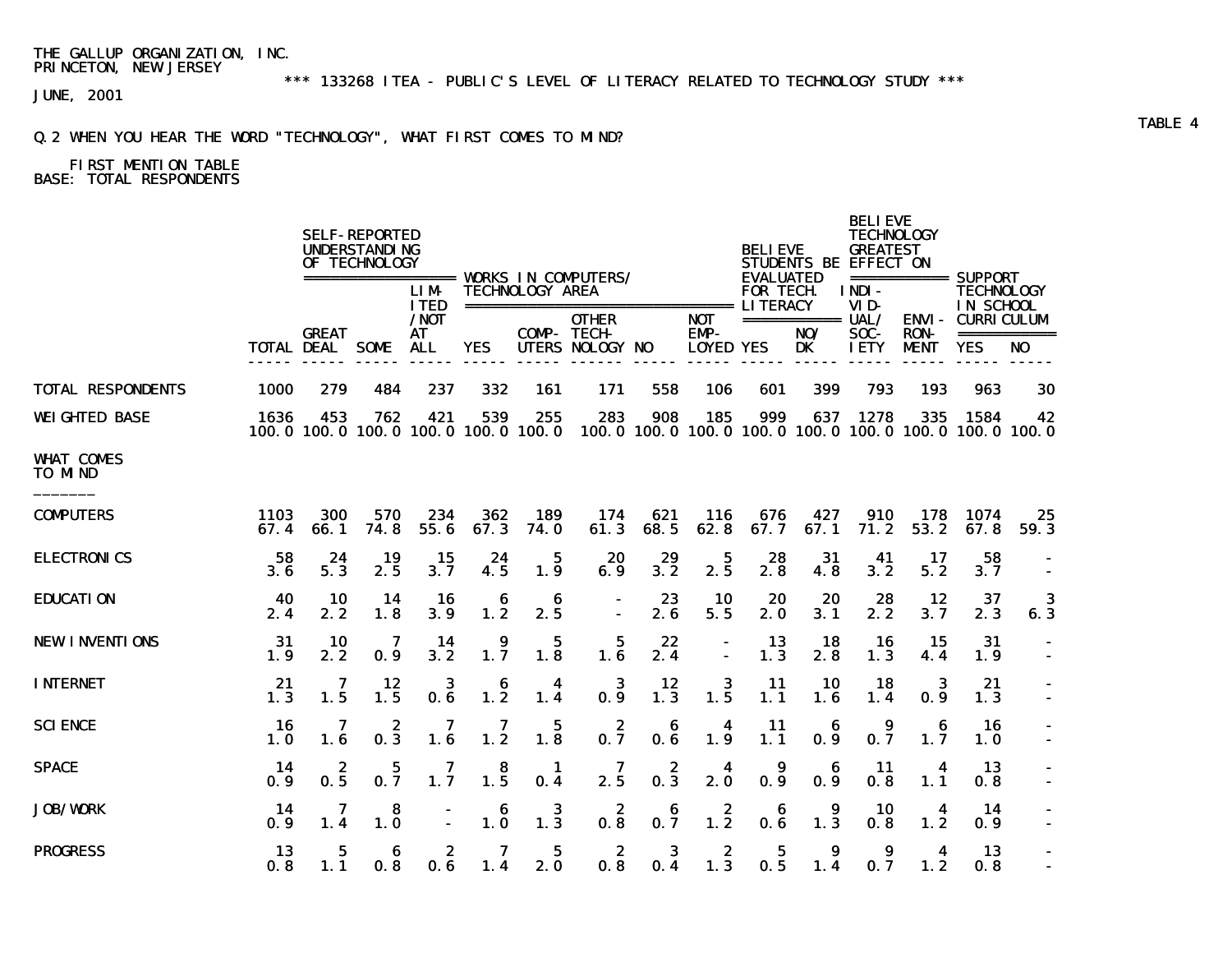\*\*\* 133268 ITEA - PUBLIC'S LEVEL OF LITERACY RELATED TO TECHNOLOGY STUDY \*\*\*

JUNE, 2001

## Q.2 WHEN YOU HEAR THE WORD "TECHNOLOGY", WHAT FIRST COMES TO MIND?

# FIRST MENTION TABLE

BASE: TOTAL RESPONDENTS

|                            |                  |                                        | <b>SELF-REPORTED</b><br><b>UNDERSTANDING</b><br>OF TECHNOLOGY |                                 |              |                        | ================= WORKS IN COMPUTERS/                       |                       |                                               | <b>BELIEVE</b><br><b>EVALUATED</b>  | STUDENTS BE EFFECT ON          | <b>BELIEVE</b><br><b>TECHNOLOGY</b><br><b>GREATEST</b> |                                                       |                                |                               |
|----------------------------|------------------|----------------------------------------|---------------------------------------------------------------|---------------------------------|--------------|------------------------|-------------------------------------------------------------|-----------------------|-----------------------------------------------|-------------------------------------|--------------------------------|--------------------------------------------------------|-------------------------------------------------------|--------------------------------|-------------------------------|
|                            |                  |                                        |                                                               | <b>LIM</b><br><b>ITED</b>       |              | <b>TECHNOLOGY AREA</b> | -------------------------------                             |                       |                                               | <b>FOR TECH</b><br><b>LITERACY</b>  |                                | INDI-<br>VID-                                          |                                                       | <b>TECHNOLOGY</b><br>IN SCHOOL |                               |
|                            |                  | <b>GREAT</b><br><b>TOTAL DEAL SOME</b> |                                                               | /NOT<br><b>AT</b><br><b>ALL</b> | <b>YES</b>   |                        | <b>OTHER</b><br><b>COMP-TECH-</b><br><b>UTERS NOLOGY NO</b> |                       | <b>NOT</b><br><b>EMP-</b><br><b>LOYED YES</b> |                                     | ============ UAL/<br>NO/<br>DK | SOC-<br><b>IETY</b>                                    | <b>ENVI- CURRICULUM</b><br><b>RON-</b><br><b>MENT</b> | <b>YES</b>                     | ===========<br>N <sub>0</sub> |
| <b>WEIGHTED BASE</b>       | 1636             | 453<br>100.0 100.0                     | 762<br>100.0                                                  | 421<br>100.0                    | 539<br>100.0 | 255<br>100.0           | 283<br>100.0                                                | 908<br>100.0          | 185                                           | 999                                 | 637<br>100.0 100.0 100.0       | 1278<br>100.0                                          | 335<br>100.0                                          | 1584                           | 42<br>100.0 100.0             |
| <b>KNOWLEDGE</b>           | 13<br>0.8        | 4<br>0.9                               | 8<br>1.1                                                      | 1<br>0.3                        | 6<br>1.1     | 2<br>0.6               | 4<br>1.5                                                    | 7<br>0.8              |                                               | 8<br>0.8                            | 5<br>$0.\overline{8}$          | 6<br>0.5                                               | 8<br>2.2                                              | 12<br>0.8                      | $\mathbf{I}$<br>2.7           |
| <b>CONFUSION</b>           | 13<br>0.8        | 1<br>0.2                               |                                                               | 12<br>2.8                       | 3<br>0.5     | 1<br>0.4               | 2<br>0.6                                                    | 9<br>1.0              | 1<br>0.6                                      | 5<br>0.5                            | 8<br>$1.\overline{2}$          | 3<br>0.2                                               | 10<br>2.9                                             | 13<br>0.8                      |                               |
| <b>ADVANCEMENT</b>         | 12<br>0.8        | 2<br>0.5                               | 10<br>1.3                                                     |                                 | 2<br>0.4     |                        | 2<br>0.8                                                    | 8<br>0.8              | 2<br>1.3                                      | 8<br>0.8                            | 5<br>0.7                       | 11<br>0.9                                              | 1<br>0.3                                              | 12<br>0.8                      |                               |
| <b>TELEVISION</b>          | <b>11</b><br>0.7 |                                        | 2<br>0.2                                                      | 9<br>2.2                        |              |                        | $\sim$                                                      | 9<br>1.0              | $\boldsymbol{z}$<br>$1.\overline{2}$          | 11<br>1.1                           | $\blacksquare$                 | 9<br>0.7                                               | 2<br>0.7                                              | 11<br>0.7                      | $\blacksquare$                |
| <b>MDNEY</b>               | -11<br>0.7       | 5<br>1.1                               | 6<br>0.8                                                      |                                 | 6<br>1.0     | 4<br>1.5               | $\begin{array}{c} 2 \\ 0.6 \end{array}$                     | 6<br>0.6              | $\blacksquare$                                | 6<br>0.6                            | 6<br>0.9                       | 5<br>0.4                                               | 6<br>1.7                                              | 11<br>0.7                      |                               |
| <b>FUTURE</b>              | 11<br>0.6        | 4<br>0.9                               | 5<br>0.6                                                      | 2<br>0.5                        | 2<br>0.4     | 1<br>0.4               | 1<br>0.4                                                    | 7<br>0.8              | 1<br>0.5                                      | 5<br>0.5                            | 5<br>0.8                       | 9<br>0.7                                               | 1<br>0.3                                              | 11<br>0.7                      |                               |
| <b>STOCK MARKET</b>        | 9<br>0.6         | 3<br>0.8                               | 3<br>0.4                                                      | 2<br>0.6                        | 3<br>0.6     | 1<br>0.4               | 2<br>0.8                                                    | 6<br>0.6              |                                               | 5<br>0.5                            | 4<br>0.6                       | 9<br>0.7                                               |                                                       | 9<br>0.6                       |                               |
| <b>COMMUNICATION</b>       | 8<br>0.5         | 3<br>0.6                               | 1<br>0.1                                                      | $\mathbf 5$<br>$1.\overline{1}$ | 5<br>1.0     |                        | $\mathbf{5}$<br>1.9                                         | 1<br>0.1              | 2<br>0.9                                      | 7<br>0.7                            | 1<br>0.2                       | 7<br>0.5                                               | 2<br>0.5                                              | 8<br>0.5                       |                               |
| <b>CELL PHONES</b>         | 8<br>0.5         |                                        | 5<br>0.6                                                      | 3<br>0.7                        | 3<br>0.5     |                        | 3<br>0.9                                                    | 1<br>0.1              | 2.1                                           | 1<br>$\mathbf{0}, \bar{\mathbf{1}}$ | 7<br>1.0                       | 8<br>$0.\overline{6}$                                  |                                                       | 7<br>0.4                       | $\frac{1}{2.4}$               |
| <b>MACHINERY</b>           | 7<br>0.4         | 3<br>0.7                               | 2<br>0.2                                                      | 2<br>0.6                        | 3<br>0.6     | $\mathbf{1}$<br>0.5    | 2<br>0.6                                                    | 3<br>$0.\overline{3}$ | 1<br>0.7                                      | 6<br>0.6                            | 1<br>0.2                       | 6<br>0.4                                               | 1<br>0.4                                              | 7<br>0.4                       |                               |
| <b>HIGH TECH EQUIPMENT</b> | 6<br>0.4         | 6<br>1.4                               |                                                               |                                 | 4<br>0.7     | $\blacksquare$         | 4<br>1.4                                                    | 2<br>0.3              | $\blacksquare$<br>$\blacksquare$              | 6<br>0.6                            | $\overline{\phantom{a}}$       | 2<br>0.2                                               | 4<br>1.2                                              | 6<br>0.4                       |                               |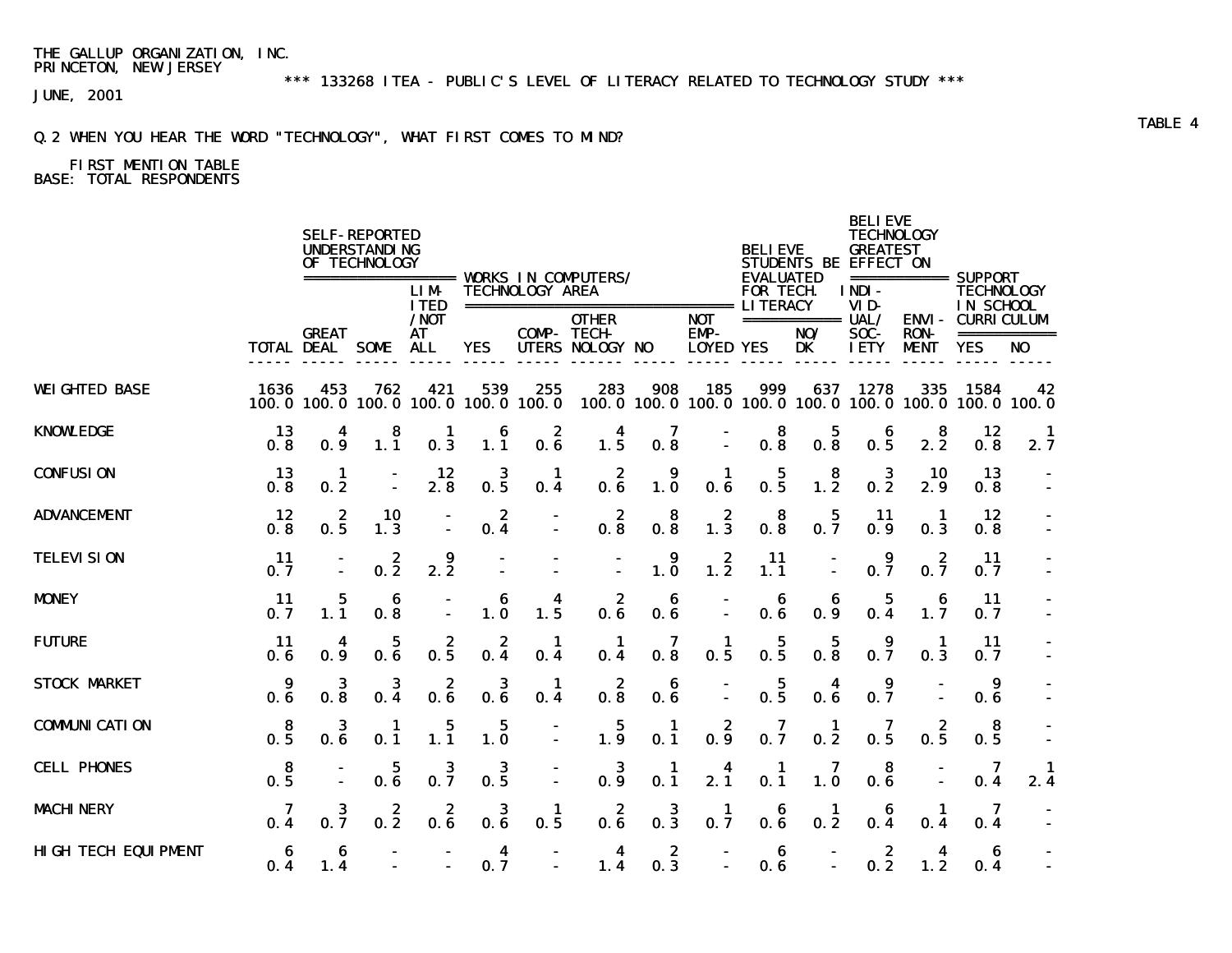\*\*\* 133268 ITEA - PUBLIC'S LEVEL OF LITERACY RELATED TO TECHNOLOGY STUDY \*\*\*

JUNE, 2001

## Q.2 WHEN YOU HEAR THE WORD "TECHNOLOGY", WHAT FIRST COMES TO MIND?

# FIRST MENTION TABLE

BASE: TOTAL RESPONDENTS

|                          |          |                                        | <b>SELF-REPORTED</b><br><b>UNDERSTANDING</b><br>OF TECHNOLOGY |                                 |              |                        | ================= WORKS IN COMPUTERS/                |                     |                                               | <b>BELIEVE</b><br><b>EVALUATED</b> | STUDENTS BE EFFECT ON                | <b>BELIEVE</b><br><b>TECHNOLOGY</b><br><b>GREATEST</b> | =========== SUPPORT        |                                        |                               |
|--------------------------|----------|----------------------------------------|---------------------------------------------------------------|---------------------------------|--------------|------------------------|------------------------------------------------------|---------------------|-----------------------------------------------|------------------------------------|--------------------------------------|--------------------------------------------------------|----------------------------|----------------------------------------|-------------------------------|
|                          |          |                                        |                                                               | <b>LIM</b><br><b>ITED</b>       |              | <b>TECHNOLOGY AREA</b> | ================================                     |                     |                                               | <b>FOR TECH</b><br><b>LITERACY</b> |                                      | INDI-<br>VID-                                          |                            | <b>TECHNOLOGY</b><br>IN SCHOOL         |                               |
|                          |          | <b>GREAT</b><br><b>TOTAL DEAL SOME</b> |                                                               | /NOT<br><b>AT</b><br><b>ALL</b> | <b>YES</b>   |                        | <b>OTHER</b><br><b>COMP-TECH-</b><br>UTERS NOLOGY NO |                     | <b>NOT</b><br><b>EMP-</b><br><b>LOYED YES</b> |                                    | ============ UAL/<br>NO/<br>DK       | SOC-<br><b>IETY</b>                                    | <b>RON-</b><br><b>MENT</b> | <b>ENVI - CURRICULUM</b><br><b>YES</b> | ===========<br>N <sub>0</sub> |
| <b>WEIGHTED BASE</b>     | 1636     | 453<br>100.0 100.0                     | 762<br>100.0                                                  | 421<br>100.0                    | 539<br>100.0 | 255<br>100.0           | 283<br>100.0                                         | 908<br>100. 0       | 185                                           | 999                                | 637<br>100.0 100.0 100.0 100.0 100.0 | 1278                                                   | 335                        | 1584                                   | 42<br>100.0 100.0             |
| <b>TELEPHONE</b>         | 6<br>0.4 | 2<br>0.4                               | 3<br>0.4                                                      | 2<br>0.4                        | 2<br>0.3     | 2<br>0.7               |                                                      | 4<br>0.5            | $\blacksquare$                                | 2<br>0.2                           | 5<br>0.7                             | 6<br>0.5                                               |                            | 4<br>0.3                               | $\boldsymbol{z}$<br>4.3       |
| <b>ENGINEERING</b>       | 6<br>0.4 | 4<br>0.8                               | 2<br>0.3                                                      |                                 | 3<br>0.5     | 1<br>0.4               | 1<br>0.5                                             | 3<br>0.4            | $\overline{a}$                                | $\mathbf{5}$<br>0.5                | 1<br>0.2                             | 5<br>0.4                                               | 1<br>0.4                   | 6<br>0.4                               |                               |
| <b>INFORMATION</b>       | 6<br>0.3 | 1<br>0.3                               | 1<br>0.1                                                      | 3<br>0.8                        | 3<br>0.6     |                        | 3<br>1.1                                             | 2<br>0.3            | $\blacksquare$                                | 6<br>0.6                           |                                      | 5<br>0.4                                               | 1<br>0.3                   | 6<br>0.4                               |                               |
| <b>MECHANICAL</b>        | 5<br>0.3 | 1<br>0.3                               | 2<br>0.2                                                      | $\boldsymbol{2}$<br>0.4         |              |                        | $\blacksquare$                                       | $\mathbf{5}$<br>0.5 | $\overline{a}$                                | 5<br>0.5                           |                                      | $\bf{3}$<br>0.2                                        | $\boldsymbol{z}$<br>0.5    | 5<br>0.3                               |                               |
| <b>MATH</b>              | 4<br>0.2 |                                        |                                                               | 4<br>0.9                        |              |                        |                                                      | 4<br>0.4            | $\overline{a}$                                | 1<br>0.1                           | 3<br>0.5                             | 4<br>0.3                                               |                            | 4<br>0.2                               |                               |
| <b>SPEED</b>             | 4<br>0.2 |                                        | 4<br>0.5                                                      |                                 |              |                        |                                                      | 4<br>0.4            | $\blacksquare$                                | 4<br>0.4                           |                                      | 1<br>0.1                                               | 3<br>0.8                   | 3<br>0.2                               | -1<br>2.7                     |
| <b>MODERN TECHNOLOGY</b> | 4<br>0.2 |                                        |                                                               | 4<br>0.8                        | 4<br>0.6     |                        | 4<br>1.2                                             |                     |                                               | 4<br>0.4                           |                                      |                                                        | 4<br>1.0                   | 4<br>0.2                               |                               |
| <b>MANUFACTURE</b>       | 3<br>0.2 | 2<br>0.5                               |                                                               | 1<br>0.3                        | 2<br>0.4     | 2<br>0.8               |                                                      | 1<br>0.1            |                                               | 3<br>0.3                           |                                      | 3<br>0.2                                               |                            | 3<br>0.2                               |                               |
| <b>HEALTH</b>            | 2<br>0.1 |                                        |                                                               | $\boldsymbol{2}$<br>0.5         |              |                        |                                                      | 2<br>0.2            | $\blacksquare$                                | 2<br>0.2                           | $\blacksquare$                       | 1<br>0.1                                               | 1<br>0.3                   | 2<br>0.1                               |                               |
| <b>RESEARCH</b>          | 2<br>0.1 |                                        | 2<br>0.3                                                      |                                 |              |                        |                                                      | 1<br>0.1            | 1<br>0.6                                      | 1<br>0.1                           | 1<br>0.2                             | 1<br>0.1                                               | 1<br>0.3                   | 2<br>0.1                               |                               |
| <b>MEDICAL EQUIPMENT</b> | 2<br>0.1 |                                        | 2<br>0.3                                                      |                                 | 1<br>0.2     |                        | 1<br>0.4                                             | 1<br>0.1            | $\blacksquare$<br>$\blacksquare$              | 2<br>0.2                           |                                      | 1<br>0.1                                               | 1<br>0.3                   | 2<br>0.1                               |                               |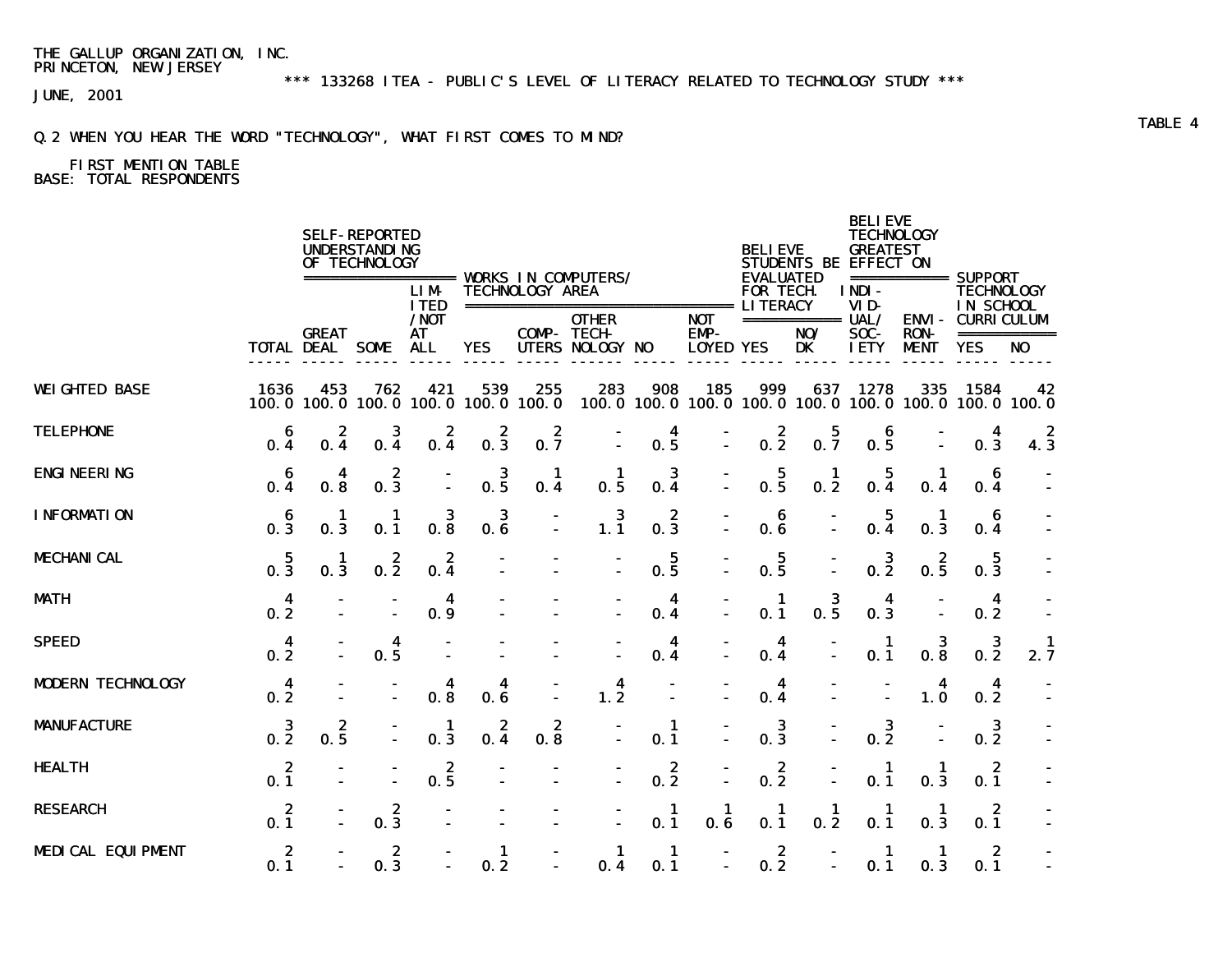\*\*\* 133268 ITEA - PUBLIC'S LEVEL OF LITERACY RELATED TO TECHNOLOGY STUDY \*\*\*

JUNE, 2001

## Q.2 WHEN YOU HEAR THE WORD "TECHNOLOGY", WHAT FIRST COMES TO MIND?

# FIRST MENTION TABLE

BASE: TOTAL RESPONDENTS

|                      |                   |              | <b>SELF-REPORTED</b><br><b>UNDERSTANDING</b><br>OF TECHNOLOGY | =====<br><b>LIM</b>               |                                            | <b>TECHNOLOGY AREA</b> | <b>VORKS IN COMPUTERS/</b>                                                  |                |                                        | <b>BELIEVE</b><br><b>EVALUATED</b><br><b>FOR TECH.</b> | <b>STUDENTS BE</b>              | BELIEVE<br><b>TECHNOLOGY</b><br><b>GREATEST</b><br><b>EFFECT ON</b><br>INDI- |                                     | <b>SUPPORT</b><br>TECHNOLOGY                        |                |  |
|----------------------|-------------------|--------------|---------------------------------------------------------------|-----------------------------------|--------------------------------------------|------------------------|-----------------------------------------------------------------------------|----------------|----------------------------------------|--------------------------------------------------------|---------------------------------|------------------------------------------------------------------------------|-------------------------------------|-----------------------------------------------------|----------------|--|
|                      | <b>TOTAL DEAL</b> | <b>GREAT</b> | <b>SOME</b>                                                   | <b>ITED</b><br>/NOT<br>AT<br>ALL. | <b>YES</b>                                 | COMP-<br>UTERS         | ========================<br><b>OTHER</b><br><b>TECH</b><br><b>NOLOGY NO</b> |                | <b>NOT</b><br>EMP-<br><b>LOYED YES</b> | <b>LITERACY</b>                                        | ===========<br>NO/<br><b>DK</b> | VID-<br>UAL/<br>SOC-<br><b>IETY</b>                                          | ENVI-<br><b>RON-</b><br><b>MENT</b> | <b>IN SCHOOL</b><br><b>CURRICULUM</b><br><b>YES</b> | N <sub>0</sub> |  |
| <b>WEIGHTED BASE</b> | 1636              | 453          | 762                                                           | 421                               | 539<br>100.0 100.0 100.0 100.0 100.0 100.0 | 255                    | 283                                                                         | 908            | 185                                    | 999                                                    | 637                             | 1278<br>100.0 100.0 100.0 100.0 100.0 100.0 100.0 100.0 100.0                | 335                                 | 1584                                                | 42             |  |
| <b>VCR'S</b>         | 1<br>0.1          |              |                                                               | 0.2                               |                                            |                        | $\blacksquare$                                                              | 0.1            |                                        | 1<br>0.1                                               |                                 | 0.1                                                                          |                                     | ш<br>0.1                                            |                |  |
| <b>EVERYTHING</b>    | 3<br>0.2          |              |                                                               | 3<br>0.6                          | 2<br>0.3                                   |                        | 2<br>0.6                                                                    | 1<br>0.1       |                                        | 1<br>0.1                                               | 2<br>0.3                        | 2<br>0.1                                                                     | 0.3                                 | 3<br>0.2                                            |                |  |
| <b>OTHER</b>         | 104<br>6.4        | 32<br>7.0    | 37<br>4.8                                                     | 35<br>8.4                         | 43<br>7.9                                  | 18<br>6.9              | 25<br>8.8                                                                   | 50<br>5.6      | 10<br>5.3                              | 64<br>6.4                                              | 40<br>6.3                       | 78<br>6.1                                                                    | 24<br>7.0                           | 99<br>6.2                                           | 10.4           |  |
| <b>NOTHING</b>       | 8<br>0.5          | 0.2          | 6<br>0.8                                                      | 0.2                               | 6<br>1.2                                   |                        | 6<br>2.2                                                                    | $\blacksquare$ | $\boldsymbol{z}$<br>1.1                | 6<br>0.6                                               | 2<br>0.3                        | 8<br>0.7                                                                     |                                     | 8<br>0.5                                            |                |  |
| DK                   | 55<br>3.4         | 7<br>1.5     | 20<br>2.6                                                     | 29<br>6.8                         |                                            |                        | $\overline{\phantom{a}}$<br>$\blacksquare$                                  | 42<br>4.7      | 13<br>6.9                              | 47<br>4.8                                              | 8<br>1.2                        | 32<br>2.5                                                                    | 20<br>6.0                           | 47<br><b>3. O</b>                                   | 5<br>11.8      |  |
| <b>REFUSED</b>       | 1<br>0.1          |              | 1<br>0.1                                                      |                                   |                                            |                        | $\overline{\phantom{a}}$<br>$\blacksquare$                                  | 1<br>0.1       |                                        |                                                        | 0.2                             | 0.1                                                                          |                                     | п.<br>0.1                                           |                |  |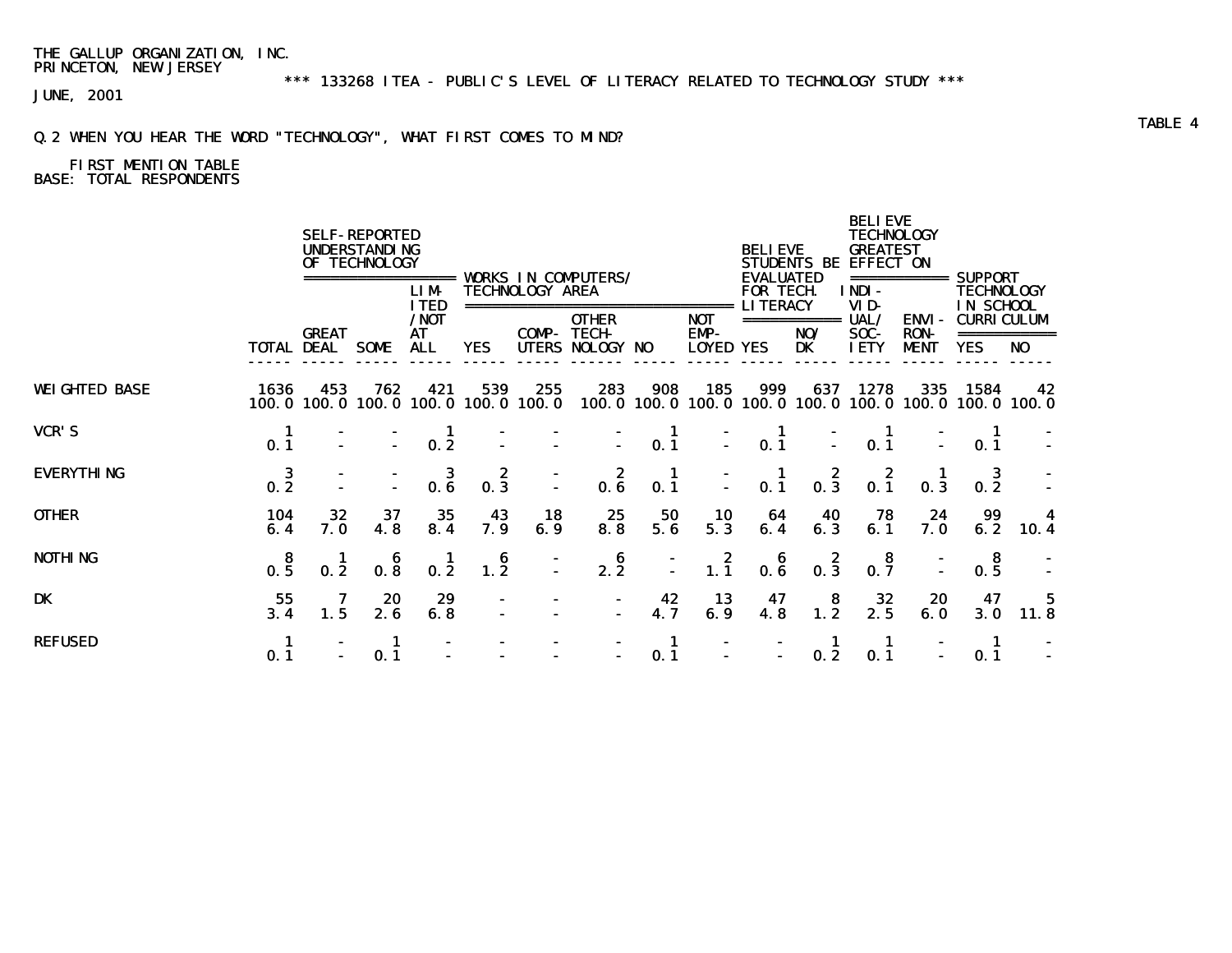\*\*\* 133268 ITEA - PUBLIC'S LEVEL OF LITERACY RELATED TO TECHNOLOGY STUDY \*\*\*

JUNE, 2001

## Q.2 WHEN YOU HEAR THE WORD "TECHNOLOGY", WHAT FIRST COMES TO MIND?

|                                    |              | <b>GENDER</b>                          |                  |             |             |             |                                                                                                                          |             | <b>EDUCATION</b>  |                      |                       |                                  |              |                     |             |                         |                         |                   |
|------------------------------------|--------------|----------------------------------------|------------------|-------------|-------------|-------------|--------------------------------------------------------------------------------------------------------------------------|-------------|-------------------|----------------------|-----------------------|----------------------------------|--------------|---------------------|-------------|-------------------------|-------------------------|-------------------|
|                                    |              |                                        | ============ AGE |             |             |             |                                                                                                                          |             | <b>TOTAL COL-</b> |                      | COL-                  |                                  |              |                     |             |                         | ======================= |                   |
|                                    |              | <b>TOTAL MALE MALE 18-29 30-49 50+</b> | FE-              |             |             |             | $50 - 64$ $65 +$                                                                                                         |             | <b>LEGE</b>       | LEGE<br><b>GRAD.</b> | LEGE<br>INC.          | <b>TOTAL H.S.</b><br><b>H.S.</b> | GRAD.        | <b>H.S.</b><br>INC. |             | MD-<br><b>EAST WEST</b> |                         | <b>SOUTH VEST</b> |
| <b>TOTAL RESPONDENTS</b>           | 1000         | 418                                    | 582              | 197         | 435         | 358         | 207                                                                                                                      | 151         | 644               | 414                  | 230                   | 281                              | 233          | 48                  | 253         | 249                     | 259                     | 239               |
| <b>WEIGHTED BASE</b>               | 1636         | 784                                    | 852              | 339         | 712         | 568         | 312<br>100.0 100.0 100.0 100.0 100.0 100.0 100.0 100.0 100.0 100.0 100.0 100.0 100.0 100.0 100.0 100.0 100.0 100.0 100.0 | 256         | 921               | 490                  | 431                   | 580                              | 425          | 155                 | 373         | 386                     | 510                     | 367               |
| <b>WHAT COMES</b><br><b>TO MND</b> |              |                                        |                  |             |             |             |                                                                                                                          |             |                   |                      |                       |                                  |              |                     |             |                         |                         |                   |
| <b>COMPUTERS</b>                   | 1184<br>72.4 | 544<br>69.4                            | 640<br>75.1      | 289<br>85.2 | 526<br>73.9 | 353<br>62.2 | 236<br>75.5                                                                                                              | 117<br>45.9 | 727<br>78.9       | 382<br>78. O         | 345<br><b>80.0</b>    | 359<br>61.8                      | 294<br>69. 1 | 65<br><b>42.0</b>   | 264<br>70.8 | 278<br>72.1             | 375<br>73.5             | 266<br>72. 6      |
| <b>ELECTRONICS</b>                 | 101<br>6.2   | 66<br>8.4                              | 35<br>4.1        | 31<br>9.3   | 35<br>4.9   | 31<br>5.5   | <b>10</b><br>3.0                                                                                                         | 22<br>8.5   | 45<br>4.8         | 19<br>3.8            | 26<br>6.0             | 46<br>7.9                        | 30<br>7.0    | 16<br>10.2          | 17<br>4.4   | 28<br>7.2               | 33<br>6.4               | 24<br>6.6         |
| <b>INTERNET</b>                    | 62<br>3.8    | 40<br>5.0                              | 22<br>2.6        | 24<br>7. 0  | 18<br>2.6   | 19<br>3.4   | 12<br>3.9                                                                                                                | 7<br>2.9    | 45<br>4.9         | 27<br>5.6            | 17<br>4.0             | 14<br>2.4                        | 14<br>3.2    |                     | 17<br>4.6   | 13<br>3.4               | 16<br>3.1               | -16<br>4.4        |
| <b>EDUCATION</b>                   | 51<br>3.1    | 24<br>3.0                              | 27<br>3.1        | 9<br>2.7    | 16<br>2.2   | 25<br>4.5   | 6<br>1.9                                                                                                                 | 20<br>7.6   | 24<br>2.6         | 7<br>1.4             | 17<br>4.0             | 24<br>4.2                        | 12<br>2.9    | 12<br>7.6           | 15<br>4. 0  | 13<br>3.3               | 16<br>3.1               | 7<br>2.0          |
| <b>TELEVISION</b>                  | 40<br>2.4    | 20<br>2.5                              | 20<br>2.4        | 5<br>1.4    | 13<br>1.8   | 22<br>3.9   | 10<br>3.2                                                                                                                | 12<br>4.9   | 16<br>1.7         | 6<br>1.3             | 9<br>2.1              | 13<br>2.3                        | 5<br>1.3     | 8<br>5.2            | 10<br>2.6   | 8<br>2.2                | 20<br>3.9               | 2<br>0.6          |
| <b>NEW INVENTIONS</b>              | 35<br>2.2    | 26<br>3.3                              | 10<br>1.1        | 10<br>2.9   | 14<br>1.9   | 12<br>2.1   | 3<br>0.8                                                                                                                 | 10<br>3.7   | 13<br>1.5         | 8<br>1.7             | 5<br>1.2              | 16<br>2.8                        | 10<br>2.3    | 7<br>4.3            | 6<br>1.5    | -11<br>2.9              | 13<br>2.6               | 6<br>1.5          |
| <b>TELEPHONE</b>                   | 35<br>2.1    | 7<br>0.9                               | 27<br>3.2        | 8<br>2.4    | 13<br>1.8   | 14<br>2.4   | 5<br>1.6                                                                                                                 | 9<br>3.4    | 14<br>1.5         | 8<br>1.7             | 6<br>$1.\overline{3}$ | 17<br>2.9                        | 14<br>3.3    | 3<br>1.8            | 9<br>2.3    | 4<br>1.1                | 15<br>2.9               | 7<br>1.9          |
| <b>CELL PHONES</b>                 | -34<br>2.1   | 15<br>2.0                              | 18<br>2.1        | 5<br>1.5    | 11<br>1.5   | -14<br>2.5  | 6<br>1.9                                                                                                                 | 8<br>3.2    | 27<br>2.9         | 16<br>3.3            | 11<br>2.5             | 2<br>0.4                         | 2<br>0.5     |                     | 8<br>2.2    | 1.5                     | 14<br>2.7               | -6<br>1.6         |
| <b>SPACE</b>                       | 33<br>2. 0   | 24<br>3.1                              | 9<br>1.0         | 4<br>1.1    | 13<br>1.8   | 16<br>2.9   | 14<br>4.4                                                                                                                | 3<br>1.1    | 16<br>1.7         | 11<br>2.2            | 5<br>1.1              | 14<br>2.5                        | 10<br>2.4    | 4<br>2.6            | 9<br>2.5    | 8<br>2.2                | 7<br>1.3                | -9<br>2.4         |
| <b>SCIENCE</b>                     | 29<br>1.7    | 10<br>1.2                              | 19<br>2.2        | 2<br>0.5    | 15<br>2.2   | 12<br>2.0   | 6<br>1.9                                                                                                                 | 5<br>2.1    | 21<br>2.3         | 12<br>2.5            | 9<br>2.0              | 7<br>1.3                         | 5<br>1.2     | 3<br>1.6            | 2<br>0.6    | 8<br>2.1                | 8<br>$1.\overline{5}$   | 11<br>2.9         |
| <b>KNOWLEDGE</b>                   | 28<br>1.7    | 13<br>1.6                              | 15<br>1.8        | 3<br>1.0    | 12<br>1.7   | 12<br>2.2   | 2<br>0.5                                                                                                                 | 11<br>4.1   | 12<br>1.3         | 2<br>0.5             | 10<br>2.2             | 13<br>2.2                        | 2.0          | 2.6                 | 2.3         | 10<br>2.5               | 4<br>0.8                | 5<br>1.4          |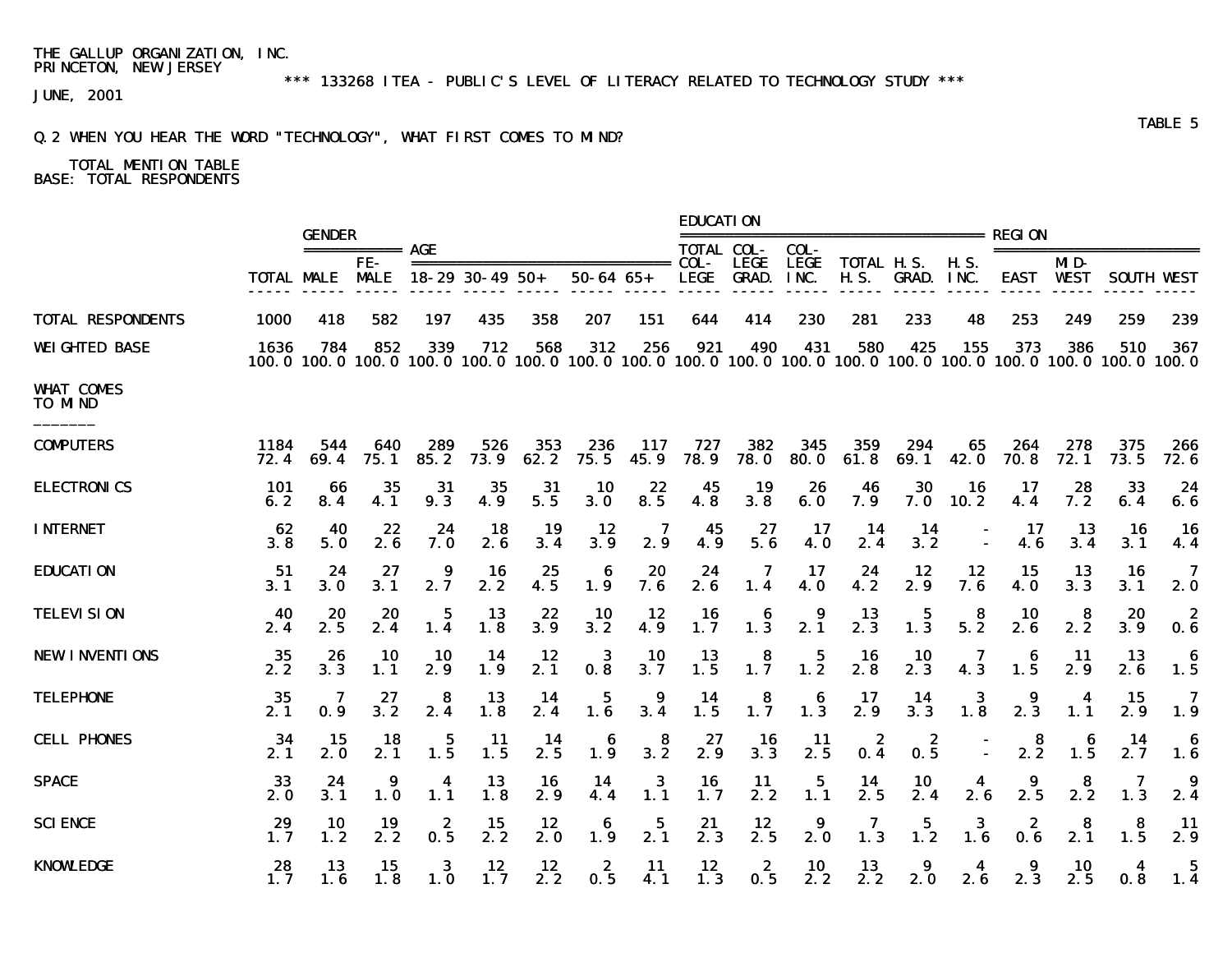\*\*\* 133268 ITEA - PUBLIC'S LEVEL OF LITERACY RELATED TO TECHNOLOGY STUDY \*\*\*

JUNE, 2001

## Q.2 WHEN YOU HEAR THE WORD "TECHNOLOGY", WHAT FIRST COMES TO MIND?

|                            |                        | <b>GENDER</b>                                             |                                                           |                                         |                                                      |                                         |                                         |                                         | <b>EDUCATION</b>                                           |                                                           |                                                           |                                                                          |                                         |                                         | <b>REGION</b>                           |                                                           |                                                                                                                        |                                                           |
|----------------------------|------------------------|-----------------------------------------------------------|-----------------------------------------------------------|-----------------------------------------|------------------------------------------------------|-----------------------------------------|-----------------------------------------|-----------------------------------------|------------------------------------------------------------|-----------------------------------------------------------|-----------------------------------------------------------|--------------------------------------------------------------------------|-----------------------------------------|-----------------------------------------|-----------------------------------------|-----------------------------------------------------------|------------------------------------------------------------------------------------------------------------------------|-----------------------------------------------------------|
|                            |                        |                                                           | =========== <b>AGE</b><br>FE-                             |                                         |                                                      |                                         | ------------------------------          |                                         | <b>TOTAL COL-</b><br>COL-                                  | <b>LEGE</b>                                               | COL-<br><b>LEGE</b>                                       | ------------------------<br>TOTAL H.S.                                   |                                         | <b>H.S.</b>                             |                                         | MD-                                                       | ========================                                                                                               |                                                           |
|                            |                        |                                                           |                                                           | <b>TOTAL MALE MALE 18-29 30-49 50+</b>  |                                                      |                                         | $50 - 64$ $65 +$                        |                                         | LEGE                                                       | <b>GRAD.</b>                                              | INC.                                                      | <b>H.S.</b>                                                              | <b>GRAD. INC.</b>                       |                                         |                                         | <b>EAST WEST</b>                                          |                                                                                                                        | <b>SOUTH VEST</b>                                         |
| <b>WEIGHTED BASE</b>       | 1636                   | 784                                                       | 852                                                       | 339                                     | 712                                                  | 568                                     | 312                                     | 256                                     | 921                                                        | 490                                                       | 431                                                       | 580                                                                      | 425                                     | 155                                     | 373                                     | 386                                                       | 510<br>100.0 100.0 100.0 100.0 100.0 100.0 100.0 100.0 100.0 100.0 100.0 100.0 100.0 100.0 100.0 100.0 100.0 100.0 100 | 367                                                       |
| <b>COMMUNICATION</b>       | 26                     | 13                                                        | $\frac{13}{1.6}$                                          | $\frac{1}{0.3}$                         | $\begin{array}{c} 13 \\ 1.8 \end{array}$             | $\frac{12}{2.1}$                        | $\begin{array}{c} 3 \\ 1.0 \end{array}$ | $\begin{array}{c} 9 \\ 3.4 \end{array}$ | 2.3                                                        | $\frac{14}{2.9}$                                          | $\overline{\mathbf{1.5}}$                                 | $\begin{array}{c} \textbf{6} \\ \textbf{0.9} \end{array}$                | $\begin{array}{c} 6 \\ 1.3 \end{array}$ |                                         | $\frac{3}{0.8}$<br>D.                   | $\frac{4}{1.0}$                                           | $\frac{11}{2.1}$                                                                                                       | 2.4                                                       |
| <b>ADVANCEMENT</b>         | 20<br>$1.\overline{2}$ | 16<br>2.1                                                 | 0.4                                                       | 2.5                                     | $\frac{10}{1.4}$                                     | $\frac{1}{0.2}$                         | D,                                      | 0.4                                     | $\begin{array}{c} \mathbf{13} \\ \mathbf{1.5} \end{array}$ |                                                           |                                                           | $\begin{array}{cccc} 6 & 7 & 5 & 5 \\ 1.3 & 1.7 & 0.9 & 1.2 \end{array}$ |                                         |                                         | $\frac{4}{1.2}$<br>D.                   | $\frac{1}{0.3}$                                           | $\begin{array}{c} 8 \\ 1.6 \end{array}$                                                                                | $\begin{array}{c} \textbf{6} \\ \textbf{1.6} \end{array}$ |
| <b>JOB/WORK</b>            | 16<br>1.0              |                                                           | $\begin{array}{c} 8 \\ 0.9 \end{array}$                   | $\frac{1}{0.3}$                         | $\frac{15}{2.1}$                                     |                                         |                                         | $\mathbb{Z}$                            | $\frac{14}{1.5}$                                           | $\begin{array}{c} \textbf{6} \\ \textbf{1.1} \end{array}$ | $\begin{array}{c} \textbf{9} \\ \textbf{2.0} \end{array}$ |                                                                          |                                         |                                         | $1.2^{4}$                               | 0.9                                                       | $\overline{\mathbf{1.0}}$                                                                                              | $\begin{array}{c} 3 \\ 0.9 \end{array}$                   |
| <b>PROGRESS</b>            | 16<br>1.0              | $\begin{array}{c} \textbf{9} \\ \textbf{1.1} \end{array}$ | $\overline{\mathbf{0.8}}^7$                               | $\begin{array}{c} 3 \\ 0.8 \end{array}$ | 7<br>$1.\dot{0}$                                     | $\begin{array}{c} 6 \\ 1.0 \end{array}$ | $\begin{array}{c} 1 \\ 0.3 \end{array}$ | $\begin{array}{c} 5 \\ 1.8 \end{array}$ | $\begin{array}{c} 5 \\ 0.6 \end{array}$                    | $\overline{1.0}$                                          | $\langle \frac{\pi}{2} \rangle$                           | $\begin{array}{c} \mathbf{11} \\ \mathbf{1.8} \end{array}$               | $\begin{array}{c} 8 \\ 1.9 \end{array}$ | $\begin{array}{c} 2 \\ 1.5 \end{array}$ | $\begin{array}{c} 2 \\ 0.6 \end{array}$ | $\frac{5}{1.3}$                                           | $\begin{array}{c} \mathbf{6} \\ \mathbf{1.1} \end{array}$                                                              | $\begin{array}{c} 2 \\ 0.7 \end{array}$                   |
| <b>FUTURE</b>              | 15<br>0.9              | 11<br>1.3                                                 |                                                           | $\frac{4}{1.2}$                         | $\begin{array}{c} 8 \\ 1.1 \end{array}$              | $\begin{array}{c} 2 \\ 0.4 \end{array}$ | $\frac{1}{0.4}$                         | $\frac{1}{0.4}$                         | $\begin{array}{c} 8 \\ 0.9 \end{array}$                    | $\begin{array}{c} 3 \\ 0.6 \end{array}$                   | $\frac{5}{1.2}$                                           | $\begin{array}{c} 6 \\ 1.1 \end{array}$                                  | $\begin{array}{c} 2 \\ 0.5 \end{array}$ | 2.6                                     | $\frac{3}{0.9}$                         | 0.4                                                       | $\frac{3}{0.5}$                                                                                                        | $\begin{array}{c} 7 \\ 1.9 \end{array}$                   |
| <b>MACHINERY</b>           | -14<br>0.9             |                                                           | $\overline{\mathbf{0.8}}^7$                               | 0.7                                     | $\begin{array}{c} \n\bullet \\ \bullet\n\end{array}$ | $\overline{\mathbf{1.4}}$               | $\frac{3}{0.9}$                         | $\begin{array}{c} 5 \\ 1.9 \end{array}$ | $\overline{\mathbf{1.0}}$                                  | $\begin{array}{c} \textbf{9} \\ \textbf{1.9} \end{array}$ |                                                           | $\begin{array}{c} 2 \\ 0.3 \end{array}$                                  | $\frac{2}{0.4}$                         |                                         | $\frac{3}{0.9}$                         | $\begin{array}{c} \mathbf{6} \\ \mathbf{1.6} \end{array}$ | $\mathbf{1}$<br>0.3                                                                                                    | $\begin{array}{c} 3 \\ 0.9 \end{array}$                   |
| <b>CARS/AUTOS</b>          | 14<br>0.8              |                                                           | $\begin{array}{c} 6 \\ 0.7 \end{array}$                   |                                         | 0.7                                                  | $\begin{array}{c} 8 \\ 1.3 \end{array}$ | $\begin{array}{c} 5 \\ 1.6 \end{array}$ | $\begin{array}{c} 3 \\ 1.1 \end{array}$ | $\begin{array}{c} 3 \\ 0.4 \end{array}$                    | $\frac{3}{2}$                                             | $\mathbb{Z}^+$                                            | $\overline{1.1}$                                                         | $\overline{1.6}$                        |                                         |                                         | 1.0                                                       | $\overline{\mathbf{4}}$<br>0.7                                                                                         | $\begin{array}{c} \mathbf{6} \\ \mathbf{1.7} \end{array}$ |
| <b>HIGH TECH EQUIPMENT</b> | 13<br>0.8              | $\begin{array}{c} 8 \\ 1.0 \end{array}$                   | $\begin{array}{c} 5 \\ \textbf{0.6} \end{array}$          | $\frac{4}{1.2}$                         | $\frac{3}{0.5}$                                      | $0.\overline{3}$                        | $\begin{array}{c} 2 \\ 0.5 \end{array}$ | $\mathbb{I}$                            | $\frac{6}{0.7}$                                            | $\begin{array}{c} 6 \\ 1.3 \end{array}$                   | $\mathbb{Z}^+$                                            | $\begin{array}{c} 6 \\ 1.1 \end{array}$                                  | $\begin{array}{c} 2 \\ 0.6 \end{array}$ | 2.6                                     |                                         | $\begin{array}{c} 6 \\ 1.6 \end{array}$                   | $\overline{\mathbf{4}}$<br>0.8                                                                                         | $\begin{smallmatrix} 2 \\ 0.7 \end{smallmatrix}$          |
| <b>CONFUSION</b>           | 13<br>0.8              | $\frac{4}{0.5}$                                           | $\begin{array}{c} \textbf{9} \\ \textbf{1.0} \end{array}$ |                                         | $\begin{array}{c} 1 \\ 0.1 \end{array}$              | $\frac{12}{2.1}$                        | $0.\overline{7}$                        | 3.7                                     | $0.\overline{2}$                                           | $\overline{0.5}^2$                                        | $\mathbb{Z}^+$                                            | $\begin{array}{c} 10 \\ 1.8 \end{array}$                                 | $\begin{array}{c} 3 \\ 0.6 \end{array}$ | $\begin{array}{c} 8 \\ 5.0 \end{array}$ | $\begin{array}{c} 2 \\ 0.5 \end{array}$ |                                                           | $\frac{1}{0.3}$                                                                                                        | $\begin{array}{c} \textbf{9} \\ \textbf{2.6} \end{array}$ |
| <b>ENGINEERING</b>         | 13<br>0.8              | 0.7                                                       | $\overline{\mathbf{0.8}}^7$                               | $\frac{3}{0.9}$                         | 0.6                                                  | $\begin{array}{c} 6 \\ 1.0 \end{array}$ | $\frac{2}{0.7}$                         | $\overline{1.3}^3$                      | $\begin{array}{c} 6 \\ 0.7 \end{array}$                    | $\begin{array}{c} 3 \\ 0.6 \end{array}$                   | $\frac{3}{2}$                                             | $\overline{1.1}^6$                                                       | $\frac{4}{0.9}$                         | $\begin{array}{c} 3 \\ 1.6 \end{array}$ | $\frac{1}{0.3}$                         | $\frac{3}{9}$                                             | $\blacksquare$<br>0.3                                                                                                  | 7<br>1.8                                                  |
| <b>MONEY</b>               | 12<br>0.7              |                                                           | 5                                                         |                                         | 10<br>1.4                                            | $\frac{2}{0.4}$                         | $\frac{1}{0.3}$                         | $\mathbf{I}$<br>0.4                     | 7<br>0.8                                                   | $\frac{1}{0.3}$                                           | $\begin{array}{c} 6 \\ 1.4 \end{array}$                   | $\frac{5}{0.8}$                                                          | 0.4                                     | $\begin{array}{c} 3 \\ 2.1 \end{array}$ | $\begin{array}{c} 6 \\ 1.6 \end{array}$ | $\frac{3}{0.7}$                                           | $\bf{3}$<br>$0.\overline{6}$                                                                                           |                                                           |
| <b>STOCK MARKET</b>        | 11<br>0.7              | 0.8                                                       | 4<br>0.5                                                  |                                         | 5<br>0.7                                             | $1.\overline{0}$                        | $\overline{1.1}^3$                      | $\frac{2}{9}$                           | 7<br>0.7                                                   | 7<br>1.3                                                  |                                                           | $\overline{\mathbf{4}}$<br>0.8                                           | 4<br>1.0                                |                                         | -1<br>0.3                               | 0.9                                                       | $\overline{\mathbf{4}}$<br>0.8                                                                                         | $\begin{array}{c} 2 \\ 0.6 \end{array}$                   |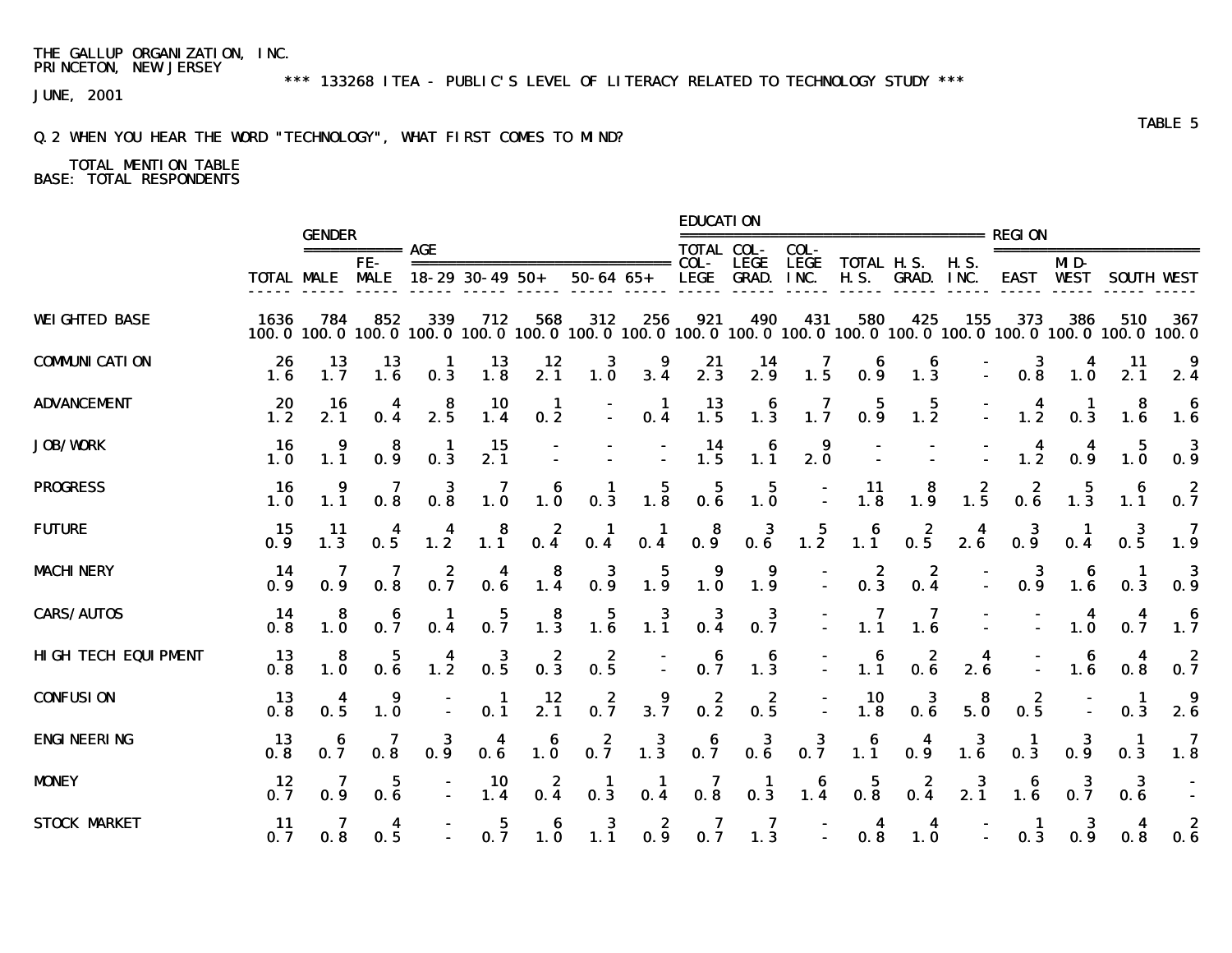\*\*\* 133268 ITEA - PUBLIC'S LEVEL OF LITERACY RELATED TO TECHNOLOGY STUDY \*\*\*

JUNE, 2001

## Q.2 WHEN YOU HEAR THE WORD "TECHNOLOGY", WHAT FIRST COMES TO MIND?

|                          |                                                           | <b>GENDER</b>                           |                                         |                                         |                                                      |                                         |                                         |                                                       | <b>EDUCATION</b>                        |                                                    |                                                                         |                                                                                                                          |                                         |                                                               | <b>REGION</b>                           |                                                       |                                         |                   |
|--------------------------|-----------------------------------------------------------|-----------------------------------------|-----------------------------------------|-----------------------------------------|------------------------------------------------------|-----------------------------------------|-----------------------------------------|-------------------------------------------------------|-----------------------------------------|----------------------------------------------------|-------------------------------------------------------------------------|--------------------------------------------------------------------------------------------------------------------------|-----------------------------------------|---------------------------------------------------------------|-----------------------------------------|-------------------------------------------------------|-----------------------------------------|-------------------|
|                          |                                                           |                                         | ============ <b>AGE</b><br>FE-          | <b>TOTAL MALE MALE 18-29 30-49 50+</b>  |                                                      |                                         | ------------------------------          |                                                       | <b>TOTAL COL-</b><br>COL-<br>LEGE       | <b>LEGE</b><br><b>GRAD.</b>                        | COL-<br><b>LEGE</b><br>INC.                                             | -----------------------<br><b>TOTAL H.S.</b><br><b>H.S.</b>                                                              |                                         | <b>H.S.</b>                                                   |                                         | MD-                                                   | =======================                 |                   |
|                          |                                                           |                                         |                                         |                                         |                                                      |                                         | $50 - 64$ $65 +$                        |                                                       |                                         |                                                    |                                                                         |                                                                                                                          | <b>GRAD. INC.</b>                       |                                                               |                                         | <b>EAST WEST</b>                                      |                                         | <b>SOUTH VEST</b> |
| <b>WEIGHTED BASE</b>     | 1636                                                      | 784                                     | 852                                     | 339                                     | 712                                                  | 568                                     | 312                                     | 256                                                   | 921                                     | 490                                                | 431                                                                     | 580<br>100.0 100.0 100.0 100.0 100.0 100.0 100.0 100.0 100.0 100.0 100.0 100.0 100.0 100.0 100.0 100.0 100.0 100.0 100.0 | 425                                     | 155                                                           | 373                                     | 386                                                   | 510                                     | 367               |
| <b>MECHANICAL</b>        | 11<br>0.7                                                 |                                         | $\frac{6}{0.7}$                         | $\frac{4}{1.2}$                         | $\frac{5}{0.7}$                                      | $\begin{array}{c} 2 \\ 0.3 \end{array}$ | $\begin{array}{c} 2 \\ 0.5 \end{array}$ |                                                       |                                         |                                                    |                                                                         | $\begin{array}{ccc} - & & 6 \\ - & & 1.0 \end{array}$                                                                    | $\begin{array}{c} 6 \\ 1.3 \end{array}$ |                                                               |                                         | $\begin{array}{c} 3 \\ 0.8 \end{array}$               | 8<br>$1.\overline{6}$                   |                   |
| <b>MDDERN TECHNOLOGY</b> | <b>10</b><br>0.6                                          | $\frac{3}{0.4}$                         | $\frac{6}{0.7}$                         | $\begin{array}{c} 2 \\ 0.5 \end{array}$ | $\begin{array}{c} 2 \\ 0.2 \end{array}$              | $\overline{\mathbf{1.1}}$               |                                         | $\begin{array}{ccc} & 2 & 5 \\ 0.5 & 1.8 \end{array}$ | $\begin{array}{c} 6 \\ 0.7 \end{array}$ | 0.9                                                | 0.4                                                                     | $\begin{array}{c} \textbf{4} \\ \textbf{0.6} \end{array}$                                                                |                                         | $2.\overline{3}$<br>Ω.                                        | $\begin{array}{c} 6 \\ 1.7 \end{array}$ | $\begin{array}{c} 2 \\ 0.4 \end{array}$               | $\begin{array}{c} 2 \\ 0.3 \end{array}$ |                   |
| <b>INFORMATION</b>       | $\begin{array}{c} \textbf{9} \\ \textbf{0.6} \end{array}$ |                                         | $\frac{1}{0.1}$                         | $\frac{1}{0.4}$                         | $\begin{array}{c} 8 \\ 1.1 \end{array}$              | $\mathbb{C}$                            |                                         | $\mathbb{C}^{\times}$                                 |                                         | $\begin{array}{cc} 6 & 5 \\ 0.6 & 1.0 \end{array}$ | $\begin{array}{c} \mathbf{1} \\ \mathbf{0.2} \end{array}$               |                                                                                                                          |                                         | Ō,                                                            |                                         | $\begin{array}{ccc} & 2 & 3 \\ 0.6 & 0.8 \end{array}$ | $\frac{1}{0.3}$                         | $0.\overline{7}$  |
| <b>VCR'S</b>             | $\begin{array}{c} 8 \\ 0.5 \end{array}$                   | 0.1                                     | $\overline{\mathbf{0}}$ . 8             |                                         | $\begin{array}{c} \n\bullet \\ \bullet\n\end{array}$ | 0.7                                     | 0.5                                     | $\begin{array}{c} 2 \\ 0.9 \end{array}$               | $0.\overline{2}$                        | $\frac{1}{0.2}$                                    | $\frac{1}{0.2}$                                                         | $\begin{array}{c} 5 \\ \textbf{0.9} \end{array}$                                                                         |                                         | $\begin{array}{cc} & 3 & 2 \\ \textbf{0.6} & 1.4 \end{array}$ |                                         | $\begin{array}{cc} 3 & 1 \\ 0.8 & 0.3 \end{array}$    | 0.7                                     |                   |
| <b>MATH</b>              | $\frac{8}{0.5}$                                           |                                         | $\frac{5}{0.5}$                         | $\frac{5}{1.4}$                         | $0.\overline{3}$                                     | $\frac{1}{2}$                           |                                         | $\frac{1}{0.4}$                                       | $\frac{5}{0.5}$                         |                                                    | $\begin{array}{ccc} & 2 & 3 \\ \textbf{0.4} & \textbf{0.6} \end{array}$ | $\overline{\phantom{a}}$ . 5                                                                                             | $\frac{3}{0.7}$                         |                                                               | $\begin{array}{c} 4 \\ 1.1 \end{array}$ | $\frac{1}{0.3}$                                       | $\begin{array}{c} 2 \\ 0.3 \end{array}$ | $\frac{1}{0.3}$   |
| <b>RESEARCH</b>          |                                                           |                                         | $\frac{6}{0.7}$                         |                                         | 0.5                                                  | 0.4                                     | $\frac{1}{0.3}$                         | 0.4                                                   | $\begin{array}{c} 6 \\ 0.7 \end{array}$ | $\frac{3}{0.5}$                                    | $\begin{array}{c} 3 \\ \textbf{0.8} \end{array}$                        | $\frac{1}{2}$                                                                                                            | $\frac{1}{0.3}$                         |                                                               | $\begin{array}{c} 2 \\ 0.5 \end{array}$ | $\begin{array}{c} 3 \\ 0.6 \end{array}$               | 2<br>0.3                                | - 1<br>0.3        |
| <b>MEDICAL EQUIPMENT</b> |                                                           |                                         | $\frac{4}{0.5}$                         |                                         | $0.\overline{3}$                                     | $\frac{5}{0.8}$                         | $\frac{5}{1.4}$                         | Ō,                                                    | $\begin{array}{c} 6 \\ 0.6 \end{array}$ | $\begin{array}{c} 6 \\ 1.1 \end{array}$            |                                                                         | $\frac{1}{2}$                                                                                                            | $\frac{1}{0.3}$                         |                                                               | $\frac{4}{1.0}$                         | $\frac{3}{0.8}$                                       |                                         |                   |
| <b>SPEED</b>             | $\begin{array}{c} 6 \\ 0.4 \end{array}$                   |                                         | $\begin{array}{c} 2 \\ 0.3 \end{array}$ |                                         | $\begin{array}{c} 2 \\ 0.3 \end{array}$              | 0.6                                     | $\begin{array}{c} 2 \\ 0.8 \end{array}$ | $\frac{1}{0.5}$                                       | 0.5                                     | $\frac{5}{9}$                                      | $\mathbb{Z}^+$                                                          | $\frac{1}{0.2}$                                                                                                          | $\frac{1}{0.3}$                         |                                                               | $\begin{array}{c} 1 \\ 0.3 \end{array}$ | $\frac{1}{0.3}$                                       | 0.2                                     | $\frac{2}{0.7}$   |
| <b>HEALTH</b>            | $\frac{5}{0.3}$                                           |                                         |                                         |                                         | $\frac{3}{0.4}$                                      | $\frac{1}{2}$                           |                                         | $\frac{1}{0.5}$                                       | $\begin{array}{c} 2 \\ 0.2 \end{array}$ | $0.\overline{4}$                                   | $\mathbb{C}^{\times}$                                                   | $\begin{array}{c} 3 \\ 0.6 \end{array}$                                                                                  | $\begin{array}{c} 2 \\ 0.6 \end{array}$ | $\begin{array}{c} 1 \\ 0.6 \end{array}$                       | $\frac{3}{0.8}$                         | $\frac{1}{0.3}$                                       | $\frac{1}{0.2}$                         |                   |
| <b>MANUFACTURE</b>       | $\frac{3}{0.2}$                                           | $\begin{array}{c} 2 \\ 0.3 \end{array}$ | $\mathbf 1$<br>0.1                      |                                         |                                                      | $\begin{array}{c} 3 \\ 0.6 \end{array}$ | $0.\overline{7}$                        | $\frac{1}{0.4}$                                       | $\begin{array}{c} 3 \\ 0.3 \end{array}$ | $\frac{1}{0.2}$                                    | $\overline{\mathbf{0.5}}^2$                                             |                                                                                                                          |                                         |                                                               |                                         | $\frac{1}{0.3}$                                       | $\frac{2}{0.4}$                         |                   |
| <b>EVERYTHING</b>        | - 5<br>0.3                                                |                                         | 2<br>$0.\overline{2}$                   |                                         | $\mathbf{I}$<br>0.1                                  | 0.8                                     | $\frac{2}{0.5}$                         | 3<br>$1.\overline{0}$                                 | $\begin{array}{c} 2 \\ 0.2 \end{array}$ | $\begin{array}{c} 2 \\ 0.3 \end{array}$            |                                                                         | 2<br>0.3                                                                                                                 | z<br>0.5                                |                                                               | 1<br>0.3                                | 2<br>0.4                                              |                                         | 3<br>0.7          |
| <b>OTHER</b>             | 210                                                       | 126                                     | 85                                      | 44                                      | 83                                                   | 83                                      | 52                                      | 32                                                    | 123                                     | 73                                                 | 51                                                                      | 70<br>12.9 16.0 10.0 12.8 11.6 14.7 16.5 12.4 13.4 14.8 11.7 12.0 11.3 13.9 15.9                                         | 48                                      | 22                                                            | 59                                      | 35                                                    | 66<br>$9.0$ 12.9 13.8                   | 51                |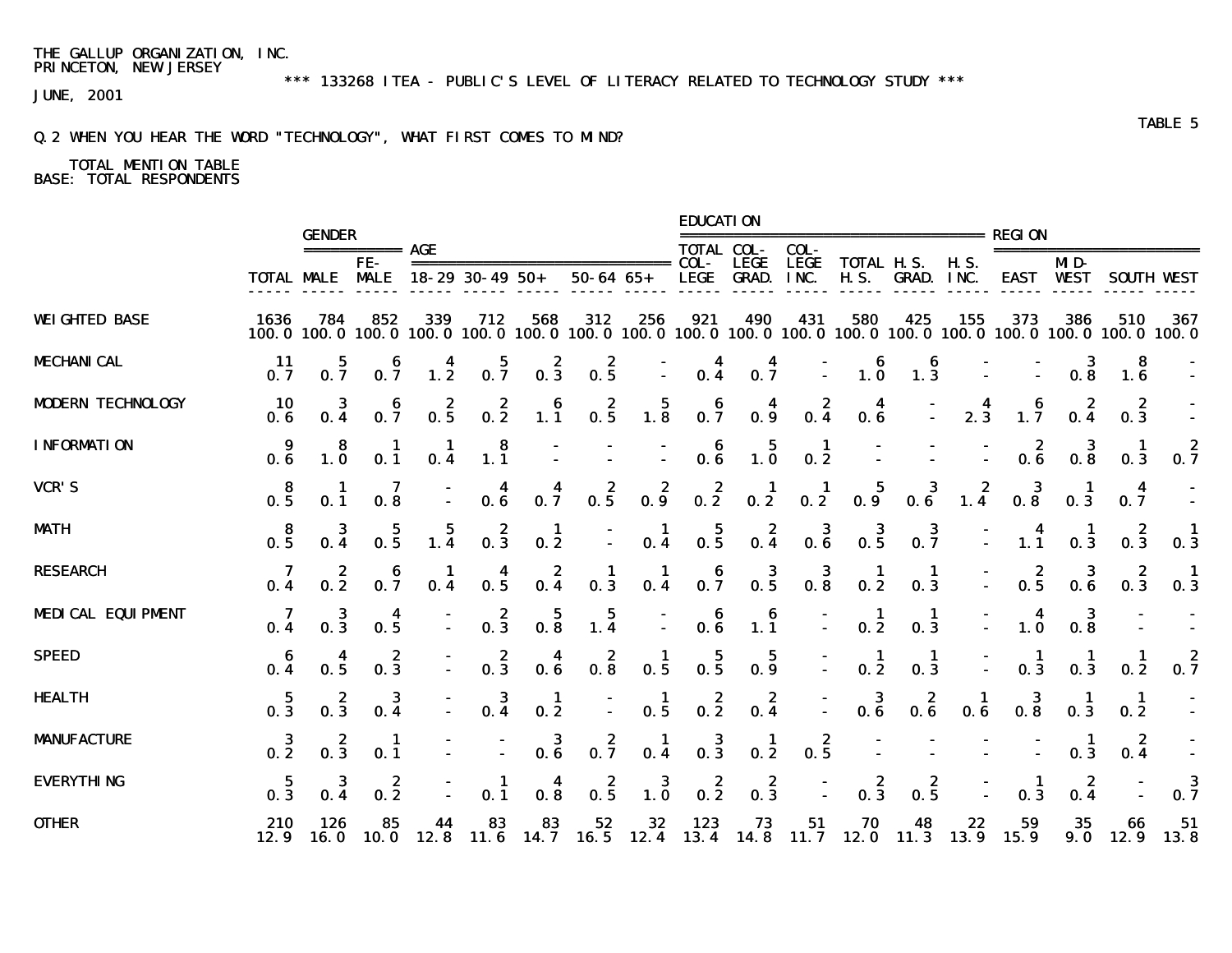\*\*\* 133268 ITEA - PUBLIC'S LEVEL OF LITERACY RELATED TO TECHNOLOGY STUDY \*\*\*

JUNE, 2001

## Q.2 WHEN YOU HEAR THE WORD "TECHNOLOGY", WHAT FIRST COMES TO MIND?

|                      |                   |               |             |                        |     |     |                                                                                                                               | <b>EDUCATION</b>  |                 |      |                                 |     |       |      |             |            |        |
|----------------------|-------------------|---------------|-------------|------------------------|-----|-----|-------------------------------------------------------------------------------------------------------------------------------|-------------------|-----------------|------|---------------------------------|-----|-------|------|-------------|------------|--------|
|                      |                   | <b>GENDER</b> |             |                        |     |     |                                                                                                                               |                   |                 |      |                                 |     |       |      |             |            |        |
|                      |                   |               | =========== | AGE                    |     |     |                                                                                                                               | <b>TOTAL COL-</b> |                 | COL- |                                 |     |       |      |             |            |        |
|                      |                   |               | FE-         |                        |     |     |                                                                                                                               | COL-              | LEGE            | LEGE | TOTAL H.S. H.S.                 |     |       |      | MD-         |            |        |
|                      | <b>TOTAL MALE</b> |               | <b>MALE</b> | $18 - 29$ 30 - 49 50 + |     |     | 50-64 65+                                                                                                                     |                   |                 |      | LEGE GRAD. INC. H.S. GRAD. INC. |     |       | EAST | <b>WEST</b> | SOUTH WEST |        |
|                      |                   |               |             |                        |     |     |                                                                                                                               |                   |                 |      |                                 |     |       |      |             |            |        |
| <b>WEIGHTED BASE</b> | 1636              |               | -852        | -339                   | 712 | 568 | 312                                                                                                                           |                   | 256 921 490 431 |      | 580                             | 425 | - 155 | 373  | - 386       | 510        | -- 367 |
|                      |                   |               |             |                        |     |     | 100.0 100.0 100.0 100.0 100.0 100.0 100.0 100.0 100.0 100.0 100.0 100.0 100.0 100.0 100.0 100.0 100.0 100.0 100.0             |                   |                 |      |                                 |     |       |      |             |            |        |
| <b>NOTHING</b>       |                   |               |             |                        |     |     |                                                                                                                               |                   |                 |      |                                 |     |       |      |             |            |        |
|                      |                   |               |             |                        |     |     | 8 6 2 - 1 7 6 1 5 1 4 4 - 4 1 - 4 4<br>0.5 0.8 0.2 - 0.1 1.3 2.0 0.4 0.5 0.2 0.9 0.6 - 2.3 0.3 - 0.7 1.0                      |                   |                 |      |                                 |     |       |      |             |            |        |
| DK                   |                   |               |             |                        |     |     |                                                                                                                               |                   |                 |      |                                 |     |       |      |             |            |        |
|                      |                   |               |             |                        |     |     | 55 8 47 1 12 43 6 37 12 2 10 43 16 28 18 12 21 4<br>3.4 1.0 5.6 0.3 1.6 7.5 1.9 14.4 1.3 0.5 2.3 7.5 3.7 17.9 4.9 3.1 4.1 1.0 |                   |                 |      |                                 |     |       |      |             |            |        |
| <b>REFUSED</b>       |                   |               |             |                        |     |     |                                                                                                                               |                   |                 |      |                                 |     |       |      |             |            |        |
|                      |                   |               |             |                        |     |     |                                                                                                                               |                   |                 |      |                                 |     |       |      |             |            |        |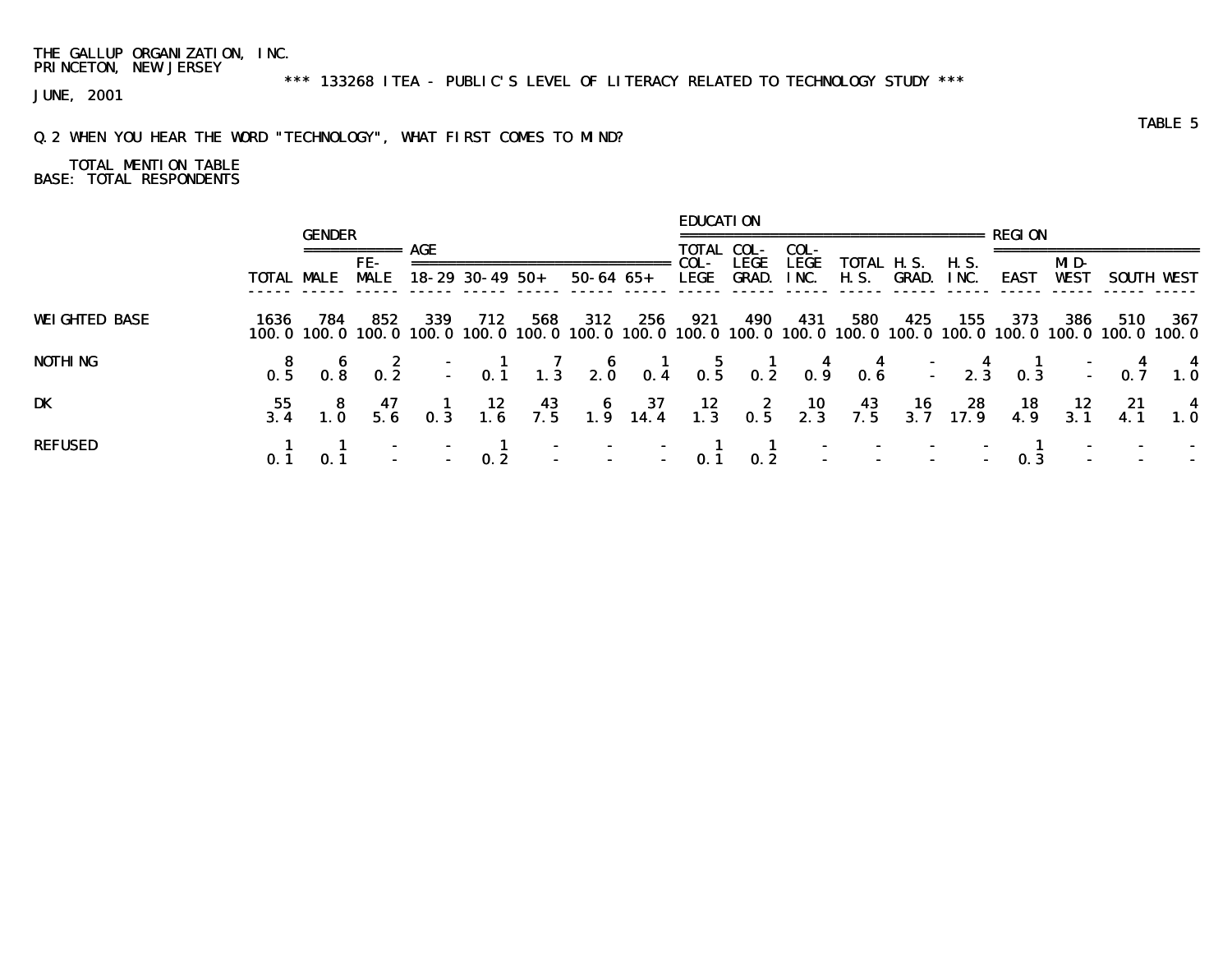\*\*\* 133268 ITEA - PUBLIC'S LEVEL OF LITERACY RELATED TO TECHNOLOGY STUDY \*\*\*

JUNE, 2001

## Q.2 WHEN YOU HEAR THE WORD "TECHNOLOGY", WHAT FIRST COMES TO MIND?

## TOTAL MENTION TABLE BASE: TOTAL RESPONDENTS

|                                    |              |                        | <b>SELF-REPORTED</b><br><b>UNDERSTANDING</b><br>OF TECHNOLOGY |                           |                    |                                            | ================== WORKS IN COMPUTERS/ |             |                    | <b>BELIEVE</b><br><b>EVALUATED</b> | STUDENTS BE EFFECT ON    | <b>BELIEVE</b><br><b>TECHNOLOGY</b><br><b>GREATEST</b> |              | =========== SUPPORT                                           |                         |
|------------------------------------|--------------|------------------------|---------------------------------------------------------------|---------------------------|--------------------|--------------------------------------------|----------------------------------------|-------------|--------------------|------------------------------------|--------------------------|--------------------------------------------------------|--------------|---------------------------------------------------------------|-------------------------|
|                                    |              |                        |                                                               | <b>LIM</b><br><b>ITED</b> |                    | <b>TECHNOLOGY AREA</b>                     |                                        |             |                    | <b>FOR TECH</b>                    |                          | <b>INDI-</b><br>VID-                                   |              | <b>TECHNOLOGY</b><br>IN SCHOOL                                |                         |
|                                    |              | <b>GREAT</b>           |                                                               | /NOT<br><b>AT</b>         |                    |                                            | <b>OTHER</b><br><b>COMP-TECH-</b>      |             | <b>NOT</b><br>EMP- |                                    | ============ UAL/<br>NO/ | <b>SOC-</b>                                            | <b>RON</b>   | <b>ENVI- CURRICULUM</b>                                       | ===========             |
|                                    |              | <b>TOTAL DEAL SOME</b> |                                                               | <b>ALL</b>                | <b>YES</b>         |                                            | UTERS NOLOGY NO                        |             | <b>LOYED YES</b>   |                                    | <b>DK</b>                | <b>IETY</b>                                            | <b>MENT</b>  | <b>YES</b>                                                    | N <sub>0</sub>          |
| <b>TOTAL RESPONDENTS</b>           | 1000         | 279                    | 484                                                           | 237                       | 332                | 161                                        | 171                                    | 558         | 106                | 601                                | 399                      | 793                                                    | 193          | 963                                                           | 30                      |
| <b>WEIGHTED BASE</b>               | 1636         | 453                    | 762                                                           | 421                       | 539                | 255<br>100.0 100.0 100.0 100.0 100.0 100.0 | 283                                    | 908         | 185                | 999                                | 637                      | 1278                                                   | 335          | 1584<br>100.0 100.0 100.0 100.0 100.0 100.0 100.0 100.0 100.0 | 42                      |
| <b>WHAT COMES</b><br><b>TO MND</b> |              |                        |                                                               |                           |                    |                                            |                                        |             |                    |                                    |                          |                                                        |              |                                                               |                         |
| <b>COMPUTERS</b>                   | 1184<br>72.4 | 326<br><b>72.0</b>     | 597<br>78.3                                                   | 261<br>62.0               | 393<br><b>73.0</b> | 195<br>76.3                                | 199<br>70.1                            | 661<br>72.8 | 126<br>68.1        | 718<br>71.9                        | 466<br>73.2              | 964<br>75.5                                            | 203<br>60. 6 | 1154<br>72.8                                                  | 25<br>59.3              |
| <b>ELECTRONICS</b>                 | 101<br>6.2   | 37<br>8.3              | 45<br>5.9                                                     | 18<br>4.4                 | 43<br>7.9          | 16<br>6.2                                  | 27<br>9.6                              | 47<br>5.2   | 11<br>6.1          | 46<br>4.6                          | 55<br>8.6                | 74<br>5.8                                              | 27<br>8.1    | 100<br>6.3                                                    | $\mathbf{I}$<br>2.4     |
| <b>INTERNET</b>                    | 62<br>3.8    | 28<br>6.2              | 29<br>3.8                                                     | 5<br>1.1                  | 23<br>4.3          | 16<br>6.3                                  | 7<br>2.5                               | 34<br>3.7   | 5<br>2.7           | 41<br>4.1                          | 21<br>3.3                | 52<br>4.1                                              | 10<br>2.9    | 62<br>3.9                                                     |                         |
| <b>EDUCATION</b>                   | 51<br>3.1    | 15<br>3.3              | 17<br>2.3                                                     | 19<br>4.4                 | -11<br>2.0         | 10<br>3.8                                  | -1<br>0.4                              | 29<br>3.2   | 11<br>6.2          | 27<br>2.7                          | 23<br>3.6                | 37<br>2.9                                              | 14<br>4.0    | 48<br>3.0                                                     | 3<br>6.3                |
| <b>TELEVISION</b>                  | 40<br>2.4    | 2<br>0.5               | 19<br>2.5                                                     | 19<br>4.5                 | 10<br>1.8          | 5<br>2.1                                   | 5<br>1.6                               | 24<br>2.7   | 6<br>3.3           | 26<br>2.6                          | 14<br>2.1                | 36<br>2.8                                              | 4<br>1.3     | 39<br>2.5                                                     | $\mathbf{1}$<br>2.4     |
| <b>NEW INVENTIONS</b>              | 35<br>2.2    | 10<br>2.2              | 12<br>1.5                                                     | 14<br>3.2                 | 14<br>2.6          | 7<br>2.8                                   | 7<br>2.4                               | 22<br>2.4   | $\blacksquare$     | 15<br>1.5                          | 20<br>3.2                | 21<br>1.6                                              | 15<br>4.4    | 35<br>2.2                                                     | $\blacksquare$          |
| <b>TELEPHONE</b>                   | 35<br>2.1    | 8<br>1.9               | 12<br>1.6                                                     | 14<br>3.4                 | 11<br>2.1          | 5<br>1.9                                   | 6<br>2.2                               | 13<br>1.5   | 10<br>5.5          | 22<br>2.2                          | 13<br>2.0                | 26<br>2.0                                              | 7<br>2.2     | 33<br>2.1                                                     | 2<br>4.3                |
| <b>CELL PHONES</b>                 | 34<br>2.1    | 12<br>2.8              | 17<br>2.3                                                     | 4<br>0.9                  | 22<br>4.0          | 12<br>4.9                                  | 9<br>3.2                               | 7<br>0.8    | 5<br>2.7           | 18<br>1.8                          | 16<br>2.5                | 32<br>2.5                                              | -1<br>0.3    | 32<br>2.0                                                     | $\boldsymbol{z}$<br>4.7 |
| <b>SPACE</b>                       | 33<br>2.0    | 6<br>1.4               | 18<br>2.4                                                     | 8<br>2.0                  | 14<br>2.6          | 5<br>1.9                                   | 9<br>3.3                               | 14<br>1.5   | 5<br>2.9           | 19<br>1.9                          | 14<br>2.3                | 25<br>2.0                                              | 8<br>2.3     | 32<br>2.0                                                     | $\sim$                  |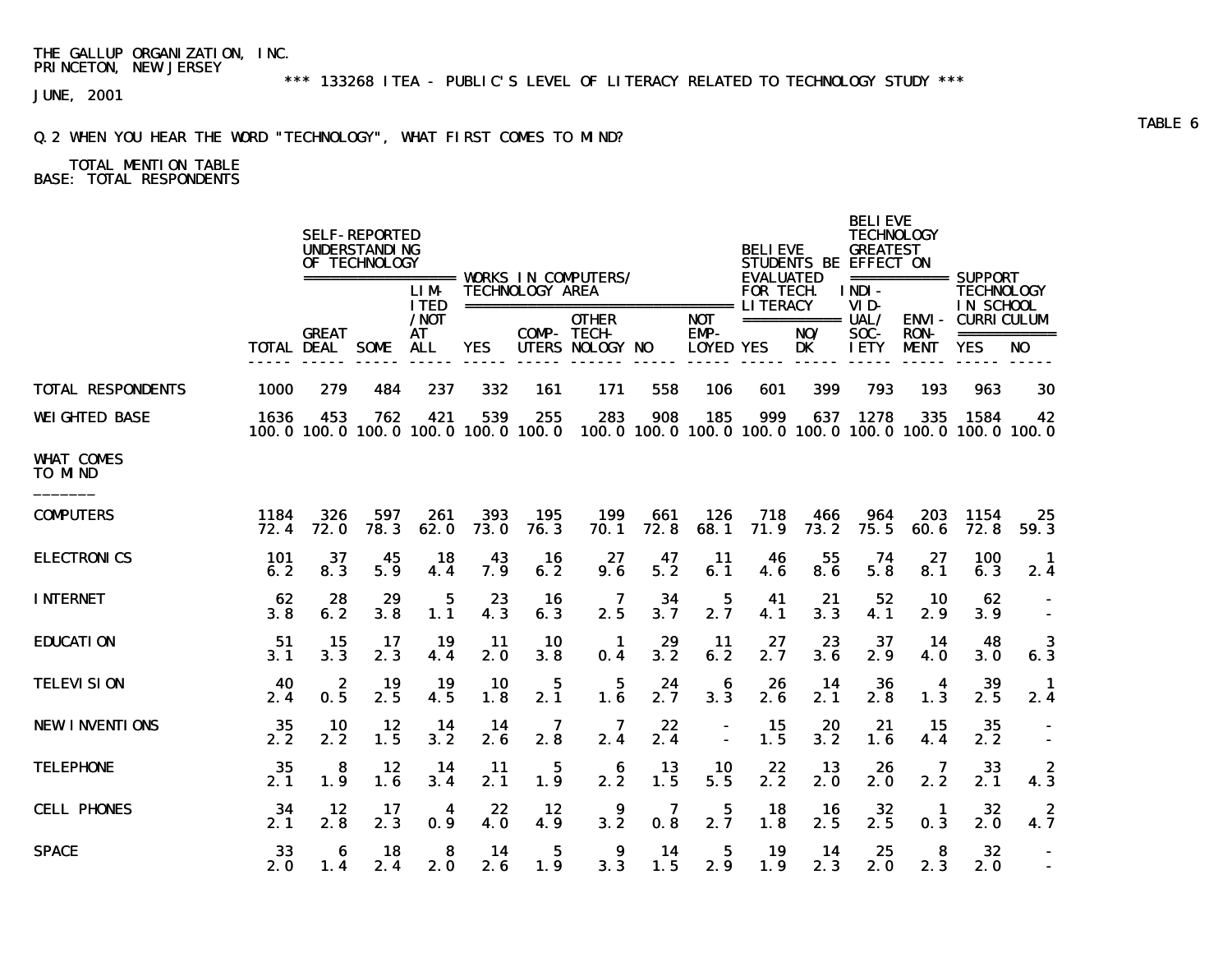\*\*\* 133268 ITEA - PUBLIC'S LEVEL OF LITERACY RELATED TO TECHNOLOGY STUDY \*\*\*

JUNE, 2001

## Q.2 WHEN YOU HEAR THE WORD "TECHNOLOGY", WHAT FIRST COMES TO MIND?

#### TOTAL MENTION TABLE BASE: TOTAL RESPONDENTS

 BELIEVE **SELF-REPORTED TECHNOLOGY**  UNDERSTANDING BELIEVE GREATEST STUDENTS BE EFFECT ON<br>EVALUATED =========== SUPPORT ================= WORKS IN COMPUTERS/ EVALUATED =========== SUPPORT LIM TECHNOLOGYAREA FOR TECH. INDI- TECHNOLOGY<br>ITED ================================ LITERACY VID- IN SCHOOL ITED ============================== LITERACY VID- IN SCHOOL /NOT OTHER NOT =========== UAL/ ENVI- CURRICULUM COMP- TECH- EMP- NO/ SOC- RON- ===========<br>YES UTERS NOLOGY NO LOYED YES DK IETY MENT YES NO TOTAL DEAL SOME ALL ----- ----- ----- ----- ----- ----- ------ ----- ----- ----- ----- ----- ----- ----- ----- WEIGHTED BASE 1636 453 762 421 539 255 283 908 185 999 637 1278 335 1584 42 100.0 100.0 100.0 100.0 100.0 100.0 100.0 100.0 100.0 100.0 100.0 100.0 100.0 100.0 100.0 SCIENCE 29 10 11 8 12 6 7 9 7 19 10 20 7 29 - 1.7 2.2 1.4 1.9 2.3 2.2 2.4 1.0 3.9 1.9 1.5 1.6 2.0 1.8 - KNOWLEDGE 28 5 11 11 6 2 4 21 1 19 9 12 14 26 1 1.7 1.1 1.5 2.6 1.1 0.6 1.5 2.3 0.5 1.9 1.4 0.9 4.1 1.7 2.7 COMMUNICATION 26 10 8 8 9 2 7 10 8 18 9 24 3 26 - 1.6 2.2 1.1 2.0 1.6 0.8 2.3 1.1 4.1 1.8 1.4 1.8 0.8 1.7 - ADVANCEMENT 20 2 17 - 4 - 4 13 2 12 8 17 2 20 - 1.2 0.5 2.3 - 0.7 - 1.4 1.5 1.3 1.2 1.3 1.4 0.7 1.3 - JOB/WORK 16 7 10 - 8 3 5 6 2 8 9 12 4 16 - 1.0 1.4 1.3 - 1.5 1.3 1.6 0.7 1.2 0.8 1.3 1.0 1.2 1.0 - PROGRESS 16 5 8 2 7 5 2 6 2 7 9 10 5 16 - 1.0 1.1 1.1 0.6 1.4 2.0 0.8 0.6 1.3 0.7 1.4 0.8 1.5 1.0 - FUTURE 15 4 9 2 2 1 1 11 1 9 5 9 5 15 - 0.9 0.9 1.1 0.5 0.4 0.4 0.4 1.3 0.5 0.9 0.8 0.7 1.5 0.9 - MACHINERY 14 6 6 2 8 2 6 4 2 8 6 10 4 14 - 0.9 1.2 0.8 0.6 1.5 0.9 2.0 0.4 1.2 0.8 0.9 0.8 1.2 0.9 - CARS/AUTOS 14 8 3 3 3 1 2 10 - 13 1 11 3 14 - 0.8 1.8 0.4 0.6 0.6 0.4 0.8 1.1 - 1.3 0.2 0.9 0.9 0.9 - HIGH TECH EQUIPMENT 13 10 1 2 9 - 9 3 - 6 6 9 4 13<br>0.8 2.2 0.1 0.4 1.7 - 3.3 0.4 - 0.6 1.0 0.7 1.2 0.8 **0.8 2.2 0.1 0.4 1.7** - 3.3 0.4 - 0.6 1.0 0.7 1.2 0.8 -CONFUSION 13 1 - 12 3 1 2 9 1 5 8 3 10 13 -  $0.8$   $0.2$   $0.2$   $0.5$   $0.4$   $0.6$   $1.0$   $0.6$   $0.5$   $1.2$   $0.2$   $2.9$   $0.8$   $0.5$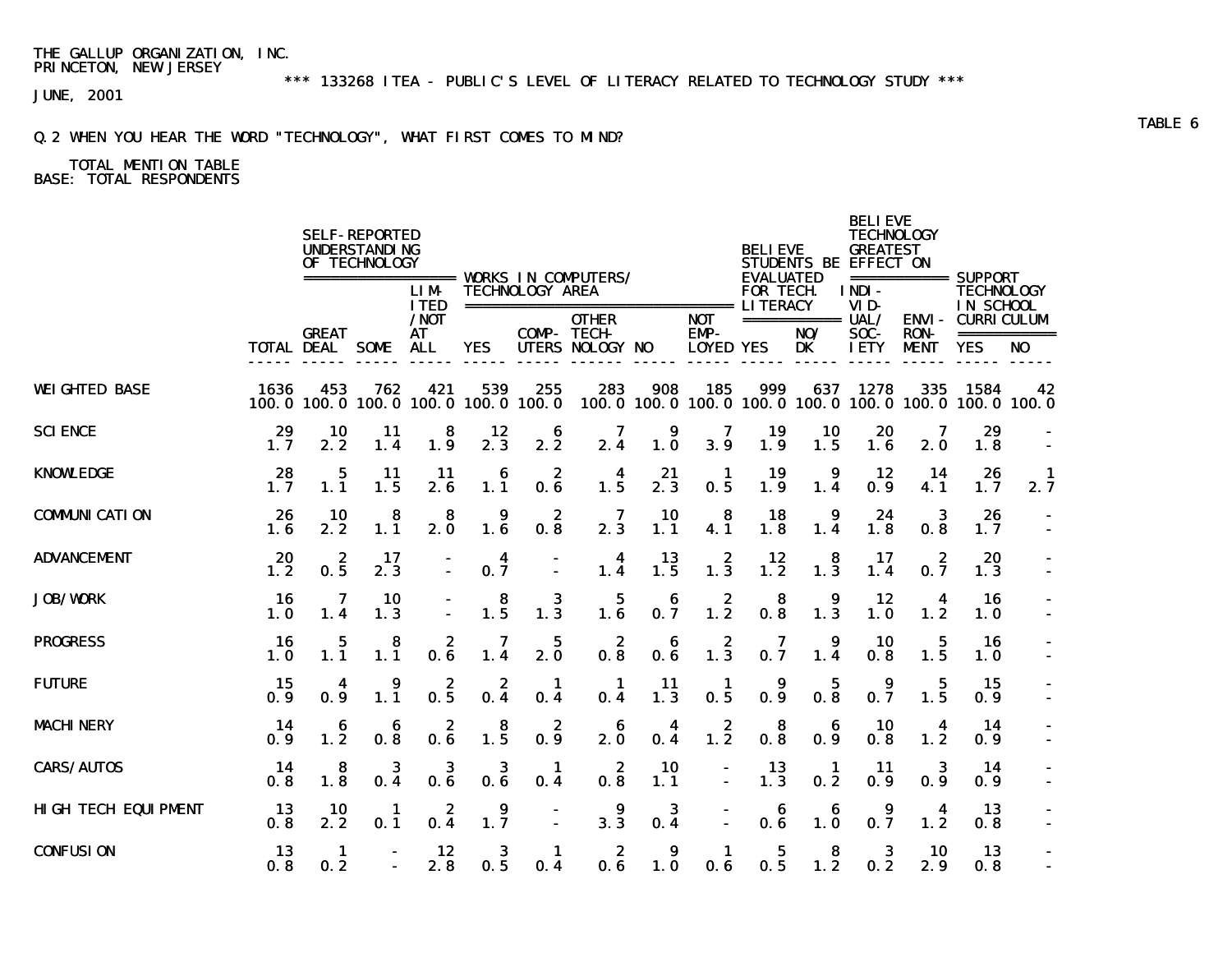\*\*\* 133268 ITEA - PUBLIC'S LEVEL OF LITERACY RELATED TO TECHNOLOGY STUDY \*\*\*

JUNE, 2001

## Q.2 WHEN YOU HEAR THE WORD "TECHNOLOGY", WHAT FIRST COMES TO MIND?

#### TOTAL MENTION TABLE BASE: TOTAL RESPONDENTS

 BELIEVE **SELF-REPORTED TECHNOLOGY**  UNDERSTANDING BELIEVE GREATEST STUDENTS BE EFFECT ON<br>EVALUATED =========== SUPPORT ================= WORKS IN COMPUTERS/ EVALUATED =========== SUPPORT LIM- TECHNOLOGY AREA FOR TECH. INDI- TECHNOLOGY ITED ============================== LITERACY VID- IN SCHOOL /NOT OTHER NOT =========== UAL/ ENVI- CURRICULUM COMP- TECH- EMP- NO/ SOC- RON- ===========<br>YES UTERS NOLOGY NO LOYED YES DK IETY MENT YES NO TOTAL DEAL SOME ALL ----- ----- ----- ----- ----- ----- ------ ----- ----- ----- ----- ----- ----- ----- ----- WEIGHTED BASE 1636 453 762 421 539 255 283 908 185 999 637 1278 335 1584 42 100.0 100.0 100.0 100.0 100.0 100.0 100.0 100.0 100.0 100.0 100.0 100.0 100.0 100.0 100.0 ENGINEERING 13 8 2 3 6 4 1 4 3 12 1 11 2 13 - 0.8 1.8 0.3 0.6 1.1 1.7 0.5 0.5 1.4 1.2 0.2 0.8 0.7 0.8 - MONEY 12 5 7 - 6 4 2 7 - 7 6 6 6 12 -  $\boldsymbol{0.7}$   $\boldsymbol{1.1}$   $\boldsymbol{0.9}$   $\cdot$   $\boldsymbol{1.0}$   $\boldsymbol{1.5}$   $\boldsymbol{0.6}$   $\boldsymbol{0.7}$   $\cdot$   $\boldsymbol{0.7}$   $\boldsymbol{0.9}$   $\boldsymbol{0.5}$   $\boldsymbol{1.7}$   $\boldsymbol{0.8}$   $\cdot$ STOCK MARKET 11 3 4 3 4 2 2 7 - 5 6 11 - 11 - $0.7$   $0.8$   $0.5$   $0.8$   $0.8$   $0.8$   $0.8$   $0.7$   $0.5$   $0.9$   $0.9$   $0.7$   $-$ MECHANICAL 11 4 6 2 - - - 11 - 9 2 9 2 11 - $0.7$   $0.8$   $0.7$   $0.4$   $0.2$   $0.2$   $0.3$   $0.7$   $0.5$   $0.7$   $0.7$ MODERN TECHNOLOGY 10 3 3 4 7 - 7 3 - 9 1 4 5 10<br>0.6 0.7 0.3 0.8 1.3 - 2.4 0.3 - 0.9 0.2 0.3 1.5 0.6 0.6 0.7 0.3 0.8 1.3 - 2.4 0.3 - 0.9 0.2 0.3 1.5 0.6 - INFORMATION 9 3 3 3 5 2 3 4 - 8 1 7 2 9 - 0.6 0.6 0.4 0.8 1.0 0.8 1.1 0.4 - 0.8 0.2 0.6 0.6 0.6 - VCR'S 8 - 6 3 1 - 1 2 5 5 3 4 4 8 -  $\mathbf{0.5}$  -  $\mathbf{0.7}$   $\mathbf{0.6}$   $\mathbf{0.2}$  -  $\mathbf{0.4}$   $\mathbf{0.2}$   $\mathbf{2.7}$   $\mathbf{0.5}$   $\mathbf{0.4}$   $\mathbf{0.3}$   $\mathbf{1.1}$   $\mathbf{0.5}$  -MATH 8 2 3 2 - 2 6 - 3 5 7 1 8 - $0.5$   $0.2$   $0.2$   $1.2$   $0.3$   $0.6$   $0.7$   $0.3$   $0.7$   $0.5$   $0.3$   $0.5$   $-$ RESEARCH 7 3 5 - 1 - 1 5 1 4 3 2 5 7 - 0.4 0.6 0.6 - 0.2 - 0.4 0.6 0.6 0.4 0.5 0.2 1.5 0.5 - MEDICAL EQUIPMENT 7 1 6 - 3 - 3 4 - 6 1 6 1 7<br>0.4 0.3 0.7 - 0.6 - 1.1 0.4 - 0.6 0.2 0.5 0.3 0.4 **0.4 0.3 0.7** - **0.6** - 1.1 **0.4** - **0.6 0.2 0.5 0.3 0.4** -SPEED 6 - 5 1 1 - 1 5 - 5 1 2 4 5 1  $\mathbf{0.4}$  -  $\mathbf{0.6}$   $\mathbf{0.2}$   $\mathbf{0.2}$  -  $\mathbf{0.4}$   $\mathbf{0.5}$  -  $\mathbf{0.5}$   $\mathbf{0.2}$   $\mathbf{0.2}$   $\mathbf{1.1}$   $\mathbf{0.3}$   $\mathbf{2.7}$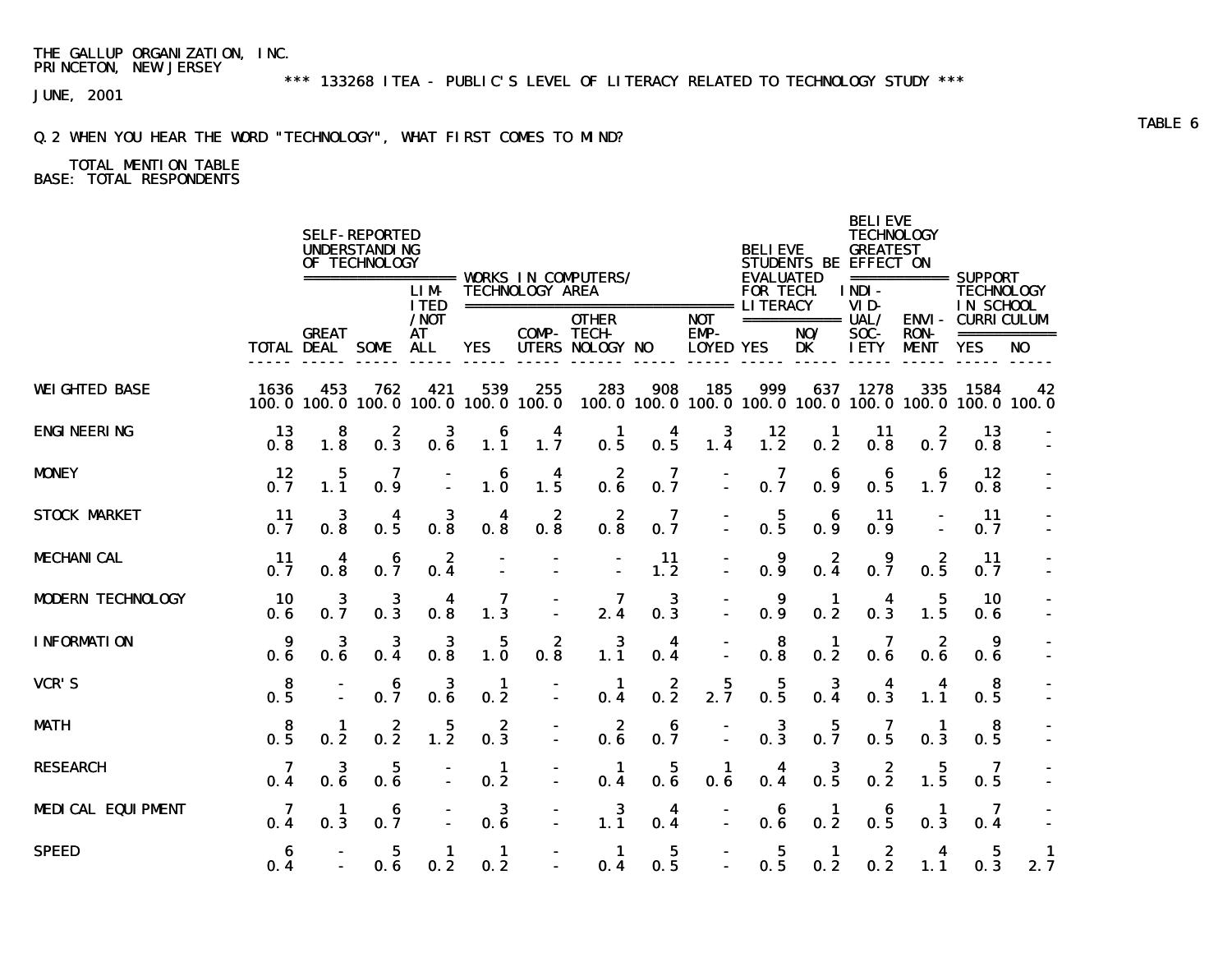\*\*\* 133268 ITEA - PUBLIC'S LEVEL OF LITERACY RELATED TO TECHNOLOGY STUDY \*\*\*

JUNE, 2001

#### Q.2 WHEN YOU HEAR THE WORD "TECHNOLOGY", WHAT FIRST COMES TO MIND?

#### TOTAL MENTION TABLE BASE: TOTAL RESPONDENTS

 BELIEVE **SELF-REPORTED TECHNOLOGY**  UNDERSTANDING BELIEVE GREATEST STUDENTS BE EFFECT ON<br>EVALUATED =========== SUPPORT ================= WORKS IN COMPUTERS/ EVALUATED =========== SUPPORT LIM- TECHNOLOGY AREA FOR TECH. INDI- TECHNOLOGY ITED ============================== LITERACY VID- IN SCHOOL /NOT OTHER NOT =========== UAL/ ENVI- CURRICULUM EMP- NO/ SOC- RON- ===========<br>LOYED YES DK IETY MENT YES NO TOTAL DEAL SOME ALL YES UTERS NOLOGY NO ----- ----- ----- ----- ----- ----- ------ ----- ----- ----- ----- ----- ----- ----- ----- WEIGHTED BASE 1636 453 762 421 539 255 283 908 185 999 637 1278 335 1584 42 100.0 100.0 100.0 100.0 100.0 100.0 100.0 100.0 100.0 100.0 100.0 100.0 100.0 100.0 100.0 HEALTH 5 2 1 2 1 - 1 3 1 4 1 3 2 5 - 0.3 0.4 0.2 0.5 0.2 - 0.4 0.4 0.5 0.4 0.2 0.3 0.6 0.3 - MANUFACTURE 3 2 - 1 2 2 - 1 - 3 - 3 - 3 -  $0.2$   $0.5$   $0.3$   $0.4$   $0.8$   $0.1$   $0.3$   $0.2$   $0.2$   $0.2$ EVERYTHING 5 2 1 3 4 1 3 1 - 3 3 3 2 5 - 0.3 0.4 0.1 0.6 0.8 0.4 1.2 0.1 - 0.3 0.4 0.3 0.6 0.3 - OTHER 210 69 83 58 90 40 50 92 28 132 78 164 43 203 7 12.9 15.3 10.9 13.7 16.6 15.6 17.5 10.1 14.9 13.3 12.3 12.9 13.0 12.8 15.9 NOTHING 8 1 6 1 6 - 6 - 2 6 2 8 - 8 -**0.5 0.2 0.8 0.2 1.2 - 2.2 - 1.1 0.6 0.3 0.7 - 0.5** -DK 55 7 20 29 - - - 42 13 47 8 32 20 47 5 3.4 1.5 2.6 6.8 - - - 4.7 6.9 4.8 1.2 2.5 6.0 3.0 11.8 **REFUSED 1 - 1 - - - - 1 - - 1 1 - 1** -**0.** 1 - 0. 1 - - - - - 0. 1 - 0. 2 0. 1 - 0. 1 -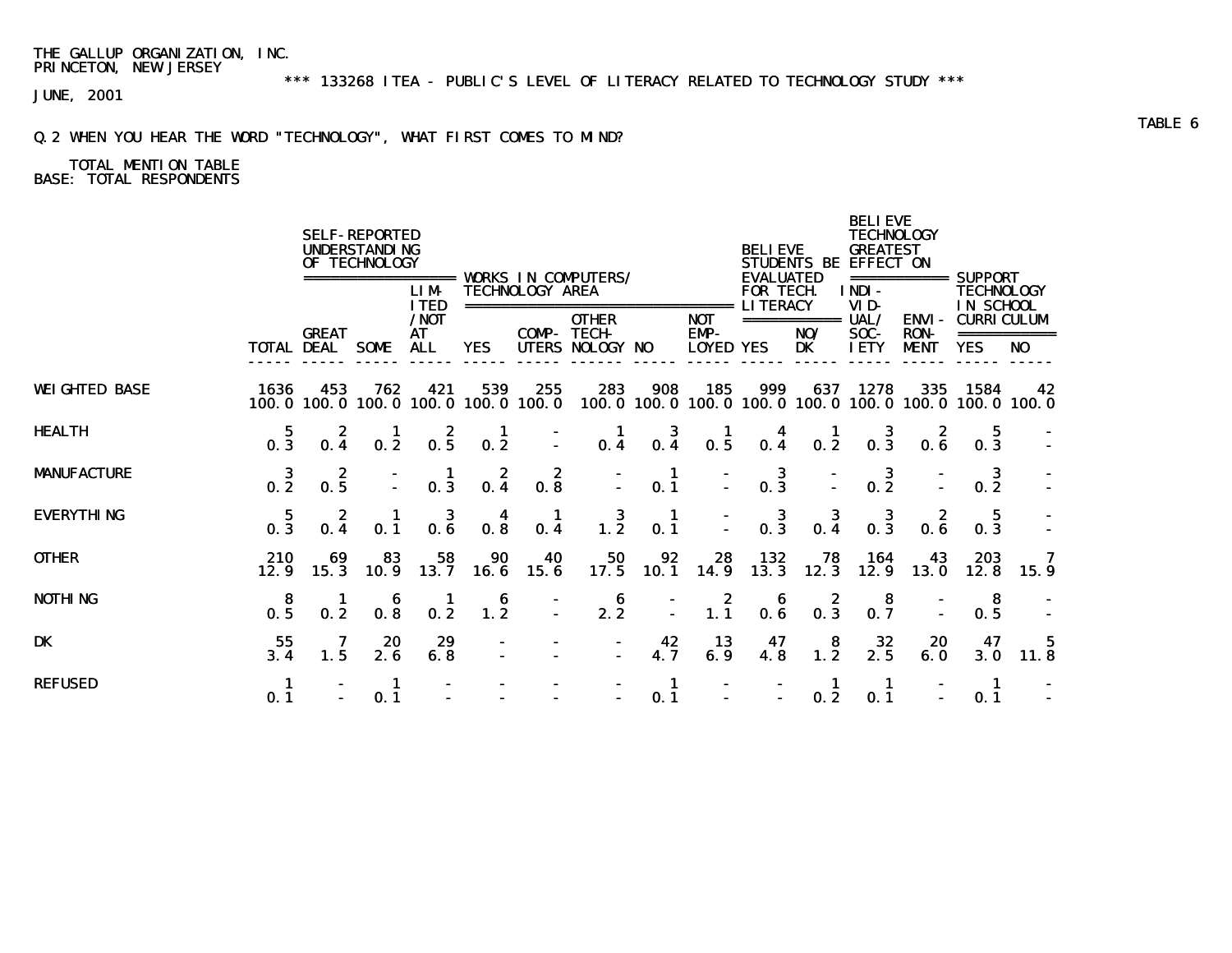\*\*\* 133268 ITEA - PUBLIC'S LEVEL OF LITERACY RELATED TO TECHNOLOGY STUDY \*\*\*

JUNE, 2001

## Q.3 I WANT TO GIVE YOU TWO DEFINITIONS, AND ASK YOU TO TELL ME WHICH MORE CLOSELY FITS WHAT YOU THINK OF WHEN YOU HEAR THE WORD "TECHNOLOGY". DO YOU THINK OF "COMPUTERS AND THE INTERNET", OR DO YOU THINK OF "CHANGING THE NATURAL WORLD TO SATISFY OUR NEEDS"?

BASE: TOTAL RESPONDENTS

|                                                                            |                   | <b>GENDER</b>      | $\begin{array}{cccccccccc} \multicolumn{2}{c}{} & \multicolumn{2}{c}{} & \multicolumn{2}{c}{} & \multicolumn{2}{c}{} & \multicolumn{2}{c}{} & \multicolumn{2}{c}{} & \multicolumn{2}{c}{} & \multicolumn{2}{c}{} & \multicolumn{2}{c}{} & \multicolumn{2}{c}{} & \multicolumn{2}{c}{} & \multicolumn{2}{c}{} & \multicolumn{2}{c}{} & \multicolumn{2}{c}{} & \multicolumn{2}{c}{} & \multicolumn{2}{c}{} & \multicolumn{2}{c}{} & \multicolumn{2}{c}{} & \multicolumn{2}{c}{} & \mult$ | AGE                |                                                                                                                |             |                    |             | <b>EDUCATION</b><br><b>TOTAL COL-</b> |                             | COL-         | :======================= |                            |                     | <b>REGTON</b>   |                    |                                                                                                                        |                   |
|----------------------------------------------------------------------------|-------------------|--------------------|----------------------------------------------------------------------------------------------------------------------------------------------------------------------------------------------------------------------------------------------------------------------------------------------------------------------------------------------------------------------------------------------------------------------------------------------------------------------------------------|--------------------|----------------------------------------------------------------------------------------------------------------|-------------|--------------------|-------------|---------------------------------------|-----------------------------|--------------|--------------------------|----------------------------|---------------------|-----------------|--------------------|------------------------------------------------------------------------------------------------------------------------|-------------------|
|                                                                            | <b>TOTAL MALE</b> |                    | FE-<br><b>MALE</b>                                                                                                                                                                                                                                                                                                                                                                                                                                                                     |                    | $18 - 29$ 30 - 49 50 +                                                                                         |             | $50 - 64$ $65 +$   |             | COL-<br>LEGE                          | <b>LEGE</b><br><b>GRAD.</b> | LEGE<br>INC. | <b>H.S.</b>              | TOTAL H.S.<br><b>GRAD.</b> | <b>H.S.</b><br>INC. | <b>EAST</b>     | MD-<br><b>WEST</b> |                                                                                                                        | <b>SOUTH VEST</b> |
| <b>TOTAL RESPONDENTS</b>                                                   | 1000              | 418                | 582                                                                                                                                                                                                                                                                                                                                                                                                                                                                                    | 197                | 435                                                                                                            | 358         | 207                | 151         | 644                                   | 414                         | 230          | 281                      | 233                        | 48                  | 253             | 249                | 259                                                                                                                    | 239               |
| <b>WEIGHTED BASE</b>                                                       | 1636              | 784                | 852                                                                                                                                                                                                                                                                                                                                                                                                                                                                                    | 339                | 712                                                                                                            | 568         | 312                | 256         | 921                                   | 490                         | 431          | 580                      | 425                        | 155                 | 373             | 386                | 510<br>100, 0 100, 0 100, 0 100, 0 100, 0 100, 0 100, 0 100, 0 100, 0 100, 0 100, 0 100, 0 100, 0 100, 0 100, 0 100, 0 | 367<br>100. 0     |
| <b>DEFINITION MDST</b><br><b>CLOSELY FITS TECHNOLOGY</b>                   |                   |                    |                                                                                                                                                                                                                                                                                                                                                                                                                                                                                        |                    |                                                                                                                |             |                    |             |                                       |                             |              |                          |                            |                     |                 |                    |                                                                                                                        |                   |
| <b>COMPUTERS AND THE</b><br><b>INTERNET</b>                                | 1029<br>62.9      | 456<br>58.2        | 572<br>67.2                                                                                                                                                                                                                                                                                                                                                                                                                                                                            | <b>190</b><br>56.1 | 446<br>62.7                                                                                                    | 380<br>66.8 | 219<br><b>70.0</b> | 161<br>62.9 | 632<br>68.6                           | 347<br>70.8                 | 285<br>66.1  | 318<br>54.8              | 252<br>59.1                | 66<br>42.7          | 234<br>62.6     | 254<br>65.7        | 301<br>59.1                                                                                                            | 240<br>65. 6      |
| <b>CHANGING THE NATURAL</b><br><b>WORLD TO SATISFY OUR</b><br><b>NEEDS</b> | 596<br>36.4       | <b>320</b><br>40.8 | 276<br>32.4                                                                                                                                                                                                                                                                                                                                                                                                                                                                            | 149<br>43.9        | 262<br><b>36. 8</b>                                                                                            | 181<br>31.8 | 90<br>28.6         | 91<br>35.6  | 280<br>30.4                           | 140<br>28.6                 | 140<br>32.4  | 261<br>45. 0             | 172<br>40.5                | 89<br>57.3          | 139<br>37.2     | 132<br>34.3        | 206<br><b>40.5</b>                                                                                                     | 118<br>32.3       |
| DK                                                                         | $\frac{9}{0.5}$   |                    | $\frac{1}{0.1}$                                                                                                                                                                                                                                                                                                                                                                                                                                                                        |                    | $-3$ $-5$ $-2$ $-4$ $-7$ $-2$ $-5$ $-2$ $-2$<br>$-0.5$ $-1.0$ $-0.5$ $-1.5$ $-0.8$ $-0.4$ $-1.2$ $-0.3$ $-0.4$ |             |                    |             |                                       |                             |              |                          |                            |                     | $\frac{1}{0.3}$ |                    |                                                                                                                        | 2.1               |
| <b>REFUSED</b>                                                             | 2<br>0.1          |                    | 0.3                                                                                                                                                                                                                                                                                                                                                                                                                                                                                    |                    |                                                                                                                |             | 2<br>0.8           |             | $\frac{z}{0.3}$                       | 0.2                         | 0.3          |                          |                            |                     |                 |                    | 0.5                                                                                                                    |                   |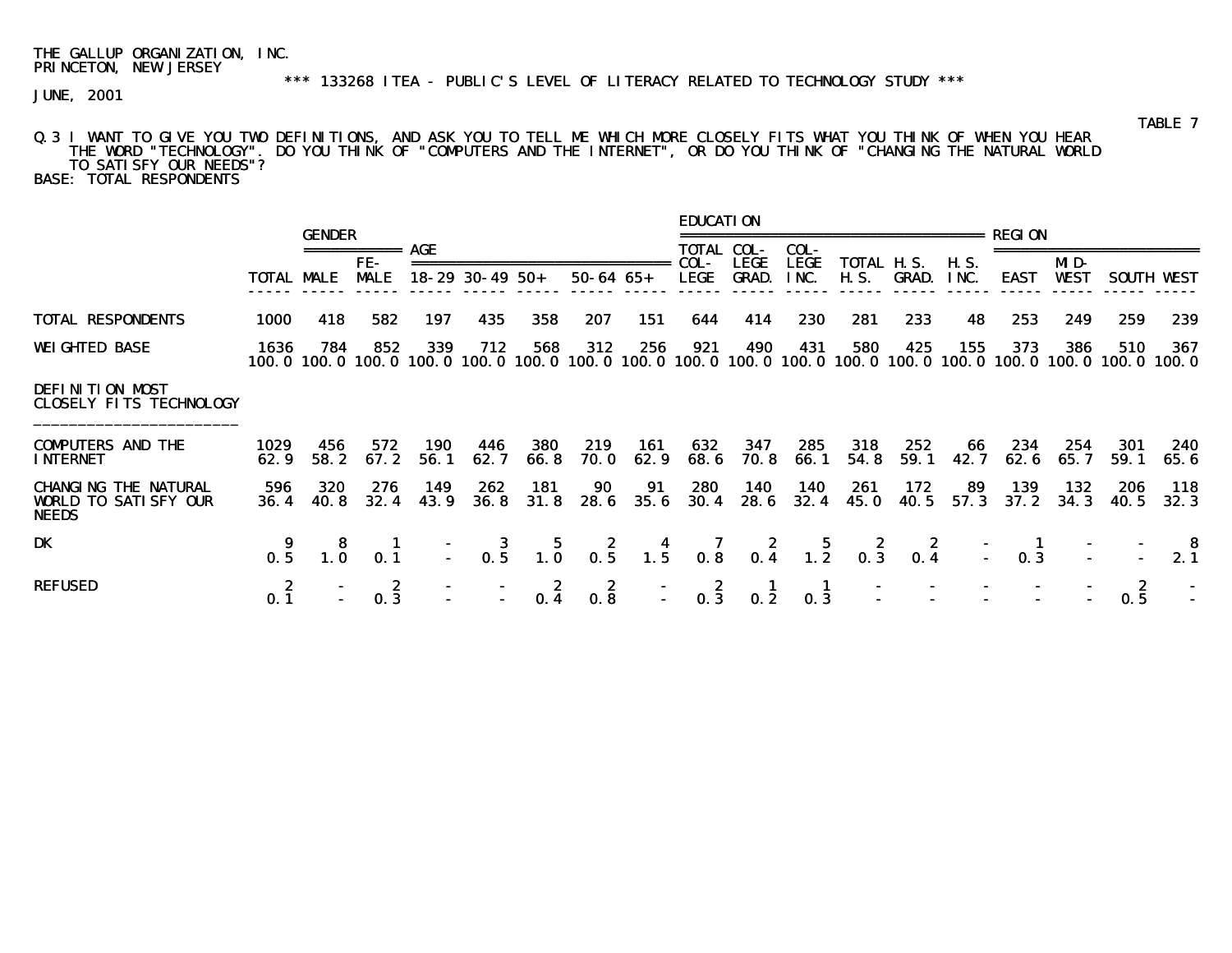JUNE, 2001

## Q.3 I WANT TO GIVE YOU TWO DEFINITIONS, AND ASK YOU TO TELL ME WHICH MORE CLOSELY FITS WHAT YOU THINK OF WHEN YOU HEAR THE WORD "TECHNOLOGY". DO YOU THINK OF "COMPUTERS AND THE INTERNET", OR DO YOU THINK OF "CHANGING THE NATURAL WORLD TO SATISFY OUR NEEDS"?

BASE: TOTAL RESPONDENTS

|                                                                            |              |                                   | <b>SELF-REPORTED</b><br><b>UNDERSTANDING</b><br>OF TECHNOLOGY<br>================= | <b>LIM</b><br><b>ITED</b> |                                                  | <b>TECHNOLOGY AREA</b>                  | <b>VORKS IN COMPUTERS/</b>                                         |                                                                       |                                               | <b>BELIEVE</b><br><b>EVALUATED</b><br><b>FOR TECH</b><br><b>LITERACY</b> | <b>STUDENTS BE</b>                      | <b>BELIEVE</b><br><b>TECHNOLOGY</b><br><b>GREATEST</b><br><b>EFFECT ON</b><br>INDI-<br>VID- |                                             | =========== SUPPORT<br><b>TECHNOLOGY</b><br>IN SCHOOL |                 |
|----------------------------------------------------------------------------|--------------|-----------------------------------|------------------------------------------------------------------------------------|---------------------------|--------------------------------------------------|-----------------------------------------|--------------------------------------------------------------------|-----------------------------------------------------------------------|-----------------------------------------------|--------------------------------------------------------------------------|-----------------------------------------|---------------------------------------------------------------------------------------------|---------------------------------------------|-------------------------------------------------------|-----------------|
|                                                                            |              | <b>GREAT</b><br><b>TOTAL DEAL</b> | SOME                                                                               | /NOT<br>AT<br><b>ALL</b>  | YES.                                             | <b>COMP-TECH-</b>                       | ===============================<br><b>OTHER</b><br>UTERS NOLOGY NO |                                                                       | <b>NOT</b><br><b>EMP-</b><br><b>LOYED YES</b> |                                                                          | NO/<br>DK                               | UAL/<br>SOC-<br><b>IETY</b>                                                                 | <b>ENVI</b> -<br><b>RON-</b><br><b>MENT</b> | <b>CURRICULUM</b><br>YES                              | NO <sub>1</sub> |
| <b>TOTAL RESPONDENTS</b>                                                   | <b>1000</b>  | 279                               | 484                                                                                | 237                       | 332                                              | 161                                     | 171                                                                | 558                                                                   | 106                                           | 601                                                                      | 399                                     | 793                                                                                         | 193                                         | 963                                                   | 30              |
| <b>WEIGHTED BASE</b>                                                       | 1636         | 453                               | 762                                                                                | 421                       | 539<br>100, 0 100, 0 100, 0 100, 0 100, 0 100, 0 | 255                                     | 283                                                                | 908<br>100, 0 100, 0 100, 0 100, 0 100, 0 100, 0 100, 0 100, 0 100, 0 | 185                                           | 999                                                                      | 637                                     | 1278                                                                                        | 335                                         | 1584                                                  | 42              |
| <b>DEFINITION MOST</b><br><b>CLOSELY FITS TECHNOLOGY</b>                   |              |                                   |                                                                                    |                           |                                                  |                                         |                                                                    |                                                                       |                                               |                                                                          |                                         |                                                                                             |                                             |                                                       |                 |
| <b>COMPUTERS AND THE</b><br><b>INTERNET</b>                                | 1029<br>62.9 | 298<br>65.7                       | 450<br>59.1                                                                        | 281<br>66.7               | 312<br>57.9                                      | <b>150</b><br>58.6                      | 162<br>57.2                                                        | 607<br>66.9                                                           | 109<br>58.8                                   | 640<br>64.1                                                              | 389<br>61.0                             | 858<br>67.1                                                                                 | 157<br><b>46. 8</b>                         | 991<br>62.5                                           | -31<br>73.8     |
| <b>CHANGING THE NATURAL</b><br><b>WORLD TO SATISFY OUR</b><br><b>NEEDS</b> | 596<br>36.4  | 149<br>32.9                       | 309<br>40.5                                                                        | 138<br>32.7               | 221<br>41.0                                      | 102<br><b>39.9</b>                      | 119<br>42.0                                                        | 296<br>32.7                                                           | 75<br>40.7                                    | 351<br>35.1                                                              | 245<br>38.4                             | 412<br>32.3                                                                                 | 174<br>52.1                                 | 583<br><b>36. 8</b>                                   | 10<br>23.8      |
| DK                                                                         | -9<br>0.5    | 4<br>0.8                          | 3<br>0.4                                                                           | 2<br>0.6                  | 0.7                                              | $\begin{array}{c} 3 \\ 1.1 \end{array}$ | -1<br>0.4                                                          | 0.4                                                                   | $\frac{1}{0.5}$                               | 7<br>0.7                                                                 | $\begin{array}{c} 2 \\ 0.3 \end{array}$ | $\frac{5}{0.4}$                                                                             |                                             | 0.5                                                   |                 |
| <b>REFUSED</b>                                                             | 2<br>0.1     | 2<br>0.5                          |                                                                                    |                           | 0.5                                              | 0.4                                     | 1<br>0.5                                                           | $\sim$                                                                |                                               | 0.1                                                                      | 0.2                                     | 2<br>0.2                                                                                    |                                             | 2<br>0.2                                              |                 |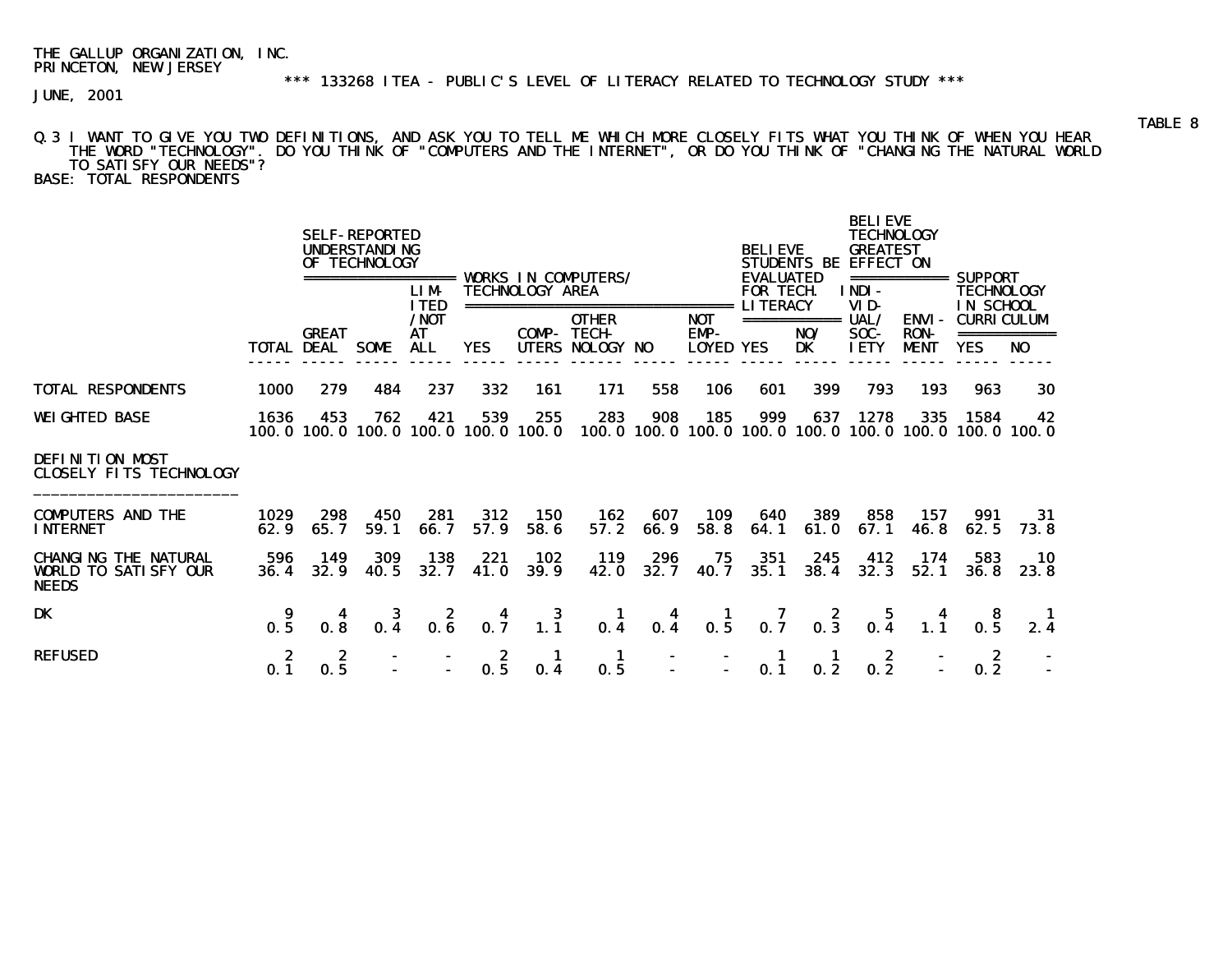# \*\*\* 133268 ITEA - PUBLIC'S LEVEL OF LITERACY RELATED TO TECHNOLOGY STUDY \*\*\*

JUNE, 2001

#### Q.4 NOW, WHAT ABOUT YOU? TO WHAT EXTENT DO YOU CONSIDER YOURSELF TO BE ABLE TO UNDERSTAND AND USE TECHNOLOGY? WOULD YOU SAY A GREAT EXTENT, TO SOME EXTENT, TO A LIMITED EXTENT, OR NOT AT ALL? BASE: TOTAL RESPONDENTS

|                                                            |                | <b>GENDER</b> |                    |               |                        |               |                    |                   | <b>EDUCATION</b>    |                             |                     |                      |                       |                     | REGT ON       |                    |                    |                    |
|------------------------------------------------------------|----------------|---------------|--------------------|---------------|------------------------|---------------|--------------------|-------------------|---------------------|-----------------------------|---------------------|----------------------|-----------------------|---------------------|---------------|--------------------|--------------------|--------------------|
|                                                            |                |               | ===========        | AGE           |                        |               |                    |                   | <b>TOTAL COL-</b>   |                             | COL-                |                      |                       |                     |               |                    |                    |                    |
|                                                            | TOTAL MALE     |               | FE-<br><b>MALE</b> |               | $18 - 29$ 30 - 49 50 + |               | $50 - 64 65 +$     |                   | COL-<br><b>LEGE</b> | <b>LEGE</b><br><b>GRAD.</b> | <b>LEGE</b><br>INC. | TOTAL<br><b>H.S.</b> | IL S.<br><b>GRAD.</b> | <b>H.S.</b><br>INC. | <b>EAST</b>   | MD-<br><b>WEST</b> | <b>SOUTH</b>       | WEST               |
| <b>TOTAL RESPONDENTS</b>                                   | <b>1000</b>    | 418           | 582                | 197           | 435                    | 358           | 207                | 151               | 644                 | 414                         | 230                 | 281                  | 233                   | 48                  | 253           | 249                | 259                | 239                |
| <b>WEIGHTED BASE</b>                                       | 1636<br>100. 0 | 784<br>100. O | 852<br>100. 0      | 339<br>100. 0 | 712<br>100. 0          | 568<br>100. 0 | 312<br>100. O      | 256               | 921<br>100.0 100.0  | 490<br>100. 0               | 431<br>100. 0       | 580<br>100. 0        | 425                   | 155<br>100.0 100.0  | 373<br>100. 0 | 386                | 510<br>100.0 100.0 | 367<br>100. 0      |
| <b>EXTENT</b><br><b>UNDERSTANDING</b><br><b>TECHNOLOGY</b> |                |               |                    |               |                        |               |                    |                   |                     |                             |                     |                      |                       |                     |               |                    |                    |                    |
| (4) - A GREAT EXTENT                                       | 453<br>27.7    | 263<br>33.5   | 190<br>22.3        | 131<br>38.7   | 214<br><b>30.1</b>     | 99<br>17.4    | 60<br>19. 2        | 39<br>15.2        | 349<br>37.9         | 206<br>42.1                 | 143<br>33.1         | 84<br>14.4           | 64<br>15.0            | 20<br>12.8          | 97<br>26.1    | 86<br>22.3         | 152<br>29.9        | 117<br><b>32.0</b> |
| (3) - SOME EXTENT                                          | 762<br>46.6    | 355<br>45.3   | 407<br>47.8        | 174<br>51.3   | 357<br>50.2            | 223<br>39.3   | <b>140</b><br>44.8 | 83<br>32.5        | 439<br>47.6         | 217<br>44.4                 | 221<br>51.3         | 254<br>43.8          | 202<br>47.6           | 51<br>33.2          | 182<br>48.7   | 182<br>47.1        | 228<br>44.7        | 170<br>46.5        |
| (2) - LIMTED EXTENT                                        | 329<br>20.1    | 129<br>16.4   | 201<br>23.6        | 29<br>8.5     | 123<br>17.2            | 177<br>31.2   | 93<br>29.7         | 84<br>32.9        | 119<br>12.9         | 59<br>12.0                  | 60<br><b>14. O</b>  | 176<br>30.3          | 122<br>28.8           | 53<br>34.4          | 73<br>19.5    | 96<br>24.9         | 104<br>20.4        | 56<br>15.4         |
| $(1)$ - NOT AT ALL                                         | 91<br>5.6      | 38<br>4.8     | 54<br>6.3          | 5<br>1.5      | 17<br>2.5              | 69<br>12.1    | 20<br>6.3          | 49<br><b>19.3</b> | 14<br>1.6           | 7<br>1.5                    | 1.7                 | 67<br>11.5           | 37<br>8.6             | 30<br>19.5          | 21<br>5.7     | 22<br>5.7          | 26<br>5.0          | 23<br>6.1          |
| DK                                                         |                |               |                    |               |                        |               |                    |                   |                     |                             |                     |                      |                       |                     |               |                    |                    |                    |
| <b>REFUSED</b>                                             |                |               |                    |               |                        |               |                    |                   |                     |                             |                     |                      |                       |                     |               |                    |                    |                    |
| <b>MEAN</b>                                                | 2.96           | - 3. 08       | 2.86               | 3. 27         | 3.08                   | 2. 62         | 2.77               | 2.44              | 3. 22               | 3. 27                       |                     | 3.16 2.61            | 2. 69                 | 2. 39               | 2.95          | 2.86               | 2.99               | 3. 04              |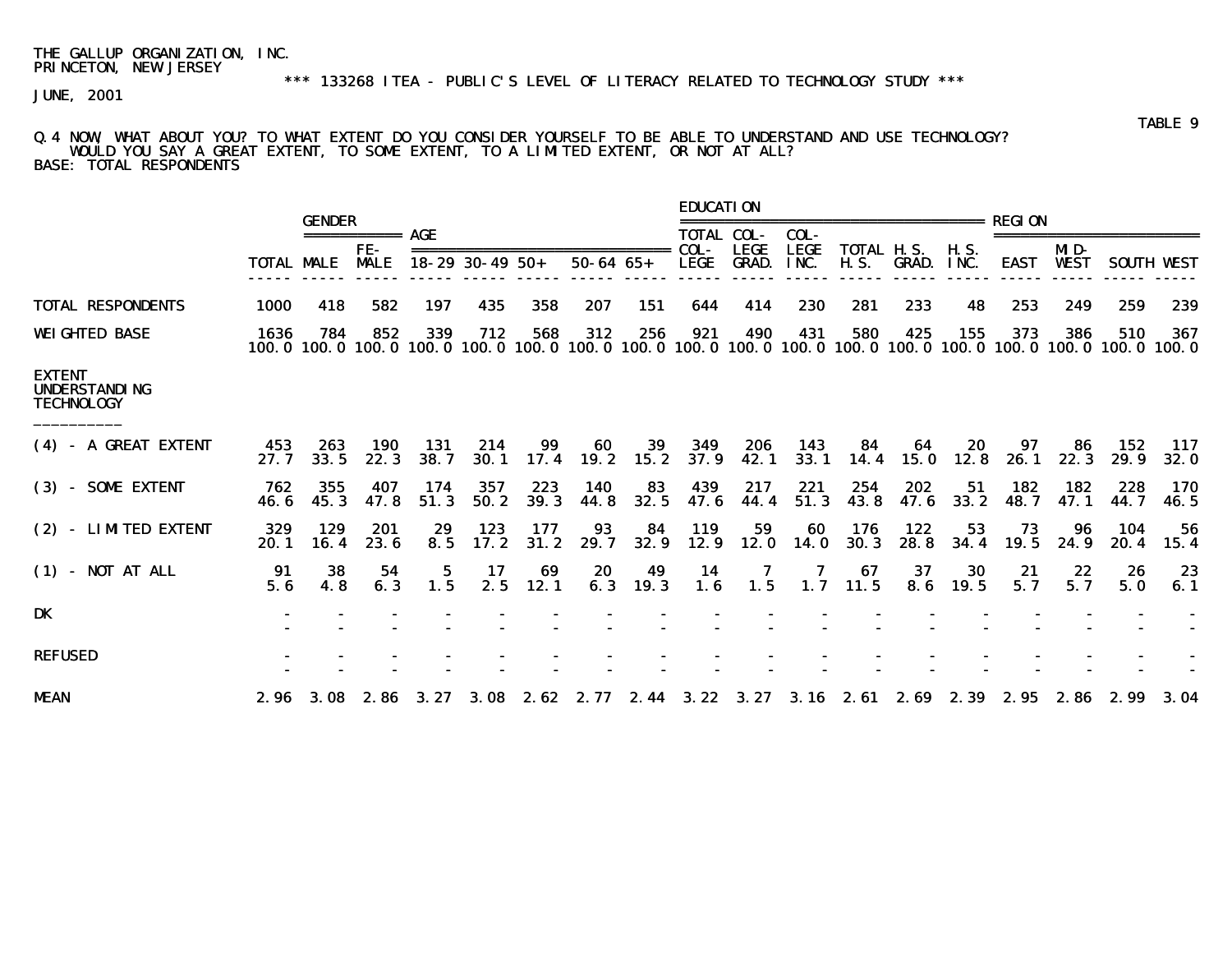JUNE, 2001

#### Q.4 NOW, WHAT ABOUT YOU? TO WHAT EXTENT DO YOU CONSIDER YOURSELF TO BE ABLE TO UNDERSTAND AND USE TECHNOLOGY? WOULD YOU SAY A GREAT EXTENT, TO SOME EXTENT, TO A LIMITED EXTENT, OR NOT AT ALL? BASE: TOTAL RESPONDENTS

|                                                            |                   |                   | <b>SELF-REPORTED</b><br><b>UNDERSTANDING</b><br>OF TECHNOLOGY |                                            |             |                        | ================= WORKS IN COMPUTERS/ |                   |                                        | <b>BELIEVE</b><br><b>EVALUATED</b> |                          | <b>BELIEVE</b><br><b>TECHNOLOGY</b><br><b>GREATEST</b><br>STUDENTS BE EFFECT ON |                                      | =========== SUPPORT                                           |                |
|------------------------------------------------------------|-------------------|-------------------|---------------------------------------------------------------|--------------------------------------------|-------------|------------------------|---------------------------------------|-------------------|----------------------------------------|------------------------------------|--------------------------|---------------------------------------------------------------------------------|--------------------------------------|---------------------------------------------------------------|----------------|
|                                                            |                   |                   |                                                               | <b>LIM</b><br><b>ITED</b>                  |             | <b>TECHNOLOGY AREA</b> | ===============================       |                   |                                        | <b>FOR TECH</b><br><b>LITERACY</b> |                          | <b>INDI-</b><br>VID-                                                            |                                      | <b>TECHNOLOGY</b><br><b>IN SCHOOL</b>                         |                |
|                                                            | <b>TOTAL DEAL</b> | <b>GREAT</b>      | SOME                                                          | / <sub>N</sub><br>AT<br><b>ALL</b>         | <b>YES</b>  | <b>COMP-TECH-</b>      | <b>OTHER</b><br>UTERS NOLOGY NO       |                   | <b>NOT</b><br>EMP-<br><b>LOYED YES</b> |                                    | ===========<br>NO/<br>DK | <b>UAL/</b><br>SOC-<br><b>IETY</b>                                              | ENVI -<br><b>RON-</b><br><b>MENT</b> | CURRICULUM<br>===========<br><b>YES</b>                       | N <sub>0</sub> |
| <b>TOTAL RESPONDENTS</b>                                   | <b>1000</b>       | 279               | 484                                                           | 237                                        | 332         | 161                    | 171                                   | 558               | 106                                    | 601                                | 399                      | 793                                                                             | 193                                  | 963                                                           | 30             |
| <b>WEIGHTED BASE</b>                                       | 1636              | 453               | 762                                                           | 421<br>100.0 100.0 100.0 100.0 100.0 100.0 | 539         | 255                    | 283                                   | 908               | 185                                    | 999                                | 637                      | 1278                                                                            | 335                                  | 1584<br>100.0 100.0 100.0 100.0 100.0 100.0 100.0 100.0 100.0 | 42             |
| <b>EXTENT</b><br><b>UNDERSTANDING</b><br><b>TECHNOLOGY</b> |                   |                   |                                                               |                                            |             |                        |                                       |                   |                                        |                                    |                          |                                                                                 |                                      |                                                               |                |
| (4) - A GREAT EXTENT                                       | 453               | 453<br>27.7 100.0 |                                                               | $\blacksquare$                             | 247<br>45.9 | 151<br>59.2            | 96<br><b>34.0</b>                     | 183<br>20.2       | 22<br>12.1                             | 296<br>29.6                        | 158<br>24.7              | 363<br>28.4                                                                     | 83<br>24.8                           | 441<br>27.8                                                   | 11<br>26.4     |
| (3) - SOME EXTENT                                          | 762<br>46.6       |                   | 762<br>$-100.0$                                               |                                            | 211<br>39.2 | 81<br>31.7             | <b>130</b><br>46.0                    | 467<br>51.4       | 82<br>44.1                             | 445<br>44.5                        | 317<br>49.8              | 621<br>48.6                                                                     | 137<br>40.8                          | 740<br>46.7                                                   | 19<br>44.1     |
| (2) - LIMTED EXTENT                                        | 329<br>20.1       |                   | $\blacksquare$                                                | 329<br>78.3                                | 70<br>13.1  | 20<br>7.9              | 50<br>17.7                            | 205<br>22.6       | 52<br>27.9                             | 197<br>19.7                        | 132<br>20.8              | 248<br>19.4                                                                     | 76<br>22.6                           | 318<br>20.1                                                   | 8<br>18.3      |
| $(1)$ - NOT AT ALL                                         | 91<br>5.6         |                   | $\blacksquare$                                                | 91<br>21.7                                 | 10<br>1.8   | 3<br>1.2               | 7<br>2.3                              | 52<br>5.8         | 30<br>15.9                             | 61<br>6.1                          | 30<br>4.7                | 46<br>3.6                                                                       | 39<br>11.8                           | 86<br>5.4                                                     | 5<br>11.1      |
| <b>DK</b>                                                  |                   |                   |                                                               |                                            |             |                        |                                       |                   |                                        |                                    |                          |                                                                                 |                                      |                                                               |                |
| <b>REFUSED</b>                                             |                   |                   |                                                               |                                            |             |                        |                                       |                   |                                        |                                    |                          |                                                                                 |                                      |                                                               |                |
| <b>MEAN</b>                                                | 2.96              | 4.00              | <b>3.00</b>                                                   |                                            | 1.78 3.29   | 3.49                   |                                       | $3.12 \quad 2.86$ | 2.52                                   | 2.98                               | 2.95                     | 3.02                                                                            | 2.79                                 | 2.97                                                          | 2.86           |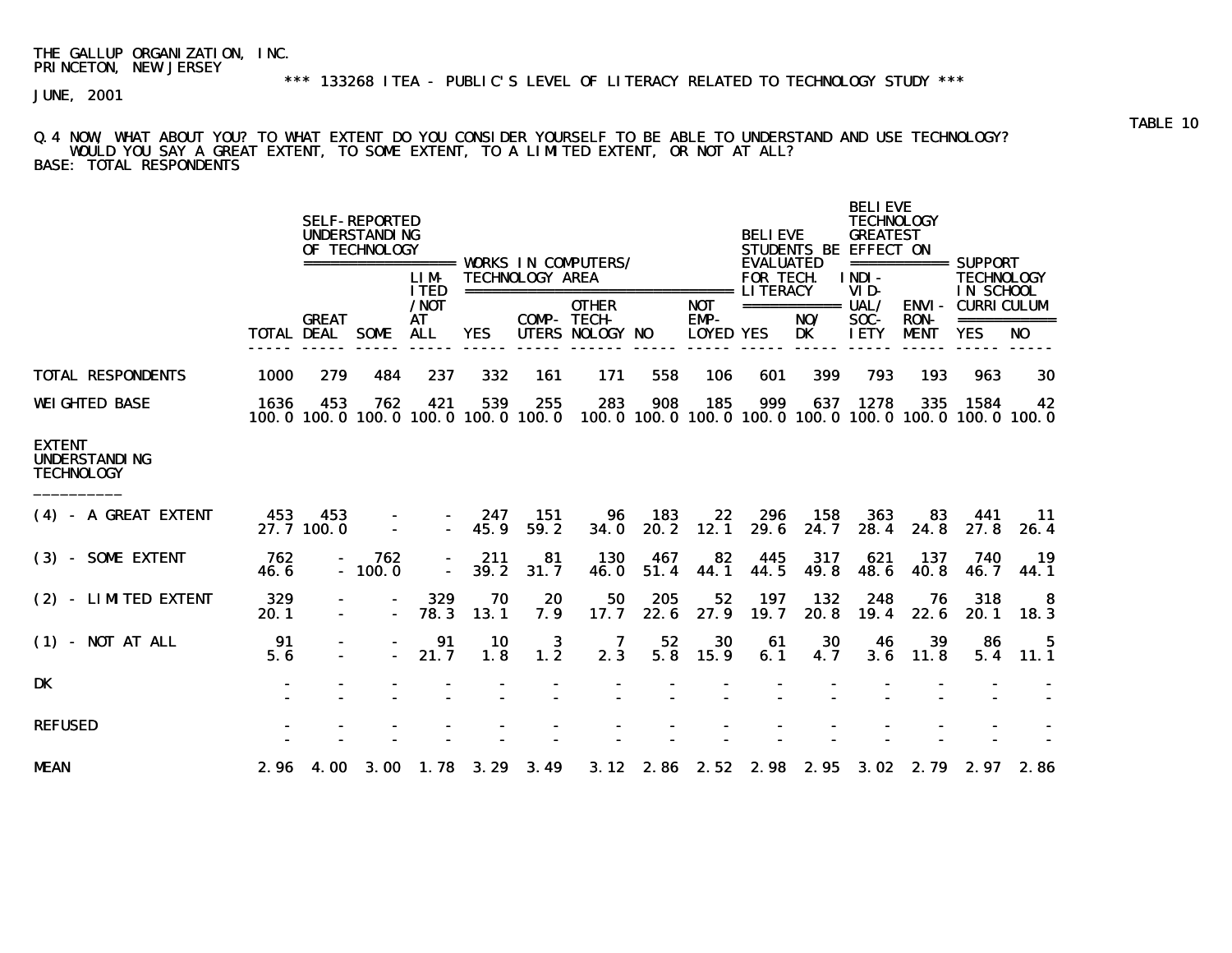\*\*\* 133268 ITEA - PUBLIC'S LEVEL OF LITERACY RELATED TO TECHNOLOGY STUDY \*\*\*

JUNE, 2001

#### Q.5 WHICH OF THE FOLLOWING STATEMENTS BEST DESCRIBES YOUR ATTITUDE TOWARD THE VARIOUS FORMS OF TECHNOLOGY YOU USE IN YOUR EVERYDAY LIFE? BASE: TOTAL RESPONDENTS

|                                                                          |                   | <b>GENDER</b>   |                          |             |                                |              |                    |             | <b>EDUCATION</b>  |                             |                     | ======================                           |              |                     | REGION                               |                    |              |                   |
|--------------------------------------------------------------------------|-------------------|-----------------|--------------------------|-------------|--------------------------------|--------------|--------------------|-------------|-------------------|-----------------------------|---------------------|--------------------------------------------------|--------------|---------------------|--------------------------------------|--------------------|--------------|-------------------|
|                                                                          |                   |                 |                          | AGE         |                                |              |                    |             | <b>TOTAL COL-</b> |                             | COL-                |                                                  |              |                     |                                      |                    |              |                   |
|                                                                          | <b>TOTAL MALE</b> |                 | FE-<br><b>MALE</b>       |             | $18 - 29$ 30 - 49 50 +         |              | $50 - 64$ $65 +$   |             | COL-<br>LEGE      | <b>LEGE</b><br><b>GRAD.</b> | <b>LEGE</b><br>INC. | TOTAL H.S.<br><b>H.S.</b>                        | GRAD.        | <b>H.S.</b><br>INC. | EAST                                 | MD-<br><b>WEST</b> |              | <b>SOUTH WEST</b> |
| <b>TOTAL RESPONDENTS</b>                                                 | 1000              | 418             | 582                      | 197         | 435                            | 358          | 207                | 151         | 644               | 414                         | 230                 | 281                                              | 233          | 48                  | 253                                  | 249                | 259          | 239               |
| <b>WEIGHTED BASE</b>                                                     | 1636<br>100. O    | 784             | 852<br>100.0 100.0 100.0 | 339         | 712<br>100.0 100.0             | 568          | 312                | 256         | 921               | 490                         | 431                 | 580<br>100.0 100.0 100.0 100.0 100.0 100.0 100.0 | 425          | 155                 | 373<br>100.0 100.0 100.0 100.0 100.0 | 386                | 510          | 367               |
| <b>DESCRIBES ATTITUDE</b>                                                |                   |                 |                          |             |                                |              |                    |             |                   |                             |                     |                                                  |              |                     |                                      |                    |              |                   |
| YOU DON'T CARE HOW IT<br><b>VORKS JUST AS LONG AS</b><br><b>IT WORKS</b> | 389<br>23.8       | 175<br>22.3     | 214<br>25.1              | 54.<br>15.9 | 157<br>22. 1                   | 175<br>30. 8 | 83<br>26. 6        | 92<br>36. O | 212<br>23. 0      | 123<br>25. 2                | 88<br>20.4          | 158<br>27.3                                      | 124<br>29. 1 | 34                  | 72<br>$22.2$ 19.2 $25.2$             | 97                 | 108<br>21. 2 | 112<br>30. 5      |
| YOU WOULD LIKE TO KNOW<br>SOMETHING ABOUT HOW IT<br><b>VORKS</b>         | 1235<br>75. 5     | 596<br>76. 1    | 638<br>74.9              | 285<br>84.1 | 545<br>76. 7                   | 390<br>68.6  | 228<br><b>73.0</b> | 162<br>63.1 | 705<br>76.6       | 364<br>74.3                 | 341<br>79. 1        | 418<br>72.1                                      | 299<br>70.3  | 119<br><b>77.0</b>  | 297<br>79. 5                         | 286<br>74. 1       | 398<br>78. 1 | 254<br>69.2       |
| DK                                                                       | $0.\overline{5}$  | $\frac{8}{1.1}$ | Ē.                       |             |                                |              |                    |             |                   |                             |                     |                                                  |              |                     |                                      |                    |              | $\frac{1}{0.4}$   |
| <b>REFUSED</b>                                                           | 0.3               | 4<br>0.5        | $\sim$                   |             | $\overline{\mathbf{4}}$<br>0.6 | $\sim$       |                    |             |                   | $\sim$ 100 $\mu$            | ÷.                  | - 3<br>0.4                                       | -3<br>0.6    |                     | 3<br>0.7                             |                    | 0.3          |                   |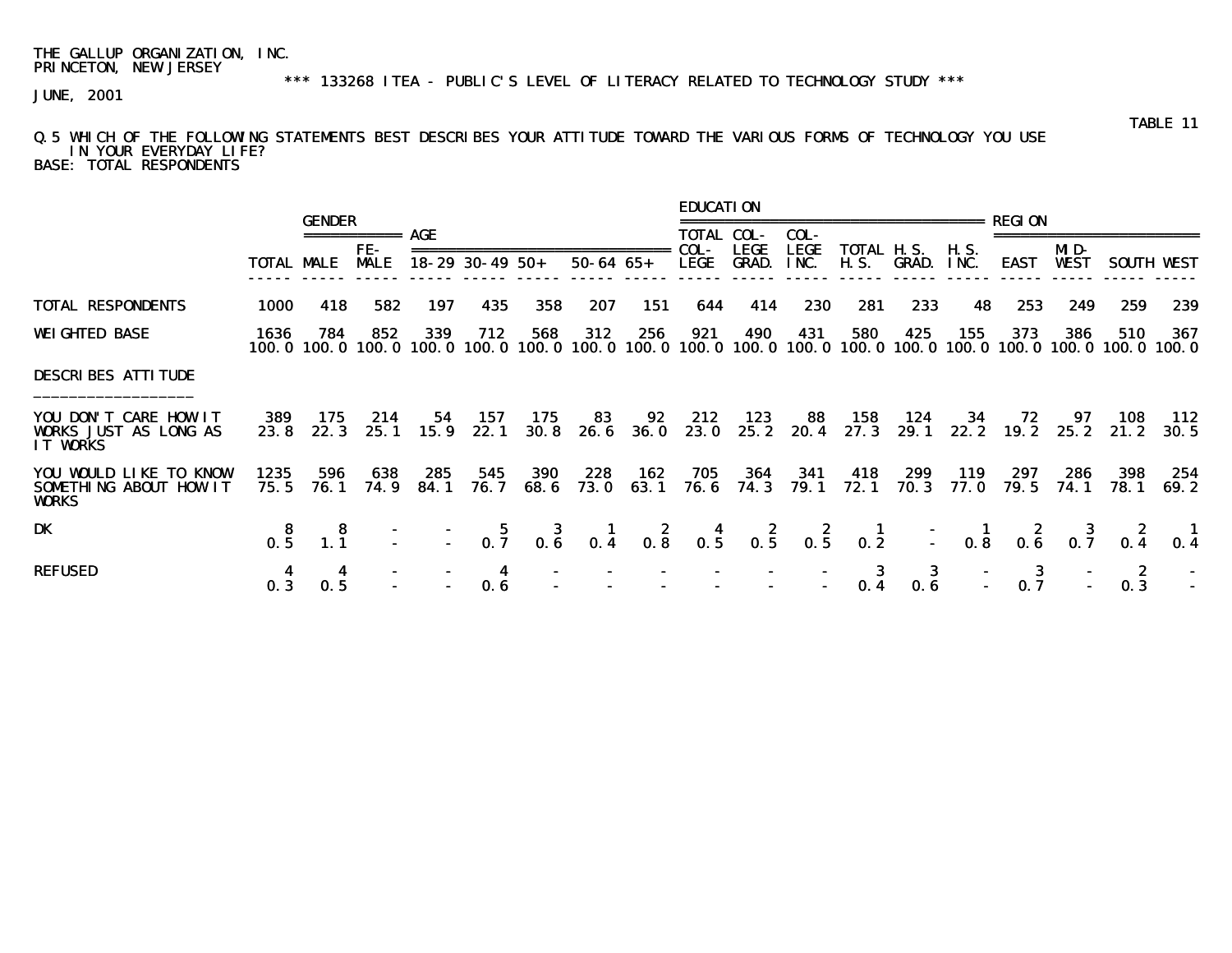\*\*\* 133268 ITEA - PUBLIC'S LEVEL OF LITERACY RELATED TO TECHNOLOGY STUDY \*\*\*

JUNE, 2001

## TABLE 12 Q.5 WHICH OF THE FOLLOWING STATEMENTS BEST DESCRIBES YOUR ATTITUDE TOWARD THE VARIOUS FORMS OF TECHNOLOGY YOU USE IN YOUR EVERYDAY LIFE?

BASE: TOTAL RESPONDENTS

|                                                                          |                 |                                   | <b>SELF-REPORTED</b><br><b>UNDERSTANDING</b><br>OF TECHNOLOGY<br>================= | <b>LIM</b><br><b>ITED</b>               |                                            | <b>TECHNOLOGY AREA</b>                  | <b>VORKS IN COMPUTERS/</b><br>================================ |                                |                                 | <b>BELIEVE</b><br><b>EVALUATED</b><br><b>FOR TECH</b><br><b>LITERACY</b> | <b>STUDENTS BE</b>                                                                                                                                                                                                                                                                                                                                                                                                                                                                                  | <b>BELIEVE</b><br><b>TECHNOLOGY</b><br><b>GREATEST</b><br><b>EFFECT ON</b><br>INDI-<br>VID- |                                            | =========== SUPPORT<br><b>TECHNOLOGY</b><br>IN SCHOOL |                                                                      |
|--------------------------------------------------------------------------|-----------------|-----------------------------------|------------------------------------------------------------------------------------|-----------------------------------------|--------------------------------------------|-----------------------------------------|----------------------------------------------------------------|--------------------------------|---------------------------------|--------------------------------------------------------------------------|-----------------------------------------------------------------------------------------------------------------------------------------------------------------------------------------------------------------------------------------------------------------------------------------------------------------------------------------------------------------------------------------------------------------------------------------------------------------------------------------------------|---------------------------------------------------------------------------------------------|--------------------------------------------|-------------------------------------------------------|----------------------------------------------------------------------|
|                                                                          |                 | <b>GREAT</b><br><b>TOTAL DEAL</b> | SOME                                                                               | $/$ NOT<br>AT<br>ALL.                   | YES.                                       | <b>COMP-TECH-</b>                       | <b>OTHER</b><br>UTERS NOLOGY NO                                |                                | NOT<br>EMP-<br><b>LOYED YES</b> |                                                                          | $\begin{array}{cccccccccc} \multicolumn{2}{c}{} & \multicolumn{2}{c}{} & \multicolumn{2}{c}{} & \multicolumn{2}{c}{} & \multicolumn{2}{c}{} & \multicolumn{2}{c}{} & \multicolumn{2}{c}{} & \multicolumn{2}{c}{} & \multicolumn{2}{c}{} & \multicolumn{2}{c}{} & \multicolumn{2}{c}{} & \multicolumn{2}{c}{} & \multicolumn{2}{c}{} & \multicolumn{2}{c}{} & \multicolumn{2}{c}{} & \multicolumn{2}{c}{} & \multicolumn{2}{c}{} & \multicolumn{2}{c}{} & \multicolumn{2}{c}{} & \mult$<br>NO/<br>DK | UAL/<br>SOC-<br><b>IETY</b>                                                                 | <b>ENVI-</b><br><b>RON-</b><br><b>MENT</b> | <b>CURRICULUM</b><br>YES                              | NO.                                                                  |
| <b>TOTAL RESPONDENTS</b>                                                 | 1000            | 279                               | 484                                                                                | 237                                     | 332                                        | 161                                     | 171                                                            | 558                            | 106                             | 601                                                                      | 399                                                                                                                                                                                                                                                                                                                                                                                                                                                                                                 | 793                                                                                         | 193                                        | 963                                                   | 30                                                                   |
| <b>WEIGHTED BASE</b>                                                     | 1636            | 453                               | 762                                                                                | 421                                     | 539<br>100.0 100.0 100.0 100.0 100.0 100.0 | 255                                     | 283                                                            | 908                            | 185                             | 999                                                                      | 637                                                                                                                                                                                                                                                                                                                                                                                                                                                                                                 | 1278                                                                                        | 335                                        | 1584                                                  | 42<br>100, 0 100, 0 100, 0 100, 0 100, 0 100, 0 100, 0 100, 0 100, 0 |
| <b>DESCRIBES ATTITUDE</b>                                                |                 |                                   |                                                                                    |                                         |                                            |                                         |                                                                |                                |                                 |                                                                          |                                                                                                                                                                                                                                                                                                                                                                                                                                                                                                     |                                                                                             |                                            |                                                       |                                                                      |
| YOU DON'T CARE HOW IT<br><b>VORKS JUST AS LONG AS</b><br><b>IT WORKS</b> | 389<br>23.8     | 64<br>14.1                        | 165<br>21.6                                                                        | 160<br><b>38.1</b>                      | 88<br>16.4                                 | 40<br>15.6                              | 48<br>17.1                                                     | 239<br>26.3                    | 61<br>32.7                      | 199<br>19.9                                                              | <b>190</b><br>29.8                                                                                                                                                                                                                                                                                                                                                                                                                                                                                  | <b>300</b><br>23.4                                                                          | 81<br>24.3                                 | 368<br>23. 2                                          | 21<br>48.9                                                           |
| YOU WOULD LIKE TO KNOW<br><b>SOMETHING ABOUT HOW IT</b><br><b>VORKS</b>  | 1235<br>75.5    | 387<br>85.4                       | 596<br>78.2                                                                        | 252<br>59.9                             | 446<br>82.7                                | 212<br>82.9                             | 234<br>82.6                                                    | 662<br><b>73.0</b>             | 123<br>66.6                     | 793<br>79.4                                                              | 441<br>69.3                                                                                                                                                                                                                                                                                                                                                                                                                                                                                         | 971<br>75.9                                                                                 | 249<br>74.3                                | 1207<br>76. 2                                         | 21<br>48. 8                                                          |
| DK                                                                       | $\frac{8}{0.5}$ | $\mathbf{L}$<br>0.2               | 0.2                                                                                | $\begin{array}{c} 6 \\ 1.4 \end{array}$ | $\begin{array}{c} 3 \\ 0.6 \end{array}$    | $\begin{array}{c} 2 \\ 0.8 \end{array}$ | -1<br>0.4                                                      | $\overline{\mathbf{4}}$<br>0.4 | $\frac{1}{0.7}$                 | $\frac{3}{0.3}$                                                          | $\begin{array}{c} 6 \\ 0.9 \end{array}$                                                                                                                                                                                                                                                                                                                                                                                                                                                             | 0.4                                                                                         | -35<br>0.9                                 | 0.3                                                   |                                                                      |
| <b>REFUSED</b>                                                           | 4<br>0.3        | 2<br>0.4                          |                                                                                    | 3<br>0.6                                | 2<br>0.3                                   | 2<br>0.6                                | $\blacksquare$                                                 | 3<br>0.3                       | $\sim$                          | $\overline{\mathbf{4}}$<br>0.4                                           |                                                                                                                                                                                                                                                                                                                                                                                                                                                                                                     | 3                                                                                           | 0.5                                        | 4<br>0.3                                              |                                                                      |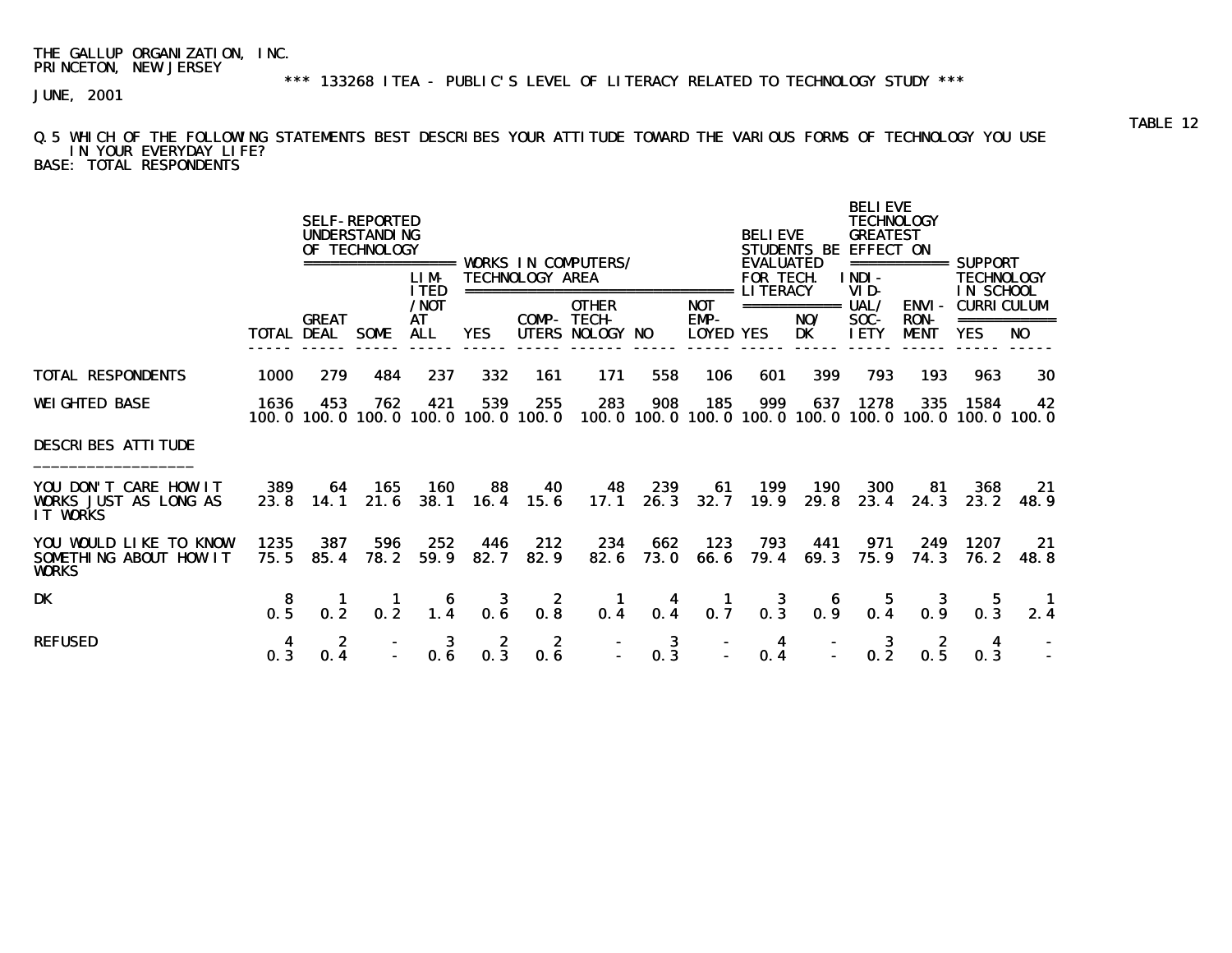# \*\*\* 133268 ITEA - PUBLIC'S LEVEL OF LITERACY RELATED TO TECHNOLOGY STUDY \*\*\*

JUNE, 2001

#### Q.6 NOW, TELL ME WHETHER YOU STRONGLY AGREE, MOSTLY AGREE, MOSTLY DISAGREE, OR STRONGLY DISAGREE WITH EACH OF THE FOLLOWING STATEMENTS.

 (\*) A. TECHNOLOGY IS A SMALL FACTOR IN YOUR EVERYDAY LIFE BASE: TOTAL RESPONDENTS

|                             |              |                        |                        |                    |                        |              |                                                                                                                                      |             | <b>EDUCATION</b>          |                  |                    |                         |                        |              |                                   |                 |               |                    |
|-----------------------------|--------------|------------------------|------------------------|--------------------|------------------------|--------------|--------------------------------------------------------------------------------------------------------------------------------------|-------------|---------------------------|------------------|--------------------|-------------------------|------------------------|--------------|-----------------------------------|-----------------|---------------|--------------------|
|                             |              | <b>GENDER</b>          | =========== <b>AGE</b> |                    |                        |              |                                                                                                                                      |             | <b>TOTAL COL-</b>         |                  | COL-               |                         |                        |              | :========================= REGION |                 |               |                    |
|                             |              | <b>TOTAL MALE MALE</b> | FE-                    |                    | $18 - 29$ 30 - 49 50 + |              |                                                                                                                                      |             | 50-64 65+ LEGE GRAD. INC. | <b>LEGE</b>      | <b>LEGE</b>        | TOTAL H.S.              | <b>H.S. GRAD. INC.</b> | H. S.        | <b>EAST WEST</b>                  | MD-             |               | <b>SOUTH WEST</b>  |
| <b>TOTAL RESPONDENTS</b>    | 1000         | 418                    | 582                    | 197                | 435                    | 358          | 207                                                                                                                                  | 151         | 644                       | 414              | 230                | 281                     | 233                    | 48           | 253                               | 249             | 259           | 239                |
| <b>WEIGHTED BASE</b>        | 1636         | 784                    | 852                    | 339                | 712                    | 568          | 312<br>100, 0 100, 0 100, 0 100, 0 100, 0 100, 0 100, 0 100, 0 100, 0 100, 0 100, 0 100, 0 100, 0 100, 0 100, 0 100, 0 100, 0 100, 0 | 256         | 921                       | 490              | 431                | 580                     | 425                    | 155          | 373                               | 386             | 510           | - 367              |
| <b>LEVEL OF AGREEMENT</b>   |              |                        |                        |                    |                        |              |                                                                                                                                      |             |                           |                  |                    |                         |                        |              |                                   |                 |               |                    |
| (4) - STRONGLY AGREE        | 280          | 140                    | - 141                  | 63                 | 109                    | 107          | 17.1 17.8 16.5 18.5 15.3 18.9 16.8 21.4 12.7 12.3 13.2 24.1 23.7                                                                     |             |                           |                  |                    | 53 55 117 60 57 140 101 |                        | - 39<br>25.2 | 17.3 17.7 15.9 18.1               | 65 68           | 81            | - 66               |
| (3) - MOSTLY AGREE          |              | 387 153                | 234                    | 56                 | - 146                  | 182          | 86<br>23.7 19.5 27.5 16.4 20.5 32.1 27.5 37.8 18.4 13.7 23.7 33.1                                                                    |             | 97 169                    |                  | 67 102             | 192                     | 136<br>32.1            | 56           | 98<br>35.9 26.1 21.8 27.0 18.5    |                 | 84 138        | - 68               |
| (2) - MOSTLY DISAGREE       | 412<br>25.2  | 205                    | 207<br>26.1 24.3       | 88                 | 196                    | 125          | 70<br>26.1 27.5 22.1 22.5 21.5 27.6 28.1 27.0 20.0 22.4 13.5                                                                         | 55          | 254                       | 138              | -- 116             | 116                     | 95                     | 21           | 84                                | 99<br>22.5 25.7 | 128<br>25. O  | <b>101</b><br>27.5 |
| (1) - STRONGLY DISAGREE     | 551<br>33.7  | 284<br>36. 3           | 266<br>31.3            | 132<br><b>39.0</b> | 260<br>36. 5           | 150<br>26. 4 | 104<br>33.2                                                                                                                          | 46<br>18. O | 379                       | 223<br>41.2 45.6 | 156<br><b>36.1</b> | 128<br>22.0             | 92<br>21.6             | 36<br>23. 1  | 124<br>33.2                       | 132<br>34.2     | - 164<br>32.1 | 132<br>35.9        |
| NET - TOTAL AGREE           | 667<br>40. S | 292<br>37.3            | 375<br>44. O           | 118<br>34.9        | 255<br>35.8            | 290<br>51.0  | 138<br>44.3                                                                                                                          | 151<br>59.2 | 287<br>31.1               | 128<br>26.1      | 159<br><b>36.9</b> | 331<br>57.2             | 237<br>55.7            | 94<br>61. 0  | 162<br>43.4                       | 152<br>39.5     | 219<br>42.9   | - 134<br>36. 6     |
| <b>NET - TOTAL DISAGREE</b> | 963<br>58.9  | 489<br>62.4            | 473<br>55.6            | 221<br>65. 1       | 456<br>64. O           | 275<br>48.4  | 174<br>55.7                                                                                                                          | 101         | 633<br>39.5 68.8          | 361<br>73. 7     | 272<br>63. 1       | 244<br>42.0             | 187<br>44. O           | 57<br>36. 6  | 208<br>55.7                       | 231<br>59.9     | 291<br>57.1   | 233<br>63.4        |
| DK                          | 0.3          | 0.3                    | 0.3                    |                    | 0.2                    | 0.4          |                                                                                                                                      | 2<br>0.9    | 0.1                       | п.<br>0.2        |                    | 0.6                     |                        | 2.4          | 2<br>0.6                          | 0. B            |               |                    |
| <b>REFUSED</b>              | - 1<br>0.1   |                        | 0.1                    |                    |                        | -1<br>0.2    |                                                                                                                                      | -1<br>0.4   |                           |                  |                    | -1<br>0.2               | -1<br>0.2              |              | -1<br>0.3                         |                 |               |                    |
| <b>MEAN</b>                 |              |                        |                        |                    |                        |              | 2.24 2.19 2.29 2.14 2.15 2.44 2.28 2.63 2.03 1.93 2.14 2.60 2.58 2.65 2.28 2.23 2.27 2.19                                            |             |                           |                  |                    |                         |                        |              |                                   |                 |               |                    |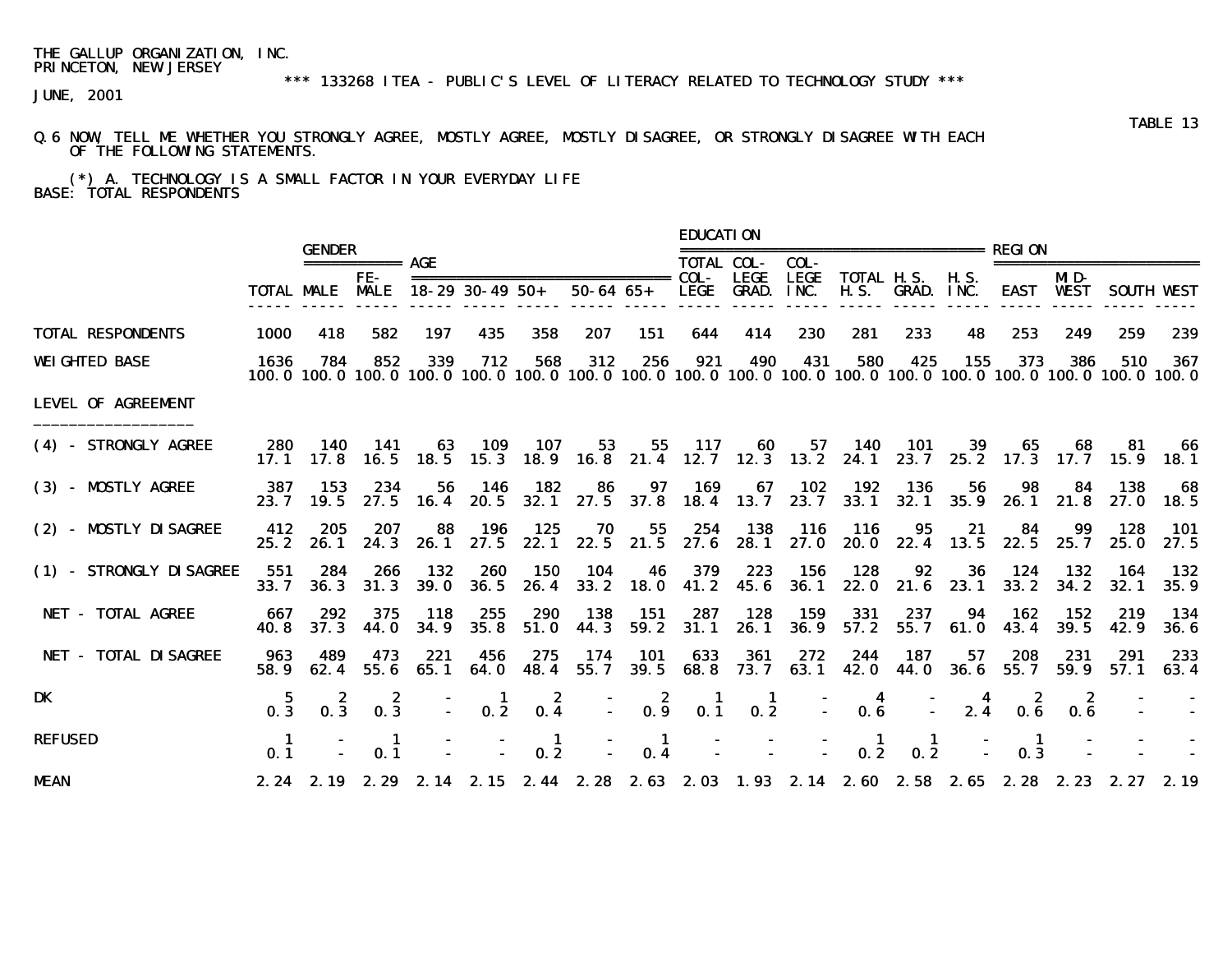JUNE, 2001

#### Q.6 NOW, TELL ME WHETHER YOU STRONGLY AGREE, MOSTLY AGREE, MOSTLY DISAGREE, OR STRONGLY DISAGREE WITH EACH OF THE FOLLOWING STATEMENTS.

 (\*) A. TECHNOLOGY IS A SMALL FACTOR IN YOUR EVERYDAY LIFE BASE: TOTAL RESPONDENTS

|                             |              |                                        | <b>SELF-REPORTED</b><br><b>UNDERSTANDING</b><br>OF TECHNOLOGY |                                      |              |                        | ================== WORKS IN COMPUTERS/                                                                          |                    |                          | <b>BELIEVE</b><br><b>EVALUATED</b> |                    | <b>BELIEVE</b><br><b>TECHNOLOGY</b><br><b>GREATEST</b><br><b>STUDENTS BE EFFECT ON</b> |                           |                                                                                    |                                |
|-----------------------------|--------------|----------------------------------------|---------------------------------------------------------------|--------------------------------------|--------------|------------------------|-----------------------------------------------------------------------------------------------------------------|--------------------|--------------------------|------------------------------------|--------------------|----------------------------------------------------------------------------------------|---------------------------|------------------------------------------------------------------------------------|--------------------------------|
|                             |              |                                        |                                                               | <b>LIM</b><br><b>ITED</b><br>$/$ NOT |              | <b>TECHNOLOGY AREA</b> | <b>OTHER</b>                                                                                                    |                    | <b>NOT</b>               | <b>FOR TECH</b>                    | =========== UAL/   | INDI-<br>VID-                                                                          |                           | ============ SUPPORT<br><b>TECHNOLOGY</b><br>IN SCHOOL<br><b>ENVI - CURRICULUM</b> |                                |
|                             |              | <b>GREAT</b><br><b>TOTAL DEAL SOME</b> |                                                               | <b>AT</b><br>ALL                     | <b>YES</b>   |                        | <b>COMP- TECH-</b><br>UTERS NOLOGY NO                                                                           |                    | EMP-<br><b>LOYED YES</b> |                                    | NO/<br>DK          | SOC-<br><b>IETY</b>                                                                    | <b>RON</b><br><b>MENT</b> | <b>YES</b>                                                                         | ===========<br>NO <sub>1</sub> |
| <b>TOTAL RESPONDENTS</b>    | 1000         | 279                                    | 484                                                           | 237                                  | 332          | 161                    | 171                                                                                                             | 558                | 106                      | 601                                | 399                | 793                                                                                    | 193                       | 963                                                                                | 30                             |
| <b>WEIGHTED BASE</b>        | 1636         | 453                                    | 762                                                           | 421                                  | 539          | 255                    | 283<br>100, 0 100, 0 100, 0 100, 0 100, 0 100, 0 100, 0 100, 0 100, 0 100, 0 100, 0 100, 0 100, 0 100, 0 100, 0 | 908                | 185                      | 999                                |                    | 637 1278                                                                               |                           | 335 1584 42                                                                        |                                |
| <b>LEVEL OF AGREEMENT</b>   |              |                                        |                                                               |                                      |              |                        |                                                                                                                 |                    |                          |                                    |                    |                                                                                        |                           |                                                                                    |                                |
| (4) - STRONGLY AGREE        | 280<br>17.1  | 60<br>13.3                             | 139<br>18.3                                                   | 80<br>19.1                           | 81<br>15.0   | 40<br>15.8             | 40<br>14.2                                                                                                      | - 171<br>18.8      | 28<br>15.4               | 155<br>15.6                        | 125<br>19.6        | 209<br>16.4                                                                            | 63<br>18.7                | 267<br>16. 8                                                                       | 12<br>28. 7                    |
| (3) - MOSTLY AGREE          | 387<br>23.7  | 40<br>8.9                              | 178<br>23.4                                                   | 169<br>40.1                          | 85<br>15.8   | 46<br>17.8             | 39<br>13.9                                                                                                      | 219<br>24.1        | 81<br>43.9               | 248<br>24.8                        | 139<br>21.9        | 277<br>21.6                                                                            | 111<br>33.1               | 377<br>23.8                                                                        | 6<br>- 15. 1                   |
| (2) - MOSTLY DISAGREE       | 412<br>25.2  | 115<br>25.3                            | 210<br>27.6                                                   | 87<br>20.6                           | 121<br>22.4  | 52<br>20.4             | 69<br>24.2                                                                                                      | 258<br>28.5        | 33<br>17.8               | 257<br>25.7                        | 155<br>24.4        | 323<br>25.3                                                                            | 81<br>24.3                | 394<br>24.9                                                                        | - 14<br>33.7                   |
| (1) - STRONGLY DISAGREE     | 551<br>33.7  | 237<br>52.2                            | 232<br>30.4                                                   | 82<br>19.6                           | 252<br>46. 7 | 117<br><b>46.0</b>     | 134<br>47.4                                                                                                     | 258<br>28.4        | 39<br>21.0               | 334<br>33.5                        | 216<br><b>34.0</b> | 466<br>36. 5                                                                           | 77<br>22.9                | 541<br>34.2                                                                        | -10<br>22.5                    |
| <b>NET - TOTAL AGREE</b>    | 667<br>40. 8 | 101<br>22.2                            | 317<br>41.7                                                   | 249<br>59.2                          | 165<br>30. 7 | 86<br>33.7             | 80<br>28.1                                                                                                      | 390<br><b>43.0</b> | 110<br>59.3              | 403<br>40.4                        | 264<br>41.4        | 486<br><b>38.0</b>                                                                     | 173<br>51.8               | 644<br>40. 7                                                                       | - 19<br>43.8                   |
| <b>NET - TOTAL DISAGREE</b> | 963<br>58.9  | 351<br>77.5                            | 442<br>58.0                                                   | 169<br>40.2                          | 372<br>69.1  | 169<br>66.3            | 203<br>71.6                                                                                                     | 517<br>56.9        | 72<br><b>38.8</b>        | 591<br>59.2                        | 372<br>58.4        | 790<br>61.8                                                                            | 158<br>47.2               | 935<br>59. 0                                                                       | 24<br>56.2                     |
| DK                          | 5<br>0.3     | 1<br>0.2                               | 2<br>0.3                                                      | -1<br>0.3                            | 1<br>0.2     |                        | -1<br>0.4                                                                                                       | $\mathbf{r}$       | 4<br>2.0                 | 3<br>0.3                           | 1<br>0.2           | 2<br>0.2                                                                               | 2<br>0.7                  | 5<br>0.3                                                                           |                                |
| <b>REFUSED</b>              | - 1<br>0.1   |                                        |                                                               | -1<br>0.2                            |              |                        |                                                                                                                 | -1<br>0.1          |                          | $\blacksquare$<br>0.1              |                    |                                                                                        | -1<br>0.3                 |                                                                                    |                                |
| <b>MEAN</b>                 |              | 2.24 1.83 2.30                         |                                                               |                                      |              | 2.59 1.99 2.04         |                                                                                                                 |                    |                          |                                    |                    |                                                                                        |                           | 1.95 2.33 2.55 2.23 2.27 2.18 2.48 2.23 2.50                                       |                                |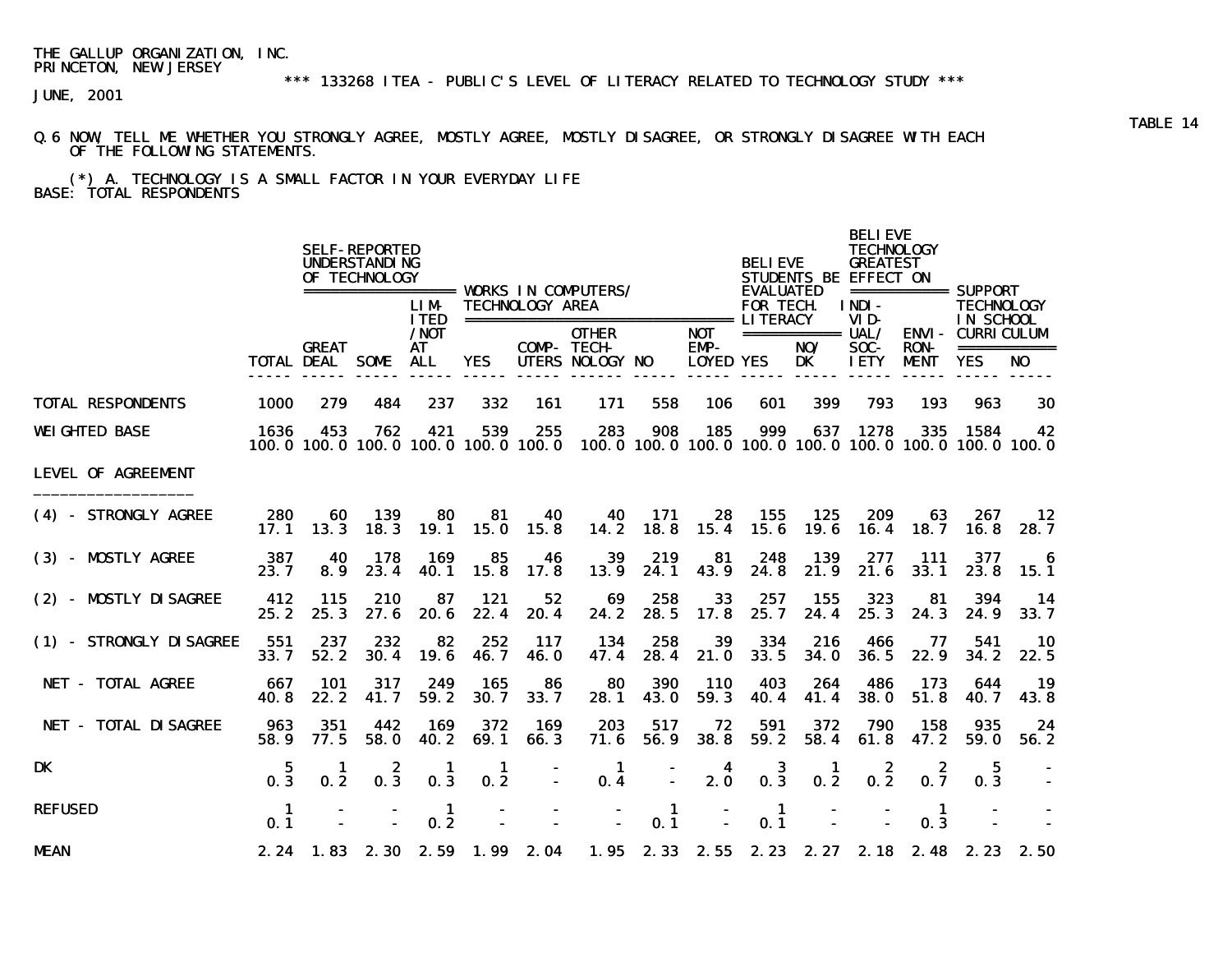# \*\*\* 133268 ITEA - PUBLIC'S LEVEL OF LITERACY RELATED TO TECHNOLOGY STUDY \*\*\*

JUNE, 2001

#### Q.6 NOW, TELL ME WHETHER YOU STRONGLY AGREE, MOSTLY AGREE, MOSTLY DISAGREE, OR STRONGLY DISAGREE WITH EACH OF THE FOLLOWING STATEMENTS.

 (\*) B. ENGINEERING AND TECHNOLOGY ARE BASICALLY ONE AND THE SAME THING BASE: TOTAL RESPONDENTS

|                           |              |                        |                     |                    |                          |                    |                    |                     | <b>EDUCATION</b>      |                     |                    |                                                                                                                        |                                                  |                   |                    |                    |                    |                   |
|---------------------------|--------------|------------------------|---------------------|--------------------|--------------------------|--------------------|--------------------|---------------------|-----------------------|---------------------|--------------------|------------------------------------------------------------------------------------------------------------------------|--------------------------------------------------|-------------------|--------------------|--------------------|--------------------|-------------------|
|                           |              | <b>GENDER</b>          | $=$ =========== AGE |                    |                          |                    |                    |                     | <b>TOTAL COL-</b>     |                     | COL-               | ----------------------------                                                                                           |                                                  |                   | REGION             |                    | ================== |                   |
|                           |              | <b>TOTAL MALE MALE</b> | FE-                 |                    | $18 - 29$ 30 - 49 50 +   |                    | $50 - 64$ $65 +$   |                     |                       | LEGE<br>LEGE GRAD.  | LEGE<br>INC.       |                                                                                                                        | <b>TOTAL H.S. H.S.</b><br><b>H.S. GRAD. INC.</b> |                   | EAST               | MD-<br><b>WEST</b> |                    | <b>SOUTH VEST</b> |
| <b>TOTAL RESPONDENTS</b>  | 1000         | 418                    | 582                 | 197                | 435                      | 358                | 207                | 151                 | 644                   | 414                 | 230                | 281                                                                                                                    | 233                                              | 48                | 253                | 249                | 259                | 239               |
| <b>WEIGHTED BASE</b>      | 1636         | 784                    | 852                 | 339                | 712                      | 568                | 312                | 256                 | 921                   | 490                 | 431                | 580<br>100.0 100.0 100.0 100.0 100.0 100.0 100.0 100.0 100.0 100.0 100.0 100.0 100.0 100.0 100.0 100.0 100.0 100.0 100 | 425                                              | 155               | 373                | 386                | 510                | 367               |
| <b>LEVEL OF AGREEMENT</b> |              |                        |                     |                    |                          |                    |                    |                     |                       |                     |                    |                                                                                                                        |                                                  |                   |                    |                    |                    |                   |
| (4) - STRONGLY AGREE      | 339<br>20. 7 | 195<br>24.9            | 143<br>16.8         | 58<br>17. 1        | 148<br>20. 8             | 128<br>22.5        | 67<br>21.4         | 61<br>23.8          | 178<br>19.4           | 77<br>15.7          | <b>101</b><br>23.5 | 131<br>22. 6                                                                                                           | 86<br>20.3                                       | 45<br>29. 2       | 92                 | 65<br>24.7 16.7    | 103<br>20. 3       | 79<br>21.4        |
| (3) - MOSTLY AGREE        | 655<br>40. 1 | 294<br>37.5            | 362<br>42.5         | 167<br>49.4        | 265<br>37.3              | 221<br><b>38.8</b> | 126<br><b>40.3</b> | 95<br>37. O         | 341<br><b>37.0</b>    | 192<br>39. 3        | 148<br>34.4        | 254<br>43.9                                                                                                            | 203<br>47.8                                      | 51<br><b>33.0</b> | 145                | 161<br>38.8 41.7   | 204<br>40.1        | - 145<br>39. 6    |
| (2) - MISTLY DISAGREE     | 449<br>27.5  | 197<br>25.1            | 252<br>29. 6        | 86<br>25.4         | 204<br>28.6              | 151<br>26.5        | 88<br><b>28.0</b>  | 63<br>24. 7         | 278<br>30. 2          | 167<br>34.2         | <b>111</b><br>25.7 | 139<br>24. 0                                                                                                           | 107<br>25.1                                      | 32<br>20. 8       | 84<br>22. 6        | 123<br>32.0        | 149<br>29. 2       | 92<br>25.2        |
| (1) - STRONGLY DISAGREE   | 146<br>8.9   | 87<br>11.1             | 59<br>6.9           | 24<br>7. 1         | 84<br>11.8               | 38<br>6.8          | 23<br>7.4          | 15<br>6.0           | 108<br>11.7           | 46<br>9.4           | 62<br>14.4         | 26<br>4.5                                                                                                              | 16<br>3.7                                        | 10<br>6.7         | -31<br>8.2         | 29<br>7.5          | 43<br>8.4          | -44<br>11.9       |
| NET - TOTAL AGREE         | 994<br>60. S | 489<br>62.4            | 505<br>59.3         | 225<br>66.4        | 414<br>58.1              | 349<br>61.3        | 193<br>61.8        | 156<br>60.8         | 519<br>56.4           | 270<br>55.1         | 250<br>58.0        | 386<br>66.5                                                                                                            | 290<br>68.1                                      | 96<br>62.2        | 237<br>63.5        | 225<br>58.4        | 308<br>60.4        | 224<br>61.0       |
| NET - TOTAL DISAGREE      | 595<br>36. 4 | 284<br>36.3            | 311<br>36.5         | <b>110</b><br>32.5 | 287<br>40.4              | 189<br>33.3        | 111<br>35.4        | 79<br><b>30.8</b>   | 387<br><b>42. O</b>   | 213<br>43.6         | 173<br>40.2        | 165<br>28.4                                                                                                            | 122<br>28.7                                      | 43<br>27.5        | 115<br><b>30.8</b> | 152<br>39.5        | 192<br>37. 6       | - 136<br>37.1     |
| <b>DK</b>                 | 44<br>2.7    | 10<br>1.2              | 35<br>4.1           | 4<br>1.1           | 10<br>$1.\overline{3}$   | 29<br>5.2          | 9<br>2.8           | 21<br>8.0           | 14<br>1.5             | 6<br>1.2            | -8<br>1.9          | 28<br>4.9                                                                                                              | 12<br>2.9                                        | - 16<br>10.3      | 19<br>5.2          | -8<br>2.1          | 10<br>2.0          | - 7<br>1.8        |
| <b>REFUSED</b>            | 0.1          | 0.1                    | 0.1                 |                    | -1<br>0.1                | -1<br>0.2          |                    | $\mathbf{I}$<br>0.4 | $\blacksquare$<br>0.1 | $\mathbf{I}$<br>0.2 |                    | -1<br>0.2                                                                                                              | -1<br>0.2                                        |                   | 2<br>0.5           |                    |                    |                   |
| <b>MEAN</b>               |              |                        |                     |                    | 2.75 2.77 2.72 2.77 2.68 |                    |                    |                     |                       |                     |                    | 2.81 2.78 2.86 2.65 2.62 2.68 2.89 2.87 2.94 2.85 2.69                                                                 |                                                  |                   |                    |                    | 2.74               | 2.72              |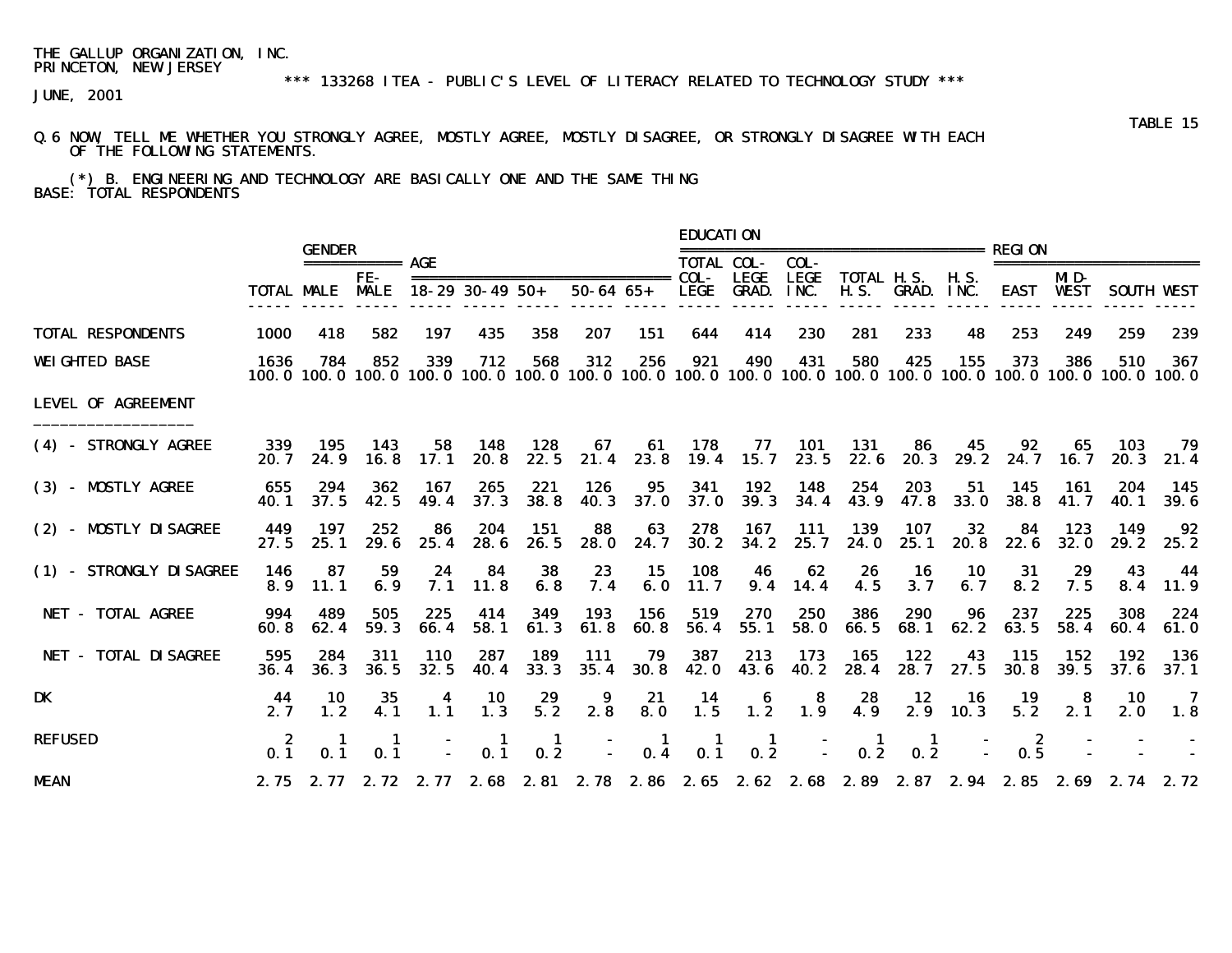# \*\*\* 133268 ITEA - PUBLIC'S LEVEL OF LITERACY RELATED TO TECHNOLOGY STUDY \*\*\*

JUNE, 2001

#### Q.6 NOW, TELL ME WHETHER YOU STRONGLY AGREE, MOSTLY AGREE, MOSTLY DISAGREE, OR STRONGLY DISAGREE WITH EACH OF THE FOLLOWING STATEMENTS.

 (\*) B. ENGINEERING AND TECHNOLOGY ARE BASICALLY ONE AND THE SAME THING BASE: TOTAL RESPONDENTS

|                             |              | <b>SELF-REPORTED</b><br><b>UNDERSTANDING</b><br>OF TECHNOLOGY |             |                             |                      |                               |                                                                                                  |                    |                                        |                  | <b>BELIEVE</b><br><b>EVALUATED</b> | <b>BELIEVE</b><br><b>TECHNOLOGY</b><br><b>GREATEST</b><br><b>STUDENTS BE EFFECT ON</b> |                            | ============ SUPPORT                         |                               |
|-----------------------------|--------------|---------------------------------------------------------------|-------------|-----------------------------|----------------------|-------------------------------|--------------------------------------------------------------------------------------------------|--------------------|----------------------------------------|------------------|------------------------------------|----------------------------------------------------------------------------------------|----------------------------|----------------------------------------------|-------------------------------|
|                             |              |                                                               |             | <b>LIM</b><br><b>ITED</b>   |                      | <b>TECHNOLOGY AREA</b>        | ===================================== LITERACY                                                   |                    |                                        | <b>FOR TECH.</b> |                                    | <b>TNDT-</b><br>VID-                                                                   |                            | <b>TECHNOLOGY</b><br>IN SCHOOL               |                               |
|                             |              | <b>GREAT</b><br><b>TOTAL DEAL SOME</b>                        |             | $/$ NOT<br><b>AT</b><br>ALL | <b>YES</b>           |                               | <b>OTHER</b><br><b>COMP-TECH-</b><br>UTERS NOLOGY NO                                             |                    | <b>NOT</b><br>EMP-<br><b>LOYED YES</b> |                  | ============ UAL/<br>NO/<br>DK     | <b>SOC-</b><br><b>IETY</b>                                                             | <b>RON-</b><br><b>MENT</b> | <b>ENVI- CURRICULUM</b><br><b>YES</b>        | ===========<br>N <sub>0</sub> |
| <b>TOTAL RESPONDENTS</b>    | 1000         | 279                                                           | 484         | 237                         | 332                  | 161                           | 171                                                                                              | 558                | 106                                    | 601              | 399                                | 793                                                                                    | 193                        | 963                                          | 30                            |
| <b>WEIGHTED BASE</b>        | 1636         | 453                                                           | 762         | 421                         | 539                  | 255                           | 283<br>100.0 100.0 100.0 100.0 100.0 100.0 100.0 100.0 100.0 100.0 100.0 100.0 100.0 100.0 100.0 | 908                | 185                                    | 999              | 637                                | 1278                                                                                   |                            | 335 1584                                     | 42                            |
| <b>LEVEL OF AGREEMENT</b>   |              |                                                               |             |                             |                      |                               |                                                                                                  |                    |                                        |                  |                                    |                                                                                        |                            |                                              |                               |
| (4) - STRONGLY AGREE        | 339<br>20. 7 | 109<br>24.1                                                   | 152<br>19.9 | 78<br>18.4                  | - 151<br><b>28.0</b> | 73<br>28.7                    | 78<br>27.4                                                                                       | - 146<br>16.0      | 42<br>22.8                             | 213<br>21.3      | 125<br>19. 7                       | 246<br>19.3                                                                            | 91<br>27.3                 | 332                                          | 6<br>21.0 15.1                |
| (3) - MOSTLY AGREE          | 655<br>40. 1 | 160<br>35.4                                                   | 338<br>44.4 | 157<br>37.3                 | 188<br>34.9          | 95<br>37.0                    | 94<br><b>33.0</b>                                                                                | 386<br>42.5        | 77<br>41.7                             | 401<br>40.2      | 254<br>39.9                        | 525<br>41.1                                                                            | 122<br>36.5                | 640                                          | 12<br>40.4 29.4               |
| (2) - MOSTLY DISAGREE       | 449<br>27.5  | 116<br>25.6                                                   | 203<br>26.6 | 130<br><b>30.9</b>          | 125<br>23.3          | 57<br>22.1                    | 69<br>24.3                                                                                       | 278<br><b>30.7</b> | 45<br>24.5                             | 267<br>26.8      | 182<br>28.5                        | 361<br>28.3                                                                            | 80<br>23.9                 | 432<br>27.3                                  | 17<br>40. 2                   |
| (1) - STRONGLY DISAGREE     | 146<br>8.9   | 60<br>13.3                                                    | 59<br>7. 7  | 27<br>6.5                   | 73<br>13.6           | 31<br>12.1                    | 42<br>14.9                                                                                       | 64<br>7. 0         | 10<br>5.1                              | 90<br>9.0        | 56<br>8.8                          | 118<br>9.2                                                                             | 26<br>7.8                  | 136<br>8.6                                   | 5<br>12.9                     |
| NET - TOTAL AGREE           | 994<br>60. 8 | 270<br>59.5                                                   | 490<br>64.3 | 234<br>55.7                 | 339<br>62.9          | 168<br>65.8                   | 171<br>60.4                                                                                      | 531<br>58. 6       | 119<br>64.4                            | 614<br>61.5      | <b>380</b><br>59. 6                | 772<br>60.4                                                                            | 214<br>63. 8               | 973<br>61.4                                  | 19<br>44.5                    |
| <b>NET - TOTAL DISAGREE</b> | 595<br>36.4  | - 176<br><b>38.9</b>                                          | 262<br>34.4 | 157<br>37.4                 | 199<br>36. 9         | 87<br>34.2                    | -111<br>39.3                                                                                     | 342<br>37.7        | 55<br>29.7                             | 357<br>35.8      | 238<br>37.3                        | 479<br>37.5                                                                            | 106<br>31.7                | 568<br>35.9                                  | 23<br>53.2                    |
| DK                          | 44<br>2.7    | 6<br>1.4                                                      | 10<br>1.3   | 28<br>6.7                   |                      |                               |                                                                                                  | 33<br>3.7          | -11<br>5.9                             | 26<br>2.6        | 19<br>2.9                          | 28<br>2.2                                                                              | 13<br>3.9                  | 43<br>2.7                                    |                               |
| <b>REFUSED</b>              | - 2<br>0.1   | -1<br>0.2                                                     |             | -1<br>0.2                   | 1<br>0.2             |                               | -1<br>0.4                                                                                        | - 1<br>0.1         |                                        | -1<br>0.1        | 1<br>0.2                           |                                                                                        | - 2<br>0.6                 |                                              | 2.4                           |
| <b>MEAN</b>                 |              |                                                               |             |                             |                      | 2.75 2.72 2.78 2.73 2.77 2.82 |                                                                                                  |                    |                                        |                  |                                    |                                                                                        |                            | 2.73 2.70 2.87 2.76 2.73 2.72 2.87 2.76 2.48 |                               |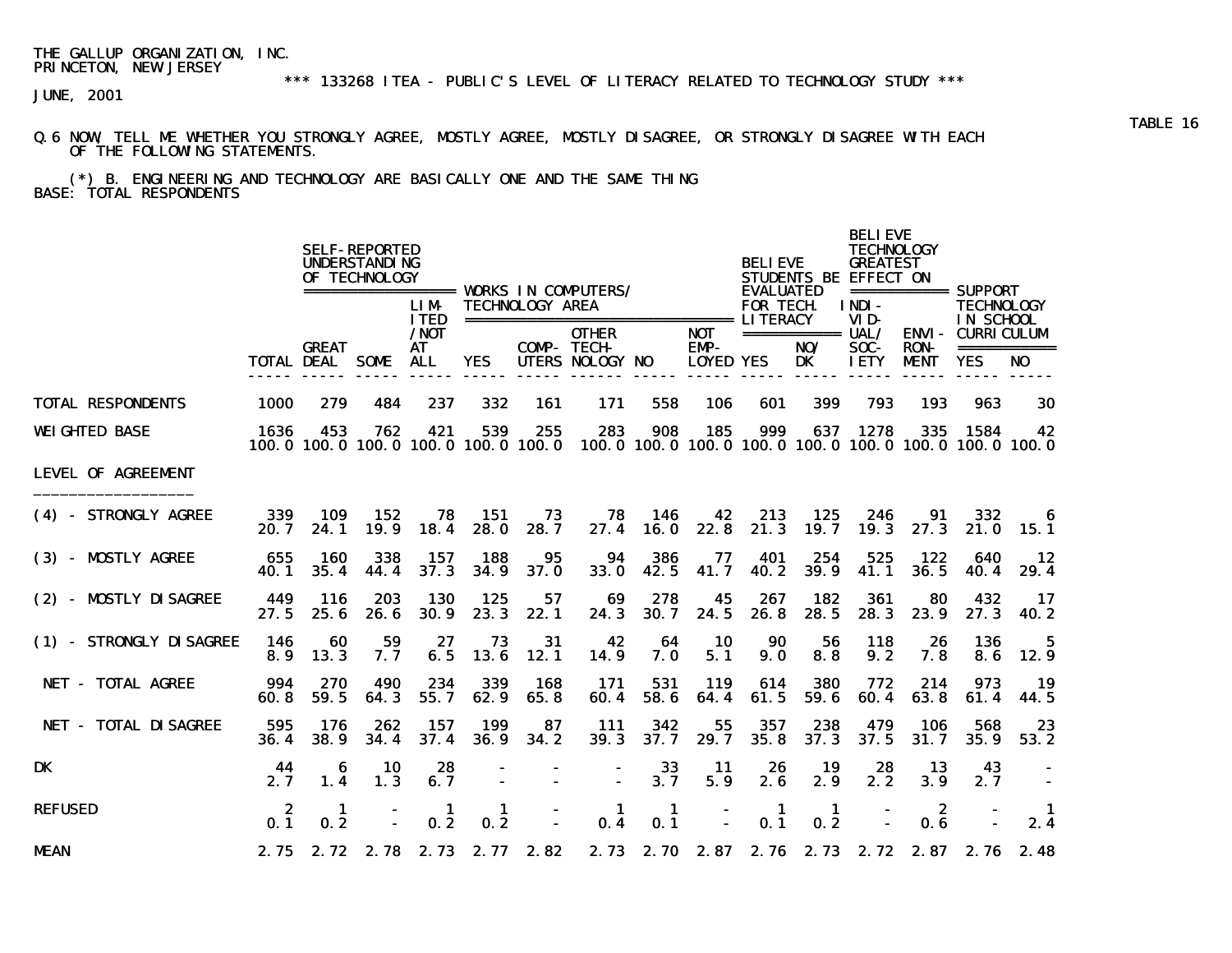# \*\*\* 133268 ITEA - PUBLIC'S LEVEL OF LITERACY RELATED TO TECHNOLOGY STUDY \*\*\*

JUNE, 2001

#### Q.6 NOW, TELL ME WHETHER YOU STRONGLY AGREE, MOSTLY AGREE, MOSTLY DISAGREE, OR STRONGLY DISAGREE WITH EACH OF THE FOLLOWING STATEMENTS.

 (\*) C. THE RESULTS OF THE USE OF TECHNOLOGY CAN BE GOOD OR BAD BASE: TOTAL RESPONDENTS

|                           |              |                        |                                         |                  |                                         |                                         |                  |                       | <b>EDUCATION</b>                                                           |                    |                                         |                                                                                                                          |                                                  |                                                        |                                             |                         |                         |                         |  |
|---------------------------|--------------|------------------------|-----------------------------------------|------------------|-----------------------------------------|-----------------------------------------|------------------|-----------------------|----------------------------------------------------------------------------|--------------------|-----------------------------------------|--------------------------------------------------------------------------------------------------------------------------|--------------------------------------------------|--------------------------------------------------------|---------------------------------------------|-------------------------|-------------------------|-------------------------|--|
|                           |              | <b>GENDER</b>          | ============ <b>AGE</b>                 |                  |                                         |                                         |                  |                       |                                                                            | <b>TOTAL COL-</b>  | COL-                                    | -----------------------                                                                                                  |                                                  |                                                        | <b>REGION</b>                               |                         | ======================= |                         |  |
|                           |              | <b>TOTAL MALE MALE</b> | FE-                                     |                  | $18 - 29$ 30 - 49 50 +                  |                                         | $50 - 64$ $65 +$ |                       |                                                                            | LEGE<br>LEGE GRAD. | <b>LEGE</b><br>INC.                     |                                                                                                                          | <b>TOTAL H.S. H.S.</b><br><b>H.S. GRAD. INC.</b> |                                                        |                                             | MD-<br><b>EAST WEST</b> |                         | <b>SOUTH VEST</b>       |  |
| <b>TOTAL RESPONDENTS</b>  | <b>1000</b>  | 418                    | 582                                     | 197              | 435                                     | 358                                     | 207              | 151                   | 644                                                                        | 414                | 230                                     | 281                                                                                                                      | 233                                              | 48                                                     | 253                                         | 249                     | 259                     | 239                     |  |
| <b>WEIGHTED BASE</b>      | 1636         | 784                    | 852                                     | 339              | 712                                     | 568                                     | 312              | 256                   | 921                                                                        | 490                | 431                                     | 580<br>100.0 100.0 100.0 100.0 100.0 100.0 100.0 100.0 100.0 100.0 100.0 100.0 100.0 100.0 100.0 100.0 100.0 100.0 100.0 | 425                                              | 155                                                    | 373                                         | 386                     | 510                     | 367                     |  |
| <b>LEVEL OF AGREEMENT</b> |              |                        |                                         |                  |                                         |                                         |                  |                       |                                                                            |                    |                                         |                                                                                                                          |                                                  |                                                        |                                             |                         |                         |                         |  |
| (4) - STRONGLY AGREE      | 965<br>59. 0 | 482<br>61.4            | 484<br>56.8                             | 206<br>60.9      | 435<br>61. 1                            | 310<br>54.6                             | 184<br>58.8      | 126<br>49.4           | 592                                                                        | 325<br>64.3 66.4   | 267<br>62.0                             | 307<br>52.9                                                                                                              | 229<br>53.8                                      | 78<br>50.3                                             | 221<br>59. 1                                | 215<br>55.7             | 314<br>61.5             | 216<br>58. 9            |  |
| (3) - MOSTLY AGREE        | 576<br>35.2  | 254<br>32.4            | 322<br>37.8                             | 123<br>36.4      | 234<br>32.9                             | 216<br><b>38.1</b>                      | 109<br>34.9      | 107<br>41.9           | 286<br>31.0                                                                | 149                | 137<br>$30.4$ $31.8$                    | 225<br><b>38.7</b>                                                                                                       | 167                                              | 58<br>$39.3$ $37.3$                                    | 124                                         | 144<br>33.3 37.2        | 172<br>33.7             | -- 136<br>37.1          |  |
| (2) - MOSTLY DISAGREE     | -51<br>3.1   | 29<br>3.7              | $22$<br>$2.6$                           | $\frac{4}{1.1}$  | $\frac{34}{4.8}$                        | $\frac{13}{2.2}$                        | 2.1              |                       | $\begin{array}{cccc} 6 & 21 & 5 & 16 \\ 2.4 & 2.3 & 1.1 & 3.7 \end{array}$ |                    |                                         | $26$<br>4.5                                                                                                              |                                                  | $\begin{array}{cc}\n14 & 12 \\ 3.4 & 7.5\n\end{array}$ | $\begin{array}{c} \n16 \\ 4.4\n\end{array}$ | 20<br>5.1               | 10<br>2.0               | $\boldsymbol{4}$<br>1.2 |  |
| (1) - STRONGLY DISAGREE   | 23<br>1.4    | 12<br>1.5              | -11<br>1.3                              | Î.               | $\begin{array}{c} 6 \\ 0.9 \end{array}$ | $\frac{17}{2.9}$                        | 2.1              | $\frac{10}{4.0}$      | $\frac{11}{1.2}$                                                           | $\bf{5}$<br>1.1    | $\begin{array}{c} 6 \\ 1.4 \end{array}$ | 2.0                                                                                                                      | $\overline{\mathbf{4}}$<br>1.0                   | $\begin{array}{c} 8 \\ 4.8 \end{array}$                | 8<br>2.1                                    | 1.7                     | -2<br>0.4               | - 7<br>1.8              |  |
| NET - TOTAL AGREE         | 1541<br>94.2 | 735<br>93.8            | 806<br>94. 6                            | 330<br>97.3      | 669<br>94. O                            | 526<br>92.6                             | 293<br>93. 7     | 234                   | 878<br>$91.3$ $95.4$ $96.8$                                                | 474                | 404                                     | 531<br>93.8 91.6                                                                                                         | 396                                              | 136<br>93.0 87.7                                       | 345<br>92.5                                 | 359<br>92.9             | 485<br>95.2             | 352<br><b>96. 0</b>     |  |
| NET - TOTAL DISAGREE      | 74<br>4.5    | 40<br>5.1              | 33<br>3.9                               | 4<br>1.1         | 40<br>5.7                               | 29<br>5.2                               | 13<br>4.2        | 16<br>6.4             | 32<br>3.5                                                                  | -11<br>2.2         | 22<br>5.1                               | 38<br>6.5                                                                                                                | 19                                               | 19<br>4.4 12.3                                         | 24<br>6.4                                   | 26<br>6.8               | 12<br>2.4               | - 11<br><b>3.0</b>      |  |
| DK                        | -13<br>0.8   | 0.6                    | 0.9                                     | $1.\overline{0}$ | $\mathbf{1}$<br>0.2                     | $\begin{array}{c} 8 \\ 1.3 \end{array}$ | 2.1              | $\frac{1}{0.4}$       | $\begin{array}{c} \textbf{9} \\ \textbf{1.0} \end{array}$                  | $0.3^{4}$          | $\frac{5}{1.2}$                         | 0.7                                                                                                                      | 0.9                                              |                                                        | 0.6                                         | 0.3                     | 6<br>1.2                | 4<br><b>1.0</b>         |  |
| <b>REFUSED</b>            | 0.5          |                        | $\begin{array}{c} 5 \\ 0.6 \end{array}$ | $0.\overline{7}$ | 0.1                                     | $0.\overline{8}$                        |                  | 5<br>$1.\overline{9}$ | $\blacksquare$<br>0.1                                                      | $\frac{1}{2}$      |                                         | $\frac{7}{1.2}$                                                                                                          | $\frac{7}{1.7}$                                  |                                                        | - 2<br>0.5                                  |                         | -6<br>1.2               |                         |  |
| <b>MEAN</b>               |              |                        |                                         |                  |                                         |                                         |                  |                       |                                                                            |                    |                                         | 3.54 3.55 3.52 3.61 3.55 3.47 3.54 3.40 3.60 3.64 3.56 3.45 3.50 3.33 3.51 3.47 3.60 3.55                                |                                                  |                                                        |                                             |                         |                         |                         |  |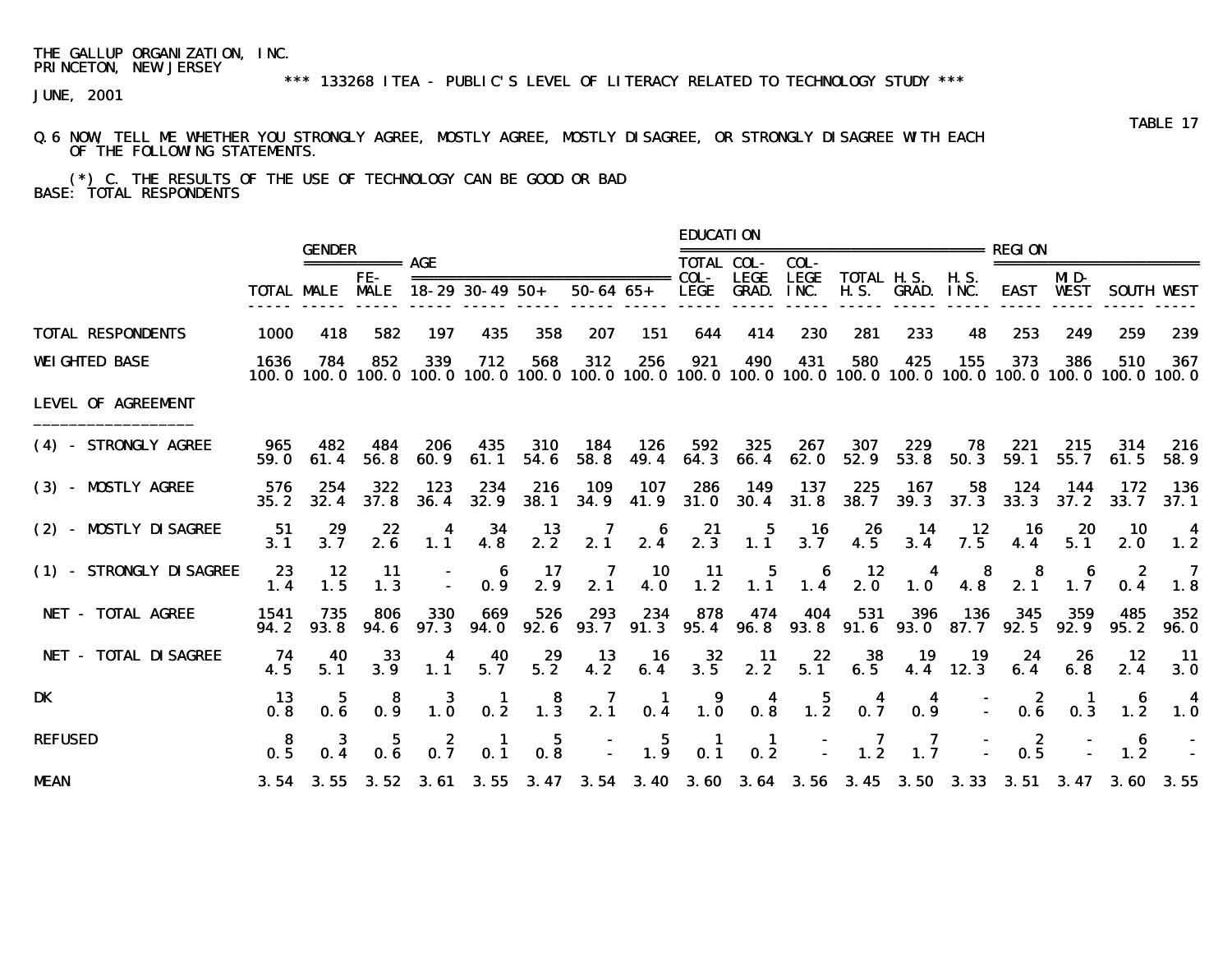# \*\*\* 133268 ITEA - PUBLIC'S LEVEL OF LITERACY RELATED TO TECHNOLOGY STUDY \*\*\*

JUNE, 2001

#### Q.6 NOW, TELL ME WHETHER YOU STRONGLY AGREE, MOSTLY AGREE, MOSTLY DISAGREE, OR STRONGLY DISAGREE WITH EACH OF THE FOLLOWING STATEMENTS.

 (\*) C. THE RESULTS OF THE USE OF TECHNOLOGY CAN BE GOOD OR BAD BASE: TOTAL RESPONDENTS

|                             |              |                                        | <b>SELF-REPORTED</b><br><b>UNDERSTANDING</b><br>OF TECHNOLOGY |                                    |                  |                               |                                                                                                  |                  |                                        | <b>BELIEVE</b>                      |                                | <b>BELIEVE</b><br><b>TECHNOLOGY</b><br><b>GREATEST</b><br><b>STUDENTS BE EFFECT ON</b> |                           | =========== SUPPORT                          |                                |  |
|-----------------------------|--------------|----------------------------------------|---------------------------------------------------------------|------------------------------------|------------------|-------------------------------|--------------------------------------------------------------------------------------------------|------------------|----------------------------------------|-------------------------------------|--------------------------------|----------------------------------------------------------------------------------------|---------------------------|----------------------------------------------|--------------------------------|--|
|                             |              |                                        |                                                               | <b>LIM</b><br><b>ITED</b>          |                  | <b>TECHNOLOGY AREA</b>        |                                                                                                  |                  |                                        | <b>EVALUATED</b><br><b>FOR TECH</b> |                                | INDI-<br>VID-                                                                          |                           | <b>TECHNOLOGY</b><br><b>IN SCHOOL</b>        |                                |  |
|                             |              | <b>GREAT</b><br><b>TOTAL DEAL SOME</b> |                                                               | $/$ NOT<br><b>AT</b><br><b>ALL</b> | <b>YES</b>       |                               | <b>OTHER</b><br><b>COMP-TECH-</b><br>UTERS NOLOGY NO                                             |                  | <b>NOT</b><br>EMP-<br><b>LOYED YES</b> |                                     | ============ UAL/<br>NO/<br>DK | SOC-<br><b>IETY</b>                                                                    | <b>RON</b><br><b>MENT</b> | <b>ENVI- CURRICULUM</b><br><b>YES</b>        | ===========<br>NO <sub>1</sub> |  |
| <b>TOTAL RESPONDENTS</b>    | <b>1000</b>  | 279                                    | 484                                                           | 237                                | 332              | 161                           | 171                                                                                              | 558              | 106                                    | 601                                 | 399                            | 793                                                                                    | 193                       | 963                                          | 30                             |  |
| <b>WEIGHTED BASE</b>        | 1636         | 453                                    | 762                                                           | 421                                | 539              | 255                           | 283<br>100.0 100.0 100.0 100.0 100.0 100.0 100.0 100.0 100.0 100.0 100.0 100.0 100.0 100.0 100.0 | 908              | 185                                    | 999                                 |                                | 637 1278                                                                               |                           | 335 1584 42                                  |                                |  |
| <b>LEVEL OF AGREEMENT</b>   |              |                                        |                                                               |                                    |                  |                               |                                                                                                  |                  |                                        |                                     |                                |                                                                                        |                           |                                              |                                |  |
| (4) - STRONGLY AGREE        | 965<br>59.0  | 310<br>68.5                            | 446<br>58.6                                                   | 209<br>49.5                        | 357<br>66.3      | <b>170</b><br>66.7            | 187<br>65.9                                                                                      | 523<br>57.6      | 84<br>45.2                             | 608<br>60.9                         | 357<br>56.0                    | 765<br>59.9                                                                            | 186<br>55.7               | 940<br>59.3                                  | 22<br>52.8                     |  |
| (3) - MOSTLY AGREE          | 576<br>35.2  | 122<br>26.8                            | 275<br>36.1                                                   | 179<br>42.5                        | 147<br>27.3      | 69<br>26.9                    | 78<br>27.6                                                                                       | 332<br>36.6      | 94<br>50.8                             | 335<br>33.5                         | 241<br>37.8                    | 447<br>35.0                                                                            | 121<br><b>36.0</b>        | 555<br><b>35.0</b>                           | 17<br><b>40.1</b>              |  |
| (2) - MISTLY DISAGREE       | 51<br>3.1    | -11<br>2.4                             | 25<br>3.3                                                     | 14<br>3.4                          | 16<br>3.0        | 10<br>3.8                     | 7<br>2.4                                                                                         | 33<br>3.6        | -1<br>0.7                              | 26<br>2.6                           | 24<br>3.8                      | 38<br><b>3.0</b>                                                                       | 12<br>3.7                 | 49<br>3.1                                    | -2<br>4.8                      |  |
| (1) - STRONGLY DISAGREE     | 23<br>1.4    | 2<br>0.5                               | 7<br>1.0                                                      | -13<br>3.2                         | -8<br>1.4        | - 1<br>0.4                    | 2.4                                                                                              | <b>10</b><br>1.1 | 5<br>2.8                               | -13<br>1.3                          | 10<br>1.5                      | 13<br><b>1.0</b>                                                                       | 10<br>2.9                 | 22<br>1.4                                    |                                |  |
| <b>NET - TOTAL AGREE</b>    | 1541<br>94.2 | 432<br>95.4                            | 722<br>94.7                                                   | 387<br>92.0                        | 504<br>93.6      | 239<br>93.5                   | 265<br>93.6                                                                                      | 855<br>94.2      | 178<br><b>96.0</b>                     | 943<br>94.5                         | 598<br>93.8                    | 1212<br>94.8                                                                           | 307<br>91. 7              | 1494<br>94.3                                 | 39<br>92.9                     |  |
| <b>NET - TOTAL DISAGREE</b> | 74<br>4.5    | 13<br>2.9                              | 33<br>4.3                                                     | 28<br>6.6                          | 24<br>4.5        | -11<br>4.2                    | 13<br>4.7                                                                                        | 43<br>4.7        | 6<br>3.5                               | 40<br>4.0                           | 34<br>5.3                      | 51<br>4.0                                                                              | 22<br>6.6                 | 70<br>4.4                                    | -2<br>4.8                      |  |
| DK                          | -13<br>0.8   | 7<br>1.5                               | 5<br>0.7                                                      | -1<br>0.2                          | $1.\overline{3}$ | 3<br>1.3                      | 1.3                                                                                              | 5<br>0.5         | -1<br>0.5                              | 11<br>1.1                           | 2<br>0.3                       | 12<br>0.9                                                                              |                           | 13<br>0.8                                    |                                |  |
| <b>REFUSED</b>              | 8<br>0.5     | -1<br>0.2                              | 2<br>0.3                                                      | 5<br>1.1                           | 3<br>0.6         | 2<br>0.9                      | -1<br>0.4                                                                                        | 5<br>0.5         |                                        | $\mathbf 5$<br>0.5                  | 3<br>0.5                       | 2<br>0.2                                                                               | 6<br>1.7                  | -6<br>0.4                                    | 2.4                            |  |
| <b>MEAN</b>                 |              |                                        |                                                               |                                    |                  | 3.54 3.66 3.54 3.40 3.62 3.64 |                                                                                                  |                  |                                        |                                     |                                |                                                                                        |                           | 3.60 3.52 3.39 3.57 3.50 3.55 3.47 3.54 3.49 |                                |  |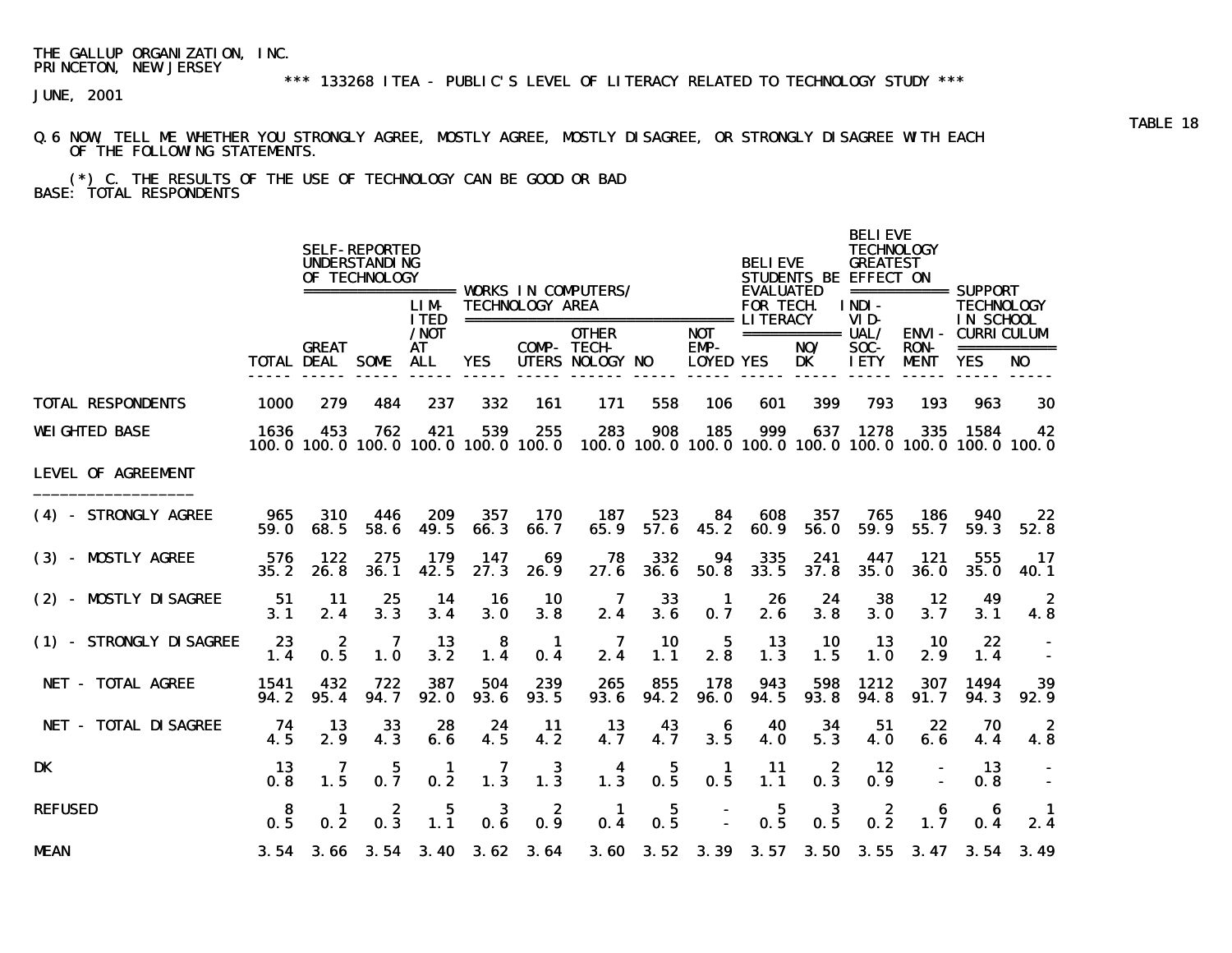## \*\*\* 133268 ITEA - PUBLIC'S LEVEL OF LITERACY RELATED TO TECHNOLOGY STUDY \*\*\*

JUNE, 2001

#### Q.6 NOW, TELL ME WHETHER YOU STRONGLY AGREE, MOSTLY AGREE, MOSTLY DISAGREE, OR STRONGLY DISAGREE WITH EACH OF THE FOLLOWING STATEMENTS.

 (\*) D. TECHNOLOGY IS A MAJOR FACTOR IN THE INNOVATIONS DEVELOPED WITHIN A COUNTRY BASE: TOTAL RESPONDENTS

|                             |                     | <b>GENDER</b>          |                               |                                                                                                                        |                        |                        |                                                   |             | <b>EDUCATION</b><br>======================= |                             |                                         |                                  |                              |                    |             | <b>REGION</b>      |                                    |                       |  |  |
|-----------------------------|---------------------|------------------------|-------------------------------|------------------------------------------------------------------------------------------------------------------------|------------------------|------------------------|---------------------------------------------------|-------------|---------------------------------------------|-----------------------------|-----------------------------------------|----------------------------------|------------------------------|--------------------|-------------|--------------------|------------------------------------|-----------------------|--|--|
|                             |                     | <b>TOTAL MALE MALE</b> | =========== <b>AGE</b><br>FF- |                                                                                                                        | $18 - 29$ 30 - 49 50 + |                        | ===============================<br>$50 - 64 65 +$ |             | <b>TOTAL COL-</b><br>COL-<br><b>LEGE</b>    | <b>LEGE</b><br><b>GRAD.</b> | COL-<br><b>LEGE</b><br>INC.             | <b>TOTAL H.S.</b><br><b>H.S.</b> | <b>GRAD. INC.</b>            | <b>H.S.</b>        | EAST        | MD-<br><b>WEST</b> |                                    | <b>SOUTH VEST</b>     |  |  |
| <b>TOTAL RESPONDENTS</b>    | <b>1000</b>         | 418                    | 582                           | 197                                                                                                                    | 435                    | 358                    | 207                                               | 151         | 644                                         | 414                         | 230                                     | 281                              | 233                          | 48                 | 253         | 249                | 259                                | 239                   |  |  |
| <b>WEIGHTED BASE</b>        | 1636                | 784                    | 852                           | 339<br>100.0 100.0 100.0 100.0 100.0 100.0 100.0 100.0 100.0 100.0 100.0 100.0 100.0 100.0 100.0 100.0 100.0 100.0 100 | 712                    | 568                    | 312                                               | 256         | 921                                         | 490                         | 431                                     | 580                              | 425                          | 155                | 373         | 386                | 510                                | 367                   |  |  |
| <b>LEVEL OF AGREEMENT</b>   |                     |                        |                               |                                                                                                                        |                        |                        |                                                   |             |                                             |                             |                                         |                                  |                              |                    |             |                    |                                    |                       |  |  |
| (4) - STRONGLY AGREE        | 991<br>60. 6        | 481<br>61.4            | 510<br>59.9                   | 219<br>64.6                                                                                                            | 438<br>61.5            | 325<br>57.3            | 203<br>64.9                                       | 123<br>47.9 | 615<br>66.7                                 | 331<br>67. 7                | 283<br>65.7                             | 301<br>51.9                      | 222<br>52.2                  | 79<br>51.0         | 224<br>59.9 | 222<br>57.5        | 335<br>65.8                        | 211<br>57.4           |  |  |
| (3) - MISTLY AGREE          | 557<br><b>34. O</b> | 259<br><b>33.0</b>     | 298<br>35.0                   | 113<br>33.2                                                                                                            | 231<br>32.5            | 205<br><b>36.1</b>     | 99<br>31.5                                        | 107<br>41.6 | 264<br>28.7                                 | 146<br>29.7                 | 119<br>27.6                             | 240<br>41.4                      | 179<br>42.1                  | 61<br>39.4         | 132<br>35.2 | 143<br>36.9        | 162<br>31.9                        | 120<br>32.9           |  |  |
| (2) - MOSTLY DISAGREE       | 41<br>2.5           | 21<br>2.7              | 20<br>2.4                     | 7<br>2.1                                                                                                               | 20<br>2.7              | 15<br>2.6              | 2.0                                               | 8<br>3.2    | 26<br>2.8                                   | 6<br>1.3                    | 20<br>4.5                               | 13<br>2.3                        | 12<br>2.9                    | 1<br>0.7           | 16<br>4.2   | 1.8                | -6<br>1.1                          | -13<br>3.6            |  |  |
| (1) - STRONGLY DISAGREE     | 17<br>1.0           | 14<br>1.8              | 3<br>0.3                      |                                                                                                                        | 15<br>2.1              | 2<br>0.3               |                                                   | 2<br>0.7    | $\begin{array}{c} 8 \\ 0.9 \end{array}$     | $\frac{2}{0.5}$             | $\begin{array}{c} 6 \\ 1.3 \end{array}$ | 6<br>1.0                         | 6<br>1.4                     |                    |             | 1.0                | 5<br>1.1                           | -8<br>2.1             |  |  |
| NET - TOTAL AGREE           | 1548<br>94. 6       | 740<br>94.3            | 809<br>94.9                   | 332<br>97.9                                                                                                            | 669<br>94.0            | 531<br>93.4            | 301<br><b>96.5</b>                                | 229<br>89.6 | 879<br>95.4                                 | 477<br>97.4                 | 402<br>93.2                             | 541<br>93.2                      | 401<br>94.2                  | <b>140</b><br>90.4 | 355<br>95.1 | 364<br>94.4        | 498<br>97.6                        | 331<br>90.3           |  |  |
| <b>NET - TOTAL DISAGREE</b> | 58<br>3.6           | 35                     | 23<br>2.7                     | 2.1                                                                                                                    | 35<br>4.9              | 16<br>2.9              | 6<br>2.0                                          | 10<br>3.9   | 34<br>3.7                                   | 9<br>1.8                    | 25<br>5.8                               | 19<br>3.3                        | 18<br>4.3                    | -1<br>0.7          | 16<br>4.2   | 10<br>2.7          | 11<br>2.2                          | -21<br>5.7            |  |  |
| DK                          | 27<br>1.7           | 8<br>$\mathbf{1.0}$    | 19<br>2.2                     | $\sim$                                                                                                                 | 7<br>0.9               | 20<br>$3.\overline{6}$ | $\frac{5}{1.5}$                                   | 16<br>6.1   | 8<br>0.9                                    | 4<br>0.8                    | 4<br>0.9                                | 19<br>3.3                        | $\bf{5}$<br>$1.\overline{2}$ | 14<br>8.9          | 2<br>0.4    | -11<br>2.9         | -1<br>0.2                          | 13<br>3.7             |  |  |
| <b>REFUSED</b>              | 0.1                 | 0.2                    | 0.1                           |                                                                                                                        | $\mathbf{I}$<br>0.2    | 0.2                    |                                                   | 1<br>0.4    |                                             |                             |                                         | 0.2                              | 0.2                          |                    | 1<br>0.3    |                    |                                    | $\blacksquare$<br>0.4 |  |  |
| <b>MEAN</b>                 |                     |                        |                               | $3.57$ $3.56$ $3.58$ $3.62$                                                                                            |                        |                        | $3.55$ $3.56$ $3.64$                              |             |                                             | $3.46$ $3.63$ $3.66$        |                                         |                                  |                              |                    |             |                    | 3.59 3.49 3.47 3.55 3.56 3.55 3.63 | 3.52                  |  |  |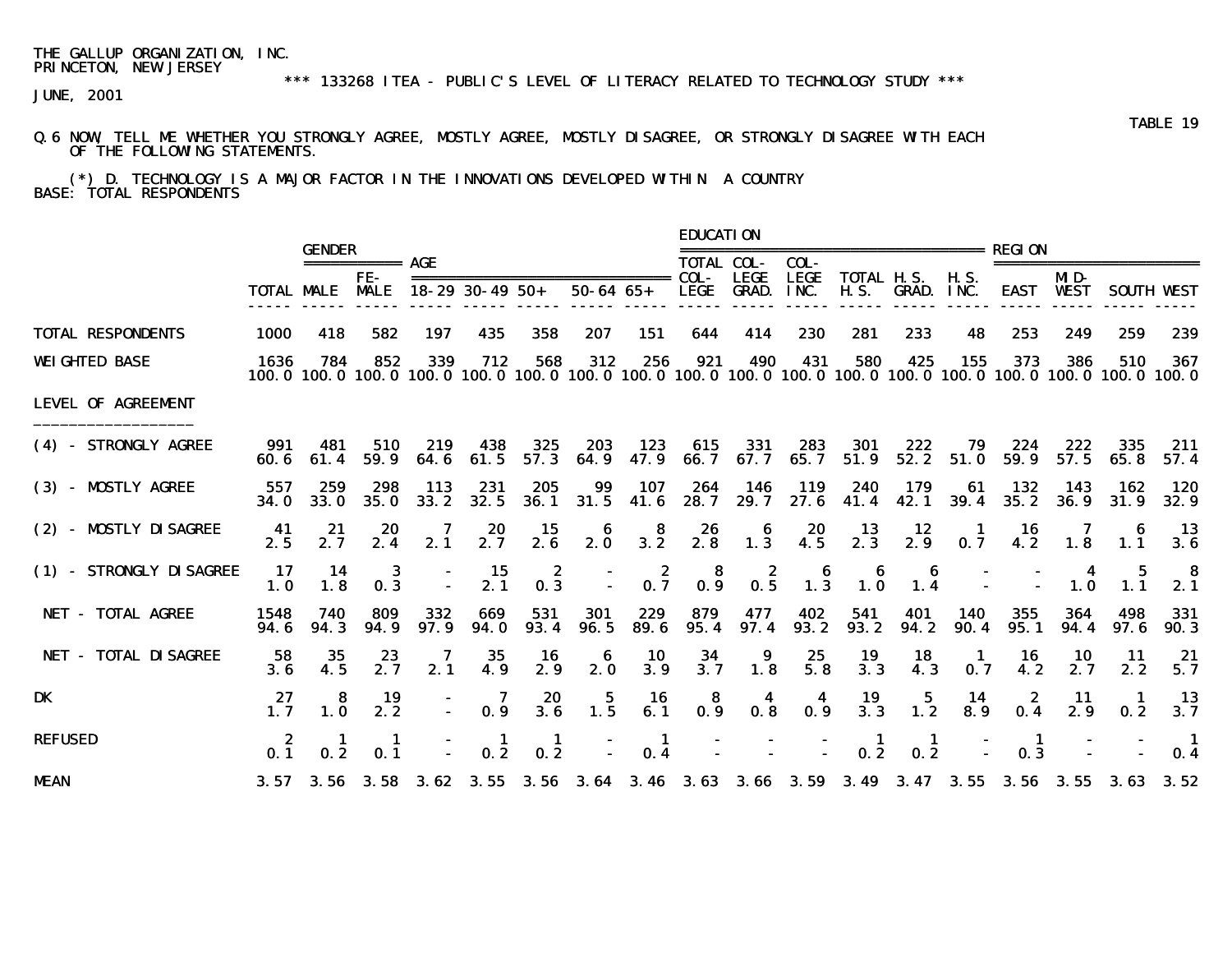## \*\*\* 133268 ITEA - PUBLIC'S LEVEL OF LITERACY RELATED TO TECHNOLOGY STUDY \*\*\*

JUNE, 2001

#### Q.6 NOW, TELL ME WHETHER YOU STRONGLY AGREE, MOSTLY AGREE, MOSTLY DISAGREE, OR STRONGLY DISAGREE WITH EACH OF THE FOLLOWING STATEMENTS.

 (\*) D. TECHNOLOGY IS A MAJOR FACTOR IN THE INNOVATIONS DEVELOPED WITHIN A COUNTRY BASE: TOTAL RESPONDENTS

|                             |                         | <b>SELF-REPORTED</b><br><b>UNDERSTANDING</b><br><b>BELIEVE</b><br>OF TECHNOLOGY |             |                                           |             |                        |                                                                                                                 |                       |                          |                                     |                    | <b>BELIEVE</b><br><b>TECHNOLOGY</b><br><b>GREATEST</b><br><b>STUDENTS BE EFFECT ON</b> |                            | ============ SUPPORT                                       |                       |
|-----------------------------|-------------------------|---------------------------------------------------------------------------------|-------------|-------------------------------------------|-------------|------------------------|-----------------------------------------------------------------------------------------------------------------|-----------------------|--------------------------|-------------------------------------|--------------------|----------------------------------------------------------------------------------------|----------------------------|------------------------------------------------------------|-----------------------|
|                             |                         |                                                                                 |             | <b>LIM</b><br><b>ITED</b><br>/ <b>NOT</b> |             | <b>TECHNOLOGY AREA</b> | ===================================== LITERACY<br><b>OTHER</b>                                                  |                       | <b>NOT</b>               | <b>EVALUATED</b><br><b>FOR TECH</b> | =========== UAL/   | INDI-<br>VID-                                                                          |                            | <b>TECHNOLOGY</b><br>IN SCHOOL<br><b>ENVI - CURRICULUM</b> |                       |
|                             |                         | <b>GREAT</b><br><b>TOTAL DEAL SOME</b>                                          |             | AT<br>ALL                                 | <b>YES</b>  |                        | <b>COMP-TECH-</b><br>UTERS NOLOGY NO                                                                            |                       | EMP-<br><b>LOYED YES</b> |                                     | NO/<br>DK          | SOC-<br><b>IETY</b>                                                                    | <b>RON-</b><br><b>MENT</b> | <b>YES</b>                                                 | ===========<br>NO     |
| <b>TOTAL RESPONDENTS</b>    | 1000                    | 279                                                                             | 484         | 237                                       | 332         | 161                    | 171                                                                                                             | 558                   | <b>106</b>               | 601                                 | 399                | 793                                                                                    | 193                        | 963                                                        | 30                    |
| <b>WEIGHTED BASE</b>        | 1636                    | 453                                                                             | 762         | 421                                       | 539         | 255                    | 283<br>100, 0 100, 0 100, 0 100, 0 100, 0 100, 0 100, 0 100, 0 100, 0 100, 0 100, 0 100, 0 100, 0 100, 0 100, 0 | 908                   | 185                      | 999                                 | 637                | 1278                                                                                   | 335                        | 1584                                                       | 42                    |
| <b>LEVEL OF AGREEMENT</b>   |                         |                                                                                 |             |                                           |             |                        |                                                                                                                 |                       |                          |                                     |                    |                                                                                        |                            |                                                            |                       |
| (4) - STRONGLY AGREE        | 991<br>60. 6            | 306<br>67.6                                                                     | 474<br>62.3 | 211<br>50.1                               | 358<br>66.5 | 172<br>67.2            | 186<br>65.8                                                                                                     | 539<br>59.4           | 92<br>49.7               | 618<br>61.9                         | 373<br>58.5        | 778<br>60.9                                                                            | 196<br>58.5                | 964<br>60.9                                                | 24<br>56.3            |
| (3) - MOSTLY AGREE          | 557<br><b>34.0</b>      | 120<br>26.5                                                                     | 262<br>34.3 | 175<br>41.7                               | 158<br>29.4 | 67<br>26.2             | 92<br>32.3                                                                                                      | 316<br>34.9           | 80<br>43.3               | 322<br>32.2                         | 235<br><b>36.9</b> | 453<br>35.4                                                                            | 102<br>30.6                | 539<br>34. O                                               | 15<br>35. G           |
| (2) - MOSTLY DISAGREE       | - 41<br>2.5             | 16<br>3.5                                                                       | 14<br>1.8   | 12<br>2.8                                 | 13<br>2.4   | 12<br>4.6              | -1<br>0.4                                                                                                       | 22<br>2.4             | 6<br>3.5                 | 28<br>2.8                           | 13<br>2.1          | 31<br>2.4                                                                              | 10<br><b>3. O</b>          | 39<br>2.5                                                  | - 2<br>4.8            |
| (1) - STRONGLY DISAGREE     | 17<br>1.0               | 6<br>1.3                                                                        | 7<br>0.9    | 4<br>1.0                                  | 3<br>0.5    |                        | 3<br>1.0                                                                                                        | 12<br>1.3             | 2<br>0.9                 | 10<br>1.0                           | 7<br>1.1           | 0.5                                                                                    | 10<br>3.0                  | 13<br>0.8                                                  | $\blacksquare$<br>3.4 |
| <b>NET - TOTAL AGREE</b>    | 1548<br>94. 6           | 426<br>94.1                                                                     | 736<br>96.6 | 386<br>91.7                               | 517<br>95.9 | 239<br>93.4            | 278<br>98.1                                                                                                     | 855<br>94.2           | 172<br>93.0              | 940<br>94.1                         | 608<br>95.5        | 1231<br>96.3                                                                           | 298<br>89. O               | 1504<br>94. 9                                              | 39<br>91.9            |
| <b>NET - TOTAL DISAGREE</b> | 58<br>3.6               | 22<br>4.8                                                                       | 20<br>2.7   | 16<br>3.8                                 | 16<br>2.9   | 12<br>4.6              | 4<br>1.4                                                                                                        | 34<br>3.8             | 8<br>4.4                 | 38<br>3.8                           | 20<br>3.2          | 38<br>3.0                                                                              | 20<br>6.0                  | 52<br>3.3                                                  | - 3<br>8.1            |
| DK                          | 27<br>1.7               | 5<br>1.1                                                                        | 6<br>0.7    | 16<br>3.9                                 | 5<br>0.9    | 5<br>2.0               | $\overline{a}$                                                                                                  | 17<br>1.9             | 5<br>2.6                 | 20<br>2.0                           | 7<br>1.1           | 9<br>0.7                                                                               | 14<br>4.3                  | 27<br>1.7                                                  |                       |
| <b>REFUSED</b>              | $\boldsymbol{2}$<br>0.1 |                                                                                 |             | 2<br>0.6                                  | 1<br>0.2    |                        | -1.<br>0.5                                                                                                      | $\blacksquare$<br>0.1 |                          | -1<br>0.1                           | 1<br>0.2           |                                                                                        | 2<br>0.7                   | - 1<br>0.1                                                 |                       |
| <b>MEAN</b>                 |                         | $3.57$ $3.62$ $3.59$                                                            |             |                                           |             | $3.47$ $3.64$ $3.64$   |                                                                                                                 |                       |                          |                                     |                    |                                                                                        |                            | 3.64 3.55 3.45 3.58 3.55 3.58 3.52 3.58 3.45               |                       |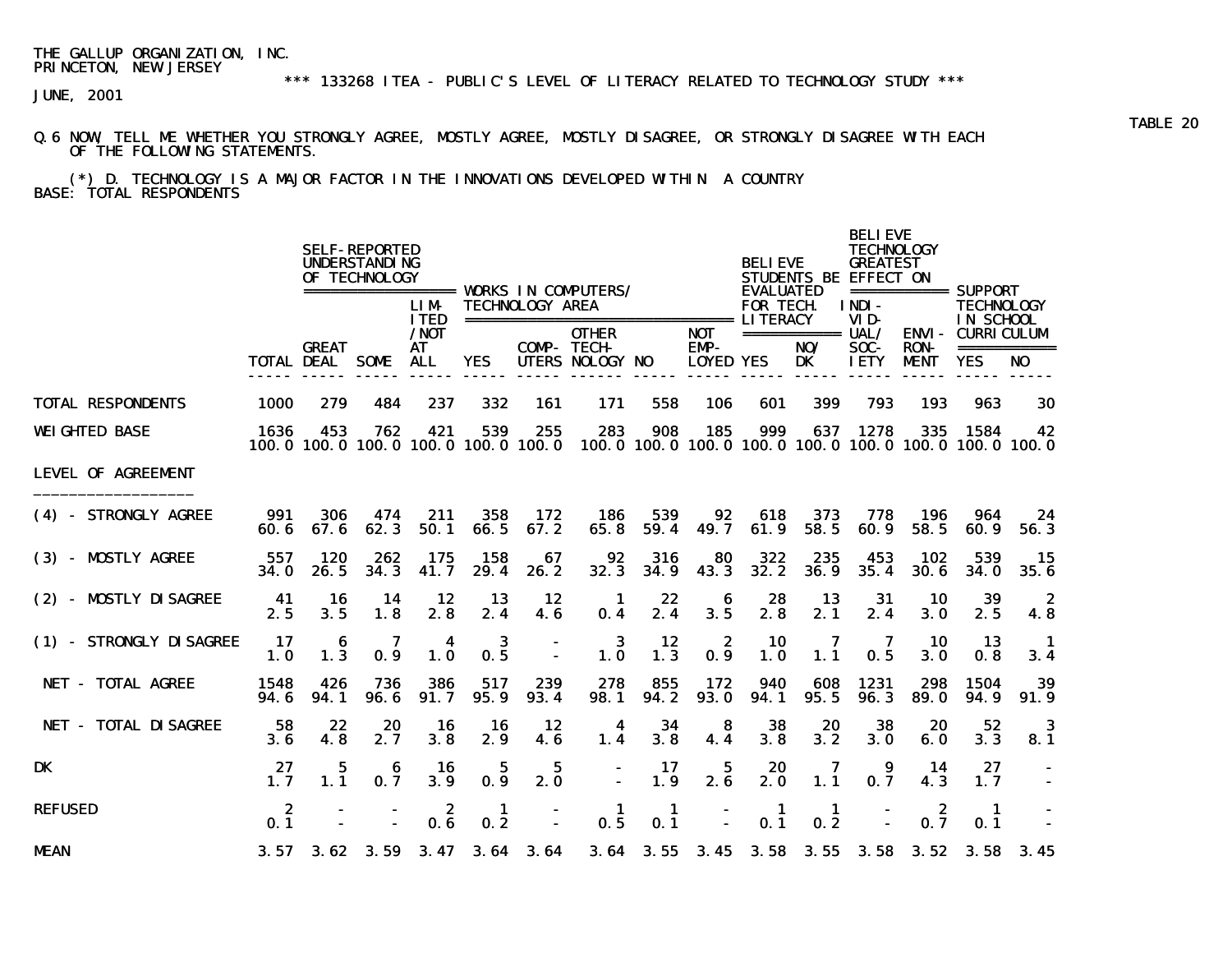# \*\*\* 133268 ITEA - PUBLIC'S LEVEL OF LITERACY RELATED TO TECHNOLOGY STUDY \*\*\*

JUNE, 2001

#### Q.6 NOW, TELL ME WHETHER YOU STRONGLY AGREE, MOSTLY AGREE, MOSTLY DISAGREE, OR STRONGLY DISAGREE WITH EACH OF THE FOLLOWING STATEMENTS.

 (\*) E. SCIENCE AND TECHNOLOGY ARE BASICALLY ONE AND THE SAME THING BASE: TOTAL RESPONDENTS

|                           |              |                             |                  |              |                        |                     |                  |                    | <b>EDUCATION</b>  |                                     |                         | ---------------------------- |                                                  |                 |                    |                         |                                                                                                                        |                    |
|---------------------------|--------------|-----------------------------|------------------|--------------|------------------------|---------------------|------------------|--------------------|-------------------|-------------------------------------|-------------------------|------------------------------|--------------------------------------------------|-----------------|--------------------|-------------------------|------------------------------------------------------------------------------------------------------------------------|--------------------|
|                           |              | <b>GENDER</b>               |                  |              |                        |                     |                  |                    | <b>TOTAL COL-</b> | COL-                                |                         |                              |                                                  | REGION          |                    | ==================      |                                                                                                                        |                    |
|                           |              | <b>TOTAL MALE MALE</b>      | FE-              |              | $18 - 29$ 30 - 49 50 + |                     |                  | 50-64 65+          | <b>LEGE GRAD.</b> | LECE                                | LEGE<br>INC.            |                              | <b>TOTAL H.S. H.S.</b><br><b>H.S. GRAD. INC.</b> |                 |                    | MD-<br><b>EAST WEST</b> |                                                                                                                        | <b>SOUTH VEST</b>  |
| <b>TOTAL RESPONDENTS</b>  | 1000         | 418                         | 582              | 197          | 435                    | 358                 | 207              | 151                | 644               | 414                                 | 230                     | 281                          | 233                                              | 48              | 253                | 249                     | 259                                                                                                                    | 239                |
| <b>WEIGHTED BASE</b>      | 1636         | 784                         | 852              | 339          | 712                    | 568                 | 312              | 256                | 921               | 490                                 | 431                     | 580                          | 425                                              | 155             | 373                | 386                     | 510<br>100.0 100.0 100.0 100.0 100.0 100.0 100.0 100.0 100.0 100.0 100.0 100.0 100.0 100.0 100.0 100.0 100.0 100.0 100 | 367                |
| <b>LEVEL OF AGREEMENT</b> |              |                             |                  |              |                        |                     |                  |                    |                   |                                     |                         |                              |                                                  |                 |                    |                         |                                                                                                                        |                    |
| (4) - STRONGLY AGREE      | 322<br>19. 7 | 188                         | 134<br>24.0 15.7 | 72<br>21.3   | 133<br>18. 7           | 117                 |                  | 58 58              | 154               | 78<br>20.5 18.7 22.8 16.7 16.0 17.6 | 76                      | 128<br>22.0 18.9             | 80                                               | 47<br>30. 5     | 89                 | 61<br>23.8 15.8         | 105                                                                                                                    | - 67<br>20.7 18.2  |
| (3) - MOSTLY AGREE        | 641<br>39. 2 | 286<br>36. 5                | 355<br>41.7      | 147<br>43.5  | 271<br><b>38. O</b>    | 219<br><b>38.5</b>  | 118<br>37.9      | <b>100</b><br>39.3 | 317<br>34.4       | 161<br>32.9                         | 156<br><b>36.1</b>      | 270<br>46. 6                 | 197                                              | 73<br>46.3 47.2 | 143<br><b>38.3</b> | 139<br>36. 2            | 218<br>42.7                                                                                                            | - 141<br>38.5      |
| (2) - MOSTLY DISAGREE     | 450          | 199<br>$27.5$ $25.4$ $29.5$ | 251              | 79<br>23. 2  | 212<br>29. 8           | 153                 | 89<br>26.9 28.4  | 64<br>25. 1        | 305               | 165<br>$33.1$ $33.8$                | - 140<br>32.4           | 118<br>20. 3                 | 94<br>22. 0                                      | 24<br>15.8      | 101<br>26. 9       | 108<br>27. 9            | 132<br>25.9                                                                                                            | 110<br><b>30.0</b> |
| (1) - STRONGLY DISAGREE   | 194<br>11.9  | 99<br>12. 7                 | 95<br>11.2       | 37<br>11.0   | 96<br>13.5             | 55                  | 39<br>$9.7$ 12.6 | 16                 | - 141             | 85<br>6.1 15.3 17.3                 | 56<br>12.9              | 41<br>7. 1                   | 37<br>8.8                                        | 4<br>2.6        | 39<br>10.4         | 65<br>16. 9             | 48<br>9.5                                                                                                              | 42<br>11.4         |
| NET - TOTAL AGREE         | 963<br>58.9  | 474<br>60. 5                | 489<br>57.4      | 220<br>64.8  | 404<br>56. 7           | 336<br>59.0         | 177<br>56.6      | 159<br>62. 0       | 471<br>51.2       | 239<br>48.9                         | 232<br>53.7             | 398<br>68.6                  | 278<br>65.3                                      | 120<br>77. 7    | 232<br>62.1        | 200<br>51.9             | 323<br>63. 3                                                                                                           | 208<br>56.8        |
| NET - TOTAL DISAGREE      | 644<br>39.4  | 298<br><b>38.1</b>          | 346<br>40. 6     | 116<br>34. 2 | 308<br>43.3            | 208<br><b>36. 6</b> | 128<br>41.0      | 80<br>31.1         | 445               | 250<br>48.4 51.1 45.3 27.5          | 195                     | 159                          | 131                                              | 28<br>30.8 18.4 | 139                | 173<br>$37.3$ 44.8      | 180<br>35.4                                                                                                            | -- 152<br>41.4     |
| DK                        | 27<br>1.6    | -11-<br>1.5                 | 16<br>1.8        | 3<br>0.9     | $\sim 100$             | 24<br>4.2           | 7<br>2.4         | 16<br>6.4          | 4<br>0.5          | $\sim$                              | 4<br>$\blacksquare$ 1.0 | 22<br>3.7                    | 15<br>3.6                                        | 3.9             | z<br>0.5           | -11<br>3.0              | 7<br>1.3                                                                                                               | - 7<br>1.9         |
| <b>REFUSED</b>            | -1<br>0.1    |                             | п<br>0.1         |              |                        | -1<br>0.2           |                  | -1<br>0.5          |                   |                                     |                         | 0.2                          | 0.3                                              |                 |                    | -1<br>0.3               |                                                                                                                        |                    |
| <b>MEAN</b>               |              |                             |                  |              |                        |                     |                  |                    |                   |                                     |                         |                              |                                                  |                 |                    |                         | 2.68 2.73 2.63 2.76 2.62 2.73 2.64 2.85 2.53 2.48 2.59 2.87 2.78 3.10 2.76 2.52 2.75 2.65                              |                    |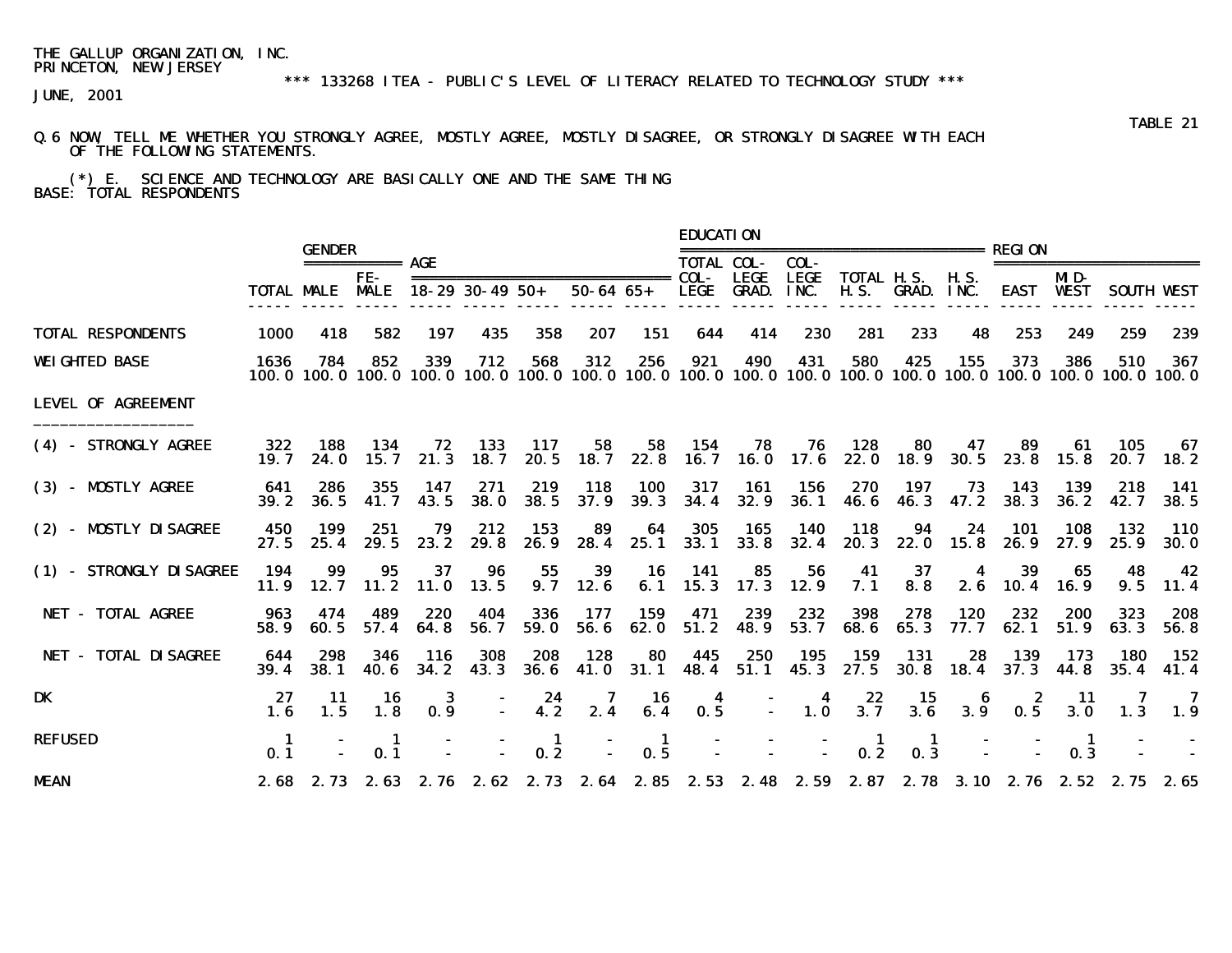# \*\*\* 133268 ITEA - PUBLIC'S LEVEL OF LITERACY RELATED TO TECHNOLOGY STUDY \*\*\*

JUNE, 2001

#### Q.6 NOW, TELL ME WHETHER YOU STRONGLY AGREE, MOSTLY AGREE, MOSTLY DISAGREE, OR STRONGLY DISAGREE WITH EACH OF THE FOLLOWING STATEMENTS.

 (\*) E. SCIENCE AND TECHNOLOGY ARE BASICALLY ONE AND THE SAME THING BASE: TOTAL RESPONDENTS

|                             |              | <b>SELF-REPORTED</b><br><b>UNDERSTANDING</b><br>OF TECHNOLOGY<br>================= WORKS IN COMPUTERS/ |             |                                  |              |                        |                                                                                                                 |                                     |                                        |                                     | <b>BELIEVE</b>                 | <b>BELIEVE</b><br><b>TECHNOLOGY</b><br><b>GREATEST</b><br><b>STUDENTS BE EFFECT ON</b> |                            | $\equiv$ =========== SUPPORT                 |                                      |  |  |
|-----------------------------|--------------|--------------------------------------------------------------------------------------------------------|-------------|----------------------------------|--------------|------------------------|-----------------------------------------------------------------------------------------------------------------|-------------------------------------|----------------------------------------|-------------------------------------|--------------------------------|----------------------------------------------------------------------------------------|----------------------------|----------------------------------------------|--------------------------------------|--|--|
|                             |              |                                                                                                        |             | <b>LIM</b><br><b>ITED</b>        |              | <b>TECHNOLOGY AREA</b> | ===================================== LITERACY                                                                  |                                     |                                        | <b>EVALUATED</b><br><b>FOR TECH</b> |                                | <b>INDI-</b><br>VID-                                                                   |                            | <b>TECHNOLOGY</b><br>IN SCHOOL               |                                      |  |  |
|                             |              | <b>GREAT</b><br><b>TOTAL DEAL SOME</b>                                                                 |             | / <b>NOT</b><br><b>AT</b><br>ALL | <b>YES</b>   |                        | <b>OTHER</b><br><b>COMP- TECH-</b><br>UTERS NOLOGY NO                                                           |                                     | <b>NOT</b><br>EMP-<br><b>LOYED YES</b> |                                     | ============ UAL/<br>NO/<br>DK | SOC-<br><b>IETY</b>                                                                    | <b>RON-</b><br><b>MENT</b> | <b>ENVI - CURRICULUM</b><br><b>YES</b>       | ===========<br>NO                    |  |  |
| <b>TOTAL RESPONDENTS</b>    | 1000         | 279                                                                                                    | 484         | 237                              | 332          | 161                    | 171                                                                                                             | 558                                 | 106                                    | 601                                 | 399                            | 793                                                                                    | 193                        | 963                                          | 30                                   |  |  |
| <b>WEIGHTED BASE</b>        | 1636         | 453                                                                                                    | 762         | 421                              | 539          | 255                    | 283<br>100, 0 100, 0 100, 0 100, 0 100, 0 100, 0 100, 0 100, 0 100, 0 100, 0 100, 0 100, 0 100, 0 100, 0 100, 0 | 908                                 | 185                                    | 999                                 |                                | 637 1278                                                                               |                            | 335 1584                                     | 42                                   |  |  |
| <b>LEVEL OF AGREEMENT</b>   |              |                                                                                                        |             |                                  |              |                        |                                                                                                                 |                                     |                                        |                                     |                                |                                                                                        |                            |                                              |                                      |  |  |
| (4) - STRONGLY AGREE        | 322<br>19. 7 | 93<br>20. 5                                                                                            | 155<br>20.4 | 74<br>17.5                       | 141<br>26. 1 | 65<br>25.3             | 76<br>26.9                                                                                                      | 147<br>16.2                         | 34<br>18.3                             | 203<br>20.4                         | 119<br>18.6                    | 235<br>18.4                                                                            | 86<br>25. 6                | 316                                          | 4<br>20.0 10.1                       |  |  |
| (3) - MOSTLY AGREE          | 641<br>39.2  | 159<br>35.1                                                                                            | 301<br>39.6 | 181<br>43.0                      | 193<br>35.8  | 104<br><b>40.8</b>     | - 89<br>31.4                                                                                                    | 359<br>39.6                         | 85<br>45.7                             | 382<br>38.3                         | 259<br>40.7                    | 490<br>38.4                                                                            | 145<br>43.2                | 626<br>39.5                                  | <b>13</b><br>31.8                    |  |  |
| (2) - MOSTLY DISAGREE       | 450<br>27.5  | 132<br>29.1                                                                                            | 219<br>28.7 | 100<br>23.7                      | 129<br>24. 0 | 63<br>24. 7            | 66<br>23.3                                                                                                      | 272<br>29.9                         | 49<br>26.4                             | 281<br>28.2                         | 169<br>26.5                    | 378<br>29.6                                                                            | 63<br>18. 7                | 431<br>27. 2                                 | - 18<br>42. 6                        |  |  |
| (1) - STRONGLY DISAGREE     | 194<br>11.9  | 65<br>14.3                                                                                             | 77<br>10. 1 | 52<br>12.5                       | 73<br>13.5   | 20<br>7.9              | 52                                                                                                              | 113<br>$18.5$ 12.5                  | 9<br>4.6                               | 108<br><b>10.8</b>                  | 87<br>13. 6                    | 164<br>12.8                                                                            | 28<br>8.2                  | 184                                          | $\overline{\mathbf{7}}$<br>11.6 15.5 |  |  |
| <b>NET - TOTAL AGREE</b>    | 963<br>58.9  | 252<br>55.7                                                                                            | 457<br>60.0 | 254<br>60.4                      | 334<br>62. 0 | 169<br>66. 1           | 165<br>58.3                                                                                                     | 507<br>55.8                         | 118<br>64.0                            | 585<br>58.6                         | 378<br>59.3                    | 726<br>56.8                                                                            | 230<br>68. 8               | 942<br>59.5                                  | 18<br>41.9                           |  |  |
| <b>NET - TOTAL DISAGREE</b> | 644<br>39.4  | 197<br>43.4                                                                                            | 296<br>38.8 | 152<br>36.2                      | 202<br>37.4  | 83<br>32.7             | 118<br>41.7                                                                                                     | 385<br>42.4                         | 58<br>31.1                             | 389<br>38.9                         | 256<br><b>40.1</b>             | 542<br>42.4                                                                            | 90<br>26.9                 | 615<br>38. S                                 | 25<br>58.1                           |  |  |
| DK                          | 27<br>1.6    | 4<br><b>1.0</b>                                                                                        | 8<br>1.1    | 14<br>3.4                        | 3<br>0.6     | 3<br>1.2               |                                                                                                                 | 15<br>$\Delta \sim 10^{-11}$<br>1.6 | 9<br>4.9                               | 23<br>2.3                           | 4<br>0.6                       | -10<br>0.8                                                                             | -13<br>3.9                 | 26<br>1.6                                    |                                      |  |  |
| <b>REFUSED</b>              | - 1<br>0.1   |                                                                                                        | -1<br>0.2   |                                  |              |                        |                                                                                                                 | -1<br>0.1                           |                                        | - 1<br>0.1                          |                                |                                                                                        | -1<br>0.4                  | - 1<br>0.1                                   |                                      |  |  |
| <b>MEAN</b>                 |              | 2.68 2.62                                                                                              |             |                                  |              | 2.71 2.68 2.75 2.84    |                                                                                                                 |                                     |                                        |                                     |                                |                                                                                        |                            | 2.67 2.61 2.82 2.70 2.65 2.63 2.90 2.69 2.37 |                                      |  |  |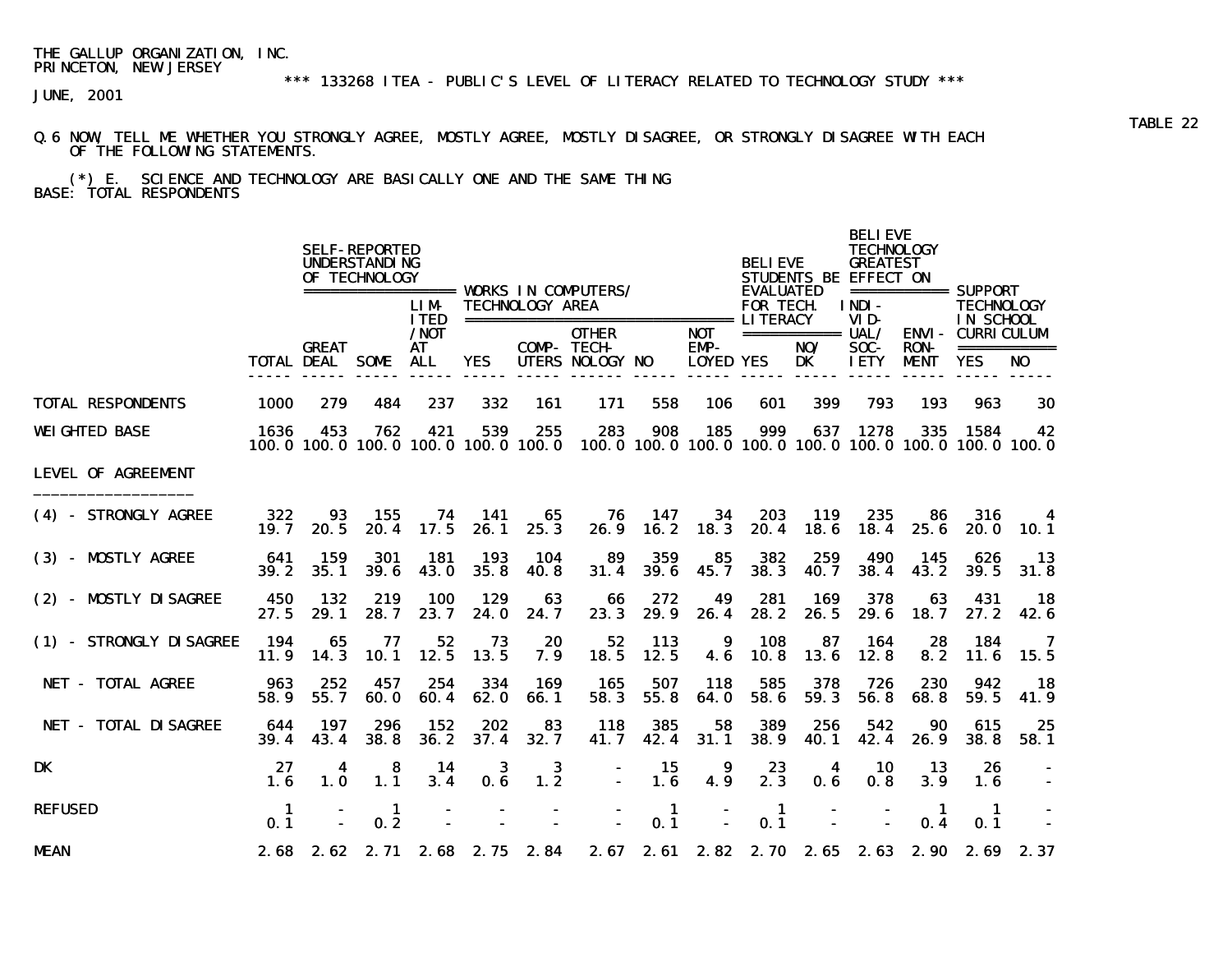\*\*\* 133268 ITEA - PUBLIC'S LEVEL OF LITERACY RELATED TO TECHNOLOGY STUDY \*\*\*

JUNE, 2001

### Q.8 TO WHICH OF THE FOLLOWING DO YOU FEEL TECHNOLOGY IS OF THE MOST IMPORTANCE AND HAS THE GREATEST EFFECT?

# FIRST MENTION TABLE BASE: TOTAL RESPONDENTS

|                                                 |                    |               |                    |                 |                        |                  |                                          |                                         | <b>EDUCATION</b>                                                 |                             |                     |                                          |              |                     |              |                                                      |              |                   |
|-------------------------------------------------|--------------------|---------------|--------------------|-----------------|------------------------|------------------|------------------------------------------|-----------------------------------------|------------------------------------------------------------------|-----------------------------|---------------------|------------------------------------------|--------------|---------------------|--------------|------------------------------------------------------|--------------|-------------------|
|                                                 |                    | <b>GENDER</b> | ===========        | AGE             |                        |                  |                                          |                                         | <b>TOTAL COL-</b>                                                |                             | COL-                | =====================                    |              |                     | REGION       |                                                      |              |                   |
|                                                 | <b>TOTAL MALE</b>  |               | FE-<br><b>MALE</b> |                 | $18 - 29$ 30 - 49 50 + |                  | $50 - 64$ $65 +$                         |                                         | COL-<br>LEGE                                                     | <b>LEGE</b><br><b>GRAD.</b> | <b>LEGE</b><br>INC. | TOTAL H.S.<br>H. S.                      | <b>GRAD.</b> | <b>H.S.</b><br>INC. | EAST         | MD-<br><b>VEST</b>                                   |              | <b>SOUTH VEST</b> |
| <b>TOTAL RESPONDENTS</b>                        | <b>1000</b>        | 418           | 582                | 197             | 435                    | 358              | 207                                      | 151                                     | 644                                                              | 414                         | 230                 | 281                                      | 233          | 48                  | 253          | 249                                                  | 259          | 239               |
| <b>WEIGHTED BASE</b>                            | 1636<br>100. O     | 784           | 852<br>100.0 100.0 | 339             | 712<br>100.0 100.0     | 568<br>100. 0    | 312<br>100. 0                            | 256<br>100.0                            | 921                                                              | 490<br>100.0 100.0          | 431                 | 580<br>100.0 100.0 100.0                 | 425          | 155                 | 373          | 386<br>100, 0 100, 0 100, 0 100, 0 100, 0            | 510          | 367               |
| <b>TECHNOLOGY</b><br><b>GREATEST IMPORTANCE</b> |                    |               |                    |                 |                        |                  |                                          |                                         |                                                                  |                             |                     |                                          |              |                     |              |                                                      |              |                   |
| <b>THE INDIVIDUAL</b>                           | 272<br>16. 6       | 154<br>19. 7  | 118<br>13.9        | 52<br>15.4      | 120                    | 96<br>16.8 16.8  | 56                                       | 40<br>17.8 15.7                         | 166                                                              | 79                          | 86                  | 96<br>18.0 16.2 20.0 16.5 17.1 14.9 17.8 | 73           | 23                  | 66           | -81<br>20. 9                                         | 76<br>14. 8  | 50<br>13. 6       |
| <b>OUR SOCIETY</b>                              | 1006<br>61.5       | 485<br>61.8   | 521<br>61. 1       | 211<br>62.3     | 484<br>68. O           | 302<br>53.1      | 172<br>55.2                              | 129<br>50.5                             | 601<br>65.3                                                      | 336<br>68. 6                | 265<br>61.5         | 304<br>52.4                              | 250<br>58.8  | 54<br>35. O         | 235<br>63. O | 227<br>58.9                                          | 313<br>61.5  | 230<br>62. 7      |
| <b>OUR ENVIRONMENT</b>                          | 335<br><b>20.5</b> | 136<br>17.4   | 199<br>23.3        | 70<br>20. 8     | 105                    | 157<br>14.7 27.6 | 73<br>23. 2                              | 84<br><b>33. O</b>                      | 140                                                              | 65                          | 75                  | 171<br>15.2 13.3 17.3 29.5 22.9          | 97           | 74<br>47. 7         | 69<br>18.6   | 74<br>19.3                                           | 118<br>23. 1 | 74<br>20. 0       |
| DK                                              | 21<br>1.3          |               | 12<br>1.4          | $\frac{4}{1.2}$ |                        | $\frac{14}{2.5}$ | $\begin{array}{c} 12 \\ 3.8 \end{array}$ | $\begin{array}{c} 2 \\ 0.9 \end{array}$ | $\begin{array}{c} \n \textbf{12} \\  \textbf{1.3}\n \end{array}$ |                             |                     |                                          |              |                     |              | 4 7 5 9 5 4 3 4 3<br>1.4 1.1 1.6 1.3 2.4 0.7 1.0 0.6 |              | - 11<br>3.1       |
| <b>REFUSED</b>                                  | 2<br>0.1           |               |                    | 0.3             | 0.1                    |                  |                                          |                                         | - 2<br>0.2                                                       | 2<br>0.4                    |                     |                                          |              |                     |              |                                                      |              | 2<br>0.5          |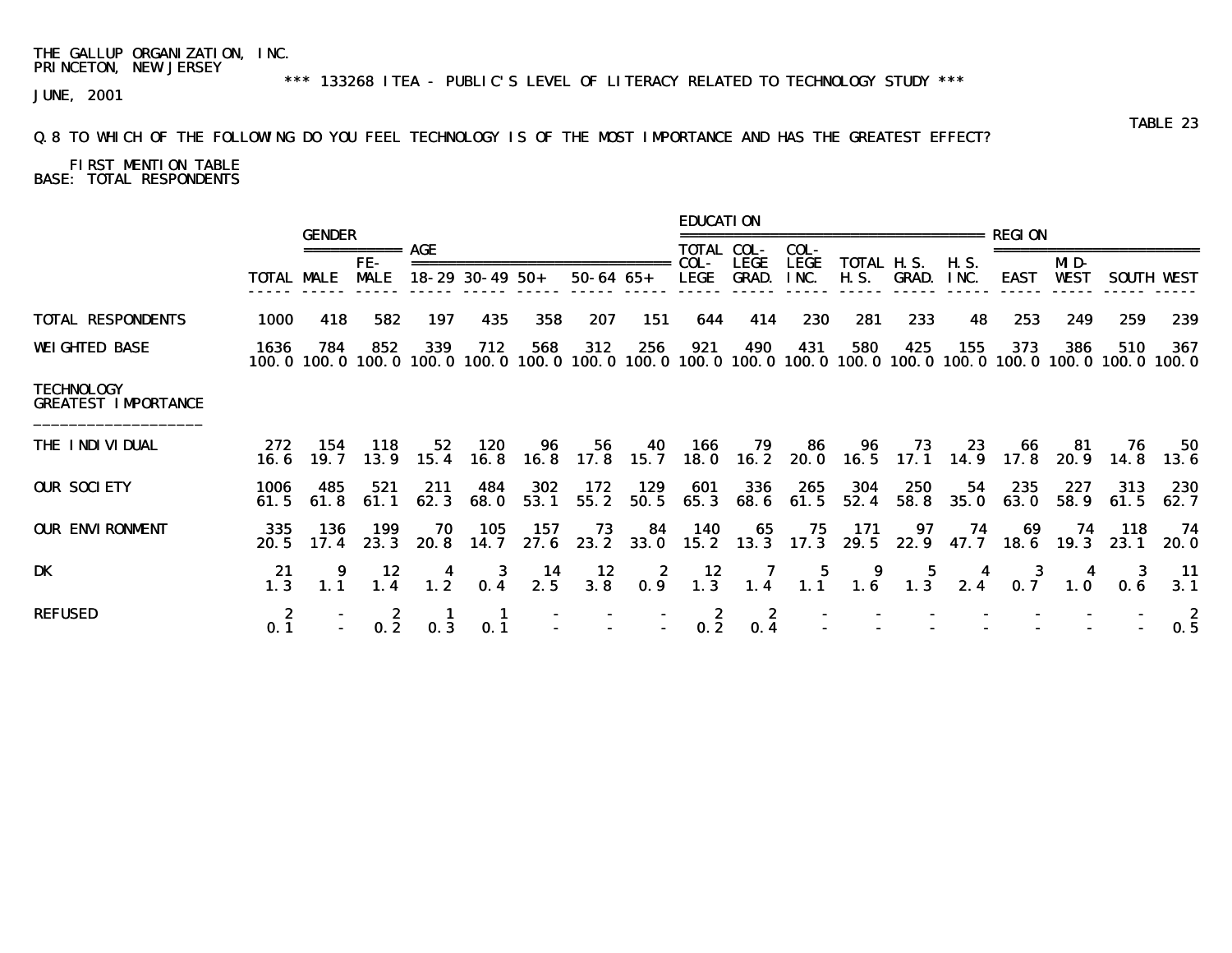### Q.8 TO WHICH OF THE FOLLOWING DO YOU FEEL TECHNOLOGY IS OF THE MOST IMPORTANCE AND HAS THE GREATEST EFFECT?

### FIRST MENTION TABLE BASE: TOTAL RESPONDENTS

|                                                 |              |                          | <b>SELF-REPORTED</b><br><b>UNDERSTANDING</b><br>OF TECHNOLOGY | ======<br><b>LIM</b><br><b>ITED</b> |                          | <b>TECHNOLOGY AREA</b> | <b>VORKS IN COMPUTERS/</b>                                         |             |                                        | <b>BELIEVE</b><br><b>EVALUATED</b><br><b>FOR TECH</b><br><b>LITERACY</b> | <b>STUDENTS BE</b>                                                                                                                                                                                                                                                                                                                                                                                                                               | <b>BELIEVE</b><br><b>TECHNOLOGY</b><br><b>GREATEST</b><br><b>EFFECT ON</b><br>INDI-<br>VID- | ===========                          | <b>SUPPORT</b><br><b>TECHNOLOGY</b><br>IN SCHOOL                       |                |  |
|-------------------------------------------------|--------------|--------------------------|---------------------------------------------------------------|-------------------------------------|--------------------------|------------------------|--------------------------------------------------------------------|-------------|----------------------------------------|--------------------------------------------------------------------------|--------------------------------------------------------------------------------------------------------------------------------------------------------------------------------------------------------------------------------------------------------------------------------------------------------------------------------------------------------------------------------------------------------------------------------------------------|---------------------------------------------------------------------------------------------|--------------------------------------|------------------------------------------------------------------------|----------------|--|
|                                                 | TOTAL DEAL   | <b>GREAT</b>             | <b>SOME</b>                                                   | /NOT<br>AT<br><b>ALL</b>            | <b>YES</b>               | <b>COMP-TECH-</b>      | -------------------------------<br><b>OTHER</b><br>UTERS NOLOGY NO |             | <b>NOT</b><br>EMP-<br><b>LOYED YES</b> |                                                                          | $\begin{array}{cccccccccc} \texttt{m} & \texttt{m} & \texttt{m} & \texttt{m} & \texttt{m} & \texttt{m} & \texttt{m} & \texttt{m} & \texttt{m} & \texttt{m} & \texttt{m} & \texttt{m} & \texttt{m} & \texttt{m} & \texttt{m} & \texttt{m} & \texttt{m} & \texttt{m} & \texttt{m} & \texttt{m} & \texttt{m} & \texttt{m} & \texttt{m} & \texttt{m} & \texttt{m} & \texttt{m} & \texttt{m} & \texttt{m} & \texttt{m} & \texttt{m} & \$<br>NO/<br>DK | UAL/<br><b>SOC-</b><br><b>IETY</b>                                                          | ENVI -<br><b>RON-</b><br><b>MENT</b> | <b>CURRICULUM</b><br><b>YES</b>                                        | N <sub>0</sub> |  |
| <b>TOTAL RESPONDENTS</b>                        | <b>1000</b>  | 279                      | 484                                                           | 237                                 | 332                      | 161                    | 171                                                                | 558         | 106                                    | 601                                                                      | 399                                                                                                                                                                                                                                                                                                                                                                                                                                              | 793                                                                                         | 193                                  | 963                                                                    | 30             |  |
| <b>WEIGHTED BASE</b>                            | 1636         | 453<br>100.0 100.0 100.0 | 762                                                           | 421                                 | 539<br>100.0 100.0 100.0 | 255                    | 283                                                                | 908         | 185                                    | 999                                                                      | 637                                                                                                                                                                                                                                                                                                                                                                                                                                              | 1278                                                                                        | 335                                  | 1584<br>100, 0 100, 0 100, 0 100, 0 100, 0 100, 0 100, 0 100, 0 100, 0 | 42             |  |
| <b>TECHNOLOGY</b><br><b>GREATEST IMPORTANCE</b> |              |                          |                                                               |                                     |                          |                        |                                                                    |             |                                        |                                                                          |                                                                                                                                                                                                                                                                                                                                                                                                                                                  |                                                                                             |                                      |                                                                        |                |  |
| <b>THE INDIVIDUAL</b>                           | 272<br>16. 6 | 94<br>20.7               | 111<br>14.6                                                   | 68<br>16. 0                         | 84<br>15.5               | 50<br>19. 6            | 34<br>11.8                                                         | 169<br>18.6 | 20<br>10. 7                            | 168<br>16.8                                                              | 105<br>16.4                                                                                                                                                                                                                                                                                                                                                                                                                                      | 272<br>21.3                                                                                 | $\sim$                               | 260<br>16.4                                                            | -11<br>27.1    |  |
| <b>OUR SOCIETY</b>                              | 1006<br>61.5 | 269<br>59.3              | 510<br>67.0                                                   | 227<br>53.8                         | 336<br>62.4              | 151<br>59.1            | 185<br>65.3                                                        | 552<br>60.9 | 114<br>61.6                            | 609<br>61.0                                                              | 397<br>62.2                                                                                                                                                                                                                                                                                                                                                                                                                                      | 1006<br>78.7                                                                                |                                      | 977<br>61.7                                                            | 23<br>55.1     |  |
| <b>OUR ENVIRONMENT</b>                          | 335<br>20.5  | 83<br>18.3               | 137<br><b>18.0</b>                                            | <b>115</b><br>27.3                  | 118<br>22.0              | 54<br>21.3             | 64<br>22.6                                                         | 169<br>18.6 | 47<br>25.4                             | 206<br>20.7                                                              | 128<br>20.2                                                                                                                                                                                                                                                                                                                                                                                                                                      | $\sim$                                                                                      | 335<br>$-100.0$                      | 325<br><b>20.5</b>                                                     | -8<br>17.8     |  |
| <b>DK</b>                                       | 21<br>1.3    | 6<br>1.2                 | 4<br>0.5                                                      | 12<br>2.8                           |                          |                        |                                                                    | 18<br>2. 0  | 3<br>1.7                               | 15<br>1.5                                                                | 6<br>0.9                                                                                                                                                                                                                                                                                                                                                                                                                                         |                                                                                             |                                      | 21<br>1.3                                                              |                |  |
| <b>REFUSED</b>                                  | 2<br>0.1     | 2<br>0.4                 |                                                               |                                     | 1<br>0.2                 |                        | 1<br>0.4                                                           |             | -1<br>0.5                              |                                                                          | 2<br>0.3                                                                                                                                                                                                                                                                                                                                                                                                                                         |                                                                                             |                                      | -1<br>0.1                                                              |                |  |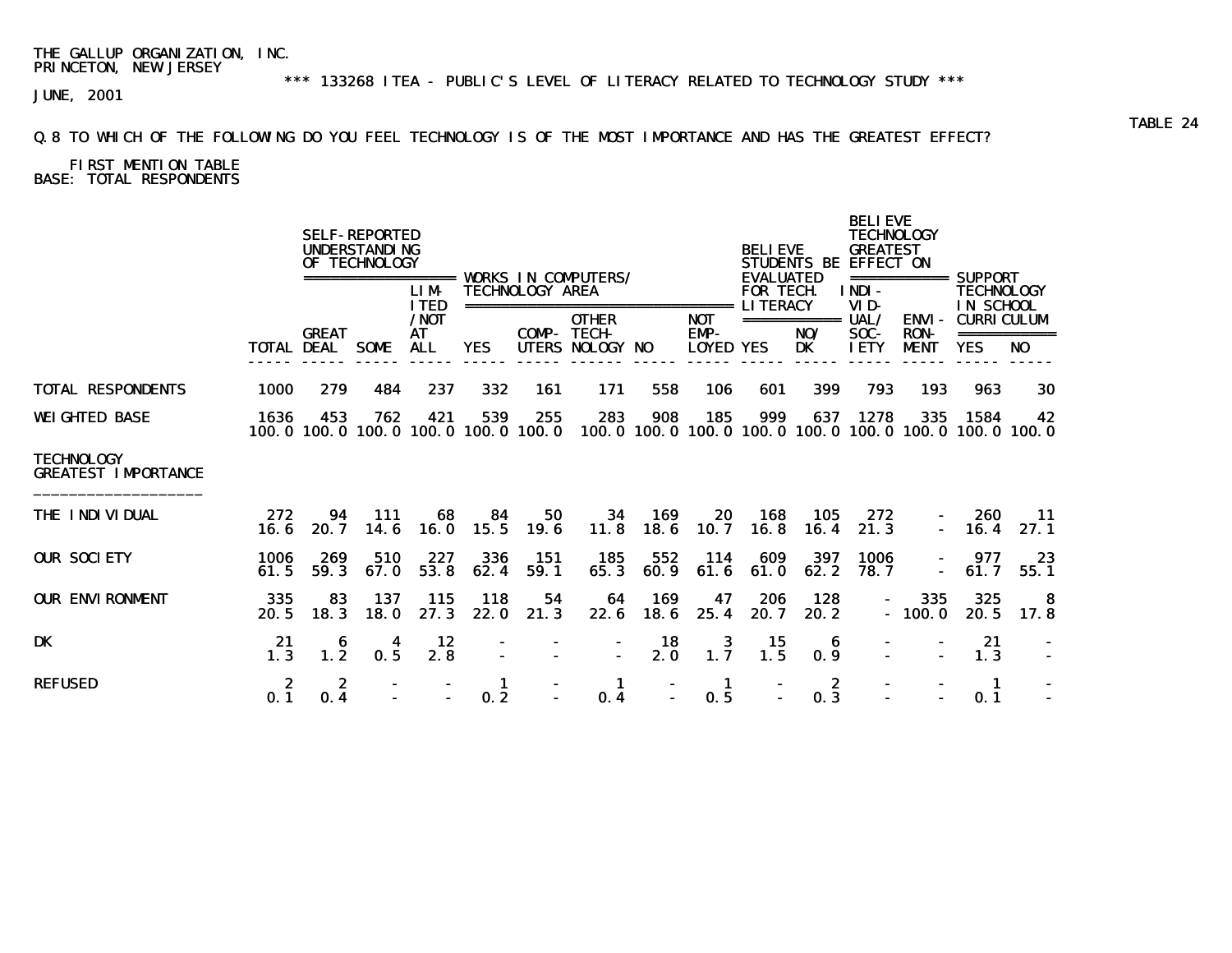\*\*\* 133268 ITEA - PUBLIC'S LEVEL OF LITERACY RELATED TO TECHNOLOGY STUDY \*\*\*

JUNE, 2001

### Q.8 TO WHICH OF THE FOLLOWING DO YOU FEEL TECHNOLOGY IS OF THE MOST IMPORTANCE AND HAS THE GREATEST EFFECT?

 TOTAL MENTION TABLE BASE: TOTAL RESPONDENTS

|                                                 |                   |                          |                                                                                                                                                                                                                                                                                                                                                                                                                                                                                        |               |                        |                    |                  |              | <b>EDUCATION</b>  |                             |                     |                                  |                           |                     |              |                                                                          |              |                     |
|-------------------------------------------------|-------------------|--------------------------|----------------------------------------------------------------------------------------------------------------------------------------------------------------------------------------------------------------------------------------------------------------------------------------------------------------------------------------------------------------------------------------------------------------------------------------------------------------------------------------|---------------|------------------------|--------------------|------------------|--------------|-------------------|-----------------------------|---------------------|----------------------------------|---------------------------|---------------------|--------------|--------------------------------------------------------------------------|--------------|---------------------|
|                                                 |                   | <b>GENDER</b>            | $\begin{array}{cccccccccc} \multicolumn{2}{c}{} & \multicolumn{2}{c}{} & \multicolumn{2}{c}{} & \multicolumn{2}{c}{} & \multicolumn{2}{c}{} & \multicolumn{2}{c}{} & \multicolumn{2}{c}{} & \multicolumn{2}{c}{} & \multicolumn{2}{c}{} & \multicolumn{2}{c}{} & \multicolumn{2}{c}{} & \multicolumn{2}{c}{} & \multicolumn{2}{c}{} & \multicolumn{2}{c}{} & \multicolumn{2}{c}{} & \multicolumn{2}{c}{} & \multicolumn{2}{c}{} & \multicolumn{2}{c}{} & \multicolumn{2}{c}{} & \mult$ | AGE           |                        |                    |                  |              | <b>TOTAL COL-</b> |                             | COL-                | =====================            |                           |                     | REGION       |                                                                          |              |                     |
|                                                 | <b>TOTAL MALE</b> |                          | FE-<br><b>MLE</b>                                                                                                                                                                                                                                                                                                                                                                                                                                                                      |               | $18 - 29$ 30 - 49 50 + |                    | $50 - 64$ $65 +$ |              | COL-<br>LEGE      | <b>LEGE</b><br><b>GRAD.</b> | <b>LEGE</b><br>INC. | <b>TOTAL H.S.</b><br><b>H.S.</b> | GRAD.                     | <b>H.S.</b><br>INC. | EAST         | MD-<br><b>VEST</b>                                                       |              | <b>SOUTH VEST</b>   |
| <b>TOTAL RESPONDENTS</b>                        | 1000              | 418                      | 582                                                                                                                                                                                                                                                                                                                                                                                                                                                                                    | 197           | 435                    | 358                | 207              | 151          | 644               | 414                         | 230                 | 281                              | 233                       | 48                  | 253          | 249                                                                      | 259          | 239                 |
| <b>WEIGHTED BASE</b>                            | 1636              | 784<br>100.0 100.0 100.0 | 852                                                                                                                                                                                                                                                                                                                                                                                                                                                                                    | 339<br>100. O | 712                    | 568<br>100.0 100.0 | 312<br>100. O    | 256          | 921               | 490                         | 431                 | 580                              | 425                       | 155                 | 373          | 386<br>100.0 100.0 100.0 100.0 100.0 100.0 100.0 100.0 100.0 100.0 100.0 | 510          | 367                 |
| <b>TECHNOLOGY</b><br><b>GREATEST IMPORTANCE</b> |                   |                          |                                                                                                                                                                                                                                                                                                                                                                                                                                                                                        |               |                        |                    |                  |              |                   |                             |                     |                                  |                           |                     |              |                                                                          |              |                     |
| <b>THE INDIVIDUAL</b>                           | 903<br>55.2       | 484<br>61. 8             | 418<br>49. 1                                                                                                                                                                                                                                                                                                                                                                                                                                                                           | 195<br>57.4   | 419<br>58.8            | 276<br><b>48.6</b> | 162<br>51.7      | 114<br>44.7  | 545<br>59. 1      | 290<br>59. 2                | 255<br>59. 1        | 296<br>51. 1                     | 240<br>56. 6              | 56<br>36. 1         | 194<br>52.1  | 229<br>59.3                                                              | 290<br>56. 8 | <b>190</b><br>51.7  |
| <b>OUR SOCIETY</b>                              | 1439<br>88. O     | 682<br>87. O             | 757<br>88. 9                                                                                                                                                                                                                                                                                                                                                                                                                                                                           | 297<br>87.7   | 646<br>90. 8           | 486<br>85.4        | 268<br>85.9      | 217<br>84. 9 | 818<br>88. 9      | 439<br>89. 8                | 379                 | 496<br>87.8 85.6                 | 369<br><b>86.</b> 7       | 127<br>82.4         | 328<br>87. 9 | 336<br>87. 0                                                             | 451<br>88. 5 | 324<br>88. 3        |
| <b>OUR ENVIRONMENT</b>                          | 799<br>48. 8      | 343<br>43. 8             | 456<br>53.5                                                                                                                                                                                                                                                                                                                                                                                                                                                                            | 153<br>45. 0  | 313<br>44. O           | 324<br>57. O       | 162<br>51.8      | 162<br>63.3  | 392               | 205                         | 187                 | 329<br>42.6 41.8 43.4 56.7 51.0  | 217                       | 112<br>72.4         | 194<br>52. O | 177<br>45.7                                                              | 247<br>48. 5 | <b>180</b><br>49. 2 |
| DK                                              | 21<br>1.3         | 1.1                      | 12<br>1.4                                                                                                                                                                                                                                                                                                                                                                                                                                                                              | 1.2           | 3<br>0.4               | 14<br>2.5          | 12<br>3.8        | 2<br>0.9     | 12<br>1.3         | 7<br>1.4                    | 5<br>1.1            | 9<br>1.6                         | $\overline{\mathbf{1.3}}$ | 2.4                 | 3<br>0.7     |                                                                          | 3            | - 11<br>3.1         |
| <b>REFUSED</b>                                  | -2<br>0.1         |                          | 0.2                                                                                                                                                                                                                                                                                                                                                                                                                                                                                    |               | 0.1                    |                    |                  |              | 0.2               | 2<br>0.4                    |                     |                                  |                           |                     |              |                                                                          |              | 0.5                 |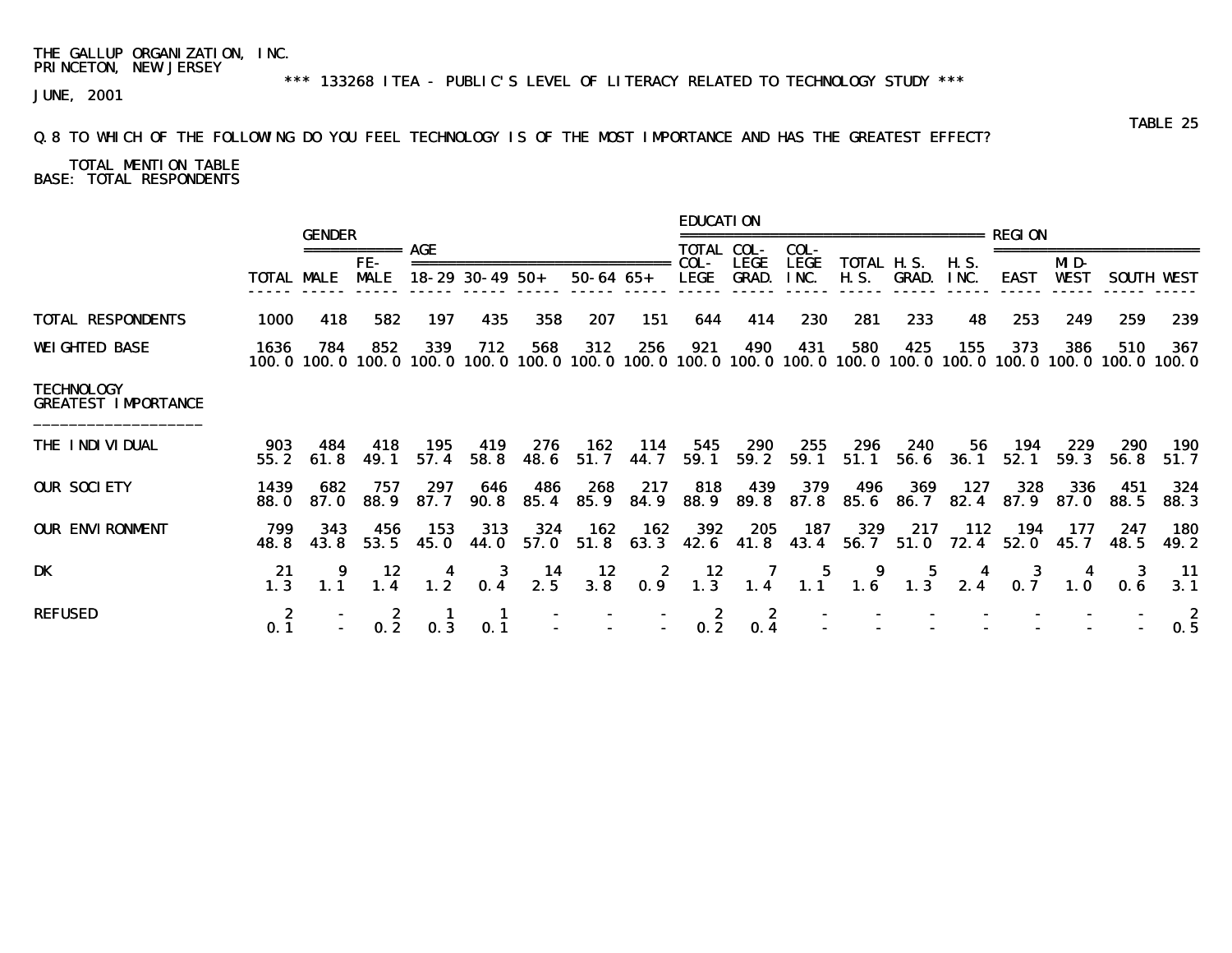### Q.8 TO WHICH OF THE FOLLOWING DO YOU FEEL TECHNOLOGY IS OF THE MOST IMPORTANCE AND HAS THE GREATEST EFFECT?

 TOTAL MENTION TABLE BASE: TOTAL RESPONDENTS

|                                                 |                   |                          | <b>SELF-REPORTED</b><br><b>UNDERSTANDING</b><br>OF TECHNOLOGY | =====<br><b>LIM</b><br><b>ITED</b> |                          | <b>TECHNOLOGY AREA</b> | <b>VORKS IN COMPUTERS/</b><br>=================== |             |                                                  | <b>BELIEVE</b><br><b>EVALUATED</b><br><b>FOR TECH</b><br><b>LITERACY</b> |                          | <b>BELIEVE</b><br><b>TECHNOLOGY</b><br><b>GREATEST</b><br>STUDENTS BE EFFECT ON<br>INDI-<br>VID- |                                     | <b>SUPPORT</b><br><b>TECHNOLOGY</b><br>IN SCHOOL |                |  |
|-------------------------------------------------|-------------------|--------------------------|---------------------------------------------------------------|------------------------------------|--------------------------|------------------------|---------------------------------------------------|-------------|--------------------------------------------------|--------------------------------------------------------------------------|--------------------------|--------------------------------------------------------------------------------------------------|-------------------------------------|--------------------------------------------------|----------------|--|
|                                                 | <b>TOTAL DEAL</b> | <b>GREAT</b>             | <b>SOME</b>                                                   | $/$ NOT<br><b>AT</b><br><b>ALL</b> | YES                      | <b>COMP-TECH-</b>      | <b>OTHER</b><br><b>UTERS NOLOGY NO</b>            |             | ======<br><b>NOT</b><br>EMP-<br><b>LOYED YES</b> |                                                                          | ===========<br>NO/<br>DK | UAL/<br>SOC-<br><b>IETY</b>                                                                      | <b>ENVI-</b><br><b>RON-</b><br>MENT | <b>CURRICULUM</b><br><b>YES</b>                  | N <sub>0</sub> |  |
| <b>TOTAL RESPONDENTS</b>                        | 1000              | 279                      | 484                                                           | 237                                | 332                      | 161                    | 171                                               | 558         | 106                                              | 601                                                                      | 399                      | 793                                                                                              | 193                                 | 963                                              | 30             |  |
| <b>WEIGHTED BASE</b>                            | 1636              | 453<br>100.0 100.0 100.0 | 762                                                           | 421                                | 539<br>100.0 100.0 100.0 | 255                    | 283                                               | 908         | 185                                              | 999                                                                      | 637                      | 1278<br>100, 0 100, 0 100, 0 100, 0 100, 0 100, 0 100, 0 100, 0 100, 0                           | 335                                 | 1584                                             | 42             |  |
| <b>TECHNOLOGY</b><br><b>GREATEST IMPORTANCE</b> |                   |                          |                                                               |                                    |                          |                        |                                                   |             |                                                  |                                                                          |                          |                                                                                                  |                                     |                                                  |                |  |
| <b>THE INDIVIDUAL</b>                           | 903<br>55.2       | 272<br>60. O             | 438<br>57.5                                                   | 192<br>45.7                        | 322<br>59.7              | 156<br>61.1            | 166<br>58.5                                       | 489<br>53.9 | 89<br>48.2                                       | 539<br>54.0                                                              | 364<br>57.1              | 813<br>63.6                                                                                      | 89<br>26.7                          | 869<br>54.9                                      | 26<br>62.2     |  |
| <b>OUR SOCIETY</b>                              | 1439<br>88. O     | 390<br>86.1              | 690<br>90.5                                                   | 359<br>85.3                        | 474<br><b>88.0</b>       | 229<br>89.7            | 245<br>86.5                                       | 798<br>87.9 | 163<br>87.9                                      | 882<br>88.3                                                              | 557<br>87.4              | 1199<br>93.8                                                                                     | 240<br>71.6                         | 1395<br>88. O                                    | 37<br>87.9     |  |
| <b>OUR ENVIRONMENT</b>                          | 799<br>48.8       | 200<br>44.1              | 354<br>46.5                                                   | 245<br>58.2                        | 248<br><b>46.0</b>       | 106<br>41.4            | 142<br>50.0                                       | 450<br>49.5 | 99<br>53.7                                       | 494<br>49.5                                                              | 305<br>47.8              | 464                                                                                              | 335<br>36.3 100.0                   | 775<br>48.9                                      | 21<br>50.0     |  |
| <b>DK</b>                                       | 21<br>1.3         | 6<br>1.2                 | 4<br>0.5                                                      | 12<br>2.8                          |                          |                        | $\overline{a}$                                    | 18<br>2.0   | 3<br>1.7                                         | 15<br>1.5                                                                | 6<br>0.9                 |                                                                                                  |                                     | 21<br>1.3                                        |                |  |
| <b>REFUSED</b>                                  | 2<br>0.1          | 2<br>0.4                 |                                                               |                                    | 1<br>0.2                 |                        | 1<br>0.4                                          |             | 1<br>0.5                                         |                                                                          | 2<br>0.3                 |                                                                                                  |                                     | -1<br>0.1                                        |                |  |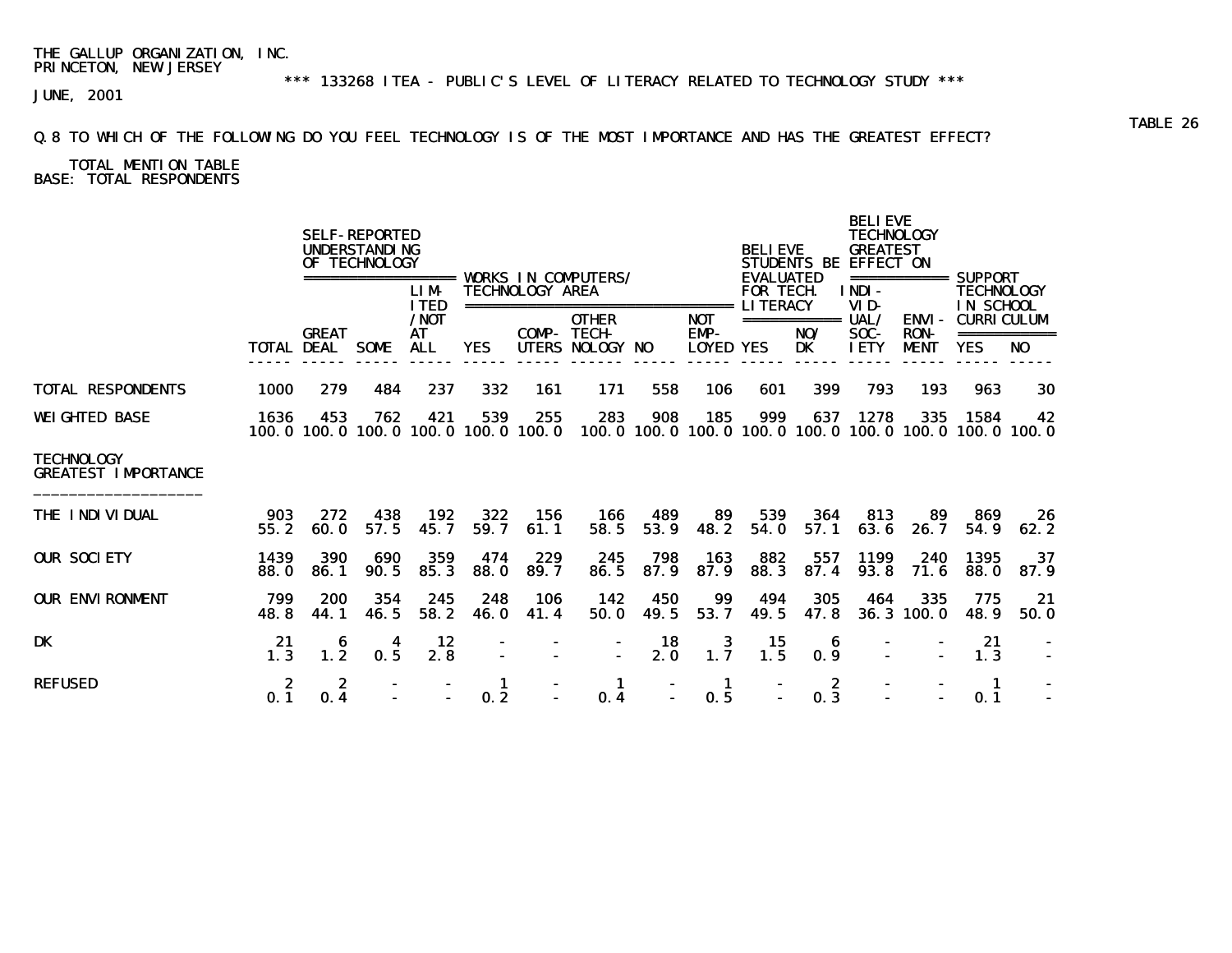# \*\*\* 133268 ITEA - PUBLIC'S LEVEL OF LITERACY RELATED TO TECHNOLOGY STUDY \*\*\*

JUNE, 2001

### TABLE 27 Q.9 TELL ME, HOW MUCH INPUT DO YOU THINK YOU SHOULD HAVE IN DECISIONS IN EACH OF THE FOLLOWING AREAS?

 (\*) A. WHERE TO LOCATE ROADS IN YOUR COMMUNITY BASE: TOTAL RESPONDENTS

|                          |                 | <b>GENDER</b>   |                                        |                  |                                         |                  |                                                                |                       | <b>FDUCATION</b>                         |                                         |                                          |                                  |                                          |                                                            | REGI ON               |                       |                                                                                                                        |                   |
|--------------------------|-----------------|-----------------|----------------------------------------|------------------|-----------------------------------------|------------------|----------------------------------------------------------------|-----------------------|------------------------------------------|-----------------------------------------|------------------------------------------|----------------------------------|------------------------------------------|------------------------------------------------------------|-----------------------|-----------------------|------------------------------------------------------------------------------------------------------------------------|-------------------|
|                          | TOTAL MALE      |                 | $=$ ===========<br>FE-<br><b>MALE</b>  | AGE              | $18 - 29$ 30 - 49 50 +                  |                  | $50 - 64$ $65 +$                                               |                       | <b>TOTAL COL-</b><br>COL-<br><b>LEGE</b> | <b>LEGE</b><br><b>GRAD.</b>             | COL-<br><b>LEGE</b><br>INC.              | <b>TOTAL H.S.</b><br><b>H.S.</b> | GRAD.                                    | <b>H.S.</b><br>INC.                                        | <b>EAST</b>           | MD-<br><b>WEST</b>    |                                                                                                                        | <b>SOUTH VEST</b> |
| <b>TOTAL RESPONDENTS</b> | <b>1000</b>     | 418             | 582                                    | 197              | 435                                     | 358              | 207                                                            | 151                   | 644                                      | 414                                     | 230                                      | 281                              | 233                                      | 48                                                         | 253                   | 249                   | 259                                                                                                                    | 239               |
| <b>WEIGHTED BASE</b>     | 1636            | 784             | 852                                    | 339              | 712                                     | 568              | 312                                                            | 256                   | 921                                      | 490                                     | 431                                      | 580                              | 425                                      | 155                                                        | 373                   | 386                   | 510<br>100.0 100.0 100.0 100.0 100.0 100.0 100.0 100.0 100.0 100.0 100.0 100.0 100.0 100.0 100.0 100.0 100.0 100.0 100 | 367               |
| <b>AMDUNT OF IMPUT</b>   |                 |                 |                                        |                  |                                         |                  |                                                                |                       |                                          |                                         |                                          |                                  |                                          |                                                            |                       |                       |                                                                                                                        |                   |
| (4) - A GREAT DEAL       | 720<br>44. 0    | 343<br>43.8     | 377<br>44. 2                           | 149<br>43.9      | 324<br>45. 6                            | 239<br>42.0      | 114<br>36. 5                                                   | 125                   | 381<br>48.8 41.3                         | 181<br><b>36.9</b>                      | 200                                      | 262<br>46.4 45.2                 | 195                                      | 67                                                         | 158<br>45.9 43.3 42.2 | 148<br><b>38.5</b>    | 244<br>47.8                                                                                                            | 170<br>46. 4      |
| $(3) - S0ME$             | 712<br>43.5     | 350<br>44. 6    | 362<br>42.5                            | 146<br>43.1      | 313<br>44. O                            | 250<br>44. O     | 168<br>53.8                                                    | 82<br>31.9            | 430<br>46. 6                             | 246<br>50.3                             | 183                                      | 243<br>42.5 41.8                 | 176<br>41.5                              | 66<br>42.8                                                 | 178                   | 174<br>47.7 45.1 41.7 | 212                                                                                                                    | - 147<br>40. 2    |
| (2) - NOT VERY MUCH      | 138<br>8.5      | 61<br>7.8       | 77<br>9.1                              | 34<br>9.9        | 54<br>7.6                               | $\frac{47}{8.2}$ |                                                                | $20$ $27$<br>6.3 10.7 | $84$<br>9.2                              | 9.8                                     | 36<br>8.4                                | 7.5                              | $35$<br>8.1                              | $\begin{array}{c} 9 \\ 5.8 \end{array}$                    | 24                    | 39<br>6.3 10.1        | 39<br>7.6                                                                                                              | -37<br>10. 1      |
| $(1)$ - NONE AT ALL      | 57<br>3.5       | 29<br>3.7       | $28$<br>3.3                            | $\frac{10}{3.1}$ | $\frac{19}{2.7}$                        | $27$<br>4.8      | 2.9                                                            | $7.2^{18}$            | $2.3$<br>$2.5$                           | $\frac{11}{2.3}$                        | $\begin{array}{c} 12 \\ 2.7 \end{array}$ | $26$<br>4.5                      | $\begin{array}{c} 16 \\ 3.8 \end{array}$ | $\begin{array}{c} \mathbf{10} \\ \mathbf{6.5} \end{array}$ | $\frac{14}{3.8}$      | $\frac{19}{4.9}$      | 15<br>2.9                                                                                                              | 9<br>2.5          |
| DK                       | $\frac{8}{0.5}$ | $\frac{1}{0.1}$ | $\overline{\mathbf{0.9}}^{\mathbf{7}}$ |                  | $\begin{array}{c} 1 \\ 0.1 \end{array}$ |                  | $\begin{array}{cccc} 5 & 2 & 4 \\ 0.9 & 0.6 & 1.4 \end{array}$ |                       | $\frac{3}{0.3}$                          | $\begin{array}{c} 3 \\ 0.6 \end{array}$ |                                          | $  5$ $3$ $2$<br>$-$ 0.9 0.7 1.5 |                                          |                                                            |                       | 1.5                   |                                                                                                                        | -3<br>0.7         |
| <b>REFUSED</b>           |                 |                 |                                        |                  |                                         |                  |                                                                |                       |                                          |                                         |                                          |                                  |                                          |                                                            |                       |                       |                                                                                                                        |                   |
| <b>MEAN</b>              |                 | 3.29 3.29       | 3. 29                                  |                  |                                         |                  |                                                                |                       |                                          |                                         |                                          |                                  |                                          |                                                            |                       |                       | 3.28 3.33 3.24 3.25 3.24 3.27 3.23 3.33 3.29 3.30 3.25 3.28 3.19 3.34 3.32                                             |                   |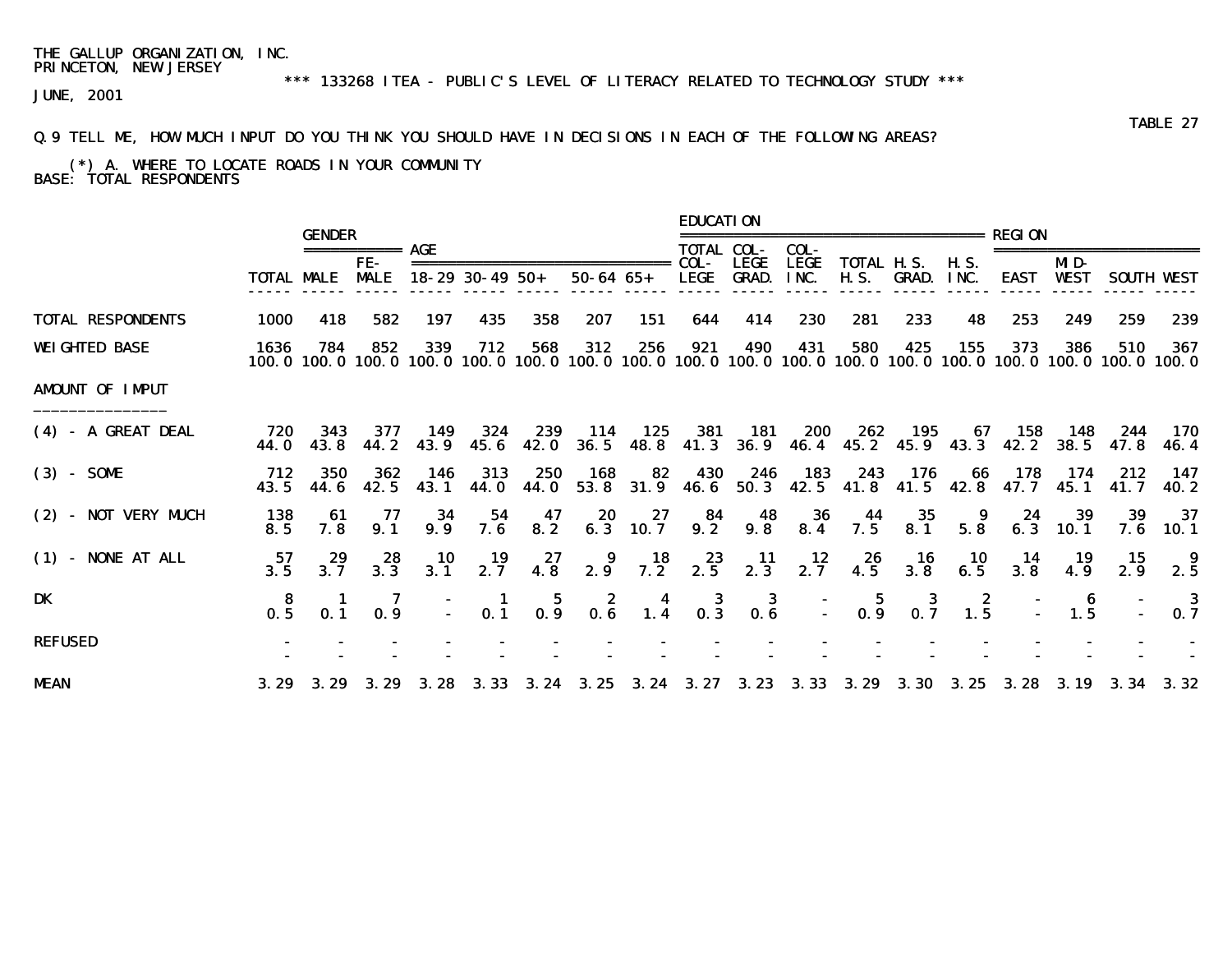# \*\*\* 133268 ITEA - PUBLIC'S LEVEL OF LITERACY RELATED TO TECHNOLOGY STUDY \*\*\*

JUNE, 2001

### Q.9 TELL ME, HOW MUCH INPUT DO YOU THINK YOU SHOULD HAVE IN DECISIONS IN EACH OF THE FOLLOWING AREAS?

### (\*) A. WHERE TO LOCATE ROADS IN YOUR COMMUNITY BASE: TOTAL RESPONDENTS

|                          |                        |              | <b>SELF-REPORTED</b><br><b>UNDERSTANDING</b><br>OF TECHNOLOGY |                                                |                          |                        | <b>VORKS IN COMPUTERS/</b>       |                       |                                         | <b>BELIEVE</b><br><b>EVALUATED</b> |                                                                                                                                                                                                                                                                                                                                                                                                                                            | <b>BELIEVE</b><br><b>TECHNOLOGY</b><br><b>GREATEST</b><br>STUDENTS BE EFFECT ON |                             | SUPPORT                                                       |             |  |
|--------------------------|------------------------|--------------|---------------------------------------------------------------|------------------------------------------------|--------------------------|------------------------|----------------------------------|-----------------------|-----------------------------------------|------------------------------------|--------------------------------------------------------------------------------------------------------------------------------------------------------------------------------------------------------------------------------------------------------------------------------------------------------------------------------------------------------------------------------------------------------------------------------------------|---------------------------------------------------------------------------------|-----------------------------|---------------------------------------------------------------|-------------|--|
|                          |                        |              |                                                               | =================<br><b>LIM</b><br><b>ITED</b> |                          | <b>TECHNOLOGY AREA</b> | ================================ |                       |                                         | <b>FOR TECH</b><br><b>LITERACY</b> |                                                                                                                                                                                                                                                                                                                                                                                                                                            | INDI-<br>VID-                                                                   | ===========                 | <b>TECHNOLOGY</b><br>IN SCHOOL                                |             |  |
|                          |                        | <b>GREAT</b> |                                                               | / <b>NOT</b><br>AT                             |                          | <b>COMP-TECH-</b>      | <b>OTHER</b>                     |                       | <b>NOT</b><br><b>EMP-</b>               |                                    | $\begin{array}{cccccccccc} \texttt{m} & \texttt{m} & \texttt{m} & \texttt{m} & \texttt{m} & \texttt{m} & \texttt{m} & \texttt{m} & \texttt{m} & \texttt{m} & \texttt{m} & \texttt{m} & \texttt{m} & \texttt{m} & \texttt{m} & \texttt{m} & \texttt{m} & \texttt{m} & \texttt{m} & \texttt{m} & \texttt{m} & \texttt{m} & \texttt{m} & \texttt{m} & \texttt{m} & \texttt{m} & \texttt{m} & \texttt{m} & \texttt{m} & \texttt{m} & \$<br>NO/ | UAL/<br>SOC-                                                                    | <b>ENVI-</b><br><b>RON-</b> | <b>CURRICULUM</b>                                             | =========== |  |
|                          | TOTAL DEAL             |              | <b>SOME</b>                                                   | <b>ALL</b>                                     | YES                      |                        | UTERS NOLOGY NO                  |                       | <b>LOYED YES</b>                        |                                    | <b>DK</b>                                                                                                                                                                                                                                                                                                                                                                                                                                  | <b>IETY</b>                                                                     | <b>MENT</b>                 | YES                                                           | NO          |  |
| <b>TOTAL RESPONDENTS</b> | 1000                   | 279          | 484                                                           | 237                                            | 332                      | 161                    | 171                              | 558                   | 106                                     | 601                                | 399                                                                                                                                                                                                                                                                                                                                                                                                                                        | 793                                                                             | 193                         | 963                                                           | 30          |  |
| <b>WEIGHTED BASE</b>     | 1636                   | 453          | 762<br>100.0 100.0 100.0                                      | 421                                            | 539<br>100.0 100.0 100.0 | 255                    | 283                              | 908                   | 185                                     | 999                                | 637                                                                                                                                                                                                                                                                                                                                                                                                                                        | 1278                                                                            | 335                         | 1584<br>100.0 100.0 100.0 100.0 100.0 100.0 100.0 100.0 100.0 | 42          |  |
| <b>AMDUNT OF IMPUT</b>   |                        |              |                                                               |                                                |                          |                        |                                  |                       |                                         |                                    |                                                                                                                                                                                                                                                                                                                                                                                                                                            |                                                                                 |                             |                                                               |             |  |
| (4) - A GREAT DEAL       | 720<br>44.0            | 210<br>46.3  | 332<br>43.6                                                   | 179<br>42.4                                    | 244<br>45.4              | 123<br>48.2            | 121<br>42.8                      | 390<br>42.9           | 84<br>45.2                              | 458<br>45.9                        | 262<br>41.1                                                                                                                                                                                                                                                                                                                                                                                                                                | 555<br>43.4                                                                     | 157<br>46.9                 | 701<br>44.3                                                   | 14<br>33.2  |  |
| $(3) - S0ME$             | 712<br>43.5            | 186<br>41.0  | 355<br>46.6                                                   | 172<br>40.8                                    | 228<br>42.4              | 92<br>35.9             | 137<br>48.2                      | 406<br>44.7           | 77<br>41.8                              | 436<br>43.6                        | 277<br>43.4                                                                                                                                                                                                                                                                                                                                                                                                                                | 562<br>44.0                                                                     | 144<br>42.9                 | 690<br>43.6                                                   | 19<br>43.8  |  |
| (2) - NOT VERY MUCH      | 138<br>8.5             | 45<br>9.9    | 50<br>6.5                                                     | 44<br>10.4                                     | 44<br>8.2                | 25<br>9.9              | 19<br>6.7                        | 79<br>8.7             | 15<br>8.0                               | 78<br>7.8                          | 61<br>9.5                                                                                                                                                                                                                                                                                                                                                                                                                                  | 116<br>9.1                                                                      | 18<br>5.2                   | 131<br>8.3                                                    | -6<br>13.6  |  |
| (1) - NONE AT ALL        | 57<br>3.5              | 12<br>2.7    | 21<br>2.7                                                     | 24<br>5.7                                      | 21<br>3.9                | 15<br>6.0              | 5<br>1.9                         | 28<br>3.1             | 7<br>3.7                                | 23<br>2.3                          | 34<br>5.4                                                                                                                                                                                                                                                                                                                                                                                                                                  | 40<br>3.2                                                                       | 13<br>3.8                   | 53<br>3.3                                                     | 4<br>9.4    |  |
| DK                       | -8<br>$0.\overline{5}$ | п<br>0.2     | 0. R                                                          | 0.7                                            | -1<br>0.2                |                        | $\blacksquare$<br>0.4            | 5<br>$0.\overline{5}$ | $\begin{array}{c} 2 \\ 1.3 \end{array}$ | 5<br>0.5                           | 0.6                                                                                                                                                                                                                                                                                                                                                                                                                                        | 0.4                                                                             | 1.1                         | -8<br>0.5                                                     |             |  |
| <b>REFUSED</b>           |                        |              |                                                               |                                                |                          |                        |                                  |                       |                                         |                                    |                                                                                                                                                                                                                                                                                                                                                                                                                                            |                                                                                 |                             |                                                               |             |  |
| <b>MEAN</b>              | 3.29                   | 3. 31        | 3.32                                                          | 3.21                                           | 3.29                     | 3.26                   | 3.32                             | 3.28                  | 3.30                                    | 3.34                               | 3.21                                                                                                                                                                                                                                                                                                                                                                                                                                       | 3.28                                                                            | 3.34                        | 3. 29                                                         | 3.01        |  |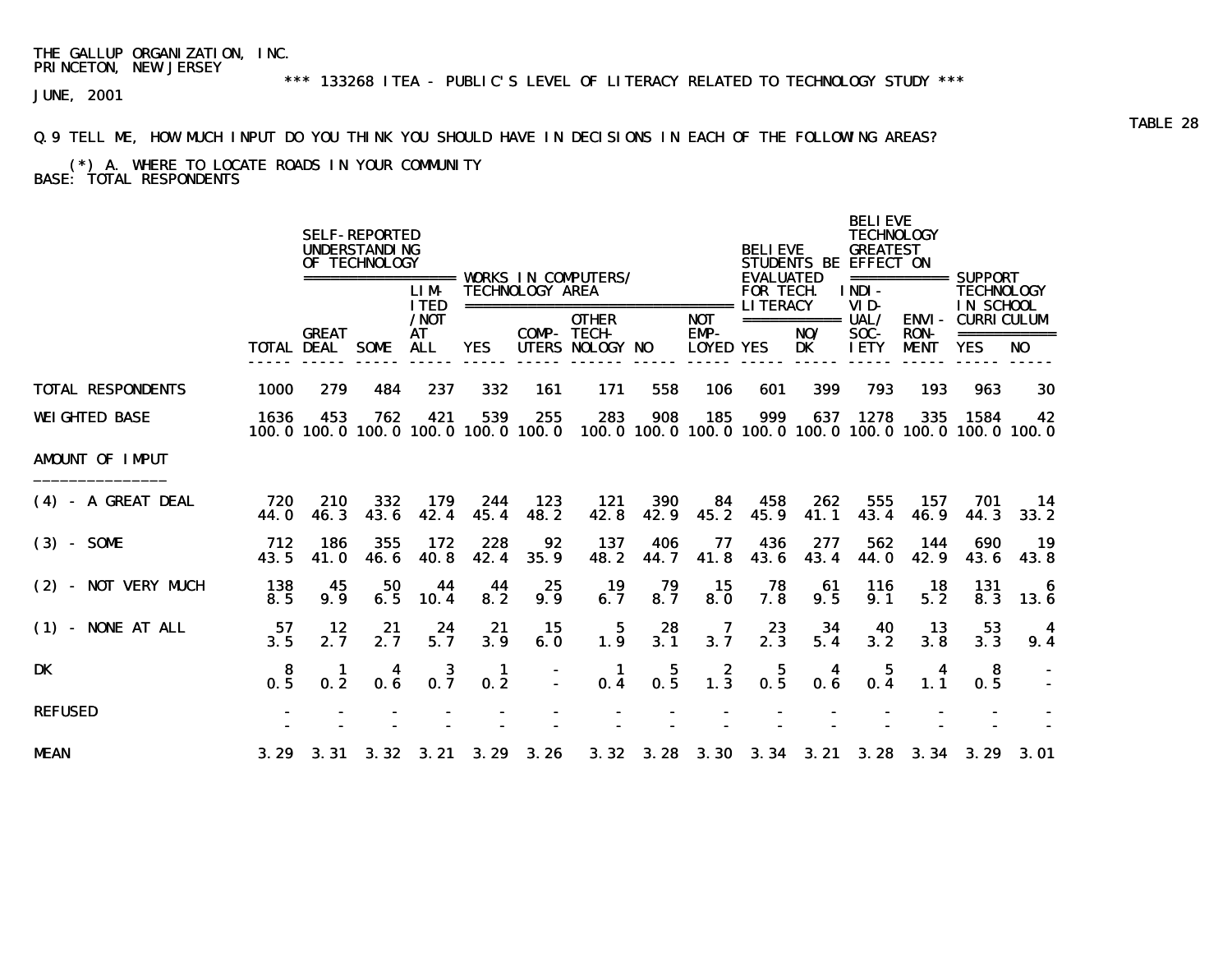# \*\*\* 133268 ITEA - PUBLIC'S LEVEL OF LITERACY RELATED TO TECHNOLOGY STUDY \*\*\*

JUNE, 2001

### Q.9 TELL ME, HOW MUCH INPUT DO YOU THINK YOU SHOULD HAVE IN DECISIONS IN EACH OF THE FOLLOWING AREAS?

#### (\*) B. DEVELOPMENT OF GENETICALLY MODIFIED FOODS BASE: TOTAL RESPONDENTS

|                          |                   |                         |                        |                           |                                         |                    |                  |                           | <b>EDUCATION</b>                                               |                             |                                                                                   |                                           |            |                     |             |                    |                                                                                                                          |                   |
|--------------------------|-------------------|-------------------------|------------------------|---------------------------|-----------------------------------------|--------------------|------------------|---------------------------|----------------------------------------------------------------|-----------------------------|-----------------------------------------------------------------------------------|-------------------------------------------|------------|---------------------|-------------|--------------------|--------------------------------------------------------------------------------------------------------------------------|-------------------|
|                          |                   | <b>GENDER</b>           | =========== <b>AGE</b> |                           |                                         |                    |                  |                           | <b>TOTAL COL-</b>                                              |                             | COL-                                                                              | ======================                    |            |                     | REGI ON     |                    |                                                                                                                          |                   |
|                          | <b>TOTAL MALE</b> |                         | FE-<br><b>MALE</b>     |                           | $18 - 29$ 30 - 49 50 +                  |                    | $50 - 64$ $65 +$ |                           | COL-<br><b>LEGE</b>                                            | <b>LEGE</b><br><b>GRAD.</b> | <b>LEGE</b><br>INC.                                                               | <b>TOTAL H.S.</b><br><b>H.S.</b>          | GRAD.      | <b>H.S.</b><br>INC. | <b>EAST</b> | MD-<br><b>WEST</b> |                                                                                                                          | <b>SOUTH VEST</b> |
| <b>TOTAL RESPONDENTS</b> | 1000              | 418                     | 582                    | 197                       | 435                                     | 358                | 207              | 151                       | 644                                                            | 414                         | 230                                                                               | 281                                       | 233        | 48                  | 253         | 249                | 259                                                                                                                      | 239               |
| <b>WEIGHTED BASE</b>     | 1636              | 784                     | 852                    | 339                       | 712                                     | 568                | 312              | 256                       | 921                                                            | 490                         | 431                                                                               | 580                                       | 425        | 155                 | 373         | 386                | 510<br>100.0 100.0 100.0 100.0 100.0 100.0 100.0 100.0 100.0 100.0 100.0 100.0 100.0 100.0 100.0 100.0 100.0 100.0 100.0 | 367               |
| <b>AMDUNT OF IMPUT</b>   |                   |                         |                        |                           |                                         |                    |                  |                           |                                                                |                             |                                                                                   |                                           |            |                     |             |                    |                                                                                                                          |                   |
| (4) - A GREAT DEAL       | 671<br>41.0       | 302                     | 369<br>38.5 43.4       | 139<br>41.1               | 307<br>43. 1                            | 217<br>38. 2       | 125              | 92                        | 375                                                            | 193                         | 182                                                                               | 223                                       | 167        | 56                  | - 141       |                    | 168 213<br>40.0 36.0 40.7 39.5 42.1 38.4 39.3 35.9 37.7 43.6 41.9                                                        | - 149<br>40. 6    |
| $(3) - S0ME$             | 605<br>37. O      | 288<br>36. 7            | 317<br>37.3            | <b>130</b><br><b>38.3</b> | 250<br>35. 2                            | 218<br><b>38.4</b> | 124<br>39. 7     | 94                        | 365<br>36.7 39.6 40.1                                          | 196                         | 169                                                                               | 192<br>$39.1$ $33.1$ $32.8$ $34.0$ $42.1$ | <b>140</b> | 53                  | 157         | 132<br>34.2        | 181<br>35.4                                                                                                              | - 135<br>36. 9    |
| (2) - NOT VERY MUCH      | 165               | 93<br>$10.1 \quad 11.9$ | 71                     | 40<br>8.4 11.9 10.3       | 73                                      | 51                 | 32<br>8.9 10.3   |                           |                                                                |                             | 18 90 58 33 73 56 18<br>7.2 9.8 11.8 7.6 12.6 13.1 11.4                           |                                           |            |                     | 30          | 41<br>8.1 10.6     | 42<br>8.1                                                                                                                | 52<br>14. 1       |
| $(1)$ - NONE AT ALL      | 174               | 89<br>$10.7$ 11.3 10.1  | 86                     | 26                        | 75<br>$7.5$ 10.6 12.6                   | 72                 |                  | $28$ 43<br>9.1 17.0<br>43 | 81                                                             | 39<br>8.8 8.1               | 42                                                                                | 83                                        | 59         | 24                  | 38          | 42                 | 65<br>9.7 14.2 13.9 15.3 10.2 10.8 12.8                                                                                  | 30<br>8.1         |
| DK                       | -18<br>1.1        | 13<br>1.6               |                        |                           |                                         |                    |                  |                           |                                                                |                             | 6 4 5 10 3 7 8 2 6 9 4 5 6<br>0.7 1.2 0.7 1.7 0.8 2.7 0.9 0.4 1.3 1.6 0.9 3.4 1.6 |                                           |            |                     |             |                    | 9<br>$0.9$ 1.8                                                                                                           |                   |
| <b>REFUSED</b>           | 0.1               |                         | $\frac{2}{0.2}$        |                           | $\begin{array}{c} 1 \\ 0.1 \end{array}$ | $\frac{1}{2}$      | $\sim 10^{-1}$   |                           | $\begin{array}{cccc} 1 & 2 & 1 \\ 0.4 & 0.2 & 0.2 \end{array}$ |                             | $\frac{1}{0.2}$                                                                   |                                           |            |                     | 0.3         |                    |                                                                                                                          | -1<br>0.3         |
| <b>MEAN</b>              |                   |                         |                        |                           |                                         |                    |                  |                           |                                                                |                             |                                                                                   |                                           |            |                     |             |                    | 3.10 3.04 3.15 3.14 3.12 3.04 3.12 2.95 3.13 3.12 3.15 2.97 2.99 2.94 3.09 3.12 3.08 3.10                                |                   |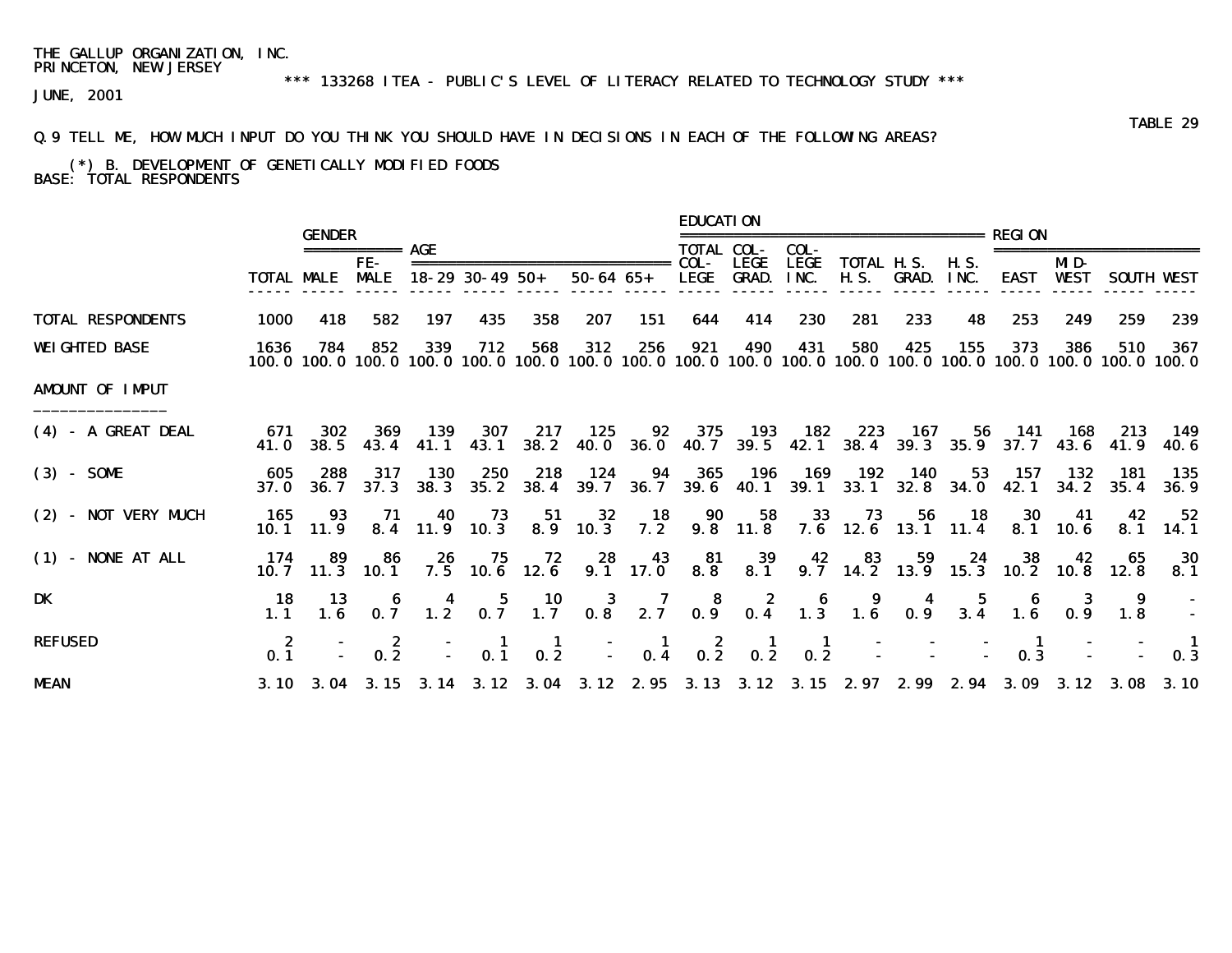# \*\*\* 133268 ITEA - PUBLIC'S LEVEL OF LITERACY RELATED TO TECHNOLOGY STUDY \*\*\*

JUNE, 2001

### Q.9 TELL ME, HOW MUCH INPUT DO YOU THINK YOU SHOULD HAVE IN DECISIONS IN EACH OF THE FOLLOWING AREAS?

#### (\*) B. DEVELOPMENT OF GENETICALLY MODIFIED FOODS BASE: TOTAL RESPONDENTS

|                          |                    |                            | <b>SELF-REPORTED</b><br><b>UNDERSTANDING</b><br>OF TECHNOLOGY |                           |                    |                        |                                 |             |                                               | <b>BELIEVE</b>                      |                              | <b>BELIEVE</b><br><b>TECHNOLOGY</b><br><b>GREATEST</b><br>STUDENTS BE EFFECT ON |                                      |                                                               |                               |
|--------------------------|--------------------|----------------------------|---------------------------------------------------------------|---------------------------|--------------------|------------------------|---------------------------------|-------------|-----------------------------------------------|-------------------------------------|------------------------------|---------------------------------------------------------------------------------|--------------------------------------|---------------------------------------------------------------|-------------------------------|
|                          |                    |                            |                                                               | <b>LIM</b><br><b>ITED</b> |                    | <b>TECHNOLOGY AREA</b> |                                 |             |                                               | <b>EVALUATED</b><br><b>FOR TECH</b> |                              | INDI-<br>VID-                                                                   | ===========                          | SUPPORT<br><b>TECHNOLOGY</b><br>IN SCHOOL                     |                               |
|                          |                    | <b>GREAT</b><br>TOTAL DEAL | SOME                                                          | /NOT<br>AT<br><b>ALL</b>  | <b>YES</b>         | <b>COMP- TECH-</b>     | <b>OTHER</b><br>UTERS NOLOGY NO |             | <b>NOT</b><br><b>EMP-</b><br><b>LOYED YES</b> |                                     | $=$ ===========<br>NO/<br>DK | UAL/<br>SOC-<br><b>IETY</b>                                                     | ENVI -<br><b>RON-</b><br><b>MENT</b> | <b>CURRICULUM</b><br><b>YES</b>                               | ===========<br>N <sub>0</sub> |
| <b>TOTAL RESPONDENTS</b> | <b>1000</b>        | 279                        | 484                                                           | 237                       | 332                | 161                    | 171                             | 558         | 106                                           | 601                                 | 399                          | 793                                                                             | 193                                  | 963                                                           | 30                            |
| <b>WEIGHTED BASE</b>     | 1636               | 453                        | 762<br>100.0 100.0 100.0 100.0 100.0 100.0                    | 421                       | 539                | 255                    | 283                             | 908         | 185                                           | 999                                 | 637                          | 1278                                                                            | 335                                  | 1584<br>100.0 100.0 100.0 100.0 100.0 100.0 100.0 100.0 100.0 | 42                            |
| <b>AMDUNT OF IMPUT</b>   |                    |                            |                                                               |                           |                    |                        |                                 |             |                                               |                                     |                              |                                                                                 |                                      |                                                               |                               |
| (4) - A GREAT DEAL       | 671<br>41.0        | 197<br>43.4                | 308<br>40.5                                                   | 166<br>39.5               | 231<br>42.8        | 108<br>42.4            | 122<br>43.2                     | 372<br>41.0 | 67<br>36.4                                    | 408<br>40.8                         | 264<br>41.4                  | 529<br>41.4                                                                     | 132<br>39.5                          | 658<br>41.5                                                   | - 10<br>22.9                  |
| $(3) - S0ME$             | 605<br>37.0        | 163<br><b>36.0</b>         | 303<br>39.8                                                   | 138<br>32.9               | 194<br><b>36.1</b> | 88<br>34.6             | 106<br>37.4                     | 340<br>37.4 | 70<br>37.9                                    | 394<br>39.5                         | 211<br>33.1                  | 473<br>37.0                                                                     | 125<br>37.4                          | 581<br>36.7                                                   | -19<br>45.3                   |
| (2) - NOT VERY MUCH      | 165<br><b>10.1</b> | 37<br>8.1                  | 85<br>11.1                                                    | 43<br>10.3                | 50<br>9.4          | 27<br>10.4             | 24<br>8.4                       | 107<br>11.8 | -6<br>3.1                                     | 92<br>9.3                           | 72<br>11.3                   | 126<br>9.9                                                                      | 34<br>10.1                           | 159<br>10. O                                                  | -6<br>13.7                    |
| $(1)$ - NONE AT ALL      | - 174<br>10.7      | 48<br>10.5                 | 57<br>7.5                                                     | 69<br>16.5                | 53<br>9.9          | 31<br>12.2             | 22<br>7.9                       | 83<br>9.1   | 37<br>19.8                                    | 90<br>9.0                           | 84<br>13.2                   | 135<br>10.6                                                                     | 37<br>11.2                           | 166<br>10.5                                                   | -8<br>18. 1                   |
| DK                       | 18<br>1.1          | 9<br>1.9                   | 0.9                                                           | 3<br>0.7                  | 10<br>1.8          | -1<br>0.4              | 9<br>3.1                        | 0.4         | 5<br>2.7                                      | 12<br>1.2                           | 6<br>1.0                     | 12<br>1.0                                                                       | 1.8                                  | 18<br>1.2                                                     |                               |
| <b>REFUSED</b>           | -2<br>0.1          |                            | -1<br>0.1                                                     | -1<br>0.2                 |                    |                        |                                 | 2<br>0.2    |                                               | 2<br>0.2                            |                              | 2<br>0.2                                                                        |                                      | -2<br>0.1                                                     |                               |
| <b>MEAN</b>              |                    |                            | 3.10 3.15 3.15 2.96 3.14 3.08                                 |                           |                    |                        |                                 |             |                                               |                                     |                              |                                                                                 |                                      | 3. 20 3. 11 2. 93 3. 14 3. 04 3. 11 3. 07 3. 11 2. 73         |                               |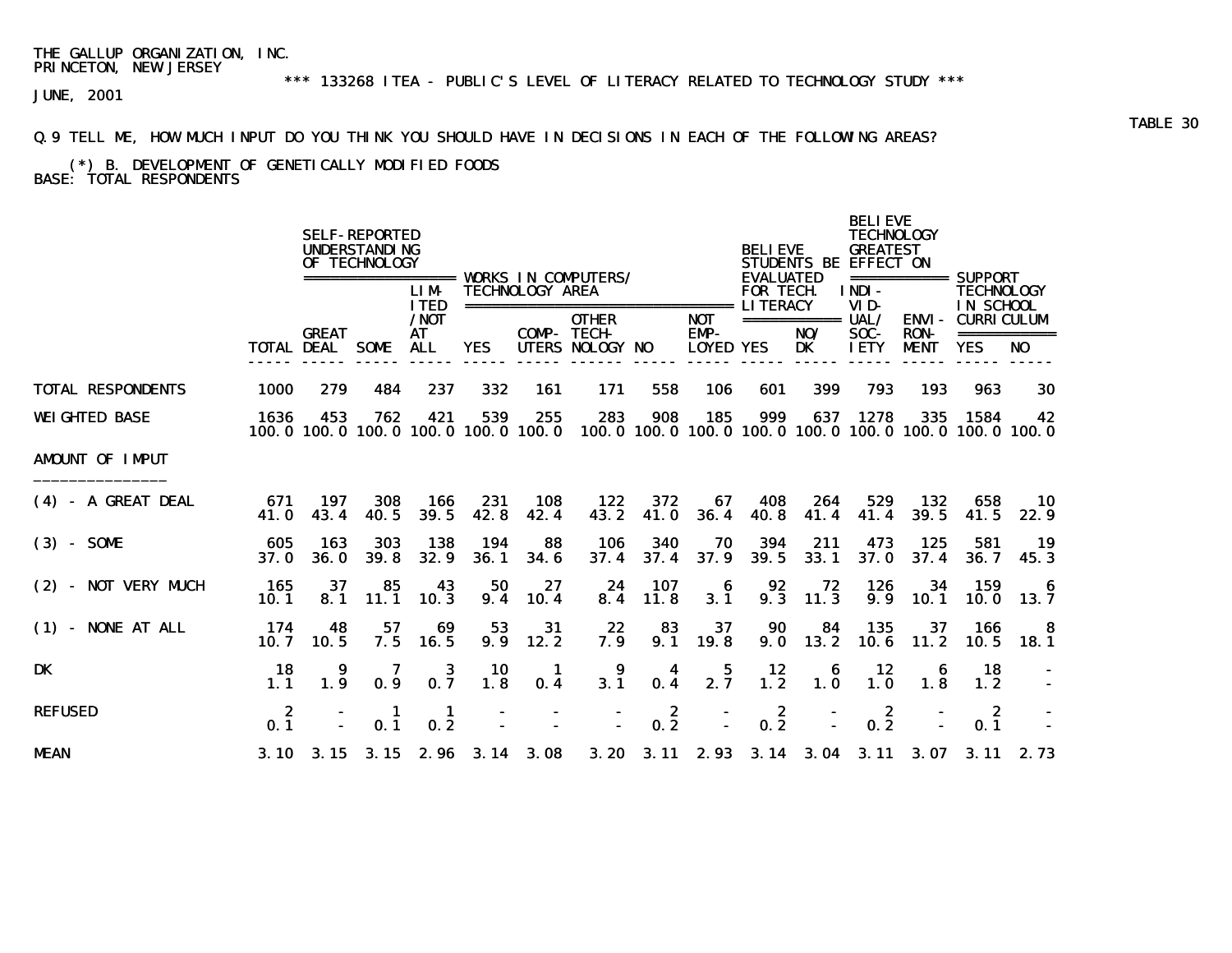# \*\*\* 133268 ITEA - PUBLIC'S LEVEL OF LITERACY RELATED TO TECHNOLOGY STUDY \*\*\*

JUNE, 2001

### TABLE 31 Q.9 TELL ME, HOW MUCH INPUT DO YOU THINK YOU SHOULD HAVE IN DECISIONS IN EACH OF THE FOLLOWING AREAS?

 (\*) C. DEVELOPMENT OF FUEL-EFFICIENT CARS BASE: TOTAL RESPONDENTS

|                          |                               | <b>GENDER</b>                            | =========== AGE      |                                          |                                    |                                          |                                                 |                                                       | <b>EDUCATION</b><br><b>TOTAL COL-</b>     |                                                      | COL-                |                                    |                                                       |                                                            | <b>REGION</b>                |                    |                                                                                                                        |                                                           |
|--------------------------|-------------------------------|------------------------------------------|----------------------|------------------------------------------|------------------------------------|------------------------------------------|-------------------------------------------------|-------------------------------------------------------|-------------------------------------------|------------------------------------------------------|---------------------|------------------------------------|-------------------------------------------------------|------------------------------------------------------------|------------------------------|--------------------|------------------------------------------------------------------------------------------------------------------------|-----------------------------------------------------------|
|                          |                               | <b>TOTAL MALE</b>                        | FE-<br><b>MALE</b>   |                                          | $18 - 29$ 30 - 49 50 +             |                                          | $50 - 64$ $65 +$                                |                                                       | COL-<br>LEGE                              | <b>LEGE</b><br><b>GRAD.</b>                          | <b>LEGE</b><br>INC. | TOTAL H.S.                         | <b>H.S. GRAD. INC.</b>                                | <b>H.S.</b>                                                | EAST                         | MD-<br><b>WEST</b> |                                                                                                                        | <b>SOUTH VEST</b>                                         |
| <b>TOTAL RESPONDENTS</b> | 1000                          | 418                                      | 582                  | 197                                      | 435                                | 358                                      | 207                                             | 151                                                   | 644                                       | 414                                                  | 230                 | 281                                | 233                                                   | 48                                                         | 253                          | 249                | 259                                                                                                                    | 239                                                       |
| <b>WEIGHTED BASE</b>     | 1636                          | 784                                      | 852                  | 339                                      | 712                                | 568                                      | 312                                             | 256                                                   | 921                                       | 490                                                  | 431                 | 580                                | 425                                                   | 155                                                        | 373                          | 386                | 510<br>100.0 100.0 100.0 100.0 100.0 100.0 100.0 100.0 100.0 100.0 100.0 100.0 100.0 100.0 100.0 100.0 100.0 100.0 100 | 367                                                       |
| <b>AMDUNT OF IMPUT</b>   |                               |                                          |                      |                                          |                                    |                                          |                                                 |                                                       |                                           |                                                      |                     |                                    |                                                       |                                                            |                              |                    |                                                                                                                        |                                                           |
| (4) - A GREAT DEAL       | 609<br>37. 2                  | 292                                      | 317<br>$37.2$ $37.2$ | 126<br>37.2                              | 244<br>34. 2                       | 236                                      | <b>130</b>                                      | 106                                                   | 307<br>41.6 41.7 41.4 33.4 31.9           | - 156                                                | - 151               | 240<br>$35.0$ $41.4$ $41.1$ $42.2$ | 175                                                   |                                                            | 65 135<br>36. O              | 153<br>39. 6       | 198<br>38. 9                                                                                                           | 123<br>33. 6                                              |
| $(3) - S0ME$             | 727<br>44.4                   | 339<br>43.3                              | 387<br>45.5          | 151                                      | 337<br>44.7 47.3                   | 226<br><b>39. 8</b>                      | 143<br>45.7                                     | 83                                                    | 429<br>32.6 46.6 45.7 47.7 40.7           | 224                                                  | 206                 | 236                                | 169                                                   | 67                                                         | 170<br>$39.8$ 43.4 45.4 42.1 | 162                | 208<br>40. 8                                                                                                           | 187<br>50. 9                                              |
| (2) - NOT VERY MUCH      | 162<br>9.9                    | 78<br>9.9                                | 84                   | 45                                       | 71<br>$9.9$ 13.3 10.0              | 45<br>7.9                                | 8.7                                             |                                                       | <b>24</b> 116 65 51<br>9.4 12.6 13.3 11.7 |                                                      |                     | $7.2^{42}$                         | $\frac{34}{7.9}$                                      | - 8                                                        | 39<br>$5.2 \quad 10.4$       | 36<br>9.3          | 46                                                                                                                     | - 41<br>$9.1$ 11.1                                        |
| $(1)$ - NONE AT ALL      | 124<br>7. 6                   | $\begin{array}{c} 69 \\ 8.7 \end{array}$ | $\frac{56}{6.5}$     | $\begin{array}{c} 13 \\ 3.8 \end{array}$ | $\frac{55}{7.7}$                   | $\begin{array}{c} 55 \\ 9.6 \end{array}$ |                                                 | $\begin{array}{cc} 19 & 36 \\ 5.9 & 14.1 \end{array}$ |                                           | $\begin{array}{cc} 61 & 42 \\ 6.6 & 8.6 \end{array}$ | $\frac{19}{4.4}$    |                                    | $\begin{array}{cc} 55 & 43 \\ 9.5 & 10.1 \end{array}$ | $\begin{array}{c} \mathbf{12} \\ \mathbf{7.8} \end{array}$ | 7.0                          |                    | $\begin{array}{cc} 31 & 54 \\ 8.0 & 10.6 \end{array}$                                                                  | - 13<br>3.6                                               |
| DK                       | 13<br>0.8                     |                                          |                      |                                          | $7$ $7$ $3$ $5$<br>0.9 0.8 1.0 0.7 | $\frac{5}{0.9}$                          |                                                 |                                                       |                                           |                                                      |                     |                                    |                                                       |                                                            |                              |                    | $-$ 5 6 2 4 7 5 2 4 4 3<br>$-$ 2.0 0.7 0.4 1.0 1.2 1.1 1.5 1.0 0.9 0.7                                                 | $\begin{array}{c} \textbf{3} \\ \textbf{0.8} \end{array}$ |
| <b>REFUSED</b>           | $\mathbf{0}.\bar{\mathbf{1}}$ |                                          |                      |                                          |                                    |                                          | $\begin{array}{ccc} 1 & - \\ 0 & 2 \end{array}$ | $\begin{array}{c} 1 \\ 0.4 \end{array}$               | $\begin{array}{c} 1 \\ 0.1 \end{array}$   |                                                      | $\frac{1}{2}$       |                                    |                                                       |                                                            | 0.3                          |                    |                                                                                                                        |                                                           |
| <b>MEAN</b>              |                               |                                          |                      |                                          |                                    |                                          |                                                 |                                                       |                                           |                                                      |                     |                                    |                                                       |                                                            |                              |                    | 3.12 3.10 3.14 3.17 3.09 3.15 3.23 3.04 3.08 3.01 3.15 3.15 3.13 3.22 3.12 3.14 3.09 3.15                              |                                                           |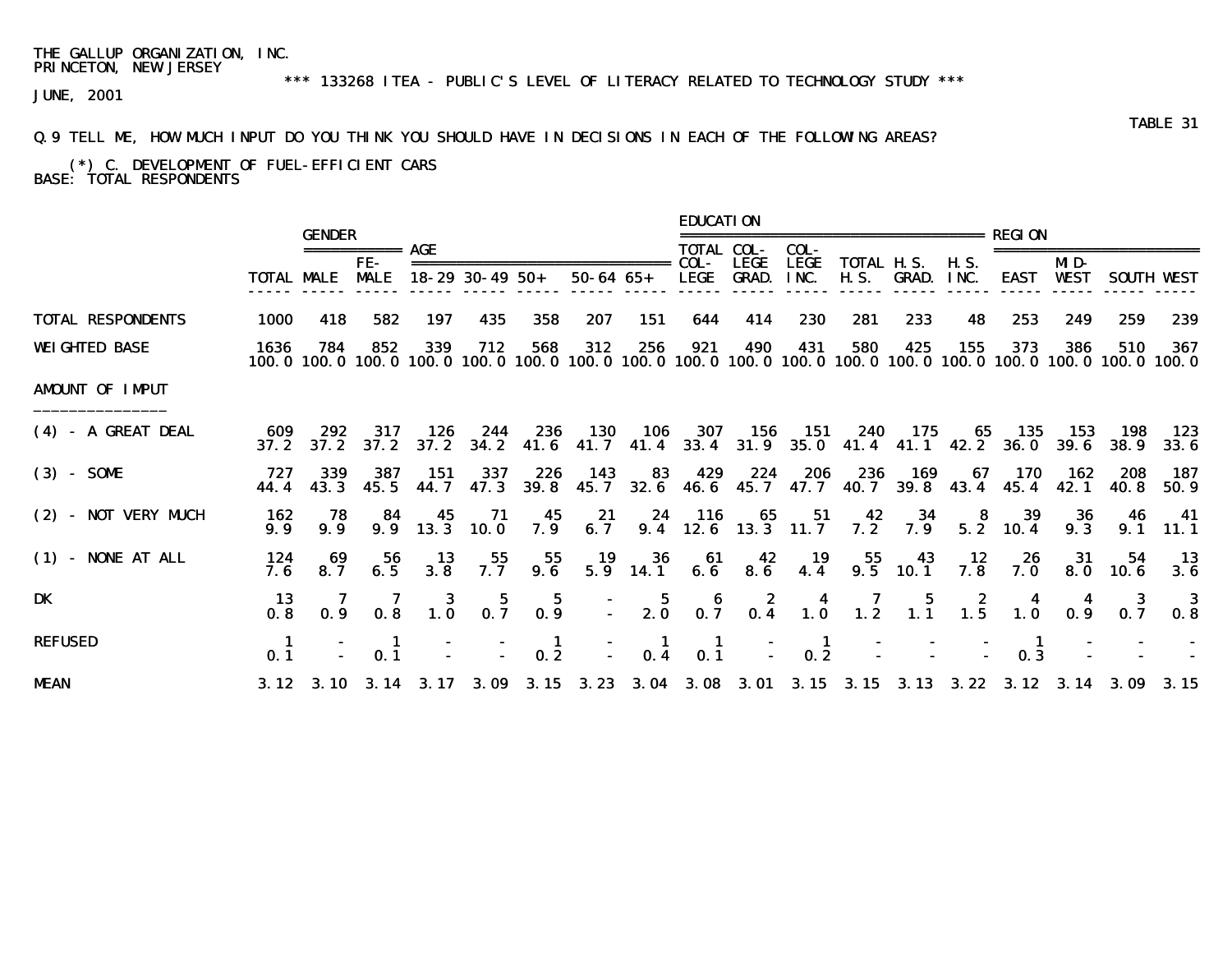# \*\*\* 133268 ITEA - PUBLIC'S LEVEL OF LITERACY RELATED TO TECHNOLOGY STUDY \*\*\*

JUNE, 2001

### Q.9 TELL ME, HOW MUCH INPUT DO YOU THINK YOU SHOULD HAVE IN DECISIONS IN EACH OF THE FOLLOWING AREAS?

#### (\*) C. DEVELOPMENT OF FUEL-EFFICIENT CARS BASE: TOTAL RESPONDENTS

|                          |             |              | <b>SELF-REPORTED</b><br><b>UNDERSTANDING</b><br>OF TECHNOLOGY |                                                |                      |                        | <b>VORKS IN COMPUTERS/</b>      |             |                                        | <b>BELIEVE</b><br><b>EVALUATED</b> |                          | <b>BELIEVE</b><br><b>TECHNOLOGY</b><br><b>GREATEST</b><br><b>STUDENTS BE EFFECT ON</b> |                                            | SUPPORT                                                                |                   |  |
|--------------------------|-------------|--------------|---------------------------------------------------------------|------------------------------------------------|----------------------|------------------------|---------------------------------|-------------|----------------------------------------|------------------------------------|--------------------------|----------------------------------------------------------------------------------------|--------------------------------------------|------------------------------------------------------------------------|-------------------|--|
|                          |             |              |                                                               | =================<br><b>LIM</b><br><b>ITED</b> |                      | <b>TECHNOLOGY AREA</b> | =============================== |             |                                        | <b>FOR TECH</b><br><b>LITERACY</b> |                          | <b>INDI-</b><br>VID-                                                                   | ===========                                | <b>TECHNOLOGY</b><br>IN SCHOOL                                         |                   |  |
|                          | TOTAL DEAL  | <b>GREAT</b> | <b>SOME</b>                                                   | /NOT<br>AT<br><b>ALL</b>                       | <b>YES</b>           | <b>COMP-TECH-</b>      | <b>OTHER</b><br>UTERS NOLOGY NO |             | <b>NOT</b><br>EMP-<br><b>LOYED YES</b> |                                    | ===========<br>NO/<br>DK | UAL/<br>SOC-<br><b>IETY</b>                                                            | <b>ENVI-</b><br><b>RON-</b><br><b>MENT</b> | <b>CURRICULUM</b><br><b>YES</b>                                        | ===========<br>NO |  |
| <b>TOTAL RESPONDENTS</b> | 1000        | 279          | 484                                                           | 237                                            | 332                  | 161                    | 171                             | 558         | 106                                    | 601                                | 399                      | 793                                                                                    | 193                                        | 963                                                                    | 30                |  |
| <b>WEIGHTED BASE</b>     | 1636        | 453          | 762                                                           | 421<br>100.0 100.0 100.0 100.0 100.0 100.0     | 539                  | 255                    | 283                             | 908         | 185                                    | 999                                | 637                      | 1278                                                                                   | 335                                        | 1584<br>100, 0 100, 0 100, 0 100, 0 100, 0 100, 0 100, 0 100, 0 100, 0 | 42                |  |
| <b>AMDUNT OF IMPUT</b>   |             |              |                                                               |                                                |                      |                        |                                 |             |                                        |                                    |                          |                                                                                        |                                            |                                                                        |                   |  |
| (4) - A GREAT DEAL       | 609<br>37.2 | 174<br>38.4  | 238<br>31.2                                                   | 197<br>46.9                                    | 193<br>35.8          | 97<br>37.9             | 96<br>34.0                      | 337<br>37.1 | 76<br>41.0                             | 377<br>37.8                        | 232<br>36.4              | 444<br>34.8                                                                            | 156<br>46.5                                | 593<br>37.4                                                            | 12<br>29. 2       |  |
| $(3) - S0ME$             | 727<br>44.4 | 184<br>40.7  | 404<br>53.0                                                   | 138<br>32.9                                    | 245<br>45.5          | <b>110</b><br>43.2     | 135<br>47.7                     | 402<br>44.3 | 79<br>42.7                             | 459<br>46.0                        | 267<br>41.9              | 584<br>45.7                                                                            | 136<br>40.5                                | 711<br>44.9                                                            | -11<br>25.1       |  |
| (2) - NOT VERY MUCH      | 162<br>9.9  | 53<br>11.6   | 68<br>8.9                                                     | 41<br>9.7                                      | 57<br>10.6           | 23<br>8.8              | 34<br>12.2                      | 90<br>9.9   | 15<br>8.1                              | 87<br>8.7                          | 74<br>11.7               | 138<br>10.8                                                                            | 21<br>6.3                                  | 154<br>9.7                                                             | -8<br>18.5        |  |
| $(1)$ - NONE AT ALL      | 124<br>7.6  | 37<br>8.2    | 44<br>5.7                                                     | 43<br><b>10.3</b>                              | 38<br>7.1            | 21<br>8.1              | 17<br>6.2                       | 72<br>7.9   | 13<br>6.9                              | 67<br>6.7                          | 57<br>9.0                | 108<br>8.4                                                                             | 14<br>4.3                                  | 113<br>7. 1                                                            | <b>10</b><br>24.6 |  |
| DK                       | 13<br>0.8   | 5<br>1.1     | 9<br>1.1                                                      |                                                | 5<br>1.0             | 5<br>2.0               | $\blacksquare$                  | 6<br>0.6    | 2<br>$1.\overline{3}$                  | 7<br>0.7                           | 1.0                      | 0.3                                                                                    | 8<br>2.4                                   | 12<br>0.8                                                              | -1<br>2.7         |  |
| <b>REFUSED</b>           | -1<br>0.1   |              |                                                               | 1<br>0.2                                       |                      |                        |                                 | 1<br>0.1    |                                        | 1<br>0.1                           |                          | -1<br>0.1                                                                              |                                            | -1<br>0.1                                                              |                   |  |
| <b>MEAN</b>              | 3.12        |              | $3.11 \quad 3.11$                                             |                                                | $3.17$ $3.11$ $3.13$ |                        | <b>3.09</b>                     |             | 3.11 3.19 3.16 3.07                    |                                    |                          |                                                                                        | $3.07 \quad 3.32$                          |                                                                        | $3.14$ 2.60       |  |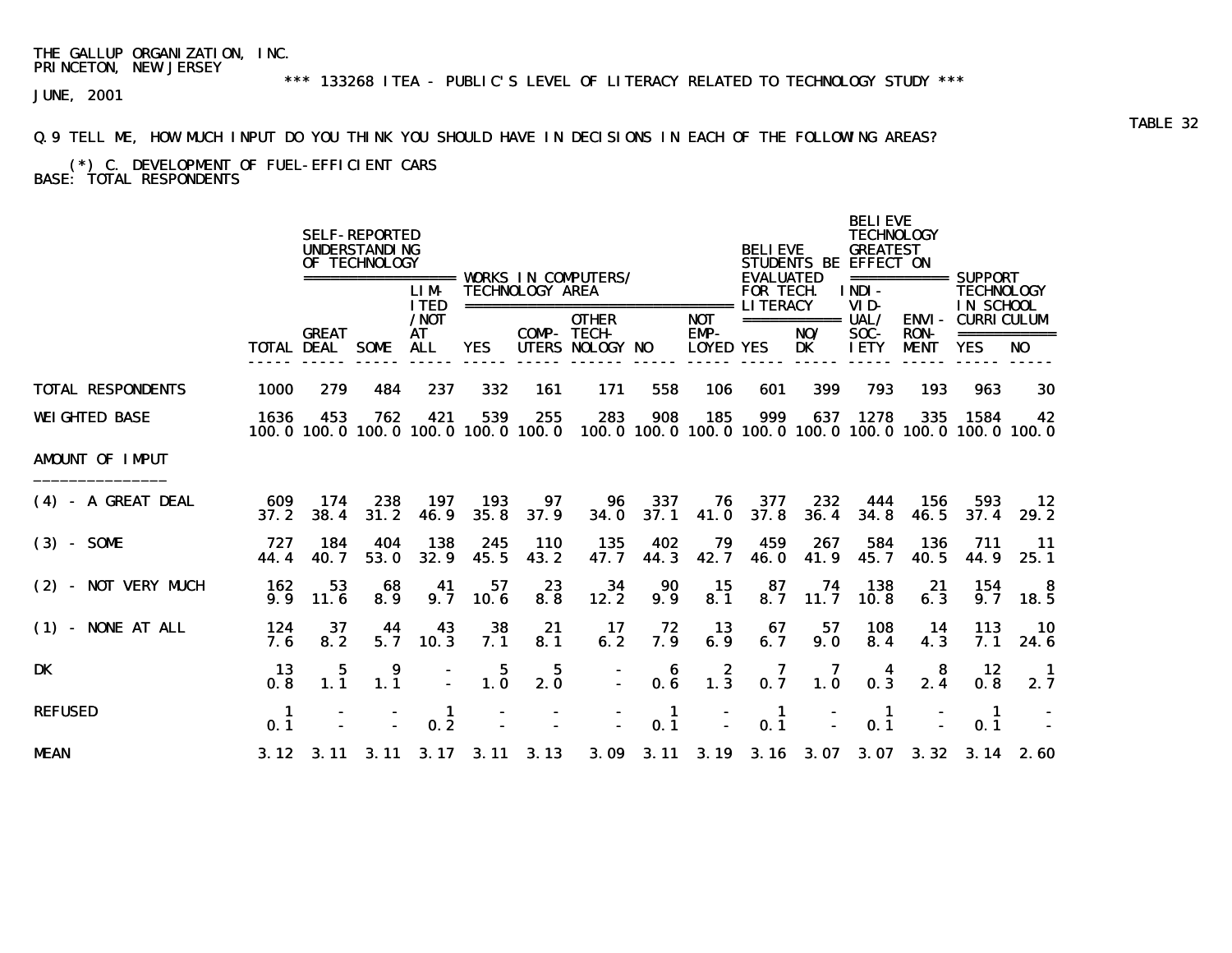# \*\*\* 133268 ITEA - PUBLIC'S LEVEL OF LITERACY RELATED TO TECHNOLOGY STUDY \*\*\*

JUNE, 2001

### Q.9 TELL ME, HOW MUCH INPUT DO YOU THINK YOU SHOULD HAVE IN DECISIONS IN EACH OF THE FOLLOWING AREAS?

#### (\*) D. DESIGNATION OF NEIGHBORHOOD COMMUNITY CENTERS BASE: TOTAL RESPONDENTS

|                          |                   |                 |                    |                                           |                        |                                                            |                                |                                                            | <b>EDUCATION</b>  |                                                       |                     |                                                                                                                        |                                         |                                          |                                         |                                                           |                                          |                                    |
|--------------------------|-------------------|-----------------|--------------------|-------------------------------------------|------------------------|------------------------------------------------------------|--------------------------------|------------------------------------------------------------|-------------------|-------------------------------------------------------|---------------------|------------------------------------------------------------------------------------------------------------------------|-----------------------------------------|------------------------------------------|-----------------------------------------|-----------------------------------------------------------|------------------------------------------|------------------------------------|
|                          |                   | <b>GENDER</b>   | =========== AGE    |                                           |                        |                                                            |                                |                                                            | <b>TOTAL COL-</b> |                                                       | COL-                |                                                                                                                        |                                         |                                          | <b>REGION</b>                           |                                                           |                                          |                                    |
|                          | <b>TOTAL MALE</b> |                 | FE-<br><b>MALE</b> |                                           | $18 - 29$ 30 - 49 50 + |                                                            | $50 - 64$ $65 +$               |                                                            | COL-<br>LEGE      | <b>LEGE</b><br><b>GRAD.</b>                           | <b>LEGE</b><br>INC. | <b>TOTAL H.S.</b><br><b>H.S.</b>                                                                                       | GRAD.                                   | <b>H.S.</b><br>INC.                      | <b>EAST</b>                             | MD-<br><b>WEST</b>                                        |                                          | <b>SOUTH VEST</b>                  |
| <b>TOTAL RESPONDENTS</b> | 1000              | 418             | 582                | 197                                       | 435                    | 358                                                        | 207                            | 151                                                        | 644               | 414                                                   | 230                 | 281                                                                                                                    | 233                                     | 48                                       | 253                                     | 249                                                       | 259                                      | 239                                |
| <b>WEIGHTED BASE</b>     | 1636              | 784             | 852                | 339                                       | 712                    | 568                                                        | 312                            | 256                                                        | 921               | 490                                                   | 431                 | 580<br>100.0 100.0 100.0 100.0 100.0 100.0 100.0 100.0 100.0 100.0 100.0 100.0 100.0 100.0 100.0 100.0 100.0 100.0 100 | 425                                     | 155                                      | 373                                     | 386                                                       | 510                                      | 367                                |
| <b>AMDUNT OF IMPUT</b>   |                   |                 |                    |                                           |                        |                                                            |                                |                                                            |                   |                                                       |                     |                                                                                                                        |                                         |                                          |                                         |                                                           |                                          |                                    |
| (4) - A GREAT DEAL       | 706<br>43. 1      | 315<br>40. 2    | 391<br>45.8        | 143<br>42.3                               | 339<br>47. 7           | 218<br>38.4                                                | 118<br>37.9                    | <b>100</b>                                                 | 385<br>39.041.8   | 194<br><b>39. 6</b>                                   | 191                 | 261<br>44.3 45.0 48.5 35.1 41.5 45.7                                                                                   | 206                                     | 54                                       | 155                                     | 176                                                       | 221<br>43. 3                             | 153<br>41.9                        |
| $(3) - S0ME$             | 766               | 376<br>47.9     | 390<br>45.8        | 158<br>46.6                               | 307<br>43. 1           | 294<br>51.8                                                | 173<br>55.4                    | 121                                                        | 445               | 250<br>47.3 48.4 51.0                                 | 196                 | 263<br>45.4 45.4                                                                                                       | 179                                     | 84<br>42.2 54.1                          | 188<br>50.4                             | 157<br>40. 6                                              | 228<br>44. 7                             | 193<br>52.7                        |
| (2) - NOT VERY MUCH      | 101<br>6.2        | 60<br>7. 6      | 41<br>4.8          | 22<br>6.5                                 | 41<br>5.7              | 34<br>5.9                                                  | 14<br>4.5                      | $\begin{array}{c} \textbf{20} \\ \textbf{7.6} \end{array}$ | 57<br>6.2         | 33<br>6.8                                             | 24<br>5.6           | 39<br>6.7                                                                                                              | 26<br>6.1                               | $\begin{array}{c} 13 \\ 8.6 \end{array}$ | 19<br>5.0                               | 39<br>10.0                                                | 27<br>5.3                                | - 16<br>4.5                        |
| $(1)$ - NONE AT ALL      | 52<br>3.2         | 27<br>3.4       | 25<br>3.0          | 14<br>4.1                                 | 2.8                    | $\begin{array}{c} \mathbf{19} \\ \mathbf{3.3} \end{array}$ | $\overline{\mathbf{z}}$<br>2.2 | $\frac{12}{4.6}$                                           | $28$<br>3.0       | $\begin{array}{c} 8 \\ 1.5 \end{array}$               | $20$<br>4.8         | $\frac{15}{2.7}$                                                                                                       | $\frac{12}{2.8}$                        | 2.2                                      | 2.2                                     | $\begin{array}{c} \mathbf{13}\\ \mathbf{3.5} \end{array}$ | $\begin{array}{c} 30 \\ 5.8 \end{array}$ | $\blacksquare$<br>0.3              |
| DK                       | 0.5               | 0.5             | 0.5                | $\overline{\mathbf{0.6}}^2$               | $0.\overline{6}$       | $\begin{array}{c} 2 \\ 0.4 \end{array}$                    | Ī.                             | $\begin{array}{c} 2 \\ 0.8 \end{array}$                    | 0.4               | $0.3^{4}$                                             |                     |                                                                                                                        |                                         |                                          | $\begin{array}{c} 2 \\ 0.6 \end{array}$ | $\frac{1}{0.3}$                                           | 0.8                                      | $\blacksquare$<br>$0.\overline{3}$ |
| <b>REFUSED</b>           | $\frac{3}{0.2}$   | $\frac{3}{0.3}$ |                    |                                           |                        | $\frac{2}{0.3}$                                            |                                | $\frac{2}{0.7}$<br>I.                                      |                   | $\begin{array}{ccc} & 1 & 1 \\ 0.1 & 0.2 \end{array}$ |                     | $\begin{array}{c} 2 \\ 0.3 \end{array}$                                                                                | $\begin{array}{c} 2 \\ 0.4 \end{array}$ |                                          | -1<br>0.3                               |                                                           |                                          | $\frac{2}{0.5}$                    |
| <b>MEAN</b>              |                   |                 |                    | 3. 31 3. 26 3. 35 3. 28 3. 37 3. 26 3. 29 |                        |                                                            |                                |                                                            |                   |                                                       |                     | 3.23 3.30 3.30 3.29 3.33 3.37 3.22                                                                                     |                                         |                                          |                                         | $3.32 \quad 3.29$                                         | 3. 27                                    | 3.37                               |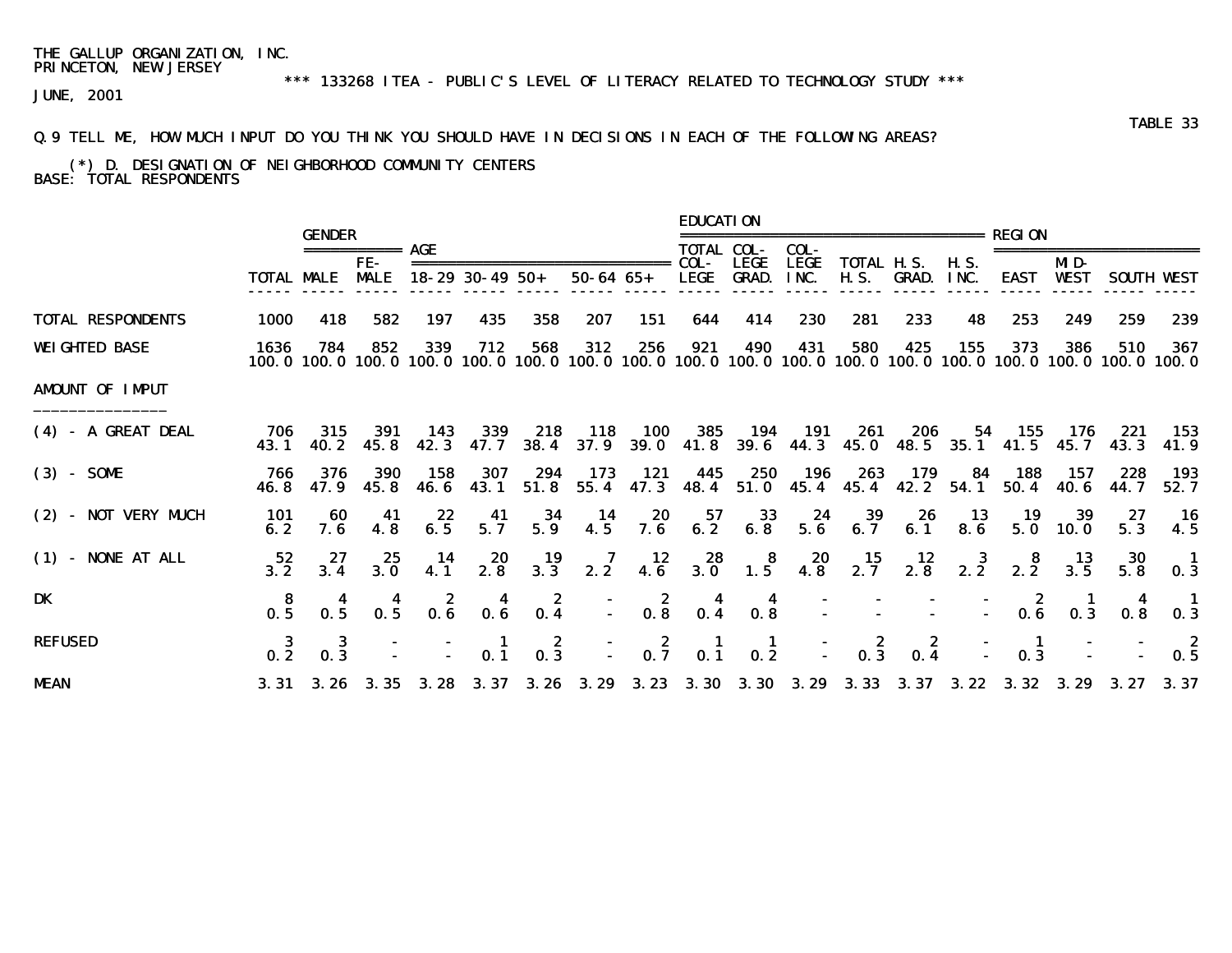# \*\*\* 133268 ITEA - PUBLIC'S LEVEL OF LITERACY RELATED TO TECHNOLOGY STUDY \*\*\*

JUNE, 2001

### Q.9 TELL ME, HOW MUCH INPUT DO YOU THINK YOU SHOULD HAVE IN DECISIONS IN EACH OF THE FOLLOWING AREAS?

#### (\*) D. DESIGNATION OF NEIGHBORHOOD COMMUNITY CENTERS BASE: TOTAL RESPONDENTS

|                          |             |                   | <b>SELF-REPORTED</b><br><b>UNDERSTANDING</b><br>OF TECHNOLOGY |                                                |                          |                        |                                                               |             |                                               | <b>BELIEVE</b>                                         |                                 | <b>BELIEVE</b><br><b>TECHNOLOGY</b><br><b>GREATEST</b><br>STUDENTS BE EFFECT ON |                                            |                                                                        |                   |  |
|--------------------------|-------------|-------------------|---------------------------------------------------------------|------------------------------------------------|--------------------------|------------------------|---------------------------------------------------------------|-------------|-----------------------------------------------|--------------------------------------------------------|---------------------------------|---------------------------------------------------------------------------------|--------------------------------------------|------------------------------------------------------------------------|-------------------|--|
|                          |             |                   |                                                               | =================<br><b>LIM</b><br><b>ITED</b> |                          | <b>TECHNOLOGY AREA</b> | <b>VORKS IN COMPUTERS/</b><br>------------------------------- |             |                                               | <b>EVALUATED</b><br><b>FOR TECH</b><br><b>LITERACY</b> |                                 | INDI-<br>VID-                                                                   | ===========                                | SUPPORT<br><b>TECHNOLOGY</b><br>IN SCHOOL                              |                   |  |
|                          | TOTAL DEAL  | <b>GREAT</b>      | <b>SOME</b>                                                   | / <b>NOT</b><br>AT<br><b>ALL</b>               | <b>YES</b>               | <b>COMP-TECH-</b>      | <b>OTHER</b><br>UTERS NOLOGY NO                               |             | <b>NOT</b><br><b>EMP-</b><br><b>LOYED YES</b> |                                                        | ===========<br>NO/<br><b>DK</b> | UAL/<br>SOC-<br><b>IETY</b>                                                     | <b>ENVI-</b><br><b>RON-</b><br><b>MENT</b> | <b>CURRICULUM</b><br><b>YES</b>                                        | ===========<br>NO |  |
|                          |             |                   |                                                               |                                                |                          |                        |                                                               |             |                                               |                                                        |                                 |                                                                                 |                                            |                                                                        |                   |  |
| <b>TOTAL RESPONDENTS</b> | 1000        | 279               | 484                                                           | 237                                            | 332                      | 161                    | 171                                                           | 558         | 106                                           | 601                                                    | 399                             | 793                                                                             | 193                                        | 963                                                                    | 30                |  |
| <b>WEIGHTED BASE</b>     | 1636        | 453               | 762<br>100.0 100.0 100.0                                      | 421                                            | 539<br>100.0 100.0 100.0 | 255                    | 283                                                           | 908         | 185                                           | 999                                                    | 637                             | 1278                                                                            | 335                                        | 1584<br>100, 0 100, 0 100, 0 100, 0 100, 0 100, 0 100, 0 100, 0 100, 0 | 42                |  |
| <b>AMDUNT OF IMPUT</b>   |             |                   |                                                               |                                                |                          |                        |                                                               |             |                                               |                                                        |                                 |                                                                                 |                                            |                                                                        |                   |  |
| (4) - A GREAT DEAL       | 706<br>43.1 | 207<br>45.8       | 328<br>43.1                                                   | 170<br>40.4                                    | 221<br>41.0              | 105<br>41.2            | 116<br>40.8                                                   | 403<br>44.4 | 80<br>43.1                                    | 434<br>43.5                                            | 271<br>42.5                     | 555<br>43.4                                                                     | 143<br>42.8                                | 691<br>43.6                                                            | -11<br>25.8       |  |
| $(3) - S0ME$             | 766<br>46.8 | 202<br>44.6       | 369<br>48.5                                                   | 195<br>46.2                                    | 258<br><b>48.0</b>       | 116<br>45.4            | 142<br>50.3                                                   | 421<br>46.4 | 85<br>46.1                                    | 481<br>48.1                                            | 285<br>44.8                     | 587<br>45.9                                                                     | 165<br>49.4                                | 738<br>46.6                                                            | 24<br>55.7        |  |
| (2) - NOT VERY MUCH      | 101<br>6.2  | 27<br>5.9         | 39<br>5.1                                                     | 36<br>8.4                                      | 29<br>5.5                | 14<br>5.4              | 16<br>5.5                                                     | 59<br>6.5   | -11<br>6.0                                    | 44<br>4.4                                              | 57<br>8.9                       | 85<br>6.6                                                                       | 14<br>4.3                                  | 96<br>6.1                                                              | 5<br>11.4         |  |
| (1) - NONE AT ALL        | 52<br>3.2   | 14<br>3.1         | 19<br>2.5                                                     | 19<br>4.5                                      | 23<br>4.3                | 20<br>8.0              | 3<br>1.0                                                      | 21<br>2.3   | 9<br>4.7                                      | 32<br>3.2                                              | 20<br>3.1                       | 43<br>3.4                                                                       | 9<br>2.7                                   | 51<br>3.2                                                              | 2.4               |  |
| DK                       | 8<br>0.5    | 3<br>0.6          | 5<br>0.7                                                      |                                                | 4<br>0.8                 |                        | 4<br>1.6                                                      | 4<br>0.4    |                                               | 5<br>0.5                                               | 3<br>0.5                        | 5<br>0.4                                                                        | 3<br>0.9                                   | 0.4                                                                    | 4.7               |  |
| <b>REFUSED</b>           | 3<br>0.2    |                   | 1<br>0.1                                                      | 2<br>0.4                                       | 3<br>$0.\overline{5}$    |                        | 3<br>0.9                                                      |             |                                               | $\begin{array}{c} 2 \\ 0.2 \end{array}$                | 1<br>0.2                        | 3<br>0.2                                                                        |                                            | -2<br>0.1                                                              |                   |  |
| <b>MEAN</b>              |             | $3.31 \quad 3.34$ | 3.33                                                          | 3.23                                           | 3.27                     | 3.20                   | 3.34                                                          | 3.33        | 3.28                                          | 3.33                                                   | 3.27                            | <b>3.30</b>                                                                     | 3.33                                       |                                                                        | 3.31 3.10         |  |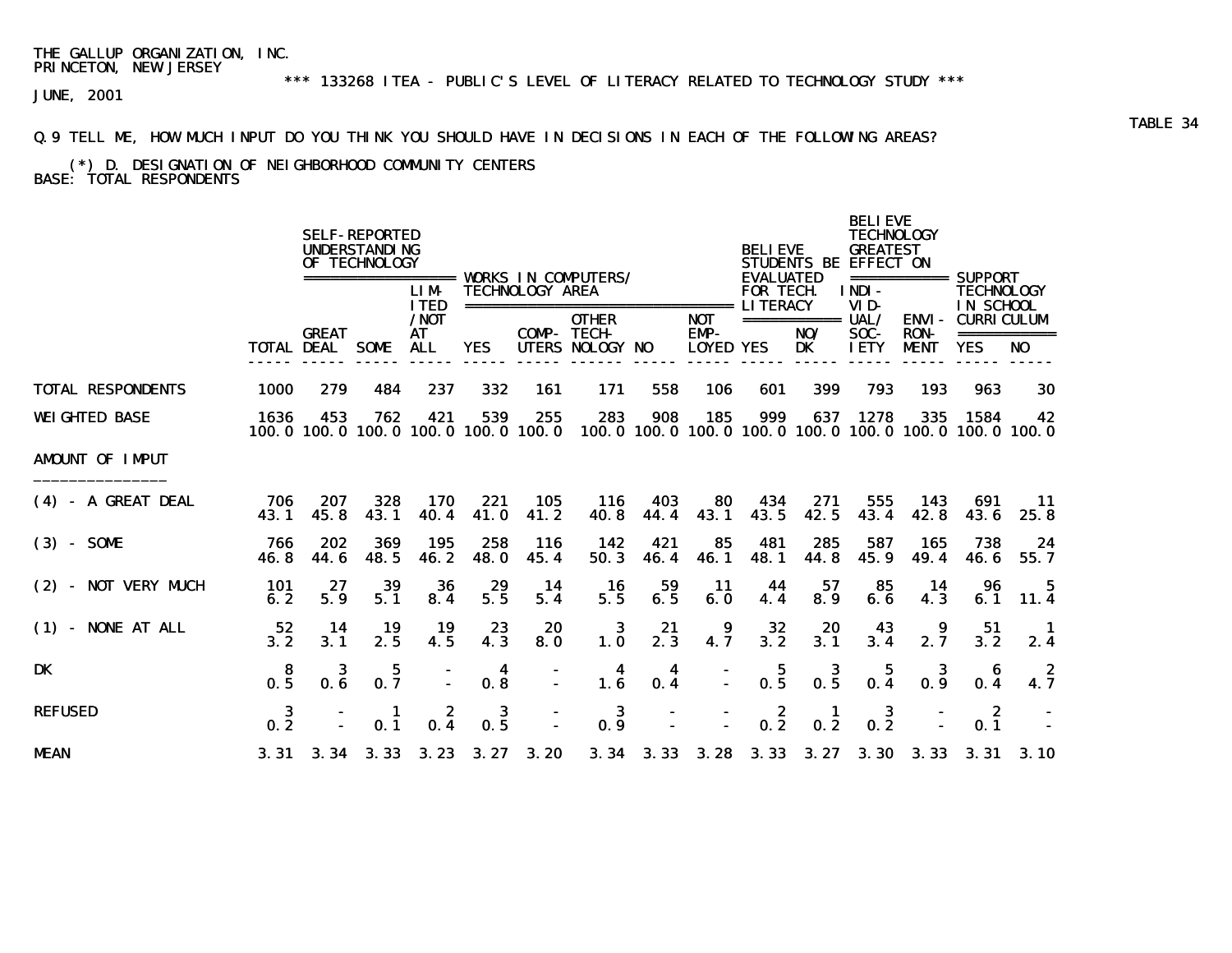\*\*\* 133268 ITEA - PUBLIC'S LEVEL OF LITERACY RELATED TO TECHNOLOGY STUDY \*\*\*

TABLE 35

JUNE, 2001

### Q.11 AGAIN, JUST TESTING YOUR KNOWLEDGE. LET ME ASK YOU IF YOU COULD EXPLAIN EACH OF THE FOLLOWING TO A FRIEND.

YES SUMMARY TABLE BASE: TOTAL RESPONDENTS

|                                                                              |               |                  |                    |              |                                                     |              |                  |              | <b>EDUCATION</b>      |               |              |                                           |                                                  |                   |                                                                                                                        |                    |              |                   |
|------------------------------------------------------------------------------|---------------|------------------|--------------------|--------------|-----------------------------------------------------|--------------|------------------|--------------|-----------------------|---------------|--------------|-------------------------------------------|--------------------------------------------------|-------------------|------------------------------------------------------------------------------------------------------------------------|--------------------|--------------|-------------------|
|                                                                              |               | <b>GENDER</b>    |                    |              |                                                     |              |                  |              | <b>TOTAL COL-</b>     |               | COL-         | . _________________________               |                                                  |                   | <b>REGTON</b>                                                                                                          |                    |              |                   |
|                                                                              |               | TOTAL MALE       | FE-<br><b>MALE</b> |              | ==============================<br>$18-29$ 30-49 50+ |              | $50 - 64$ $65 +$ |              | COL-<br>LEGE          | LEGE<br>GRAD. | LEGE<br>INC. |                                           | <b>TOTAL H.S. H.S.</b><br><b>H.S. GRAD. INC.</b> |                   | <b>EAST</b>                                                                                                            | MD-<br><b>VEST</b> |              | <b>SOUTH VEST</b> |
| <b>TOTAL RESPONDENTS</b>                                                     | 1000          | 418              | 582                | 197          | 435                                                 | 358          | 207              | 151          | 644                   | 414           | 230          | 281                                       | 233                                              | 48                | 253                                                                                                                    | 249                | 259          | 239               |
| WEIGHTED BASE                                                                | 1636          | 784              | 852                | 339          | 712                                                 | 568          | 312              | 256          | 921                   | 490           | 431          | 580                                       | 425                                              | 155               | 373<br>100.0 100.0 100.0 100.0 100.0 100.0 100.0 100.0 100.0 100.0 100.0 100.0 100.0 100.0 100.0 100.0 100.0 100.0 100 | 386                | 510          | 367               |
| COULD EXPLAIN                                                                |               |                  |                    |              |                                                     |              |                  |              |                       |               |              |                                           |                                                  |                   |                                                                                                                        |                    |              |                   |
| <b>HOW A FLASHLIGHT VORKS</b>                                                | 1464<br>89. 5 | 756<br>96.4      | 708<br>83. 2       | 311<br>91.7  | 647<br>90. 9                                        | 491<br>86. 5 | 273<br>87.3      | 218<br>85.4  | 840<br>91. 2          | 455<br>92. 9  | 386<br>89.4  | 503<br>86. 8                              | 368<br>86. 5                                     | 135<br>87.5       | 337<br>90.4                                                                                                            | 356<br>92.4        | 442<br>86. 8 | 328<br>89.4       |
| <b>HOW TO USE A CREDIT</b><br><b>CARD TO GET MONEY OUT</b><br>OF AN ATM      | 1456<br>89. O | 719<br>91.8      | 736<br>86. 5       | 321<br>94. 7 | 664<br>93.4                                         | 455<br>80. 1 | 276<br>88.5      | <b>70. 0</b> | 179 852 445<br>92.5   | 90. 9         | 407<br>94.4  | 484<br>83.4                               | 354<br>83. 2                                     | 130<br>83. 9      | 325<br><b>86.9</b>                                                                                                     | 335<br>86. 9       | 460<br>90.3  | 336<br>91.5       |
| <b>HOW A HOME HEATING</b><br><b>SYSTEM VORKS</b>                             | 1142          | 675<br>69.8 86.1 | 467<br>54. 8       | 217<br>63. 9 | 531<br>74. 6                                        | 382          | 211              | 172          | 656                   | 363           | 292          | 383<br>67.3 67.4 67.2 71.2 74.2 67.7 66.1 | 300                                              | - 84<br>70.5 54.0 | 246<br>66. O                                                                                                           | 283<br>73. 2       | 359<br>70. 4 | 253<br>69. 1      |
| <b>HOW A TELEPHONE CALL</b><br><b>GETS FROM POINT A TO</b><br><b>POINT B</b> | 1056<br>64. 6 | 592<br>75.5      | 464<br>54.5        | 222<br>65.5  | 498<br>70. O                                        | 322<br>56. 7 | 197<br>62. 9     | 126          | 644<br>49.2 70.0 71.6 | 351           | 293<br>68. O | 309<br>53.2                               | 255<br>59.9                                      | 54<br>34.9        | 236<br>63.3                                                                                                            | 247<br>63. 9       | 313<br>61.5  | 260<br>70. 9      |
| <b>HOW ENERGY IS</b><br><b>TRANSFERRED INTO</b><br><b>ELECTRICAL POWER</b>   | 873<br>53.4   | 567<br>72.3      | 306<br>36. O       | 180<br>53.2  | 403<br>56. 6                                        | 278<br>48. 8 | 167<br>53.3      | 111<br>43.4  | 536<br>58.2           | 302<br>61. 8  | 234<br>54. 2 | 253<br>43. 6                              | 198<br>46. 6                                     | 55<br>35.4        | 186<br>49. 9                                                                                                           | 214<br>55.4        | 288<br>56.4  | 185<br>50.5       |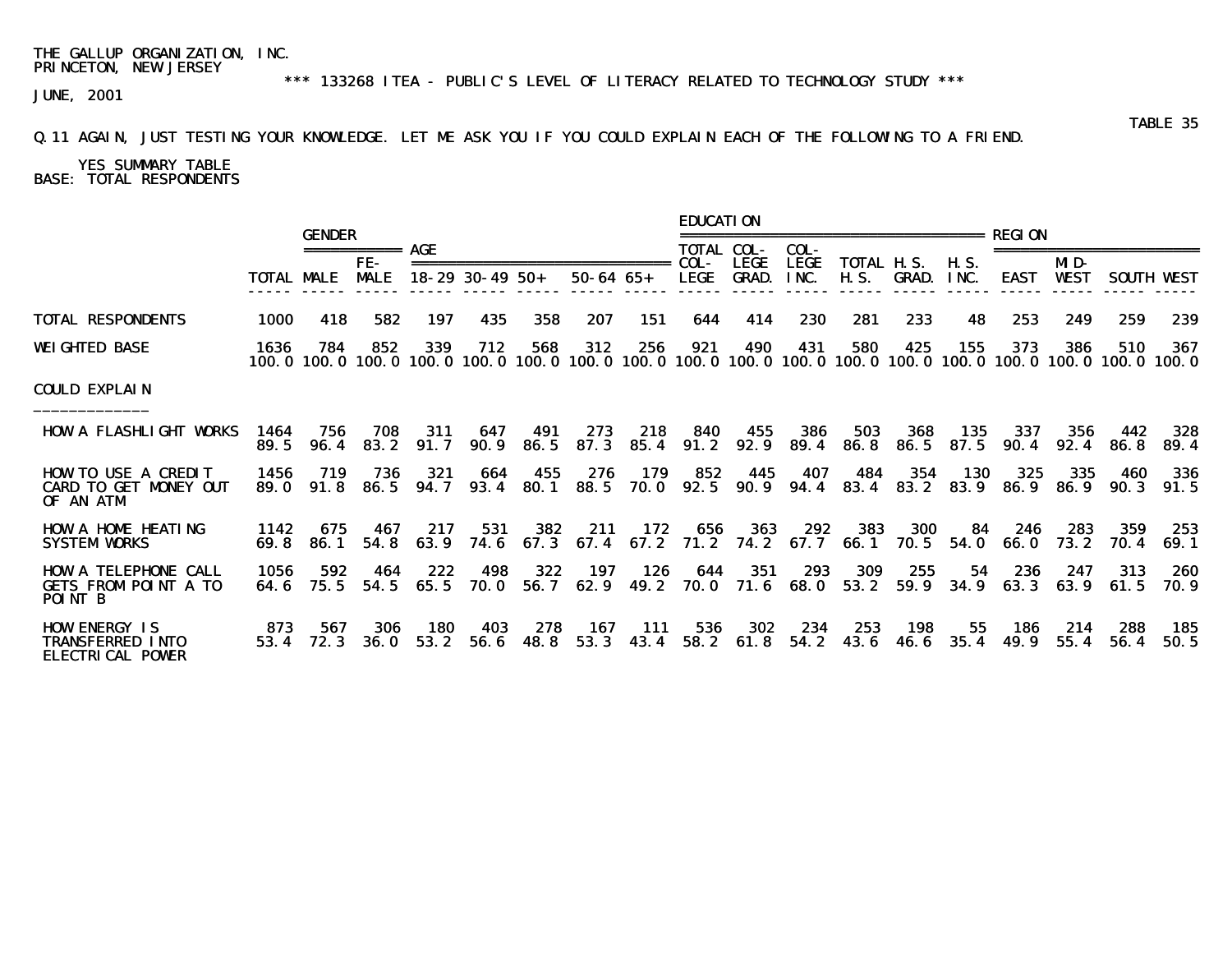\*\*\* 133268 ITEA - PUBLIC'S LEVEL OF LITERACY RELATED TO TECHNOLOGY STUDY \*\*\*

JUNE, 2001

### Q.11 AGAIN, JUST TESTING YOUR KNOWLEDGE. LET ME ASK YOU IF YOU COULD EXPLAIN EACH OF THE FOLLOWING TO A FRIEND.

YES SUMMARY TABLE

BASE: TOTAL RESPONDENTS

|                                                                              |              |                                        | <b>SELF-REPORTED</b><br><b>UNDERSTANDING</b><br>OF TECHNOLOGY |                                                         |                                                  |                                              |                                                              |             |                                        | <b>BELIEVE</b><br><b>EVALUATED</b> |                          | <b>BELIEVE</b><br><b>TECHNOLOGY</b><br><b>GREATEST</b><br>STUDENTS BE EFFECT ON |                                            | $=$ =========== SUPPORT                                                |                                |  |
|------------------------------------------------------------------------------|--------------|----------------------------------------|---------------------------------------------------------------|---------------------------------------------------------|--------------------------------------------------|----------------------------------------------|--------------------------------------------------------------|-------------|----------------------------------------|------------------------------------|--------------------------|---------------------------------------------------------------------------------|--------------------------------------------|------------------------------------------------------------------------|--------------------------------|--|
|                                                                              |              | <b>GREAT</b><br><b>TOTAL DEAL SOME</b> |                                                               | <b>LIM</b><br><b>TTED</b><br>/ <b>NOT</b><br>AT<br>ALL. | <b>YES</b>                                       | <b>TECHNOLOGY AREA</b><br><b>COMP- TECH-</b> | ================================<br>OTHER<br>UTERS NOLOGY NO |             | <b>NOT</b><br>EMP-<br><b>LOYED YES</b> | <b>FOR TECH</b><br><b>LITERACY</b> | ===========<br>NO/<br>DK | <b>INDI-</b><br>VID-<br>UAL/<br>SOC-<br><b>IETY</b>                             | <b>ENVI-</b><br><b>RON-</b><br><b>MENT</b> | <b>TECHNOLOGY</b><br>IN SCHOOL<br><b>CURRICULUM</b><br><b>YES</b>      | ===========<br>NO <sub>1</sub> |  |
| <b>TOTAL RESPONDENTS</b>                                                     | 1000         | 279                                    | 484                                                           | 237                                                     | 332                                              | 161                                          | 171                                                          | 558         | 106                                    | 601                                | 399                      | 793                                                                             | 193                                        | 963                                                                    | 30                             |  |
| WEIGHTED BASE                                                                | 1636         | 453                                    | 762                                                           | 421                                                     | 539<br>100, 0 100, 0 100, 0 100, 0 100, 0 100, 0 | 255                                          | 283                                                          | 908         | 185                                    | 999                                | 637                      | 1278                                                                            | 335                                        | 1584<br>100, 0 100, 0 100, 0 100, 0 100, 0 100, 0 100, 0 100, 0 100, 0 | 42                             |  |
| COULD EXPLAIN                                                                |              |                                        |                                                               |                                                         |                                                  |                                              |                                                              |             |                                        |                                    |                          |                                                                                 |                                            |                                                                        |                                |  |
| <b>HOW A FLASHLIGHT VORKS</b>                                                | 1464<br>89.5 | 422<br>93.1                            | 694<br>91.2                                                   | 348<br>82.7                                             | 508<br>94.4                                      | 233<br>91.2                                  | 275<br>97.2                                                  | 798<br>87.9 | 153<br>82.8                            | 889<br>89.1                        | 575<br>90.2              | 1148<br>89.8                                                                    | 299<br>89.3                                | 1418<br>89.5                                                           | 38<br>88.3                     |  |
| <b>HOW TO USE A CREDIT</b><br><b>CARD TO GET MONEY OUT</b><br>OF AN ATM      | 1456<br>89.0 | 427<br>94.3                            | 694<br>91.1                                                   | 334<br>79.4                                             | 500<br>92.9                                      | 236<br>92.5                                  | 264<br>93.1                                                  | 799<br>88.1 | 152<br>82.0                            | 893<br>89.5                        | 563<br>88.3              | 1153<br>90.2                                                                    | 281<br>84.1                                | 1412<br>89.1                                                           | 38<br>88.6                     |  |
| <b>HOW A HOME HEATING</b><br><b>SYSTEM VORKS</b>                             | 1142<br>69.8 | 363<br>80.0                            | 531<br>69.8                                                   | 247<br>58.8                                             | 440<br>81.7                                      | 207<br>81.1                                  | 233<br>82.2                                                  | 599<br>66.0 | 99<br>53.7                             | 686<br>68.7                        | 456<br>71.5              | 911<br>71.3                                                                     | 217<br>64.8                                | 1105<br>69.7                                                           | 30<br>70. 3                    |  |
| <b>HOW A TELEPHONE CALL</b><br><b>GETS FROM POINT A TO</b><br><b>POINT B</b> | 1056<br>64.6 | 364<br>80.2                            | 502<br>65.9                                                   | 191<br>45.4                                             | 420<br>77.9                                      | 199<br>77.9                                  | 221<br><b>78.0</b>                                           | 538<br>59.3 | 97<br>52.3                             | 657<br>65.8                        | 399<br>62.6              | 850<br>66.5                                                                     | 195<br>58.2                                | 1031<br>65.1                                                           | 23<br>54.9                     |  |
| <b>HOW ENERGY IS</b><br><b>TRANSFERRED INTO</b><br><b>ELECTRICAL POWER</b>   | 873<br>53.4  | 313<br>69. 0                           | 390<br>51.2                                                   | 170<br>40.4                                             | 380<br>70.6                                      | 154<br>60.2                                  | 226<br>79.9                                                  | 415<br>45.7 | 75<br><b>40.8</b>                      | 558<br>55.9                        | 314<br>49.3              | 693<br>54.3                                                                     | 171<br>51.2                                | 852<br>53.8                                                            | -15<br>35.2                    |  |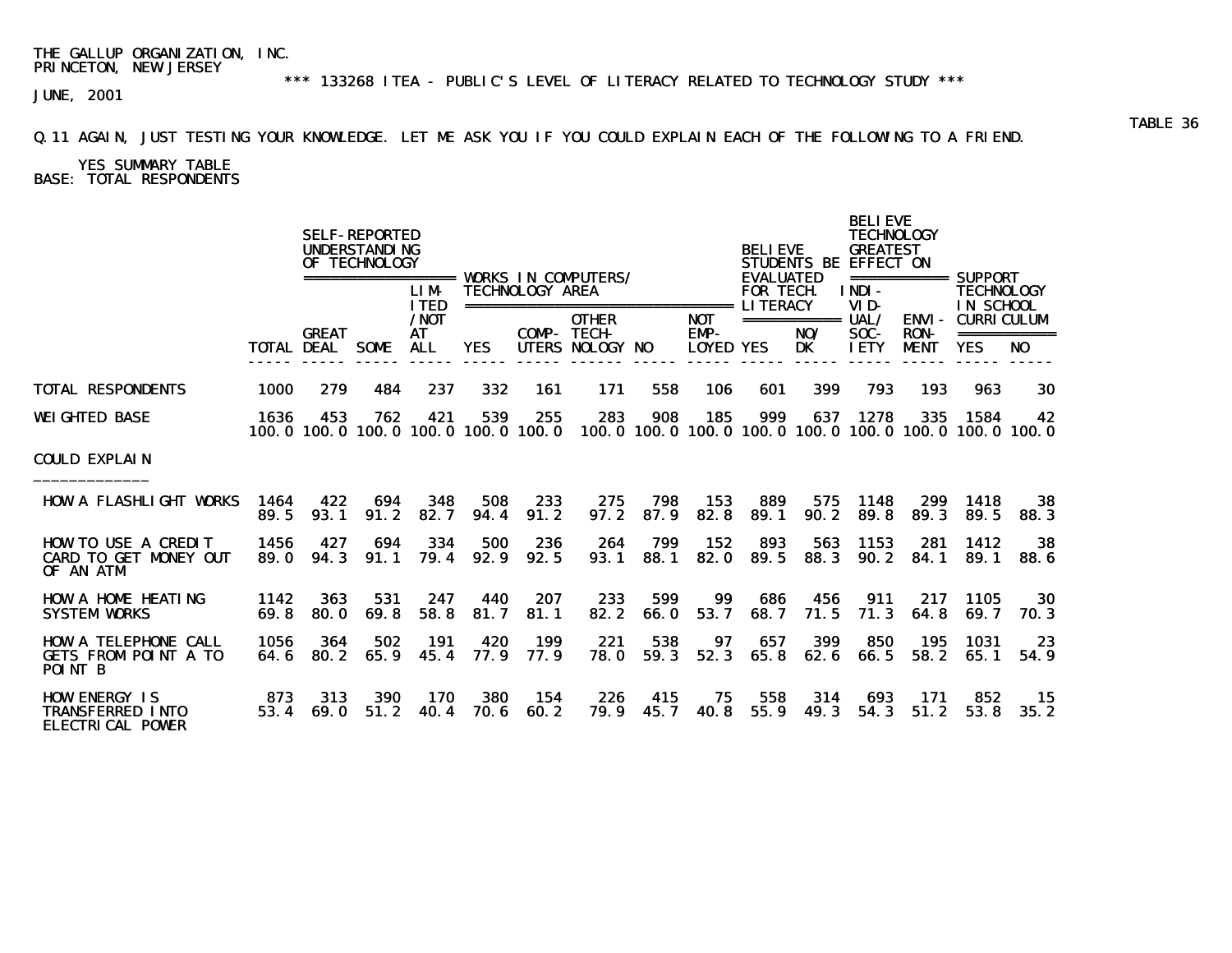### \*\*\* 133268 ITEA - PUBLIC'S LEVEL OF LITERACY RELATED TO TECHNOLOGY STUDY \*\*\*

JUNE, 2001

### Q.12 JUST BASED ON YOUR UNDERSTANDING, TELL ME IF EACH OF THE FOLLOWING STATEMENTS IS TRUE OR FALSE.

#### (\*) A. USING A PORTABLE PHONE WHILE IN THE BATHTUB CREATES THE POSSIBILITY OF BEING ELECTROCUTED BASE: TOTAL RESPONDENTS

|                          |             | <b>GENDER</b> |                                   |                                |                        |              |                     |                    | <b>EDUCATION</b> |                                           |                             | =========================                                             |              |               | REGION                               |                    |              |                    |
|--------------------------|-------------|---------------|-----------------------------------|--------------------------------|------------------------|--------------|---------------------|--------------------|------------------|-------------------------------------------|-----------------------------|-----------------------------------------------------------------------|--------------|---------------|--------------------------------------|--------------------|--------------|--------------------|
|                          | TOTAL MALE  |               | ===========<br>FE-<br><b>MALE</b> | AGE                            | $18 - 29$ 30 - 49 50 + |              | $50 - 64$ $65 +$    |                    | COL-<br>LEGE     | TOTAL COL-<br><b>LEGE</b><br><b>GRAD.</b> | COL-<br><b>LEGE</b><br>INC. | TOTAL H.S.<br><b>H.S.</b>                                             | GRAD.        | H. S.<br>INC. | EAST                                 | MD-<br><b>VEST</b> |              | <b>SOUTH WEST</b>  |
| <b>TOTAL RESPONDENTS</b> | 1000        | 418           | 582                               | 197                            | 435                    | 358          | 207                 | 151                | 644              | 414                                       | 230                         | 281                                                                   | 233          | 48            | 253                                  | 249                | 259          | 239                |
| <b>WEIGHTED BASE</b>     | 1636        | 784           | 852                               | 339<br>100.0 100.0 100.0 100.0 | 712                    | 568          | 312                 | 256                | 921              | 490                                       | 431                         | 580<br>100. 0 100. 0 100. 0 100. 0 100. 0 100. 0 100. 0 100. 0 100. 0 | 425          | 155           | 373<br>100.0 100.0 100.0 100.0 100.0 | 386                | 510          | 367                |
| <b>STATEMENT IS</b>      |             |               |                                   |                                |                        |              |                     |                    |                  |                                           |                             |                                                                       |              |               |                                      |                    |              |                    |
| <b>TRUE</b>              | 744<br>45.5 | 276<br>35.3   | 468<br>54. 9                      | 189<br>55. 6                   | 290<br>40. 7           | 254<br>44. 7 | 124<br><b>39. 6</b> | <b>130</b><br>51.0 | 396<br>43. O     | 192<br>39. 3                              | 203<br>47. 1                | 292<br>50.3                                                           | 210<br>49. 5 | 81<br>52.5    | 170<br>45.5                          | 175<br>45. 2       | 255<br>50. O | 145<br><b>39.5</b> |
| <b>FALSE</b>             | 840<br>51.3 | 490<br>62.5   | 349<br>41. 0                      | 144<br>42.6                    | 414<br>58.3            | 278<br>48.9  | 167<br>53.4         | 111<br>43.4        | 498<br>54.1      | 280<br>57.2                               | 218<br>50.5                 | 267<br>46.1                                                           | 194<br>45.6  | 74<br>47.5    | 196<br>52.6                          | 192<br>49.7        | 238<br>46.6  | 214<br>58.3        |
| DK                       | 52<br>3.2   | 17<br>2.2     | 35<br>4.1                         | 6<br>1.8                       | 1.0                    | 36<br>6.4    | 22<br>7.1           | 14<br>5.6          | 27<br>2.9        | 17<br>3.5                                 | $\blacksquare$<br>2.3       | 21<br>3.6                                                             | 21<br>4.9    |               | 7<br>Ī.<br>1.9                       | 19<br>5.0          | 17<br>3.4    | - 8                |
| <b>REFUSED</b>           |             |               |                                   |                                |                        |              |                     |                    |                  |                                           |                             |                                                                       |              |               |                                      |                    |              |                    |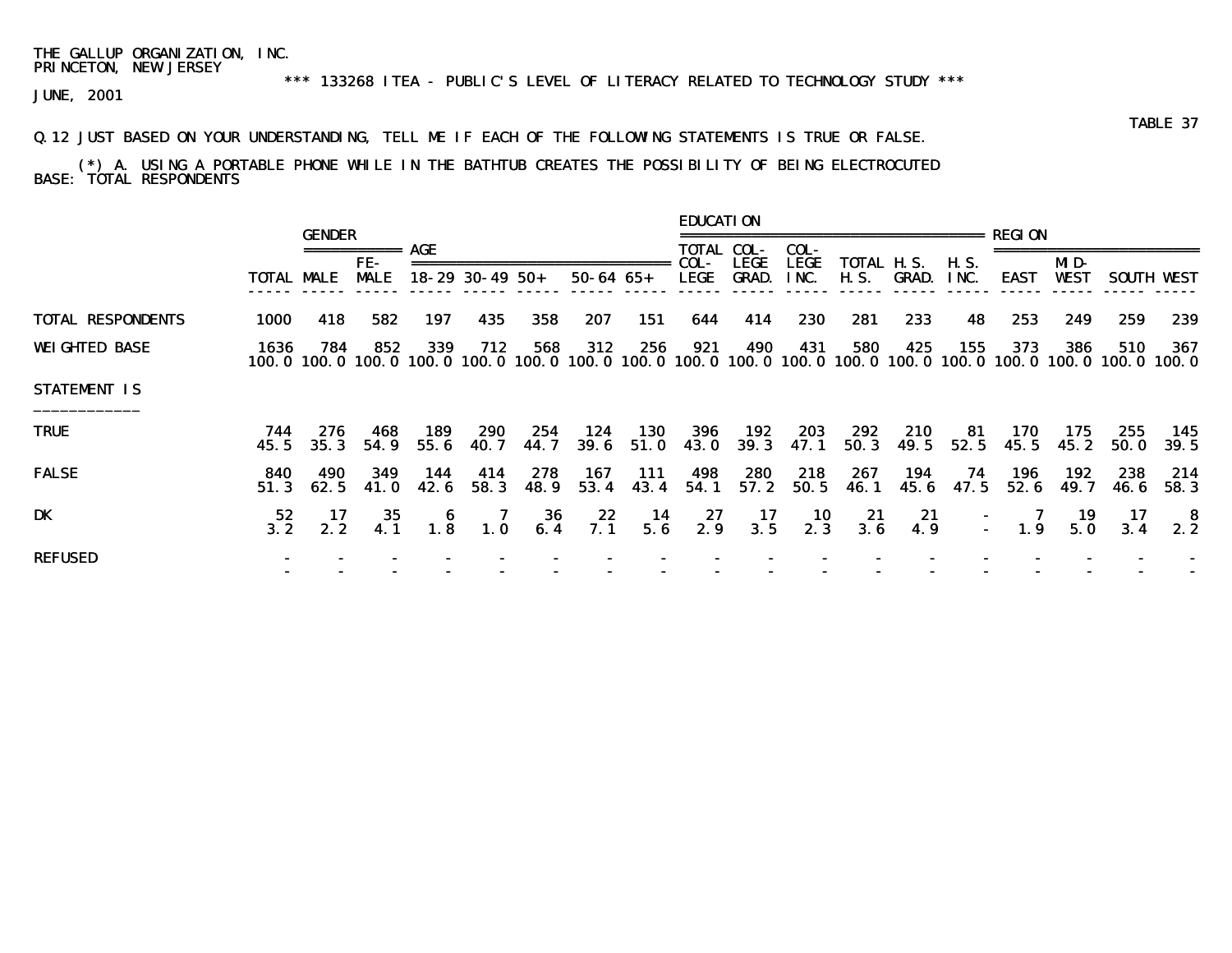\*\*\* 133268 ITEA - PUBLIC'S LEVEL OF LITERACY RELATED TO TECHNOLOGY STUDY \*\*\*

JUNE, 2001

### Q.12 JUST BASED ON YOUR UNDERSTANDING, TELL ME IF EACH OF THE FOLLOWING STATEMENTS IS TRUE OR FALSE.

 (\*) A. USING A PORTABLE PHONE WHILE IN THE BATHTUB CREATES THE POSSIBILITY OF BEING ELECTROCUTED BASE: TOTAL RESPONDENTS

|                          |             |                                   | <b>SELF-REPORTED</b><br><b>UNDERSTANDING</b><br>OF TECHNOLOGY | ======<br><b>LIM</b><br><b>ITED</b> |                                            | <b>TECHNOLOGY AREA</b> | <b>VORKS IN COMPUTERS/</b>               |                    |                                           | <b>BELIEVE</b><br><b>EVALUATED</b><br><b>FOR TECH</b><br><b>LITERACY</b> | <b>STUDENTS BE</b>       | <b>BELIEVE</b><br><b>TECHNOLOGY</b><br><b>GREATEST</b><br><b>EFFECT ON</b><br>INDI-<br>VID- | ===========                         | SUPPORT<br><b>TECHNOLOGY</b><br><b>IN SCHOOL</b> |                                                             |
|--------------------------|-------------|-----------------------------------|---------------------------------------------------------------|-------------------------------------|--------------------------------------------|------------------------|------------------------------------------|--------------------|-------------------------------------------|--------------------------------------------------------------------------|--------------------------|---------------------------------------------------------------------------------------------|-------------------------------------|--------------------------------------------------|-------------------------------------------------------------|
|                          |             | <b>GREAT</b><br><b>TOTAL DEAL</b> | <b>SOME</b>                                                   | /NOT<br>AT<br><b>ALL</b>            | <b>YES</b>                                 | ===========<br>COMP-   | OTHER<br><b>TECH-</b><br>UTERS NOLOGY NO |                    | ======<br>NOT<br>EMP-<br><b>LOYED YES</b> |                                                                          | ===========<br>NO/<br>DK | UAL/<br>SOC-<br><b>IETY</b>                                                                 | ENVI-<br><b>RON-</b><br><b>MENT</b> | <b>CURRICULUM</b><br><b>YES</b>                  | N <sub>0</sub>                                              |
| <b>TOTAL RESPONDENTS</b> | 1000        | 279                               | 484                                                           | 237                                 | 332                                        | 161                    | 171                                      | 558                | 106                                       | 601                                                                      | 399                      | 793                                                                                         | 193                                 | 963                                              | 30                                                          |
| <b>WEIGHTED BASE</b>     | 1636        | 453                               | 762                                                           | 421                                 | 539<br>100.0 100.0 100.0 100.0 100.0 100.0 | 255                    | 283                                      | 908                | 185                                       | 999                                                                      | 637                      | 1278                                                                                        | 335                                 | 1584                                             | 42<br>100.0 100.0 100.0 100.0 100.0 100.0 100.0 100.0 100.0 |
| <b>STATEMENT IS</b>      |             |                                   |                                                               |                                     |                                            |                        |                                          |                    |                                           |                                                                          |                          |                                                                                             |                                     |                                                  |                                                             |
| <b>TRUE</b>              | 744<br>45.5 | 179<br>39.6                       | 363<br>47.7                                                   | 202<br>47.9                         | 228<br>42.3                                | 114<br>44.8            | 113<br><b>40.0</b>                       | 418<br><b>46.0</b> | 97<br>52.3                                | 448<br>44.8                                                              | 297<br>46.6              | 546<br>42.7                                                                                 | 192<br>57.4                         | 714<br>45.1                                      | 22<br>50.8                                                  |
| <b>FALSE</b>             | 840<br>51.3 | 256<br>56.5                       | 381<br>50.0                                                   | 202<br>48.1                         | 299<br>55.5                                | 134<br>52.4            | 165<br>58.3                              | 459<br>50.5        | 80<br><b>43.0</b>                         | 518<br>51.9                                                              | 321<br>50.4              | 696<br>54.5                                                                                 | 129<br>38.6                         | 819<br>51.7                                      | 20<br>46.8                                                  |
| DK                       | 52<br>3.2   | 18<br>3.9                         | 17<br>2.3                                                     | 17<br>4.0                           | 12<br>2.2                                  | 7<br>2.8               | $\begin{array}{c} 5 \\ 1.7 \end{array}$  | 31<br>3.5          | 9<br>4.7                                  | 33<br>3.3                                                                | 19<br>3.0                | 36<br>2.8                                                                                   | 14<br>4. 0                          | 51<br>3.2                                        | - 1<br>2.4                                                  |
| <b>REFUSED</b>           |             |                                   |                                                               |                                     |                                            |                        |                                          |                    |                                           |                                                                          |                          |                                                                                             |                                     |                                                  |                                                             |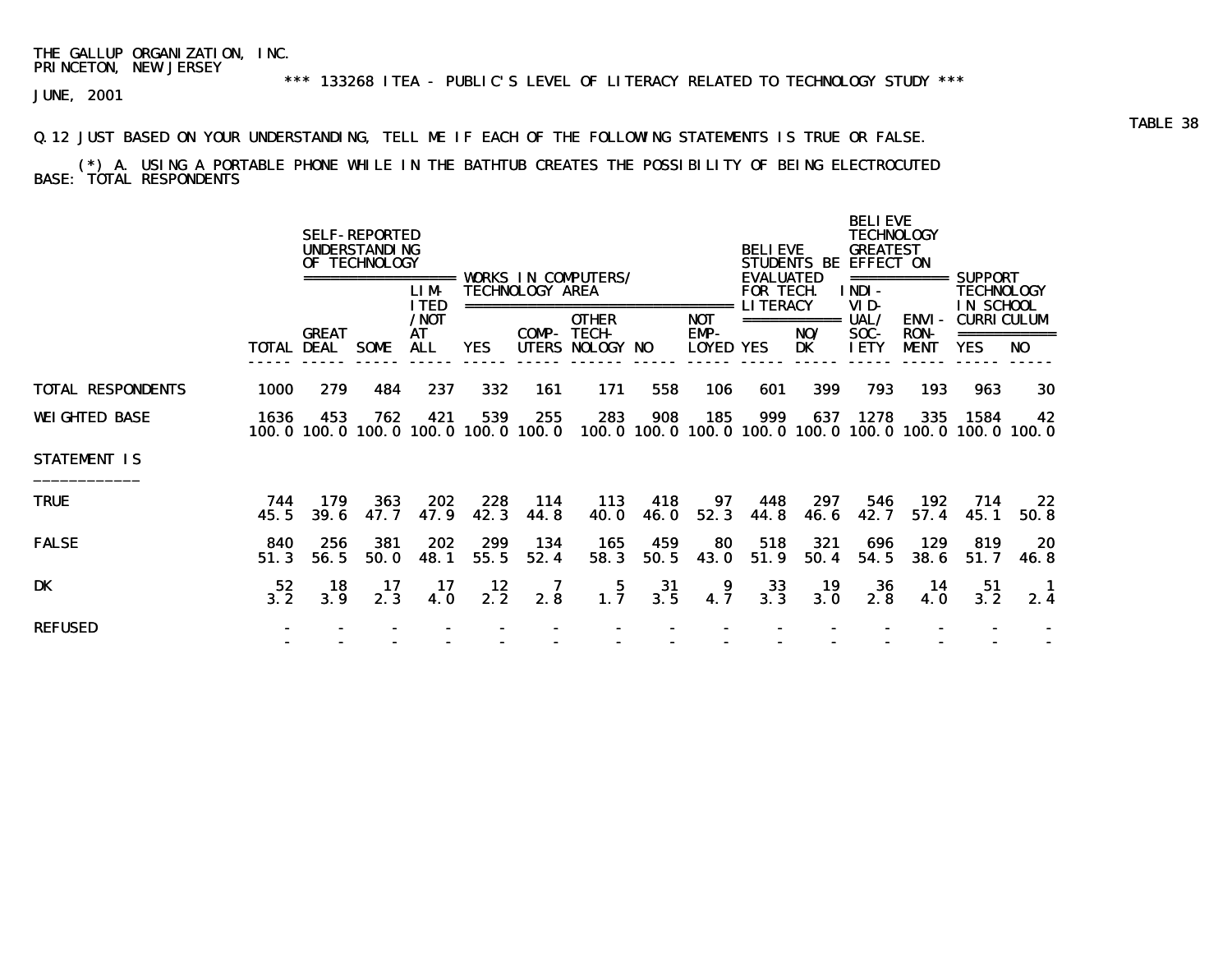\*\*\* 133268 ITEA - PUBLIC'S LEVEL OF LITERACY RELATED TO TECHNOLOGY STUDY \*\*\*

JUNE, 2001

### Q.12 JUST BASED ON YOUR UNDERSTANDING, TELL ME IF EACH OF THE FOLLOWING STATEMENTS IS TRUE OR FALSE.

 (\*) B. FM RADIOS OPERATE FREE OF STATIC BASE: TOTAL RESPONDENTS

|                          |                   | <b>GENDER</b>      | ===========       | AGE           |                        |               |                     |               | <b>EDUCATION</b><br><b>TOTAL COL-</b> |                      | COL-                                     | , _________________________ |                  |                     | REGION            |                    |                          |                   |
|--------------------------|-------------------|--------------------|-------------------|---------------|------------------------|---------------|---------------------|---------------|---------------------------------------|----------------------|------------------------------------------|-----------------------------|------------------|---------------------|-------------------|--------------------|--------------------------|-------------------|
|                          | <b>TOTAL MALE</b> |                    | FE-<br><b>MLE</b> |               | $18 - 29$ 30 - 49 50 + |               | $50 - 64$ $65 +$    |               | COL-<br>LEGE                          | LEGE<br><b>GRAD.</b> | <b>LEGE</b><br>INC.                      | TOTAL H.S.<br>H. S.         | GRAD.            | <b>H.S.</b><br>INC. | EAST              | MD-<br><b>VEST</b> |                          | <b>SOUTH WEST</b> |
| <b>TOTAL RESPONDENTS</b> | 1000              | 418                | 582               | 197           | 435                    | 358           | 207                 | 151           | 644                                   | 414                  | 230                                      | 281                         | 233              | 48                  | 253               | 249                | 259                      | 239               |
| <b>WEIGHTED BASE</b>     | 1636              | 784<br>100.0 100.0 | 852<br>100. O     | 339<br>100. O | 712<br>100. O          | 568<br>100. 0 | 312<br>100. O       | 256<br>100. O | 921                                   | 490<br>100.0 100.0   | 431<br>100. 0                            | 580<br>100. O               | 425<br>100.0     | 155<br>100. O       | 373               | 386                | 510<br>100.0 100.0 100.0 | 367<br>100. 0     |
| <b>STATEMENT IS</b>      |                   |                    |                   |               |                        |               |                     |               |                                       |                      |                                          |                             |                  |                     |                   |                    |                          |                   |
| <b>TRUE</b>              | 424<br>25.9       | 242<br><b>30.9</b> | 182<br>21.4       | 39<br>11.4    | 132<br>18.5            | 251<br>44. 2  | 121<br><b>38. 9</b> | 130<br>50.8   | 225<br>24. 5                          | 128<br>26. 2         | 97                                       | 161<br>22.6 27.8            | 115<br>27. O     | 46                  | 92<br>$30.0$ 24.7 | 98<br>25.4         | 140<br>27.5              | 94<br>25.5        |
| <b>FALSE</b>             | 1173<br>71. 7     | 531<br>67. 8       | 642<br>75.3       | 296<br>87. 2  | 568<br>79.9            | 294<br>51.7   | 184<br>59.0         | 110<br>42.8   | 665<br>72.2                           | 348<br>71. O         | 318<br>73.6                              | 410<br>70. 7                | 303<br>71. 2     | 107<br>69. 2        | 271<br>72.5       | 282<br>73. 1       | 358<br>70. 3             | 261<br>71.3       |
| <b>DK</b>                | 38<br>2.3         | 11<br>1.4          | 27<br>3.2         | $5^{\circ}$   | -11<br>1.6             | 22<br>3.9     | 7<br>2.2            | 15<br>6.0     | 30<br>3.3                             | $\frac{14}{2.8}$     | $\begin{array}{c} 16 \\ 3.8 \end{array}$ | $\frac{8}{1.4}$             | $\overline{1.6}$ | $\frac{1}{0.8}$     | 9<br>2.5          |                    | 11<br>2.2                | 12<br>3.2         |
| <b>REFUSED</b>           | 0.1               |                    | 0.1               |               |                        | 0.2           |                     | -1<br>0.4     |                                       |                      | $\blacksquare$                           | 0.2                         | 0.2              |                     | 0.3               |                    |                          |                   |

o and the contract of the contract of the contract of the contract of the contract of the contract of the contract of the contract of the contract of the contract of the contract of the contract of the contract of the cont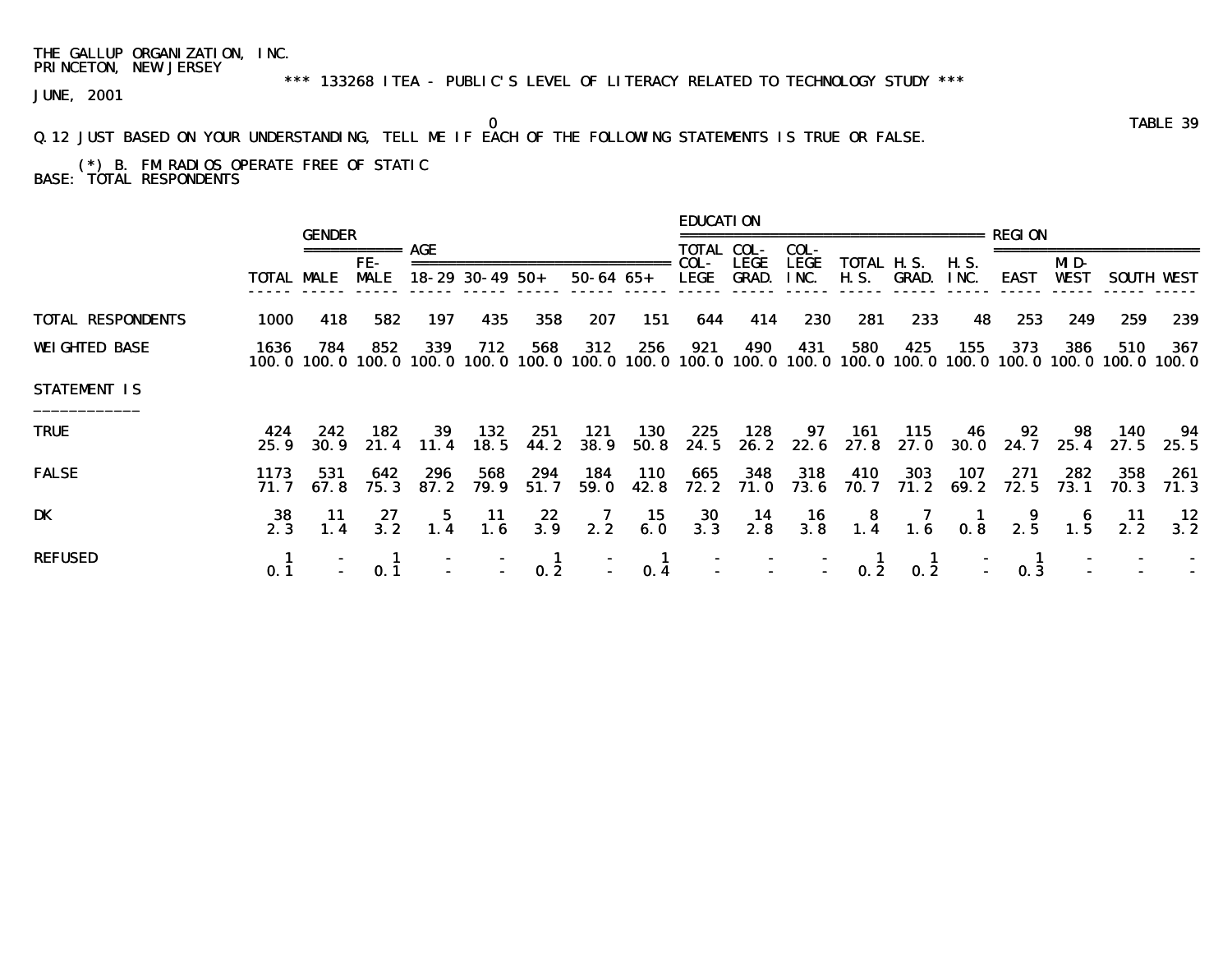\*\*\* 133268 ITEA - PUBLIC'S LEVEL OF LITERACY RELATED TO TECHNOLOGY STUDY \*\*\*

JUNE, 2001

Q.12 JUST BASED ON YOUR UNDERSTANDING, TELL ME IF EACH OF THE FOLLOWING STATEMENTS IS TRUE OR FALSE.

### (\*) B. FM RADIOS OPERATE FREE OF STATIC BASE: TOTAL RESPONDENTS

|                          |              |                                   | <b>SELF-REPORTED</b><br><b>UNDERSTANDING</b><br>OF TECHNOLOGY | .======<br><b>LIM</b><br><b>ITED</b> |                                            | <b>TECHNOLOGY AREA</b> | <b>VORKS IN COMPUTERS/</b>                      |             |                                       | <b>BELIEVE</b><br><b>EVALUATED</b><br><b>FOR TECH</b><br><b>LITERACY</b> | <b>STUDENTS BE</b>       | <b>BELIEVE</b><br><b>TECHNOLOGY</b><br><b>GREATEST</b><br><b>EFFECT ON</b><br>INDI-<br>VID- | ===========                                | <b>SUPPORT</b><br>TECHNOLOGY<br><b>IN SCHOOL</b>              |                   |
|--------------------------|--------------|-----------------------------------|---------------------------------------------------------------|--------------------------------------|--------------------------------------------|------------------------|-------------------------------------------------|-------------|---------------------------------------|--------------------------------------------------------------------------|--------------------------|---------------------------------------------------------------------------------------------|--------------------------------------------|---------------------------------------------------------------|-------------------|
|                          |              | <b>GREAT</b><br><b>TOTAL DEAL</b> | <b>SOME</b>                                                   | /NOT<br>AT<br><b>ALL</b>             | <b>YES</b>                                 | ============<br>COMP-  | <b>OTHER</b><br><b>TECH-</b><br>UTERS NOLOGY NO |             | ======<br><b>NOT</b><br>EMP-<br>LOYED | YES                                                                      | ===========<br>NO/<br>DK | UAL/<br>SOC-<br><b>IETY</b>                                                                 | <b>ENVI-</b><br><b>RON-</b><br><b>MENT</b> | <b>CURRICULUM</b><br><b>YES</b>                               | N <sub>0</sub>    |
| <b>TOTAL RESPONDENTS</b> | 1000         | 279                               | 484                                                           | 237                                  | 332                                        | 161                    | 171                                             | 558         | 106                                   | 601                                                                      | 399                      | 793                                                                                         | 193                                        | 963                                                           | 30                |
| <b>WEIGHTED BASE</b>     | 1636         | 453                               | 762                                                           | 421                                  | 539<br>100.0 100.0 100.0 100.0 100.0 100.0 | 255                    | 283                                             | 908         | 185                                   | 999                                                                      | 637                      | 1278                                                                                        | 335                                        | 1584<br>100.0 100.0 100.0 100.0 100.0 100.0 100.0 100.0 100.0 | 42                |
| <b>STATEMENT IS</b>      |              |                                   |                                                               |                                      |                                            |                        |                                                 |             |                                       |                                                                          |                          |                                                                                             |                                            |                                                               |                   |
| <b>TRUE</b>              | 424<br>25.9  | 111<br>24.4                       | 177<br>23.3                                                   | 136<br>32.3                          | 133<br>24.6                                | 67<br><b>26.0</b>      | 66<br>23.4                                      | 227<br>25.0 | 63<br>34.2                            | 275<br>27.5                                                              | 149<br>23.4              | 326<br>25.5                                                                                 | 91<br>27.2                                 | 406<br>25.6                                                   | 13<br><b>30.0</b> |
| <b>FALSE</b>             | 1173<br>71.7 | 339<br>74.7                       | 566<br>74.3                                                   | 269<br>63.8                          | 396<br>73.6                                | 181<br>70.9            | 215<br>76.1                                     | 658<br>72.5 | 116<br>62.8                           | 705<br>70.6                                                              | 468<br>73.5              | 922<br>72.2                                                                                 | 235<br>70.2                                | 1143<br>72.2                                                  | 28<br>65.3        |
| DK                       | 38<br>2.3    | 4<br>0.9                          | 19<br>2.5                                                     | 16<br>3.7                            | 10<br>1.8                                  | 8<br>3.1               | 2<br>0.6                                        | 22<br>2.4   | 6<br>3.0                              | 18<br>1.8                                                                | 20<br>3.1                | 29<br>2.3                                                                                   | 2.2                                        | 35<br>2.2                                                     | - 2<br>4.7        |
| <b>REFUSED</b>           | 1<br>0.1     |                                   |                                                               | 1<br>0.2                             |                                            |                        |                                                 | 1<br>0.1    |                                       | -1<br>0.1                                                                |                          |                                                                                             | -1<br>0.3                                  |                                                               |                   |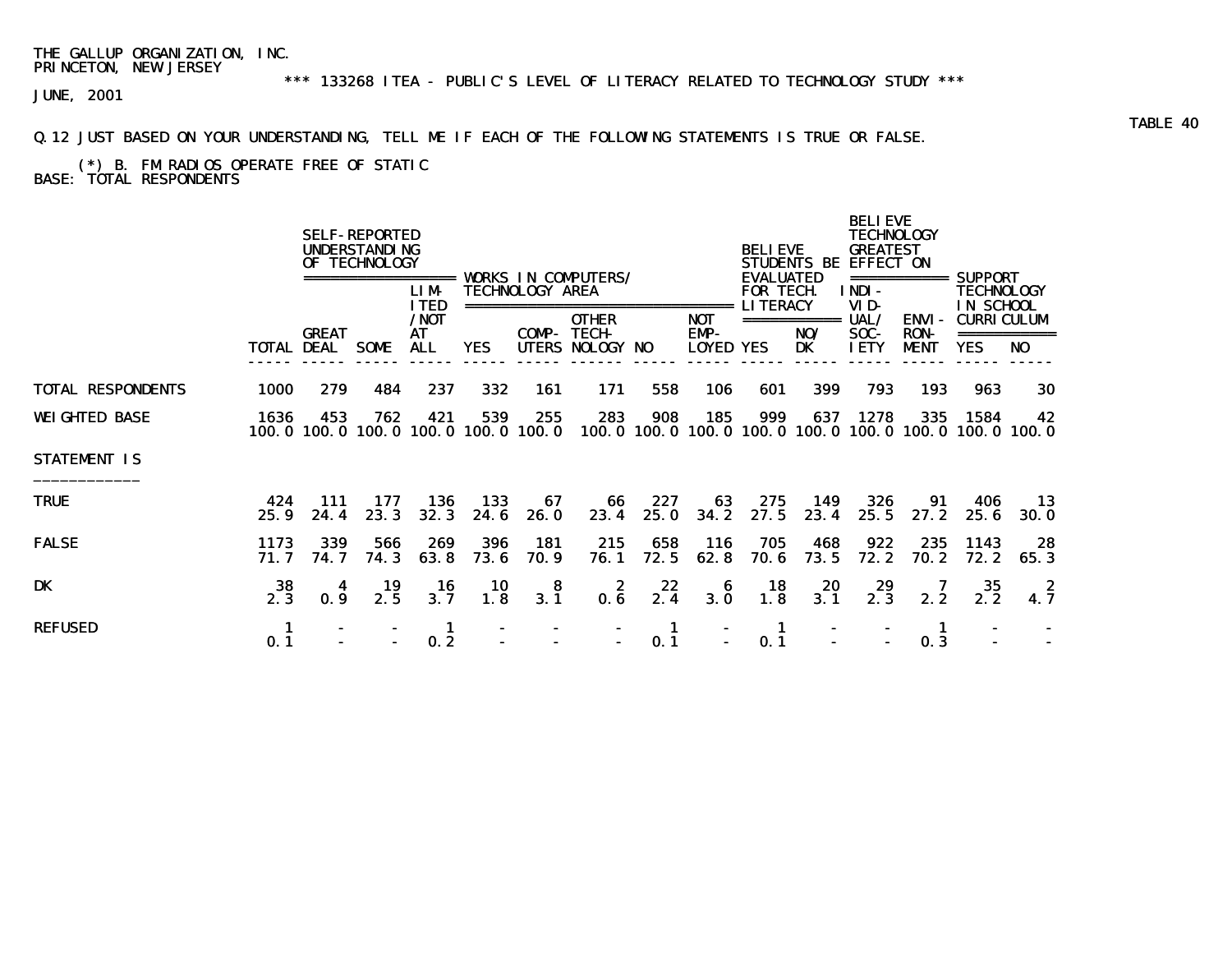# \*\*\* 133268 ITEA - PUBLIC'S LEVEL OF LITERACY RELATED TO TECHNOLOGY STUDY \*\*\*

JUNE, 2001

### Q.12 JUST BASED ON YOUR UNDERSTANDING, TELL ME IF EACH OF THE FOLLOWING STATEMENTS IS TRUE OR FALSE.

#### (\*) C. A CAR OPERATES THROUGH A SERIES OF EXPLOSIONS IN THE ENGINE BASE: TOTAL RESPONDENTS

|                          |                   | <b>GENDER</b> | ===========        | AGE         |                        |               |                  |                 | <b>EDUCATION</b><br><b>TOTAL COL-</b> |                             | COL-         | , ---------------------                                                  |                 |                     | REGI ON      |                    |              |                   |
|--------------------------|-------------------|---------------|--------------------|-------------|------------------------|---------------|------------------|-----------------|---------------------------------------|-----------------------------|--------------|--------------------------------------------------------------------------|-----------------|---------------------|--------------|--------------------|--------------|-------------------|
|                          | <b>TOTAL MALE</b> |               | FE-<br><b>MALE</b> |             | $18 - 29$ 30 - 49 50 + |               | $50 - 64$ $65 +$ |                 | COL-<br>LEGE                          | <b>LEGE</b><br><b>GRAD.</b> | LEGE<br>INC. | TOTAL H.S.<br>H. S.                                                      | GRAD.           | <b>H.S.</b><br>INC. | <b>EAST</b>  | MD-<br><b>WEST</b> |              | <b>SOUTH VEST</b> |
| <b>TOTAL RESPONDENTS</b> | 1000              | 418           | 582                | 197         | 435                    | 358           | 207              | 151             | 644                                   | 414                         | 230          | 281                                                                      | 233             | 48                  | 253          | 249                | 259          | 239               |
| <b>WEIGHTED BASE</b>     | 1636<br>100. O    | 784<br>100. 0 | 852<br>100. O      | 339         | 712<br>100.0 100.0     | 568<br>100. 0 | 312              | 256             | 921                                   | 490                         | 431          | 580<br>100.0 100.0 100.0 100.0 100.0 100.0 100.0 100.0 100.0 100.0 100.0 | 425             | 155                 | 373          | 386                | 510          | 367<br>100. 0     |
| <b>STATEMENT IS</b>      |                   |               |                    |             |                        |               |                  |                 |                                       |                             |              |                                                                          |                 |                     |              |                    |              |                   |
| <b>TRUE</b>              | 1337<br>81.8      | 724<br>92.4   | 613<br>72. O       | 269<br>79.4 | 596<br>83. 8           | 459<br>80.9   | 259<br>82.8      | 201<br>78.4     | 778<br>84.5                           | 405<br>82.7                 | 374<br>86. 7 | 447<br>77. O                                                             | 322<br>75. 7    | 125<br>80.7         | 302<br>80. 8 | 313<br>81. 0       | 411<br>80. G | 312<br>85.1       |
| <b>FALSE</b>             | 248<br>15.2       | 52<br>6. 6    | 196<br>23. O       | 57<br>16. 8 | 103<br>14.4            | 84<br>14.8    | 45               | 39<br>14.3 15.3 | 124                                   | 73<br>13.5 14.9 11.8        | 51           | 104                                                                      | 80<br>17.9 18.9 | 23<br>15.0          | 62           | -64<br>16.5 16.5   | 75<br>14. 7  | 47<br>12.9        |
| DK                       | 3.0               | 0.9           | 43<br>5.0          | 13<br>3.8   | 11<br>1.6              | 25<br>4.4     | - 9<br>2.9       | 16<br>6.2       | $\frac{18}{1.9}$                      | $\frac{11}{2.2}$            | 7<br>1.5     | $\begin{array}{c} 30 \\ 5.1 \end{array}$                                 | $23$<br>5.4     | 4.3                 | 2.4          | 9<br>2.5           | 24<br>4.7    | - 7<br>2. 0       |
| <b>REFUSED</b>           | 0.1               |               |                    |             |                        |               |                  | $\blacksquare$  |                                       |                             |              |                                                                          |                 |                     | 0.3          |                    |              |                   |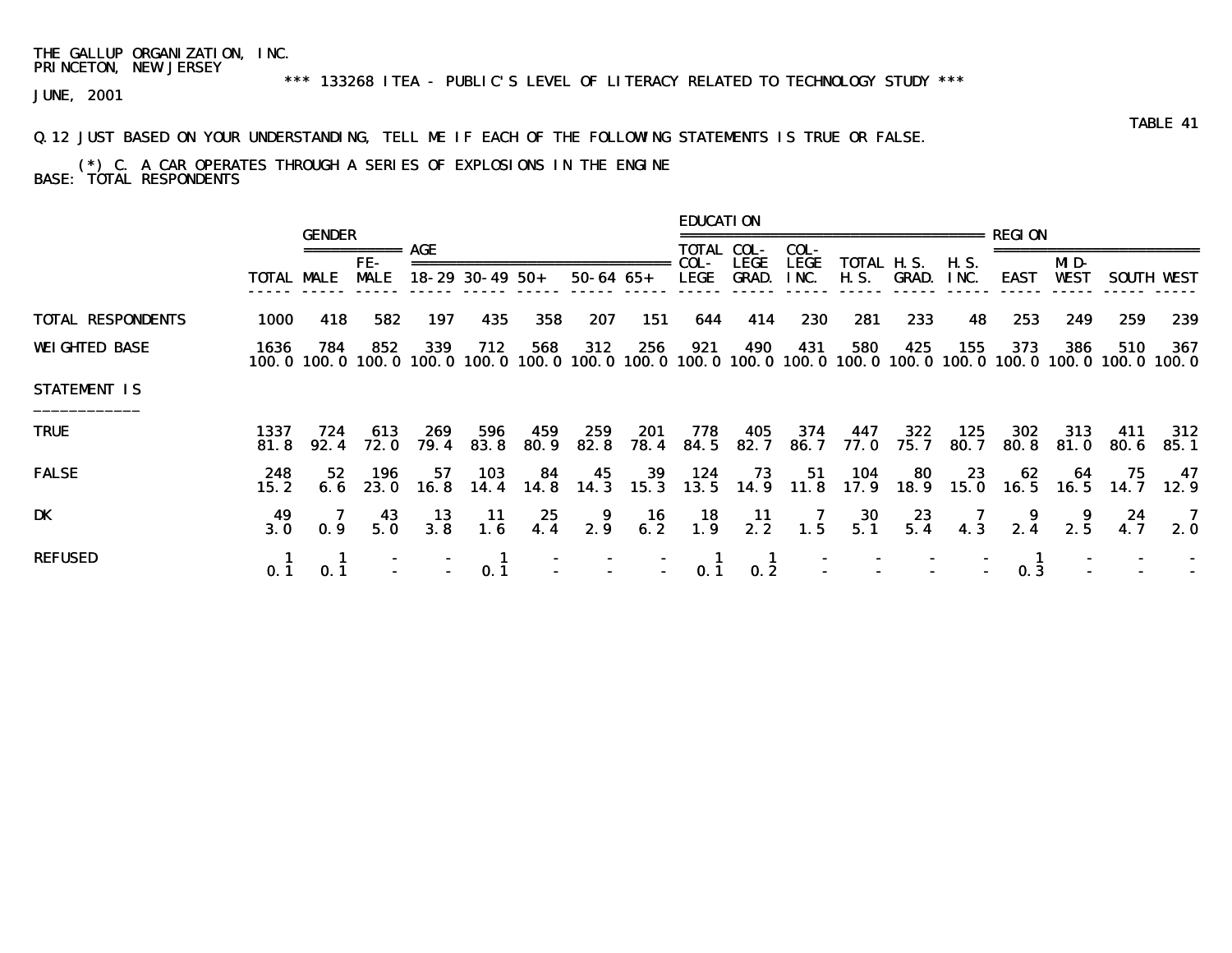# \*\*\* 133268 ITEA - PUBLIC'S LEVEL OF LITERACY RELATED TO TECHNOLOGY STUDY \*\*\*

JUNE, 2001

### Q.12 JUST BASED ON YOUR UNDERSTANDING, TELL ME IF EACH OF THE FOLLOWING STATEMENTS IS TRUE OR FALSE.

#### (\*) C. A CAR OPERATES THROUGH A SERIES OF EXPLOSIONS IN THE ENGINE BASE: TOTAL RESPONDENTS

|                          |                   |              | <b>SELF-REPORTED</b><br><b>UNDERSTANDING</b><br>OF TECHNOLOGY | =======<br><b>LIM</b><br><b>ITED</b> |                                            | <b>TECHNOLOGY AREA</b> | <b>VORKS IN COMPUTERS/</b>                             |                    |                                           | <b>BELIEVE</b><br><b>EVALUATED</b><br><b>FOR TECH</b> | <b>STUDENTS BE</b>       | <b>BELIEVE</b><br><b>TECHNOLOGY</b><br><b>GREATEST</b><br><b>EFFECT ON</b><br>INDI- | ===========                                | SUPPORT<br><b>TECHNOLOGY</b>                        |                     |  |
|--------------------------|-------------------|--------------|---------------------------------------------------------------|--------------------------------------|--------------------------------------------|------------------------|--------------------------------------------------------|--------------------|-------------------------------------------|-------------------------------------------------------|--------------------------|-------------------------------------------------------------------------------------|--------------------------------------------|-----------------------------------------------------|---------------------|--|
|                          | <b>TOTAL DEAL</b> | <b>GREAT</b> | <b>SOME</b>                                                   | /NOT<br>AT<br><b>ALL</b>             | <b>YES</b>                                 | ===========<br>COMP-   | <b>OTHER</b><br><b>TECH-</b><br><b>UTERS NOLOGY NO</b> |                    | ======<br>NOT<br>EMP-<br><b>LOYED YES</b> | <b>LITERACY</b>                                       | ===========<br>NO/<br>DK | VID-<br>UAL/<br>SOC-<br><b>IETY</b>                                                 | <b>ENVI-</b><br><b>RON-</b><br><b>MENT</b> | <b>IN SCHOOL</b><br><b>CURRICULUM</b><br><b>YES</b> | N <sub>0</sub>      |  |
| <b>TOTAL RESPONDENTS</b> | 1000              | 279          | 484                                                           | 237                                  | 332                                        | 161                    | 171                                                    | 558                | 106                                       | 601                                                   | 399                      | 793                                                                                 | 193                                        | 963                                                 | 30                  |  |
| <b>WEIGHTED BASE</b>     | 1636              | 453          | 762                                                           | 421                                  | 539<br>100.0 100.0 100.0 100.0 100.0 100.0 | 255                    | 283                                                    | 908                | 185                                       | 999                                                   | 637                      | 1278<br>100.0 100.0 100.0 100.0 100.0 100.0 100.0 100.0 100.0                       | 335                                        | 1584                                                | 42                  |  |
| <b>STATEMENT IS</b>      |                   |              |                                                               |                                      |                                            |                        |                                                        |                    |                                           |                                                       |                          |                                                                                     |                                            |                                                     |                     |  |
| <b>TRUE</b>              | 1337<br>81.8      | 398<br>87.9  | 619<br>81.3                                                   | 320<br><b>76.0</b>                   | 471<br>87.5                                | 214<br>83.6            | 258<br><b>90.9</b>                                     | 732<br><b>80.6</b> | 131<br>70.7                               | 830<br>83.1                                           | 507<br>79.6              | 1050<br>82.2                                                                        | 269<br>80.4                                | 1291<br>81.5                                        | 38<br>90. 1         |  |
| <b>FALSE</b>             | 248<br>15.2       | 46<br>10.2   | 127<br>16.7                                                   | 75<br>17.8                           | 57<br>10.6                                 | 34<br>13.3             | 23<br>8.1                                              | 151<br>16.6        | 39<br>21.1                                | 142<br>14.2                                           | 106<br>16.7              | <b>190</b><br>14.8                                                                  | 55<br>16.3                                 | 245<br>15.5                                         | -3<br>7.5           |  |
| DK                       | 49<br>3.0         | 9<br>1.9     | 14<br>1.9                                                     | 26<br>6.2                            | 10<br>1.8                                  | 8<br>3.1               | 2<br>0.7                                               | 25<br>2.7          | 15<br>8.2                                 | 27<br>2.7                                             | 23<br>3.5                | 37<br>2.9                                                                           | 11<br>3.3                                  | 48<br>3.1                                           | $\mathbf{I}$<br>2.4 |  |
| <b>REFUSED</b>           | 1<br>0.1          |              | 1<br>0.1                                                      |                                      | 1<br>0.2                                   |                        | -1<br>0.4                                              |                    |                                           |                                                       | 1<br>0.2                 | 1<br>0.1                                                                            |                                            |                                                     |                     |  |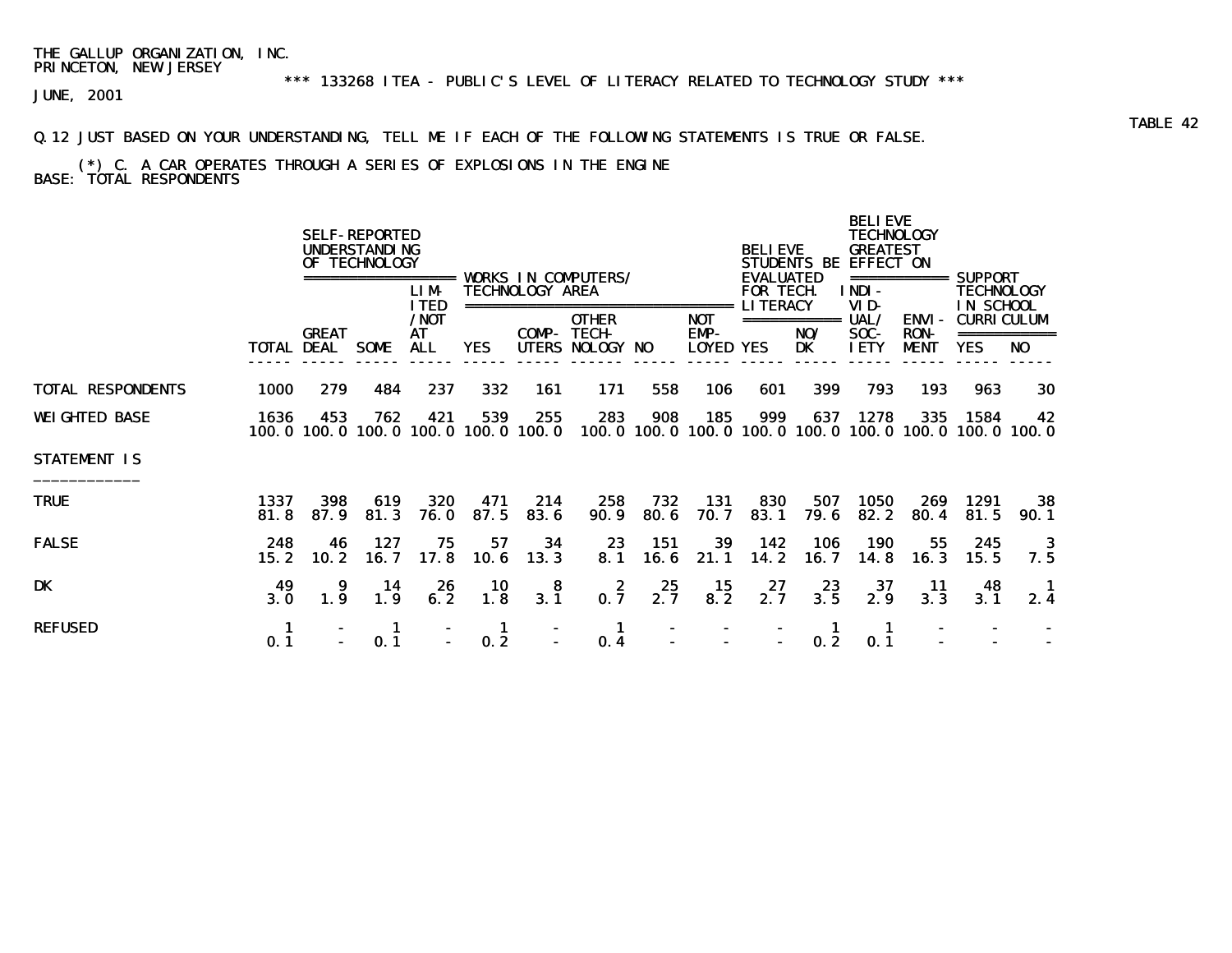# \*\*\* 133268 ITEA - PUBLIC'S LEVEL OF LITERACY RELATED TO TECHNOLOGY STUDY \*\*\*

JUNE, 2001

### Q.12 JUST BASED ON YOUR UNDERSTANDING, TELL ME IF EACH OF THE FOLLOWING STATEMENTS IS TRUE OR FALSE.

#### (\*) D. A MICROWAVE HEATS FOOD FROM THE OUTSIDE TO THE INSIDE BASE: TOTAL RESPONDENTS

|                          | TOTAL MALE       | <b>GENDER</b> | FE-<br><b>MLE</b>      |                                                                                                                          | $18 - 29$ 30 - 49 50 + |                                                           | $50 - 64$ $65 +$                                                                     |             | <b>EDUCATION</b><br>TOTAL COL-<br>COL-<br>LEGE | <b>LEGE</b><br>GRAD. | COL-<br>LEGE<br>INC. |             | <b>TOTAL H.S.</b><br><b>H.S. GRAD. INC.</b> | <b>H.S.</b> | EAST         | MD-<br><b>WEST</b> |              | <b>SOUTH WEST</b>   |
|--------------------------|------------------|---------------|------------------------|--------------------------------------------------------------------------------------------------------------------------|------------------------|-----------------------------------------------------------|--------------------------------------------------------------------------------------|-------------|------------------------------------------------|----------------------|----------------------|-------------|---------------------------------------------|-------------|--------------|--------------------|--------------|---------------------|
|                          |                  |               |                        |                                                                                                                          |                        |                                                           |                                                                                      |             |                                                |                      |                      |             |                                             |             |              |                    |              |                     |
| <b>TOTAL RESPONDENTS</b> | 1000             | 418           | 582                    | 197                                                                                                                      | 435                    | 358                                                       | 207                                                                                  | 151         | 644                                            | 414                  | 230                  | 281         | 233                                         | 48          | 253          | 249                | 259          | 239                 |
| <b>WEIGHTED BASE</b>     | 1636             | 784           | 852                    | 339<br>100.0 100.0 100.0 100.0 100.0 100.0 100.0 100.0 100.0 100.0 100.0 100.0 100.0 100.0 100.0 100.0 100.0 100.0 100.0 | 712                    | 568                                                       | 312                                                                                  | 256         | 921                                            | 490                  | 431                  | 580         | 425                                         | 155         | 373          | 386                | 510          | 367                 |
| <b>STATEMENT IS</b>      |                  |               |                        |                                                                                                                          |                        |                                                           |                                                                                      |             |                                                |                      |                      |             |                                             |             |              |                    |              |                     |
| <b>TRUE</b>              | 598<br>36. 5     | 262<br>33.5   | 335<br>39.4            | 160                                                                                                                      | 216                    | 219                                                       | 103<br>47. 2 30. 4 38. 5 32. 9 45. 3 35. 8 31. 7 40. 5 38. 8 39. 9 35. 7 38. 1 38. 0 | - 116       | <b>330</b>                                     | 155                  | 174                  | 225         | 170                                         | 55          | 142          | 146                | 169<br>33. 2 | 140<br><b>38. 1</b> |
| <b>FALSE</b>             | 1014<br>62. O    | 513<br>65.4   | 501<br>58.9            | 178<br>52.5                                                                                                              | 489<br>68. 8           | 332<br>58.5                                               | 206<br>65.9                                                                          | 127<br>49.5 | 582<br>63.2                                    | 327<br>66. 8         | 255<br>59.1          | 347<br>59.9 | 249<br>58.6                                 | 98<br>63.3  | 225<br>60. 3 | 232<br>60. 1       | 335<br>65.8  | 222<br>60. 5        |
| DK                       |                  |               |                        | 9 13 1 6 15 2 13 10 8 2 8 6 2 6 8 5 3<br>1.2 1.6 0.3 0.8 2.7 0.7 5.2 1.0 1.5 0.5 1.3 1.4 1.0 1.7 1.9 1.0 1.0             |                        |                                                           |                                                                                      |             |                                                |                      |                      |             |                                             |             |              |                    |              |                     |
| <b>REFUSED</b>           | $0.\overline{1}$ |               | -2<br>$0.\overline{2}$ |                                                                                                                          |                        | $\begin{array}{c} \textbf{2} \\ \textbf{0.3} \end{array}$ | $\begin{array}{c} 2 \\ 0.6 \end{array}$                                              |             |                                                |                      |                      |             |                                             |             |              |                    |              | -2<br>0.5           |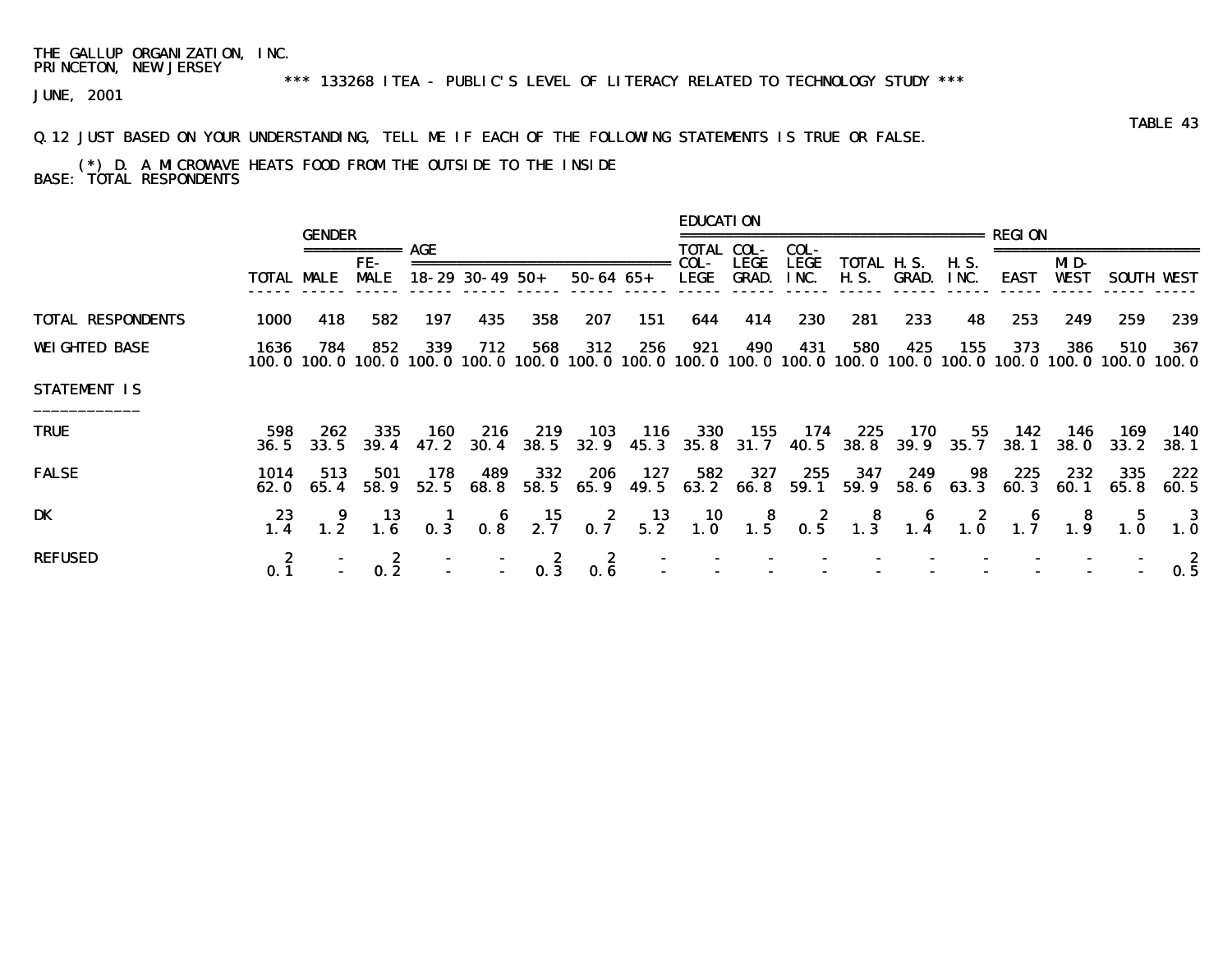# \*\*\* 133268 ITEA - PUBLIC'S LEVEL OF LITERACY RELATED TO TECHNOLOGY STUDY \*\*\*

JUNE, 2001

### Q.12 JUST BASED ON YOUR UNDERSTANDING, TELL ME IF EACH OF THE FOLLOWING STATEMENTS IS TRUE OR FALSE.

#### (\*) D. A MICROWAVE HEATS FOOD FROM THE OUTSIDE TO THE INSIDE BASE: TOTAL RESPONDENTS

|                          |                   |              | <b>SELF-REPORTED</b><br><b>UNDERSTANDING</b><br>OF TECHNOLOGY | =======<br><b>LIM</b>                   |                                            | <b>TECHNOLOGY AREA</b> | <b>VORKS IN COMPUTERS/</b>                             |                                  |                                           | <b>BELIEVE</b><br><b>EVALUATED</b><br><b>FOR TECH</b> | <b>STUDENTS BE</b>       | <b>BELIEVE</b><br><b>TECHNOLOGY</b><br><b>GREATEST</b><br><b>EFFECT ON</b><br>INDI- | ===========                                | SUPPORT<br><b>TECHNOLOGY</b>                        |                   |  |
|--------------------------|-------------------|--------------|---------------------------------------------------------------|-----------------------------------------|--------------------------------------------|------------------------|--------------------------------------------------------|----------------------------------|-------------------------------------------|-------------------------------------------------------|--------------------------|-------------------------------------------------------------------------------------|--------------------------------------------|-----------------------------------------------------|-------------------|--|
|                          | <b>TOTAL DEAL</b> | <b>GREAT</b> | <b>SOME</b>                                                   | <b>ITED</b><br>/NOT<br>AT<br><b>ALL</b> | <b>YES</b>                                 | ===========<br>COMP-   | <b>OTHER</b><br><b>TECH-</b><br><b>UTERS NOLOGY NO</b> |                                  | ======<br>NOT<br>EMP-<br><b>LOYED YES</b> | <b>LITERACY</b>                                       | ===========<br>NO/<br>DK | VID-<br>UAL/<br>SOC-<br><b>IETY</b>                                                 | <b>ENVI-</b><br><b>RON-</b><br><b>MENT</b> | <b>IN SCHOOL</b><br><b>CURRICULUM</b><br><b>YES</b> | N <sub>0</sub>    |  |
| <b>TOTAL RESPONDENTS</b> | 1000              | 279          | 484                                                           | 237                                     | 332                                        | 161                    | 171                                                    | 558                              | 106                                       | 601                                                   | 399                      | 793                                                                                 | 193                                        | 963                                                 | 30                |  |
| <b>WEIGHTED BASE</b>     | 1636              | 453          | 762                                                           | 421                                     | 539<br>100.0 100.0 100.0 100.0 100.0 100.0 | 255                    | 283                                                    | 908                              | 185                                       | 999                                                   | 637                      | 1278<br>100.0 100.0 100.0 100.0 100.0 100.0 100.0 100.0 100.0                       | 335                                        | 1584                                                | 42                |  |
| <b>STATEMENT IS</b>      |                   |              |                                                               |                                         |                                            |                        |                                                        |                                  |                                           |                                                       |                          |                                                                                     |                                            |                                                     |                   |  |
| <b>TRUE</b>              | 598<br>36.5       | 152<br>33.6  | 286<br>37.6                                                   | 159<br>37.8                             | 163<br>30.3                                | 97<br>37.9             | 66<br>23.4                                             | 364<br><b>40.1</b>               | 69<br>37.3                                | 367<br><b>36.7</b>                                    | 231<br><b>36.2</b>       | 459<br>35.9                                                                         | 131<br>39.1                                | 578<br>36.5                                         | 14<br><b>32.0</b> |  |
| <b>FALSE</b>             | 1014<br>62.0      | 295<br>65.0  | 464<br>61.0                                                   | 255<br>60.6                             | 372<br>69.1                                | 155<br>60.8            | 217<br>76.6                                            | 532<br>58.6                      | 107<br>57.7                               | 624<br>62.5                                           | 390<br>61.2              | 798<br>62.4                                                                         | 202<br>60.3                                | 987<br>62.3                                         | 24<br>55.8        |  |
| DK                       | 23<br>1.4         | 5<br>1.0     | 11<br>1.5                                                     | 7<br>1.6                                | 4<br>0.7                                   | 4<br>1.4               | $\blacksquare$                                         | 11<br>1.3                        | 8<br>4.1                                  | 8<br>0.8                                              | 15<br>2.3                | 19<br>1.5                                                                           | z<br>0.6                                   | 17<br>1.1                                           | - 5<br>12.2       |  |
| <b>REFUSED</b>           | 2<br>0.1          | 2<br>0.4     |                                                               |                                         |                                            |                        |                                                        | $\blacksquare$<br>$\blacksquare$ | 2<br>0.9                                  |                                                       | 2<br>0.3                 | 2<br>0.1                                                                            |                                            | 2<br>0.1                                            |                   |  |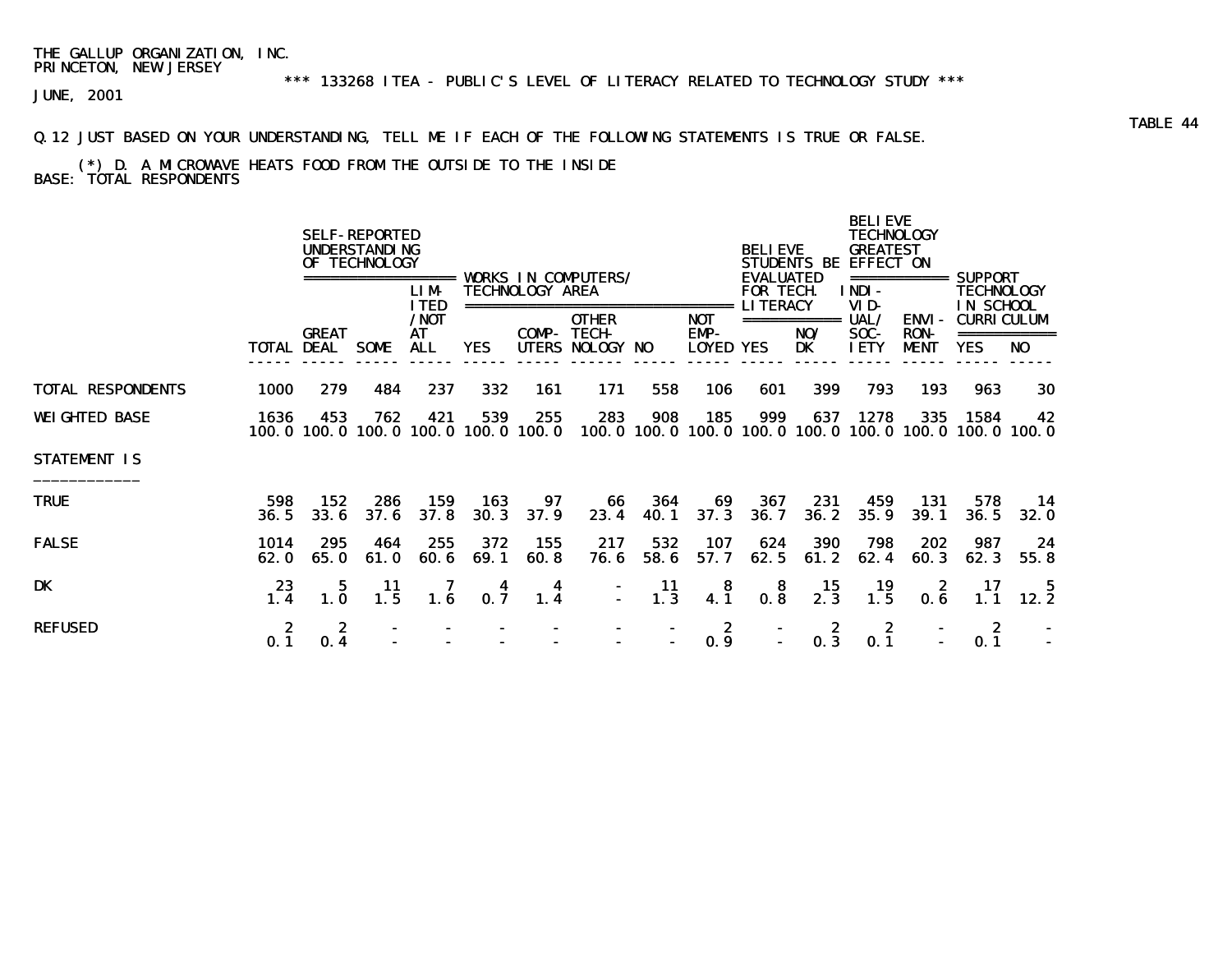#### Q.13 WHEN YOU HEAR THE WORD "DESIGN" USED IN RELATION TO TECHNOLOGY, WHICH ONE ARE YOU MORE LIKELY TO THINK OF - "A CREATIVE PROCESS FOR SOLVING PROBLEMS", OR "BLUEPRINTS AND DRAWINGS FROM WHICH YOU CONSTRUCT SOMETHING". BASE: TOTAL RESPONDENTS

|                                                                                       |                    | <b>GENDER</b>      |                                         |             |                                |                          |                  |              | <b>EDUCATION</b>  |                             |                     | ======================                                                                                          |                                         |                     | REGION                                                        |                     |                    |                   |
|---------------------------------------------------------------------------------------|--------------------|--------------------|-----------------------------------------|-------------|--------------------------------|--------------------------|------------------|--------------|-------------------|-----------------------------|---------------------|-----------------------------------------------------------------------------------------------------------------|-----------------------------------------|---------------------|---------------------------------------------------------------|---------------------|--------------------|-------------------|
|                                                                                       |                    |                    |                                         | AGE         |                                |                          |                  |              | <b>TOTAL COL-</b> |                             | COL-                |                                                                                                                 |                                         |                     |                                                               |                     |                    |                   |
|                                                                                       | <b>TOTAL MALE</b>  |                    | FE-<br><b>MALE</b>                      |             | $18 - 29$ 30 - 49 50 +         |                          | $50 - 64$ $65 +$ |              | COL-<br>LEGE      | <b>LEGE</b><br><b>GRAD.</b> | <b>LEGE</b><br>INC. | TOTAL H.S.<br><b>H.S.</b>                                                                                       | GRAD.                                   | <b>H.S.</b><br>INC. | <b>EAST</b>                                                   | MD-<br><b>WEST</b>  |                    | <b>SOUTH WEST</b> |
| <b>TOTAL RESPONDENTS</b>                                                              | <b>1000</b>        | 418                | 582                                     | 197         | 435                            | 358                      | 207              | 151          | 644               | 414                         | 230                 | 281                                                                                                             | 233                                     | 48                  | 253                                                           | 249                 | 259                | 239               |
| <b>WEIGHTED BASE</b>                                                                  | 1636               | 784<br>100.0 100.0 | 852                                     | 339         | 712                            | 568                      | 312              | 256          | 921               | 490                         | 431                 | 580<br>100, 0 100, 0 100, 0 100, 0 100, 0 100, 0 100, 0 100, 0 100, 0 100, 0 100, 0 100, 0 100, 0 100, 0 100, 0 | 425                                     | 155                 | 373                                                           | 386                 | 510                | 367<br>100. 0     |
| <b>VORD DESIGN IN</b><br><b>RELATION TO TECHNOLOGY</b>                                |                    |                    |                                         |             |                                |                          |                  |              |                   |                             |                     |                                                                                                                 |                                         |                     |                                                               |                     |                    |                   |
| <b>A CREATIVE PROCESS FOR</b><br><b>SOLVING PROBLEMS</b>                              | 669<br><b>40.9</b> | 309<br><b>39.5</b> | 359<br>42. 2                            | 142<br>41.8 | 314<br>44. 1                   | 205<br><b>36.1</b>       | 124<br>39. 7     | -81<br>31. 6 | 443<br>48.1       | 267<br>54.5                 | 176<br>40.9         | 191<br>32.9                                                                                                     | 144<br>33.8                             | 47<br><b>30.6</b>   | 153<br>41. O                                                  | 162<br><b>42. O</b> | 198<br><b>38.9</b> | 156<br>42.4       |
| <b>BLUEPRINTS AND DRAWINGS</b><br><b>FROM WILCH YOU</b><br><b>CONSTRUCT SOMETHING</b> | 958<br>58. 6       | 469<br>59.8        | 489<br>57.5                             | 197<br>58.2 | 392<br>55.0                    | 360<br>63.4              | 187<br>60. O     | 173<br>67.6  | 474<br>51.4       | 220<br>44.9                 | 254<br>58.8         | 384<br>66. 2                                                                                                    | 277<br>65.1                             | 107<br>69.4         | 216<br>57.8                                                   | 222<br>57.4         | 310<br>60.9        | 210<br>57.3       |
| <b>DK</b>                                                                             | $0.\overline{3}$   |                    | $\begin{array}{c} 2 \\ 0.2 \end{array}$ |             |                                |                          |                  |              |                   |                             |                     | 2 3 1 2 3 2 1 2 2<br>0.3 0.5 0.3 0.8 0.3 0.4 0.2 0.4 0.6                                                        |                                         |                     | $\begin{array}{cccc} -2 & 2 & 2 \\ - & 0.5 & 0.6 \end{array}$ |                     |                    |                   |
| <b>REFUSED</b>                                                                        | 0.2                |                    | 0.1                                     |             | $\overline{\mathbf{4}}$<br>0.5 | $\overline{\phantom{a}}$ |                  | ÷.           | $\frac{1}{0.1}$   | $\frac{1}{2}$               |                     | - 3<br>0.4                                                                                                      | $\begin{array}{c} 3 \\ 0.6 \end{array}$ |                     | 3<br>0.7                                                      |                     |                    | 0.3               |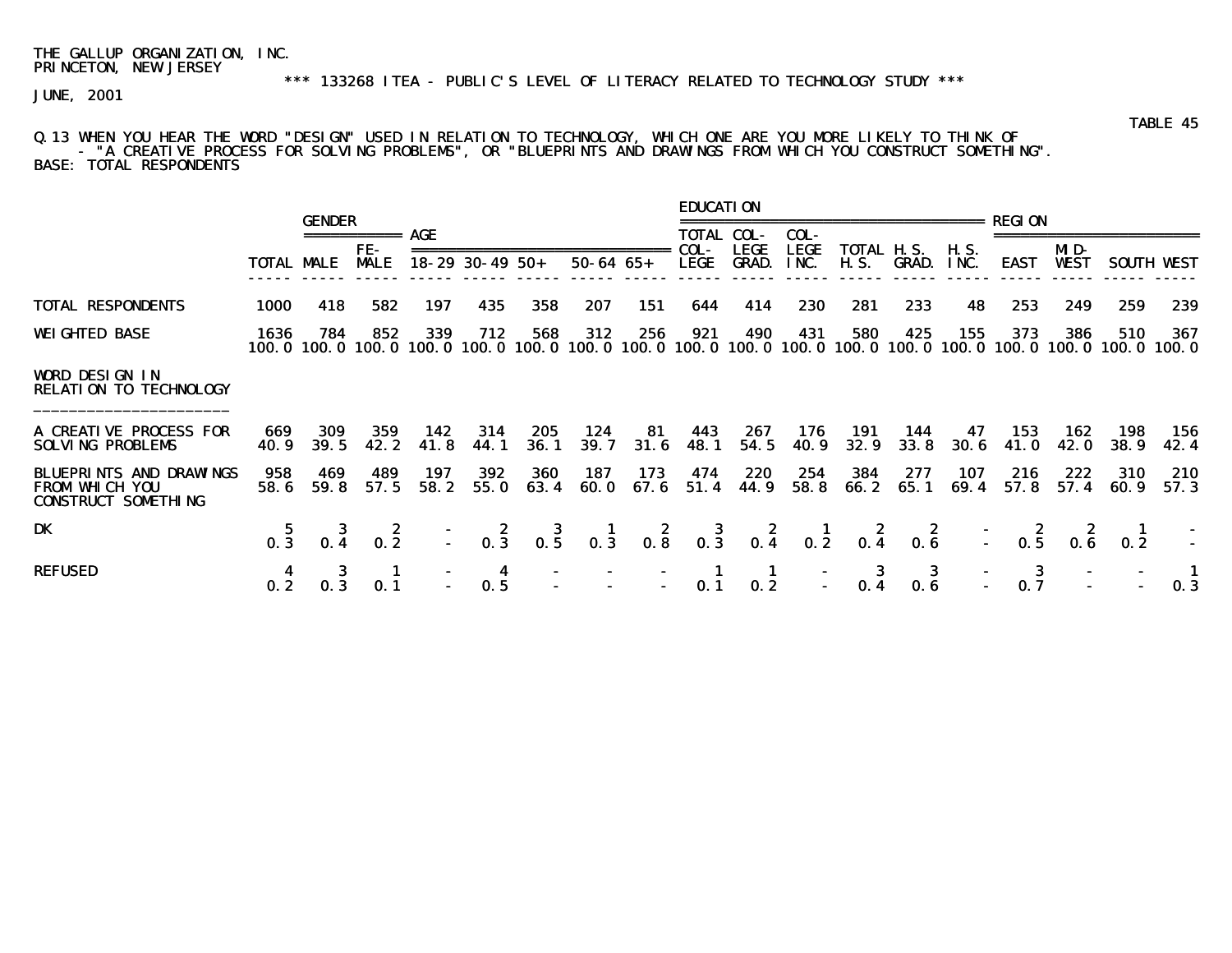\*\*\* 133268 ITEA - PUBLIC'S LEVEL OF LITERACY RELATED TO TECHNOLOGY STUDY \*\*\*

JUNE, 2001

Q.13 WHEN YOU HEAR THE WORD "DESIGN" USED IN RELATION TO TECHNOLOGY, WHICH ONE ARE YOU MORE LIKELY TO THINK OF - "A CREATIVE PROCESS FOR SOLVING PROBLEMS", OR "BLUEPRINTS AND DRAWINGS FROM WHICH YOU CONSTRUCT SOMETHING". BASE: TOTAL RESPONDENTS

|                                                                                       |                   |              | <b>SELF-REPORTED</b><br><b>UNDERSTANDING</b><br>OF TECHNOLOGY<br>================= | <b>LIM</b><br><b>ITED</b> |                                            | <b>TECHNOLOGY AREA</b> | <b>VORKS IN COMPUTERS/</b><br>=============================== |                                                                       |                                        | <b>BELIEVE</b><br><b>EVALUATED</b><br><b>FOR TECH</b><br><b>LITERACY</b> | <b>STUDENTS BE</b>       | <b>BELIEVE</b><br><b>TECHNOLOGY</b><br><b>GREATEST</b><br><b>EFFECT ON</b><br>INDI-<br>VID- |                                            | =========== SUPPORT<br><b>TECHNOLOGY</b><br>IN SCHOOL |            |
|---------------------------------------------------------------------------------------|-------------------|--------------|------------------------------------------------------------------------------------|---------------------------|--------------------------------------------|------------------------|---------------------------------------------------------------|-----------------------------------------------------------------------|----------------------------------------|--------------------------------------------------------------------------|--------------------------|---------------------------------------------------------------------------------------------|--------------------------------------------|-------------------------------------------------------|------------|
|                                                                                       | <b>TOTAL DEAL</b> | <b>GREAT</b> | <b>SOME</b>                                                                        | /NOT<br>AT<br>ALL         | YES.                                       | <b>COMP-TECH-</b>      | <b>OTHER</b><br>UTERS NOLOGY NO                               |                                                                       | <b>NOT</b><br>EMP-<br><b>LOYED YES</b> |                                                                          | ===========<br>NO/<br>DK | UAL/<br>SOC-<br><b>IETY</b>                                                                 | <b>ENVI-</b><br><b>RON-</b><br><b>MENT</b> | <b>CURRICULUM</b><br>YES                              | NO.        |
| <b>TOTAL RESPONDENTS</b>                                                              | 1000              | 279          | 484                                                                                | 237                       | 332                                        | 161                    | 171                                                           | 558                                                                   | 106                                    | 601                                                                      | 399                      | 793                                                                                         | 193                                        | 963                                                   | 30         |
| <b>WEIGHTED BASE</b>                                                                  | 1636              | 453          | 762                                                                                | 421                       | 539<br>100.0 100.0 100.0 100.0 100.0 100.0 | 255                    | 283                                                           | 908<br>100, 0 100, 0 100, 0 100, 0 100, 0 100, 0 100, 0 100, 0 100, 0 | 185                                    | 999                                                                      | 637                      | 1278                                                                                        | 335                                        | 1584                                                  | 42         |
| <b>VORD DESIGN IN</b><br><b>RELATION TO TECHNOLOGY</b>                                |                   |              |                                                                                    |                           |                                            |                        |                                                               |                                                                       |                                        |                                                                          |                          |                                                                                             |                                            |                                                       |            |
| <b>A CREATIVE PROCESS FOR</b><br><b>SOLVING PROBLEMS</b>                              | 669<br>40.9       | 244<br>53.7  | 311<br>40.8                                                                        | 115<br>27.2               | 229<br>42.5                                | 121<br>47.4            | 108<br>38.1                                                   | 382<br>42.1                                                           | 56<br>30.4                             | 431<br>43.2                                                              | 238<br>37.3              | 546<br>42.7                                                                                 | 113<br>33.7                                | 645<br>40. 7                                          | 21<br>49.8 |
| <b>BLUEPRINTS AND DRAWINGS</b><br><b>FROM WILCH YOU</b><br><b>CONSTRUCT SOMETHING</b> | 958<br>58.6       | 208<br>45.8  | 450<br>59.1                                                                        | <b>300</b><br>71.4        | 305<br>56.7                                | 134<br>52.6            | 171<br>60.4                                                   | 521<br>57.4                                                           | 129<br>69.6                            | 564<br>56.5                                                              | 394<br>61.8              | 725<br>56.7                                                                                 | 221<br>66.0                                | 931<br>58.8                                           | 21<br>50.2 |
| DK                                                                                    | -5<br>0.3         | 0.2          | 0.1                                                                                | 3<br>0.8                  | -3<br>0.6                                  |                        | $\frac{3}{1.2}$                                               | 2<br>0.2                                                              |                                        | $\frac{1}{0.1}$                                                          | 0.7                      | 0.3                                                                                         | 0.3                                        | 0.3                                                   |            |
| <b>REFUSED</b>                                                                        | 4<br>0.2          | п<br>0.2     |                                                                                    | 3                         | п.<br>0.2                                  |                        | 0.4                                                           | 3<br>0.3                                                              | $\blacksquare$                         | 3<br>0.3                                                                 | 1<br>0.2                 | 3<br>0.2                                                                                    |                                            | 3<br>0.2                                              |            |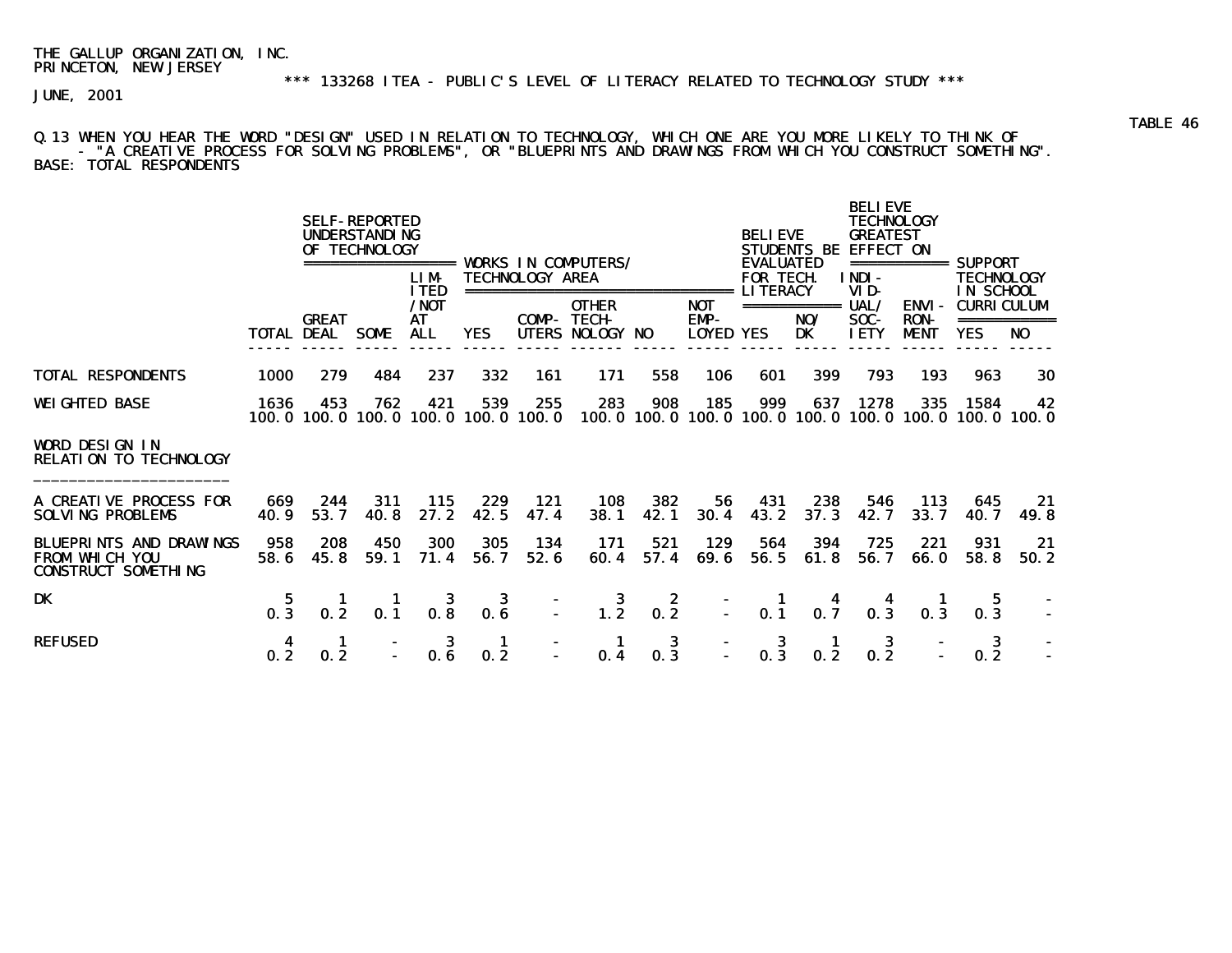### \*\*\* 133268 ITEA - PUBLIC'S LEVEL OF LITERACY RELATED TO TECHNOLOGY STUDY \*\*\*

JUNE, 2001

#### Q.14 WHEN A NATIONAL SHORTAGE OF QUALIFIED PEOPLE OCCURS IN A PARTICULAR AREA OF TECHNOLOGY, WHICH OF THE FOLLOWING SOLUTIONS WOULD YOU FEEL IS THE MOST APPROPRIATE COURSE OF ACTION FOR THE U.S. TO TAKE? BASE: TOTAL RESPONDENTS

|                                                                                                                         |              | <b>GENDER</b> |                                                            |             |                                                             |                                                      |                  |                                                       | <b>EDUCATION</b>          |              |                     | ________________________                                                                                                                    |                                                            |                                         | <b>REGION</b>                                        |             |                         |                   |
|-------------------------------------------------------------------------------------------------------------------------|--------------|---------------|------------------------------------------------------------|-------------|-------------------------------------------------------------|------------------------------------------------------|------------------|-------------------------------------------------------|---------------------------|--------------|---------------------|---------------------------------------------------------------------------------------------------------------------------------------------|------------------------------------------------------------|-----------------------------------------|------------------------------------------------------|-------------|-------------------------|-------------------|
|                                                                                                                         |              |               | =========== AGE<br>FE-                                     |             |                                                             |                                                      |                  | =============================                         | <b>TOTAL COL-</b><br>COL- | <b>LEGE</b>  | COL-<br>LEGE        | <b>TOTAL H.S.</b>                                                                                                                           |                                                            | <b>H.S.</b>                             |                                                      | MD-         | ======================= |                   |
|                                                                                                                         | TOTAL MALE   |               | <b>MALE</b>                                                |             | $18 - 29$ 30 - 49 50 +                                      |                                                      | $50 - 64$ $65 +$ |                                                       | <b>LEGE</b>               | <b>GRAD.</b> | INC.                |                                                                                                                                             | <b>H.S. GRAD.</b>                                          | INC.                                    | EAST                                                 | <b>WEST</b> |                         | <b>SOUTH WEST</b> |
| <b>TOTAL RESPONDENTS</b>                                                                                                | 1000         | 418           | 582                                                        | 197         | 435                                                         | 358                                                  | 207              | 151                                                   | 644                       | 414          | 230                 | 281                                                                                                                                         | 233                                                        | 48                                      | 253                                                  | 249         | 259                     | 239               |
| <b>WEIGHTED BASE</b>                                                                                                    | 1636         | 784           | 852                                                        | 339         | 712                                                         | 568                                                  | 312              | 256                                                   | 921                       | 490          | 431                 | 580<br>100, 0 100, 0 100, 0 100, 0 100, 0 100, 0 100, 0 100, 0 100, 0 100, 0 100, 0 100, 0 100, 0 100, 0 100, 0 100, 0 100, 0 100, 0 100, 0 | 425                                                        | 155                                     | 373                                                  | 386         | 510                     | 367               |
| SOLUTION FOR SHORTAGE                                                                                                   |              |               |                                                            |             |                                                             |                                                      |                  |                                                       |                           |              |                     |                                                                                                                                             |                                                            |                                         |                                                      |             |                         |                   |
| <b>BRING IN</b><br>TECHNOLOGICALLY<br>LITERATE PEOPLE FROM<br>OTHER COUNTRIES                                           | 102<br>6.3   | $71 \n9.1$    | $\begin{array}{c} \mathbf{31} \\ \mathbf{3.6} \end{array}$ | $28$<br>8.2 |                                                             | $\begin{array}{cc} 52 & 23 \\ 7.3 & 4.0 \end{array}$ |                  | 14   9   77   51   25<br>4.4   3.4   8.3   10.5   5.9 |                           |              |                     | 23<br>3.9                                                                                                                                   | $\begin{array}{c} \mathbf{13} \\ \mathbf{2.9} \end{array}$ |                                         | $\begin{array}{cc} 10 & 18 \\ 6.6 & 4.7 \end{array}$ | $23$<br>5.9 | 25<br>4.9               | $\frac{37}{10.2}$ |
| TAKE STEPS THROUGH OUR<br>SCHOOLS TO INCREASE THE<br>NUMBER OF<br>TECHNOLOGICALLY<br>LITERATE PEOPLE IN THIS<br>COUNTRY | 1513<br>92.5 | 701<br>89.4   | 812<br>95.4                                                | 310<br>91.5 | 646<br>90. 8                                                | 541<br>95. 1                                         | 296<br>94.6      | 245<br>95. 7                                          | 829<br>90. O              | 427<br>87.2  | 402<br>93.3         | 555<br>95. 6                                                                                                                                | 413<br>97. 1                                               | 142<br>91.7                             | 352<br>94. 1                                         | 358<br>92.9 | 484<br>94. 9            | 319<br>87. 1      |
| DK                                                                                                                      | -10-<br>0.6  |               | 0.8                                                        |             | $\begin{array}{ccc} - & 7 & 2 \\ - & 1.0 & 0.4 \end{array}$ |                                                      |                  |                                                       |                           |              |                     | $-2$ 8 5 2 3<br>$-$ 0.8 0.8 1.1 0.5 0.4                                                                                                     | $\bar{1}$                                                  | $\begin{array}{c} 3 \\ 1.6 \end{array}$ | 1.2                                                  |             |                         | 1.5               |
| REFUSED                                                                                                                 | 10<br>0.6    |               | 0.2                                                        | 0.3         | 0.9                                                         | -3<br>0.5                                            | 3<br>1.0         |                                                       | -8<br>0.8                 | -6<br>1.2    | $\mathbf{I}$<br>0.3 |                                                                                                                                             |                                                            |                                         |                                                      |             | 0.2                     | 1.2               |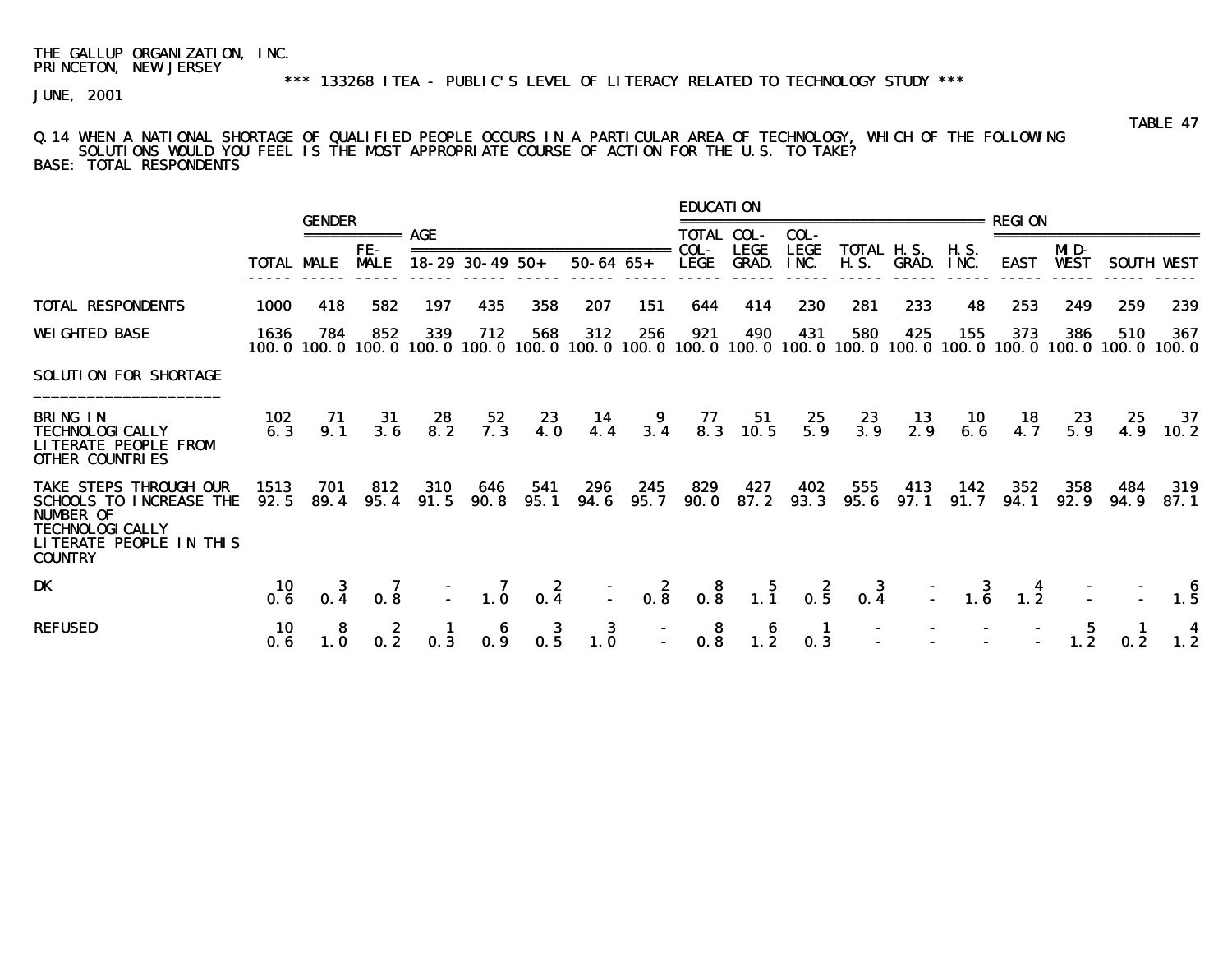#### Q.14 WHEN A NATIONAL SHORTAGE OF QUALIFIED PEOPLE OCCURS IN A PARTICULAR AREA OF TECHNOLOGY, WHICH OF THE FOLLOWING SOLUTIONS WOULD YOU FEEL IS THE MOST APPROPRIATE COURSE OF ACTION FOR THE U.S. TO TAKE? BASE: TOTAL RESPONDENTS

 BELIEVE **SELF-REPORTED TECHNOLOGY**  UNDERSTANDING BELIEVE GREATEST OF TECHNOLOGY STUDENTS BE EFFECT ON ================= WORKS IN COMPUTERS/ EVALUATED =========== SUPPORT LIM- TECHNOLOGY AREA FOR TECH. INDI- TECHNOLOGY ITED ============================== LITERACY VID- IN SCHOOL /NOT OTHER NOT =========== UAL/ ENVI- CURRICULUM COMP- TECH- EMP- NO/ SOC- RON- ===========<br>YES UTERS NOLOGY NO LOYED YES DK IETY MENT YES NO TOTAL DEAL SOME ALL ----- ----- ----- ----- ----- ----- ------ ----- ----- ----- ----- ----- ----- ----- ----- TOTAL RESPONDENTS 1000 279 484 237 332 161 171 558 106 601 399 793 193 963 30 WEIGHTED BASE 1636 453 762 421 539 255 283 908 185 999 637 1278 335 1584 42 100.0 100.0 100.0 100.0 100.0 100.0 100.0 100.0 100.0 100.0 100.0 100.0 100.0 100.0 100.0 SOLUTION FOR SHORTAGE \_\_\_\_\_\_\_\_\_\_\_\_\_\_\_\_\_\_\_\_\_ BRING IN 102 46 46 11 50 26 23 40 13 59 43 85 17 98 4 TECHNOLOGICALLY 6.3 10.1 6.1 2.5 9.2 10.2 8.3 4.4 7.2 5.9 6.8 6.7 5.2 6.2 9.8 LITERATE PEOPLE FROM OTHER COUNTRIES TAKE STEPS THROUGH OUR 1513 400 712 401 483 227 256 858 168 928 585 1177 316 1474 34 SCHOOLS TO INCREASE THE 92.5 88.3 93.5 95.3 89.7 89.0 NUMBER OF TECHNOLOGICALLY LITERATE PEOPLE IN THIS **COUNTRY** DK 10 3 2 5 3 1 2 4 3 6 4 9 1 8 2 0.6 0.7 0.3 1.1 0.6 0.4 0.7 0.5 1.4 0.6 0.7 0.7 0.3 0.5 5.0 REFUSED 10 4 1 5 3 1 2 6 1 6 4 7 1 4 2 0.6 0.9 0.2 1.1 0.6 0.4 0.7 0.7 0.5 0.6 0.7 0.6 0.3 0.3 5.7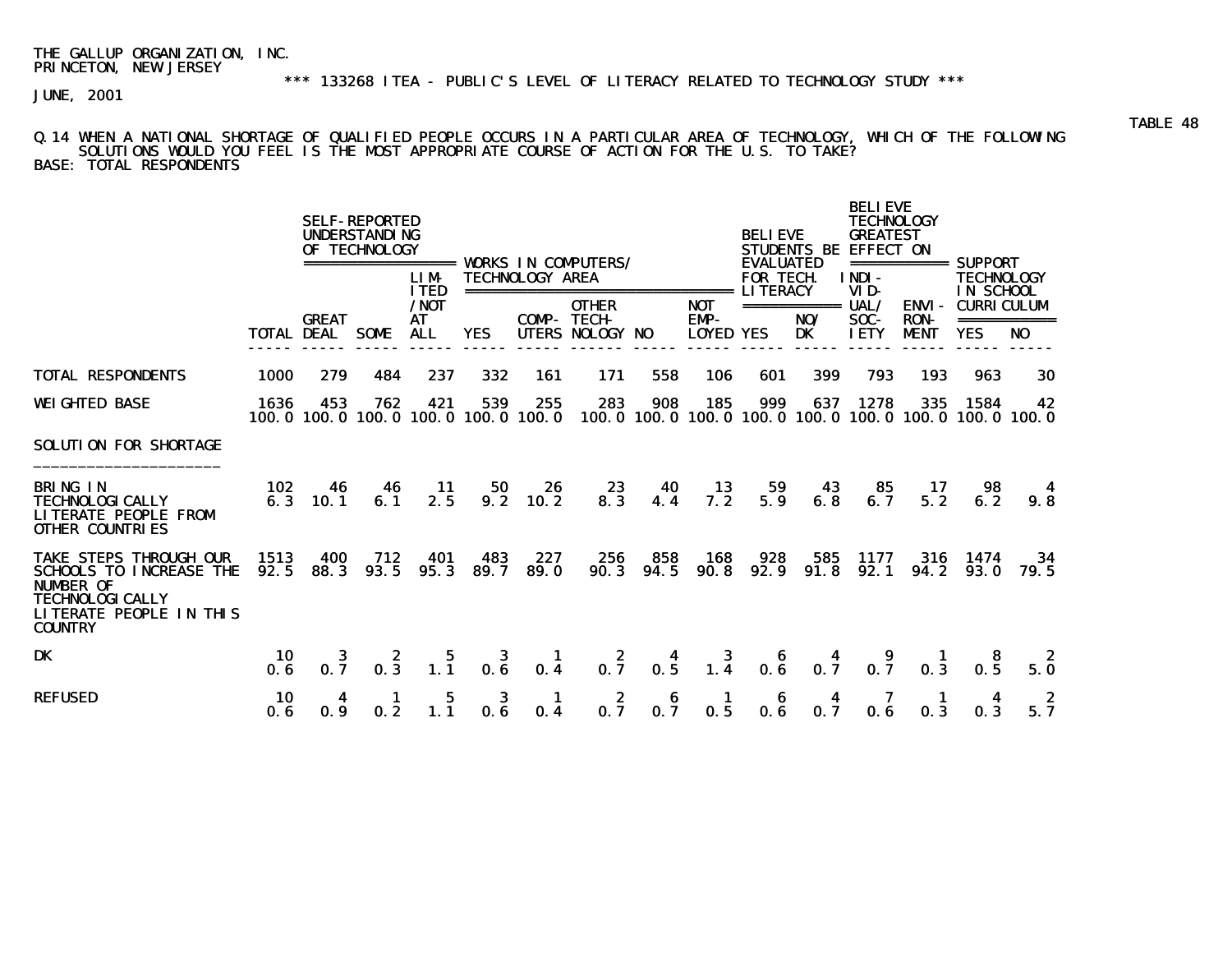#### Q.15 USING A BROAD DEFINITION OF TECHNOLOGY AS "MODIFYING OUR NATURAL WORLD TO MEET HUMAN NEEDS", DO YOU BELIEVE THE STUDY OF TECHNOLOGY SHOULD BE INCLUDED IN THE SCHOOL CURRICULUM, OR NOT? BASE: TOTAL RESPONDENTS

|                                                                       |                   | <b>GENDER</b> |                    |                 |                        |                                          |                                         |                  | <b>EDUCATION</b>                        |                                         |                     | =====================                                              |                                                            |                    | REGION                                             |                    |                                         |                   |
|-----------------------------------------------------------------------|-------------------|---------------|--------------------|-----------------|------------------------|------------------------------------------|-----------------------------------------|------------------|-----------------------------------------|-----------------------------------------|---------------------|--------------------------------------------------------------------|------------------------------------------------------------|--------------------|----------------------------------------------------|--------------------|-----------------------------------------|-------------------|
|                                                                       |                   |               |                    | AGE             |                        |                                          |                                         |                  | <b>TOTAL COL-</b>                       |                                         | COL-                |                                                                    |                                                            |                    |                                                    |                    |                                         |                   |
|                                                                       | <b>TOTAL MALE</b> |               | FE-<br><b>MALE</b> |                 | $18 - 29$ 30 - 49 50 + |                                          | $50 - 64$ $65 +$                        |                  | COL-<br>LEGE                            | <b>LEGE</b><br><b>GRAD.</b>             | <b>LEGE</b><br>INC. | TOTAL H.S.<br>H. S.                                                | GRAD.                                                      | H. S.<br>INC.      | <b>EAST</b>                                        | MD-<br><b>WEST</b> |                                         | <b>SOUTH WEST</b> |
| <b>TOTAL RESPONDENTS</b>                                              | 1000              | 418           | 582                | 197             | 435                    | 358                                      | 207                                     | 151              | 644                                     | 414                                     | 230                 | 281                                                                | 233                                                        | 48                 | 253                                                | 249                | 259                                     | 239               |
| <b>WEIGHTED BASE</b>                                                  | 1636<br>100. O    | 784           | 852<br>100.0 100.0 | 339<br>100. 0   | 712                    | 568                                      | 312                                     | 256              | 921                                     | 490                                     | 431                 | 580<br>100.0 100.0 100.0 100.0 100.0 100.0 100.0 100.0 100.0 100.0 | 425                                                        | 155                | 373<br>100.0 100.0 100.0 100.0                     | 386                | 510                                     | 367               |
| STUDY OF TECHNOLOGY<br><b>INCLUDED IN</b><br><b>SCHOOL CURRICULUM</b> |                   |               |                    |                 |                        |                                          |                                         |                  |                                         |                                         |                     |                                                                    |                                                            |                    |                                                    |                    |                                         |                   |
| <b>YES</b>                                                            | 1584<br>96. S     | 761<br>97. 1  | 823<br>96. 6       | 334<br>98. 7    | 686<br>96.4            | 547<br><b>96. 2</b>                      | 307<br>98. 2                            | 240<br>93. 8     | 892<br>96. 9                            | 469<br>95. 9                            | 423<br>98. 1        | 563                                                                | 413<br>$97.1$ $97.2$                                       | 150<br><b>96.8</b> | 363<br>97. 3                                       | 371<br>96.1        | 501<br>98. 2                            | 349<br>95.1       |
| NO                                                                    | 42<br>2.6         | 18<br>2.3     | 25<br>2.9          | 3<br>0.9        | 21<br>3.0              | $\begin{array}{c} 18 \\ 3.2 \end{array}$ | $\begin{array}{c} 6 \\ 1.8 \end{array}$ | $\frac{13}{5.0}$ |                                         | $2.6$ $3.5$                             | $\frac{7}{1.7}$     | $\begin{array}{c} \textbf{15}\\ \textbf{2.5} \end{array}$          | $\begin{array}{c} \textbf{10} \\ \textbf{2.3} \end{array}$ |                    | $\begin{array}{cc} 5 & 8 \\ 3.2 & 2.1 \end{array}$ | $\frac{10}{2.6}$   | $\begin{array}{c} 8 \\ 1.5 \end{array}$ | 17                |
| DK                                                                    | $0.\overline{2}$  | 0.2           | $0.\overline{2}$   | $\frac{1}{0.4}$ |                        | $\frac{2}{0.4}$                          |                                         | $0.\overline{8}$ | $\begin{array}{c} 2 \\ 0.3 \end{array}$ | $\frac{1}{0.3}$                         | $0.\overline{2}$    | $0.\bar{2}$                                                        | $\frac{1}{0.2}$                                            | Ō,                 | $0.\overline{3}$                                   | 0.3                | $0.\overline{3}$                        |                   |
| <b>REFUSED</b>                                                        | 0.4               | 0.5           | 0.3                |                 | 0.7                    | $\blacksquare$<br>$0.\overline{2}$       | $\Delta \phi$                           | $\frac{1}{0.5}$  | $0.\overline{2}$                        | $\begin{array}{c} 2 \\ 0.4 \end{array}$ | $\mathbb{Z}^+$      | 0.2                                                                | 0.3                                                        |                    | 0.3                                                | 1.0                |                                         | 0.3               |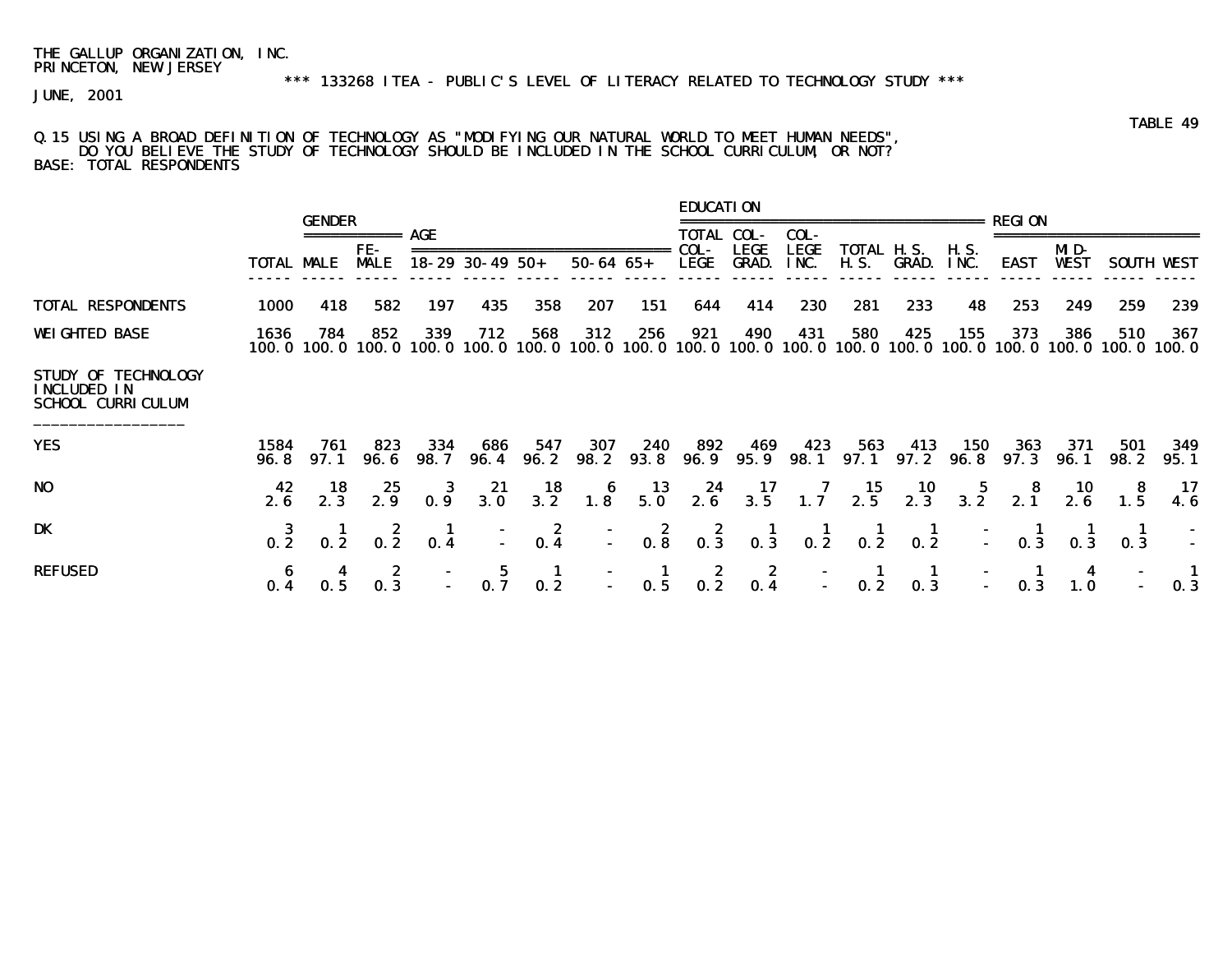#### Q.15 USING A BROAD DEFINITION OF TECHNOLOGY AS "MODIFYING OUR NATURAL WORLD TO MEET HUMAN NEEDS", DO YOU BELIEVE THE STUDY OF TECHNOLOGY SHOULD BE INCLUDED IN THE SCHOOL CURRICULUM, OR NOT? BASE: TOTAL RESPONDENTS

|                                                                              |                   |              | <b>SELF-REPORTED</b><br><b>UNDERSTANDING</b><br>OF TECHNOLOGY | ======<br><b>LIM</b><br><b>ITED</b> |             | <b>TECHNOLOGY AREA</b> | <b>VORKS IN COMPUTERS/</b><br>=============================== |             |                             | <b>BELIEVE</b><br><b>EVALUATED</b><br><b>FOR TECH</b><br><b>LITERACY</b> |             | <b>BELIEVE</b><br><b>TECHNOLOGY</b><br><b>GREATEST</b><br><b>STUDENTS BE EFFECT ON</b><br>INDI-<br>VID- | ===========                                | <b>SUPPORT</b><br><b>TECHNOLOGY</b><br>IN SCHOOL                       |                |
|------------------------------------------------------------------------------|-------------------|--------------|---------------------------------------------------------------|-------------------------------------|-------------|------------------------|---------------------------------------------------------------|-------------|-----------------------------|--------------------------------------------------------------------------|-------------|---------------------------------------------------------------------------------------------------------|--------------------------------------------|------------------------------------------------------------------------|----------------|
|                                                                              | <b>TOTAL DEAL</b> | <b>GREAT</b> | <b>SOME</b>                                                   | /NOT<br><b>AT</b><br><b>ALL</b>     | YES.        | COMP-                  | <b>OTHER</b><br><b>TECH-</b><br>UTERS NOLOGY NO               |             | <b>NOT</b><br>EMP-<br>LOYED | <b>YES</b>                                                               | NO/<br>DK   | UAL/<br>SOC-<br><b>IETY</b>                                                                             | <b>ENVI-</b><br><b>RON-</b><br><b>MENT</b> | <b>CURRICULUM</b><br><b>YES</b>                                        | N <sub>0</sub> |
| <b>TOTAL RESPONDENTS</b>                                                     | <b>1000</b>       | 279          | 484                                                           | 237                                 | 332         | 161                    | 171                                                           | 558         | 106                         | 601                                                                      | 399         | 793                                                                                                     | 193                                        | 963                                                                    | 30             |
| <b>WEIGHTED BASE</b>                                                         | 1636              | 453          | 762<br>100.0 100.0 100.0 100.0 100.0 100.0                    | 421                                 | 539         | 255                    | 283                                                           | 908         | 185                         | 999                                                                      | 637         | 1278                                                                                                    | 335                                        | 1584<br>100, 0 100, 0 100, 0 100, 0 100, 0 100, 0 100, 0 100, 0 100, 0 | 42             |
| <b>STUDY OF TECHNOLOGY</b><br><b>INCLUDED IN</b><br><b>SCHOOL CURRICULUM</b> |                   |              |                                                               |                                     |             |                        |                                                               |             |                             |                                                                          |             |                                                                                                         |                                            |                                                                        |                |
| <b>YES</b>                                                                   | 1584<br>96. 8     | 441<br>97.3  | 740<br>97.1                                                   | 403<br>95.8                         | 528<br>98.0 | 251<br>98.4            | 277<br>97.7                                                   | 873<br>96.2 | 179<br>96.9                 | 979<br>98.1                                                              | 605<br>94.9 | 1237<br>96. 8                                                                                           | 325                                        | 1584<br>97.1100.0                                                      |                |
| N <sub>0</sub>                                                               | 42<br>2.6         | 11<br>2.5    | 19<br>2.5                                                     | 13<br>3.0                           | 9<br>1.6    | 4<br>1.6               | 5<br>1.6                                                      | 28<br>3.1   | 5<br>2.5                    | 16<br>1.6                                                                | 27<br>4.2   | 35<br>2.7                                                                                               | 8<br>2.3                                   |                                                                        | 42<br>$-100.0$ |
| <b>DK</b>                                                                    | 3<br>0.2          |              | 1<br>0.1                                                      | 2<br>0.6                            |             |                        | $\blacksquare$                                                | 3<br>0.4    |                             | 0.1                                                                      | 2<br>0.4    | 2<br>0.2                                                                                                | п<br>0.3                                   |                                                                        |                |
| <b>REFUSED</b>                                                               | 6<br>0.4          | 1<br>0.2     | 2<br>0.3                                                      | 3<br>0.6                            | 2<br>0.4    |                        | 2<br>0.7                                                      | 3<br>0.3    | 0.7                         | 3<br>0.3                                                                 | 3<br>0.5    | 0.3                                                                                                     | 1<br>0.4                                   |                                                                        |                |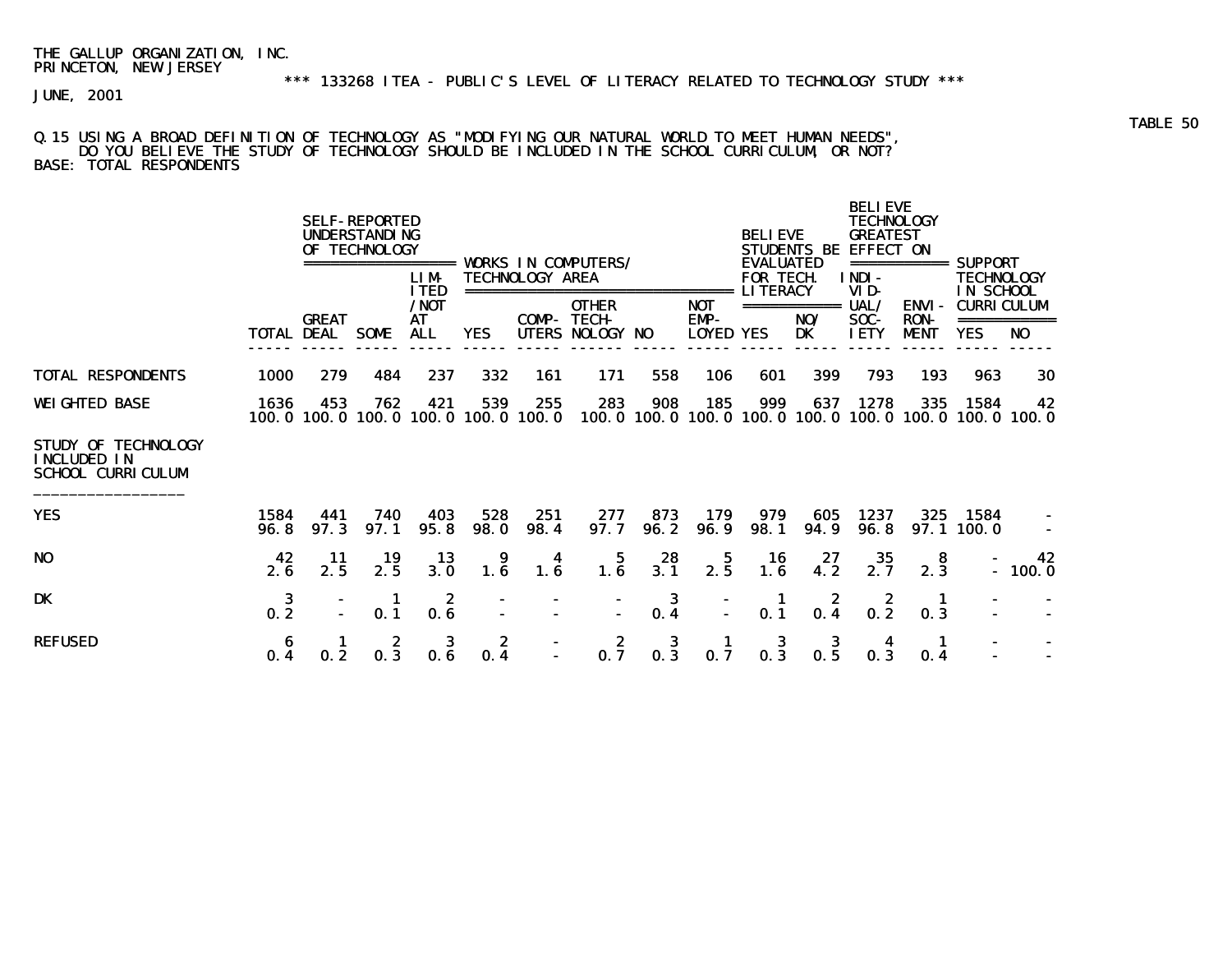\*\*\* 133268 ITEA - PUBLIC'S LEVEL OF LITERACY RELATED TO TECHNOLOGY STUDY \*\*\*

JUNE, 2001

#### Q.16 SHOULD THE STUDY OF TECHNOLOGY BE MADE A PART OF OTHER SUBJECTS LIKE SCIENCE, MATH, AND SOCIAL STUDIES, OR SHOULD IT BE TAUGHT AS A SEPARATE SUBJECT?

BASE: THOSE WHO SAID STUDY OF TECHNOLOGY SHOULD BE INCLUDED IN SCHOOL CURRICULUM

|                                          |                   |                      |                   |                 |                        |                  |                     |                                | <b>EDUCATION</b>                                          |                                         |                    |                           |                  |                                         |               |                    |                     |                    |
|------------------------------------------|-------------------|----------------------|-------------------|-----------------|------------------------|------------------|---------------------|--------------------------------|-----------------------------------------------------------|-----------------------------------------|--------------------|---------------------------|------------------|-----------------------------------------|---------------|--------------------|---------------------|--------------------|
|                                          |                   | <b>GENDER</b>        |                   | AGE             |                        |                  |                     |                                | <b>TOTAL COL-</b>                                         |                                         | COL-               |                           |                  |                                         | REGION        |                    |                     |                    |
|                                          | <b>TOTAL MALE</b> |                      | FE-<br><b>MLE</b> |                 | $18 - 29$ 30 - 49 50 + |                  | $50 - 64$ $65 +$    |                                | COL-<br><b>LEGE</b>                                       | <b>LEGE</b><br><b>GRAD.</b>             | LEGE<br>INC.       | TOTAL H.S.<br><b>H.S.</b> | <b>GRAD.</b>     | <b>H.S.</b><br>INC.                     | <b>EAST</b>   | MD-<br><b>VEST</b> | <b>SOUTH</b>        | <b>WIST</b>        |
|                                          |                   |                      |                   |                 |                        |                  |                     |                                |                                                           |                                         |                    |                           |                  |                                         |               |                    |                     |                    |
| <b>TOTAL RESPONDENTS</b>                 | 963               | 403                  | 560               | 194             | 417                    | 342              | 202                 | 140                            | 620                                                       | 396                                     | 224                | 271                       | 225              | 46                                      | 244           | 239                | 254                 | 226                |
| <b>WEIGHTED BASE</b>                     | 1584<br>100. O    | 761<br><b>100. O</b> | 823<br>100. O     | 334<br>100.0    | 686<br>100. O          | 547<br>100.0     | 307<br>100.0        | 240<br>100. O                  | 892<br>100.0                                              | 469<br>100.0                            | 423<br>100. O      | 563<br>100.0              | 413<br>100.0     | <b>150</b><br><b>100. 0</b>             | 363<br>100. 0 | 371<br>100. 0      | 501<br>100. 0       | 349<br>100.0       |
| <b>TECHNOLOGY</b><br><b>BE TAUGHT AS</b> |                   |                      |                   |                 |                        |                  |                     |                                |                                                           |                                         |                    |                           |                  |                                         |               |                    |                     |                    |
| <b>PART OF OTHER SUBJECTS</b>            | 993<br>62.7       | 472<br>62.0          | 521<br>63.3       | 184<br>54.9     | 445<br>64. 9           | 354<br>64.7      | 209<br>68.2         | 144<br>60. 2                   | 614<br>68.8                                               | 345<br>73.6                             | 269<br>63.6        | 301<br>53.5               | 220<br>53.2      | 81<br>54.3                              | 242<br>66.5   | 222<br>59.8        | 304<br>60. 8        | 225<br>64.5        |
| <b>SEPARATE SURJECT</b>                  | 565<br>35.7       | 279<br><b>36.6</b>   | 287<br>34.8       | 147<br>44. 1    | 232<br><b>33.9</b>     | 179<br>32.8      | 88<br>28.7          | 91<br>37.9                     | 267<br>29.9                                               | 116<br>24.8                             | 151<br><b>35.6</b> | 247<br>43.9               | 184<br>44.5      | 64<br>42.4                              | 114<br>31.5   | 143<br><b>38.6</b> | 190<br><b>38. O</b> | 117<br><b>33.7</b> |
| DK                                       | 24<br>1.5         | 11<br>1.4            | 13<br>1.6         | $\frac{2}{0.7}$ | $\frac{8}{1.2}$        | $\frac{13}{2.4}$ | 2.8                 | $\overline{\mathbf{4}}$<br>1.9 | $\begin{array}{c} \textbf{9} \\ \textbf{1.0} \end{array}$ | $\begin{array}{c} 6 \\ 1.2 \end{array}$ | $\frac{3}{0.8}$    | $\frac{15}{2.6}$          | $\frac{10}{2.3}$ | $\begin{array}{c} 5 \\ 3.3 \end{array}$ | 2.0           |                    |                     | 4                  |
| <b>REFUSED</b>                           | 2<br>0.1          |                      | z<br>0.2          | 0.3             |                        | 0.2              | $\mathbf{I}$<br>0.3 | $\sim$                         | 2<br>0.2                                                  | 2<br>0.4                                |                    |                           |                  |                                         |               |                    |                     | 2<br>0.6           |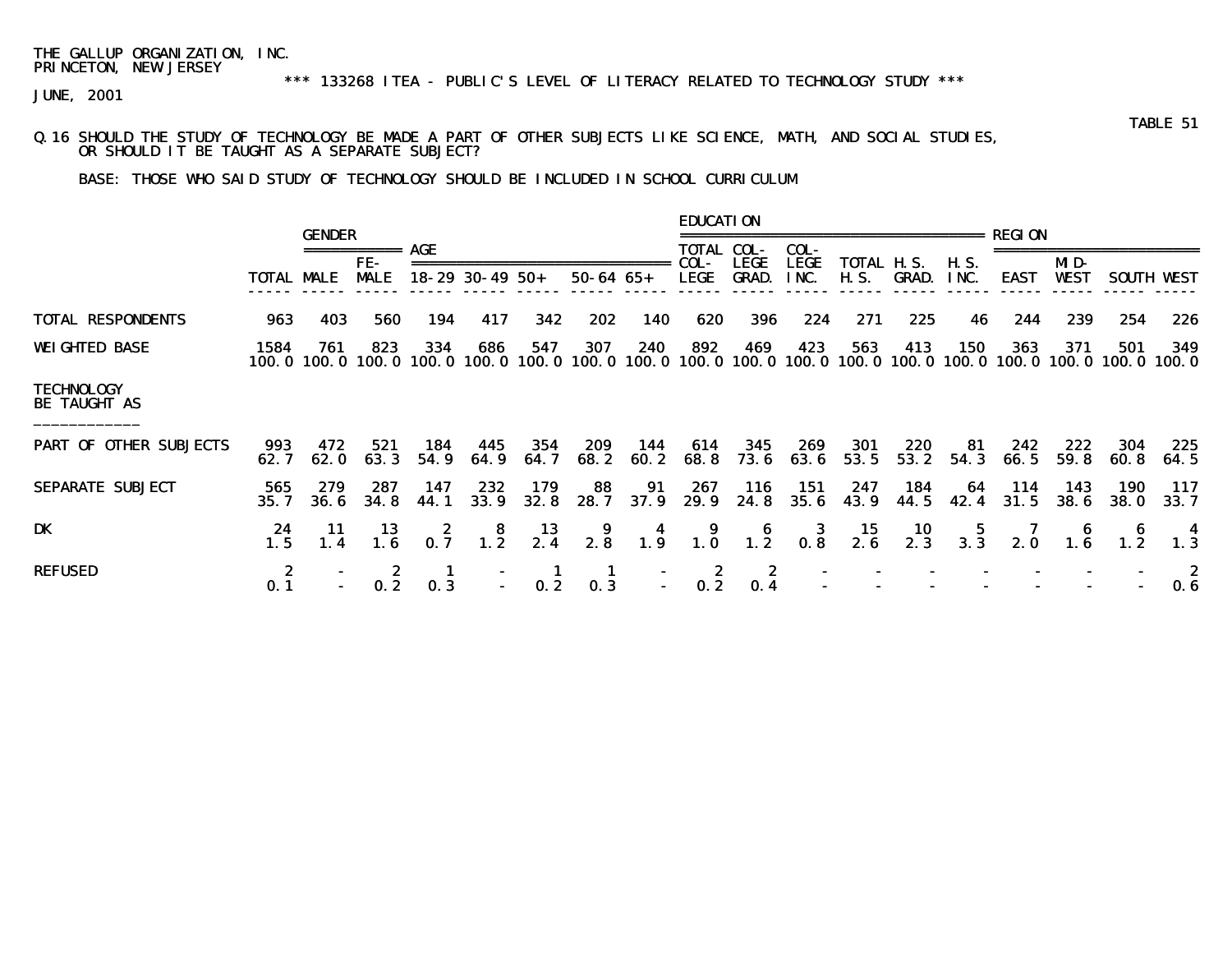\*\*\* 133268 ITEA - PUBLIC'S LEVEL OF LITERACY RELATED TO TECHNOLOGY STUDY \*\*\*

JUNE, 2001

#### Q.16 SHOULD THE STUDY OF TECHNOLOGY BE MADE A PART OF OTHER SUBJECTS LIKE SCIENCE, MATH, AND SOCIAL STUDIES, OR SHOULD IT BE TAUGHT AS A SEPARATE SUBJECT?

BASE: THOSE WHO SAID STUDY OF TECHNOLOGY SHOULD BE INCLUDED IN SCHOOL CURRICULUM

|                                          |             |                    | <b>SELF-REPORTED</b><br><b>UNDERSTANDING</b><br>OF TECHNOLOGY | =====<br><b>LIM</b>              |             | <b>TECHNOLOGY AREA</b>                     | <b>VORKS IN COMPUTERS/</b>                |                          |                                          | <b>BELIEVE</b><br><b>EVALUATED</b><br><b>FOR TECH.</b> | <b>STUDENTS BE</b>       | <b>BELIEVE</b><br><b>TECHNOLOGY</b><br><b>GREATEST</b><br><b>EFFECT ON</b><br>INDI- | ===========                  | <b>SUPPORT</b><br>TECHNOLOGY                 |                |
|------------------------------------------|-------------|--------------------|---------------------------------------------------------------|----------------------------------|-------------|--------------------------------------------|-------------------------------------------|--------------------------|------------------------------------------|--------------------------------------------------------|--------------------------|-------------------------------------------------------------------------------------|------------------------------|----------------------------------------------|----------------|
|                                          | TOTAL DEAL  | <b>GREAT</b>       | <b>SOME</b>                                                   | <b>ITED</b><br>/NOT<br>AT<br>ALL | <b>YES</b>  | =================<br>COMP-<br><b>UTERS</b> | <b>OTHER</b><br><b>TECH-</b><br>NOLOGY NO |                          | =========<br><b>NOT</b><br>EMP-<br>LOYED | <b>LITERACY</b><br>YES                                 | ===========<br>NO/<br>DK | VID-<br><b>UAL/</b><br>SOC-<br><b>IETY</b>                                          | ENVI-<br><b>RON-</b><br>MENT | IN SCHOOL<br><b>CURRICULUM</b><br><b>YES</b> | N <sub>0</sub> |
| <b>TOTAL RESPONDENTS</b>                 | 963         | 269                | 469                                                           | 225                              | 323         | 158                                        | 165                                       | 536                      | 101                                      | 589                                                    | 374                      | 766                                                                                 | 184                          | 963                                          |                |
| <b>WEIGHTED BASE</b>                     | 1584        | 441<br>100.0 100.0 | 740<br>100. O                                                 | 403<br>100. 0                    | 528         | 251<br>100.0 100.0                         | 277                                       | 873<br>100.0 100.0 100.0 | 179                                      | 979                                                    | 605<br>100.0 100.0       | 1237                                                                                | 325<br>100.0 100.0 100.0     | 1584                                         |                |
| <b>TECHNOLOGY</b><br><b>BE TAUGHT AS</b> |             |                    |                                                               |                                  |             |                                            |                                           |                          |                                          |                                                        |                          |                                                                                     |                              |                                              |                |
| <b>PART OF</b><br><b>OTHER SURJECTS</b>  | 993<br>62.7 | 293<br>66.5        | 465<br>62.8                                                   | 235<br>58.3                      | 343<br>65.0 | 164<br>65.2                                | 179<br>64.9                               | 553<br>63.3              | 97<br>54.1                               | 652<br>66.5                                            | 341<br>56.4              | 788<br>63.7                                                                         | 190<br>58.4                  | 993<br>62.7                                  |                |
| <b>SEPARATE SURJECT</b>                  | 565<br>35.7 | 139<br>31.4        | 270<br>36.4                                                   | 157<br><b>39.0</b>               | 178<br>33.6 | 83<br>32.8                                 | 95<br>34.4                                | 304<br>34.8              | 80<br>44.8                               | 315<br>32.1                                            | 251<br>41.5              | 432<br>35.0                                                                         | 131<br>40.2                  | 565<br>35.7                                  |                |
| DK                                       | 24<br>1.5   | 8<br>1.9           | 5<br>0.6                                                      | 11<br>2.7                        | 6<br>1.1    | 5<br>2.0                                   | 1<br>0.4                                  | 17<br>1.9                | п.<br>0.6                                | 13<br>1.3                                              | 11<br>1.8                | 17<br>1.3                                                                           | 1.1                          | 24<br>1.5                                    |                |
| <b>REFUSED</b>                           | 0.1         | 0.2                | 1<br>0.1                                                      |                                  | 1<br>0.2    |                                            | -1<br>0.4                                 |                          | 1<br>0.6                                 |                                                        | 2<br>0.3                 |                                                                                     | 0.3                          | 2<br>0.1                                     |                |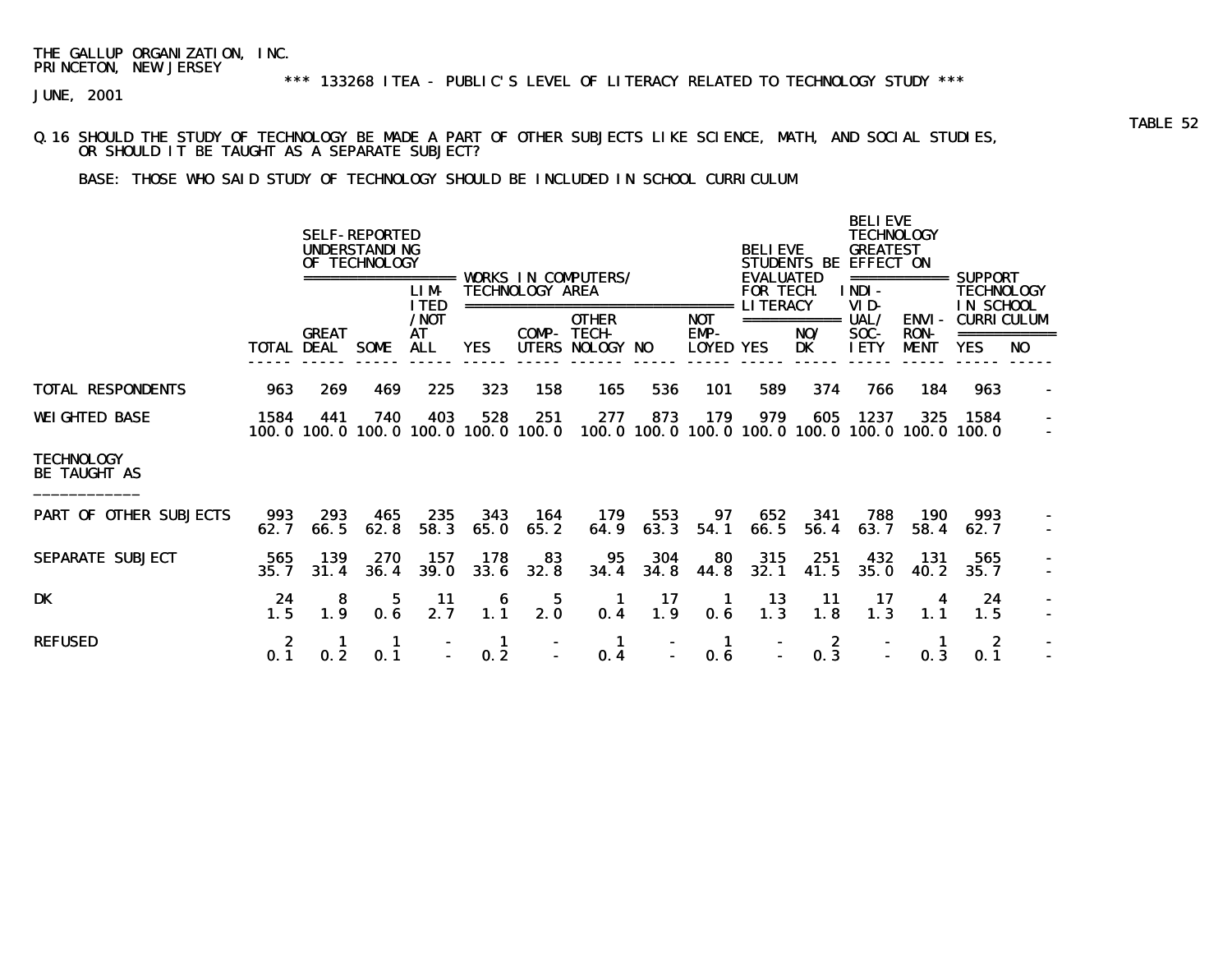\*\*\* 133268 ITEA - PUBLIC'S LEVEL OF LITERACY RELATED TO TECHNOLOGY STUDY \*\*\*

JUNE, 2001

### Q.17 SHOULD THE SUBJECT BE REQUIRED OR OPTIONAL?

### BASE: THOSE WHO SAID TECHNOLOGY SHOULD BE TAUGHT AS A SEPARATE SUBJECT BASE: TOTAL RESPONDENTS

|                          | <b>TOTAL MALE</b> | <b>GENDER</b> | ===========<br>FE-<br><b>MALE</b> | AGE                            | $18 - 29$ 30 - 49 50 + |            | $50 - 64$ $65 +$ |                 | <b>EDUCATION</b><br>COL-<br><b>LEGE</b> | <b>TOTAL COL-</b><br><b>LEGE</b><br><b>GRAD.</b> | COL-<br><b>LEGE</b><br>INC. | ======================<br><b>TOTAL H.S.</b><br><b>H.S.</b> | GRAD.       | <b>H.S.</b><br>INC. | <b>REGION</b><br><b>EAST</b>                                      | MD-<br><b>WEST</b> |             | <b>SOUTH WEST</b> |
|--------------------------|-------------------|---------------|-----------------------------------|--------------------------------|------------------------|------------|------------------|-----------------|-----------------------------------------|--------------------------------------------------|-----------------------------|------------------------------------------------------------|-------------|---------------------|-------------------------------------------------------------------|--------------------|-------------|-------------------|
| <b>TOTAL RESPONDENTS</b> | 333               | 146           | 187                               | 86                             | 136                    | 106        | 55               | 51              | 180                                     | <b>100</b>                                       | 80                          | 123                                                        | 104         | 19                  | 76                                                                | 92                 | 91          | 74                |
| <b>WEIGHTED BASE</b>     | 565<br>100. 0     | 279           | 287                               | 147<br>100.0 100.0 100.0 100.0 | 232                    | 179        | 88               | 91              | 267                                     | 116                                              | 151                         | 247<br>100.0 100.0 100.0 100.0 100.0 100.0 100.0           | 184         | 64                  | 114<br>100.0 100.0 100.0 100.0 100.0 100.0                        | 143                | 190         | 117               |
| <b>SURJECT SHOULD BE</b> |                   |               |                                   |                                |                        |            |                  |                 |                                         |                                                  |                             |                                                            |             |                     |                                                                   |                    |             |                   |
| <b>REQUIRED</b>          | 286<br>50. 6      | 125<br>44. 8  | 161                               | -68<br>56.3 46.1               | 132                    | 82         | 49               | 33              | 164                                     | 78                                               | 85                          | 100                                                        | 79          | 21                  | 58<br>56.8 45.7 55.3 36.5 61.2 67.1 56.7 40.4 43.1 32.5 50.8 44.5 | - 64               | 105<br>55.4 | 59<br>50. 1       |
| <b>OPTIONAL</b>          | 278<br>49. 1      | 154<br>55.2   | 123<br>43.1                       | 79<br>53. 9                    | 100<br>43.2            | 95<br>53.3 | 38               | 58<br>42.8 63.5 | 104<br><b>38.8</b>                      | 38<br>32. 9                                      | 65<br>43.3                  | 146<br>58.9                                                | 103<br>55.9 | 43                  | 56<br>67.5 49.2                                                   | 79<br>55.5         | 85<br>44. 6 | 57<br>48.5        |
| DK                       | 2<br>0.3          |               | 0.6                               |                                |                        | 2<br>1.0   | 2<br>2.0         |                 |                                         |                                                  | $\sim$                      |                                                            | 2<br>0.9    |                     |                                                                   |                    |             | - 2<br>1.5        |
| <b>REFUSED</b>           |                   |               |                                   |                                |                        |            |                  |                 |                                         |                                                  |                             |                                                            |             |                     |                                                                   |                    |             |                   |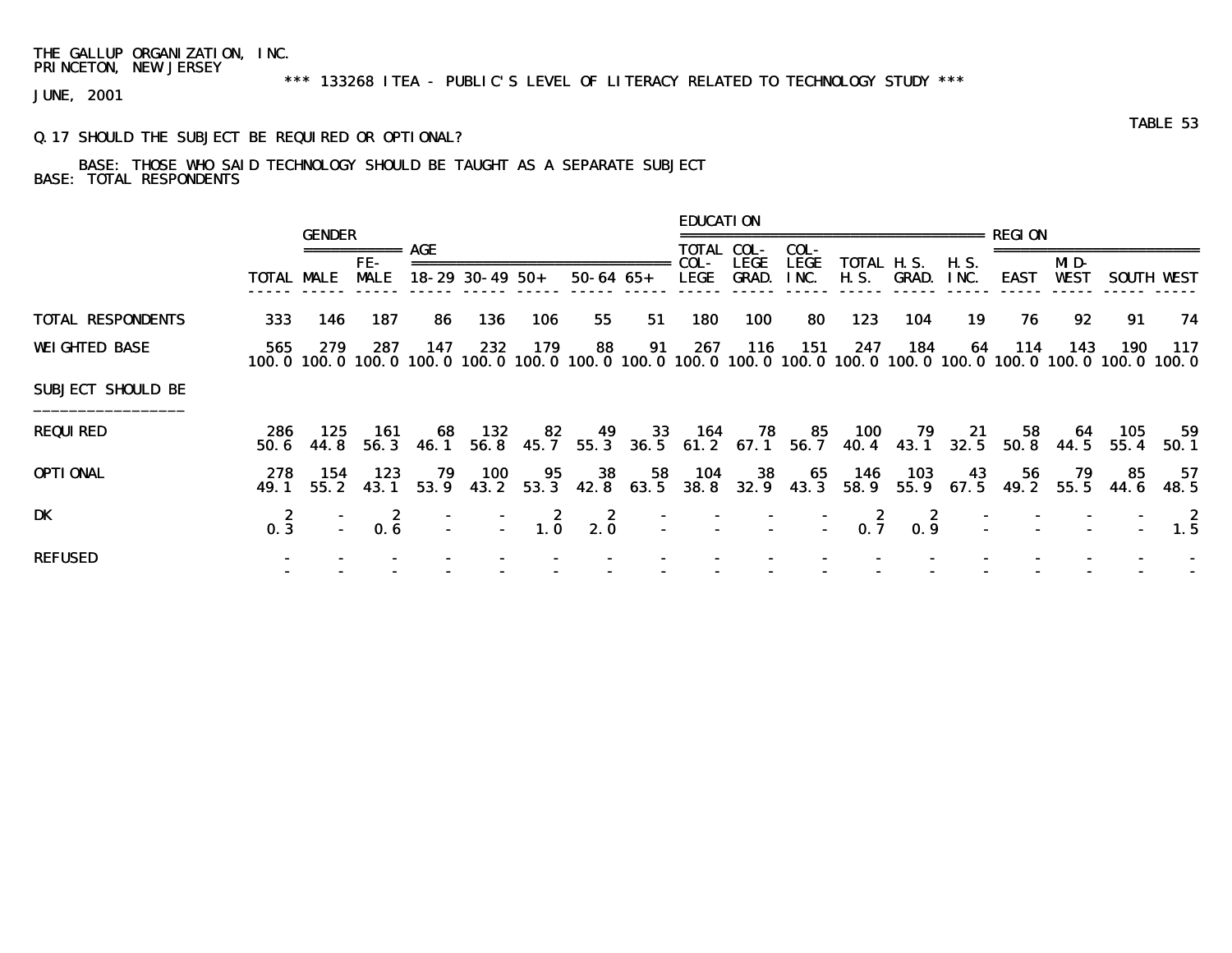\*\*\* 133268 ITEA - PUBLIC'S LEVEL OF LITERACY RELATED TO TECHNOLOGY STUDY \*\*\*

JUNE, 2001

### Q.17 SHOULD THE SUBJECT BE REQUIRED OR OPTIONAL?

## BASE: THOSE WHO SAID TECHNOLOGY SHOULD BE TAUGHT AS A SEPARATE SUBJECT BASE: TOTAL RESPONDENTS

|                          |                   |                          | <b>SELF-REPORTED</b><br><b>UNDERSTANDING</b><br>OF TECHNOLOGY | =======<br><b>LIM</b><br><b>ITED</b> |             | <b>TECHNOLOGY AREA</b><br>============ | <b>VORKS IN COMPUTERS/</b>                      |             |                                           | <b>BELIEVE</b><br><b>EVALUATED</b><br><b>FOR TECH</b><br><b>LITERACY</b> | <b>STUDENTS BE</b>       | <b>BELIEVE</b><br><b>TECHNOLOGY</b><br><b>GREATEST</b><br><b>EFFECT ON</b><br>INDI-<br>VID- | ===========                         | SUPPORT<br><b>TECHNOLOGY</b><br><b>IN SCHOOL</b> |    |
|--------------------------|-------------------|--------------------------|---------------------------------------------------------------|--------------------------------------|-------------|----------------------------------------|-------------------------------------------------|-------------|-------------------------------------------|--------------------------------------------------------------------------|--------------------------|---------------------------------------------------------------------------------------------|-------------------------------------|--------------------------------------------------|----|
|                          | <b>TOTAL DEAL</b> | <b>GREAT</b>             | <b>SOME</b>                                                   | /NOT<br>AT<br>ALL                    | <b>YES</b>  | COMP-                                  | <b>OTHER</b><br><b>TECH-</b><br>UTERS NOLOGY NO |             | ======<br>NOT<br>EMP-<br><b>LOYED YES</b> |                                                                          | ===========<br>NO/<br>DK | UAL/<br>SOC-<br><b>IETY</b>                                                                 | ENVI-<br><b>RON-</b><br><b>MENT</b> | <b>CURRICULUM</b><br><b>YES</b>                  | NO |
| <b>TOTAL RESPONDENTS</b> | 333               | 82                       | 163                                                           | 88                                   | 108         | 54                                     | 54                                              | 179         | 43                                        | 184                                                                      | 149                      | 258                                                                                         | 73                                  | 333                                              |    |
| <b>WEIGHTED BASE</b>     | 565               | 139                      | 270<br>100.0 100.0 100.0 100.0 100.0 100.0                    | 157                                  | 178         | 83                                     | 95                                              | 304         | 80                                        | 315                                                                      | 251                      | 432<br>100, 0 100, 0 100, 0 100, 0 100, 0 100, 0 100, 0 100, 0                              | 131                                 | 565                                              |    |
| <b>SURJECT SHOULD BE</b> |                   |                          |                                                               |                                      |             |                                        |                                                 |             |                                           |                                                                          |                          |                                                                                             |                                     |                                                  |    |
| <b>REQUIRED</b>          | 286<br>50.6       | 86<br>62.3               | 139<br>51.6                                                   | 61<br><b>38.6</b>                    | 101<br>56.8 | 42<br>50.7                             | 59<br>62.1                                      | 144<br>47.4 | 40<br>49.9                                | 206<br>65.4                                                              | 81<br>32.1               | 233<br>53.9                                                                                 | 52<br><b>39.8</b>                   | 286<br>50.6                                      |    |
| <b>OPTIONAL</b>          | 278<br>49.1       | 52<br>37.7               | <b>130</b><br>48.4                                            | 95<br>60.3                           | 77<br>43.2  | 41<br>49.3                             | 36<br>37.9                                      | 158<br>52.0 | 40<br>50.1                                | 109<br>34.6                                                              | 169<br>67.2              | 198<br>45.7                                                                                 | 79<br>60.2                          | 278<br>49.1                                      |    |
| DK                       | 2<br>0.3          | $\overline{\phantom{0}}$ | $\blacksquare$                                                | 2<br>1, 1                            |             |                                        |                                                 | 2<br>0.6    | $\blacksquare$                            | $\blacksquare$                                                           | 2<br>0.7                 | 2<br>0.4                                                                                    |                                     | 2<br>0.3                                         |    |
| <b>REFUSED</b>           |                   |                          |                                                               |                                      |             |                                        |                                                 |             |                                           |                                                                          |                          |                                                                                             |                                     |                                                  |    |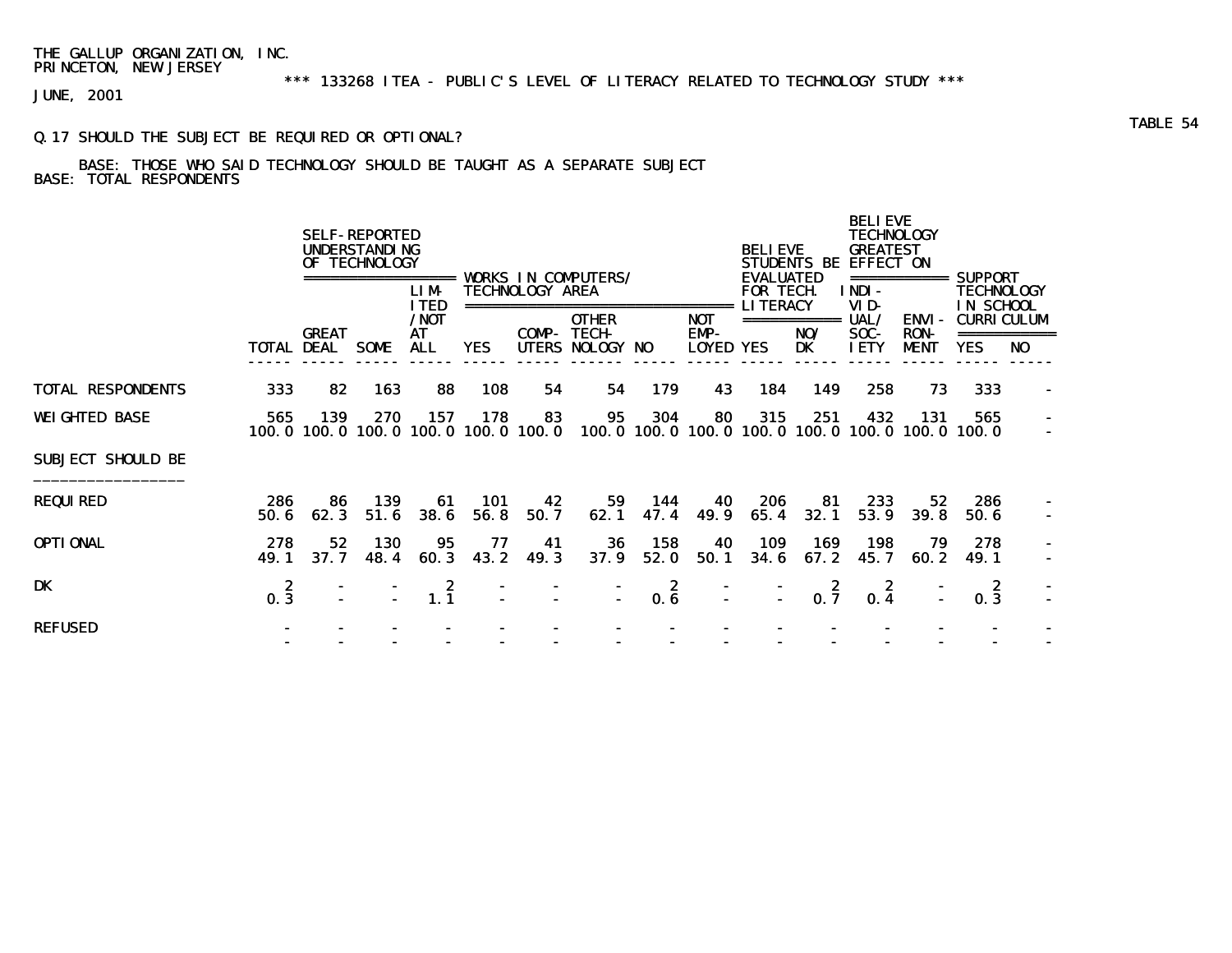### \*\*\* 133268 ITEA - PUBLIC'S LEVEL OF LITERACY RELATED TO TECHNOLOGY STUDY \*\*\*

JUNE, 2001

#### Q.18. TELL ME HOW IMPORTANT IT IS FOR SCHOOLS TO PREPARE STUDENTS IN THE FOLLOWING AREAS.

#### (\*) A. THE RELATIONSHIP BETWEEN TECHNOLOGY, MATHEMATICS AND SCIENCE BASE: TOTAL RESPONDENTS

|                                                         |                                         | <b>GENDER</b> |                                                           |                 |                        |                                                                            |                  |                                         | <b>EDUCATION</b>                                                          |                                                       |                                                           | .=======================                                                                                                                    |                 |                     | <b>REGION</b>    |                    |                                         |                         |
|---------------------------------------------------------|-----------------------------------------|---------------|-----------------------------------------------------------|-----------------|------------------------|----------------------------------------------------------------------------|------------------|-----------------------------------------|---------------------------------------------------------------------------|-------------------------------------------------------|-----------------------------------------------------------|---------------------------------------------------------------------------------------------------------------------------------------------|-----------------|---------------------|------------------|--------------------|-----------------------------------------|-------------------------|
|                                                         | <b>TOTAL MALE</b>                       |               | ===========<br>FE-<br><b>MALE</b>                         | AGE             | $18 - 29$ 30 - 49 50 + |                                                                            | $50 - 64$ $65 +$ |                                         | <b>TOTAL COL-</b><br>COL-<br><b>LEGE</b>                                  | <b>LEGE</b><br><b>GRAD.</b>                           | COL-<br><b>LEGE</b><br>INC.                               | <b>TOTAL H.S.</b><br><b>H.S.</b>                                                                                                            | GRAD.           | <b>H.S.</b><br>INC. | <b>EAST</b>      | MD-<br><b>WEST</b> | ==================                      | <b>SOUTH VEST</b>       |
| <b>TOTAL RESPONDENTS</b>                                | 1000                                    | 418           | 582                                                       | 197             | 435                    | 358                                                                        | 207              | 151                                     | 644                                                                       | 414                                                   | 230                                                       | 281                                                                                                                                         | 233             | 48                  | 253              | 249                | 259                                     | 239                     |
| <b>WEIGHTED BASE</b>                                    | 1636                                    | 784           | 852                                                       | 339             | 712                    | 568                                                                        | 312              | 256                                     | 921                                                                       | 490                                                   | 431                                                       | 580<br>100, 0 100, 0 100, 0 100, 0 100, 0 100, 0 100, 0 100, 0 100, 0 100, 0 100, 0 100, 0 100, 0 100, 0 100, 0 100, 0 100, 0 100, 0 100, 0 | 425             | 155                 | 373              | 386                | 510                                     | 367                     |
| <b>LEVEL OF IMPORTANCE</b><br><b>PREPARING STUDENTS</b> |                                         |               |                                                           |                 |                        |                                                                            |                  |                                         |                                                                           |                                                       |                                                           |                                                                                                                                             |                 |                     |                  |                    |                                         |                         |
| (4) - VERY IMPORTANT                                    | 1288<br>78.7                            | 600<br>76.5   | 688<br>80.8                                               | 241<br>71.0     | 575<br><b>80.8</b>     | 456<br>80.2                                                                | 243<br>77.7      | 213<br>83.2                             | 698<br>75.8                                                               | 370<br>75.6                                           | 328<br>76. 1                                              | 470<br>81.1                                                                                                                                 | 335<br>78.8     | 136<br>87.5         | 292<br>78.1      | 291<br>75.3        | 424<br>83.1                             | 282<br>76.9             |
| (3) - FAIRLY IMPORTANT                                  | 314<br>19. 2                            | 166<br>21.2   | 148<br>17.4                                               | 93<br>27.5      | <b>119</b><br>16.7     | 102<br><b>18. 0</b>                                                        | 66               | 37<br>21.1 14.3                         | 203<br>22. 0                                                              | 107<br>21.9                                           | 96<br>22. 2                                               | 98                                                                                                                                          | 82<br>16.8 19.4 | 15<br>9.9           | 70<br>18.7       | 92<br>23.7         | 78<br>15.3                              | 75<br>20.3              |
| <b>(2) - NOT VERY</b><br><b>IMPORTANT</b>               | 24<br>1.5                               | 13<br>1.6     | 11<br>$1.\overline{3}$                                    | $\frac{5}{1.5}$ | $\frac{16}{2.2}$       | $\begin{array}{c} 3 \\ 0.6 \end{array}$                                    |                  |                                         | $\begin{array}{cccc} 1 & 2 & 11 & 7 \\ 0.4 & 0.8 & 1.2 & 1.5 \end{array}$ |                                                       |                                                           | $\begin{array}{cc} & 4 & 11 \\ 0.9 & 1.9 \end{array}$                                                                                       | $\frac{7}{1.6}$ | 2.6                 | $2.\overline{0}$ |                    |                                         | - 8<br>$2.\overline{1}$ |
| (1) - NOT IMPORTANT AT<br>ALL                           | $\begin{array}{c} 6 \\ 0.4 \end{array}$ | 0.5           | $\begin{array}{c} \textbf{2} \\ \textbf{0.3} \end{array}$ |                 |                        | $-3$ $-4$ $-1$ $-2$ $-6$ $-4$<br>$-0.4$ $-0.7$ $-0.4$ $-1.0$ $-0.7$ $-0.8$ |                  |                                         |                                                                           |                                                       | $\begin{array}{c} \textbf{2} \\ \textbf{0.6} \end{array}$ |                                                                                                                                             |                 |                     | 0.3              |                    | $\begin{array}{c} 2 \\ 0.5 \end{array}$ | $\frac{3}{0.7}$         |
| DK                                                      | $\frac{3}{2}$                           |               | $\begin{smallmatrix} 2 \\ 0.2 \end{smallmatrix}$          |                 |                        | $\begin{array}{cc} - & 3 \\ - & 0.6 \end{array}$                           | $\frac{1}{0.4}$  | $\begin{array}{c} 2 \\ 0.8 \end{array}$ |                                                                           | $\begin{array}{ccc} & 2 & 1 \\ 0.2 & 0.3 \end{array}$ | $\begin{array}{c} 1 \\ \textbf{0.2} \end{array}$          | $\frac{1}{0.2}$                                                                                                                             | $\frac{1}{0.2}$ |                     | $\frac{3}{0.9}$  |                    |                                         |                         |
| <b>REFUSED</b>                                          |                                         |               |                                                           |                 |                        |                                                                            |                  |                                         |                                                                           |                                                       |                                                           |                                                                                                                                             |                 |                     |                  |                    |                                         |                         |
| <b>MEAN</b>                                             |                                         |               |                                                           |                 |                        |                                                                            |                  |                                         |                                                                           |                                                       |                                                           | 3. 77 3. 74 3. 79 3. 69 3. 78 3. 79 3. 77 3. 81 3. 73 3. 73 3. 74 3. 79 3. 77 3. 85 3. 76 3. 74 3. 81 3. 73                                 |                 |                     |                  |                    |                                         |                         |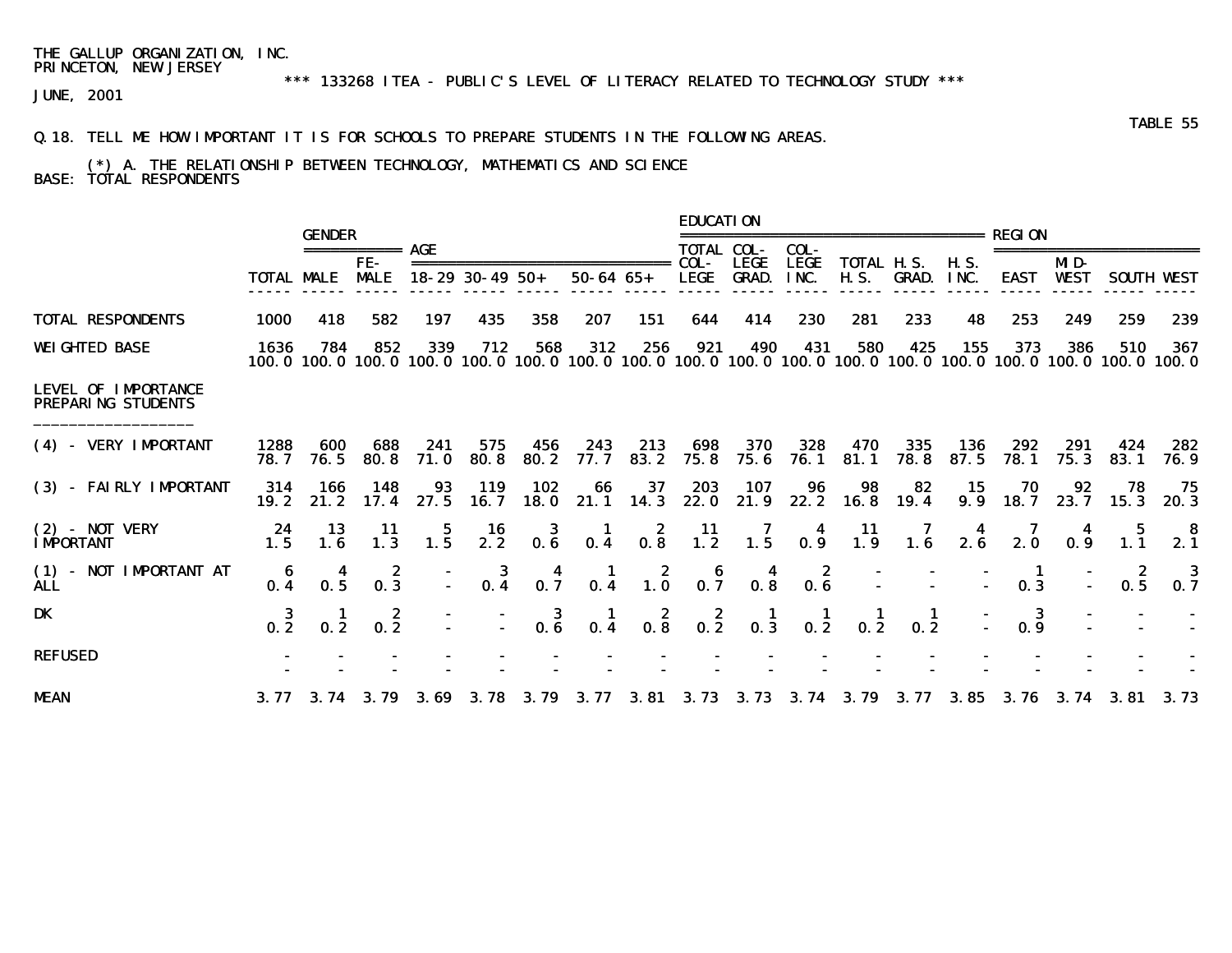## \*\*\* 133268 ITEA - PUBLIC'S LEVEL OF LITERACY RELATED TO TECHNOLOGY STUDY \*\*\*

JUNE, 2001

#### Q.18. TELL ME HOW IMPORTANT IT IS FOR SCHOOLS TO PREPARE STUDENTS IN THE FOLLOWING AREAS.

### (\*) A. THE RELATIONSHIP BETWEEN TECHNOLOGY, MATHEMATICS AND SCIENCE BASE: TOTAL RESPONDENTS

|                                                         |                   |                                                  | <b>SELF-REPORTED</b><br><b>UNDERSTANDING</b><br>OF TECHNOLOGY |                             |                         |                        | <b>VORKS IN COMPUTERS/</b>             |             |                                               | <b>BELIEVE</b><br><b>EVALUATED</b> |                                 | <b>BELIEVE</b><br><b>TECHNOLOGY</b><br><b>GREATEST</b><br>STUDENTS BE EFFECT ON |                                            | =========== SUPPORT                                                    |                   |
|---------------------------------------------------------|-------------------|--------------------------------------------------|---------------------------------------------------------------|-----------------------------|-------------------------|------------------------|----------------------------------------|-------------|-----------------------------------------------|------------------------------------|---------------------------------|---------------------------------------------------------------------------------|--------------------------------------------|------------------------------------------------------------------------|-------------------|
|                                                         |                   |                                                  | =================                                             | <b>LIM</b><br><b>ITED</b>   |                         | <b>TECHNOLOGY AREA</b> | ________________________________       |             |                                               | <b>FOR TECH</b><br><b>LITERACY</b> |                                 | <b>INDI-</b><br>VID-                                                            |                                            | <b>TECHNOLOGY</b><br>IN SCHOOL                                         |                   |
|                                                         | <b>TOTAL DEAL</b> | <b>GREAT</b>                                     | SOME                                                          | $/$ NOT<br>AT<br><b>ALL</b> | <b>YES</b>              | <b>COMP-TECH-</b>      | <b>OTHER</b><br><b>UTERS NOLOGY NO</b> |             | <b>NOT</b><br><b>EMP-</b><br><b>LOYED YES</b> |                                    | ===========<br>NO/<br><b>DK</b> | UAL/<br>SOC-<br><b>IETY</b>                                                     | <b>ENVI-</b><br><b>RON-</b><br><b>MENT</b> | <b>CURRICULUM</b><br><b>YES</b>                                        | ===========<br>NO |
| <b>TOTAL RESPONDENTS</b>                                | <b>1000</b>       | 279                                              | 484                                                           | 237                         | 332                     | 161                    | 171                                    | 558         | 106                                           | 601                                | 399                             | 793                                                                             | 193                                        | 963                                                                    | 30                |
| <b>WEIGHTED BASE</b>                                    | 1636              | 453<br>100, 0 100, 0 100, 0 100, 0 100, 0 100, 0 | 762                                                           | 421                         | 539                     | 255                    | 283                                    | 908         | 185                                           | 999                                | 637                             | 1278                                                                            | 335                                        | 1584<br>100, 0 100, 0 100, 0 100, 0 100, 0 100, 0 100, 0 100, 0 100, 0 | 42                |
| <b>LEVEL OF IMPORTANCE</b><br><b>PREPARING STUDENTS</b> |                   |                                                  |                                                               |                             |                         |                        |                                        |             |                                               |                                    |                                 |                                                                                 |                                            |                                                                        |                   |
| (4) - VERY IMPORTANT                                    | 1288<br>78.7      | 361<br>79.6                                      | 597<br>78.4                                                   | 330<br>78.5                 | 452<br>83.9             | 221<br>86.6            | 230<br>81.4                            | 684<br>75.4 | 148<br>80.0                                   | 819<br>82.0                        | 469<br>73.6                     | 995<br>77.8                                                                     | 82.8                                       | 1252<br>79.1                                                           | 31<br>73.1        |
| (3) - FAIRLY IMPORTANT                                  | 314<br>19.2       | 81<br><b>18.0</b>                                | 146<br>19.2                                                   | 86<br>20.5                  | 76<br><b>14.0</b>       | 31<br>12.0             | 45<br>15.9                             | 204<br>22.5 | 35<br>18.7                                    | 167<br>16.7                        | 147<br>23.1                     | 262<br>20.5                                                                     | 46<br>13.7                                 | 301<br><b>19.0</b>                                                     | 10<br>23.5        |
| $(2)$ - NOT VERY<br><b>IMPORTANT</b>                    | 24<br>1.5         | 5<br>1.0                                         | 16<br>2.1                                                     | 3<br>0.8                    | 8<br>1.4                | 2<br>0.9               | 5<br>1.8                               | 14<br>1.5   | 2<br>1.3                                      | 9<br>0.9                           | 15<br>2.3                       | 15<br>1.2                                                                       | 9<br>2.6                                   | 24<br>1.5                                                              |                   |
| (1) - NOT IMPORTANT AT<br><b>ALL</b>                    | 6<br>0.4          | $\overline{1.1}$                                 | 1<br>0.2                                                      |                             | $\boldsymbol{3}$<br>0.5 | 1<br>0.4               | 1<br>0.5                               | 4<br>0.4    |                                               | 2<br>0.2                           | 4<br>0.6                        | 5<br>0.4                                                                        | 1<br>0.4                                   | 5<br>0.3                                                               | 3.4               |
| DK                                                      | 3<br>0.2          | 1<br>0.3                                         | 0.1                                                           | 0.2                         | -1<br>0.2               |                        | п.<br>0.4                              | 2<br>0.2    |                                               | 1<br>0.1                           | 2<br>0.4                        | -1<br>0.1                                                                       | 2<br>0.6                                   | 2<br>0.1                                                               |                   |
| <b>REFUSED</b>                                          |                   |                                                  |                                                               |                             |                         |                        |                                        |             |                                               |                                    |                                 |                                                                                 |                                            |                                                                        |                   |
| <b>MEAN</b>                                             | 3.77              | 3.77                                             | 3.76                                                          | 3.78                        | 3.82                    | 3.85                   | 3.79                                   | 3.73        | 3.79                                          | 3. 81                              | 3.70                            | 3.76                                                                            | <b>3.80</b>                                | 3. 77                                                                  | 3.66              |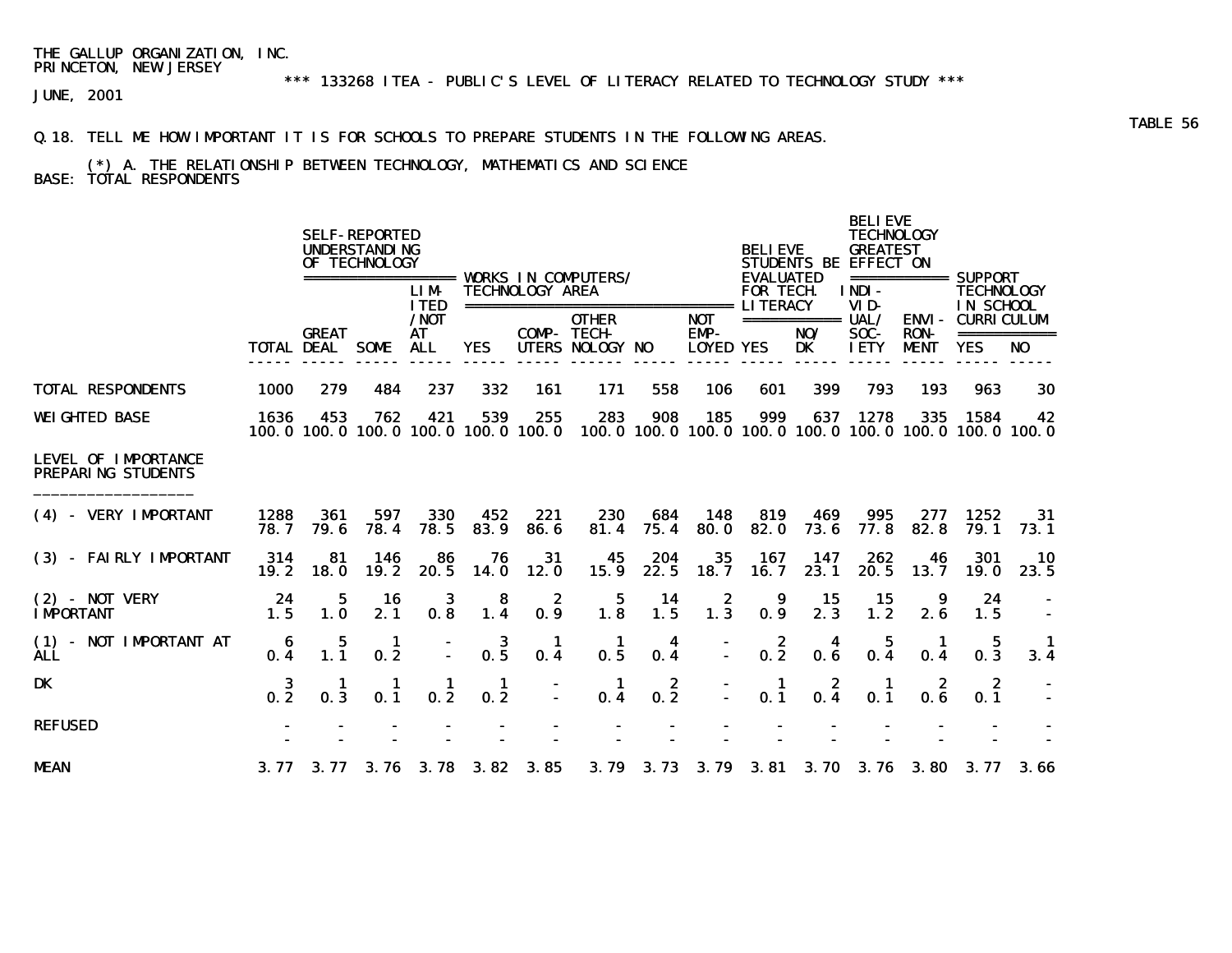## \*\*\* 133268 ITEA - PUBLIC'S LEVEL OF LITERACY RELATED TO TECHNOLOGY STUDY \*\*\*

JUNE, 2001

#### Q.18. TELL ME HOW IMPORTANT IT IS FOR SCHOOLS TO PREPARE STUDENTS IN THE FOLLOWING AREAS.

#### (\*) B. THE ROLE OF PEOPLE IN THE DEVELOPMENT AND USE OF TECHNOLOGY BASE: TOTAL RESPONDENTS

|                                                         |                   | <b>GENDER</b> | =========== <b>AGE</b>                  |             |                        |                 |                             |                                         | <b>EDUCATION</b><br><b>TOTAL COL-</b>   |                             | COL-                | ======================                  |                     |                     | <b>REGION</b>                                                              |                    |                                                                                                                                             |                   |
|---------------------------------------------------------|-------------------|---------------|-----------------------------------------|-------------|------------------------|-----------------|-----------------------------|-----------------------------------------|-----------------------------------------|-----------------------------|---------------------|-----------------------------------------|---------------------|---------------------|----------------------------------------------------------------------------|--------------------|---------------------------------------------------------------------------------------------------------------------------------------------|-------------------|
|                                                         | <b>TOTAL MALE</b> |               | FE-<br><b>MALE</b>                      |             | $18 - 29$ 30 - 49 50 + |                 | $50 - 64$ $65 +$            |                                         | COL-<br><b>LEGE</b>                     | <b>LEGE</b><br><b>GRAD.</b> | <b>LEGE</b><br>INC. | TOTAL H.S.<br><b>H.S.</b>               | <b>GRAD.</b>        | <b>H.S.</b><br>INC. | <b>EAST</b>                                                                | MD-<br><b>WEST</b> |                                                                                                                                             | <b>SOUTH VEST</b> |
| <b>TOTAL RESPONDENTS</b>                                | 1000              | 418           | 582                                     | 197         | 435                    | 358             | 207                         | 151                                     | 644                                     | 414                         | 230                 | 281                                     | 233                 | 48                  | 253                                                                        | 249                | 259                                                                                                                                         | 239               |
| <b>WEIGHTED BASE</b>                                    | 1636              | 784           | 852                                     | 339         | 712                    | 568             | 312                         | 256                                     | 921                                     | 490                         | 431                 | 580                                     | 425                 | 155                 | 373                                                                        | 386                | 510<br>100, 0 100, 0 100, 0 100, 0 100, 0 100, 0 100, 0 100, 0 100, 0 100, 0 100, 0 100, 0 100, 0 100, 0 100, 0 100, 0 100, 0 100, 0 100, 0 | 367               |
| <b>LEVEL OF IMPORTANCE</b><br><b>PREPARING STUDENTS</b> |                   |               |                                         |             |                        |                 |                             |                                         |                                         |                             |                     |                                         |                     |                     |                                                                            |                    |                                                                                                                                             |                   |
| (4) - VERY IMPORTANT                                    | 1174<br>71.7      | 562<br>71.7   | 611<br>71.8                             | 219<br>64.7 | 508<br>71.4            | 435<br>76.5     | 241<br>77.1                 | 194<br>75.8                             | 643<br>69.8                             | 332<br>67.7                 | 311<br>72.1         | 429<br>73.9                             | 308<br>72.4         | 121<br><b>78.0</b>  | 279<br>74. 7                                                               | 248<br>64.3        | 390<br>76.4                                                                                                                                 | 257<br>70. O      |
| (3) - FAIRLY IMPORTANT                                  | 402<br>24.6       | 188<br>24.0   | 214<br>25.1                             | 101<br>29.7 | 179<br>25.1            | 117<br>20.6     | 62<br>19.8                  | 55<br>21.6                              | 236<br>25.6                             | 136<br>27.8                 | <b>100</b><br>23.2  | 142<br>24.4                             | 108<br>25.3         | 34<br>22.0          | 75<br>20. 2                                                                | 122<br>31.5        | 108<br>21.2                                                                                                                                 | 97<br>26.4        |
| $(2)$ - NOT VERY<br><b>IMPORTANT</b>                    | 47<br>2.9         | 30<br>3.8     | 17<br>2.0                               | 15<br>4.5   | 21<br>3.0              | 10<br>1.8       | 7<br>2.3                    | 3<br>1.3                                | 33<br>3.6                               | 18<br>3.7                   | 15<br>3.5           | 1.1                                     | 6<br>1.5            |                     | 15<br>4.0                                                                  | 12<br>3.0          | 8<br>1.6                                                                                                                                    | 12<br>3.3         |
| (1) - NOT IMPORTANT AT<br><b>ALL</b>                    | 10<br>0.6         | 0.3           | 0.9                                     | 1.1         | 0.2                    | $\frac{5}{0.9}$ | $\overline{\mathbf{0.8}}^2$ | $\begin{array}{c} 2 \\ 1.0 \end{array}$ | $\begin{array}{c} 8 \\ 0.9 \end{array}$ | $\frac{3}{0.5}$             | $\frac{5}{1.2}$     | $\begin{array}{c} 2 \\ 0.3 \end{array}$ | $\frac{2}{0.5}$     |                     | $\frac{3}{0.8}$                                                            | 0.8                | $\frac{2}{0.5}$                                                                                                                             | 0.4               |
| DK                                                      | 0.2               |               | $\begin{array}{c} 2 \\ 0.3 \end{array}$ |             | -3<br>0.4              | $\frac{1}{0.2}$ |                             | $\frac{1}{0.4}$                         | $\frac{1}{0.1}$                         | $\blacksquare$<br>0.2       |                     | 0.2                                     | $\mathbf{I}$<br>0.3 |                     |                                                                            |                    | 0.3                                                                                                                                         |                   |
| <b>REFUSED</b>                                          |                   |               |                                         |             |                        |                 |                             |                                         |                                         |                             |                     |                                         |                     |                     |                                                                            |                    |                                                                                                                                             |                   |
| <b>MEAN</b>                                             |                   |               |                                         |             |                        |                 |                             |                                         |                                         |                             |                     |                                         |                     |                     | 3.68 3.67 3.68 3.58 3.68 3.73 3.73 3.73 3.65 3.63 3.66 3.72 3.70 3.78 3.69 |                    | 3.60 3.74 3.66                                                                                                                              |                   |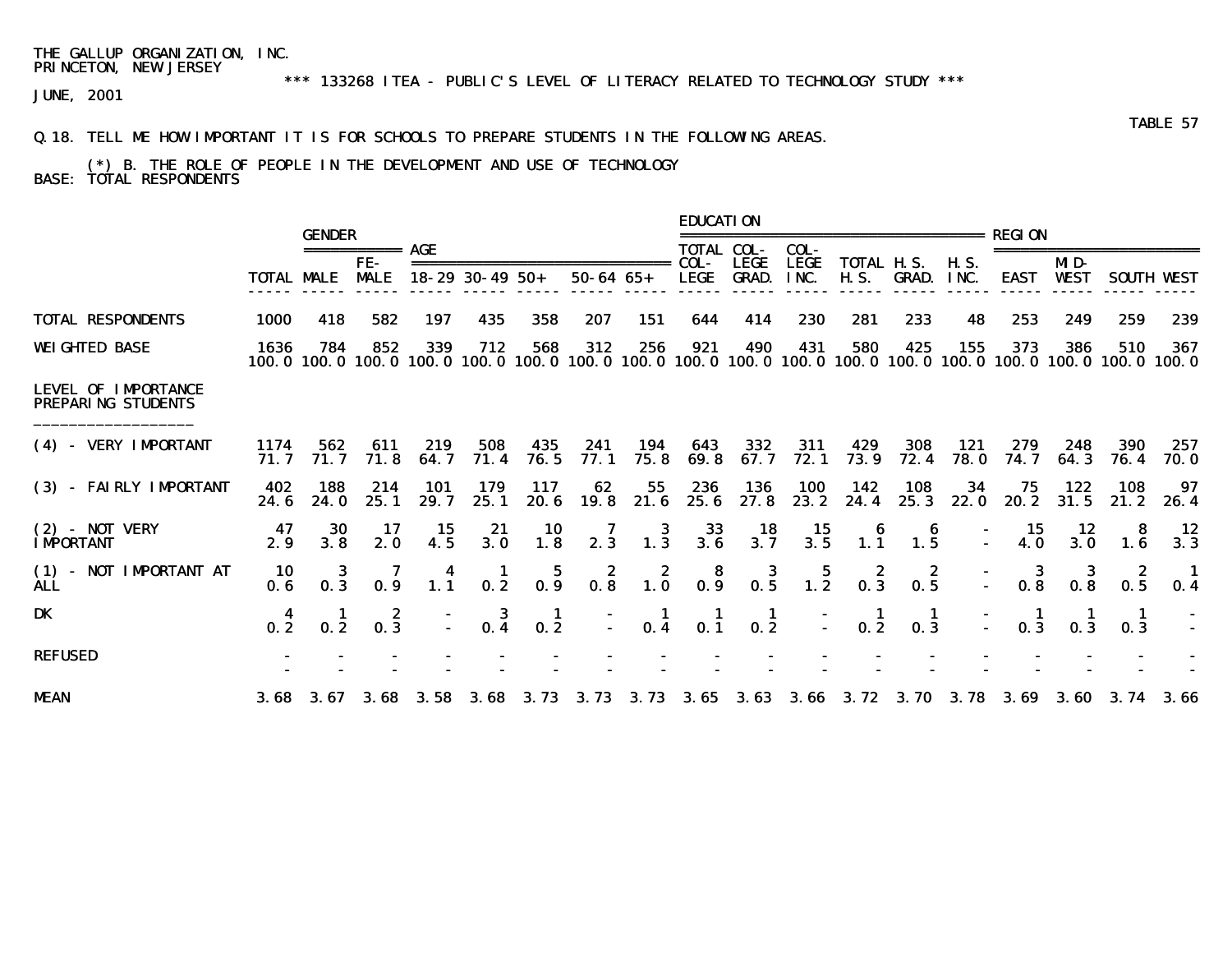## \*\*\* 133268 ITEA - PUBLIC'S LEVEL OF LITERACY RELATED TO TECHNOLOGY STUDY \*\*\*

JUNE, 2001

#### Q.18. TELL ME HOW IMPORTANT IT IS FOR SCHOOLS TO PREPARE STUDENTS IN THE FOLLOWING AREAS.

#### (\*) B. THE ROLE OF PEOPLE IN THE DEVELOPMENT AND USE OF TECHNOLOGY BASE: TOTAL RESPONDENTS

|                                                         |                   |              | <b>SELF-REPORTED</b><br><b>UNDERSTANDING</b><br>OF TECHNOLOGY | =================           |                                                  |                        | <b>VORKS IN COMPUTERS/</b>             |             |                                        | <b>RELIEVE</b><br><b>EVALUATED</b> |                                 | <b>BELIEVE</b><br><b>TECHNOLOGY</b><br><b>GREATEST</b><br><b>STUDENTS BE EFFECT ON</b> |                                            | =========== SUPPORT                                                    |                               |
|---------------------------------------------------------|-------------------|--------------|---------------------------------------------------------------|-----------------------------|--------------------------------------------------|------------------------|----------------------------------------|-------------|----------------------------------------|------------------------------------|---------------------------------|----------------------------------------------------------------------------------------|--------------------------------------------|------------------------------------------------------------------------|-------------------------------|
|                                                         |                   |              |                                                               | <b>LIM</b><br><b>ITED</b>   |                                                  | <b>TECHNOLOGY AREA</b> | -------------------------------        |             |                                        | <b>FOR TECH</b><br><b>LITERACY</b> |                                 | INDI-<br>VID-                                                                          |                                            | <b>TECHNOLOGY</b><br>IN SCHOOL                                         |                               |
|                                                         | <b>TOTAL DEAL</b> | <b>GREAT</b> | SOME                                                          | $/$ NOT<br>AT<br><b>ALL</b> | <b>YES</b>                                       | <b>COMP-TECH-</b>      | <b>OTHER</b><br><b>UTERS NOLOGY NO</b> |             | <b>NOT</b><br>EMP-<br><b>LOYED YES</b> |                                    | ===========<br>NO/<br><b>DK</b> | UAL/<br>SOC-<br><b>IETY</b>                                                            | <b>ENVI-</b><br><b>RON-</b><br><b>MENT</b> | <b>CURRICULUM</b><br><b>YES</b>                                        | ===========<br>N <sub>0</sub> |
| <b>TOTAL RESPONDENTS</b>                                | <b>1000</b>       | 279          | 484                                                           | 237                         | 332                                              | 161                    | 171                                    | 558         | 106                                    | 601                                | 399                             | 793                                                                                    | 193                                        | 963                                                                    | 30                            |
| <b>WEIGHTED BASE</b>                                    | 1636              | 453          | 762                                                           | 421                         | 539<br>100, 0 100, 0 100, 0 100, 0 100, 0 100, 0 | 255                    | 283                                    | 908         | 185                                    | 999                                | 637                             | 1278                                                                                   | 335                                        | 1584<br>100, 0 100, 0 100, 0 100, 0 100, 0 100, 0 100, 0 100, 0 100, 0 | 42                            |
| <b>LEVEL OF IMPORTANCE</b><br><b>PREPARING STUDENTS</b> |                   |              |                                                               |                             |                                                  |                        |                                        |             |                                        |                                    |                                 |                                                                                        |                                            |                                                                        |                               |
| (4) - VERY IMPORTANT                                    | 1174<br>71.7      | 339<br>74.9  | 536<br>70.4                                                   | 298<br>70.8                 | 426<br><b>79.0</b>                               | 203<br>79.5            | 223<br>78.7                            | 620<br>68.3 | 124<br>66.9                            | 764<br>76.5                        | 410<br>64.3                     | 920<br>72.0                                                                            | 244<br>72.8                                | 1151<br>72.7                                                           | 16<br><b>38.0</b>             |
| (3) - FAIRLY IMPORTANT                                  | 402<br>24.6       | 92<br>20.4   | 195<br>25.6                                                   | 114<br>27.1                 | <b>100</b><br>18.5                               | 42<br>16.5             | 58<br>20.3                             | 243<br>26.8 | 59<br>31.8                             | 209<br>20.9                        | 193<br>30.3                     | 308<br>24.1                                                                            | 83<br>24.8                                 | 385<br>24.3                                                            | 13<br>31.7                    |
| $(2)$ - NOT VERY<br><b>IMPORTANT</b>                    | 47<br>2.9         | 16<br>3.5    | 24<br>3.2                                                     | 6<br>1.5                    | 10<br>1.9                                        | 10<br>4. 0             |                                        | 34<br>3.7   | 3<br>1.4                               | 19<br>1.9                          | 28<br>4.3                       | 40<br>3.1                                                                              | 6<br>1.7                                   | 37<br>2.4                                                              | 22.3                          |
| (1) - NOT IMPORTANT AT<br><b>ALL</b>                    | 10<br>0.6         | 4<br>0.9     | 5<br>0.6                                                      | 1<br>0.3                    | 1<br>0.3                                         |                        | 1<br>0.5                               | 9<br>0.9    |                                        | 4<br>0.4                           | 6<br>0.9                        | 9<br>0.7                                                                               | 1<br>0.4                                   | 0.4                                                                    | 3<br>8.0                      |
| DK                                                      | 4<br>0.2          | 1<br>0.3     | 1<br>0.1                                                      | -1<br>0.3                   | 1<br>0.3                                         |                        | -1<br>0.5                              | 2<br>0.2    |                                        | 3<br>0.3                           | 1<br>0.2                        | 2<br>0.2                                                                               | 1<br>0.3                                   | 4<br>0.2                                                               |                               |
| <b>REFUSED</b>                                          |                   |              |                                                               |                             |                                                  |                        |                                        |             |                                        |                                    |                                 |                                                                                        |                                            |                                                                        |                               |
| <b>MEAN</b>                                             | 3.68              | <b>3.70</b>  | 3.66                                                          | 3.69                        | 3.77                                             | 3.75                   | 3.78                                   | 3. 63       | 3.65                                   | 3.74                               | 3.58                            | 3.68                                                                                   | 3. 71                                      | <b>3.70</b>                                                            | 3.00                          |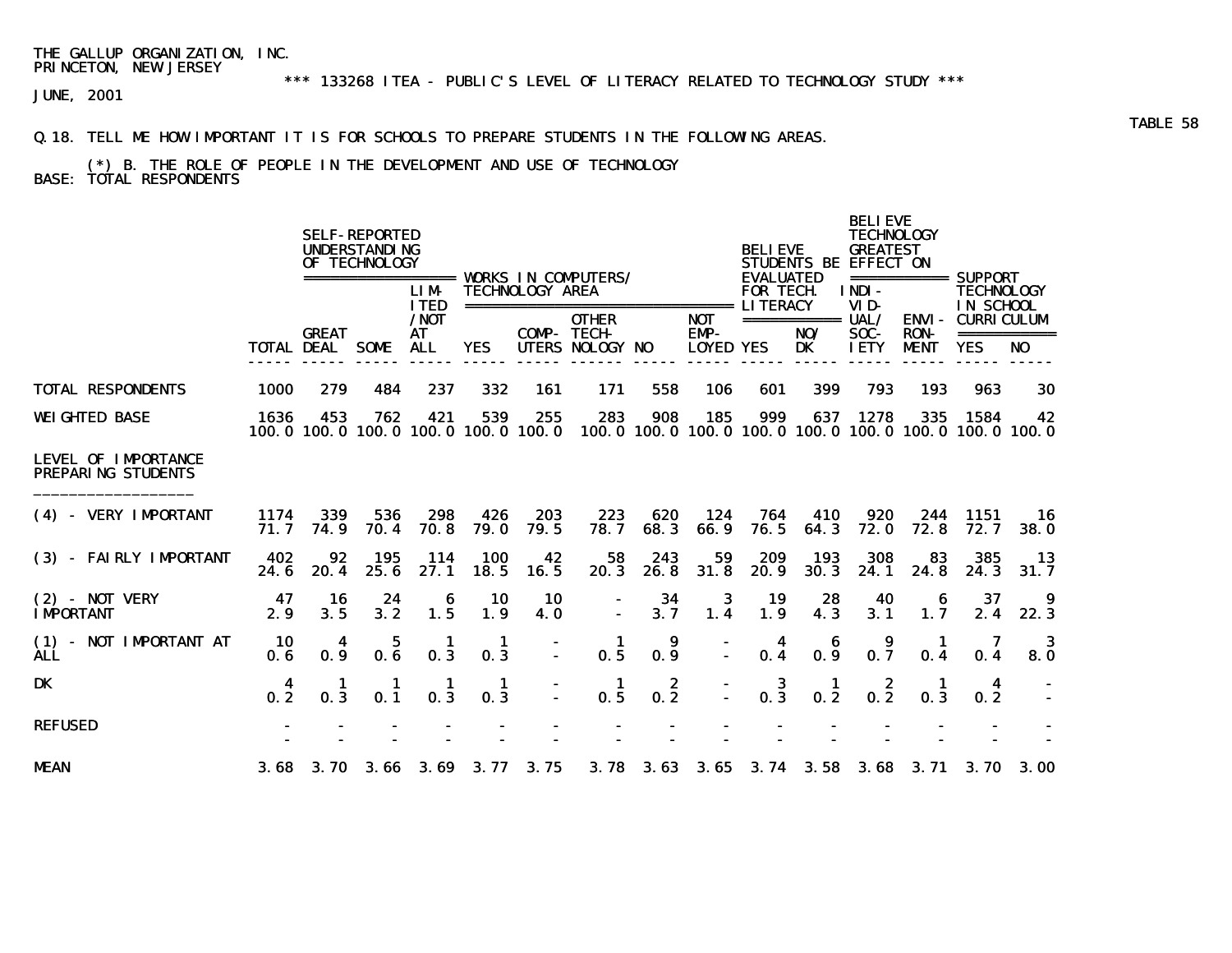# \*\*\* 133268 ITEA - PUBLIC'S LEVEL OF LITERACY RELATED TO TECHNOLOGY STUDY \*\*\*

JUNE, 2001

### Q.18. TELL ME HOW IMPORTANT IT IS FOR SCHOOLS TO PREPARE STUDENTS IN THE FOLLOWING AREAS.

#### (\*) C. KNOWING SOMETHING ABOUT HOW PRODUCTS ARE DESIGNED BASE: TOTAL RESPONDENTS

|                                                         |                   |                     |                                                           |             |                                |                 |                                                       |                   | <b>EDUCATION</b>                                                |                                    |                     |                                                                                                         |                                         |                     |               |                    |                                                                                                                                             |                |
|---------------------------------------------------------|-------------------|---------------------|-----------------------------------------------------------|-------------|--------------------------------|-----------------|-------------------------------------------------------|-------------------|-----------------------------------------------------------------|------------------------------------|---------------------|---------------------------------------------------------------------------------------------------------|-----------------------------------------|---------------------|---------------|--------------------|---------------------------------------------------------------------------------------------------------------------------------------------|----------------|
|                                                         |                   | <b>GENDER</b>       |                                                           |             |                                |                 |                                                       |                   | <b>TOTAL COL-</b>                                               |                                    | COL-                | ----------------------                                                                                  |                                         |                     | <b>REGION</b> |                    | ===================                                                                                                                         |                |
|                                                         | <b>TOTAL MALE</b> |                     | FE-<br><b>MALE</b>                                        |             | $18 - 29$ 30 - 49 50 +         |                 | $50 - 64$ $65 +$                                      |                   | COL-<br><b>LEGE</b>                                             | <b>LEGE</b><br><b>GRAD.</b>        | <b>LEGE</b><br>INC. | <b>TOTAL H.S.</b><br><b>H.S.</b>                                                                        | GRAD.                                   | <b>H.S.</b><br>INC. | <b>EAST</b>   | MD-<br><b>WEST</b> | <b>SOUTH WEST</b>                                                                                                                           |                |
| <b>TOTAL RESPONDENTS</b>                                | <b>1000</b>       | 418                 | 582                                                       | 197         | 435                            | 358             | 207                                                   | 151               | 644                                                             | 414                                | 230                 | 281                                                                                                     | 233                                     | 48                  | 253           | 249                | 259                                                                                                                                         | 239            |
| <b>WEIGHTED BASE</b>                                    | 1636              | 784                 | 852                                                       | 339         | 712                            | 568             | 312                                                   | 256               | 921                                                             | 490                                | 431                 | 580                                                                                                     | 425                                     | 155                 | 373           | 386                | 510<br>100, 0 100, 0 100, 0 100, 0 100, 0 100, 0 100, 0 100, 0 100, 0 100, 0 100, 0 100, 0 100, 0 100, 0 100, 0 100, 0 100, 0 100, 0 100, 0 | 367            |
| <b>LEVEL OF IMPORTANCE</b><br><b>PREPARING STUDENTS</b> |                   |                     |                                                           |             |                                |                 |                                                       |                   |                                                                 |                                    |                     |                                                                                                         |                                         |                     |               |                    |                                                                                                                                             |                |
| (4) - VERY IMPORTANT                                    | 664<br>40. 6      | 312<br><b>39. 8</b> | 352<br>41.3                                               | 117<br>34.5 | 265<br>37.2                    | 271<br>47. 6    | 134<br>42. 9                                          | 137<br>53.4       | 317<br>34.4                                                     | 162<br><b>33.0</b>                 | 155<br>36. O        | 275<br>47.4                                                                                             | -191<br>44. 9                           | -84<br>54.3         | 162<br>43.4   | 136<br>35. 2       | 246<br>48.3                                                                                                                                 | 120<br>32.7    |
| (3) - FAIRLY IMPORTANT                                  | 731<br>44.7       | 341<br>43.5         | <b>390</b><br>45.8                                        | 178<br>52.5 | 339<br>47. 7                   | 210<br>37. O    | 124<br>39. 6                                          | 86<br><b>33.8</b> | 473                                                             | 252<br>$51.4$ $51.6$               | 221<br>51.1         | 217                                                                                                     | 171<br>$37.4$ 40.3 29.4                 | 46                  | 142<br>37.9   | 189<br>49. 0       | 211<br>41.5                                                                                                                                 | 189<br>51.5    |
| $(2)$ - NOT VERY<br><b>IMPORTANT</b>                    | 204<br>12.4       | 109<br>13.9         | 95                                                        | 35          | 99<br>11.1 10.2 13.9 12.1 14.3 | 69              | 45                                                    | 24                | - 116<br>9.5 12.6 13.6 11.6 11.8 11.4 13.1 16.8 13.1            | 66                                 | 50                  | 69                                                                                                      | 48                                      | 20                  | 63            | 51                 | 41                                                                                                                                          | 49<br>8.0 13.4 |
| (1) - NOT IMPORTANT AT<br><b>ALL</b>                    | 28<br>1.7         | 19<br>2.5           | $\begin{array}{c} \textbf{9} \\ \textbf{1.0} \end{array}$ | 2.7         | $\overline{\mathbf{1.2}}$      |                 | $\begin{array}{ccc} & 9 & 6 \\ 1.6 & 2.0 \end{array}$ |                   | $\begin{array}{cccc} 3 & 13 & 8 \\ 1.1 & 1.4 & 1.6 \end{array}$ |                                    |                     | $\begin{array}{ccccccccc}\n & 5 & 12 & 6 & 5 & 7 & 8 \\ 1.3 & 2.0 & 1.5 & 3.2 & 1.8 & 2.0\n\end{array}$ |                                         |                     |               |                    | $\begin{array}{c} 6 \\ 1.2 \end{array}$                                                                                                     | 2.0            |
| DK                                                      | $0.\overline{5}$  |                     | $0.\overline{6}$                                          |             |                                |                 | $-$ 8 4<br>- 1.4 1.2                                  | $\frac{4}{1.7}$   |                                                                 |                                    |                     | $\begin{array}{cc} - & 8 \\ - & 1.4 \end{array}$                                                        | $\begin{array}{c} 8 \\ 1.9 \end{array}$ |                     |               | $\frac{3}{2}$      |                                                                                                                                             |                |
| <b>REFUSED</b>                                          | 0.1               |                     | 0.2                                                       |             |                                | $\frac{1}{0.2}$ |                                                       | $\frac{1}{0.5}$   | $\frac{1}{0.1}$                                                 | $\blacksquare$<br>$0.\overline{3}$ |                     |                                                                                                         |                                         |                     |               |                    | -1<br>0.3                                                                                                                                   |                |
| <b>MEAN</b>                                             |                   |                     |                                                           |             |                                |                 |                                                       |                   |                                                                 |                                    |                     |                                                                                                         |                                         |                     |               |                    | 3. 25 3. 21 3. 28 3. 19 3. 21 3. 33 3. 25 3. 43 3. 19 3. 16 3. 22 3. 32 3. 31 3. 35 3. 23 3. 18 3. 38 3. 15                                 |                |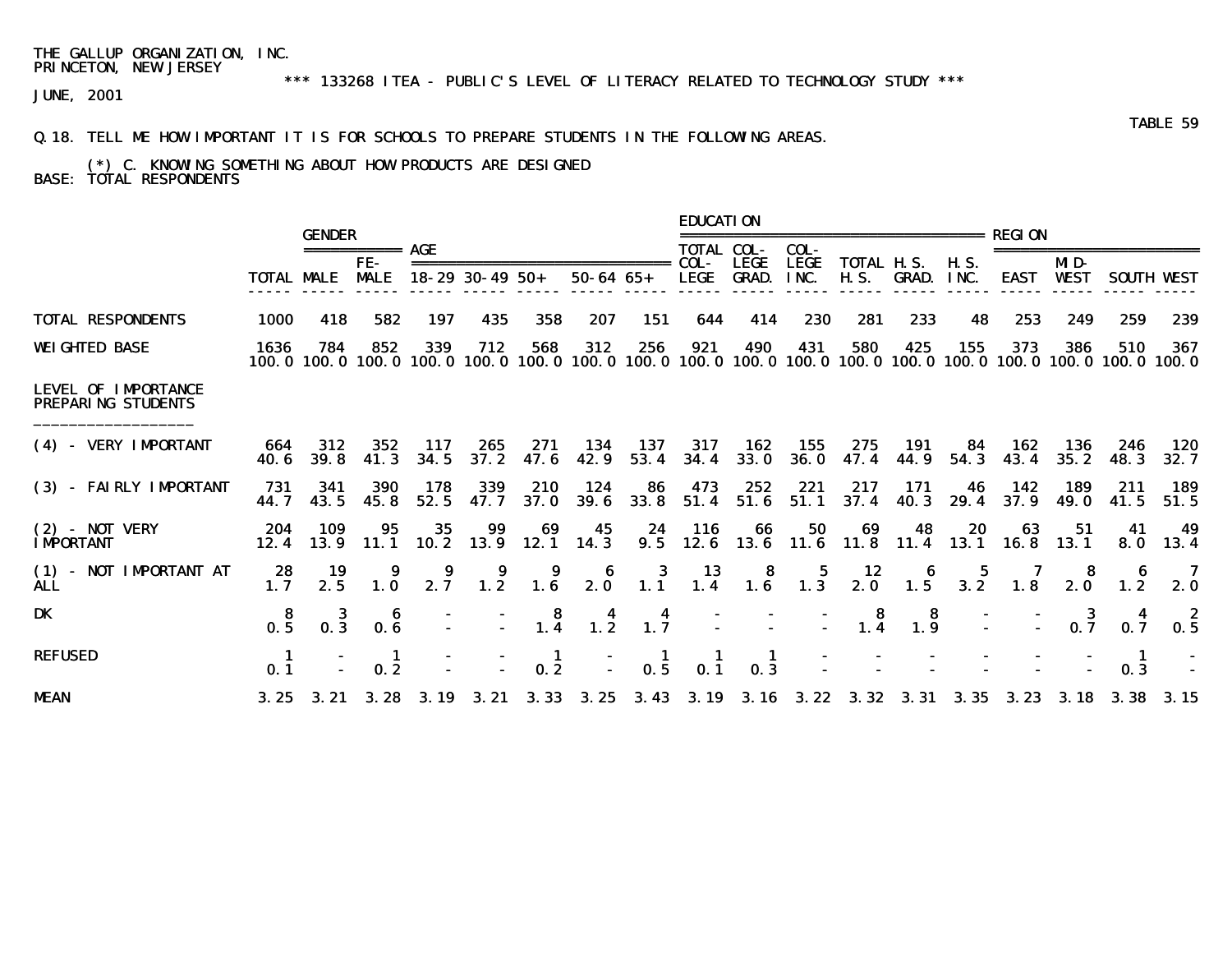# \*\*\* 133268 ITEA - PUBLIC'S LEVEL OF LITERACY RELATED TO TECHNOLOGY STUDY \*\*\*

JUNE, 2001

#### Q.18. TELL ME HOW IMPORTANT IT IS FOR SCHOOLS TO PREPARE STUDENTS IN THE FOLLOWING AREAS.

### (\*) C. KNOWING SOMETHING ABOUT HOW PRODUCTS ARE DESIGNED BASE: TOTAL RESPONDENTS

|                                                         |              |                                        | <b>SELF-REPORTED</b><br><b>UNDERSTANDING</b><br>OF TECHNOLOGY |                           |             |                        |                                                                                                                 |                                |                                               | <b>BELIEVE</b>                      |              | <b>BELIEVE</b><br><b>TECHNOLOGY</b><br><b>GREATEST</b><br>STUDENTS BE EFFECT ON |                            |                                                        |                      |  |
|---------------------------------------------------------|--------------|----------------------------------------|---------------------------------------------------------------|---------------------------|-------------|------------------------|-----------------------------------------------------------------------------------------------------------------|--------------------------------|-----------------------------------------------|-------------------------------------|--------------|---------------------------------------------------------------------------------|----------------------------|--------------------------------------------------------|----------------------|--|
|                                                         |              |                                        |                                                               | <b>LIM</b><br><b>ITED</b> |             | <b>TECHNOLOGY AREA</b> | ===================================== LITERACY                                                                  |                                |                                               | <b>EVALUATED</b><br><b>FOR TECH</b> |              | INDI-<br>VID-                                                                   |                            | ============ SUPPORT<br><b>TECHNOLOGY</b><br>IN SCHOOL |                      |  |
|                                                         |              | <b>GREAT</b><br><b>TOTAL DEAL SOME</b> |                                                               | /NOT<br>AT<br><b>ALL</b>  | <b>YES</b>  | <b>COMP-TECH-</b>      | <b>OTHER</b><br>UTERS NOLOGY NO                                                                                 |                                | <b>NOT</b><br><b>EMP-</b><br><b>LOYED YES</b> |                                     | NO/<br>DK    | SOC-<br><b>IETY</b>                                                             | <b>RON-</b><br><b>MENT</b> | =========== UAL/ ENVI- CURRICULUM<br><b>YES</b>        | NO                   |  |
|                                                         |              |                                        |                                                               |                           |             |                        |                                                                                                                 |                                |                                               |                                     |              |                                                                                 |                            |                                                        |                      |  |
| <b>TOTAL RESPONDENTS</b>                                | 1000         | 279                                    | 484                                                           | 237                       | 332         | 161                    | 171                                                                                                             | 558                            | 106                                           | 601                                 | 399          | 793                                                                             | 193                        | 963                                                    | 30                   |  |
| WEIGHTED BASE                                           | 1636         | 453                                    | 762                                                           | 421                       | 539         | 255                    | 283<br>100, 0 100, 0 100, 0 100, 0 100, 0 100, 0 100, 0 100, 0 100, 0 100, 0 100, 0 100, 0 100, 0 100, 0 100, 0 | 908                            | 185                                           | 999                                 |              | 637 1278                                                                        | 335                        | 1584                                                   | 42                   |  |
| <b>LEVEL OF IMPORTANCE</b><br><b>PREPARING STUDENTS</b> |              |                                        |                                                               |                           |             |                        |                                                                                                                 |                                |                                               |                                     |              |                                                                                 |                            |                                                        |                      |  |
| (4) - VERY IMPORTANT                                    | 664<br>40. G | 193<br>42.5                            | 285<br>37.4                                                   | 186<br>44.3               | 242<br>44.9 | 106<br>41.6            | 136<br>47.8                                                                                                     | 346<br><b>38.1</b>             | 72<br><b>39.1</b>                             | 449<br>45.0                         | 215<br>33.7  | 473<br><b>37.0</b>                                                              | 183<br>54.7                | 656<br>41.4                                            | 3<br>7. 7            |  |
| (3) - FAIRLY IMPORTANT                                  | 731<br>44.7  | 190<br><b>42.0</b>                     | 378<br>49. 6                                                  | 163<br>38. 6              | 228<br>42.3 | 115<br>44. 9           | 113<br><b>39.9</b>                                                                                              | 418<br><b>46.0</b>             | 85<br>46.1                                    | 433<br>43.4                         | 298<br>46. 7 | 612<br>47.9                                                                     | 110<br>32.9                | 708<br>44. 7                                           | - 18<br><b>43. O</b> |  |
| $(2)$ - NOT VERY<br><b>IMPORTANT</b>                    | 204<br>12.4  | 58<br>12.8                             | 91<br><b>11.9</b>                                             | 55<br>13.1                | 64<br>11.9  | 31<br>12.0             | 33                                                                                                              | 122<br>11.8 13.4               | 18<br>9.6                                     | 98<br>9.8                           | 105<br>16.5  | 163<br>12.8                                                                     | 35<br>10.5                 | 189<br>11.9                                            | - 15<br>34. 6        |  |
| (1) - NOT IMPORTANT AT<br>ALL.                          | 28<br>1.7    | 9<br>1.9                               | 5<br>0.7                                                      | 14<br>3.3                 | 5<br>1.0    | 4<br>1.6               | -1<br>0.5                                                                                                       | 18<br>2.0                      | $\overline{\mathbf{4}}$<br>2.2                | 11<br>1.1                           | 17<br>2.6    | 21<br>1.7                                                                       | 6<br>1.9                   | 22<br>1.4                                              | -6<br>- 14. 7        |  |
| <b>DK</b>                                               | -8<br>0.5    | 4<br>0.8                               | 3<br>0.4                                                      | 2<br>0.4                  |             |                        | $\sim$                                                                                                          | $\overline{\mathbf{4}}$<br>0.4 | 4<br>2.4                                      | 6<br>0.6                            | 3<br>0.4     | 8<br>0.6                                                                        |                            | -8<br>0.5                                              |                      |  |
| REFUSED                                                 | - 1<br>0.1   |                                        |                                                               | - 1<br>0.3                |             |                        |                                                                                                                 |                                | -1<br>0.7                                     | -1<br>0.1                           |              |                                                                                 |                            | - 1<br>0.1                                             |                      |  |
| MEAN                                                    |              | 3.25 3.26 3.24 3.25 3.31 3.27          |                                                               |                           |             |                        |                                                                                                                 |                                |                                               |                                     |              |                                                                                 |                            | 3. 35 3. 21 3. 26 3. 33 3. 12 3. 21 3. 40 3. 27 2. 44  |                      |  |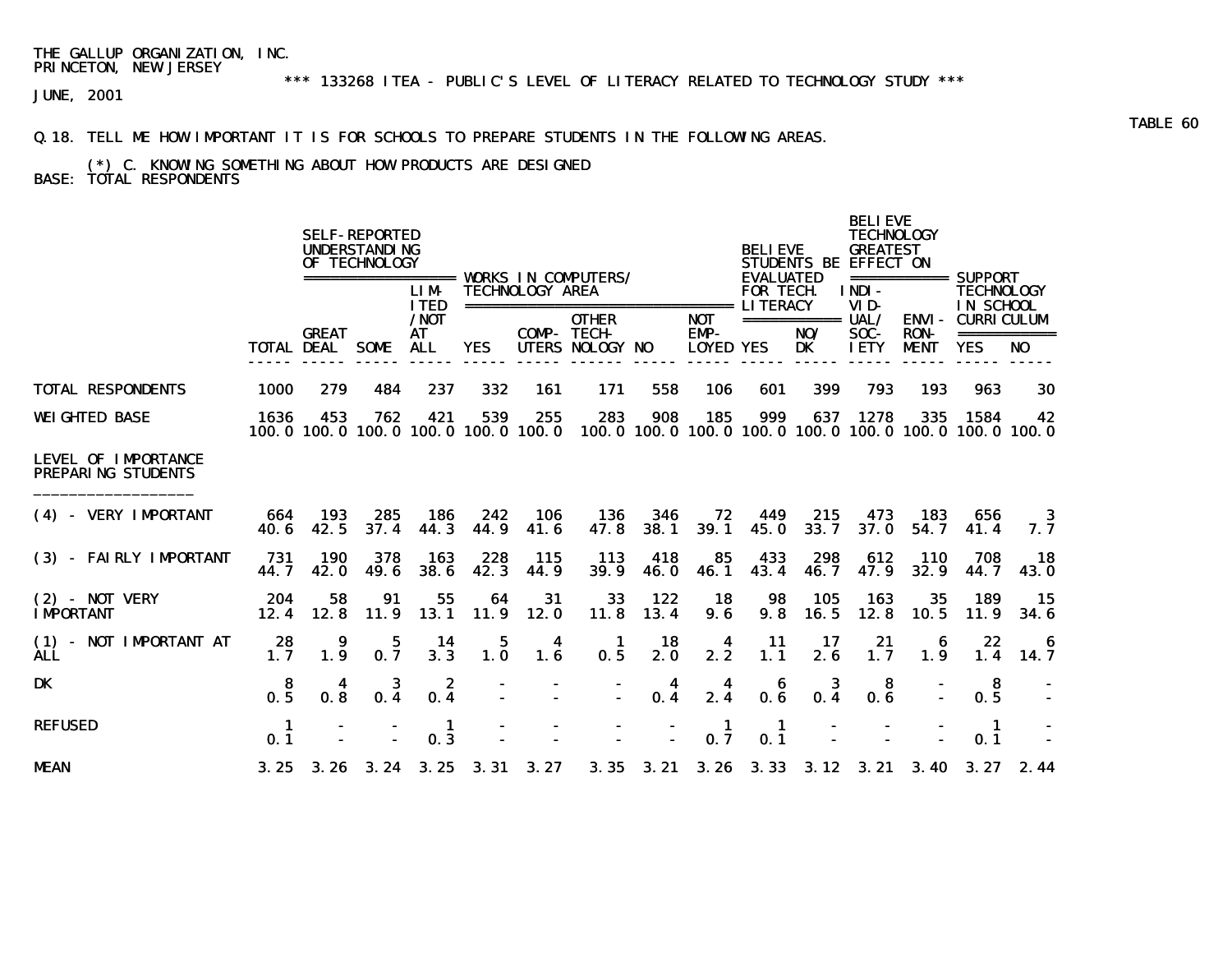\*\*\* 133268 ITEA - PUBLIC'S LEVEL OF LITERACY RELATED TO TECHNOLOGY STUDY \*\*\*

JUNE, 2001

### Q.18. TELL ME HOW IMPORTANT IT IS FOR SCHOOLS TO PREPARE STUDENTS IN THE FOLLOWING AREAS.

 (\*) D. THE ABILITY TO SELECT AND USE PRODUCTS BASE: TOTAL RESPONDENTS

|                                                         |                |                 |                    |                    |                        |                                          |                                                    |                                          | <b>EDUCATION</b>                        |                                          |                                                                                                                        |                                                            |                                                            |                     |                  |                    |                        |                    |
|---------------------------------------------------------|----------------|-----------------|--------------------|--------------------|------------------------|------------------------------------------|----------------------------------------------------|------------------------------------------|-----------------------------------------|------------------------------------------|------------------------------------------------------------------------------------------------------------------------|------------------------------------------------------------|------------------------------------------------------------|---------------------|------------------|--------------------|------------------------|--------------------|
|                                                         |                | <b>GENDER</b>   |                    |                    |                        |                                          |                                                    |                                          | <b>TOTAL COL-</b>                       |                                          | COL-                                                                                                                   | ---------------------                                      |                                                            |                     | <b>REGION</b>    |                    | ====================== |                    |
|                                                         | TOTAL MALE     |                 | FE-<br><b>MALE</b> |                    | $18 - 29$ 30 - 49 50 + |                                          | ==============================<br>$50 - 64$ $65 +$ |                                          | COL-<br><b>LEGE</b>                     | <b>LEGE</b><br><b>GRAD.</b>              | <b>LEGE</b><br>INC.                                                                                                    | <b>TOTAL H.S.</b><br><b>H.S.</b>                           | GRAD.                                                      | <b>H.S.</b><br>INC. | <b>EAST</b>      | MD-<br><b>WEST</b> |                        | <b>SOUTH VEST</b>  |
| <b>TOTAL RESPONDENTS</b>                                | 1000           | 418             | 582                | 197                | 435                    | 358                                      | 207                                                | 151                                      | 644                                     | 414                                      | 230                                                                                                                    | 281                                                        | 233                                                        | 48                  | 253              | 249                | 259                    | 239                |
| <b>WEIGHTED BASE</b>                                    | 1636<br>100. O | 784             | 852                | 339                | 712                    | 568                                      | 312                                                | 256                                      | 921                                     | 490                                      | 431<br>100, 0 100, 0 100, 0 100, 0 100, 0 100, 0 100, 0 100, 0 100, 0 100, 0 100, 0 100, 0 100, 0 100, 0 100, 0 100, 0 | 580                                                        | 425                                                        | 155                 | 373              | 386                | 510                    | 367                |
| <b>LEVEL OF IMPORTANCE</b><br><b>PREPARING STUDENTS</b> |                |                 |                    |                    |                        |                                          |                                                    |                                          |                                         |                                          |                                                                                                                        |                                                            |                                                            |                     |                  |                    |                        |                    |
| (4) - VERY IMPORTANT                                    | 1077<br>65. 8  | 482<br>61. 5    | 594<br>69. 8       | 201<br>59.2        | 457                    | 407                                      | 217                                                | 190                                      | 562                                     | 270                                      | 292<br>64.2 71.5 69.4 74.1 61.0 55.1 67.8 73.9 71.3 80.9 63.2 60.5                                                     | 429                                                        | 303                                                        | 125                 | 236              | 233                | 377<br>73. 9           | 231<br>62.9        |
| (3) - FAIRLY IMPORTANT                                  | 444<br>27. 1   | 228<br>29. 1    | 216<br>25.3        | <b>110</b><br>32.5 | 200<br>28.1            | <b>130</b><br>22. 8                      | 81                                                 | 48                                       | 288                                     |                                          | 176 112<br>26.0 18.9 31.3 36.0 25.9 20.6 23.3 13.2                                                                     | 120                                                        | 99                                                         | 20                  | 114<br>30. 6     | 123<br>31.9        | 105<br>20. 7           | <b>101</b><br>27.5 |
| $(2)$ - NOT VERY<br><b>IMPORTANT</b>                    | 86<br>5.3      | 58<br>7.4       | $28$<br>3.3        | 23<br>6.7          | $46$<br>6.4            | $\begin{array}{c} 18 \\ 3.1 \end{array}$ | 2.5                                                | $\begin{array}{c} 10 \\ 3.9 \end{array}$ | $\frac{52}{5.7}$                        | $\begin{array}{c} 31 \\ 6.3 \end{array}$ | $\frac{21}{5.0}$                                                                                                       | $\begin{array}{c} \textbf{21} \\ \textbf{3.6} \end{array}$ | $\begin{array}{c} \mathbf{14} \\ \mathbf{3.3} \end{array}$ | $\frac{7}{4.3}$     | $\frac{15}{4.0}$ | 25<br>6.5          | 20<br>4.0              | 26<br>7. 0         |
| (1) - NOT IMPORTANT AT<br><b>ALL</b>                    | 25<br>1.6      | 13<br>1.6       | 13<br>1.5          | - 5                | 9                      | 11<br>$1.6$ $1.3$ $1.9$                  |                                                    |                                          |                                         |                                          | 4 7 17 12 6 8 6 2<br>1.1 2.7 1.9 2.4 1.3 1.4 1.4 1.5                                                                   |                                                            |                                                            |                     | $2.\,\tilde{2}$  | 0.9                | 0.9                    | 9<br>2.6           |
| DK                                                      | 0.2            | $\frac{3}{0.4}$ | -1<br>0.1          |                    |                        |                                          | $-$ 4 3<br>$-$ 0.7 0.9                             | $\frac{1}{0.4}$                          | $\begin{array}{c} 1 \\ 0.1 \end{array}$ | $\blacksquare$<br>$0.\overline{2}$       |                                                                                                                        | $\begin{array}{cc} - & 3 \\ - & 0.5 \end{array}$           | $\frac{3}{0.7}$                                            |                     |                  | 0.3                | -3<br>0.6              |                    |
| <b>REFUSED</b>                                          |                |                 |                    |                    |                        |                                          |                                                    |                                          |                                         |                                          |                                                                                                                        |                                                            |                                                            |                     |                  |                    |                        |                    |
| <b>MEAN</b>                                             |                |                 |                    |                    |                        |                                          |                                                    |                                          |                                         |                                          | 3.58 3.51 3.64 3.49 3.55 3.65 3.65 3.65 3.52 3.44 3.60 3.68 3.66 3.74 3.55 3.52 3.69 3.51                              |                                                            |                                                            |                     |                  |                    |                        |                    |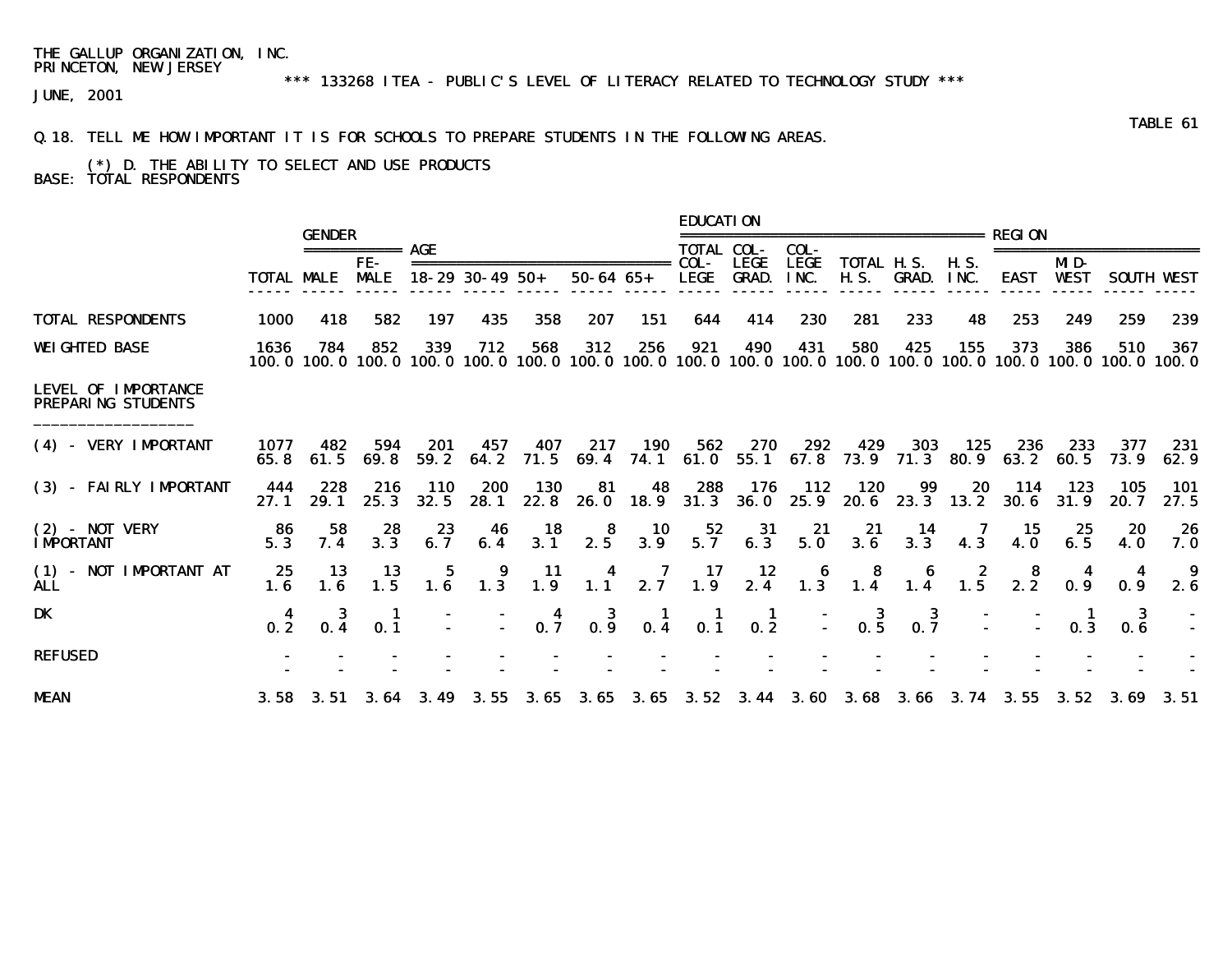\*\*\* 133268 ITEA - PUBLIC'S LEVEL OF LITERACY RELATED TO TECHNOLOGY STUDY \*\*\*

JUNE, 2001

### Q.18. TELL ME HOW IMPORTANT IT IS FOR SCHOOLS TO PREPARE STUDENTS IN THE FOLLOWING AREAS.

#### (\*) D. THE ABILITY TO SELECT AND USE PRODUCTS BASE: TOTAL RESPONDENTS

|                                                         |                   |              | <b>SELF-REPORTED</b><br><b>UNDERSTANDING</b><br>OF TECHNOLOGY |                                                  |                       |                        | <b>VORKS IN COMPUTERS/</b>              |             |                    | <b>BELIEVE</b>                       |                    | <b>BELIEVE</b><br><b>TECHNOLOGY</b><br><b>GREATEST</b><br>STUDENTS BE EFFECT ON |                             |                                                                        |                   |
|---------------------------------------------------------|-------------------|--------------|---------------------------------------------------------------|--------------------------------------------------|-----------------------|------------------------|-----------------------------------------|-------------|--------------------|--------------------------------------|--------------------|---------------------------------------------------------------------------------|-----------------------------|------------------------------------------------------------------------|-------------------|
|                                                         |                   |              |                                                               | =================<br><b>LIM</b><br><b>TTED</b>   |                       | <b>TECHNOLOGY AREA</b> |                                         |             |                    | <b>EVALUATED</b><br><b>FOR TECH.</b> |                    | INDI-<br>VID-                                                                   | ===========                 | <b>SUPPORT</b><br><b>TECHNOLOGY</b><br>IN SCHOOL                       |                   |
|                                                         |                   | <b>GREAT</b> |                                                               | $/$ NOT<br>AT                                    |                       | <b>COMP-TECH-</b>      | <b>OTHER</b>                            |             | <b>NOT</b><br>EMP- |                                      | ===========<br>NO/ | UAL/<br>SOC-                                                                    | <b>ENVI-</b><br><b>RON-</b> | <b>CURRICULUM</b>                                                      | ===========       |
|                                                         | <b>TOTAL DEAL</b> |              | <b>SOME</b>                                                   | <b>ALL</b>                                       | <b>YES</b>            |                        | <b>UTERS NOLOGY NO</b>                  |             | <b>LOYED YES</b>   |                                      | DK                 | <b>IETY</b>                                                                     | <b>MENT</b>                 | <b>YES</b>                                                             | N <sub>0</sub>    |
| <b>TOTAL RESPONDENTS</b>                                | <b>1000</b>       | 279          | 484                                                           | 237                                              | 332                   | 161                    | 171                                     | 558         | <b>106</b>         | 601                                  | 399                | 793                                                                             | 193                         | 963                                                                    | 30                |
| <b>WEIGHTED BASE</b>                                    | 1636              | 453          | 762                                                           | 421<br>100, 0 100, 0 100, 0 100, 0 100, 0 100, 0 | 539                   | 255                    | 283                                     | 908         | 185                | 999                                  | 637                | 1278                                                                            | 335                         | 1584<br>100, 0 100, 0 100, 0 100, 0 100, 0 100, 0 100, 0 100, 0 100, 0 | 42                |
| <b>LEVEL OF IMPORTANCE</b><br><b>PREPARING STUDENTS</b> |                   |              |                                                               |                                                  |                       |                        |                                         |             |                    |                                      |                    |                                                                                 |                             |                                                                        |                   |
| (4) - VERY IMPORTANT                                    | 1077<br>65.8      | 298<br>65.8  | 486<br>63.8                                                   | 293<br>69.5                                      | 354<br>65.7           | 166<br>65.1            | 188<br>66.3                             | 594<br>65.5 | 124<br>67.2        | 711<br>71.2                          | 366<br>57.4        | 835<br>65.3                                                                     | 231<br>69.0                 | 1055<br>66.6                                                           | 17<br>39.7        |
| (3) - FAIRLY IMPORTANT                                  | 444<br>27.1       | 111<br>24.6  | 235<br>30.9                                                   | 97<br>23.0                                       | 134<br>24.9           | 65<br>25.4             | 69<br>24.4                              | 259<br>28.5 | 51<br>27.4         | 244<br>24.4                          | 200<br>31.3        | 358<br><b>28.0</b>                                                              | 76<br>22.6                  | 427<br>27.0                                                            | 13<br><b>30.8</b> |
| $(2)$ - NOT VERY<br><b>IMPORTANT</b>                    | 86<br>5.3         | 31<br>6.8    | 30<br>4.0                                                     | 25<br>6.0                                        | 45<br>8.3             | 23<br>9.1              | 21<br>7.6                               | 36<br>3.9   | 6<br>3.1           | 38<br>3.8                            | 48<br>7. 6         | 65<br>5.1                                                                       | 21<br>6.3                   | 75<br>4.8                                                              | 10<br>22.8        |
| (1) - NOT IMPORTANT AT<br>ALL                           | 25<br>1.6         | 10<br>2.2    | 10<br>1.3                                                     | 5<br>1.3                                         | 6<br>$1.\overline{1}$ | -1<br>0.4              | $\begin{array}{c} 5 \\ 1.7 \end{array}$ | 15<br>1.7   | 4<br>2.3           | 6<br>0.6                             | 20<br>3.1          | 17<br>1.3                                                                       | 2.1                         | 23<br>1.4                                                              | -3<br>6.8         |
| DK                                                      | 4<br>0.2          | 3<br>0.6     | $\sim$                                                        | -1<br>0.2                                        |                       |                        | $\blacksquare$                          | 4<br>0.4    |                    |                                      | 4<br>0.6           | 4<br>0.3                                                                        |                             | 4<br>0.2                                                               |                   |
| <b>REFUSED</b>                                          |                   |              |                                                               |                                                  |                       |                        |                                         |             |                    |                                      |                    |                                                                                 |                             |                                                                        |                   |
| <b>MEAN</b>                                             | 3.58              | 3.55         |                                                               | $3.57$ $3.61$ $3.55$ $3.55$                      |                       |                        | 3.55                                    | 3.58        | <b>3.60</b>        | 3.66                                 |                    | $3.44$ $3.58$                                                                   | 3.59                        | 3.59                                                                   | 3.03              |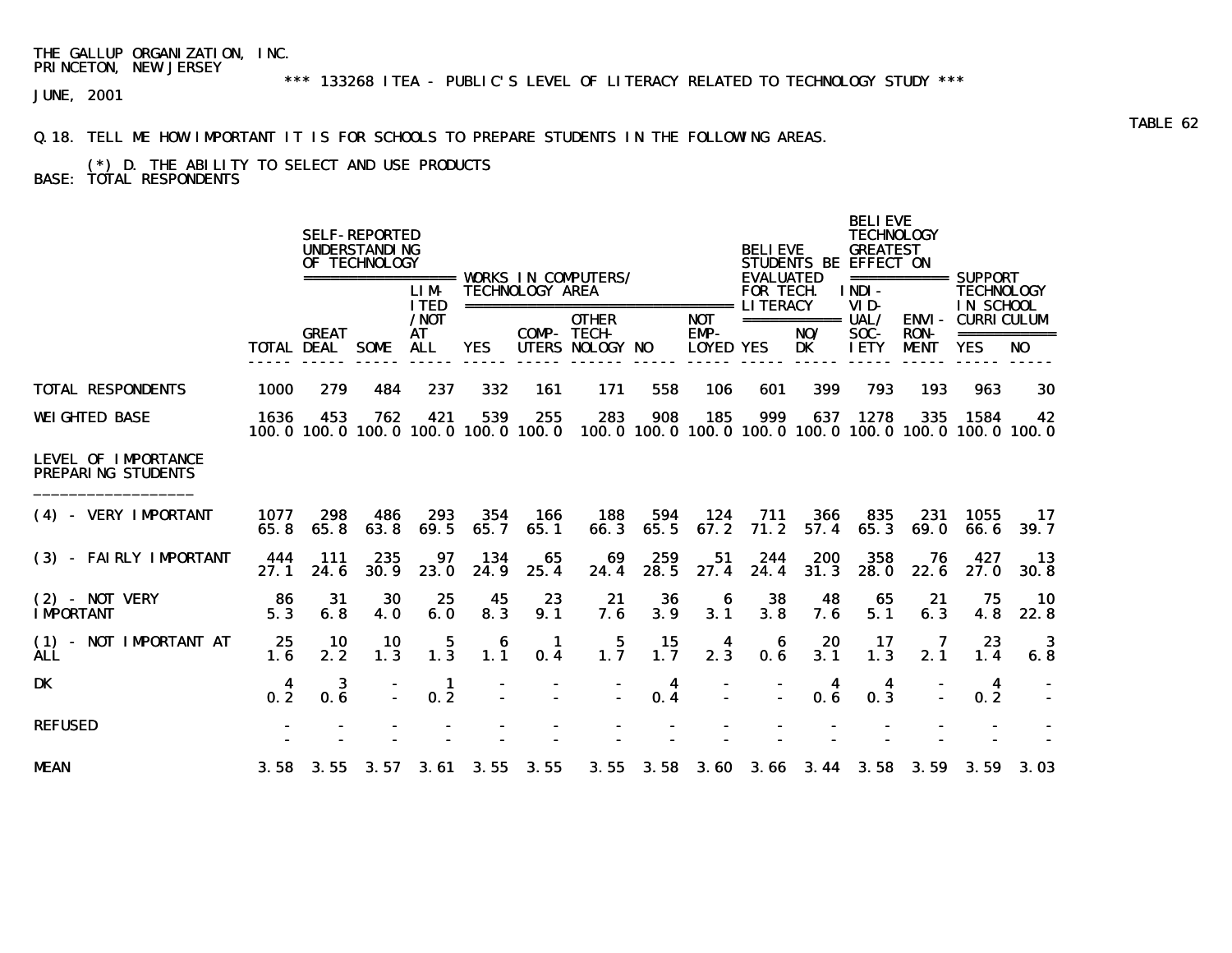## \*\*\* 133268 ITEA - PUBLIC'S LEVEL OF LITERACY RELATED TO TECHNOLOGY STUDY \*\*\*

JUNE, 2001

#### Q.18. TELL ME HOW IMPORTANT IT IS FOR SCHOOLS TO PREPARE STUDENTS IN THE FOLLOWING AREAS.

#### (\*) E. AN UNDERSTANDING OF THE ADVANCES AND INNOVATIONS IN TECHNOLOGY BASE: TOTAL RESPONDENTS

|                                                         |                   | <b>GENDER</b>      | ===========                             | AGE                                                |                                  |                 |                     |                                         | <b>EDUCATION</b><br>TOTAL COL-                   |                             | COL-                                    | -----------------------          |              |                     | <b>REGION</b>                                                                                                                               |                    |              |                    |
|---------------------------------------------------------|-------------------|--------------------|-----------------------------------------|----------------------------------------------------|----------------------------------|-----------------|---------------------|-----------------------------------------|--------------------------------------------------|-----------------------------|-----------------------------------------|----------------------------------|--------------|---------------------|---------------------------------------------------------------------------------------------------------------------------------------------|--------------------|--------------|--------------------|
|                                                         | <b>TOTAL MALE</b> |                    | FE-<br><b>MALE</b>                      |                                                    | $18 - 29$ 30 - 49 50 +           |                 | $50 - 64$ $65 +$    |                                         | COL-<br>LEGE                                     | <b>LEGE</b><br><b>GRAD.</b> | <b>LEGE</b><br>INC.                     | <b>TOTAL H.S.</b><br><b>H.S.</b> | <b>GRAD.</b> | <b>H.S.</b><br>INC. | <b>EAST</b>                                                                                                                                 | MD-<br><b>WEST</b> |              | <b>SOUTH VEST</b>  |
| <b>TOTAL RESPONDENTS</b>                                | 1000              | 418                | 582                                     | 197                                                | 435                              | 358             | 207                 | 151                                     | 644                                              | 414                         | 230                                     | 281                              | 233          | 48                  | 253                                                                                                                                         | 249                | 259          | 239                |
| <b>WEIGHTED BASE</b>                                    | 1636              | 784                | 852                                     | 339                                                | 712                              | 568             | 312                 | 256                                     | 921                                              | 490                         | 431                                     | 580                              | 425          | 155                 | 373<br>100. 0 100. 0 100. 0 100. 0 100. 0 100. 0 100. 0 100. 0 100. 0 100. 0 100. 0 100. 0 100. 0 100. 0 100. 0 100. 0 100. 0 100. 0 100. 0 | 386                | 510          | 367                |
| <b>LEVEL OF IMPORTANCE</b><br><b>PREPARING STUDENTS</b> |                   |                    |                                         |                                                    |                                  |                 |                     |                                         |                                                  |                             |                                         |                                  |              |                     |                                                                                                                                             |                    |              |                    |
| (4) - VERY IMPORTANT                                    | 1088<br>66. 5     | 513<br>65.4        | 575<br>67.5                             | 207<br>61.1                                        | 454<br>63.8                      | 413<br>72.7     | 228<br><b>73.0</b>  | 185<br>72.4                             | 584<br>63.4                                      | 308<br>62.9                 | 276<br>63.9                             | 403<br>69.4                      | 290<br>68.1  | 113<br>73.1         | 251<br>67.1                                                                                                                                 | 233<br>60. 5       | 370<br>72. 6 | 233<br>63. 6       |
| (3) - FAIRLY IMPORTANT                                  | 483<br>29.5       | 238<br><b>30.3</b> | 245<br>28.7                             | 118<br>34.9                                        | 235<br><b>33.0</b>               | 126<br>22.1     | 68<br>21.9          | 57<br>22.5                              | 305<br>33.1                                      | 164<br>33.5                 | 141<br>32.6                             | 146<br>25.2                      | 109<br>25.6  | 37<br>23.8          | 108<br><b>29.0</b>                                                                                                                          | 134<br>34.7        | 123<br>24.1  | 117<br><b>32.0</b> |
| $(2)$ - NOT VERY<br><b>IMPORTANT</b>                    | 57<br>3.5         | 29<br>3.7          | 27<br>3.2                               | 12<br>3.5                                          | 21<br>3.0                        | 23<br>4.1       | 14<br>4.3           | 10<br>3.8                               | 26<br>2.8                                        | 15<br>3.0                   | -11<br>2.6                              | 29<br>4.9                        | 24<br>5.6    | 5<br>3.1            | 11<br>2.9                                                                                                                                   | 17<br>4.4          | 14<br>2.8    | 15<br><b>4.0</b>   |
| (1) - NOT IMPORTANT AT<br>ÀLĹ                           | 7<br>0.4          | 0.5                | $\begin{array}{c} 2 \\ 0.3 \end{array}$ | $\frac{2}{0.5}$                                    | $\mathbf{I}$<br>$0.\overline{2}$ | $0.7^4$         | $\mathbf{I}$<br>0.4 | $\begin{array}{c} 2 \\ 1.0 \end{array}$ | $\begin{array}{c} 5 \\ \textbf{0.6} \end{array}$ | $\frac{3}{0.5}$             | $\begin{array}{c} 2 \\ 0.6 \end{array}$ | $\overline{\mathbf{0.3}}^2$      | 2<br>0.4     |                     | 0.3                                                                                                                                         | 0.4                | z<br>0.5     | -1<br>0.4          |
| DK                                                      | -2<br>0.1         |                    | 2<br>0.2                                |                                                    |                                  | $\frac{2}{0.4}$ | $\frac{1}{0.4}$     | $\frac{1}{0.4}$                         | $\frac{1}{0.1}$                                  |                             | $\frac{1}{0.2}$                         | $\frac{1}{0.2}$                  | 0.3          |                     | 2<br>0.6                                                                                                                                    |                    |              |                    |
| <b>REFUSED</b>                                          |                   |                    |                                         |                                                    |                                  |                 |                     |                                         |                                                  |                             |                                         |                                  |              |                     |                                                                                                                                             |                    |              |                    |
| <b>MEAN</b>                                             |                   |                    |                                         | $3.62 \quad 3.61 \quad 3.64 \quad 3.57 \quad 3.60$ |                                  |                 |                     |                                         |                                                  |                             |                                         |                                  |              |                     | 3.68 3.68 3.67 3.60 3.59 3.60 3.64 3.62 3.70 3.64 3.55 3.69                                                                                 |                    |              | 3. 59              |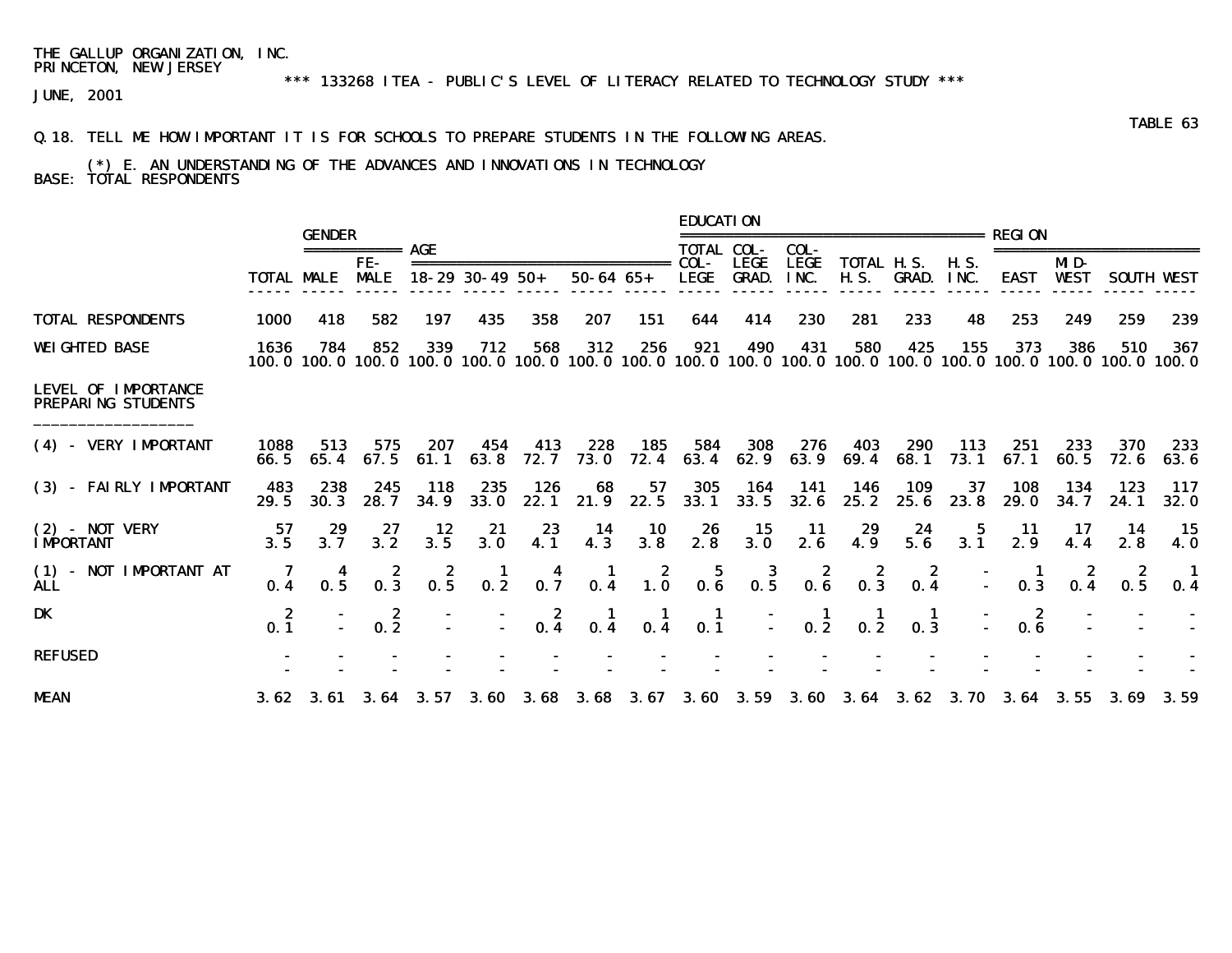## \*\*\* 133268 ITEA - PUBLIC'S LEVEL OF LITERACY RELATED TO TECHNOLOGY STUDY \*\*\*

JUNE, 2001

#### Q.18. TELL ME HOW IMPORTANT IT IS FOR SCHOOLS TO PREPARE STUDENTS IN THE FOLLOWING AREAS.

### (\*) E. AN UNDERSTANDING OF THE ADVANCES AND INNOVATIONS IN TECHNOLOGY BASE: TOTAL RESPONDENTS

|                                                         |                   |                                         | <b>SELF-REPORTED</b><br><b>UNDERSTANDING</b><br>OF TECHNOLOGY |                             |                                                  |                        | <b>VORKS IN COMPUTERS/</b>             |             |                                        | <b>BELIEVE</b><br><b>EVALUATED</b> |                          | <b>BELIEVE</b><br><b>TECHNOLOGY</b><br><b>GREATEST</b><br><b>STUDENTS BE EFFECT ON</b> |                                            | =========== SUPPORT                                           |                   |
|---------------------------------------------------------|-------------------|-----------------------------------------|---------------------------------------------------------------|-----------------------------|--------------------------------------------------|------------------------|----------------------------------------|-------------|----------------------------------------|------------------------------------|--------------------------|----------------------------------------------------------------------------------------|--------------------------------------------|---------------------------------------------------------------|-------------------|
|                                                         |                   |                                         | =================                                             | <b>LIM</b><br><b>ITED</b>   |                                                  | <b>TECHNOLOGY AREA</b> |                                        |             |                                        | <b>FOR TECH</b>                    |                          | <b>INDI-</b><br>VID-                                                                   |                                            | <b>TECHNOLOGY</b><br><b>IN SCHOOL</b>                         |                   |
|                                                         | <b>TOTAL DEAL</b> | <b>GREAT</b>                            | SOME                                                          | $/$ NOT<br>AT<br><b>ALL</b> | <b>YES</b>                                       | <b>COMP-TECH-</b>      | <b>OTHER</b><br><b>UTERS NOLOGY NO</b> |             | <b>NOT</b><br>EMP-<br><b>LOYED YES</b> |                                    | ===========<br>NO/<br>DK | UAL/<br>SOC-<br><b>IETY</b>                                                            | <b>ENVI-</b><br><b>RON-</b><br><b>MENT</b> | <b>CURRICULUM</b><br><b>YES</b>                               | ===========<br>NO |
| <b>TOTAL RESPONDENTS</b>                                | <b>1000</b>       | 279                                     | 484                                                           | 237                         | 332                                              | 161                    | 171                                    | 558         | 106                                    | 601                                | 399                      | 793                                                                                    | 193                                        | 963                                                           | 30                |
| <b>WEIGHTED BASE</b>                                    | 1636              | 453                                     | 762                                                           | 421                         | 539<br>100, 0 100, 0 100, 0 100, 0 100, 0 100, 0 | 255                    | 283                                    | 908         | 185                                    | 999                                | 637                      | 1278                                                                                   | 335                                        | 1584<br>100.0 100.0 100.0 100.0 100.0 100.0 100.0 100.0 100.0 | 42                |
| <b>LEVEL OF IMPORTANCE</b><br><b>PREPARING STUDENTS</b> |                   |                                         |                                                               |                             |                                                  |                        |                                        |             |                                        |                                    |                          |                                                                                        |                                            |                                                               |                   |
| (4) - VERY IMPORTANT                                    | 1088<br>66.5      | 307<br>67.7                             | 495<br>64.9                                                   | 286<br>68.0                 | 374<br>69.3                                      | 173<br>67.9            | 200<br>70.7                            | 586<br>64.6 | 123<br>66.7                            | 715<br>71.6                        | 372<br>58.4              | 830<br>65.0                                                                            | 242<br>72.2                                | 1066<br>67.3                                                  | 15<br><b>36.0</b> |
| (3) - FAIRLY IMPORTANT                                  | 483<br>29.5       | 126<br>27.7                             | 240<br>31.5                                                   | 117<br>27.7                 | 148<br>27.5                                      | 72<br><b>28.0</b>      | 76<br>27.0                             | 274<br>30.2 | 61<br>32.8                             | 256<br>25.7                        | 226<br>35.5              | 400<br>31.3                                                                            | 79<br>23.5                                 | 466<br>29.4                                                   | 13<br>31.3        |
| $(2)$ - NOT VERY<br><b>IMPORTANT</b>                    | 57<br>3.5         | 15<br>3.4                               | 23<br>3.1                                                     | 18<br>4.3                   | 16<br>2.9                                        | 11<br>4.1              | 5<br>1.9                               | 40<br>4.4   | 1<br>0.5                               | 23<br>2.3                          | 34<br>5.3                | 41<br>3.2                                                                              | 12<br>3.6                                  | 44<br>2.8                                                     | 12<br>29.3        |
| (1) - NOT IMPORTANT AT<br><b>ALL</b>                    | 7<br>0.4          | $\begin{array}{c} 5 \\ 1.2 \end{array}$ | 1<br>0.2                                                      |                             | -1<br>0.3                                        |                        | 1<br>0.5                               | 5<br>0.6    |                                        | 3<br>0.3                           | 4<br>0.6                 | 5<br>0.4                                                                               | 1<br>0.4                                   | 5<br>0.3                                                      | 3.4               |
| DK                                                      | 2<br>0.1          | $\sim$                                  | 2<br>0.3                                                      |                             |                                                  |                        | $\blacksquare$                         | 2<br>0.2    | $\overline{\phantom{a}}$               | 1<br>0.1                           | 1<br>0.2                 | 1<br>0.1                                                                               | п<br>0.3                                   | -2<br>0.1                                                     |                   |
| <b>REFUSED</b>                                          |                   |                                         |                                                               |                             |                                                  |                        |                                        |             |                                        |                                    |                          |                                                                                        |                                            |                                                               |                   |
| <b>MEAN</b>                                             | 3.62              | 3.62                                    | 3.62                                                          | 3.64                        | 3.66                                             | 3.64                   | 3.68                                   | 3.59        | <b>3.66</b>                            | 3.69                               | 3.52                     | 3. 61                                                                                  | 3.68                                       | 3. 64                                                         | 3.00              |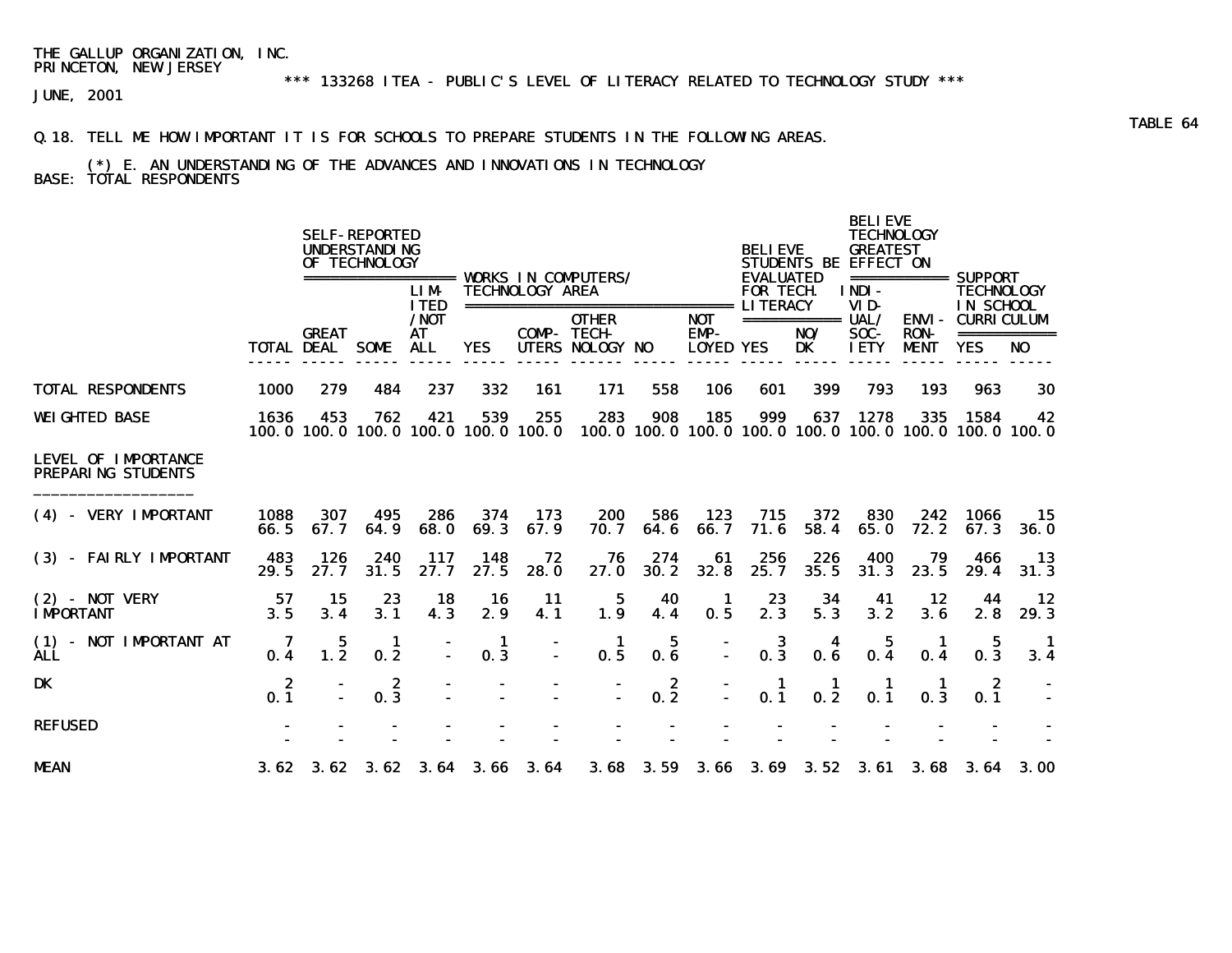\*\*\* 133268 ITEA - PUBLIC'S LEVEL OF LITERACY RELATED TO TECHNOLOGY STUDY \*\*\*

JUNE, 2001

## Q.18 SUMMARY TABLE OF VERY IMPORTANT \_\_\_\_\_\_\_\_\_\_\_\_\_\_\_\_\_\_\_\_\_\_\_\_\_\_\_\_\_\_\_\_\_\_\_\_

### BASE: TOTAL RESPONDENTS

|                                                                                                   |                     | <b>GENDER</b> |                    |              |                        |              |                                                   |                    | <b>EDUCATION</b>    |                             | ========================== |                            |              |               | <b>REGION</b> |                    |                                                                                                                                             |                   |
|---------------------------------------------------------------------------------------------------|---------------------|---------------|--------------------|--------------|------------------------|--------------|---------------------------------------------------|--------------------|---------------------|-----------------------------|----------------------------|----------------------------|--------------|---------------|---------------|--------------------|---------------------------------------------------------------------------------------------------------------------------------------------|-------------------|
|                                                                                                   |                     |               | ===========<br>FF- | AGE          |                        |              |                                                   |                    | <b>TOTAL COL-</b>   |                             | COL-                       |                            |              |               |               |                    |                                                                                                                                             |                   |
|                                                                                                   |                     | TOTAL MALE    | <b>MALE</b>        |              | $18 - 29$ 30 - 49 50 + |              | ===============================<br>$50 - 64 65 +$ |                    | COL-<br><b>LEGE</b> | <b>LEGE</b><br><b>GRAD.</b> | <b>LEGE</b><br>INC.        | TOTAL H.S.<br><b>H. S.</b> | GRAD.        | H. S.<br>INC. | <b>EAST</b>   | MD-<br><b>WEST</b> |                                                                                                                                             | <b>SOUTH WEST</b> |
| <b>TOTAL RESPONDENTS</b>                                                                          | 1000                | 418           | 582                | 197          | 435                    | 358          | 207                                               | 151                | 644                 | 414                         | 230                        | 281                        | 233          | 48            | 253           | 249                | 259                                                                                                                                         | 239               |
| WEIGHTED BASE                                                                                     | 1636                | 784           | 852                | 339          | 712                    | 568          | 312                                               | 256                | 921                 | 490                         | 431                        | 580                        | 425          | 155           | 373           | 386                | 510<br>100, 0 100, 0 100, 0 100, 0 100, 0 100, 0 100, 0 100, 0 100, 0 100, 0 100, 0 100, 0 100, 0 100, 0 100, 0 100, 0 100, 0 100, 0 100, 0 | 367               |
| SUMARY TABLE                                                                                      |                     |               |                    |              |                        |              |                                                   |                    |                     |                             |                            |                            |              |               |               |                    |                                                                                                                                             |                   |
| <b>THE RELATIONSHIP</b><br><b>BETWEEN TECHNOLOGY.</b><br><b>MATHEMATICS AND</b><br><b>SCIENCE</b> | 1288<br><b>78.7</b> | 600<br>76.5   | 688<br>80. S       | 241<br>71. O | 575<br>80. 8           | 456<br>80. 2 | 243                                               | 213<br>77.7 83.2   | 698<br>75.8         | 370<br>75. 6                | 328                        | 470<br>76.1 81.1 78.8      | 335          | 136<br>87.5   | 292<br>78. I  | 291<br>75.3        | 424<br><b>83.1</b>                                                                                                                          | 282<br>76. 9      |
| <b>THE ROLE OF PEOPLE IN</b><br><b>THE DEVELOPMENT AND</b><br><b>USE OF TECHNOLOGY</b>            | 1174<br>71. 7       | 562<br>71.7   | -611<br>71.8       | 219<br>64. 7 | 508<br>71.4            | 435<br>76. 5 | 241<br>77. 1                                      | 194<br>75.8        | 643<br>69. 8        | 332<br>67. 7                | 311<br>72.1                | 429<br>73.9                | 308<br>72.4  | 121<br>78. O  | 279<br>74.7   | 248<br>64.3        | 390<br>76.4                                                                                                                                 | 257<br>70. O      |
| AN UNDERSTANDING OF<br><b>THE ADVANCES AND</b><br><b>INNOVATIONS IN</b><br><b>TECHNOLOGY</b>      | 1088<br>66. 5       | 513<br>65.4   | 575<br>67. 5       | 207<br>61. 1 | 454<br>63. 8           | 413<br>72. 7 | 228<br>73. O                                      | 185<br>72.4        | 584<br>63.4         | 308<br>62.9                 | 276<br>63. 9               | 403<br>69.4                | 290<br>68. 1 | 113<br>73. 1  | 251<br>67. 1  | 233<br>60. 5       | 370<br>72. 6                                                                                                                                | 233<br>63. 6      |
| THE ABILITY TO SELECT<br><b>AND USE PRODUCTS</b>                                                  | 1077<br>65. 8       | 482<br>61.5   | 594<br>69.8        | 201<br>59.2  | 457<br>64.2            | 407<br>71.5  | 217<br>69.4                                       | <b>190</b><br>74.1 | 562<br>61.0         | 270<br>55.1                 | 292<br>67.8                | 429<br>73.9                | 303<br>71.3  | 125<br>80.9   | 236<br>63.2   | 233<br>60.5        | 377<br>73.9                                                                                                                                 | 231<br>62.9       |
| <b>KNOWLNG SOMETHING</b><br><b>ABOUT HOW PRODUCTS ARE</b><br><b>DESIGNED</b>                      | 664<br>40. G        | 312<br>39.8   | 352<br>41.3        | 117<br>34.5  | 265<br>37.2            | 271<br>47.6  | 134<br>42.9                                       | 137<br>53.4        | 317<br>34.4         | 162<br>33.0                 | 155<br><b>36.0</b>         | 275<br>47.4                | 191<br>44.9  | 84<br>54.3    | 162<br>43.4   | 136<br>35.2        | 246<br><b>48.3</b>                                                                                                                          | 120<br>32.7       |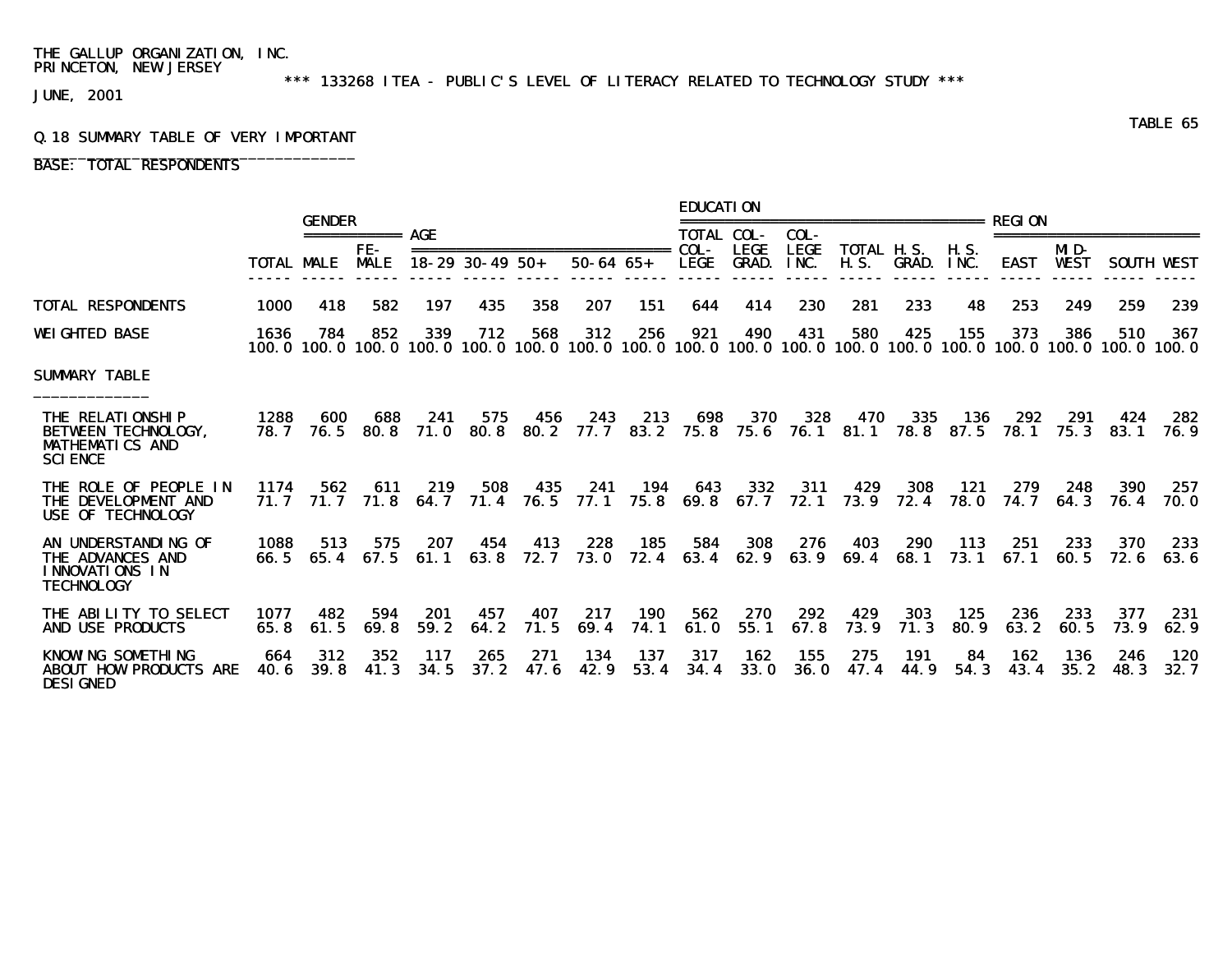\*\*\* 133268 ITEA - PUBLIC'S LEVEL OF LITERACY RELATED TO TECHNOLOGY STUDY \*\*\*

JUNE, 2001

## Q.18 SUMMARY TABLE OF VERY IMPORTANT \_\_\_\_\_\_\_\_\_\_\_\_\_\_\_\_\_\_\_\_\_\_\_\_\_\_\_\_\_\_\_\_\_\_\_\_

### BASE: TOTAL RESPONDENTS

|                                                                                                   |              |              | <b>SELF-REPORTED</b><br><b>UNDERSTANDING</b><br>OF TECHNOLOGY |                           |                    |                        |                                                                                                                 |             |                    | <b>BELIEVE</b>                      |                         | <b>BELIEVE</b><br><b>TECHNOLOGY</b><br><b>GREATEST</b><br>STUDENTS BE EFFECT ON |             |                                                       |                    |  |
|---------------------------------------------------------------------------------------------------|--------------|--------------|---------------------------------------------------------------|---------------------------|--------------------|------------------------|-----------------------------------------------------------------------------------------------------------------|-------------|--------------------|-------------------------------------|-------------------------|---------------------------------------------------------------------------------|-------------|-------------------------------------------------------|--------------------|--|
|                                                                                                   |              |              |                                                               | <b>LIM</b><br><b>ITED</b> |                    | <b>TECHNOLOGY AREA</b> | ================= WORKS IN COMPUTERS/<br>===================================== LITERACY                         |             |                    | <b>EVALUATED</b><br><b>FOR TECH</b> |                         | INDI-<br>VID-                                                                   |             | =========== SUPPORT<br><b>TECHNOLOGY</b><br>IN SCHOOL |                    |  |
|                                                                                                   |              | <b>GREAT</b> |                                                               | /NOT<br>AT                |                    | <b>COMP- TECH-</b>     | <b>OTHER</b>                                                                                                    |             | <b>NOT</b><br>EMP- |                                     | =========== UAL/<br>NO/ | SOC-                                                                            | <b>RON-</b> | <b>ENVI - CURRICULUM</b>                              |                    |  |
|                                                                                                   |              | TOTAL DEAL   | SOME                                                          | <b>ALL</b>                | <b>YES</b>         |                        | UTERS NOLOGY NO                                                                                                 |             | <b>LOYED YES</b>   |                                     | DK                      | <b>IETY</b>                                                                     | <b>MENT</b> | <b>YES</b>                                            | NO <sub>1</sub>    |  |
| <b>TOTAL RESPONDENTS</b>                                                                          | 1000         | 279          | 484                                                           | 237                       | 332                | 161                    | 171                                                                                                             | 558         | 106                | 601                                 | 399                     | 793                                                                             | 193         | 963                                                   | 30                 |  |
| WEIGHTED BASE                                                                                     | 1636         | 453          | 762                                                           | 421                       | 539                | 255                    | 283<br>100, 0 100, 0 100, 0 100, 0 100, 0 100, 0 100, 0 100, 0 100, 0 100, 0 100, 0 100, 0 100, 0 100, 0 100, 0 | 908         | 185                | 999                                 | 637                     | 1278                                                                            | 335         | 1584                                                  | 42                 |  |
| SUMARY TABLE                                                                                      |              |              |                                                               |                           |                    |                        |                                                                                                                 |             |                    |                                     |                         |                                                                                 |             |                                                       |                    |  |
| <b>THE RELATIONSHIP</b><br><b>BETWEEN TECHNOLOGY.</b><br><b>MATHEMATICS AND</b><br><b>SCIENCE</b> | 1288<br>78.7 | 361<br>79. 6 | 597<br>78.4                                                   | 330<br>78.5               | 452<br>83.9        | 221<br>86.6            | 230<br>81.4                                                                                                     | 684<br>75.4 | 148<br>80.0        | 819<br>82.0                         | 469<br>73.6             | 995<br>77.8                                                                     | 277<br>82.8 | 1252<br>79.1                                          | 31<br>73. 1        |  |
| <b>THE ROLE OF PEOPLE IN</b><br><b>THE DEVELOPMENT AND</b><br><b>USE OF TECHNOLOGY</b>            | 1174<br>71.7 | 339<br>74.9  | 536<br>70.4                                                   | 298<br>70.8               | 426<br><b>79.0</b> | 203<br>79.5            | 223<br>78.7                                                                                                     | 620<br>68.3 | 124<br>66.9        | 764<br>76.5                         | 410<br>64.3             | 920<br><b>72.0</b>                                                              | 244<br>72.8 | 1151<br>72.7                                          | 16<br><b>38. O</b> |  |
| AN UNDERSTANDING OF<br><b>THE ADVANCES AND</b><br><b>INNOVATIONS IN</b><br><b>TECHNOLOGY</b>      | 1088<br>66.5 | 307<br>67.7  | 495<br>64.9                                                   | 286<br>68. O              | 374<br>69.3        | 173<br>67.9            | 200<br>70. 7                                                                                                    | 586<br>64.6 | 123<br>66.7        | 715<br>71.6                         | 372<br>58.4             | 830<br>65.0                                                                     | 242<br>72.2 | 1066<br>67.3                                          | -15<br>36. O       |  |
| THE ABILITY TO SELECT<br><b>AND USE PRODUCTS</b>                                                  | 1077<br>65.8 | 298<br>65.8  | 486<br>63.8                                                   | 293<br>69.5               | 354<br>65.7        | 166<br>65.1            | 188<br>66.3                                                                                                     | 594<br>65.5 | 124<br>67.2        | 711<br>71.2                         | 366<br>57.4             | 835<br>65.3                                                                     | 231<br>69.0 | 1055<br>66.6                                          | 17<br>39.7         |  |
| KNOWING SOMETHING<br><b>ABOUT HOW PRODUCTS ARE</b><br><b>DESIGNED</b>                             | 664<br>40. 6 | 193<br>42.5  | 285<br>37.4                                                   | 186<br>44.3               | 242<br>44.9        | 106<br>41.6            | 136<br>47.8                                                                                                     | 346<br>38.1 | 72<br><b>39.1</b>  | 449<br>45.0                         | 215<br>33.7             | 473<br>37.0                                                                     | 183<br>54.7 | 656<br>41.4                                           | 3<br>7. 7          |  |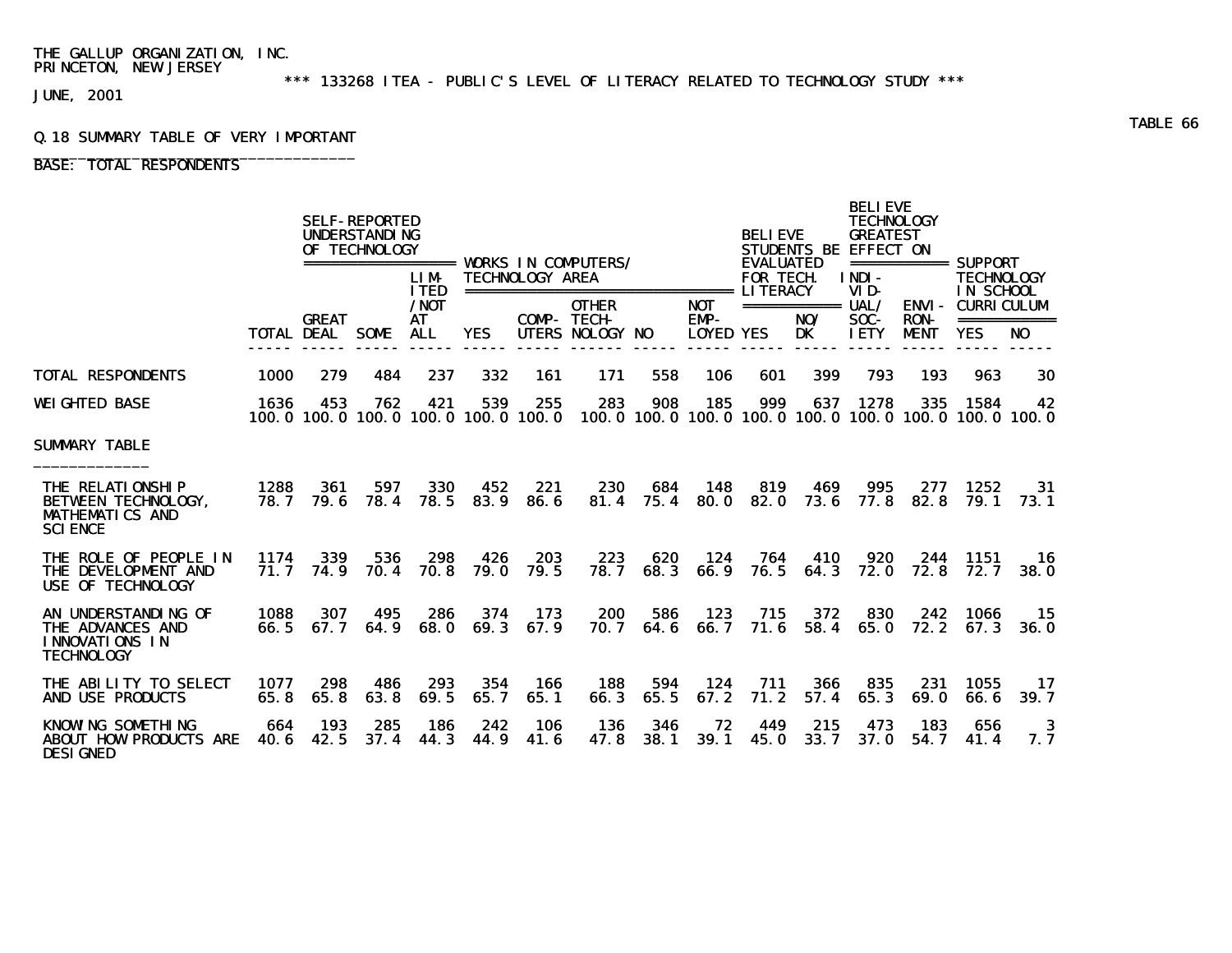\*\*\* 133268 ITEA - PUBLIC'S LEVEL OF LITERACY RELATED TO TECHNOLOGY STUDY \*\*\*

JUNE, 2001

#### TABLE 67 Q.19 SHOULD STUDENTS BE EVALUATED FOR TECHNOLOGICAL LITERACY AS PART OF THE HIGH SCHOOL GRADUATION REQUIREMENTS? BASE: TOTAL RESPONDENTS

|                                     |              |                   |                                                                                                                                                                                                                                                                                                                                                                                                                                                                                               |                 |                        |              |                  |              | <b>EDUCATION</b>          |              |                     |                                                                                                                        |              |                     |               |              |                    |                                         |
|-------------------------------------|--------------|-------------------|-----------------------------------------------------------------------------------------------------------------------------------------------------------------------------------------------------------------------------------------------------------------------------------------------------------------------------------------------------------------------------------------------------------------------------------------------------------------------------------------------|-----------------|------------------------|--------------|------------------|--------------|---------------------------|--------------|---------------------|------------------------------------------------------------------------------------------------------------------------|--------------|---------------------|---------------|--------------|--------------------|-----------------------------------------|
|                                     |              | <b>GENDER</b>     | $\begin{array}{cccccccccc} \multicolumn{2}{c}{} & \multicolumn{2}{c}{} & \multicolumn{2}{c}{} & \multicolumn{2}{c}{} & \multicolumn{2}{c}{} & \multicolumn{2}{c}{} & \multicolumn{2}{c}{} & \multicolumn{2}{c}{} & \multicolumn{2}{c}{} & \multicolumn{2}{c}{} & \multicolumn{2}{c}{} & \multicolumn{2}{c}{} & \multicolumn{2}{c}{} & \multicolumn{2}{c}{} & \multicolumn{2}{c}{} & \multicolumn{2}{c}{} & \multicolumn{2}{c}{} & \multicolumn{2}{c}{} & \multicolumn{2}{c}{} & \mult$<br>FE- | AGE             |                        |              |                  |              | <b>TOTAL COL-</b><br>COL- | <b>LEGE</b>  | COL-<br><b>LEGE</b> | ===================<br><b>TOTAL H.S.</b>                                                                               |              |                     | <b>REGION</b> | MD-          |                    |                                         |
|                                     |              | <b>TOTAL MALE</b> | <b>MALE</b>                                                                                                                                                                                                                                                                                                                                                                                                                                                                                   |                 | $18 - 29$ 30 - 49 50 + |              | $50 - 64$ $65 +$ |              | LEGE                      | GRAD.        | INC.                | <b>H.S.</b>                                                                                                            | GRAD.        | <b>H.S.</b><br>INC. | <b>EAST</b>   | <b>WEST</b>  |                    | <b>SOUTH WEST</b>                       |
| <b>TOTAL RESPONDENTS</b>            | 1000         | 418               | 582                                                                                                                                                                                                                                                                                                                                                                                                                                                                                           | 197             | 435                    | 358          | 207              | 151          | 644                       | 414          | 230                 | 281                                                                                                                    | 233          | 48                  | 253           | 249          | 259                | 239                                     |
| <b>WEIGHTED BASE</b>                | 1636         | 784               | 852                                                                                                                                                                                                                                                                                                                                                                                                                                                                                           | 339             | 712                    | 568          | 312              | 256          | 921                       | 490          | 431                 | 580<br>100.0 100.0 100.0 100.0 100.0 100.0 100.0 100.0 100.0 100.0 100.0 100.0 100.0 100.0 100.0 100.0 100.0 100.0 100 | 425          | 155                 | 373           | 386          | 510                | 367                                     |
| <b>STUDENTS</b><br><b>EVALUATED</b> |              |                   |                                                                                                                                                                                                                                                                                                                                                                                                                                                                                               |                 |                        |              |                  |              |                           |              |                     |                                                                                                                        |              |                     |               |              |                    |                                         |
| <b>YES</b>                          | 999<br>61. O | 498<br>63. 5      | 501<br>58. 8                                                                                                                                                                                                                                                                                                                                                                                                                                                                                  | 169<br>49. 8    | 431<br>60. 6           | 392<br>69. O | 228<br>73. O     | 164<br>64. 1 | 570<br>61.9               | 295<br>60. 3 | 275<br>63. 7        | 350<br>60.3                                                                                                            | 243<br>57. 2 | 106<br>68. 6        | 206<br>55.2   | 236<br>61. 2 | 335<br>65. 7       | 221<br>60.4                             |
| N <sub>0</sub>                      | 615<br>37. 6 | 276<br>35. 1      | 340<br>39.9                                                                                                                                                                                                                                                                                                                                                                                                                                                                                   | 166<br>48.9     | 275<br><b>38. 6</b>    | 164<br>28. 9 | 83<br>26. 6      | 81<br>31.6   | 336<br>36. 5              | 191<br>39. 1 | 145<br><b>33.6</b>  | 223<br><b>38.5</b>                                                                                                     | 179<br>42. 0 | 45<br>28. 8         | 162<br>43.4   | 146<br>37.8  | 170<br><b>33.3</b> | 138<br>37.5                             |
| DK                                  | 22           |                   | $\begin{array}{cc} 11 & 12 \\ 1.4 & 1.4 \end{array}$                                                                                                                                                                                                                                                                                                                                                                                                                                          | $\frac{5}{1.4}$ |                        |              |                  |              |                           |              |                     | 6 12 1 11 15 3 12 7 3 4 5 4 5<br>0.8 2.1 0.3 4.3 1.6 0.6 2.7 1.3 0.8 2.6 1.4 1.0 1.0                                   |              |                     |               |              |                    | $\begin{array}{c} 8 \\ 2.1 \end{array}$ |
| <b>REFUSED</b>                      |              |                   |                                                                                                                                                                                                                                                                                                                                                                                                                                                                                               |                 |                        |              |                  |              |                           |              |                     |                                                                                                                        |              |                     |               |              |                    |                                         |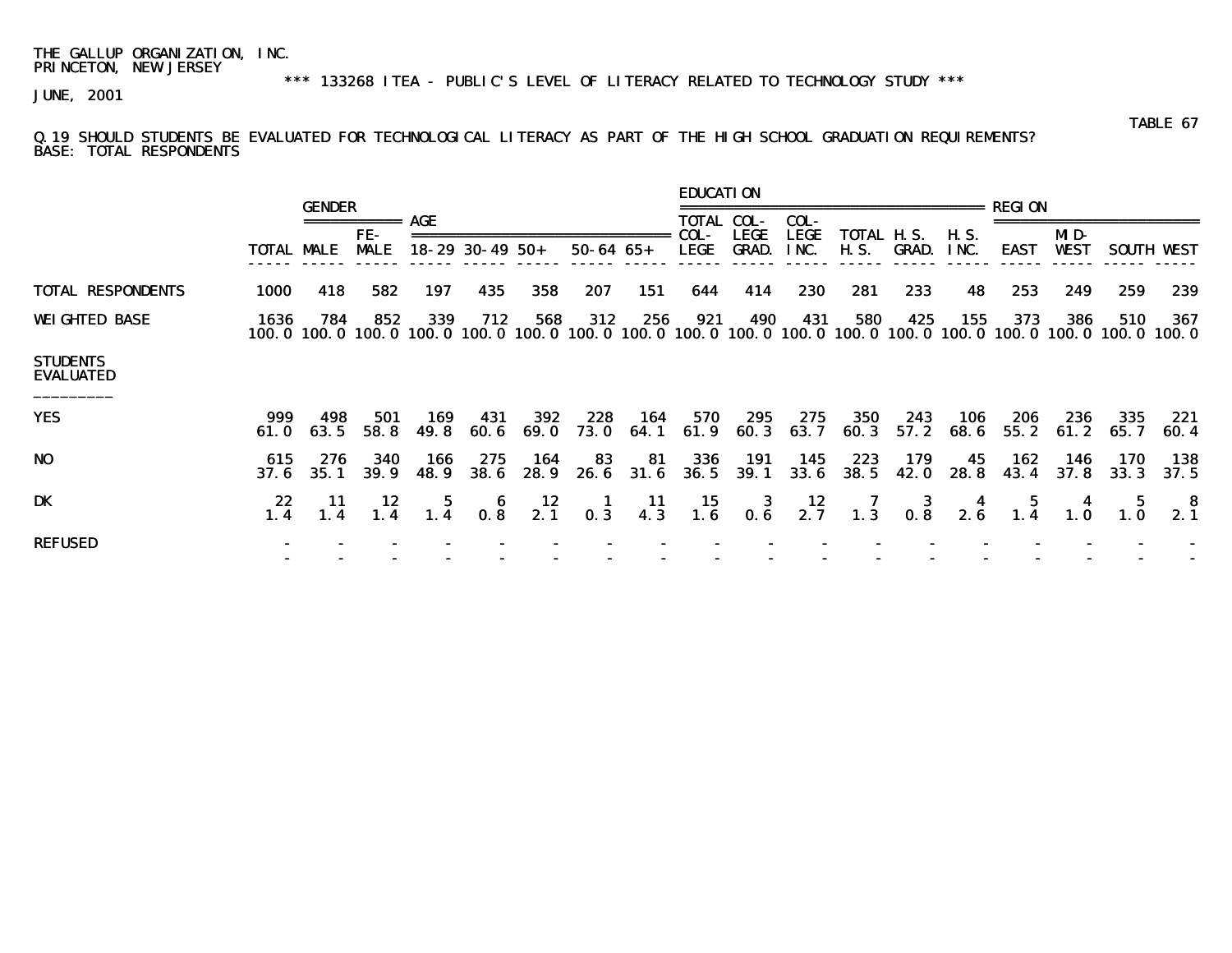\*\*\* 133268 ITEA - PUBLIC'S LEVEL OF LITERACY RELATED TO TECHNOLOGY STUDY \*\*\*

JUNE, 2001

Q.19 SHOULD STUDENTS BE EVALUATED FOR TECHNOLOGICAL LITERACY AS PART OF THE HIGH SCHOOL GRADUATION REQUIREMENTS? BASE: TOTAL RESPONDENTS

|                                     |                   |              | <b>SELF-REPORTED</b><br><b>UNDERSTANDING</b><br>OF TECHNOLOGY | =====<br><b>LIM</b>                            |                          | <b>TECHNOLOGY AREA</b> | <b>VORKS IN COMPUTERS/</b>                                               |                    |                                       | <b>BELIEVE</b><br><b>EVALUATED</b><br><b>FOR TECH.</b> | <b>STUDENTS BE</b>       | <b>BELIEVE</b><br><b>TECHNOLOGY</b><br><b>GREATEST</b><br><b>EFFECT ON</b><br>INDI- | ===========                         | <b>SUPPORT</b><br><b>TECHNOLOGY</b>          |            |
|-------------------------------------|-------------------|--------------|---------------------------------------------------------------|------------------------------------------------|--------------------------|------------------------|--------------------------------------------------------------------------|--------------------|---------------------------------------|--------------------------------------------------------|--------------------------|-------------------------------------------------------------------------------------|-------------------------------------|----------------------------------------------|------------|
|                                     | <b>TOTAL DEAL</b> | <b>GREAT</b> | <b>SOME</b>                                                   | <b>ITED</b><br>/NOT<br><b>AT</b><br><b>ALL</b> | <b>YES</b>               | COMP-<br><b>UTERS</b>  | ====================<br><b>OTHER</b><br><b>TECH-</b><br><b>NOLOGY NO</b> |                    | ======<br><b>NOT</b><br>EMP-<br>LOYED | <b>LITERACY</b><br><b>YES</b>                          | ===========<br>NO/<br>DK | VID-<br><b>UAL/</b><br>SOC-<br><b>IETY</b>                                          | ENVI-<br><b>RON-</b><br><b>MENT</b> | IN SCHOOL<br><b>CURRICULUM</b><br><b>YES</b> | NO         |
| <b>TOTAL RESPONDENTS</b>            | 1000              | 279          | 484                                                           | 237                                            | 332                      | 161                    | 171                                                                      | 558                | 106                                   | 601                                                    | 399                      | 793                                                                                 | 193                                 | 963                                          | 30         |
| <b>WEIGHTED BASE</b>                | 1636              | 453          | 762<br>100.0 100.0 100.0                                      | 421                                            | 539<br>100.0 100.0 100.0 | 255                    | 283                                                                      | 908                | 185                                   | 999                                                    | 637                      | 1278<br>100.0 100.0 100.0 100.0 100.0 100.0 100.0 100.0 100.0                       | 335                                 | 1584                                         | 42         |
| <b>STUDENTS</b><br><b>EVALUATED</b> |                   |              |                                                               |                                                |                          |                        |                                                                          |                    |                                       |                                                        |                          |                                                                                     |                                     |                                              |            |
| <b>YES</b>                          | 999<br>61.0       | 296<br>65.2  | 445<br>58.4                                                   | 258<br>61.4                                    | 350<br>65.0              | 163<br>63.9            | 187<br>65.9                                                              | 536<br>59.1        | <b>110</b>                            | 999<br>59.5 100.0                                      |                          | 777<br>60.8                                                                         | 206<br>61.6                         | 979<br>61.8                                  | 16<br>36.6 |
| N <sub>0</sub>                      | 615<br>37.6       | 151<br>33.3  | 306<br>40.1                                                   | 159<br>37.7                                    | 188<br>34.8              | 92<br><b>36.1</b>      | 96<br>33.7                                                               | 352<br><b>38.8</b> | 73<br><b>39.3</b>                     | $\blacksquare$<br>$\blacksquare$                       | 615<br>96.5              | 485<br>37.9                                                                         | 124<br><b>36.9</b>                  | 584<br><b>36.8</b>                           | 27<br>63.4 |
| DK                                  | 22<br>1.4         | 7<br>1.5     | 12<br>1.5                                                     | 4<br>0.9                                       | 1<br>0.2                 |                        | 1.<br>0.4                                                                | 19<br>2.1          | 2<br>1.2                              | $\blacksquare$                                         | 22<br>3.5                | 16<br>1.3                                                                           | 5<br>1.4                            | 21<br>1.3                                    |            |
| <b>REFUSED</b>                      |                   | -            |                                                               |                                                |                          |                        |                                                                          |                    |                                       |                                                        |                          |                                                                                     |                                     |                                              |            |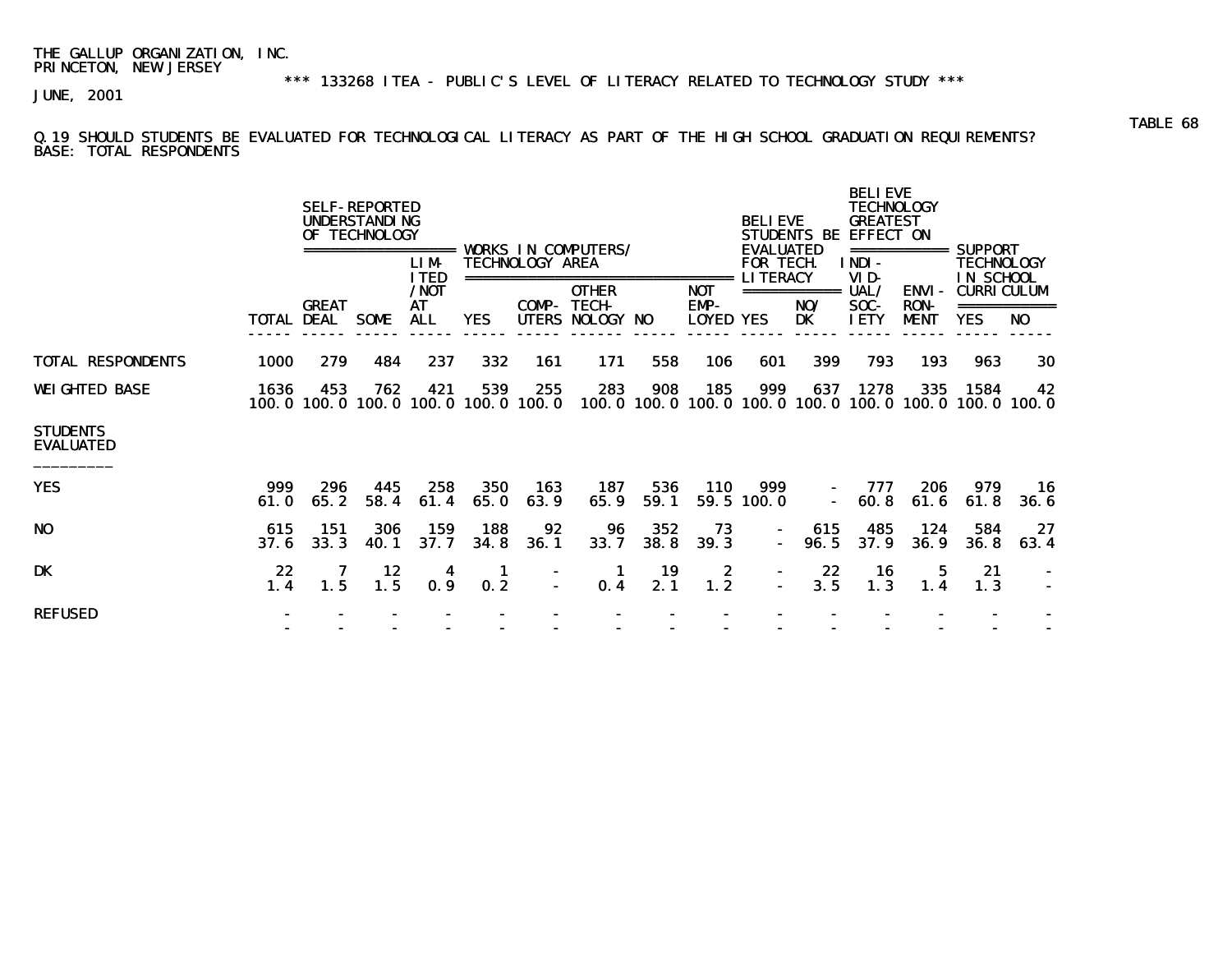\*\*\* 133268 ITEA - PUBLIC'S LEVEL OF LITERACY RELATED TO TECHNOLOGY STUDY \*\*\*

JUNE, 2001

TABLE 69

### Q.D1 GENDER BASE: TOTAL RESPONDENTS

|                          |                   | <b>GENDER</b>                              |                   | AGE            |                        |             |                  |             | <b>EDUCATION</b><br>TOTAL COL- |                             | COL-                | .======================   |              |               | REGT ON     |                    |                                                                                |              |
|--------------------------|-------------------|--------------------------------------------|-------------------|----------------|------------------------|-------------|------------------|-------------|--------------------------------|-----------------------------|---------------------|---------------------------|--------------|---------------|-------------|--------------------|--------------------------------------------------------------------------------|--------------|
|                          | <b>TOTAL MALE</b> |                                            | FE-<br><b>MLE</b> |                | $18 - 29$ 30 - 49 50 + |             | $50 - 64$ $65 +$ |             | COL-<br>LEGE                   | <b>LEGE</b><br><b>GRAD.</b> | <b>LEGE</b><br>INC. | TOTAL H.S.<br><b>H.S.</b> | GRAD.        | H. S.<br>INC. | <b>EAST</b> | MD-<br><b>WEST</b> | <b>SOUTH WEST</b>                                                              |              |
| <b>TOTAL RESPONDENTS</b> | 1000              | 418                                        | 582               | 197            | 435                    | 358         | 207              | 151         | 644                            | 414                         | 230                 | 281                       | 233          | 48            | 253         | 249                | 259                                                                            | 239          |
| <b>WEIGHTED BASE</b>     | 1636              | 784<br>100.0 100.0 100.0 100.0 100.0 100.0 | 852               | 339            | 712                    | 568         | 312              | 256         | 921                            | 490                         | 431                 | 580                       | 425          | 155           | 373         | 386                | 510<br>100.0 100.0 100.0 100.0 100.0 100.0 100.0 100.0 100.0 100.0 100.0 100.0 | 367          |
| <b>GENDER</b><br>______  |                   |                                            |                   |                |                        |             |                  |             |                                |                             |                     |                           |              |               |             |                    |                                                                                |              |
| <b>MALE</b>              | 784               | 784<br>47.9 100.0                          | $\sim$ 10 $\pm$   | 175<br>$-51.6$ | 366<br>51.5            | 237<br>41.8 | 142<br>45.3      | 96<br>37.4  | 433<br>47. O                   | 234<br>47. 8                | 199<br>46.1         | 277<br>47. 7              | 207<br>48. 7 | 70<br>44. 9   | 181<br>48.4 | 183<br>47. 3       | 245<br>48. 2                                                                   | 175<br>47. 7 |
| <b>FEMALE</b>            | 852<br>52.1       |                                            | 852<br>$-100.0$   | 164<br>48.4    | 345<br>48.5            | 331<br>58.2 | 171<br>54.7      | 160<br>62.6 | 488<br>53.0                    | 256<br>52.2                 | 232<br>53.9         | <b>303</b><br>52.3        | 218<br>51.3  | 85<br>55.1    | 193<br>51.6 | 203<br>52.7        | 264<br>51.8                                                                    | 192<br>52.3  |
| <b>REFUSED</b>           |                   |                                            |                   |                |                        |             |                  |             |                                |                             |                     |                           |              |               |             |                    |                                                                                |              |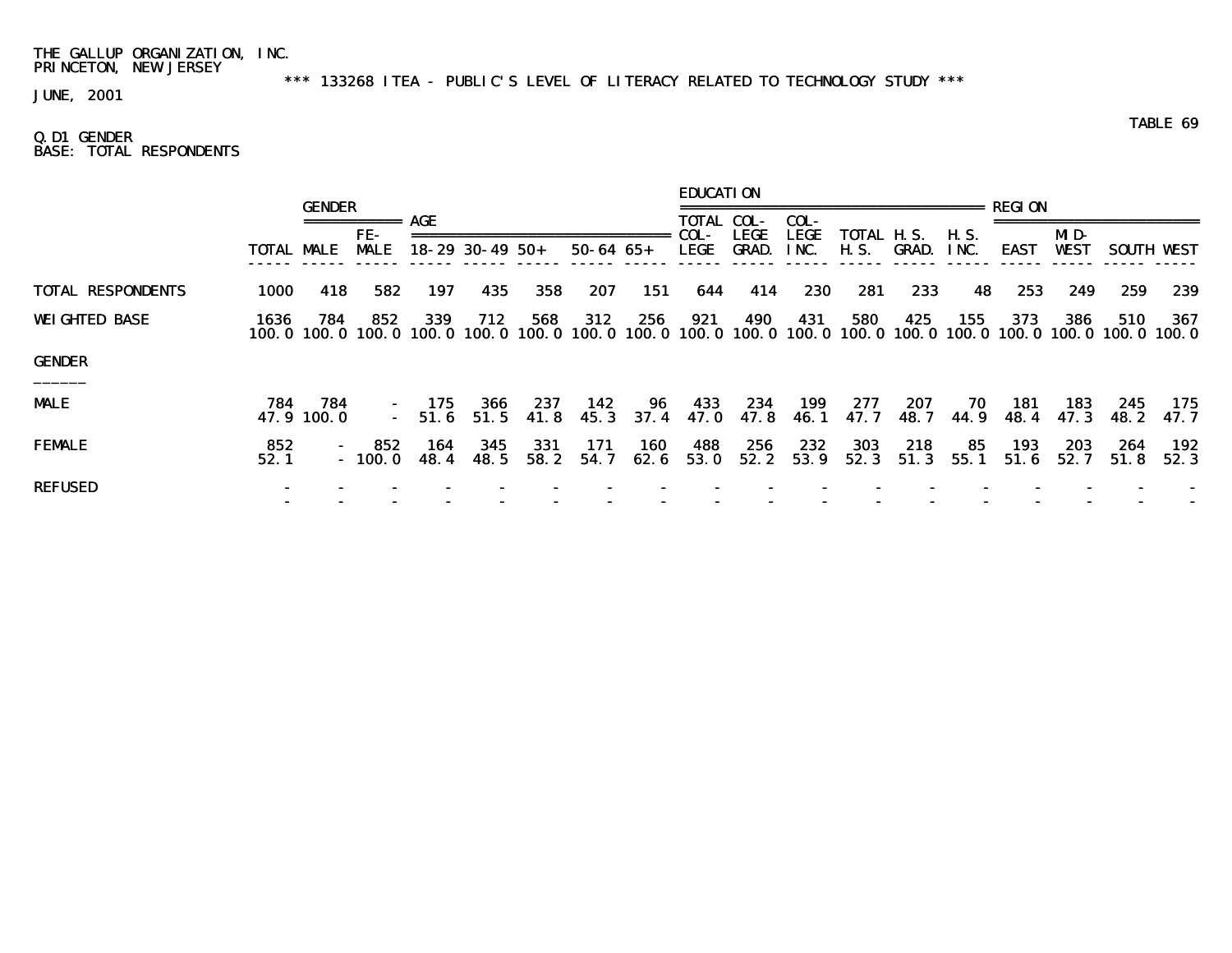\*\*\* 133268 ITEA - PUBLIC'S LEVEL OF LITERACY RELATED TO TECHNOLOGY STUDY \*\*\*

JUNE, 2001

### Q.D1 GENDER BASE: TOTAL RESPONDENTS

|                          |                   |                    | <b>SELF-REPORTED</b><br><b>UNDERSTANDING</b><br>OF TECHNOLOGY<br>========= | <b>LIM</b><br><b>ITED</b><br>/NOT |             | <b>TECHNOLOGY AREA</b><br>================ | <b>VORKS IN COMPUTERS/</b><br><b>OTHER</b> |             | ======<br><b>NOT</b>     | <b>BELIEVE</b><br><b>EVALUATED</b><br><b>FOR TECH</b><br><b>LITERACY</b> | <b>STUDENTS BE</b> | <b>BELIEVE</b><br><b>TECHNOLOGY</b><br><b>GREATEST</b><br><b>EFFECT ON</b><br>===========<br>INDI-<br>VID-<br>UAL/ | <b>ENVI-</b>               | <b>SUPPORT</b><br>TECHNOLOGY<br><b>IN SCHOOL</b><br><b>CURRICULUM</b> |                 |  |
|--------------------------|-------------------|--------------------|----------------------------------------------------------------------------|-----------------------------------|-------------|--------------------------------------------|--------------------------------------------|-------------|--------------------------|--------------------------------------------------------------------------|--------------------|--------------------------------------------------------------------------------------------------------------------|----------------------------|-----------------------------------------------------------------------|-----------------|--|
|                          | <b>TOTAL DEAL</b> | <b>GREAT</b>       | SOME                                                                       | AT<br>ALL                         | <b>YES</b>  | COMP-                                      | <b>TECH</b><br>UTERS NOLOGY NO             |             | EMP-<br><b>LOYED YES</b> |                                                                          | NO/<br>DK          | SOC-<br><b>IETY</b>                                                                                                | <b>RON-</b><br><b>MENT</b> | <b>YES</b>                                                            | NO <sub>1</sub> |  |
| <b>TOTAL RESPONDENTS</b> | 1000              | 279                | 484                                                                        | 237                               | 332         | 161                                        | 171                                        | 558         | 106                      | 601                                                                      | 399                | 793                                                                                                                | 193                        | 963                                                                   | 30              |  |
| <b>WEIGHTED BASE</b>     | 1636<br>100. 0    | 453                | 762<br>100.0 100.0 100.0 100.0 100.0                                       | 421                               | 539         | 255                                        | 283                                        | 908         | 185                      | 999                                                                      | 637                | 1278<br>100.0 100.0 100.0 100.0 100.0 100.0 100.0 100.0 100.0                                                      | 335                        | 1584                                                                  | 42              |  |
| <b>GENDER</b>            |                   |                    |                                                                            |                                   |             |                                            |                                            |             |                          |                                                                          |                    |                                                                                                                    |                            |                                                                       |                 |  |
| MALE                     | 784<br>47.9       | 263<br><b>58.0</b> | 355<br>46.6                                                                | 166<br><b>39.5</b>                | 311<br>57.8 | 136<br>53.4                                | 175<br>61.7                                | 408<br>44.9 | 63<br><b>34.0</b>        | 498<br>49.9                                                              | 286<br>44.9        | 639<br><b>50.0</b>                                                                                                 | 136<br>40.7                | 761<br>48. 1                                                          | 18<br>41.6      |  |
| FEMALE                   | 852<br>52.1       | 190<br>42.0        | 407<br>53.4                                                                | 255<br>60.5                       | 227<br>42.2 | <b>119</b><br>46. 6                        | 108<br>38.3                                | 500<br>55.1 | 122<br><b>66.0</b>       | 501<br>50.1                                                              | 351<br>55.1        | 639<br><b>50.0</b>                                                                                                 | 199<br>59.3                | 823<br>51.9                                                           | 25<br>58.4      |  |
| REFUSED                  |                   |                    |                                                                            |                                   |             |                                            |                                            |             |                          |                                                                          |                    |                                                                                                                    |                            |                                                                       |                 |  |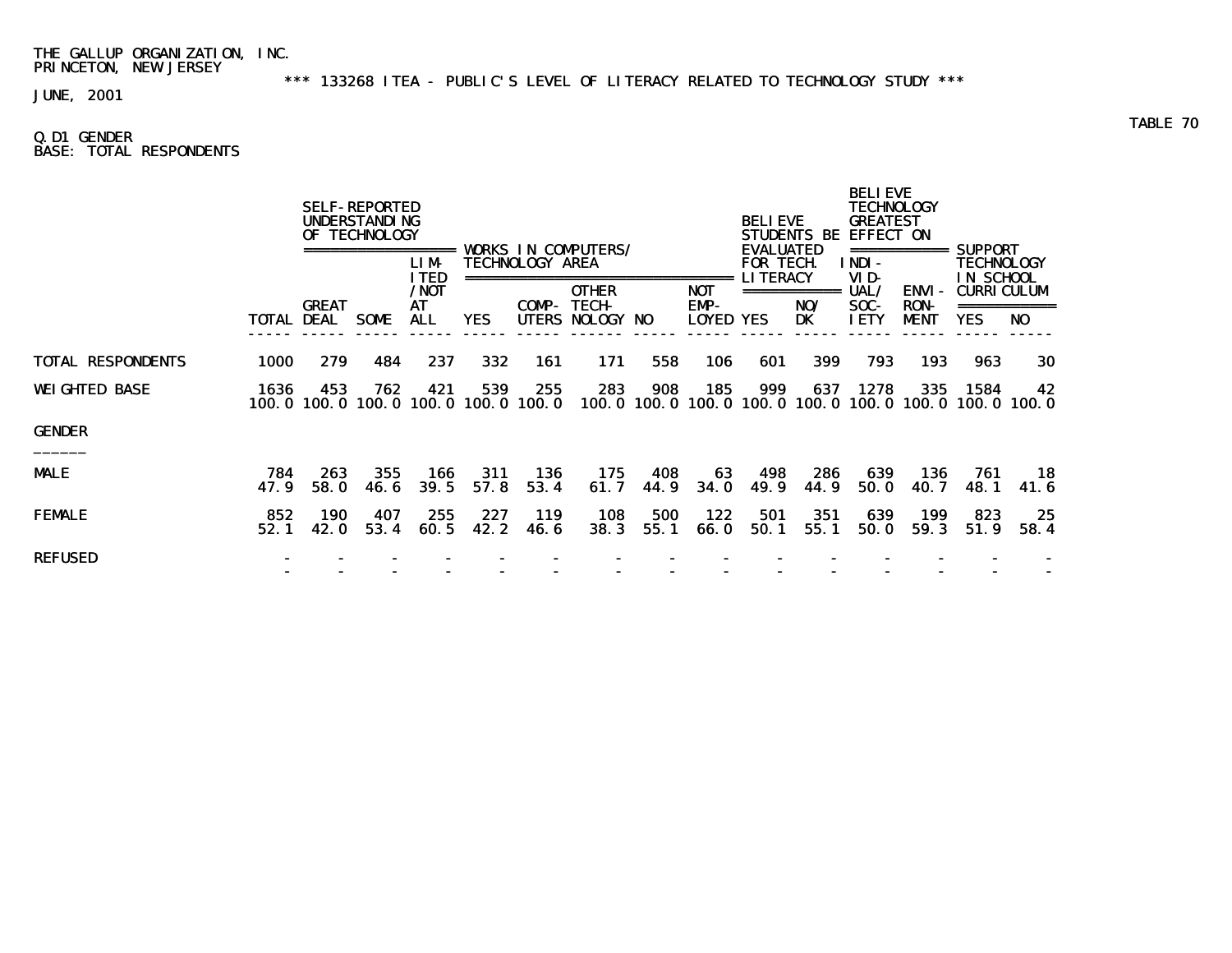\*\*\* 133268 ITEA - PUBLIC'S LEVEL OF LITERACY RELATED TO TECHNOLOGY STUDY \*\*\*

JUNE, 2001

TABLE 71

#### Q.D2 PLEASE TELL ME YOUR AGE. BASE: TOTAL RESPONDENTS

|                                 |                   | <b>GENDER</b>   |                    |                   |                               |                                            |                     |                          | <b>EDUCATION</b>                          |                    |                             | ======================= REGION |                   |                     |                        |                     |                                                                                                                          |                   |
|---------------------------------|-------------------|-----------------|--------------------|-------------------|-------------------------------|--------------------------------------------|---------------------|--------------------------|-------------------------------------------|--------------------|-----------------------------|--------------------------------|-------------------|---------------------|------------------------|---------------------|--------------------------------------------------------------------------------------------------------------------------|-------------------|
|                                 | <b>TOTAL MALE</b> |                 | FE-<br><b>MALE</b> | AGE               | $18 - 29$ 30 - 49 50 +        |                                            | $50 - 64$ $65 +$    |                          | <b>TOTAL COL-</b><br>COL-<br>LEGE         | LEGE<br>GRAD.      | COL-<br><b>LEGE</b><br>INC. | TOTAL H.S.<br><b>H.S.</b>      | GRAD.             | <b>H.S.</b><br>INC. | EAST                   | MD-<br><b>VEST</b>  |                                                                                                                          | <b>SOUTH WEST</b> |
| <b>TOTAL RESPONDENTS</b>        | 1000              | 418             | 582                | 197               | 435                           | 358                                        | 207                 | 151                      | 644                                       | 414                | 230                         | 281                            | 233               | 48                  | 253                    | 249                 | 259                                                                                                                      | 239               |
| <b>WEIGHTED BASE</b>            | 1636              | 784             | 852                | 339               | 712                           | 568                                        | 312                 | 256                      | 921                                       | 490                | 431                         | 580                            | 425               | 155                 | 373                    | 386                 | 510<br>100.0 100.0 100.0 100.0 100.0 100.0 100.0 100.0 100.0 100.0 100.0 100.0 100.0 100.0 100.0 100.0 100.0 100.0 100.0 | 367               |
| <b>AGE</b><br>$\qquad \qquad -$ |                   |                 |                    |                   |                               |                                            |                     |                          |                                           |                    |                             |                                |                   |                     |                        |                     |                                                                                                                          |                   |
| 18-29                           | 339<br>20. 7      | 175<br>22.3     | 164                | 339<br>19.3 100.0 |                               |                                            |                     |                          | 200                                       | 77<br>$-21.7$ 15.7 | 123<br>28. 5                | 121                            | 93<br>20.8 22.0   | 27                  | 62<br>$17.7$ 16.7 21.2 | 82                  | 112<br>22. O                                                                                                             | 82<br>22.4        |
| $30 - 49$                       | 712<br>43.5       | 366<br>46. 7    | 345<br>40.5        |                   | 712<br>$\sim 100$<br>$-100.0$ |                                            |                     |                          | 433<br>$\sim$ 100 $\mu$<br>$-47.0$        | 245<br>50.1        | 188<br>43.5                 | 208<br>35.8                    | 160<br>37.5       | 48<br>31.1          | 167<br>44.7            | 177<br><b>46. O</b> | 206<br>40. 3                                                                                                             | 162<br>44. 1      |
| 50-64                           | 312<br>19. 1      | 142<br>18. 1    | 171<br>20. 1       | $\sim$<br>$\sim$  |                               | 312<br>$\sim 100$ km s $^{-1}$             | 312<br>$-55.0100.0$ |                          | 184<br>$\sim 100$ km s $^{-1}$<br>$-20.0$ | 108<br>22. 1       | 76                          | 109<br>17.5 18.9               | 88<br>20. 7       | 22                  | 71<br>14.0 19.0        | 54<br>13. 9         | 124<br>24. 3                                                                                                             | 64<br>17.5        |
| 65-99                           | 256               | 96<br>15.6 12.2 | 160<br>18. 8       | $\sim$<br>$\sim$  |                               | 256<br><b>Contract Contract</b><br>$-45.0$ | $\sim$ 100 $\mu$    | 256                      | 93                                        | 49                 | 44                          | 141                            | 83                | 58                  | 71                     | 67                  | 63<br>$-100.0$ 10.2 10.1 10.2 24.2 19.5 37.3 19.1 17.4 12.3                                                              | - 54<br>14. 9     |
| <b>REFUSED</b>                  | 17<br>1.0         |                 | 12<br>1.4          |                   |                               |                                            | $\sim$              | $\blacksquare$<br>$\sim$ | $\frac{11}{1.2}$                          | 10<br>2.0          | 0.2                         |                                | -2<br>$0.3$ $0.4$ |                     | $\frac{2}{0.5}$        | 1.5                 |                                                                                                                          | $\frac{4}{1.1}$   |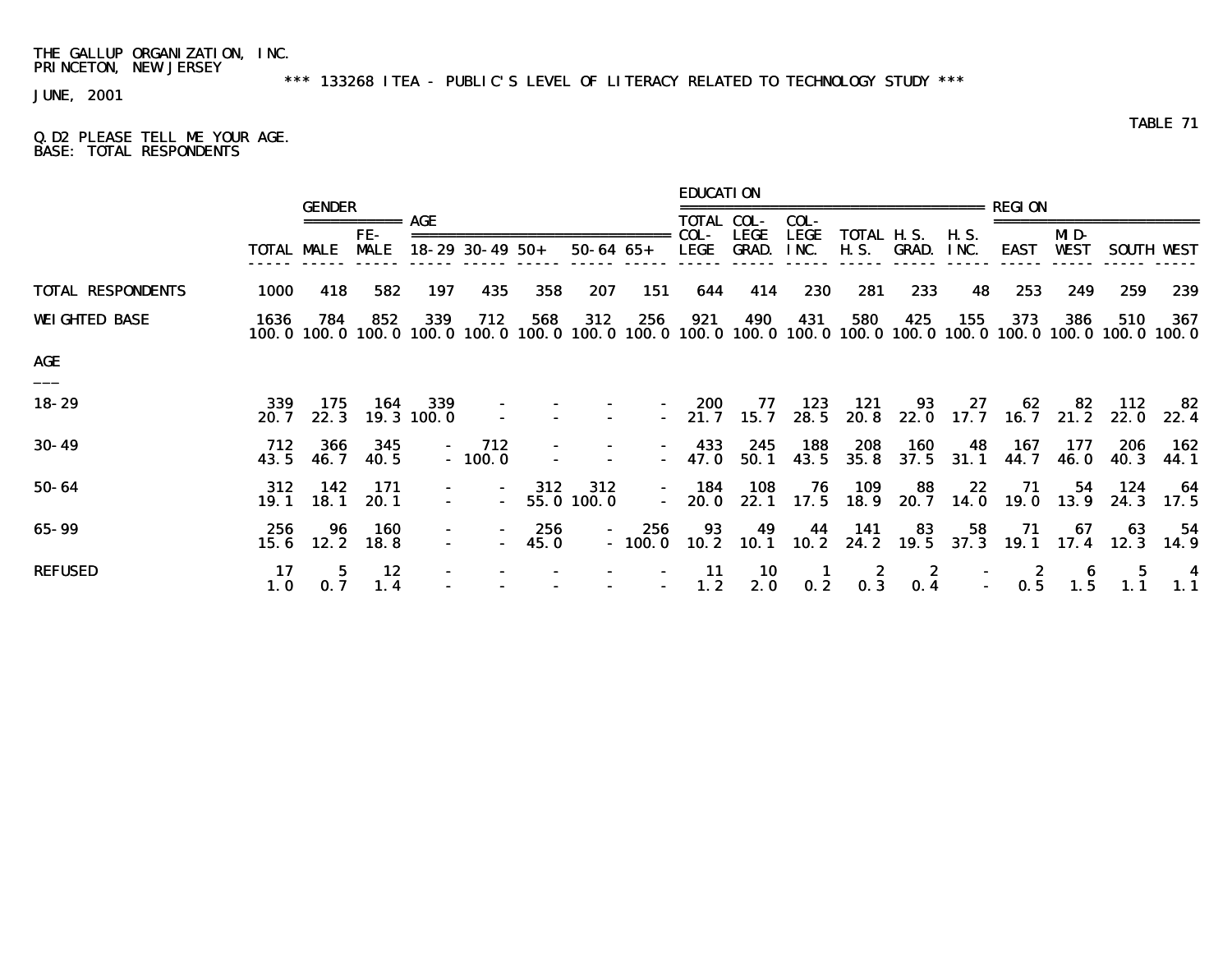\*\*\* 133268 ITEA - PUBLIC'S LEVEL OF LITERACY RELATED TO TECHNOLOGY STUDY \*\*\*

JUNE, 2001

Q.D2 PLEASE TELL ME YOUR AGE. BASE: TOTAL RESPONDENTS

|                          |             |                                   | <b>SELF-REPORTED</b><br><b>UNDERSTANDING</b><br>OF TECHNOLOGY | ======<br><b>LIM</b>                       |                                | <b>TECHNOLOGY AREA</b> | <b>VORKS IN COMPUTERS/</b>                                                         |                          |                                        | <b>BELIEVE</b><br><b>EVALUATED</b><br><b>FOR TECH</b> | <b>STUDENTS BE</b>       | <b>BELIEVE</b><br><b>TECHNOLOGY</b><br><b>GREATEST</b><br><b>EFFECT ON</b><br>INDI- | ===========                                | <b>SUPPORT</b><br>TECHNOLOGY                        |                   |
|--------------------------|-------------|-----------------------------------|---------------------------------------------------------------|--------------------------------------------|--------------------------------|------------------------|------------------------------------------------------------------------------------|--------------------------|----------------------------------------|-------------------------------------------------------|--------------------------|-------------------------------------------------------------------------------------|--------------------------------------------|-----------------------------------------------------|-------------------|
|                          |             | <b>GREAT</b><br><b>TOTAL DEAL</b> | <b>SOME</b>                                                   | <b>ITED</b><br>$/$ NOT<br>AT<br><b>ALL</b> | <b>YES</b>                     | COMP-                  | ===============================<br><b>OTHER</b><br><b>TECH-</b><br>UTERS NOLOGY NO |                          | <b>NOT</b><br>EMP-<br><b>LOYED YES</b> | <b>LITERACY</b>                                       | ===========<br>NO/<br>DK | VID-<br>UAL/<br>SOC-<br><b>IETY</b>                                                 | <b>ENVI-</b><br><b>RON-</b><br><b>MENT</b> | <b>IN SCHOOL</b><br><b>CURRICULUM</b><br><b>YES</b> | ===========<br>NO |
| <b>TOTAL RESPONDENTS</b> | 1000        | 279                               | 484                                                           | 237                                        | 332                            | 161                    | 171                                                                                | 558                      | 106                                    | 601                                                   | 399                      | 793                                                                                 | 193                                        | 963                                                 | 30                |
| <b>WEIGHTED BASE</b>     | 1636        | 453<br>100.0 100.0                | 762                                                           | 421                                        | 539<br>100.0 100.0 100.0 100.0 | 255                    | 283                                                                                | 908<br>100.0 100.0 100.0 | 185                                    | 999                                                   | 637                      | 1278                                                                                | 335                                        | 1584<br>100.0 100.0 100.0 100.0 100.0 100.0         | 42                |
| AGE                      |             |                                   |                                                               |                                            |                                |                        |                                                                                    |                          |                                        |                                                       |                          |                                                                                     |                                            |                                                     |                   |
| 18-29                    | 339<br>20.7 | 131<br>28.9                       | 174<br>22.8                                                   | 34<br>8.0                                  | 116<br>21.6                    | 69<br>27.0             | 47<br>16.7                                                                         | 195<br>21.5              | 28<br>14.9                             | 169<br>16.9                                           | 170<br>26.7              | 263<br>20.6                                                                         | 70<br>21.0                                 | 334<br>21.1                                         | 3<br>7. O         |
| $30 - 49$                | 712<br>43.5 | 214<br>47.3                       | 357<br>46.9                                                   | 140<br>33.3                                | 258<br>47.8                    | 125<br>48.8            | 133<br><b>47.0</b>                                                                 | 387<br>42.7              | 65<br>35.2                             | 431<br>43.2                                           | 280<br><b>44.0</b>       | 603<br>47.2                                                                         | 105<br>31.2                                | 686<br>43.3                                         | 21<br>49.9        |
| 50-64                    | 312<br>19.1 | 60<br>13.2                        | <b>140</b><br>18.4                                            | 113<br>26.7                                | 104<br>19.2                    | 37<br>14.4             | 67<br>23.6                                                                         | 179<br>19.7              | 30<br>16.2                             | 228<br>22.9                                           | 84<br>13.2               | 228<br>17.8                                                                         | 73<br>21.7                                 | 307<br>19.4                                         | 6<br>13.2         |
| 65-99                    | 256<br>15.6 | 39<br>8.6                         | 83<br>10.9                                                    | 134<br>31.7                                | 54<br><b>10.0</b>              | 24<br>9.3              | 30<br>10.5                                                                         | 139<br>15.3              | 62<br>33.7                             | 164<br>16.4                                           | 92<br>14.4               | 169<br>13.2                                                                         | 84<br>25.2                                 | 240<br>15.1                                         | 13<br>29.9        |
| <b>REFUSED</b>           | 17<br>1.0   | 9<br>1.9                          | <b>1.0</b>                                                    | 0.2                                        | 1.4                            | 0.4                    | 6<br>2.2                                                                           | 8<br>0.8                 |                                        | 0.7                                                   | 11<br>1.7                | 14<br>1.1                                                                           | 3<br>0.9                                   | 17<br>1.1                                           |                   |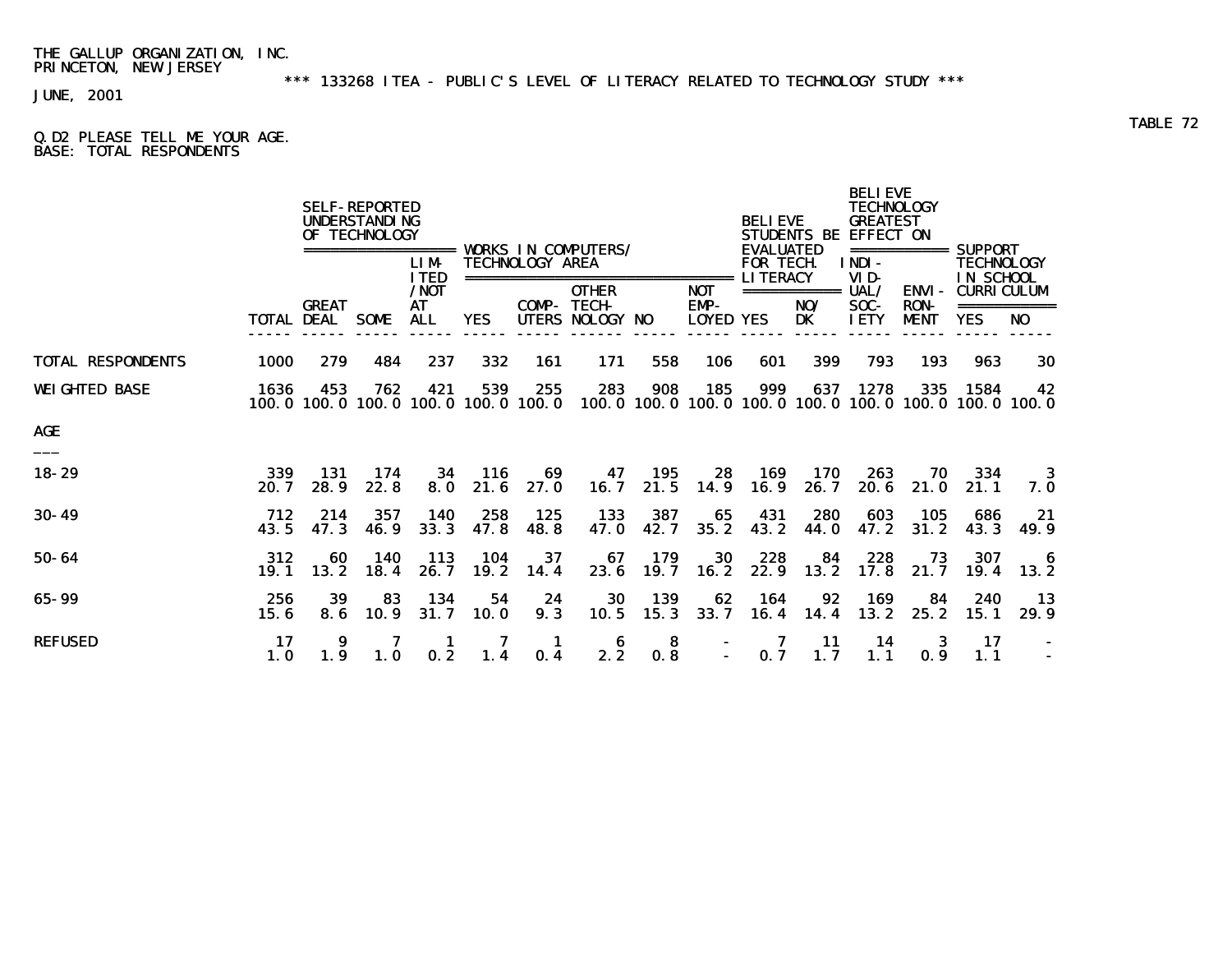\*\*\* 133268 ITEA - PUBLIC'S LEVEL OF LITERACY RELATED TO TECHNOLOGY STUDY \*\*\*

JUNE, 2001

#### Q.D3 WHAT IS THE HIGHEST LEVEL OF EDUCATION YOU HAVE COMPLETED? BASE: TOTAL RESPONDENTS

|                                                 |                   | <b>GENDER</b> |                      |             |                             |                    |            |            | <b>EDUCATION</b>  |                                  |                 | ----------------------------                                                                                                         |                   |                     | REGION      |                   |                         |                   |
|-------------------------------------------------|-------------------|---------------|----------------------|-------------|-----------------------------|--------------------|------------|------------|-------------------|----------------------------------|-----------------|--------------------------------------------------------------------------------------------------------------------------------------|-------------------|---------------------|-------------|-------------------|-------------------------|-------------------|
|                                                 |                   |               | $=$ ============ AGE |             |                             |                    |            |            | <b>TOTAL COL-</b> |                                  | COL-            |                                                                                                                                      |                   |                     |             |                   | ======================= |                   |
|                                                 | <b>TOTAL MALE</b> |               | FE-<br><b>MALE</b>   |             | $18-29$ 30-49 50+ 50-64 65+ |                    |            |            | LEGE              | <b>LEGE</b><br><b>GRAD. INC.</b> | LEGE            | TOTAL H.S.<br><b>H.S. GRAD.</b>                                                                                                      |                   | <b>H.S.</b><br>INC. |             | MD-<br>EAST VEST  |                         | <b>SOUTH VEST</b> |
| <b>TOTAL RESPONDENTS</b>                        | 1000              | 418           | 582                  | 197         | 435                         | 358                | 207        | 151        | 644               | 414                              | 230             | 281                                                                                                                                  | 233               | 48                  | 253         | 249               | 259                     | 239               |
| <b>WEIGHTED BASE</b>                            | 1636              | 784           | 852                  | 339         | 712                         | 568                | 312        | 256        | 921               | 490                              | 431             | 580<br>100, 0 100, 0 100, 0 100, 0 100, 0 100, 0 100, 0 100, 0 100, 0 100, 0 100, 0 100, 0 100, 0 100, 0 100, 0 100, 0 100, 0 100, 0 | 425               | 155                 | 373         | 386               | 510                     | 367               |
| <b>EDUCATION</b>                                |                   |               |                      |             |                             |                    |            |            |                   |                                  |                 |                                                                                                                                      |                   |                     |             |                   |                         |                   |
| LESS THAN HIGH SCHOOL<br><b>GRADUATE (0-11)</b> | 155<br>9.5        | 70<br>8.9     | 85<br><b>10.0</b>    | 27<br>8.1   | 48<br>6.8                   | 79<br><b>14.0</b>  | 22<br>6.9  | 58<br>22.6 |                   |                                  | $\sim$          | 155<br>26.7                                                                                                                          | $\blacksquare$    | 155<br>$-100.0$     | 29<br>7.9   | 20<br>5.3         | 69<br>13.5              | 36<br>9.9         |
| <b>HIGH SCHOOL GRADUATE</b><br>(12)             | 425<br>26. 0      | 207<br>26.4   | 218<br>25.6          | 93<br>27.6  | 160<br>22.4                 | 171<br><b>30.0</b> | 88<br>28.1 | 83<br>32.4 |                   |                                  | $\sim$          | 425                                                                                                                                  | 425<br>73.3 100.0 | $\sim$              | 105<br>28.1 | 115<br>29.9       | 124<br>24.3             | 81<br>22.1        |
| SOME COLLEGE                                    | 431<br>26.4       | 199<br>25.4   | 232<br>27.3          | 123<br>36.3 | 188<br>26.4                 | 120<br>21.1        | 76<br>24.2 | 44<br>17.3 | 431<br>46.8       | $\sim$                           | 431<br>$-100.0$ |                                                                                                                                      |                   | $\sim$              | 89<br>23.8  | 101<br>26.1       | <b>139</b><br>27.3      | 102<br>27.9       |
| TRADE/TECHNICAL/<br>VOCATIONAL TRAINING         | 127<br>7.8        | 70<br>9.0     | 57<br>6.7            | 18<br>5.4   | 68<br>9.6                   | 41<br>7.2          | 19<br>6.2  | 22<br>8.5  |                   |                                  |                 |                                                                                                                                      |                   |                     | 26<br>7.0   | 32<br>8.3         | 49<br>9.6               | 20<br>5.6         |
| <b>COLLEGE GRADUATE</b>                         | 296<br>18. 1      | 128<br>16.4   | 168<br><b>19.7</b>   | 60<br>17.7  | 150<br>21.1                 | 84<br>14.8         | 54<br>17.4 | 30<br>11.6 | 296<br>32.2       | 296<br>60.5                      |                 |                                                                                                                                      |                   |                     | 68<br>18.3  | 71<br><b>18.5</b> | 78<br>15.3              | 78<br>21.3        |
| <b>POSTGRADUATE WORK/</b><br>DEGREE             | 193<br>11.8       | 105           | 88<br>$13.4$ 10.3    | 17<br>5.0   | 95<br>13.4 12.9             | 74                 | 54<br>17.2 | 20<br>7. 7 | 193<br>21.0       | 193<br>39.5                      | $\blacksquare$  |                                                                                                                                      |                   |                     | 56<br>15.0  | 43<br>11.2        | 48<br>9.5               | 46<br>12.5        |
| DK                                              |                   |               |                      |             |                             |                    |            |            |                   |                                  |                 |                                                                                                                                      |                   |                     |             |                   |                         |                   |
| REFUSED                                         | 0.5               | 0.5           | 3<br>0.4             |             | 3<br>0.4                    |                    |            |            |                   |                                  |                 |                                                                                                                                      |                   |                     |             | 3<br>0.8          | 2<br>0.4                | 0.6               |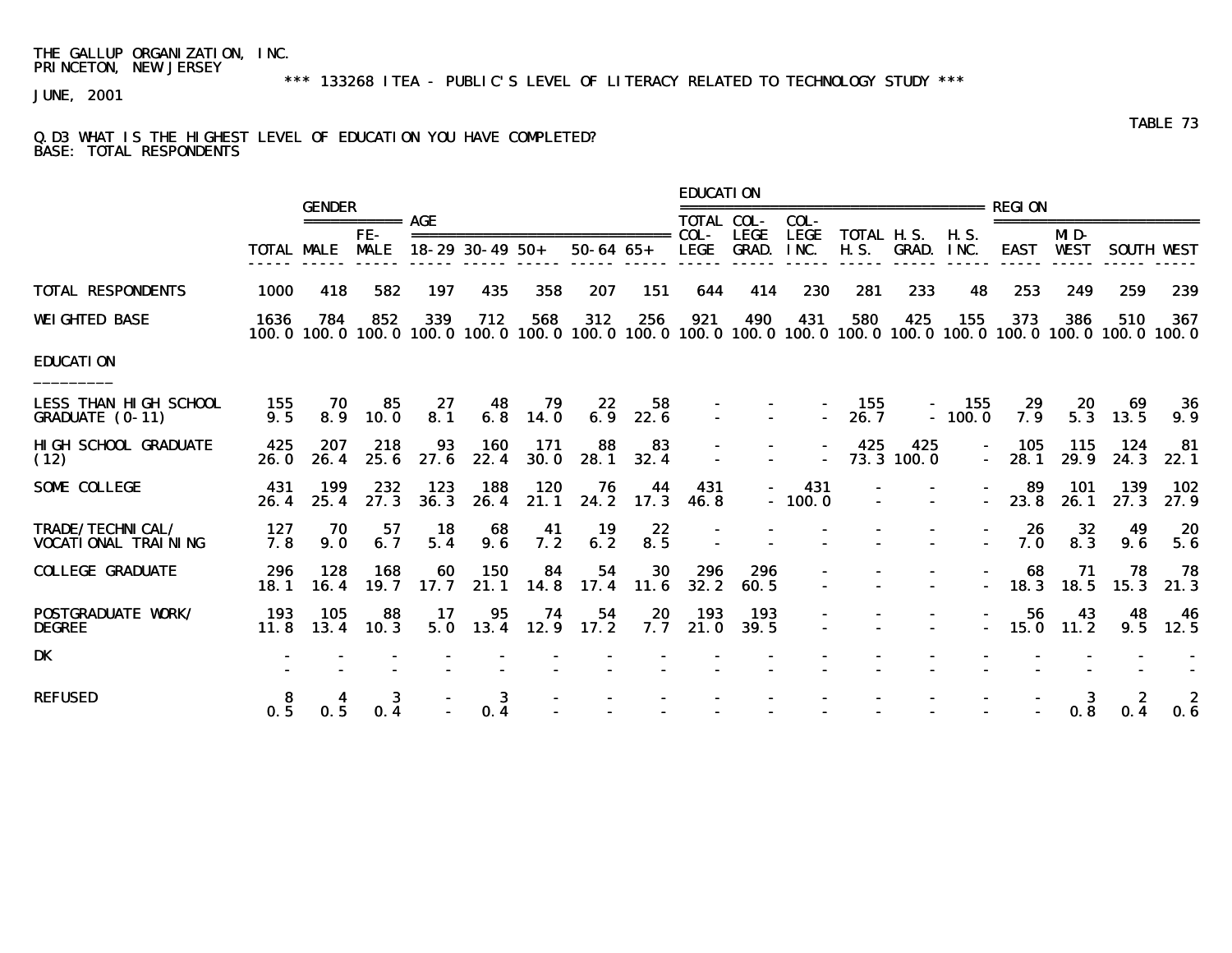\*\*\* 133268 ITEA - PUBLIC'S LEVEL OF LITERACY RELATED TO TECHNOLOGY STUDY \*\*\*

JUNE, 2001

#### Q.D3 WHAT IS THE HIGHEST LEVEL OF EDUCATION YOU HAVE COMPLETED? BASE: TOTAL RESPONDENTS

|                                                        |             |                            | <b>SELF-REPORTED</b><br><b>UNDERSTANDING</b><br>OF TECHNOLOGY |                                   |                                            |                        | ================== WORKS IN COMPUTERS/                       |             |                          | <b>BELIEVE</b><br><b>EVALUATED</b> |                   | <b>BELIEVE</b><br><b>TECHNOLOGY</b><br><b>GREATEST</b><br>STUDENTS BE EFFECT ON |                            | =========== SUPPORT                                               |                |
|--------------------------------------------------------|-------------|----------------------------|---------------------------------------------------------------|-----------------------------------|--------------------------------------------|------------------------|--------------------------------------------------------------|-------------|--------------------------|------------------------------------|-------------------|---------------------------------------------------------------------------------|----------------------------|-------------------------------------------------------------------|----------------|
|                                                        |             |                            |                                                               | <b>LIM</b><br><b>ITED</b><br>/NOT |                                            | <b>TECHNOLOGY AREA</b> | =================================== LITERACY<br><b>OTHER</b> |             | <b>NOT</b>               | <b>FOR TECH</b>                    | ============ UAL/ | INDI-<br>VID-                                                                   |                            | <b>TECHNOLOGY</b><br><b>IN SCHOOL</b><br><b>ENVI - CURRICULUM</b> |                |
|                                                        |             | <b>GREAT</b><br>TOTAL DEAL | SOME                                                          | <b>AT</b><br>ALL.                 | <b>YES</b>                                 |                        | <b>COMP- TECH-</b><br>UTERS NOLOGY NO                        |             | EMP-<br><b>LOYED YES</b> |                                    | NO/<br><b>DK</b>  | SOC-<br><b>IETY</b>                                                             | <b>RON-</b><br><b>MENT</b> | <b>YES</b>                                                        | N <sub>0</sub> |
| <b>TOTAL RESPONDENTS</b>                               | <b>1000</b> | 279                        | 484                                                           | 237                               | 332                                        | 161                    | 171                                                          | 558         | 106                      | 601                                | 399               | 793                                                                             | 193                        | 963                                                               | 30             |
| <b>WEIGHTED BASE</b>                                   | 1636        | 453                        | 762                                                           | 421                               | 539<br>100.0 100.0 100.0 100.0 100.0 100.0 | 255                    | 283<br>100.0 100.0 100.0 100.0 100.0 100.0 100.0 100.0 100.0 | 908         | 185                      | 999                                | 637               | 1278                                                                            | 335                        | 1584                                                              | 42             |
| <b>EDUCATION</b>                                       |             |                            |                                                               |                                   |                                            |                        |                                                              |             |                          |                                    |                   |                                                                                 |                            |                                                                   |                |
| <b>LESS THAN HIGH SCHOOL</b><br><b>GRADUATE (0-11)</b> | 155<br>9.5  | 20<br>4.4                  | 51<br>6.8                                                     | 83<br>19.8                        | 32<br>6.0                                  | -11<br>4.1             | 22<br>7.6                                                    | 86<br>9.4   | 37<br>20.1               | 106<br>10.6                        | 49<br>7.6         | 77<br>6. 0                                                                      | 74<br>22.1                 | 150<br>9.5                                                        | 5.<br>11.8     |
| <b>HIGH SCHOOL GRADUATE</b><br>(12)                    | 425<br>26.0 | 64<br>14.1                 | 202<br>26.6                                                   | 159<br>37.8                       | 94<br>17.4                                 | 39<br>15.4             | 54<br>19.2                                                   | 258<br>28.4 | 73<br><b>39.7</b>        | 243<br>24.4                        | 182<br>28.5       | 323<br>25.2                                                                     | 97<br>29.0                 | 413<br>26.1                                                       | 10<br>22.6     |
| <b>SOME COLLEGE</b>                                    | 431<br>26.4 | 143<br>31.5                | 221<br>29.0                                                   | 67<br><b>16.0</b>                 | 168<br>31.2                                | 96<br>37.7             | 72<br>25.3                                                   | 230<br>25.4 | 32<br>17.4               | 275<br>27.5                        | 157<br>24.6       | 352<br>27.5                                                                     | 75<br>22.3                 | 423<br>26.7                                                       | 7<br>16.8      |
| <b>TRADE/TECHNICAL/</b><br><b>VOCATIONAL TRAINING</b>  | 127<br>7.8  | 18<br>4.1                  | 68<br>8.9                                                     | 41<br>9.7                         | 53<br>9.8                                  | 13<br>5.2              | 40<br><b>14.0</b>                                            | 57<br>6.3   | 18<br>9.5                | 74<br>7.4                          | 54<br>8.4         | 103<br>8.1                                                                      | 24<br>7.1                  | 121<br>7. 6                                                       | 4<br>8.8       |
| <b>COLLEGE GRADUATE</b>                                | 296<br>18.1 | 116<br>25.5                | 133<br>17.5                                                   | 47<br>11.2                        | 121<br>22.5                                | 68<br>26.7             | 53<br>18.6                                                   | 159<br>17.5 | 15<br>8.3                | <b>180</b><br>18.0                 | 116<br>18.3       | 252<br>19.7                                                                     | 43<br>12.8                 | 286<br>18.1                                                       | -8<br>19.6     |
| <b>POSTGRADUATE VORK/</b><br><b>DEGREE</b>             | 193<br>11.8 | 91<br>20.0                 | 84<br>11.1                                                    | 19<br>4.4                         | 71<br>13.1                                 | 27<br>10.7             | 43<br>15.3                                                   | 113<br>12.5 | 9<br>5.1                 | 116<br>11.6                        | 78<br>12.2        | 163<br>12.8                                                                     | 23<br>6.7                  | 183<br>11.5                                                       | 9<br>20.3      |
| DK                                                     |             |                            |                                                               |                                   |                                            |                        |                                                              |             |                          |                                    |                   |                                                                                 |                            |                                                                   |                |
| <b>REFUSED</b>                                         | 8<br>0.5    | 2<br>0.5                   | 1<br>0.2                                                      | 4<br>1.0                          |                                            |                        |                                                              | 5<br>0.6    |                          | 5<br>0.5                           | 2<br>0.3          | 8<br>0.6                                                                        |                            | 8<br>0.5                                                          |                |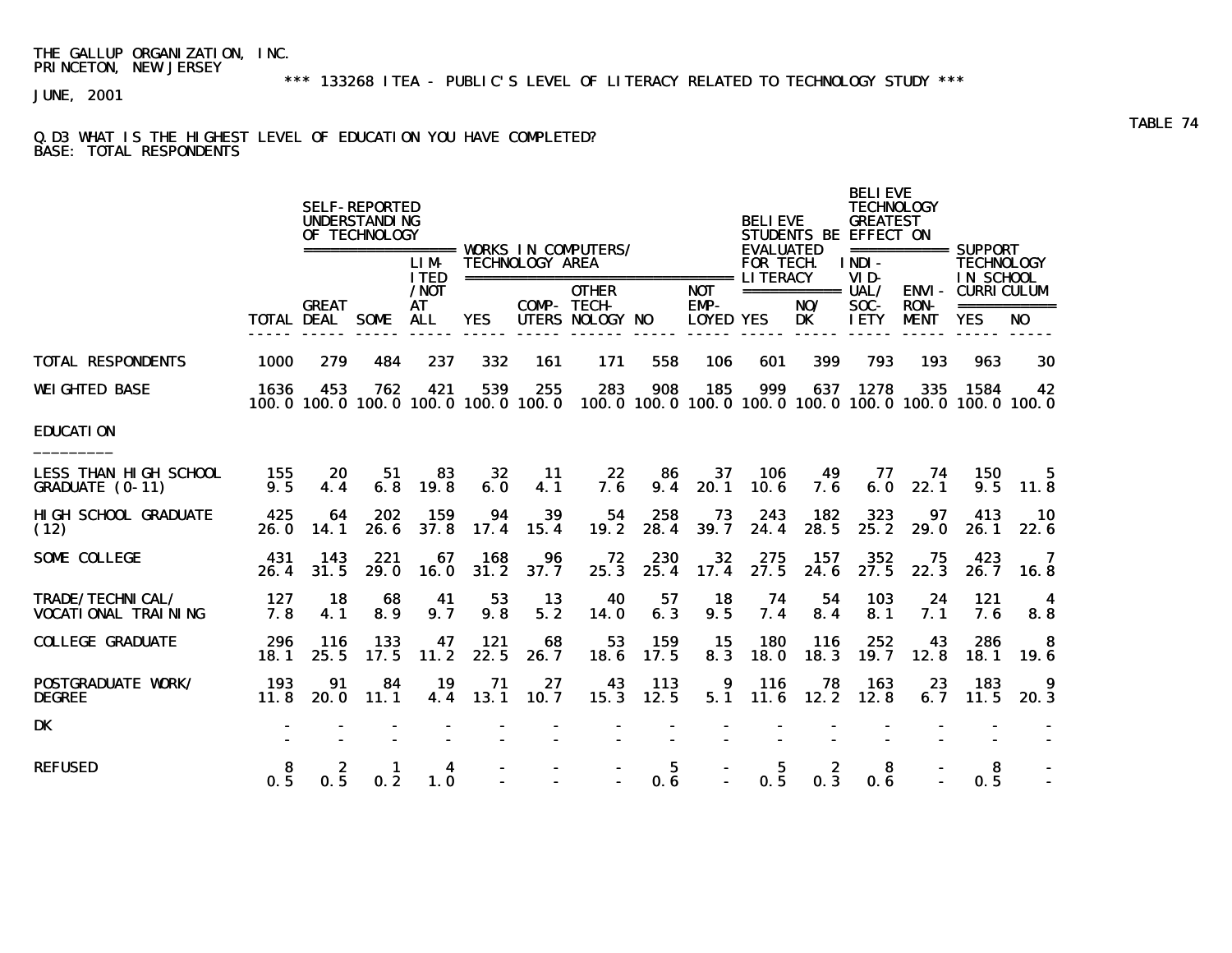\*\*\* 133268 ITEA - PUBLIC'S LEVEL OF LITERACY RELATED TO TECHNOLOGY STUDY \*\*\*

JUNE, 2001

TABLE 75

#### Q.D4 ARE YOU, YOURSELF, OF HISPANIC ORIGIN OR DESCENT, SUCH AS MEXICAN, PUERTO RICAN, CUBAN, OR OTHER SPANISH BACKGROUND? BASE: TOTAL RESPONDENTS

|                          |                   | <b>GENDER</b>    |                    |              |                        |                                                  |                  |             | <b>EDUCATION</b>                                                                      |                                         |                                  |                        |              |               | REGION       |                    |             |                                                                                                                          |
|--------------------------|-------------------|------------------|--------------------|--------------|------------------------|--------------------------------------------------|------------------|-------------|---------------------------------------------------------------------------------------|-----------------------------------------|----------------------------------|------------------------|--------------|---------------|--------------|--------------------|-------------|--------------------------------------------------------------------------------------------------------------------------|
|                          |                   |                  | ===========        | AGE          |                        |                                                  |                  |             | <b>TOTAL COL-</b>                                                                     |                                         | COL-                             | , ==================== |              |               |              |                    |             |                                                                                                                          |
|                          | <b>TOTAL MALE</b> |                  | FE-<br><b>MALE</b> |              | $18 - 29$ 30 - 49 50 + |                                                  | $50 - 64$ $65 +$ |             | COL-<br>LEGE                                                                          | <b>LEGE</b><br><b>GRAD.</b>             | <b>LEGE</b><br>INC.              | TOTAL H.S.<br>H. S.    | GRAD.        | H. S.<br>INC. | <b>EAST</b>  | MD-<br><b>WEST</b> |             | <b>SOUTH WEST</b>                                                                                                        |
| <b>TOTAL RESPONDENTS</b> | 1000              | 418              | 582                | 197          | 435                    | 358                                              | 207              | 151         | 644                                                                                   | 414                                     | 230                              | 281                    | 233          | 48            | 253          | 249                | 259         | 239                                                                                                                      |
| <b>WEIGHTED BASE</b>     | 1636              | 784              | 852                | 339          | 712                    | 568                                              | 312              | 256         | 921                                                                                   | 490                                     | 431                              | 580                    | 425          | 155           | 373          | 386                | 510         | 367<br>100.0 100.0 100.0 100.0 100.0 100.0 100.0 100.0 100.0 100.0 100.0 100.0 100.0 100.0 100.0 100.0 100.0 100.0 100.0 |
| <b>ETHNICITY</b>         |                   |                  |                    |              |                        |                                                  |                  |             |                                                                                       |                                         |                                  |                        |              |               |              |                    |             |                                                                                                                          |
| <b>YES</b>               | 66<br><b>4.0</b>  | 25<br>3.2        | 41<br>4.9          | $22$<br>6.5  |                        |                                                  |                  |             |                                                                                       |                                         |                                  |                        |              |               |              |                    |             | 25 19 13 7 33 19 14 29 16 14 9 6 13 39<br>3.5 3.4 4.0 2.6 3.6 3.8 3.3 5.0 3.7 8.8 2.4 1.6 2.5 10.5                       |
| N <sub>0</sub>           | 1563<br>95.5      | 757<br>96. 5     | 806<br>94. 6       | 316<br>93. 2 | 687<br>96. 5           | 548<br>96.4                                      | 299<br>95.5      | 249<br>97.4 | 885<br>96. 2                                                                          | 468<br>95. 7                            | 417<br>96. 7                     | 551<br>95. O           | 410<br>96. 3 | 141<br>91. 2  | 365<br>97. 6 | <b>380</b><br>98.4 | 495<br>97.1 | 323<br>88.2                                                                                                              |
| DK                       |                   |                  |                    |              |                        |                                                  |                  |             |                                                                                       |                                         |                                  |                        |              |               |              |                    |             |                                                                                                                          |
| <b>REFUSED</b>           |                   | $0.\overline{3}$ | 0.5                | 0.3          |                        | $\begin{array}{cc} - & 1 \\ - & 0.2 \end{array}$ | $\frac{1}{0.4}$  |             | $\begin{array}{ccc} & 2 \\ \textbf{0.3} & \end{array}$<br>$\mathbb{D}^{\mathbb{Z}}$ . | $\begin{array}{c} 2 \\ 0.5 \end{array}$ | $\blacksquare$<br>$\blacksquare$ |                        |              |               |              |                    |             | $\bf{5}$<br>1.3                                                                                                          |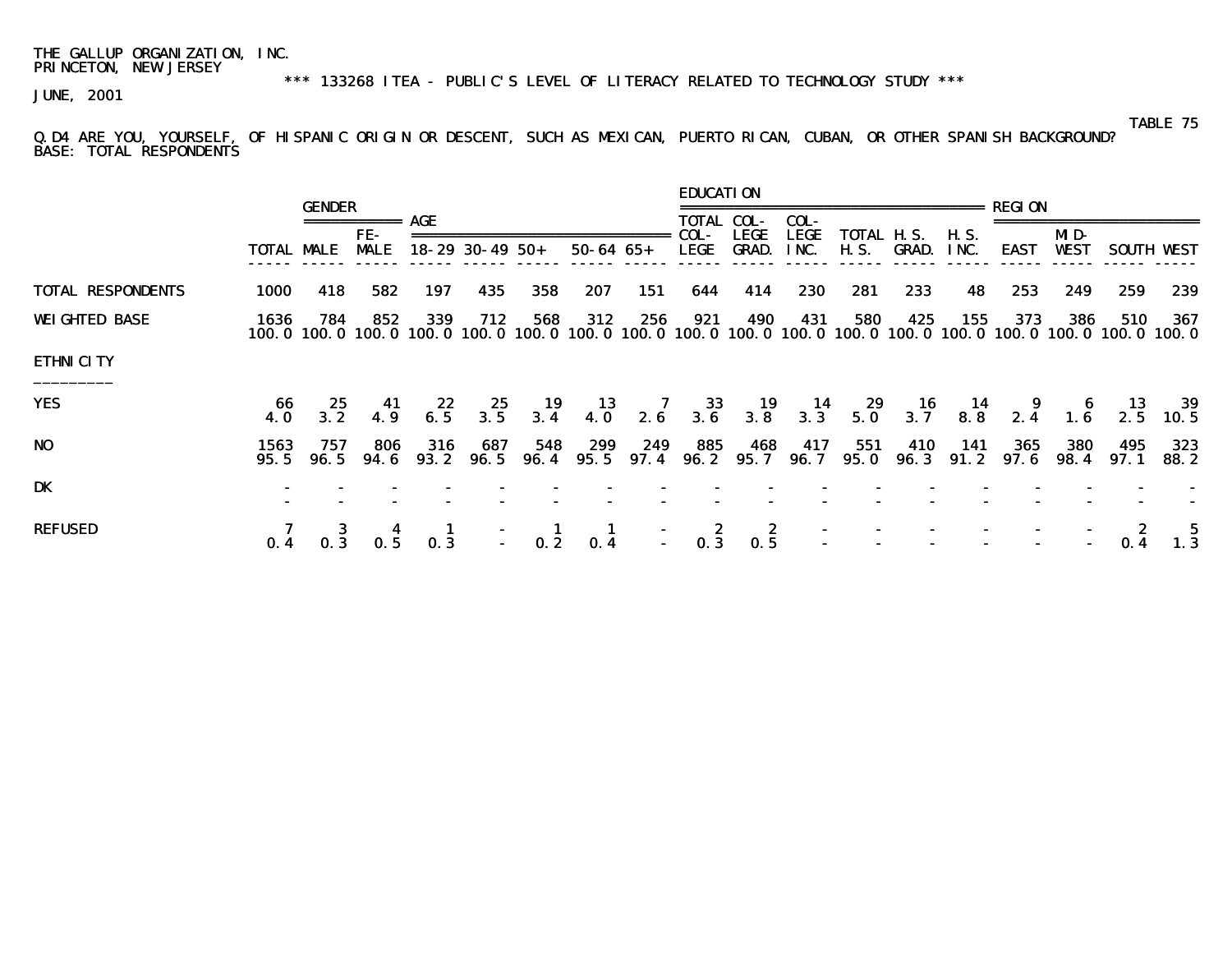\*\*\* 133268 ITEA - PUBLIC'S LEVEL OF LITERACY RELATED TO TECHNOLOGY STUDY \*\*\*

JUNE, 2001

Q.D4 ARE YOU, YOURSELF, OF HISPANIC ORIGIN OR DESCENT, SUCH AS MEXICAN, PUERTO RICAN, CUBAN, OR OTHER SPANISH BACKGROUND? BASE: TOTAL RESPONDENTS

|                          |                   |              | <b>SELF-REPORTED</b><br><b>UNDERSTANDING</b><br>OF TECHNOLOGY | ======<br><b>LIM</b>                    |             | <b>TECHNOLOGY AREA</b> | <b>VORKS IN COMPUTERS/</b>                      |             |                                                 | <b>BELIEVE</b><br><b>EVALUATED</b><br><b>FOR TECH</b><br><b>LITERACY</b> | <b>STUDENTS BE</b>       | <b>BELIEVE</b><br><b>TECHNOLOGY</b><br><b>GREATEST</b><br><b>EFFECT ON</b><br>===========<br>INDI -<br>VID- |                                            | SUPPORT<br>TECHNOLOGY<br><b>IN SCHOOL</b>                     |             |  |
|--------------------------|-------------------|--------------|---------------------------------------------------------------|-----------------------------------------|-------------|------------------------|-------------------------------------------------|-------------|-------------------------------------------------|--------------------------------------------------------------------------|--------------------------|-------------------------------------------------------------------------------------------------------------|--------------------------------------------|---------------------------------------------------------------|-------------|--|
|                          | <b>TOTAL DEAL</b> | <b>GREAT</b> | <b>SOME</b>                                                   | <b>ITED</b><br>/NOT<br>AT<br><b>ALL</b> | <b>YES</b>  | ===========<br>COMP-   | <b>OTHER</b><br><b>TECH-</b><br>UTERS NOLOGY NO |             | =====<br><b>NOT</b><br>EMP-<br><b>LOYED YES</b> |                                                                          | ===========<br>NO/<br>DK | UAL/<br>SOC-<br><b>IETY</b>                                                                                 | <b>ENVI-</b><br><b>RON-</b><br><b>MENT</b> | <b>CURRICULUM</b><br><b>YES</b>                               | NO          |  |
| <b>TOTAL RESPONDENTS</b> | <b>1000</b>       | 279          | 484                                                           | 237                                     | 332         | 161                    | 171                                             | 558         | 106                                             | 601                                                                      | 399                      | 793                                                                                                         | 193                                        | 963                                                           | 30          |  |
| <b>WEIGHTED BASE</b>     | 1636              | 453          | 762<br>100.0 100.0 100.0 100.0 100.0 100.0                    | 421                                     | 539         | 255                    | 283                                             | 908         | 185                                             | 999                                                                      | 637                      | 1278                                                                                                        | 335                                        | 1584<br>100.0 100.0 100.0 100.0 100.0 100.0 100.0 100.0 100.0 | 42          |  |
| <b>ETHNICITY</b>         |                   |              |                                                               |                                         |             |                        |                                                 |             |                                                 |                                                                          |                          |                                                                                                             |                                            |                                                               |             |  |
| <b>YES</b>               | 66<br>4.0         | 16<br>3.6    | 32<br>4.3                                                     | 17<br>4.1                               | 19<br>3.5   | 14<br>5.4              | 5<br>1.8                                        | 41<br>4.5   | 7<br>3.7                                        | 34<br>3.4                                                                | 32<br>5.1                | 41<br>3.2                                                                                                   | 21<br>6.4                                  | 65<br>4. 1                                                    | 2.4         |  |
| N <sub>0</sub>           | 1563<br>95.5      | 434<br>95.9  | 726<br>95.3                                                   | 403<br>95.7                             | 520<br>96.5 | 242<br>94.6            | 278<br>98.2                                     | 862<br>95.0 | 178<br><b>96.3</b>                              | 961<br>96.3                                                              | 602<br>94.4              | 1231<br><b>96.3</b>                                                                                         | 313<br>93.3                                | 1512<br>95.5                                                  | 41<br>97. 6 |  |
| DK                       |                   |              |                                                               |                                         |             |                        |                                                 |             |                                                 |                                                                          |                          |                                                                                                             |                                            |                                                               |             |  |
| <b>REFUSED</b>           | 0.4               | 0. 5         | 0.5                                                           | 0.2                                     |             |                        | $\blacksquare$<br>$\blacksquare$                | 5<br>0.5    |                                                 |                                                                          | 3                        |                                                                                                             |                                            | 0.4                                                           |             |  |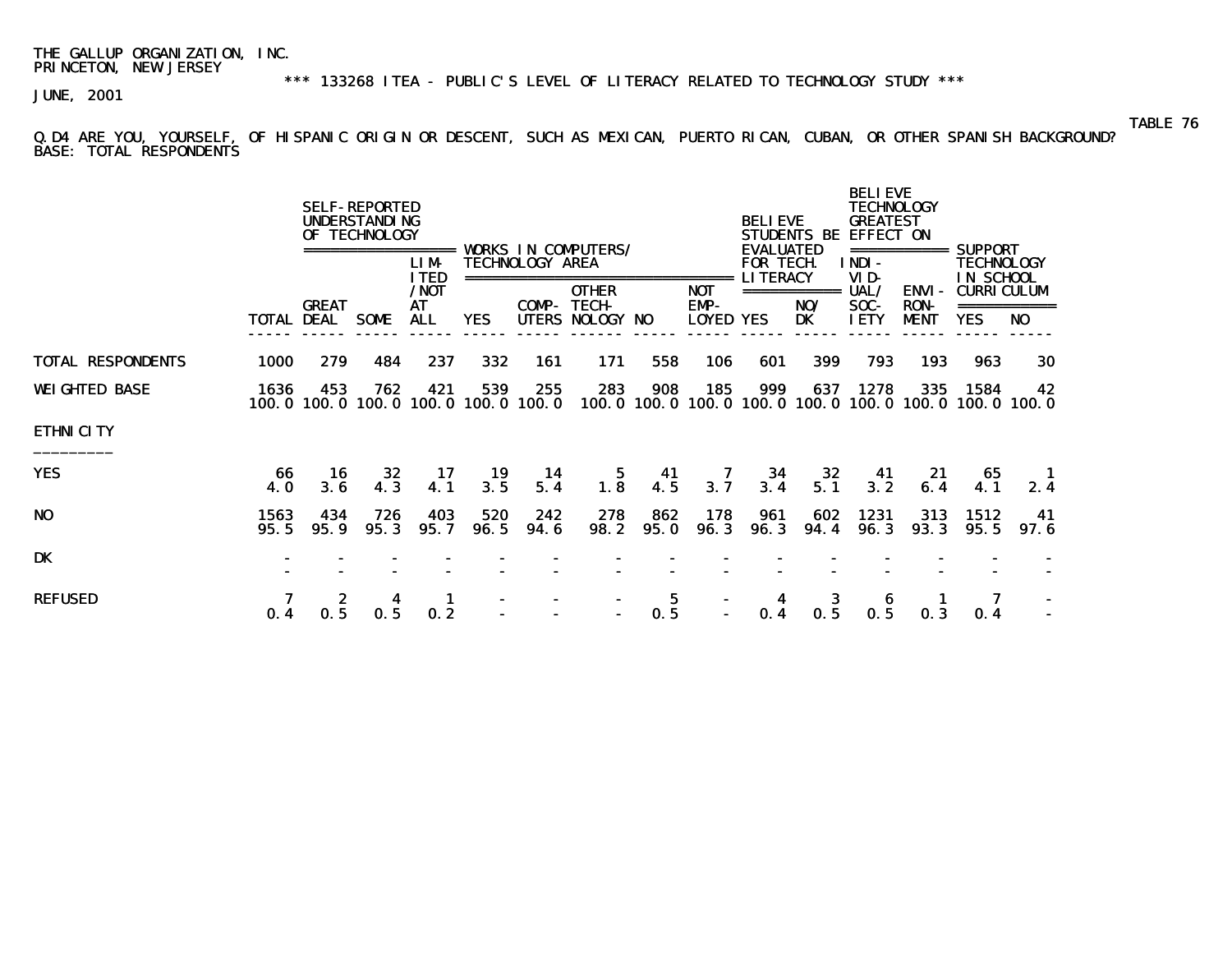\*\*\* 133268 ITEA - PUBLIC'S LEVEL OF LITERACY RELATED TO TECHNOLOGY STUDY \*\*\*

JUNE, 2001

#### TABLE 77 Q.D5 WHAT IS YOUR RACE? ARE YOU WHITE, AFRICAN-AMERICAN, ASIAN OR SOME OTHER RACE? BASE: TOTAL RESPONDENTS

|                                |                                          | <b>GENDER</b>                           |                                         |                                                           |                                                 |                                         |                                                                           |                 | <b>EDUCATION</b>                                                 |                                                                                              |                                                                                                                | :======================                          |                                         |                     | <b>REGION</b>                                                          |                    |                     |                                          |
|--------------------------------|------------------------------------------|-----------------------------------------|-----------------------------------------|-----------------------------------------------------------|-------------------------------------------------|-----------------------------------------|---------------------------------------------------------------------------|-----------------|------------------------------------------------------------------|----------------------------------------------------------------------------------------------|----------------------------------------------------------------------------------------------------------------|--------------------------------------------------|-----------------------------------------|---------------------|------------------------------------------------------------------------|--------------------|---------------------|------------------------------------------|
|                                |                                          |                                         | =========== AGE                         |                                                           |                                                 |                                         |                                                                           |                 | TOTAL COL-                                                       |                                                                                              | COL-                                                                                                           |                                                  |                                         |                     |                                                                        |                    |                     |                                          |
|                                | <b>TOTAL MALE</b>                        |                                         | FE-<br><b>MALE</b>                      |                                                           | =====================<br>$18 - 29$ 30 - 49 50 + |                                         | $50 - 64$ $65 +$                                                          |                 | <b>LEGE</b>                                                      | <b>LEGE</b><br><b>GRAD.</b>                                                                  | <b>LEGE</b><br>INC.                                                                                            | <b>TOTAL H.S.</b><br><b>H.S.</b>                 | GRAD.                                   | <b>H.S.</b><br>INC. | <b>EAST</b>                                                            | MD-<br><b>WEST</b> |                     | <b>SOUTH VEST</b>                        |
| <b>TOTAL RESPONDENTS</b>       | 1000                                     | 418                                     | 582                                     | 197                                                       | 435                                             | 358                                     | 207                                                                       | 151             | 644                                                              | 414                                                                                          | 230                                                                                                            | 281                                              | 233                                     | 48                  | 253                                                                    | 249                | 259                 | 239                                      |
| <b>WEIGHTED BASE</b>           | 1636<br>100. 0                           | 784                                     | 852<br>100.0 100.0                      | 339<br>100. 0                                             | 712<br>100.0                                    | 568<br>100.0                            | 312<br>100.0                                                              | 256<br>100. 0   | 921                                                              | 490<br>100.0 100.0 100.0                                                                     | 431                                                                                                            | 580<br>100.0                                     | 425<br>100. 0                           | 155<br>100. O       | 373<br>100. O                                                          | 386<br>100. 0      | 510<br>100. O       | 367<br>100.0                             |
| <b>RACE</b>                    |                                          |                                         |                                         |                                                           |                                                 |                                         |                                                                           |                 |                                                                  |                                                                                              |                                                                                                                |                                                  |                                         |                     |                                                                        |                    |                     |                                          |
| <b>WHITE</b>                   | 1358<br>83.0                             | 646<br>82.4                             | 712<br>83.6                             | 256<br>75.6                                               | 593<br>83.4                                     | 498<br>87.7                             | 280<br>89.5                                                               | 218<br>85.4     | 773<br>84.0                                                      | 403<br>82.3                                                                                  | 370<br>85.9                                                                                                    | 476<br>82.0                                      | 354<br>83.3                             | 121<br>78.4         | 318<br>85.1                                                            | 337<br>87.4        | 409<br>80.3         | 293<br>80.0                              |
| <b>AFRICAN- AMERICAN/BLACK</b> | 156<br>9.5                               | 77<br>9.9                               | 78<br>9.2                               | 41<br>12.0                                                | 65<br>9.2                                       | 48<br>8.4                               | $21$<br>6.7                                                               | 27<br>10.6      | $\frac{71}{7.7}$                                                 | $\frac{35}{7.1}$                                                                             | $\frac{36}{8.4}$                                                                                               | 73<br>12. 6                                      | 51<br>12. O                             | $23$<br>14.5        | 32<br>8.5                                                              | 31<br>8.1          | 77<br>15.2          | 15<br>4.1                                |
| <b>ASIAN</b>                   | -34<br>2.1                               | $20\n2.6$                               | - 14<br>1.7                             | $\begin{array}{c} 18 \\ 5.5 \end{array}$                  | $\begin{array}{c} \n 11 \\  1.6\n \end{array}$  | $\begin{array}{c} 3 \\ 0.6 \end{array}$ | $0.\overline{7}$                                                          | $\frac{1}{0.5}$ | $26$<br>2.8                                                      | $22$<br>4.5                                                                                  | $\begin{array}{c} \textbf{4} \\ \textbf{0.8} \end{array}$                                                      | $\begin{array}{c} 5 \\ \textbf{0.9} \end{array}$ | $\frac{5}{1.3}$                         |                     | $\begin{array}{cccc} - & 7 & 6 & 4 \\ - & 1.9 & 1.6 & 0.7 \end{array}$ |                    |                     | 17<br>4.7                                |
| <b>HISPANIC</b>                | $\frac{35}{2.1}$                         | $\frac{17}{2.2}$                        | $\frac{17}{2.0}$                        | $\begin{array}{c} \mathbf{13}\\ \mathbf{4.0} \end{array}$ | $\frac{15}{2.1}$                                |                                         | $\begin{array}{cc} & 5 & 4 \\ \textbf{0.9} & 1.3 \end{array}$             |                 | $\begin{array}{cccc} 1 & 18 & 11 \\ 0.4 & 2.0 & 2.2 \end{array}$ |                                                                                              | $\begin{array}{ccccccccc}\n7 & 14 & 9 & 6 & 7 & 2 & 7 \\ 1.7 & 2.5 & 2.0 & 3.8 & 1.8 & 0.4 & 1.3\n\end{array}$ |                                                  |                                         |                     |                                                                        |                    |                     | $\frac{19}{5.3}$                         |
| <b>NATIVE AMERICAN</b>         | $\frac{8}{0.5}$                          | $\begin{array}{c} 2 \\ 0.3 \end{array}$ | $\begin{array}{c} 6 \\ 0.7 \end{array}$ | $\frac{1}{0.3}$                                           | $\begin{array}{c} 6 \\ 0.9 \end{array}$         | $\frac{1}{0.2}$                         | $\mathbb{Z}^+$                                                            |                 |                                                                  | $\begin{array}{ccccccccc}\n & 1 & 6 & 3 & 3 & 1 \\ 0.4 & 0.7 & 0.6 & 0.8 & 0.2\n\end{array}$ |                                                                                                                |                                                  | $\begin{array}{c} 1 \\ 0.2 \end{array}$ |                     | $\begin{array}{cccc} -2 & 1 & 1 \\ - & 0.5 & 0.3 & 0.2 \end{array}$    |                    |                     | $\begin{array}{c} 4 \\ 1.2 \end{array}$  |
| <b>SOME OTHER RACE</b>         | $\begin{array}{c} 36 \\ 2.2 \end{array}$ | $\frac{15}{1.9}$                        | $20$<br>$2.4$                           | $\begin{array}{c} \textbf{9} \\ \textbf{2.6} \end{array}$ |                                                 |                                         | $\begin{array}{cccc} 18 & 9 & 3 & 6 \\ 2.5 & 1.6 & 1.0 & 2.4 \end{array}$ |                 |                                                                  | 21 14 7 10 5 5 7 6 9<br>2.3 2.9 1.6 1.8 1.2 3.3 1.7 1.7 1.8                                  |                                                                                                                |                                                  |                                         |                     |                                                                        |                    |                     | $\begin{array}{c} 14 \\ 3.7 \end{array}$ |
| DK                             |                                          |                                         |                                         |                                                           |                                                 |                                         |                                                                           |                 |                                                                  |                                                                                              |                                                                                                                |                                                  |                                         |                     |                                                                        |                    |                     |                                          |
| <b>REFUSED</b>                 | 0.6                                      |                                         | 4<br>0.4                                |                                                           | 0.3                                             | 3<br>0.6                                | $\frac{2}{0.8}$                                                           | $\frac{1}{0.4}$ | $\begin{array}{c} 6 \\ 0.6 \end{array}$                          | $\frac{2}{0.5}$                                                                              | $\overline{\mathbf{4}}$<br>0.8                                                                                 |                                                  |                                         |                     |                                                                        |                    | 2<br>$\overline{5}$ | $\frac{3}{0.9}$                          |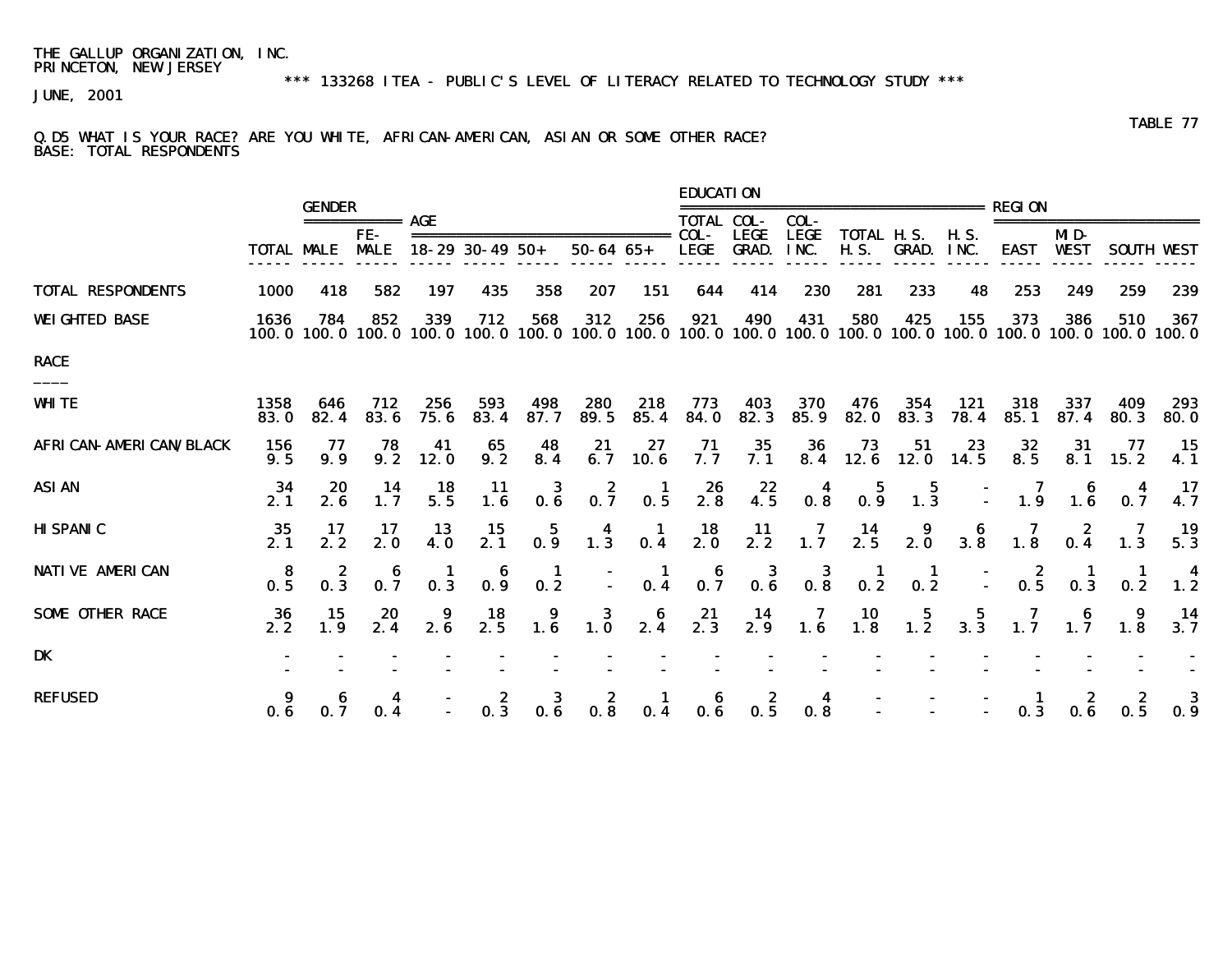\*\*\* 133268 ITEA - PUBLIC'S LEVEL OF LITERACY RELATED TO TECHNOLOGY STUDY \*\*\*

JUNE, 2001

### Q.D5 WHAT IS YOUR RACE? ARE YOU WHITE, AFRICAN-AMERICAN, ASIAN OR SOME OTHER RACE? BASE: TOTAL RESPONDENTS

|                                |                   |                                            | <b>SELF-REPORTED</b><br><b>UNDERSTANDING</b><br>OF TECHNOLOGY |                                   |             |                        | ================== WORKS IN COMPUTERS/                       |             |                                 | <b>BELIEVE</b><br><b>EVALUATED</b> |                           | <b>BELIEVE</b><br><b>TECHNOLOGY</b><br><b>GREATEST</b><br>STUDENTS BE EFFECT ON |                            | =========== SUPPORT                                                    |                               |
|--------------------------------|-------------------|--------------------------------------------|---------------------------------------------------------------|-----------------------------------|-------------|------------------------|--------------------------------------------------------------|-------------|---------------------------------|------------------------------------|---------------------------|---------------------------------------------------------------------------------|----------------------------|------------------------------------------------------------------------|-------------------------------|
|                                |                   |                                            |                                                               | <b>LIM</b><br><b>ITED</b><br>/NOT |             | <b>TECHNOLOGY AREA</b> | =================================== LITERACY<br><b>OTHER</b> |             | <b>NOT</b>                      | <b>FOR TECH</b>                    | $==========$ <b>UAL</b> / | INDI-<br>VID-                                                                   |                            | <b>TECHNOLOGY</b><br><b>IN SCHOOL</b><br><b>ENVI - CURRICULUM</b>      |                               |
|                                | <b>TOTAL DEAL</b> | <b>GREAT</b>                               | <b>SOME</b>                                                   | AT<br><b>ALL</b>                  | <b>YES</b>  | <b>COMP-TECH-</b>      | UTERS NOLOGY NO                                              |             | <b>EMP-</b><br><b>LOYED YES</b> |                                    | NO/<br>DK                 | <b>SOC-</b><br><b>IETY</b>                                                      | <b>RON-</b><br><b>MENT</b> | <b>YES</b>                                                             | ===========<br>N <sub>0</sub> |
| <b>TOTAL RESPONDENTS</b>       | <b>1000</b>       | 279                                        | 484                                                           | 237                               | 332         | 161                    | 171                                                          | 558         | 106                             | 601                                | 399                       | 793                                                                             | 193                        | 963                                                                    | 30                            |
| <b>WEIGHTED BASE</b>           | 1636              | 453<br>100.0 100.0 100.0 100.0 100.0 100.0 | 762                                                           | 421                               | 539         | 255                    | 283                                                          | 908         | 185                             | 999                                | 637                       | 1278                                                                            | 335                        | 1584<br>100, 0 100, 0 100, 0 100, 0 100, 0 100, 0 100, 0 100, 0 100, 0 | 42                            |
| <b>RACE</b>                    |                   |                                            |                                                               |                                   |             |                        |                                                              |             |                                 |                                    |                           |                                                                                 |                            |                                                                        |                               |
| <b>WHITE</b>                   | 1358<br>83.0      | 359<br>79.2                                | 640<br>84.1                                                   | 358<br>85.1                       | 449<br>83.3 | 210<br>82.1            | 239<br>84.4                                                  | 755<br>83.2 | 152<br>82.1                     | 820<br>82.1                        | 538<br>84.4               | 1092<br>85.4                                                                    | 249<br>74.3                | 1319<br>83.3                                                           | 34<br>80.6                    |
| <b>AFRICAN- AMERICAN/BLACK</b> | 156<br>9.5        | 49<br>10.8                                 | 67<br>8.8                                                     | 39<br>9.4                         | 40<br>7.4   | 20<br>7.8              | 20<br>6.9                                                    | 95<br>10.5  | 21<br>11.4                      | 109<br>10.9                        | 47<br>7.3                 | 99<br>7.7                                                                       | 52<br>15.5                 | 152<br>9. 6                                                            | -4<br>8.9                     |
| <b>ASIAN</b>                   | 34<br>2.1         | 17<br>3.6                                  | 16<br>2.1                                                     | 2<br>0.5                          | 16<br>3.0   | 8<br>3.3               | 8<br>2.8                                                     | 15<br>1.6   | 3<br>1.8                        | 18<br>1.8                          | 17<br>2.6                 | 30<br>2.4                                                                       | 4<br>1.2                   | 33<br>2.1                                                              | $\blacksquare$<br>2.4         |
| <b>HISPANIC</b>                | 35<br>2.1         | <b>10</b><br>2.2                           | 13<br>1.7                                                     | 12<br>2.8                         | 11<br>2.1   | 10<br>3.8              | 1<br>0.5                                                     | 18<br>1.9   | 5<br>2.8                        | 15<br>1.6                          | 19<br><b>3.0</b>          | 20<br>1.6                                                                       | 15<br>4.4                  | 34<br>2.1                                                              | $\blacksquare$<br>2.4         |
| <b>NATIVE AMERICAN</b>         | 8<br>0.5          | -1<br>0.2                                  | 6<br>0.8                                                      | -1<br>0.2                         | 3<br>0.6    | -1<br>0.4              | 2<br>0.9                                                     | 4<br>0.4    | 1<br>0.5                        | 4<br>0.4                           | 4<br>0.6                  | 6<br>0.5                                                                        | 2<br>0.7                   | -8<br>0.5                                                              |                               |
| <b>SOME OTHER RACE</b>         | 36<br>2.2         | 12<br>2.6                                  | 15<br>2.0                                                     | 8<br>2.0                          | 16<br>3.0   | 3<br>1.2               | 13<br>4. 6                                                   | 18<br>2.0   | 2<br>0.8                        | 25<br>2.5                          | 11<br>1.7                 | 22<br>1.7                                                                       | 13<br>3.8                  | 28<br>1.8                                                              | 2<br>5.7                      |
| <b>DK</b>                      |                   |                                            |                                                               |                                   |             |                        |                                                              |             |                                 |                                    |                           |                                                                                 |                            |                                                                        |                               |
| <b>REFUSED</b>                 | 0.6               | 6<br>1.3                                   | 4<br>0.5                                                      |                                   | 4<br>0.6    | 4<br>1.4               |                                                              | 4<br>0.4    | 1<br>0.5                        | 0.7                                | 2<br>0.3                  | 9<br>0.7                                                                        |                            | 9<br>0.6                                                               |                               |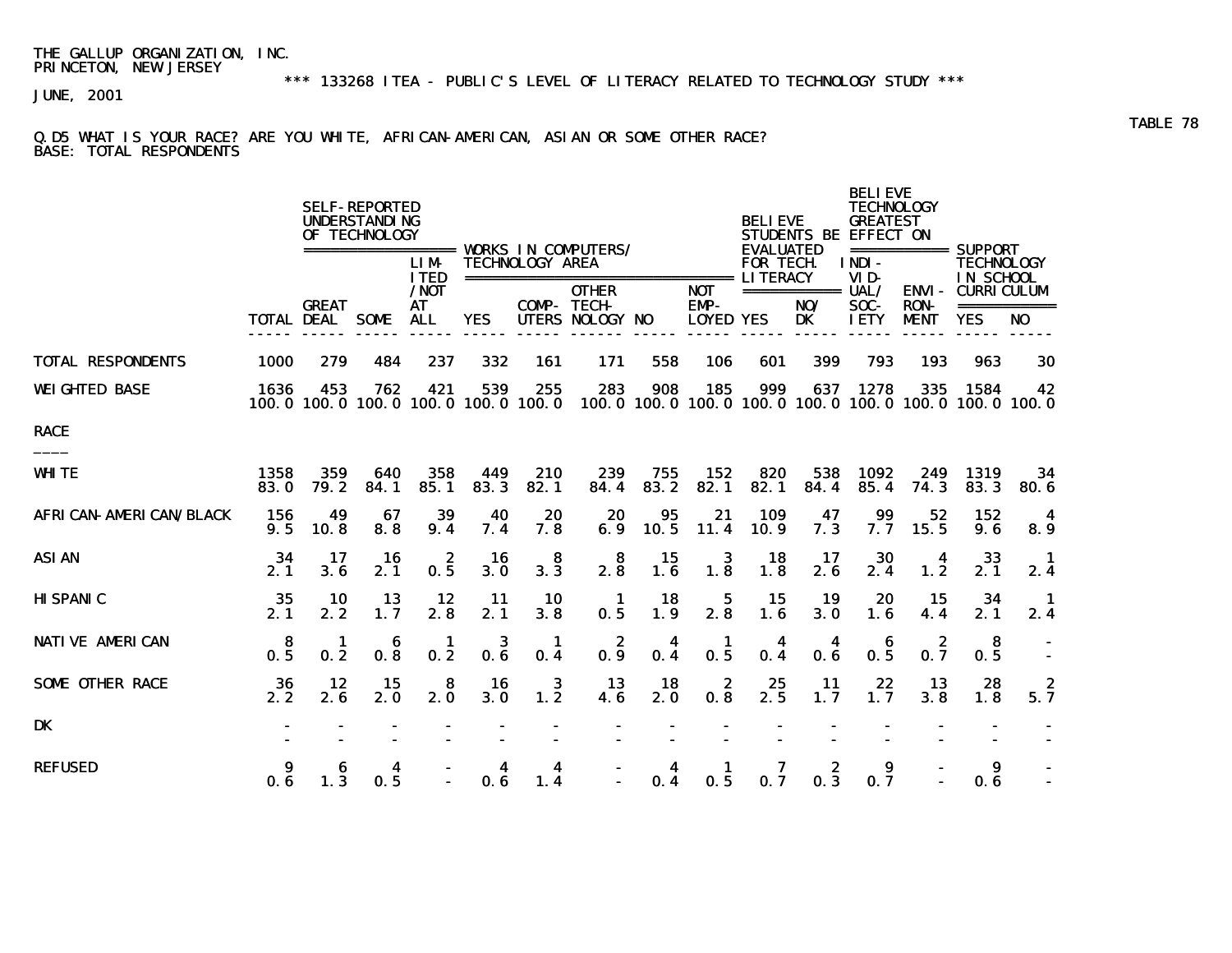\*\*\* 133268 ITEA - PUBLIC'S LEVEL OF LITERACY RELATED TO TECHNOLOGY STUDY \*\*\*

JUNE, 2001

## Q.D6 DO YOU CONSIDER YOURSELF TO BE WHITE-HISPANIC OR BLACK-HISPANIC?

# HISPANIC RESPONDENT

|                                                              |                   | <b>GENDER</b> |                         |                        |    |   |   |                               | <b>EDUCATION</b> |                                  |      |                   |                   |                     |   |     |                                                                                                                        |                |
|--------------------------------------------------------------|-------------------|---------------|-------------------------|------------------------|----|---|---|-------------------------------|------------------|----------------------------------|------|-------------------|-------------------|---------------------|---|-----|------------------------------------------------------------------------------------------------------------------------|----------------|
|                                                              |                   |               | ============ <b>AGE</b> |                        |    |   |   |                               |                  | <b>TOTAL COL-</b>                | COL- |                   |                   |                     |   |     | =======================                                                                                                |                |
|                                                              | <b>TOTAL MALE</b> |               | FE-<br><b>MALE</b>      | $18 - 29$ 30 - 49 50 + |    |   |   | $50 - 64$ $65 +$              | LEGE             | <b>LEGE</b><br><b>GRAD. INC.</b> | LEGE | <b>TOTAL H.S.</b> | <b>H.S. GRAD.</b> | <b>H.S.</b><br>INC. |   | MD- | <b>EAST WEST SOUTH WEST</b>                                                                                            |                |
| <b>TOTAL RESPONDENTS</b>                                     | 30                | 14            | 16                      | 12                     | 12 |   | 5 | 4                             | 16<br>-1         | <b>10</b>                        | 6    | 12                | 7                 | 5                   | 6 | 1   | 6                                                                                                                      | 17             |
| <b>WEIGHTED BASE</b>                                         | 35                | 17            | 17                      | 13                     | 15 | 5 |   | -1<br>$\overline{\mathbf{4}}$ | 18               | 11                               | 7    | 14                | 9                 | 6                   | 7 | 2   | 7<br>100.0 100.0 100.0 100.0 100.0 100.0 100.0 100.0 100.0 100.0 100.0 100.0 100.0 100.0 100.0 100.0 100.0 100.0 100.0 | 19             |
| RACE                                                         |                   |               |                         |                        |    |   |   |                               |                  |                                  |      |                   |                   |                     |   |     |                                                                                                                        |                |
| <b>WHITE- HISPANIC</b>                                       |                   |               |                         |                        |    |   |   |                               |                  |                                  |      |                   |                   |                     |   |     |                                                                                                                        |                |
| BLACK- HI SPANIC                                             |                   |               |                         |                        |    |   |   |                               |                  |                                  |      |                   |                   |                     |   |     |                                                                                                                        |                |
| <b>HISPANIC/RESPONDENT</b><br><b>REFUSED TO DISCRIMINATE</b> |                   |               |                         |                        |    |   |   |                               |                  |                                  |      |                   |                   |                     |   |     |                                                                                                                        |                |
| <b>NOT HISPANIC</b>                                          |                   |               |                         |                        |    |   |   |                               |                  |                                  |      |                   |                   |                     |   |     |                                                                                                                        |                |
| ASIAN                                                        |                   |               |                         |                        |    |   |   |                               |                  |                                  |      |                   |                   |                     |   |     |                                                                                                                        |                |
| <b>OTHER</b>                                                 |                   |               |                         |                        |    |   |   |                               |                  |                                  |      |                   |                   |                     |   |     |                                                                                                                        | $\blacksquare$ |
| DK                                                           |                   |               |                         |                        |    |   |   |                               |                  |                                  |      |                   |                   |                     |   |     |                                                                                                                        |                |
| REFUSED                                                      |                   |               |                         |                        |    |   |   |                               |                  |                                  |      |                   |                   |                     |   |     |                                                                                                                        | $\sim$         |
|                                                              |                   |               |                         |                        |    |   |   |                               |                  |                                  |      |                   |                   |                     |   |     |                                                                                                                        |                |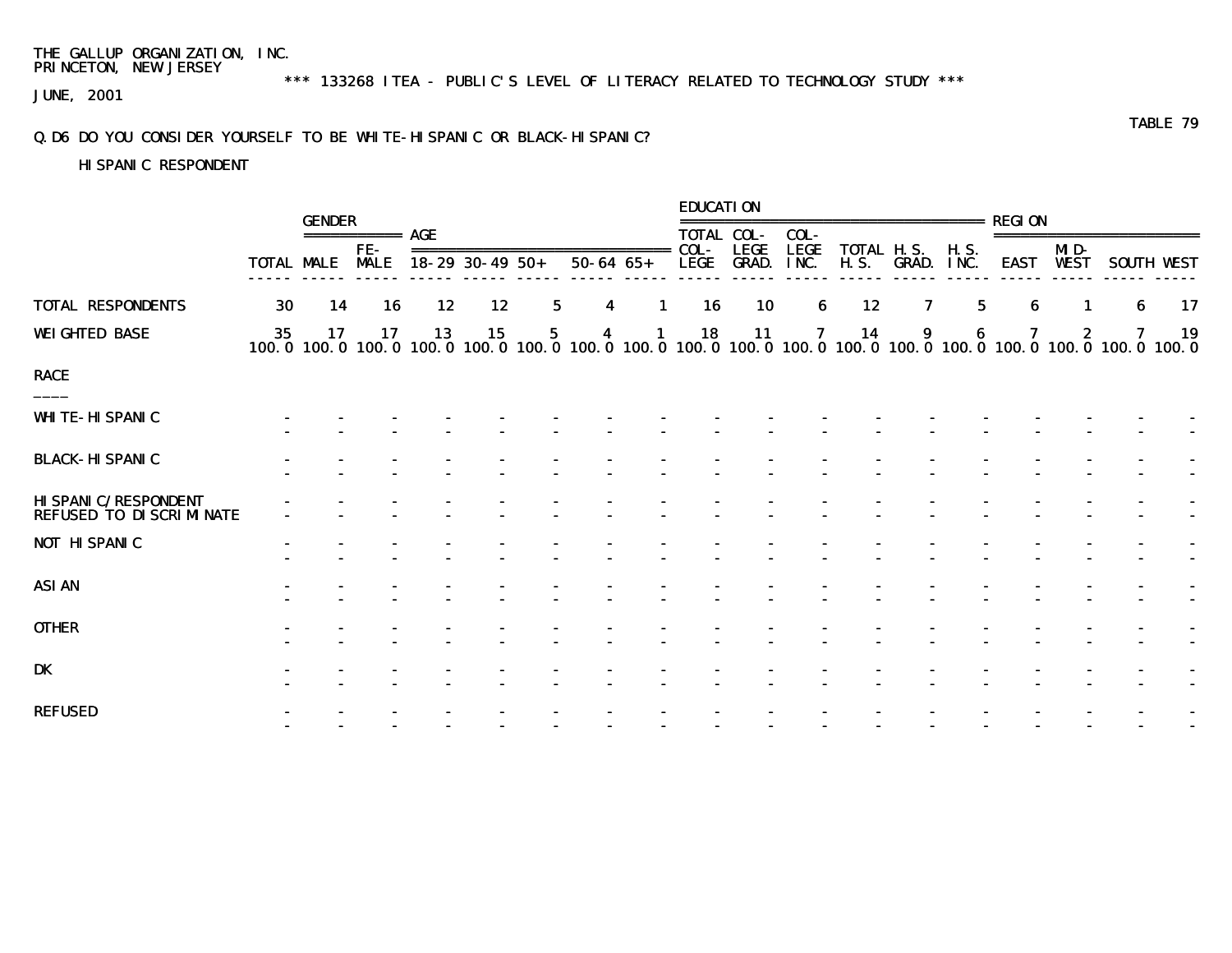\*\*\* 133268 ITEA - PUBLIC'S LEVEL OF LITERACY RELATED TO TECHNOLOGY STUDY \*\*\*

JUNE, 2001

### Q.D6 DO YOU CONSIDER YOURSELF TO BE WHITE-HISPANIC OR BLACK-HISPANIC?

# HISPANIC RESPONDENT

|                                                              |                   |              | <b>SELF-REPORTED</b><br><b>UNDERSTANDING</b><br>OF TECHNOLOGY | =================                 |                                           |                        | <b>WORKS IN COMPUTERS/</b>                       |    |                          | <b>BELIEVE</b><br><b>EVALUATED</b> |                  | <b>BELIEVE</b><br><b>TECHNOLOGY</b><br><b>GREATEST</b><br>STUDENTS BE EFFECT ON | ============ SUPPORT       |                                                     |                                                                                                                                                                                                                                                                                                                                                                                                                                                                                              |
|--------------------------------------------------------------|-------------------|--------------|---------------------------------------------------------------|-----------------------------------|-------------------------------------------|------------------------|--------------------------------------------------|----|--------------------------|------------------------------------|------------------|---------------------------------------------------------------------------------|----------------------------|-----------------------------------------------------|----------------------------------------------------------------------------------------------------------------------------------------------------------------------------------------------------------------------------------------------------------------------------------------------------------------------------------------------------------------------------------------------------------------------------------------------------------------------------------------------|
|                                                              |                   |              |                                                               | <b>LIM</b><br><b>ITED</b><br>/NOT |                                           | <b>TECHNOLOGY AREA</b> | ================================<br><b>OTHER</b> |    | <b>NOT</b>               | <b>FOR TECH</b><br><b>LITERACY</b> | =========== UAL/ | INDI-<br>VID-                                                                   | <b>ENVI</b> -              | <b>TECHNOLOGY</b><br>IN SCHOOL<br><b>CURRICULUM</b> |                                                                                                                                                                                                                                                                                                                                                                                                                                                                                              |
|                                                              | <b>TOTAL DEAL</b> | <b>GREAT</b> | <b>SOME</b>                                                   | <b>AT</b><br>ALL                  | <b>YES</b>                                |                        | <b>COMP- TECH-</b><br>UTERS NOLOGY NO            |    | EMP-<br><b>LOYED YES</b> |                                    | NO/<br>DK        | SOC-<br><b>IETY</b>                                                             | <b>RON-</b><br><b>MENT</b> | <b>YES</b>                                          | $\begin{array}{cccccccccc} \multicolumn{2}{c}{} & \multicolumn{2}{c}{} & \multicolumn{2}{c}{} & \multicolumn{2}{c}{} & \multicolumn{2}{c}{} & \multicolumn{2}{c}{} & \multicolumn{2}{c}{} & \multicolumn{2}{c}{} & \multicolumn{2}{c}{} & \multicolumn{2}{c}{} & \multicolumn{2}{c}{} & \multicolumn{2}{c}{} & \multicolumn{2}{c}{} & \multicolumn{2}{c}{} & \multicolumn{2}{c}{} & \multicolumn{2}{c}{} & \multicolumn{2}{c}{} & \multicolumn{2}{c}{} & \multicolumn{2}{c}{} & \mult$<br>NO |
| <b>TOTAL RESPONDENTS</b>                                     | 30                | 8            | 12                                                            | 10                                | 9                                         | 8                      | 1                                                | 16 | 4                        | 13                                 | 17               | 17                                                                              | 13                         | 29                                                  | 1                                                                                                                                                                                                                                                                                                                                                                                                                                                                                            |
| <b>WEIGHTED BASE</b>                                         | 35                | 10           | 13                                                            | 12                                | 11<br>100.0 100.0 100.0 100.0 100.0 100.0 | 10                     | 1                                                | 18 | 5                        | 15                                 | 19               | 20<br>100.0 100.0 100.0 100.0 100.0 100.0 100.0 100.0 100.0                     | 15                         | 34                                                  | 1                                                                                                                                                                                                                                                                                                                                                                                                                                                                                            |
| <b>RACE</b>                                                  |                   |              |                                                               |                                   |                                           |                        |                                                  |    |                          |                                    |                  |                                                                                 |                            |                                                     |                                                                                                                                                                                                                                                                                                                                                                                                                                                                                              |
| <b>WHITE-HISPANIC</b>                                        |                   |              |                                                               |                                   |                                           |                        |                                                  |    |                          |                                    |                  |                                                                                 |                            |                                                     |                                                                                                                                                                                                                                                                                                                                                                                                                                                                                              |
| <b>BLACK-HISPANIC</b>                                        |                   |              |                                                               |                                   |                                           |                        |                                                  |    |                          |                                    |                  |                                                                                 |                            |                                                     |                                                                                                                                                                                                                                                                                                                                                                                                                                                                                              |
| <b>HISPANIC/RESPONDENT</b><br><b>REFUSED TO DISCRIMINATE</b> |                   |              |                                                               |                                   |                                           |                        |                                                  |    |                          |                                    |                  |                                                                                 |                            |                                                     |                                                                                                                                                                                                                                                                                                                                                                                                                                                                                              |
| <b>NOT HISPANIC</b>                                          |                   |              |                                                               |                                   |                                           |                        |                                                  |    |                          |                                    |                  |                                                                                 |                            |                                                     |                                                                                                                                                                                                                                                                                                                                                                                                                                                                                              |
| <b>ASIAN</b>                                                 |                   |              |                                                               |                                   |                                           |                        |                                                  |    |                          |                                    |                  |                                                                                 |                            |                                                     |                                                                                                                                                                                                                                                                                                                                                                                                                                                                                              |
| <b>OTHER</b>                                                 |                   |              |                                                               |                                   |                                           |                        |                                                  |    |                          |                                    |                  |                                                                                 |                            |                                                     |                                                                                                                                                                                                                                                                                                                                                                                                                                                                                              |
| DK                                                           |                   |              |                                                               |                                   |                                           |                        |                                                  |    |                          |                                    |                  |                                                                                 |                            |                                                     |                                                                                                                                                                                                                                                                                                                                                                                                                                                                                              |
| <b>REFUSED</b>                                               |                   |              |                                                               |                                   |                                           |                        |                                                  |    |                          |                                    |                  |                                                                                 |                            |                                                     |                                                                                                                                                                                                                                                                                                                                                                                                                                                                                              |

TABLE 80 **TABLE 80**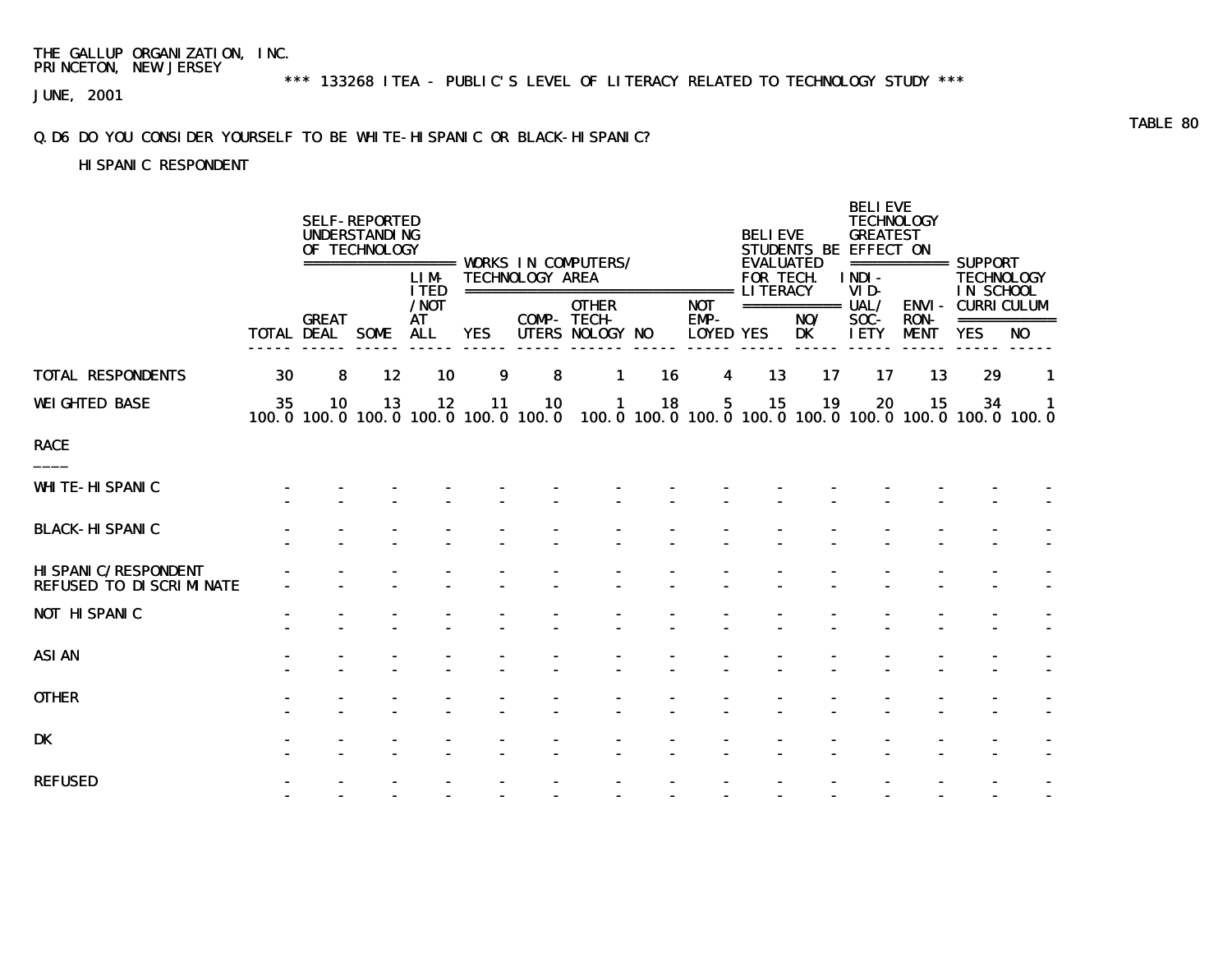JUNE, 2001

#### Q.D7 WE WOULD LIKE TO KNOW SOMETHING ABOUT YOUR EMPLOYMENT BACKGROUND. ARE YOU CURRENTLY EMPLOYED, OR IF RETIRED OR NO LONGER WORKING, HAVE YOU EVER BEEN EMPLOYED, IN ANY OF THE FOLLOWING AREAS? BASE: TOTAL RESPONDENTS

|                                                                                           |                   | <b>GENDER</b>   |                    |                                                                                                                          |                        |               |                                                   |                                         | <b>EDUCATION</b>                         |                             |                     | ----------------------------     |                 |                     | <b>REGION</b>                           |                    |                            |                   |
|-------------------------------------------------------------------------------------------|-------------------|-----------------|--------------------|--------------------------------------------------------------------------------------------------------------------------|------------------------|---------------|---------------------------------------------------|-----------------------------------------|------------------------------------------|-----------------------------|---------------------|----------------------------------|-----------------|---------------------|-----------------------------------------|--------------------|----------------------------|-------------------|
|                                                                                           |                   |                 | =========== AGE    |                                                                                                                          |                        |               |                                                   |                                         | <b>TOTAL COL-</b>                        |                             | COL-                |                                  |                 |                     |                                         |                    | =======================    |                   |
|                                                                                           | <b>TOTAL MALE</b> |                 | FF-<br><b>MALE</b> |                                                                                                                          | $18 - 29$ 30 - 49 50 + |               | -----------------------------<br>$50 - 64$ $65 +$ |                                         | COL-<br><b>LEGE</b>                      | <b>LEGE</b><br><b>GRAD.</b> | <b>LEGE</b><br>INC. | <b>TOTAL H.S.</b><br><b>H.S.</b> | GRAD.           | <b>H.S.</b><br>INC. | <b>EAST</b>                             | MD-<br><b>WEST</b> |                            | <b>SOUTH WEST</b> |
| <b>TOTAL RESPONDENTS</b>                                                                  | 1000              | 418             | 582                | 197                                                                                                                      | 435                    | 358           | 207                                               | 151                                     | 644                                      | 414                         | 230                 | 281                              | 233             | 48                  | 253                                     | 249                | 259                        | 239               |
| <b>WEIGHTED BASE</b>                                                                      | 1636              | 784             | 852                | 339<br>100.0 100.0 100.0 100.0 100.0 100.0 100.0 100.0 100.0 100.0 100.0 100.0 100.0 100.0 100.0 100.0 100.0 100.0 100.0 | 712                    | 568           | 312                                               | 256                                     | 921                                      | 490                         | 431                 | 580                              | 425             | 155                 | 373                                     | 386                | 510                        | 367               |
| <b>EMPLOYED/EVER EMPLOYED</b>                                                             |                   |                 |                    |                                                                                                                          |                        |               |                                                   |                                         |                                          |                             |                     |                                  |                 |                     |                                         |                    |                            |                   |
| <b>COMPUTERS, SUCH AS,</b><br><b>PROGRAMMING OR DESIGN.</b><br><b>INFORMATION SYSTEMS</b> | 255               | 136             | 119                | 69<br>15.6 17.4 14.0 20.4 17.5 10.7                                                                                      | 125                    | 61            | 37<br>11.8                                        | 24<br>9.3                               | 192                                      | 96<br>20.9 19.5             | 96<br>22.4          | 50<br>8.6                        | 39<br>9.3       | -11<br>6.8          | 56                                      | 45                 | 92<br>$15.0$ $11.7$ $18.1$ | 62<br>17. 0       |
| <b>ENGINEERING</b>                                                                        | 83<br>5.1         | 59<br>7.5       | 25<br>2.9          | 16<br>4.7                                                                                                                | 32<br>4.6              | 34<br>6.0     | 21<br>6.8                                         | 13<br>5.0                               | 44<br>4.7                                | 32<br>6.6                   | 11<br>2.6           | 31<br>5.3                        | $23$<br>5.5     | 7<br>4.7            | 20<br>$5.\overline{3}$                  | 14<br>3.7          | 23<br>4.4                  | 27<br>7.3         |
| PHYSICAL SCIENCES, SUCH<br>AS CHEMISTRY OR PHYSICS                                        | 45<br>2.7         | 29<br>3.7       | 16<br>1.9          | 7<br>2.0                                                                                                                 | 12<br>1.7              | 22<br>3.9     | $\frac{14}{4.5}$                                  | $\begin{array}{c} 8 \\ 3.1 \end{array}$ | $\begin{array}{c} 35 \\ 3.8 \end{array}$ | $25$<br>5.1                 | $\frac{10}{2.4}$    | $\frac{3}{0.5}$                  | 0.7             |                     | $\begin{array}{c} 6 \\ 1.5 \end{array}$ | 13<br>3.3          | -14<br>2.8                 | 12<br>3.3         |
| AN OTHER TECHNOLOGY<br><b>AREA</b>                                                        | 155<br>9.5        | 88<br>11.2      | 68<br>7.9          | 25<br>7.3                                                                                                                | 88<br>12.4             | 40<br>7.1     | $\frac{31}{10.0}$                                 | 9<br>3.5                                | 89<br>9.6                                | $\frac{39}{7.9}$            | 50<br>11.6          | 43<br>7.4                        | $28$<br>6.7     | 14<br>9.2           | 32<br>8.6                               | 37<br>9.6          | 61<br><b>12.0</b>          | 25<br>6.7         |
| <b>SOME OTHER OCCUPATION</b>                                                              | 908<br>55.5       | 408<br>52.0     | 500<br>58.7        | 195<br>57.5                                                                                                              | 387<br>54.4            | 318<br>55.9   | 179<br>57.3                                       | 139<br>54.3                             | 502<br>54.5                              | 272<br>55.6                 | 230<br>53.4         | 343<br>59.2                      | 258<br>60.6     | 86<br>55.2          | 215<br>57.5                             | 236<br>61.1        | 263<br>51.5                | 195<br>53.1       |
| <b>NOT EMPLOYED</b>                                                                       | 185<br>11.3       | 63<br>8.0       | 122<br>14.4        | 28<br>8.2                                                                                                                | 65<br>9.2              | 92<br>16.2    | 30<br>9.6                                         | 62<br>24.4                              | 57<br>6.2                                | 25<br>5.1                   | 32<br>7.5           | 111                              | 73<br>19.1 17.3 | 37<br>24.0          | 46<br>12.3                              | 40<br>10.4         | 54<br>10.6                 | 45<br>12.2        |
| <b>DK</b>                                                                                 | 0.1               | $\frac{1}{0.1}$ | 0.1                |                                                                                                                          | $\frac{1}{0.2}$        | $\frac{1}{2}$ |                                                   | $\frac{1}{0.4}$                         | $0.\overline{2}$                         | $\frac{1}{2}$               | $\frac{1}{0.2}$     |                                  |                 |                     |                                         | 0.3                |                            | 0.3               |
| <b>REFUSED</b>                                                                            | $\frac{2}{0.1}$   | 0.2             | 0.1                |                                                                                                                          |                        |               |                                                   |                                         |                                          |                             |                     |                                  |                 |                     |                                         |                    | 2<br>0.4                   |                   |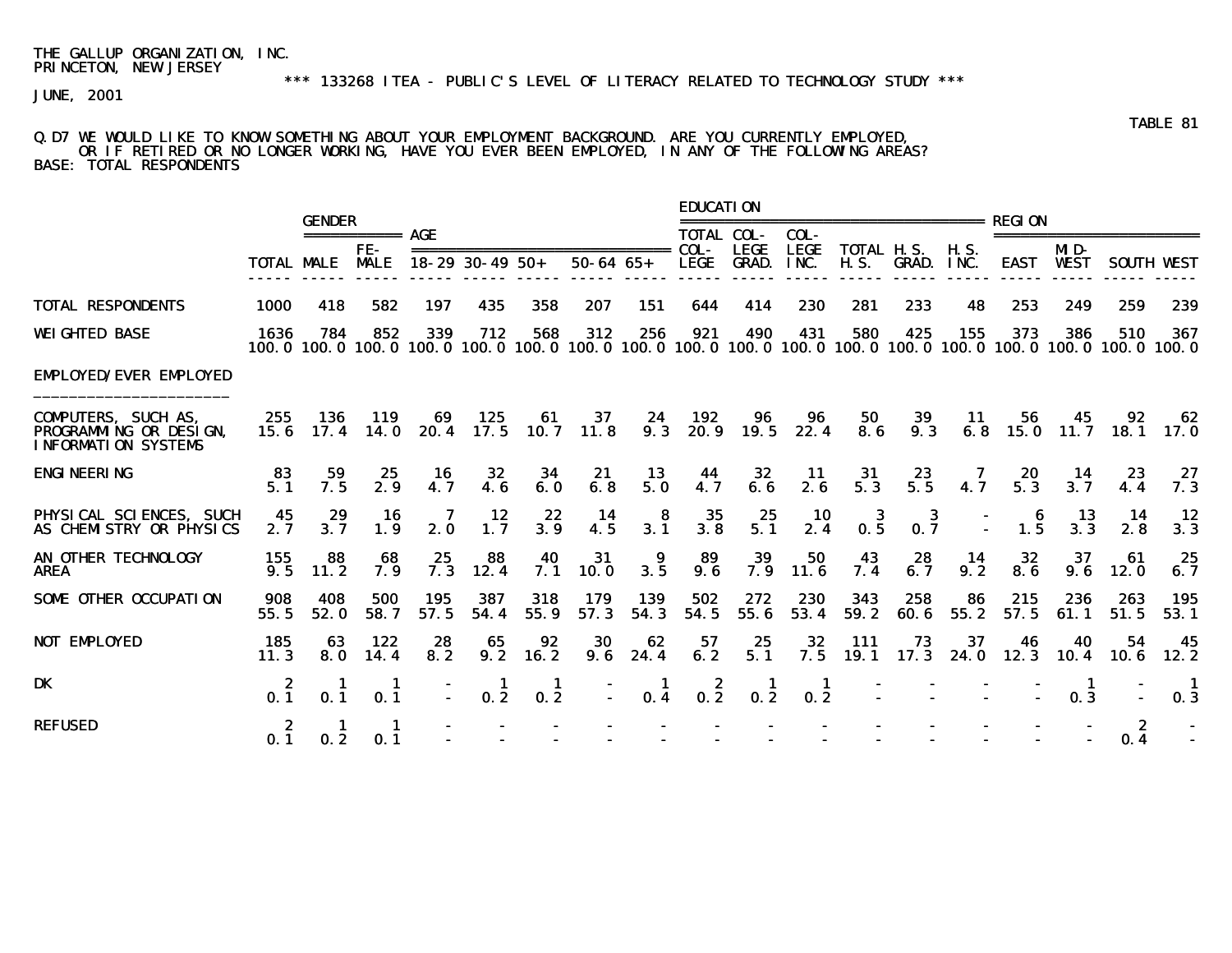JUNE, 2001

#### Q.D7 WE WOULD LIKE TO KNOW SOMETHING ABOUT YOUR EMPLOYMENT BACKGROUND. ARE YOU CURRENTLY EMPLOYED, OR IF RETIRED OR NO LONGER WORKING, HAVE YOU EVER BEEN EMPLOYED, IN ANY OF THE FOLLOWING AREAS? BASE: TOTAL RESPONDENTS

|                                                                                                          |                         |                                        | <b>SELF-REPORTED</b><br><b>UNDERSTANDING</b><br>OF TECHNOLOGY | <b>LIM</b>                              |                         | <b>TECHNOLOGY AREA</b> |                                                                                                  |                          |                                               | <b>BELIEVE</b><br><b>EVALUATED</b><br><b>FOR TECH</b> |                                      | <b>BELIEVE</b><br><b>TECHNOLOGY</b><br><b>GREATEST</b><br>STUDENTS BE EFFECT ON<br>INDI- |                            | =========== SUPPORT<br><b>TECHNOLOGY</b>           |                 |
|----------------------------------------------------------------------------------------------------------|-------------------------|----------------------------------------|---------------------------------------------------------------|-----------------------------------------|-------------------------|------------------------|--------------------------------------------------------------------------------------------------|--------------------------|-----------------------------------------------|-------------------------------------------------------|--------------------------------------|------------------------------------------------------------------------------------------|----------------------------|----------------------------------------------------|-----------------|
|                                                                                                          |                         | <b>GREAT</b><br><b>TOTAL DEAL SOME</b> |                                                               | <b>ITED</b><br>/NOT<br><b>AT</b><br>ALL | <b>YES</b>              | <b>COMP- TECH-</b>     | <b>OTHER</b><br>UTERS NOLOGY NO                                                                  |                          | <b>NOT</b><br><b>EMP-</b><br><b>LOYED YES</b> |                                                       | =========== <b>UAL/</b><br>NO/<br>DK | VID-<br>SOC-<br><b>IETY</b>                                                              | <b>RON-</b><br><b>MENT</b> | IN SCHOOL<br><b>ENVI- CURRICULUM</b><br><b>YES</b> | NO <sub>1</sub> |
| <b>TOTAL RESPONDENTS</b>                                                                                 | <b>1000</b>             | 279                                    | 484                                                           | 237                                     | 332                     | 161                    | 171                                                                                              | 558                      | 106                                           | 601                                                   | 399                                  | 793                                                                                      | 193                        | 963                                                | 30              |
| <b>WEIGHTED BASE</b>                                                                                     | 1636                    | 453                                    | 762                                                           | 421                                     | 539                     | 255                    | 283<br>100.0 100.0 100.0 100.0 100.0 100.0 100.0 100.0 100.0 100.0 100.0 100.0 100.0 100.0 100.0 | 908                      | 185                                           | 999                                                   | 637                                  | 1278                                                                                     | 335                        | 1584                                               | 42              |
| <b>EMPLOYED/EVER EMPLOYED</b>                                                                            |                         |                                        |                                                               |                                         |                         |                        |                                                                                                  |                          |                                               |                                                       |                                      |                                                                                          |                            |                                                    |                 |
| <b>COMPUTERS, SUCH AS,</b><br><b>PROGRAMMING OR DESIGN, 15.6 33.3 10.6</b><br><b>INFORMATION SYSTEMS</b> | 255                     | - 151                                  | 81                                                            | 23                                      | 255<br>$5.5$ 47.4 100.0 |                        | $255$ - -<br>DO. 0                                                                               |                          | $\sim 100$                                    | 163<br>16.4                                           | 92<br>14.5                           | 201<br>15.7                                                                              | 54.<br>16. 2               | 251<br>15.9                                        | 4<br>9.3        |
| <b>ENGINEERING</b>                                                                                       | 83<br>5.1               | 38<br>8.3                              | 30<br>3.9                                                     | 16<br>3.7                               | 83<br>15.5              |                        | 83<br>29.4                                                                                       | $\blacksquare$           | $\sim$                                        | -54<br>5.4                                            | 29<br>4.6                            | 69<br>5.4                                                                                | 15<br>4.4                  | 80<br>5.0                                          | -3<br>6.2       |
| PHYSICAL SCIENCES, SUCH<br>AS CHEMISTRY OR PHYSICS                                                       | 45<br>2.7               | 20<br>4.5                              | 19<br>2.5                                                     | 6<br>1.3                                | 45<br>8.3               |                        | 45<br>15.8                                                                                       | $\overline{\phantom{0}}$ | $\blacksquare$                                | 29<br>2.9                                             | 15<br>2.4                            | 36<br>2.8                                                                                | 9<br>2.7                   | 43<br>2.7                                          | -2<br>4.7       |
| AN OTHER TECHNOLOGY<br>AREA                                                                              | 155<br>9.5              | 38<br>8.5                              | 81<br>10.7                                                    | 36<br>8.4                               | 155<br>28.8             |                        | 155<br>54.8                                                                                      | $\sim$                   |                                               | 103<br>10.3                                           | 52<br>8.1                            | 114<br>8.9                                                                               | 40<br>11.9                 | 154<br>9.7                                         |                 |
| <b>SOME OTHER OCCUPATION</b>                                                                             | 908<br>55.5             | 183<br>40.5                            | 467<br>61.3                                                   | 258<br>61.2                             | $\sim$                  |                        |                                                                                                  | 908<br>$-100.0$          | $\sim$ 10 $\pm$                               | 536<br>53.7                                           | 371<br>58.3                          | 721<br>56.4                                                                              | 169<br>50.3                | 873<br>55.1                                        | 28<br>66.7      |
| <b>NOT EMPLOYED</b>                                                                                      | 185<br>11.3             | 22<br>4.9                              | 82<br>10.7                                                    | 81<br><b>19.3</b>                       |                         |                        | $\sim$                                                                                           |                          | 185<br>$-100.0$                               | <b>110</b><br><b>11.0</b>                             | 75<br>11.8                           | 134<br>10.5                                                                              | 47<br><b>14.0</b>          | 179<br>11.3                                        | 5<br>10.7       |
| <b>DK</b>                                                                                                | $\boldsymbol{z}$<br>0.1 |                                        | 1<br>0.1                                                      | 1<br>0.2                                |                         |                        |                                                                                                  |                          |                                               | 2<br>0.2                                              |                                      | 1<br>0.1                                                                                 | 1<br>0.3                   | 1.<br>0.1                                          | 2.4             |
| <b>REFUSED</b>                                                                                           | $\boldsymbol{z}$<br>0.1 |                                        | -1<br>0.2                                                     | -1<br>0.2                               |                         |                        |                                                                                                  |                          |                                               |                                                       | -2<br>0.3                            | - 2<br>0.2                                                                               |                            | - 2<br>0.1                                         |                 |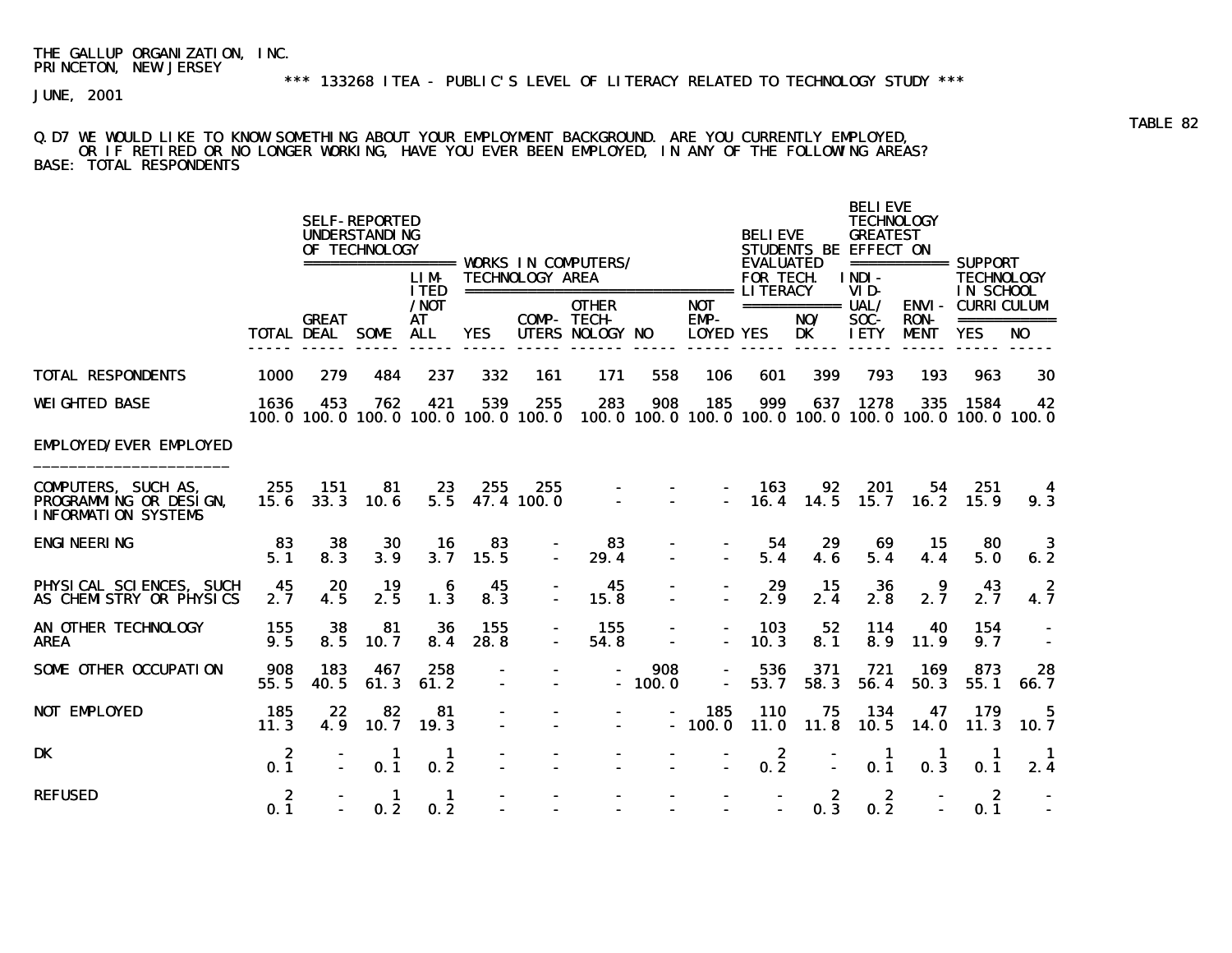JUNE, 2001

\*\*\* 133268 ITEA - PUBLIC'S LEVEL OF LITERACY RELATED TO TECHNOLOGY STUDY \*\*\*

## BANNER A

|                      |              |                    |                        |                                                                                                                                      |                         |                     |                                            |                       | <b>EDUCATION</b>                   |                                   |                               |                                                |                          |                                                         |                          |                         |                    |               |
|----------------------|--------------|--------------------|------------------------|--------------------------------------------------------------------------------------------------------------------------------------|-------------------------|---------------------|--------------------------------------------|-----------------------|------------------------------------|-----------------------------------|-------------------------------|------------------------------------------------|--------------------------|---------------------------------------------------------|--------------------------|-------------------------|--------------------|---------------|
|                      |              | <b>GENDER</b>      | =========== <b>AGE</b> |                                                                                                                                      |                         |                     |                                            |                       | <b>TOTAL COL-</b>                  |                                   | COL-                          |                                                |                          |                                                         | ======================== |                         |                    |               |
|                      |              |                    | FE-                    | TOTAL MALE MALE 18-29 30-49 50+                                                                                                      |                         |                     |                                            |                       |                                    | LEGE<br>50-64 65+ LEGE GRAD. INC. |                               | LEGE TOTAL H.S. H.S.<br><b>H.S. GRAD. INC.</b> |                          |                                                         |                          | MD-<br><b>EAST WEST</b> | – SOUTH WEST       |               |
| <b>TOTAL</b>         | 1636         | 784                | 852                    | 339<br>100. 0 100. 0 100. 0 100. 0 100. 0 100. 0 100. 0 100. 0 100. 0 100. 0 100. 0 100. 0 100. 0 100. 0 100. 0 100. 0 100. 0 100. 0 | 712                     | 568                 | 312                                        | 256                   | 921                                | 490                               | 431                           | 580                                            | 425                      | 155                                                     | 373                      | 386                     | 510                | 367           |
| <b>GENDER</b>        |              |                    |                        |                                                                                                                                      |                         |                     |                                            |                       |                                    |                                   |                               |                                                |                          |                                                         |                          |                         |                    |               |
| <b>MALE</b>          | 784          | 784<br>47.9 100.0  | $\sim$                 | - 175<br>51.6                                                                                                                        | 366<br>51.5             | 237<br>41.8         | 142<br>45.3                                | 96<br>37.4            | 433<br>47. O                       | 234<br>47.8                       | 199<br>46. 1                  | 277<br>47. 7                                   | 207<br>48. 7             | 70<br>44.9                                              | 181<br>48.4              | 183<br>47.3             | 245<br>48. 2       | - 175<br>47.7 |
| <b>FEMALE</b>        | 852<br>52.1  |                    | 852<br>- 100.0         | 164<br>48.4                                                                                                                          | 345<br>48. 5            | 331<br>58.2         | 171<br>54.7                                | 160<br>62.6           | 488<br>53.0                        | 256<br>52.2                       | 232<br>53.9                   | 303                                            | 218                      | 85<br>52.3 51.3 55.1 51.6 52.7                          | 193                      | 203                     | 264<br>51.8        | 192<br>52.3   |
| AGE                  |              |                    |                        |                                                                                                                                      |                         |                     |                                            |                       |                                    |                                   |                               |                                                |                          |                                                         |                          |                         |                    |               |
| 18-29                | 339<br>20. 7 | 175<br>22.3        | 164                    | 339<br>19.3 100.0                                                                                                                    |                         |                     | $\overline{\phantom{a}}$<br>$\blacksquare$ | $\sim$                | 200                                | 77<br>$-21.7$ 15.7                | 123<br>28.5                   | 121<br>20. 8                                   | 93                       | 27<br>22.0 17.7 16.7                                    | 62                       | 82<br>21.2              | 112<br>22.0        | 82<br>22.4    |
| $30 - 49$            | 712<br>43.5  | 366<br>46.7        | 345<br><b>40.5</b>     | $\sim$ 10 $\pm$                                                                                                                      | 712<br>$-100.0$         |                     |                                            |                       | 433<br>47.0                        | 245<br>50.1                       | 188<br>43.5                   | 208<br>35.8                                    | 160<br>37.5              | 48<br>31.1                                              | 167<br>44.7              | 177<br><b>46.0</b>      | 206<br><b>40.3</b> | 162<br>44.1   |
| $50+$                | 568<br>34. 7 | 237<br><b>30.3</b> | 331<br><b>38.9</b>     | $\blacksquare$                                                                                                                       |                         | 568                 | 312<br>$-100.0100.0100.0$                  | 256                   | 277<br><b>30.1</b>                 | 157                               | 120<br>32.2 27.8              | 250<br>43.1                                    | 171<br>40.1              | 79<br>51.3                                              | 142<br><b>38.1</b>       | 121<br>31.3             | 187<br><b>36.6</b> | -118<br>32.3  |
| 50-64                | 312<br>19. 1 | 142<br>18. 1       | -171<br>20. 1          | $\blacksquare$<br>$\blacksquare$                                                                                                     |                         | 312                 | 312<br>$-55.0100.0$                        | $\sim$                | 184                                | 108                               | 76                            | 109<br>$-20.0$ 22.1 17.5 18.9                  | 88                       | 22<br>20.7 14.0                                         | 71<br>19. O              | 54<br>13.9              | 124<br>24.3        | 64<br>- 17. 5 |
| 65+                  | 256<br>15. 6 | 96<br>12.2         | 160<br>18. 8           |                                                                                                                                      |                         | 256<br><b>45. O</b> |                                            | 256<br>$-100.0$       | 93                                 | 49                                | 44                            | -141                                           | 83                       | 58<br>10.2 10.1 10.2 24.2 19.5 37.3 19.1 17.4 12.3 14.9 | 71                       | 67                      | 63                 | 54            |
| <b>EDUCATION</b>     |              |                    |                        |                                                                                                                                      |                         |                     |                                            |                       |                                    |                                   |                               |                                                |                          |                                                         |                          |                         |                    |               |
| <b>TOTAL COLLEGE</b> | 921<br>56.3  | 433<br>55.2        | 488<br>57.3            | 200<br>59.0                                                                                                                          | 433<br>60.8             | 277<br>48.8         | 184<br>58.8                                | 93                    | 921                                | 490                               | 431<br>36.5 100.0 100.0 100.0 | $\blacksquare$                                 | $\sim$                   | $\sim$                                                  | $-213$<br>57. 1          | 215<br>55.8             | 266<br>52.2        | 227<br>61.8   |
| <b>COLLEGE GRAD.</b> | 490<br>29.9  | 234<br>29.8        | 256<br><b>30.0</b>     | 77<br>22.7                                                                                                                           | 245<br>34.5             | 157<br>27.7         | 108<br>34.6                                | 49<br><b>19.3</b>     | 490                                | 490<br>53.2 100.0                 | $\overline{\phantom{a}}$      |                                                |                          |                                                         | 124<br>33.3              | 114<br>29. 7            | 127<br>24.8        | 124<br>33.9   |
| <b>COLLEGE INC.</b>  | 431<br>26.4  | 199<br>25.4        | 232<br>27.3            | 123<br><b>36.3</b>                                                                                                                   | 188<br>26.4             | 120<br>21.1         | 76<br>24. 2                                | 44<br>17.3            | 431<br>46. 8                       |                                   | 431<br>$-100.0$               | $\overline{\phantom{a}}$                       | $\overline{\phantom{a}}$ | $\overline{\phantom{a}}$                                | 89<br>23.8               | 101<br>26. 1            | 139<br>27.3        | 102<br>27.9   |
| <b>TOTAL H.S.</b>    | 580<br>35.5  | 277                | 303<br>35.3 35.6       | 121                                                                                                                                  | 208<br>$35.6$ 29.2 44.0 | 250                 | 109                                        | -141<br>$35.0$ $54.9$ | $\overline{\phantom{0}}$<br>$\sim$ | $\sim$<br>$\sim$                  | $\sim$                        | 580                                            | 425                      | 155<br>$-100.0100.0100.035.935.237.832.0$               | 134                      | 136                     | 193                | -117          |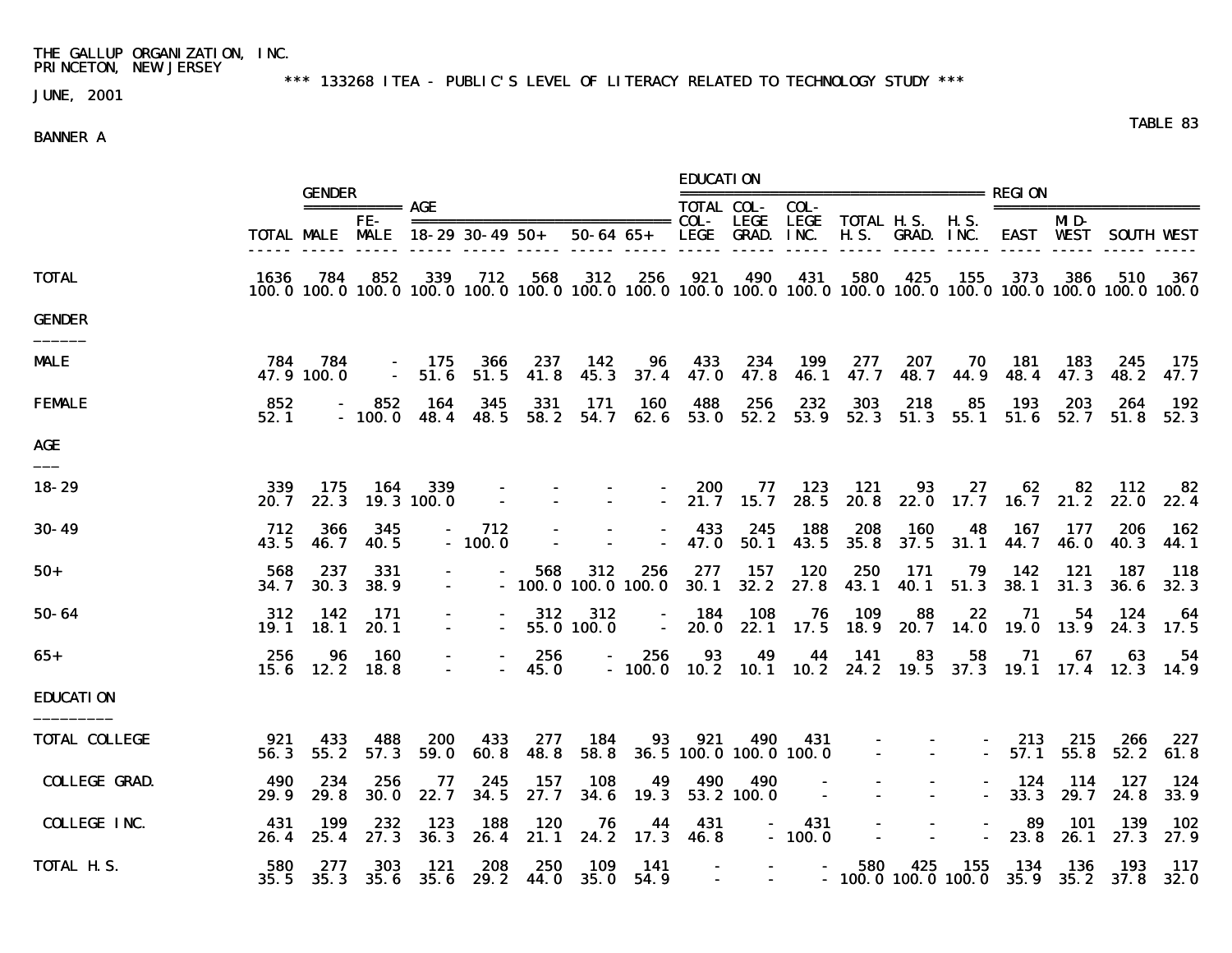\*\*\* 133268 ITEA - PUBLIC'S LEVEL OF LITERACY RELATED TO TECHNOLOGY STUDY \*\*\*

JUNE, 2001

### BANNER A

 EDUCATION GENDER ================================== REGION =========== AGE TOTAL COL- COL- ======================= FE- ============================= COL- LEGE LEGE TOTAL H.S. H.S. MID- TOTAL MALE MALE 18-29 30-49 50+ 50-64 65+ LEGE GRAD. INC. H.S. GRAD. INC. EAST WEST SOUTH WEST ----- ----- ----- ----- ----- ----- ----- ----- ----- ----- ----- ----- ----- ----- ----- ----- ----- ----- TOTAL 1636 784 852 339 712 568 312 256 921 490 431 580 425 155 373 386 510 367 100.0 100.0 100.0 100.0 100.0 100.0 100.0 100.0 100.0 100.0 100.0 100.0 100.0 100.0 100.0 100.0 100.0 100.0 H.S. GRAD. 425 207 218 93 160 171 88 83 - - - 425 425 - 105 115 124 81<br>26.0 26.4 25.6 27.6 22.4 30.0 28.1 32.4 - - - 73.3 100.0 - 28.1 29.9 24.3 22.1 26.0 26.4 25.6 27.6 22.4 30.0 28.1 32.4 H.S. INC. 155 70 85 27 48 79 22 58 - - - 155 - 155 29 20 69 36 9.5 8.9 10.0 8.1 6.8 14.0 6.9 22.6 - - - 26.7 - 100.0 7.9 5.3 13.5 9.9 REGION \_\_\_\_\_\_ EAST 373 181 193 62 167 142 71 71 213 124 89 134 105 29 373 22.8 23.1 22.6 18.4 23.4 25.0 22.7 27.8 23.1 25.4 20.6 23.1 24.6 19.0 100.0 -MDWEST 386 183 203 82 177 121 54 67 215 114 101 136 115 20 - 386 183 203 82 177 121 54 67 215 114 101 136 115 20 - 386  $23.6$   $23.3$   $23.9$   $24.2$   $24.9$   $21.3$   $17.1$   $26.3$   $23.4$   $23.4$   $23.4$   $23.4$   $27.1$   $13.2$ SOUTH 510 245 264 112 206 187 124 63 266 127 139 193 124 69 - - 510 -  $31.2$   $31.3$   $31.0$   $33.1$   $28.9$   $32.8$   $39.6$   $24.6$   $28.9$   $25.9$   $32.3$   $33.2$   $29.2$   $44.3$   $-100.0$ WEST 367 175 192 82 162 118 64 54 227 124 102 117 81 36 - - - 367  $22.4$   $22.3$   $22.5$   $24.3$   $22.7$   $20.8$   $20.5$   $21.3$   $24.6$   $25.4$   $23.7$   $20.2$   $19.1$   $23.4$   $-$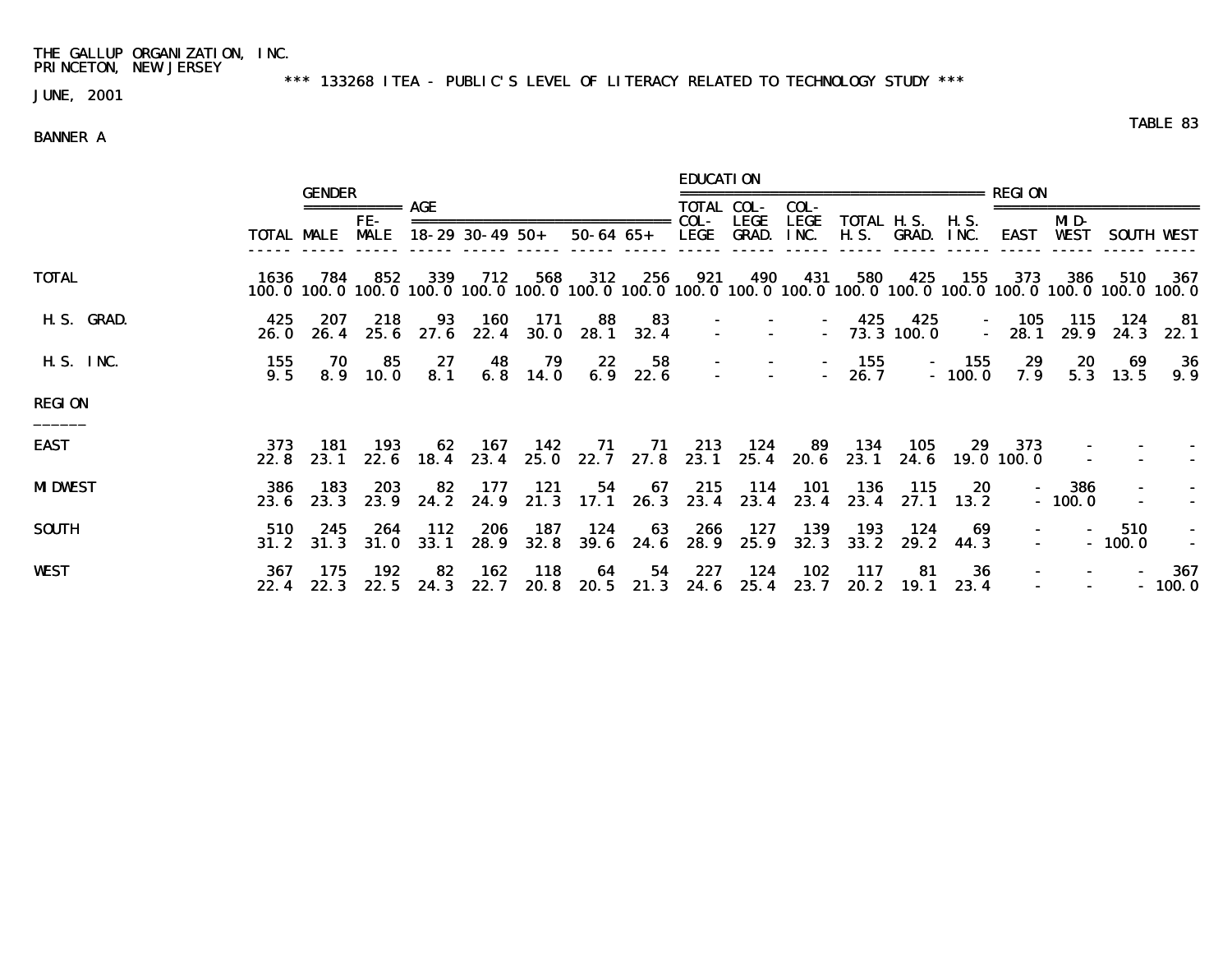\*\*\* 133268 ITEA - PUBLIC'S LEVEL OF LITERACY RELATED TO TECHNOLOGY STUDY \*\*\*

JUNE, 2001

### BANNER A

 BELIEVE SELF-REPORTED TECHNOLOGY UNDERSTANDING BELIEVE GREATEST OF TECHNOLOGY STUDENTS BE EFFECT ON ================= WORKS IN COMPUTERS/ EVALUATED =========== SUPPORT LIM- TECHNOLOGY AREA FOR TECH. INDI- TECHNOLOGY ITED ============================== LITERACY VID- IN SCHOOL /NOT OTHER NOT =========== UAL/ ENVI- CURRICULUM COMP- TECH- EMP- NO/ SOC- RON- ===========<br>UTERS NOLOGY NO LOYED YES DK IETY MENT YES NO TOTAL DEAL SOME ALL YES ----- ----- ----- ----- ----- ----- ------ ----- ----- ----- ----- ----- ----- ----- ----- TOTAL 1636 453 762 421 539 255 283 908 185 999 637 1278 335 1584 42 100.0 100.0 100.0 100.0 100.0 100.0 100.0 100.0 100.0 100.0 100.0 100.0 100.0 100.0 100.0 GENDER \_\_\_\_\_\_ MALE 784 263 355 166 311 136 175 408 63 498 286 639 136 761 18 47.9 58.0 46.6 39.5 57.8 53.4 61.7 44.9 34.0 49.9 44.9 50.0 40.7 48.1 41.6 FEMALE 852 190 407 255 227 119 108 500 122 501 351 639 199 823 25 52.1 42.0 53.4 60.5 42.2 46.6 38.3 55.1 66.0 50.1 55.1 50.0 59.3 51.9 58.4 AGE \_\_\_ 18-29 339 131 174 34 116 69 47 195 28 169 170 263 70 334 3 20.7 28.9 22.8 8.0 21.6 27.0 16.7 21.5 14.9 16.9 26.7 20.6 21.0 21.1 7.0 30-49 712 214 357 140 258 125 133 387 65 431 280 603 105 686 21 43.5 47.3 46.9 33.3 47.8 48.8 47.0 42.7 35.2 43.2 44.0 47.2 31.2 43.3 49.9 50+ 568 99 223 246 157 61 97 318 92 392 176 397 157 547 18 34.7 21.8 29.3 58.5 29.2 23.7 34.1 35.0 49.8 39.3 27.6 31.1 46.9 34.5 43.1 50-64 312 60 140 113 104 37 67 179 30 228 84 228 73 307 6 19.1 13.2 18.4 26.7 19.2 14.4 23.6 19.7 16.2 22.9 13.2 17.8 21.7 19.4 13.2 65+ 256 39 83 134 54 24 30 139 62 164 92 169 84 240 13 15.6 8.6 10.9 31.7 10.0 9.3 10.5 15.3 33.7 16.4 14.4 13.2 25.2 15.1 29.9 EDUCATION  $\overline{\phantom{a}}$ TOTAL COLLEGE 921 349 439 133 360 192 168 502 57 570 351 767 140 892 24 56.3 77.0 57.6 31.7 66.8 75.2 59.2 55.3 30.7 57.1 55.1 60.0 41.8 56.3 56.7 COLLEGE GRAD. 490 206 217 66 192 96 96 272 25 295 194 415 65 469 17 29.9 45.5 28.5 15.7 35.6 37.4 33.9 30.0 13.4 29.6 30.5 32.5 19.5 29.6 39.9 COLLEGE INC. 431 143 221 67 168 96 72 230 32 275 157 352 75 423 7 26.4 31.5 29.0 16.0 31.2 37.7 25.3 25.4 17.4 27.5 24.6 27.5 22.3 26.7 16.8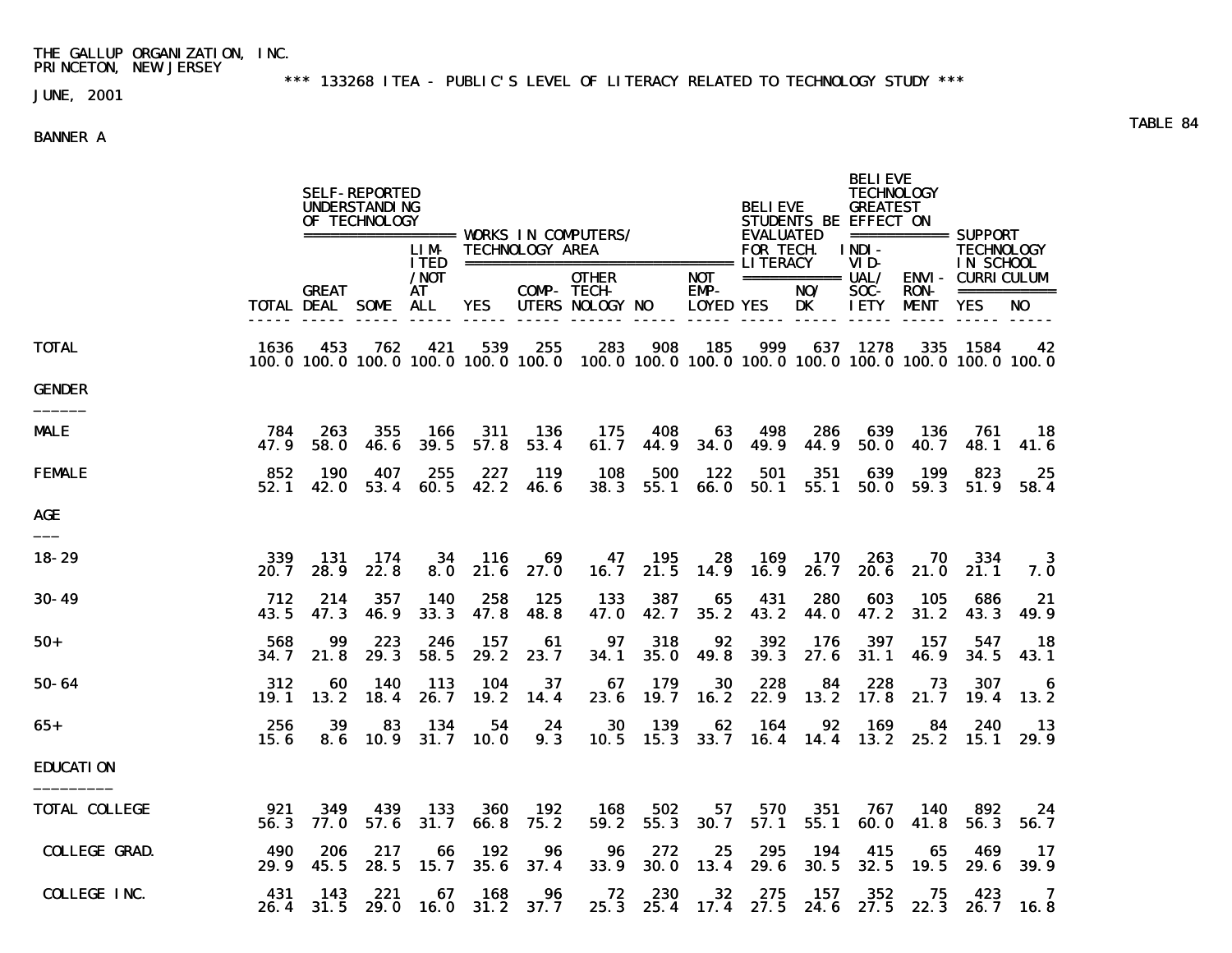\*\*\* 133268 ITEA - PUBLIC'S LEVEL OF LITERACY RELATED TO TECHNOLOGY STUDY \*\*\*

JUNE, 2001

### BANNER A

 BELIEVE SELF-REPORTED TECHNOLOGY UNDERSTANDING BELIEVE GREATEST OF TECHNOLOGY STUDENTS BE EFFECT ON ================= WORKS IN COMPUTERS/ EVALUATED =========== SUPPORT LIM- TECHNOLOGY AREA FOR TECH. INDI- TECHNOLOGY ITED ============================== LITERACY VID- IN SCHOOL /NOT OTHER NOT =========== UAL/ ENVI- CURRICULUM COMP- TECH- EMP- NO/ SOC- RON- ===========<br>YES UTERS NOLOGY NO LOYED YES DK IETY MENT YES NO TOTAL DEAL SOME ALL YES ----- ----- ----- ----- ----- ----- ------ ----- ----- ----- ----- ----- ----- ----- ----- TOTAL 1636 453 762 421 539 255 283 908 185 999 637 1278 335 1584 42 100.0 100.0 100.0 100.0 100.0 100.0 100.0 100.0 100.0 100.0 100.0 100.0 100.0 100.0 100.0 TOTAL H.S. 580 84 254 243 126 50 76 343 111 350 231 400 171 563 15 35.5 18.4 33.3 57.6 23.4 19.6 26.8 37.8 59.8 35.0 36.2 31.3 51.1 35.6 34.4 H.S. GRAD. 425 64 202 159 94 39 54 258 73 243 182 323 97 413 10 26.0 14.1 26.6 37.8 17.4 15.4 19.2 28.4 39.7 24.4 28.5 25.2 29.0 26.1 22.6 H.S. INC. 155 20 51 83 32 11 22 86 37 106 49 77 74 150 5 9.5 4.4 6.8 19.8 6.0 4.1 7.6 9.4 20.1 10.6 7.6 6.0 22.1 9.5 11.8 REGION \_\_\_\_\_\_ EAST 373 97 182 94 113 56 57 215 46 206 167 302 69 363 8 22.8 21.5 23.9 22.4 21.0 21.9 20.2 23.6 24.8 20.6 26.3 23.6 20.7 22.9 18.8 MIDWEST 386 86 182 118 109 45 64 236 40 236 150 308 74 371 10 23.6 19.0 23.8 28.1 20.2 17.6 22.6 26.0 21.7 23.6 23.5 24.1 22.2 23.4 23.6 SOUTH 510 152 228 130 191 92 98 263 54 335 175 389 118 501 8 31.2 33.6 29.9 30.8 35.4 36.1 34.8 29.0 29.3 33.5 27.4 30.4 35.1 31.6 17.9 WEST 367 117 170 79 126 62 64 195 45 221 145 280 74 349 17 22.4 25.9 22.4 18.7 23.4 24.4 22.5 21.4 24.2 22.2 22.8 21.9 22.0 22.0 39.7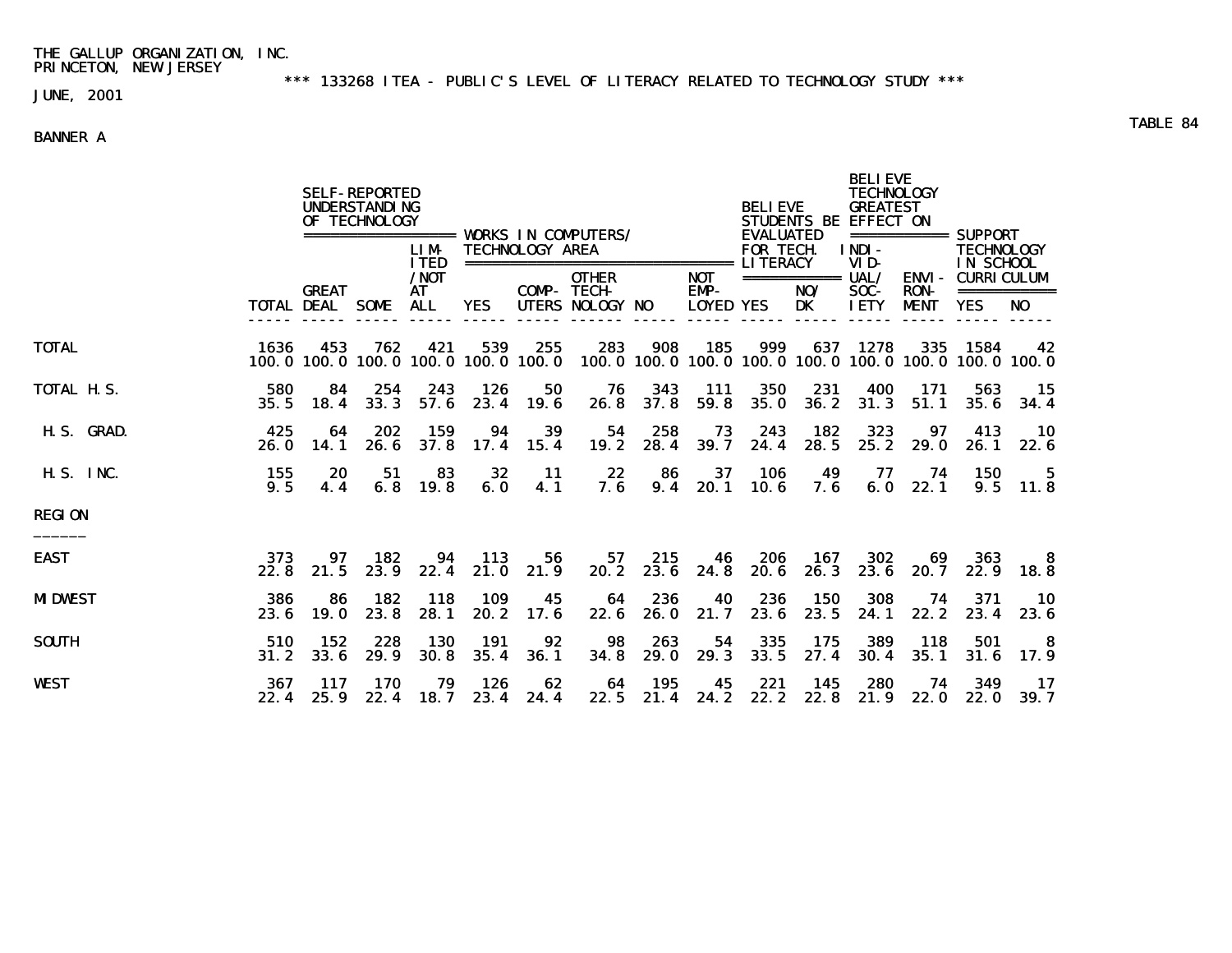\*\*\* 133268 ITEA - PUBLIC'S LEVEL OF LITERACY RELATED TO TECHNOLOGY STUDY \*\*\*

JUNE, 2001

#### BANNER B

 EDUCATION GENDER ================================== REGION =========== AGE TOTAL COL- COL- ======================= FE- ============================= COL- LEGE LEGE TOTAL H.S. H.S. MID- TOTAL MALE MALE 18-29 30-49 50+ 50-64 65+ LEGE GRAD. INC. H.S. GRAD. INC. EAST WEST SOUTH WEST ----- ----- ----- ----- ----- ----- ----- ----- ----- ----- ----- ----- ----- ----- ----- ----- ----- ----- TOTAL 1636 784 852 339 712 568 312 256 921 490 431 580 425 155 373 386 510 367 100.0 100.0 100.0 100.0 100.0 100.0 100.0 100.0 100.0 100.0 100.0 100.0 100.0 100.0 100.0 100.0 100.0 100.0 SELF-REPORTED UNDERSTANDING OF TECHNOLOGY \_\_\_\_\_\_\_\_\_\_\_\_\_ (4) - GREAT DEAL 453 263 190 131 214 99 60 39 349 206 143 84 64 20 97 86 152 117 27.7 33.5 22.3 38.7 30.1 17.4 19.2 15.2 37.9 42.1 33.1 14.4 15.0 12.8 26.1 22.3 29.9 32.0 (3) - SOME 762 355 407 174 357 223 140 83 439 217 221 254 202 51 182 182 228 170 46.6 45.3 47.8 51.3 50.2 39.3 44.8 32.5 47.6 44.4 51.3 43.8 47.6 33.2 48.7 47.1 44.7 46.5 (1,2) - LIMITED/NOT AT 421 166 255 34 140 246 113 134 133 66 67 243 159 83 94 118 130 79 ALL 25.7 21.2 29.9 10.0 19.7 43.3 36.0 52.2 14.5 13.5 15.6 41.8 37.4 53.9 25.2 30.6 25.5 21.5 WORK IN COMPUTER/ TECHNOLOGY AREA \_\_\_\_\_\_\_\_\_\_\_\_\_\_\_ YES 539 311 227 116 258 157 104 54 360 192 168 126 94 32 113 109 191 126 32.9 39.7 26.7 34.4 36.2 27.7 33.1 21.0 39.1 39.2 39.0 21.7 22.1 20.7 30.3 28.3 37.4 34.4 COMPUTERS 255 136 119 69 125 61 37 24 192 96 96 50 39 11 56 45 92 62 15.6 17.4 14.0 20.4 17.5 10.7 11.8 9.3 20.9 19.5 22.4 8.6 9.3 6.8 15.0 11.7 18.1 17.0 OTHER TECHNOLOGY 283 175 108 47 133 97 67 30 168 96 72 76 54 22 57 64 98 64 17.3 22.3 12.7 14.0 18.7 17.0 21.4 11.6 18.2 19.6 16.6 13.1 12.8 13.9 15.3 16.6 19.3 17.4 NO 908 408 500 195 387 318 179 139 502 272 230 343 258 86 215 236 263 195 55.5 52.0 58.7 57.5 54.4 55.9 57.3 54.3 54.5 55.6 53.4 59.2 60.6 55.2 57.5 61.1 51.5 53.1 NOT EMPLOYED 185 63 122 28 65 92 30 62 57 25 32 111 73 37 46 40 54 45 11.3 8.0 14.4 8.2 9.2 16.2 9.6 24.4 6.2 5.1 7.5 19.1 17.3 24.0 12.3 10.4 10.6 12.2 BELIEVE STUDENTS BE EVALUATED FOR TECH. LITERACY \_\_\_\_\_\_\_\_\_\_\_\_\_\_\_\_\_\_ YES 999 498 501 169 431 392 228 164 570 295 275 350 243 106 206 236 335 221

61.0 63.5 58.8 49.8 60.6 69.0 73.0 64.1 61.9 60.3 63.7 60.3 57.2 68.6 55.2 61.2 65.7 60.4

39.0 36.5 41.2 50.2 39.4 31.0 27.0 35.9 38.1 39.7 36.3 39.7 42.8 31.4 44.8 38.8 34.3 39.6

NO/DK 637 286 351 170 280 176 84 92 351 194 157 231 182 49 167 150 175 145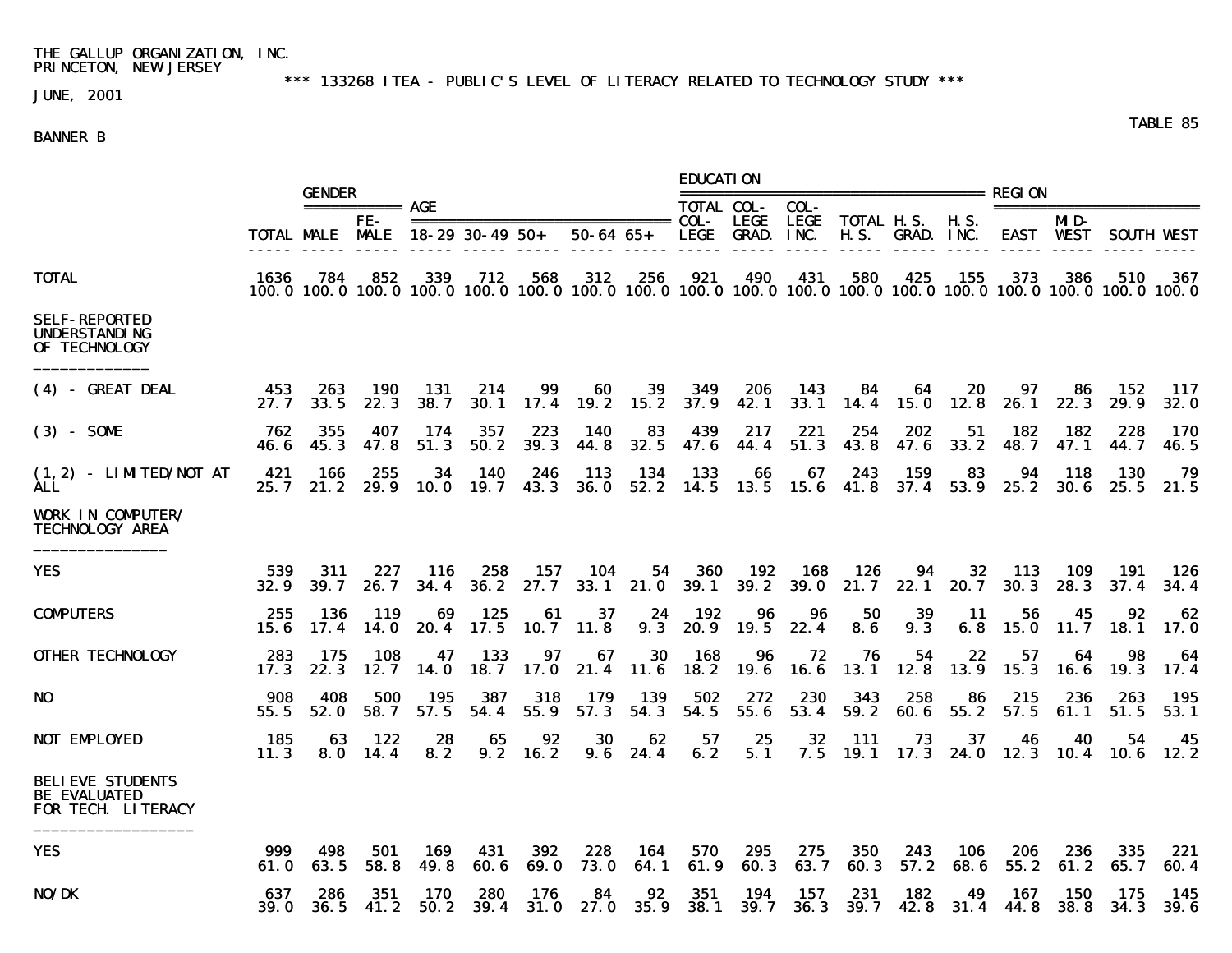\*\*\* 133268 ITEA - PUBLIC'S LEVEL OF LITERACY RELATED TO TECHNOLOGY STUDY \*\*\*

JUNE, 2001

#### BANNER B

 EDUCATION GENDER ================================== REGION =========== AGE TOTAL COL- COL- ======================= FE- ============================= COL- LEGE LEGE TOTAL H.S. H.S. MID- TOTAL MALE MALE 18-29 30-49 50+ 50-64 65+ LEGE GRAD. INC. H.S. GRAD. INC. EAST WEST SOUTH WEST ----- ----- ----- ----- ----- ----- ----- ----- ----- ----- ----- ----- ----- ----- ----- ----- ----- ----- TOTAL 1636 784 852 339 712 568 312 256 921 490 431 580 425 155 373 386 510 367 100.0 100.0 100.0 100.0 100.0 100.0 100.0 100.0 100.0 100.0 100.0 100.0 100.0 100.0 100.0 100.0 100.0 100.0 BELIEVE TECHNOLOGY HAS GREATEST EFFECT ON \_\_\_\_\_\_\_\_\_\_\_\_\_\_\_\_\_\_\_\_\_\_ INDIVIDUAL/SOCIETY 1278 639 639 263 603 397 228 169 767 415 352 400 323 77 302 308 389 280 78.1 81.5 75.0 77.7 84.8 69.9 73.0 66.1 83.3 84.8 81.6 68.9 75.9 49.9 80.7 79.8 76.3 76.3 ENVIRONMENT 335 136 199 70 105 157 73 84 140 65 75 171 97 74 69 74 118 74 20.5 17.4 23.3 20.8 14.7 27.6 23.2 33.0 15.2 13.3 17.3 29.5 22.9 47.7 18.6 19.3 23.1 20.0 SUPPORT TECHNOLOGY IN SCHOOL CURRICULUM \_\_\_\_\_\_\_\_\_\_\_\_\_\_\_\_\_\_\_\_

| <b>YES</b> | 1584 761 | 823 334 |  | 686 547 307 240 892 469 423 563 413 150 363 371 501 349<br>96.8 97.1 96.6 98.7 96.4 96.2 98.2 93.8 96.9 95.9 98.1 97.1 97.2 96.8 97.3 96.1 98.2 95.1 |  |  |  |  |  |
|------------|----------|---------|--|------------------------------------------------------------------------------------------------------------------------------------------------------|--|--|--|--|--|
| NO         |          |         |  | 42 18 25 3 21 18 6 13 24 17 7 15 10 5 8 10 8 17<br>2.6 2.3 2.9 0.9 3.0 3.2 1.8 5.0 2.6 3.5 1.7 2.5 2.3 3.2 2.1 2.6 1.5 4.6                           |  |  |  |  |  |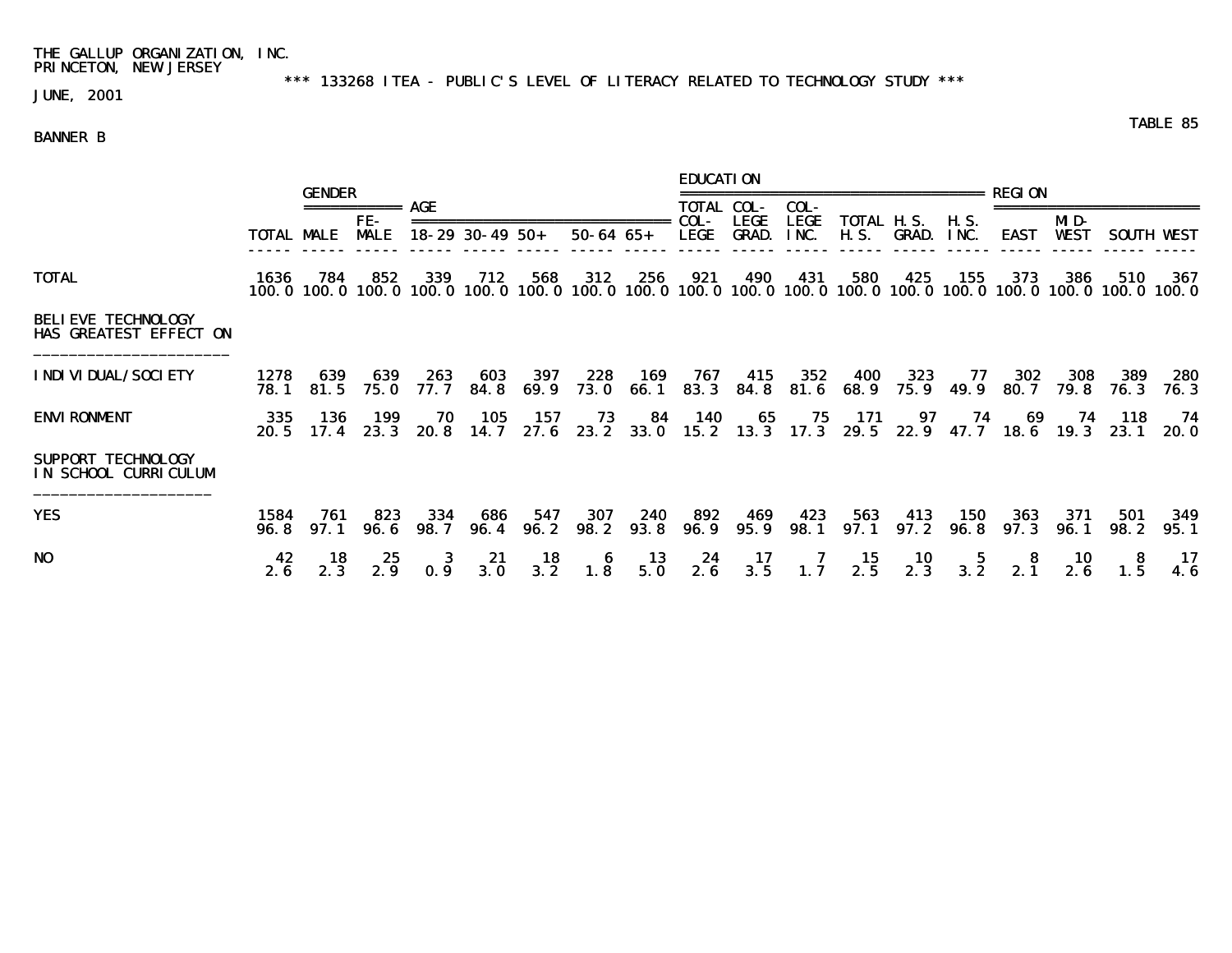\*\*\* 133268 ITEA - PUBLIC'S LEVEL OF LITERACY RELATED TO TECHNOLOGY STUDY \*\*\*

# JUNE, 2001

## BANNER B

|                                                                      |              |                   | <b>SELF-REPORTED</b><br><b>UNDERSTANDING</b><br>OF TECHNOLOGY |                           |                                                                                                                    |                   |                                                                                                  |                                                      |                          | <b>BELIEVE</b><br><b>EVALUATED</b> |              | <b>BELIEVE</b><br>TECHNOLOGY<br><b>GREATEST</b><br>STUDENTS BE EFFECT ON<br>============ SUPPORT |                     |                                |                                 |                    |
|----------------------------------------------------------------------|--------------|-------------------|---------------------------------------------------------------|---------------------------|--------------------------------------------------------------------------------------------------------------------|-------------------|--------------------------------------------------------------------------------------------------|------------------------------------------------------|--------------------------|------------------------------------|--------------|--------------------------------------------------------------------------------------------------|---------------------|--------------------------------|---------------------------------|--------------------|
|                                                                      |              |                   |                                                               | <b>LIM</b><br><b>ITED</b> | ================== WORKS IN COMPUTERS/<br><b>TECHNOLOGY AREA</b><br>===================================== LITERACY |                   |                                                                                                  |                                                      |                          | <b>FOR TECH</b>                    |              | INDI-<br>VID-                                                                                    |                     | <b>TECHNOLOGY</b><br>IN SCHOOL |                                 |                    |
|                                                                      |              |                   | <b>GREAT</b><br><b>TOTAL DEAL SOME</b>                        |                           | /NOT<br>AT.<br><b>ALL</b>                                                                                          | YES               |                                                                                                  | <b>OTHER</b><br><b>COMP-TECH-</b><br>UTERS NOLOGY NO |                          | NOT<br>EMP-<br><b>LOYED YES</b>    |              | ============ UAL/<br>NO/<br>DK                                                                   | SOC-<br><b>IETY</b> | <b>RON-</b><br><b>MENT</b>     | <b>ENVI - CURRICULUM</b><br>YES | ===========<br>NO. |
| <b>TOTAL</b>                                                         | 1636         | 453               | 762                                                           | 421                       | 539                                                                                                                | 255               | 283<br>100.0 100.0 100.0 100.0 100.0 100.0 100.0 100.0 100.0 100.0 100.0 100.0 100.0 100.0 100.0 | 908                                                  | 185                      | 999                                |              | 637 1278                                                                                         |                     | 335 1584                       | 42                              |                    |
| <b>SELF-REPORTED</b><br><b>UNDERSTANDING</b><br>OF TECHNOLOGY        |              |                   |                                                               |                           |                                                                                                                    |                   |                                                                                                  |                                                      |                          |                                    |              |                                                                                                  |                     |                                |                                 |                    |
| (4) - GREAT DEAL                                                     | 453          | 453<br>27.7 100.0 |                                                               | $\blacksquare$            | 247<br>45.9                                                                                                        | 151<br>59.2       | 96<br><b>34.0</b>                                                                                | 183<br>20.2                                          | 22<br>12. 1              | 296<br>29.6                        | 158<br>24. 7 | 363<br>28.4                                                                                      | 83<br>24.8          | 441<br>27.8                    | -11<br>26.4                     |                    |
| $(3) - S0ME$                                                         | 762<br>46. 6 |                   | 762<br>$-100.0$                                               | $\overline{\phantom{a}}$  | 211<br>39.2                                                                                                        | 81<br>31.7        | <b>130</b><br><b>46. O</b>                                                                       | 467<br>51.4                                          | 82<br>44.1               | 445<br>44.5                        | 317<br>49.8  | 621<br>48. 6                                                                                     | 137<br>40.8         | 740<br>46.7                    | 19<br>44. 1                     |                    |
| $(1, 2)$ - LIMTED/NOT AT<br>ALL.                                     | 421<br>25.7  |                   |                                                               | 421<br>$-100.0$           | 80<br>14.8                                                                                                         | 23<br>9.1         | 57<br>20. O                                                                                      | 258<br>28.4                                          | 81<br>43. 9              | 258<br>25.9                        | 163<br>25.5  | 294<br><b>23. O</b>                                                                              | 115                 | 403<br>$34.4$ 25.5             | 13<br>29.4                      |                    |
| <b>VORK IN COMPUTER/</b><br><b>TECHNOLOGY AREA</b>                   |              |                   |                                                               |                           |                                                                                                                    |                   |                                                                                                  |                                                      |                          |                                    |              |                                                                                                  |                     |                                |                                 |                    |
| <b>YES</b>                                                           | 539<br>32.9  | 247<br>54.6       | 211<br>27.7                                                   | 80                        | 539<br>19.0 100.0 100.0                                                                                            | 255               | 283<br>100. 0                                                                                    | $\sim$                                               | $\blacksquare$<br>$\sim$ | 350<br>35.1                        | 189<br>29.6  | 419<br>32.8                                                                                      | 118<br>35.3         | 528<br>33.3                    | 9<br><b>20.3</b>                |                    |
| <b>COMPUTERS</b>                                                     | 255<br>15.6  | 151<br>33.3       | 81<br>10.6                                                    | 23<br>5.5                 | 255                                                                                                                | 255<br>47.4 100.0 |                                                                                                  |                                                      | $\blacksquare$           | 163<br>16.4                        | 92<br>14.5   | 201<br>15.7                                                                                      | 54<br>16.2          | 251<br>15.9                    | 4<br>9.3                        |                    |
| <b>OTHER TECHNOLOGY</b>                                              | 283<br>17.3  | 96<br>21.3        | 130<br>17.1                                                   | 57<br>13.5                | 283<br>52.6                                                                                                        | $\blacksquare$    | 283<br><b>100.0</b>                                                                              | $\blacksquare$                                       | $\blacksquare$           | 187<br>18.7                        | 97<br>15.2   | 218<br>17.1                                                                                      | 64<br>19. 1         | 277<br>17.5                    | 5<br>10. 9                      |                    |
| N <sub>0</sub>                                                       | 908<br>55.5  | 183<br>40.5       | 467<br>61.3                                                   | 258<br>61.2               |                                                                                                                    |                   | $\blacksquare$                                                                                   | 908<br>$-100.0$                                      | $\blacksquare$           | 536<br>53.7                        | 371<br>58.3  | 721<br>56.4                                                                                      | 169<br>50.3         | 873<br>55.1                    | 28<br>66.7                      |                    |
| <b>NOT EMPLOYED</b>                                                  | 185<br>11.3  | 22<br>4.9         | 82<br>10. 7                                                   | 81<br>19.3                |                                                                                                                    |                   |                                                                                                  |                                                      | 185<br>$-100.0$          | <b>110</b><br><b>11.0</b>          | 75<br>11.8   | 134<br><b>10.5</b>                                                                               | 47<br>14. 0         | 179<br>11.3                    | 5<br>10. 7                      |                    |
| <b>THE GALLUP ORGANIZATION. INC.</b><br><b>PRINCETON. NEW JERSEY</b> |              |                   |                                                               |                           |                                                                                                                    |                   | *** 133268 ITEA - PUBLIC'S LEVEL OF LITERACY RELATED TO TECHNOLOGY STUDY ***                     |                                                      |                          |                                    |              |                                                                                                  |                     |                                |                                 |                    |

JUNE, 2001